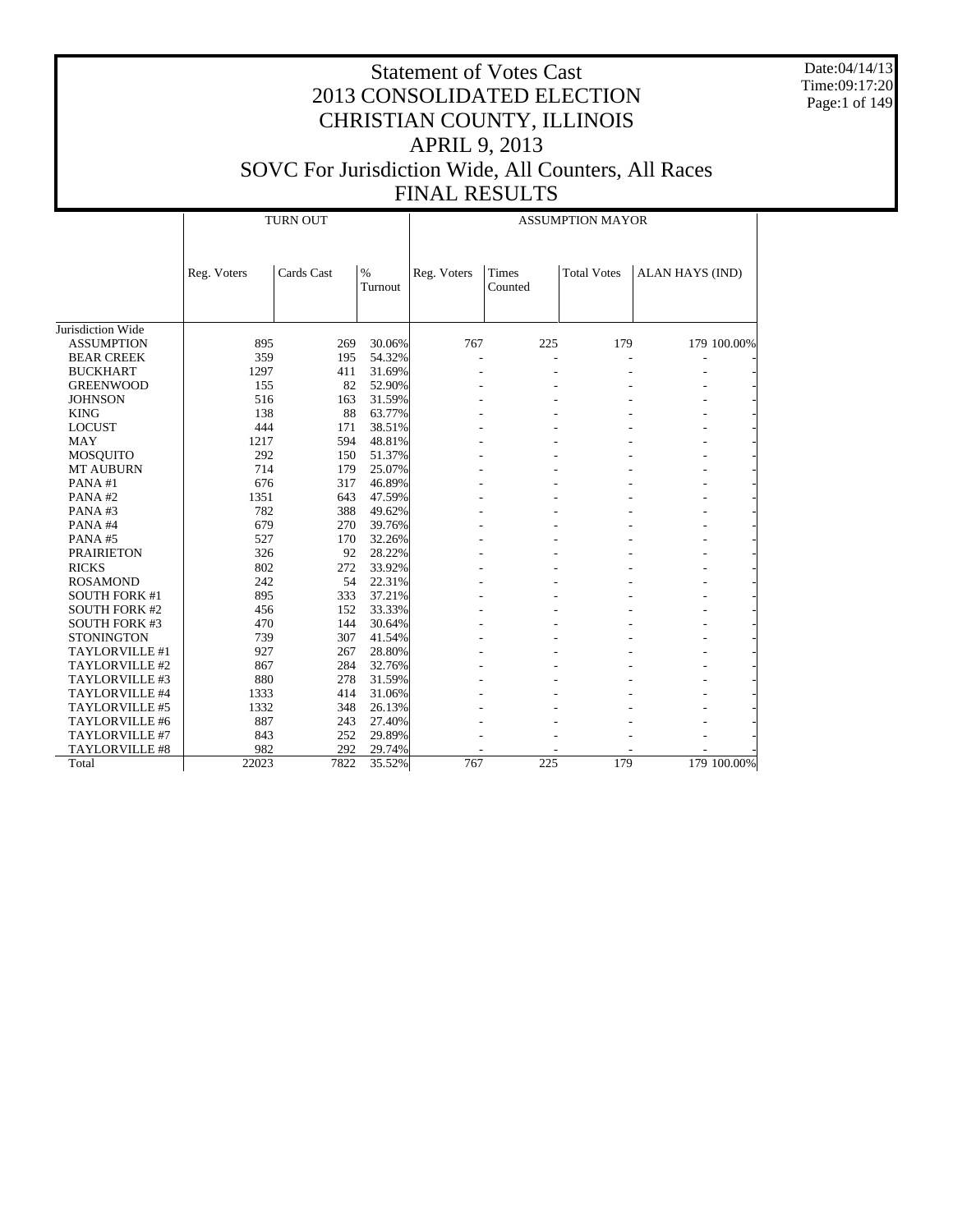Date:04/14/13 Time:09:17:20 Page:2 of 149

|                      |             |                  | ASSUMPTION CITY CLERK |                             | <b>ASSUMPTION TREASURER</b> |                  |                    |                              |  |
|----------------------|-------------|------------------|-----------------------|-----------------------------|-----------------------------|------------------|--------------------|------------------------------|--|
|                      | Reg. Voters | Times<br>Counted | <b>Total Votes</b>    | PAMELA S.<br>OLMSTEAD (IND) | Reg. Voters                 | Times<br>Counted | <b>Total Votes</b> | <b>DARIN DAMERY</b><br>(IND) |  |
| Jurisdiction Wide    |             |                  |                       |                             |                             |                  |                    |                              |  |
| <b>ASSUMPTION</b>    | 767         | 225              | 196                   | 196 100.00%                 | 767                         | 225              | 209                | 209 100.00%                  |  |
| <b>BEAR CREEK</b>    |             |                  | L,                    |                             |                             |                  |                    |                              |  |
| <b>BUCKHART</b>      |             |                  |                       |                             |                             |                  |                    |                              |  |
| <b>GREENWOOD</b>     |             |                  |                       |                             |                             |                  |                    |                              |  |
| <b>JOHNSON</b>       |             |                  |                       |                             |                             |                  |                    |                              |  |
| <b>KING</b>          |             |                  |                       |                             |                             |                  |                    |                              |  |
| <b>LOCUST</b>        |             |                  |                       |                             |                             |                  |                    |                              |  |
| <b>MAY</b>           |             |                  |                       |                             |                             |                  |                    |                              |  |
| MOSQUITO             |             |                  |                       |                             |                             |                  |                    |                              |  |
| <b>MT AUBURN</b>     |             |                  |                       |                             |                             |                  |                    |                              |  |
| PANA#1               |             |                  |                       |                             |                             |                  |                    |                              |  |
| PANA#2               |             |                  |                       |                             |                             |                  |                    |                              |  |
| PANA#3               |             |                  |                       |                             |                             |                  |                    |                              |  |
| PANA#4               |             |                  |                       |                             |                             |                  |                    |                              |  |
| PANA#5               |             |                  |                       |                             |                             |                  |                    |                              |  |
| <b>PRAIRIETON</b>    |             |                  |                       |                             |                             |                  |                    |                              |  |
| <b>RICKS</b>         |             |                  |                       |                             |                             |                  |                    |                              |  |
| <b>ROSAMOND</b>      |             |                  |                       |                             |                             |                  |                    |                              |  |
| <b>SOUTH FORK #1</b> |             |                  |                       |                             |                             |                  |                    |                              |  |
| <b>SOUTH FORK #2</b> |             |                  |                       |                             |                             |                  |                    |                              |  |
| <b>SOUTH FORK #3</b> |             |                  |                       |                             |                             |                  |                    |                              |  |
| <b>STONINGTON</b>    |             |                  |                       |                             |                             |                  |                    |                              |  |
| TAYLORVILLE #1       |             |                  |                       |                             |                             |                  |                    |                              |  |
| TAYLORVILLE #2       |             |                  |                       |                             |                             |                  |                    |                              |  |
| TAYLORVILLE #3       |             |                  |                       |                             |                             |                  |                    |                              |  |
| TAYLORVILLE #4       |             |                  |                       |                             |                             |                  |                    |                              |  |
| TAYLORVILLE #5       |             |                  |                       |                             |                             |                  |                    |                              |  |
| TAYLORVILLE #6       |             |                  |                       |                             |                             |                  |                    |                              |  |
| TAYLORVILLE #7       |             |                  |                       |                             |                             |                  |                    |                              |  |
| TAYLORVILLE #8       |             |                  |                       |                             |                             |                  |                    |                              |  |
| Total                | 767         | 225              | 196                   | 196 100.00%                 | 767                         | 225              | 209                | 209 100.00%                  |  |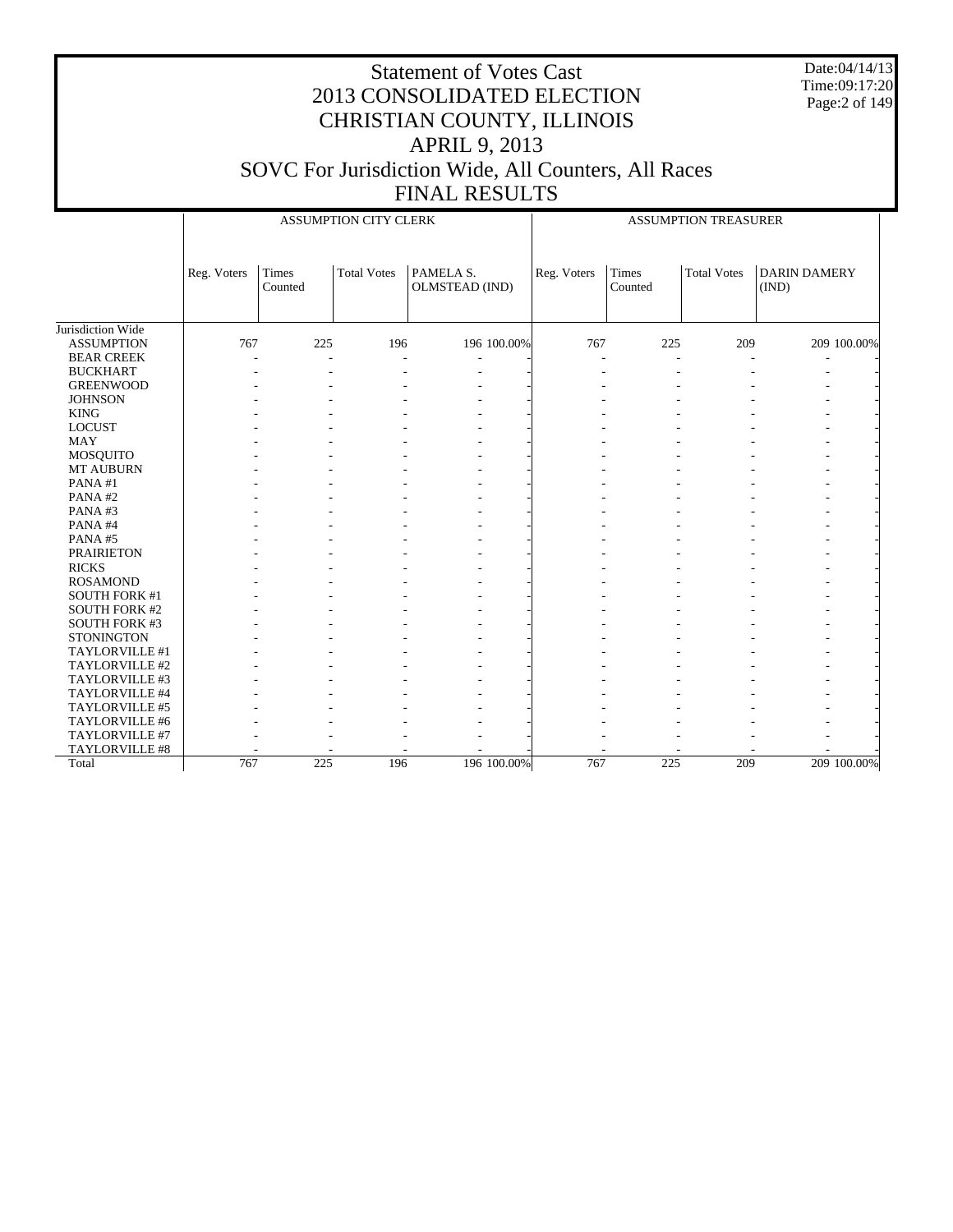Date:04/14/13 Time:09:17:20 Page:3 of 149

|                      |             |                  | <b>ASSUMPTION WD 1</b> |                                                      | <b>ASSUMPTION WD 2</b> |                         |                 |                                     |  |
|----------------------|-------------|------------------|------------------------|------------------------------------------------------|------------------------|-------------------------|-----------------|-------------------------------------|--|
|                      | Reg. Voters | Times<br>Counted |                        | Total Votes   CARL L. PUCKETT   Reg. Voters<br>(IND) |                        | <b>Times</b><br>Counted |                 | Total Votes DONALD G. DUST<br>(IND) |  |
| Jurisdiction Wide    |             |                  |                        |                                                      |                        |                         |                 |                                     |  |
| <b>ASSUMPTION</b>    | 239         | 68               | 53                     | 53 100.00%                                           | 266                    | 87                      | 73              | 73 100.00%                          |  |
| <b>BEAR CREEK</b>    |             | L.               | ٠                      |                                                      | $\overline{a}$         |                         | ÷               |                                     |  |
| <b>BUCKHART</b>      |             |                  |                        |                                                      |                        |                         |                 |                                     |  |
| <b>GREENWOOD</b>     |             |                  |                        |                                                      |                        |                         |                 |                                     |  |
| <b>JOHNSON</b>       |             |                  |                        |                                                      |                        |                         |                 |                                     |  |
| <b>KING</b>          |             |                  |                        |                                                      |                        |                         |                 |                                     |  |
| <b>LOCUST</b>        |             |                  |                        |                                                      |                        |                         |                 |                                     |  |
| <b>MAY</b>           |             |                  |                        |                                                      |                        |                         |                 |                                     |  |
| <b>MOSQUITO</b>      |             |                  |                        |                                                      |                        |                         |                 |                                     |  |
| MT AUBURN            |             |                  |                        |                                                      |                        |                         |                 |                                     |  |
| PANA#1               |             |                  |                        |                                                      |                        |                         |                 |                                     |  |
| PANA#2               |             |                  |                        |                                                      |                        |                         |                 |                                     |  |
| PANA#3               |             |                  |                        |                                                      |                        |                         |                 |                                     |  |
| PANA#4               |             |                  |                        |                                                      |                        |                         |                 |                                     |  |
| PANA#5               |             |                  |                        |                                                      |                        |                         |                 |                                     |  |
| <b>PRAIRIETON</b>    |             |                  |                        |                                                      |                        |                         |                 |                                     |  |
| <b>RICKS</b>         |             |                  |                        |                                                      |                        |                         |                 |                                     |  |
| <b>ROSAMOND</b>      |             |                  |                        |                                                      |                        |                         |                 |                                     |  |
| <b>SOUTH FORK #1</b> |             |                  |                        |                                                      |                        |                         |                 |                                     |  |
| <b>SOUTH FORK #2</b> |             |                  |                        |                                                      |                        |                         |                 |                                     |  |
| <b>SOUTH FORK #3</b> |             |                  |                        |                                                      |                        |                         |                 |                                     |  |
| <b>STONINGTON</b>    |             |                  |                        |                                                      |                        |                         |                 |                                     |  |
| TAYLORVILLE #1       |             |                  |                        |                                                      |                        |                         |                 |                                     |  |
| TAYLORVILLE #2       |             |                  |                        |                                                      |                        |                         |                 |                                     |  |
| TAYLORVILLE #3       |             |                  |                        |                                                      |                        |                         |                 |                                     |  |
| TAYLORVILLE #4       |             |                  |                        |                                                      |                        |                         |                 |                                     |  |
| TAYLORVILLE #5       |             |                  |                        |                                                      |                        |                         |                 |                                     |  |
| TAYLORVILLE #6       |             |                  |                        |                                                      |                        |                         |                 |                                     |  |
| TAYLORVILLE #7       |             |                  |                        |                                                      |                        |                         |                 |                                     |  |
| TAYLORVILLE #8       |             |                  |                        |                                                      |                        |                         |                 |                                     |  |
| Total                | 239         | 68               | $\overline{53}$        | 53 100.00%                                           | 266                    | 87                      | $\overline{73}$ | 73 100.00%                          |  |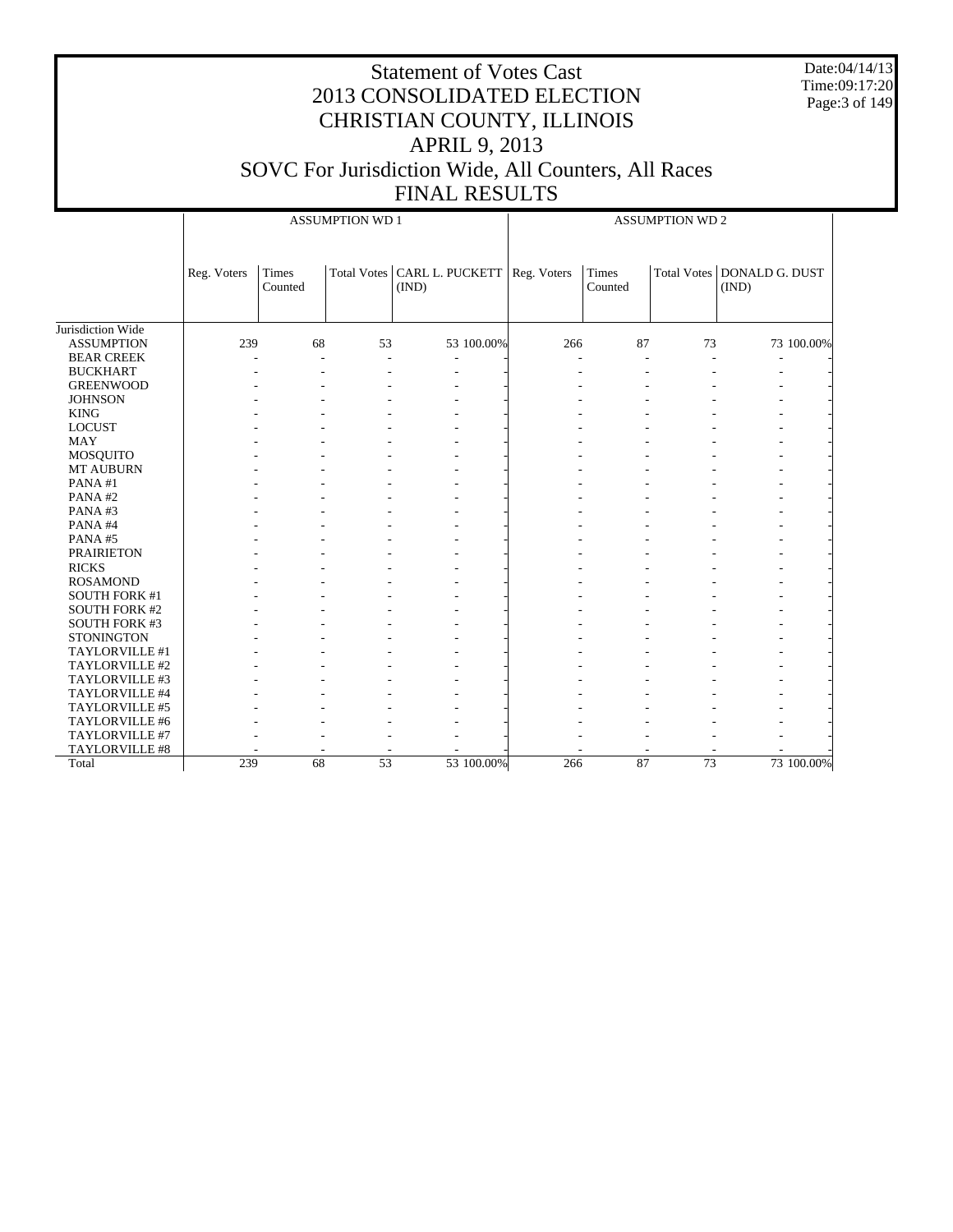Date:04/14/13 Time:09:17:20 Page:4 of 149

# Statement of Votes Cast 2013 CONSOLIDATED ELECTION CHRISTIAN COUNTY, ILLINOIS APRIL 9, 2013 SOVC For Jurisdiction Wide, All Counters, All Races FINAL RESULTS

|                      |             |                         | <b>ASSUMPTION WD3</b> |                                |            |
|----------------------|-------------|-------------------------|-----------------------|--------------------------------|------------|
|                      | Reg. Voters | <b>Times</b><br>Counted | <b>Total Votes</b>    | <b>JOHN M. KIEFER</b><br>(IND) |            |
| Jurisdiction Wide    |             |                         |                       |                                |            |
| <b>ASSUMPTION</b>    | 262         | 70                      | 63                    |                                | 63 100.00% |
| <b>BEAR CREEK</b>    |             |                         |                       |                                |            |
| <b>BUCKHART</b>      |             |                         |                       |                                |            |
| <b>GREENWOOD</b>     |             |                         |                       |                                |            |
| <b>JOHNSON</b>       |             |                         |                       |                                |            |
| <b>KING</b>          |             |                         |                       |                                |            |
| <b>LOCUST</b>        |             |                         |                       |                                |            |
| <b>MAY</b>           |             |                         |                       |                                |            |
| <b>MOSQUITO</b>      |             |                         |                       |                                |            |
| <b>MT AUBURN</b>     |             |                         |                       |                                |            |
| PANA#1               |             |                         |                       |                                |            |
| PANA#2               |             |                         |                       |                                |            |
| PANA#3               |             |                         |                       |                                |            |
| PANA#4               |             |                         |                       |                                |            |
| PANA#5               |             |                         |                       |                                |            |
| <b>PRAIRIETON</b>    |             |                         |                       |                                |            |
| <b>RICKS</b>         |             |                         |                       |                                |            |
| <b>ROSAMOND</b>      |             |                         |                       |                                |            |
| <b>SOUTH FORK #1</b> |             |                         |                       |                                |            |
| <b>SOUTH FORK #2</b> |             |                         |                       |                                |            |
| <b>SOUTH FORK #3</b> |             |                         |                       |                                |            |
| <b>STONINGTON</b>    |             |                         |                       |                                |            |
| TAYLORVILLE #1       |             |                         |                       |                                |            |
| TAYLORVILLE #2       |             |                         |                       |                                |            |
| TAYLORVILLE #3       |             |                         |                       |                                |            |
| TAYLORVILLE #4       |             |                         |                       |                                |            |
| TAYLORVILLE #5       |             |                         |                       |                                |            |
| TAYLORVILLE #6       |             |                         |                       |                                |            |
| TAYLORVILLE #7       |             |                         |                       |                                |            |
| TAYLORVILLE #8       |             |                         |                       |                                |            |
| Total                | 262         | 70                      | 63                    |                                | 63 100.00% |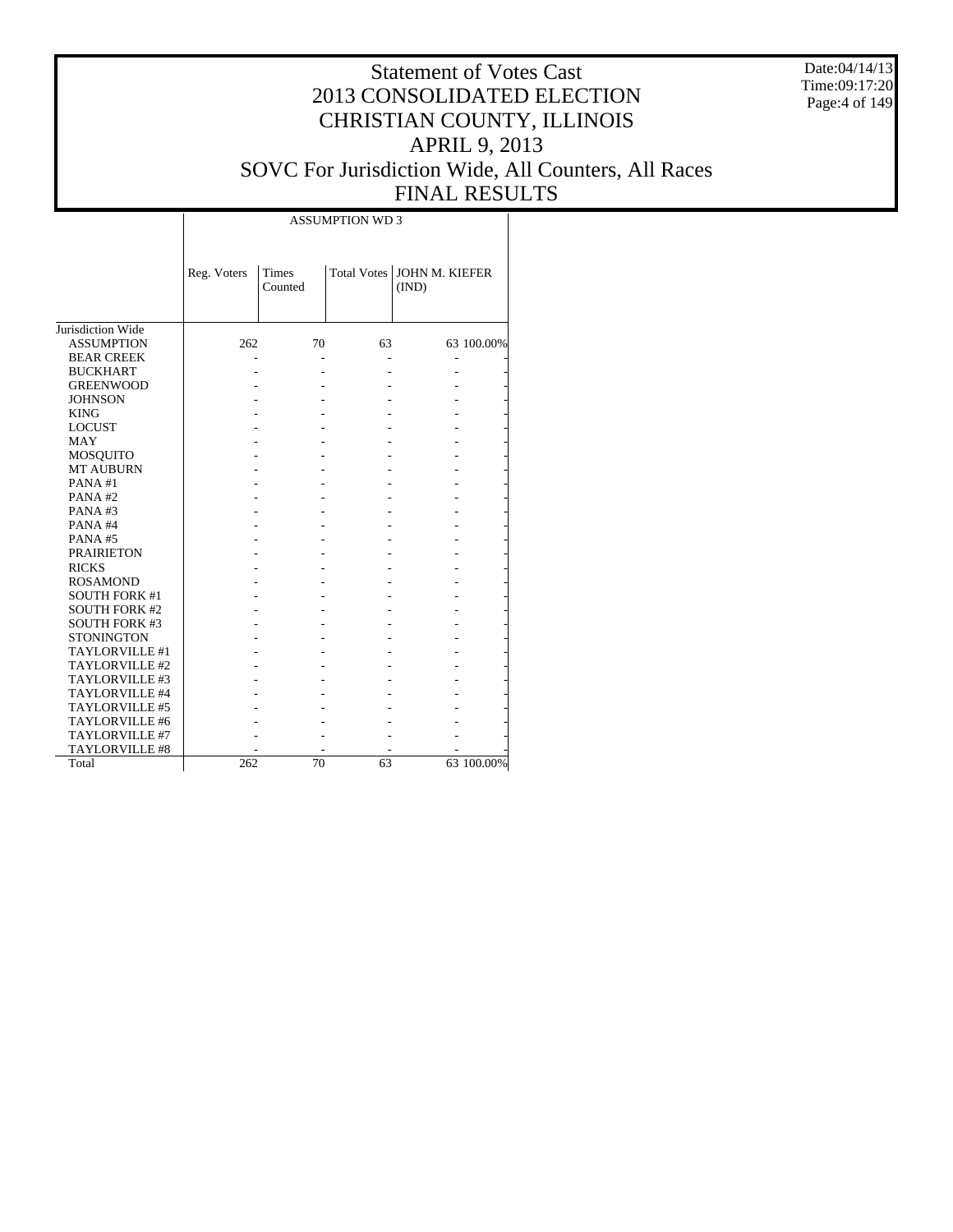Date:04/14/13 Time:09:17:20 Page:5 of 149

# Statement of Votes Cast 2013 CONSOLIDATED ELECTION CHRISTIAN COUNTY, ILLINOIS APRIL 9, 2013 SOVC For Jurisdiction Wide, All Counters, All Races FINAL RESULTS

BULPITT MAYOR

|                      | Reg. Voters | <b>Times</b><br>Counted |    | Total Votes RUTH ANN WICKS   IRIS ANDERSON<br>(IND) |        | (IND) |        |
|----------------------|-------------|-------------------------|----|-----------------------------------------------------|--------|-------|--------|
| Jurisdiction Wide    |             |                         |    |                                                     |        |       |        |
| <b>ASSUMPTION</b>    |             |                         |    |                                                     |        |       |        |
| <b>BEAR CREEK</b>    |             |                         |    |                                                     |        |       |        |
| <b>BUCKHART</b>      |             |                         |    |                                                     |        |       |        |
| <b>GREENWOOD</b>     |             |                         |    |                                                     |        |       |        |
| <b>JOHNSON</b>       |             |                         |    |                                                     |        |       |        |
| <b>KING</b>          |             |                         |    |                                                     |        |       |        |
| <b>LOCUST</b>        |             |                         |    |                                                     |        |       |        |
| <b>MAY</b>           |             |                         |    |                                                     |        |       |        |
| <b>MOSQUITO</b>      |             |                         |    |                                                     |        |       |        |
| <b>MT AUBURN</b>     |             |                         |    |                                                     |        |       |        |
| PANA#1               |             |                         |    |                                                     |        |       |        |
| PANA#2               |             |                         |    |                                                     |        |       |        |
| PANA#3               |             |                         |    |                                                     |        |       |        |
| PANA#4               |             |                         |    |                                                     |        |       |        |
| PANA#5               |             |                         |    |                                                     |        |       |        |
| <b>PRAIRIETON</b>    |             |                         |    |                                                     |        |       |        |
| <b>RICKS</b>         |             |                         |    |                                                     |        |       |        |
| <b>ROSAMOND</b>      |             |                         |    |                                                     |        |       |        |
| <b>SOUTH FORK #1</b> |             |                         |    |                                                     |        |       |        |
| <b>SOUTH FORK #2</b> |             |                         |    |                                                     |        |       |        |
| <b>SOUTH FORK #3</b> | 146         | 49                      | 49 | 27                                                  | 55.10% | 22    | 44.90% |
| <b>STONINGTON</b>    |             |                         |    |                                                     |        |       |        |
| TAYLORVILLE #1       |             |                         |    |                                                     |        |       |        |
| TAYLORVILLE #2       |             |                         |    |                                                     |        |       |        |
| TAYLORVILLE #3       |             |                         |    |                                                     |        |       |        |
| TAYLORVILLE #4       |             |                         |    |                                                     |        |       |        |
| TAYLORVILLE #5       |             |                         |    |                                                     |        |       |        |
| TAYLORVILLE #6       |             |                         |    |                                                     |        |       |        |
| TAYLORVILLE #7       |             |                         |    |                                                     |        |       |        |
| TAYLORVILLE #8       |             |                         |    |                                                     |        |       |        |
| Total                | 146         | 49                      | 49 | 27                                                  | 55.10% | 22    | 44.90% |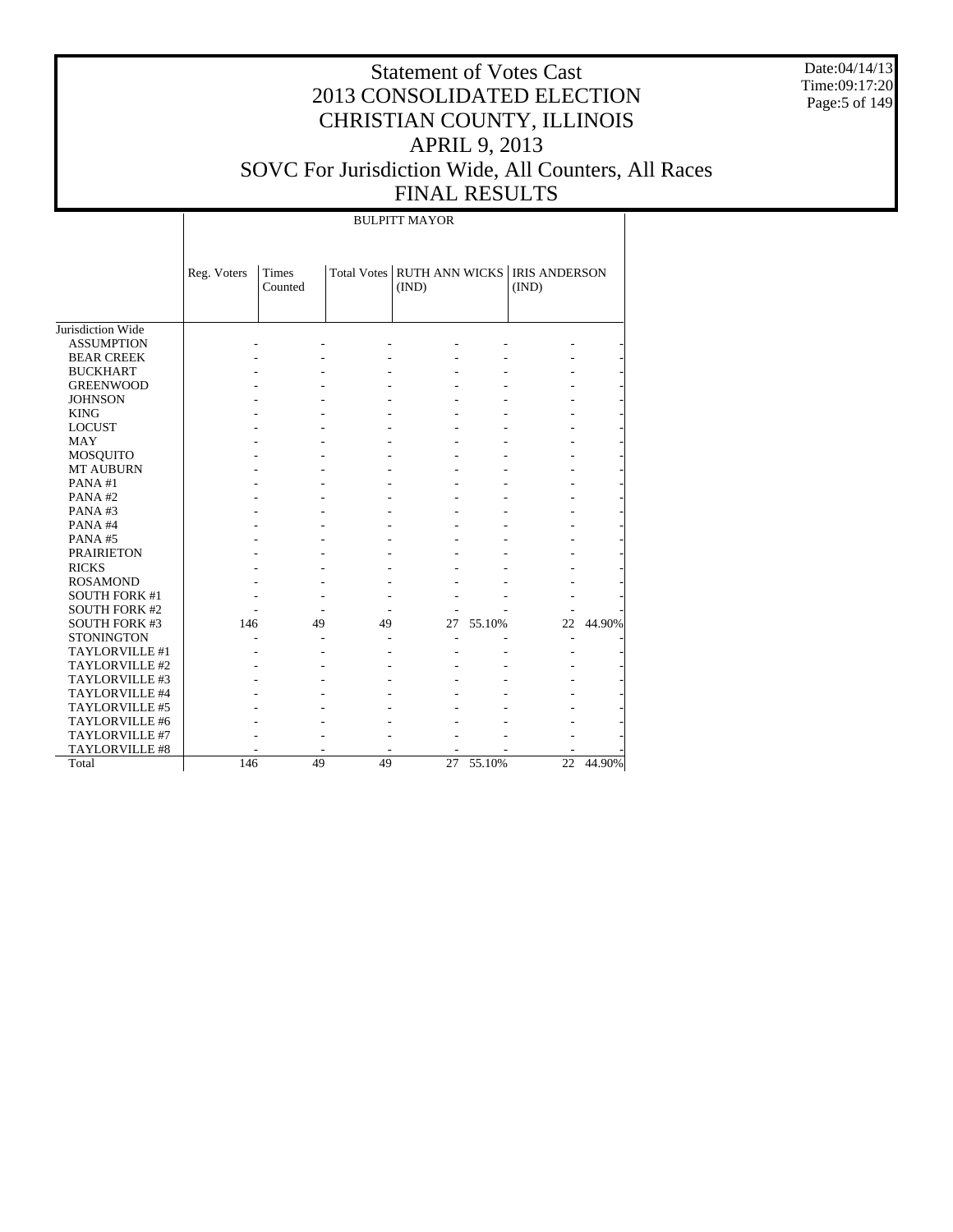Date:04/14/13 Time:09:17:20 Page:6 of 149

|                      |             |                         | <b>BULPITT VILLAGE CLERK</b> |                                          | EDINBURG PRESIDENT |                  |                    |                            |             |  |
|----------------------|-------------|-------------------------|------------------------------|------------------------------------------|--------------------|------------------|--------------------|----------------------------|-------------|--|
|                      | Reg. Voters | <b>Times</b><br>Counted | <b>Total Votes</b>           | <b>GLORIA J.</b><br><b>KARRICK (IND)</b> | Reg. Voters        | Times<br>Counted | <b>Total Votes</b> | DAVID M.<br>LUTTRELL (IND) |             |  |
| Jurisdiction Wide    |             |                         |                              |                                          |                    |                  |                    |                            |             |  |
| <b>ASSUMPTION</b>    |             |                         |                              |                                          |                    |                  |                    |                            |             |  |
| <b>BEAR CREEK</b>    |             |                         |                              |                                          |                    |                  |                    |                            |             |  |
| <b>BUCKHART</b>      |             |                         |                              |                                          | 737                | 218              | 190                |                            | 190 100.00% |  |
| <b>GREENWOOD</b>     |             |                         |                              |                                          |                    |                  |                    |                            |             |  |
| <b>JOHNSON</b>       |             |                         |                              |                                          |                    |                  |                    |                            |             |  |
| <b>KING</b>          |             |                         |                              |                                          |                    |                  |                    |                            |             |  |
| <b>LOCUST</b>        |             |                         |                              |                                          |                    |                  |                    |                            |             |  |
| <b>MAY</b>           |             |                         |                              |                                          |                    |                  |                    |                            |             |  |
| MOSQUITO             |             |                         |                              |                                          |                    |                  |                    |                            |             |  |
| <b>MT AUBURN</b>     |             |                         |                              |                                          |                    |                  |                    |                            |             |  |
| PANA#1               |             |                         |                              |                                          |                    |                  |                    |                            |             |  |
| PANA#2               |             |                         |                              |                                          |                    |                  |                    |                            |             |  |
| PANA#3               |             |                         |                              |                                          |                    |                  |                    |                            |             |  |
| PANA#4               |             |                         |                              |                                          |                    |                  |                    |                            |             |  |
| PANA#5               |             |                         |                              |                                          |                    |                  |                    |                            |             |  |
| <b>PRAIRIETON</b>    |             |                         |                              |                                          |                    |                  |                    |                            |             |  |
| <b>RICKS</b>         |             |                         |                              |                                          |                    |                  |                    |                            |             |  |
| <b>ROSAMOND</b>      |             |                         |                              |                                          |                    |                  |                    |                            |             |  |
| <b>SOUTH FORK #1</b> |             |                         |                              |                                          |                    |                  |                    |                            |             |  |
| <b>SOUTH FORK #2</b> |             |                         |                              |                                          |                    |                  |                    |                            |             |  |
| <b>SOUTH FORK #3</b> | 146         | 49                      | 34                           | 34 100.00%                               |                    |                  |                    |                            |             |  |
| <b>STONINGTON</b>    |             |                         |                              |                                          |                    |                  |                    |                            |             |  |
| TAYLORVILLE #1       |             |                         |                              |                                          |                    |                  |                    |                            |             |  |
| TAYLORVILLE #2       |             |                         |                              |                                          |                    |                  |                    |                            |             |  |
| TAYLORVILLE #3       |             |                         |                              |                                          |                    |                  |                    |                            |             |  |
| TAYLORVILLE #4       |             |                         |                              |                                          |                    |                  |                    |                            |             |  |
| TAYLORVILLE #5       |             |                         |                              |                                          |                    |                  |                    |                            |             |  |
| TAYLORVILLE #6       |             |                         |                              |                                          |                    |                  |                    |                            |             |  |
| TAYLORVILLE #7       |             |                         |                              |                                          |                    |                  |                    |                            |             |  |
| TAYLORVILLE #8       |             |                         |                              |                                          |                    |                  |                    |                            |             |  |
| Total                | 146         | 49                      | 34                           | 34 100.00%                               | 737                | 218              | 190                |                            | 190 100.00% |  |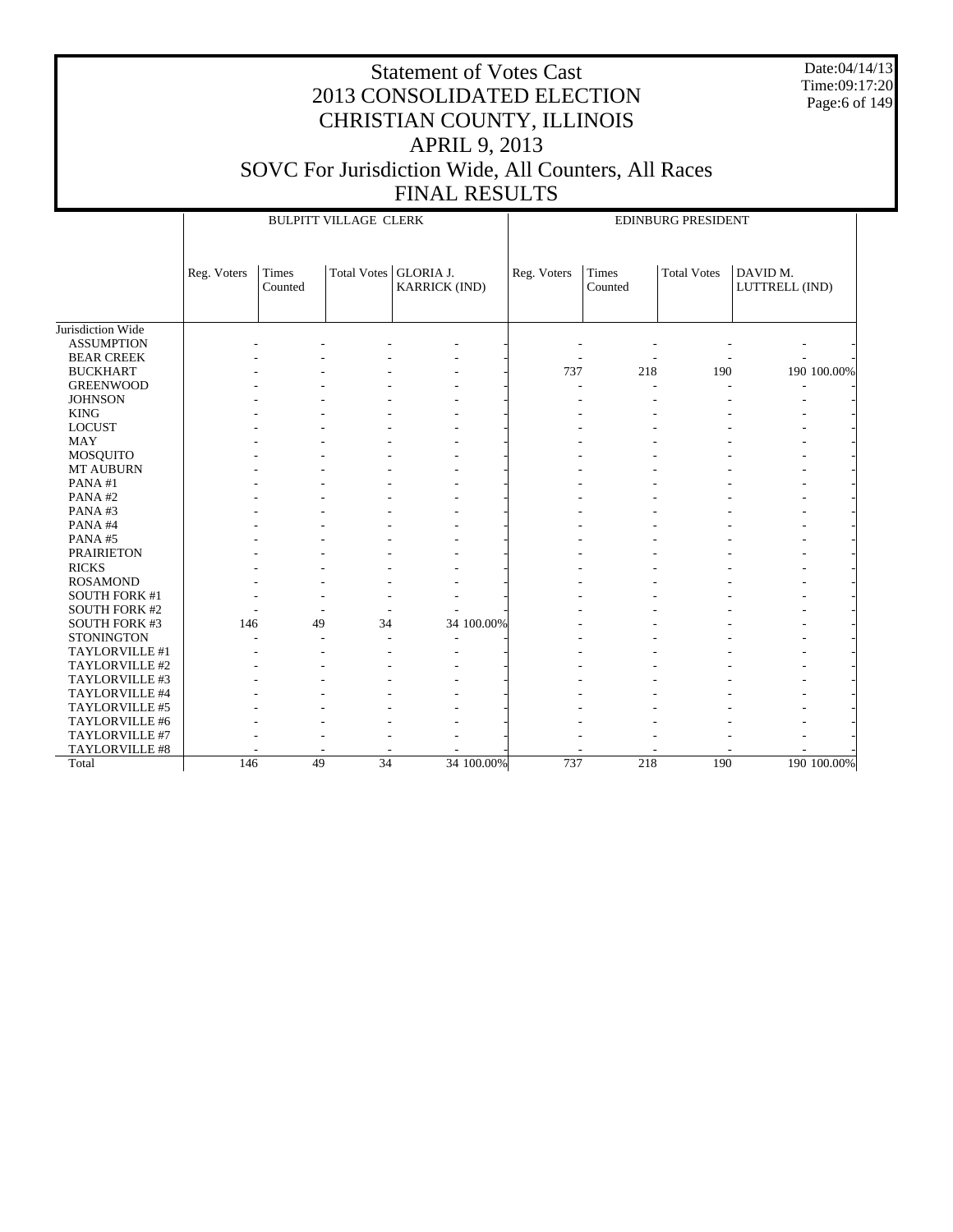Date:04/14/13 Time:09:17:20 Page:7 of 149

#### Statement of Votes Cast 2013 CONSOLIDATED ELECTION CHRISTIAN COUNTY, ILLINOIS APRIL 9, 2013 SOVC For Jurisdiction Wide, All Counters, All Races FINAL RESULTS

Jurisdiction Wide ASSUMPTION BEAR CREEK BUCKHART GREENWOOD JOHNSON KING LOCUST MAY MOSQUITO MT AUBURN PANA #1 PANA #2 PANA #3 PANA #4 PANA #5 PRAIRIETON RICKS ROSAMOND SOUTH FORK #1 SOUTH FORK #2 SOUTH FORK #3 **STONINGTON**  TAYLORVILLE #1 TAYLORVILLE #2 TAYLORVILLE #3 TAYLORVILLE #4 TAYLORVILLE #5 TAYLORVILLE #6 TAYLORVILLE #7 TAYLORVILLE #8 Total Reg. Voters | Times Counted Total Votes | MAUREEN CARTER (IND) EDINBURG VILLAGE CLERK - - - - - - - - - - 737 218 186 186 100.00% - - - - - - - - - - - - - - - - - - - - - - - - - - - - - - - - - - - - - - - - - - - - - - - - - - - - - - - - - - - - - - - - - - - - - - - - - - - - - - - - - - - - - - - - - - - - - - - - - - - - - - - - - - - - - - - - - - - - - - - - - - - - - - - - - - - - - - - 737 218 186 186 100.00%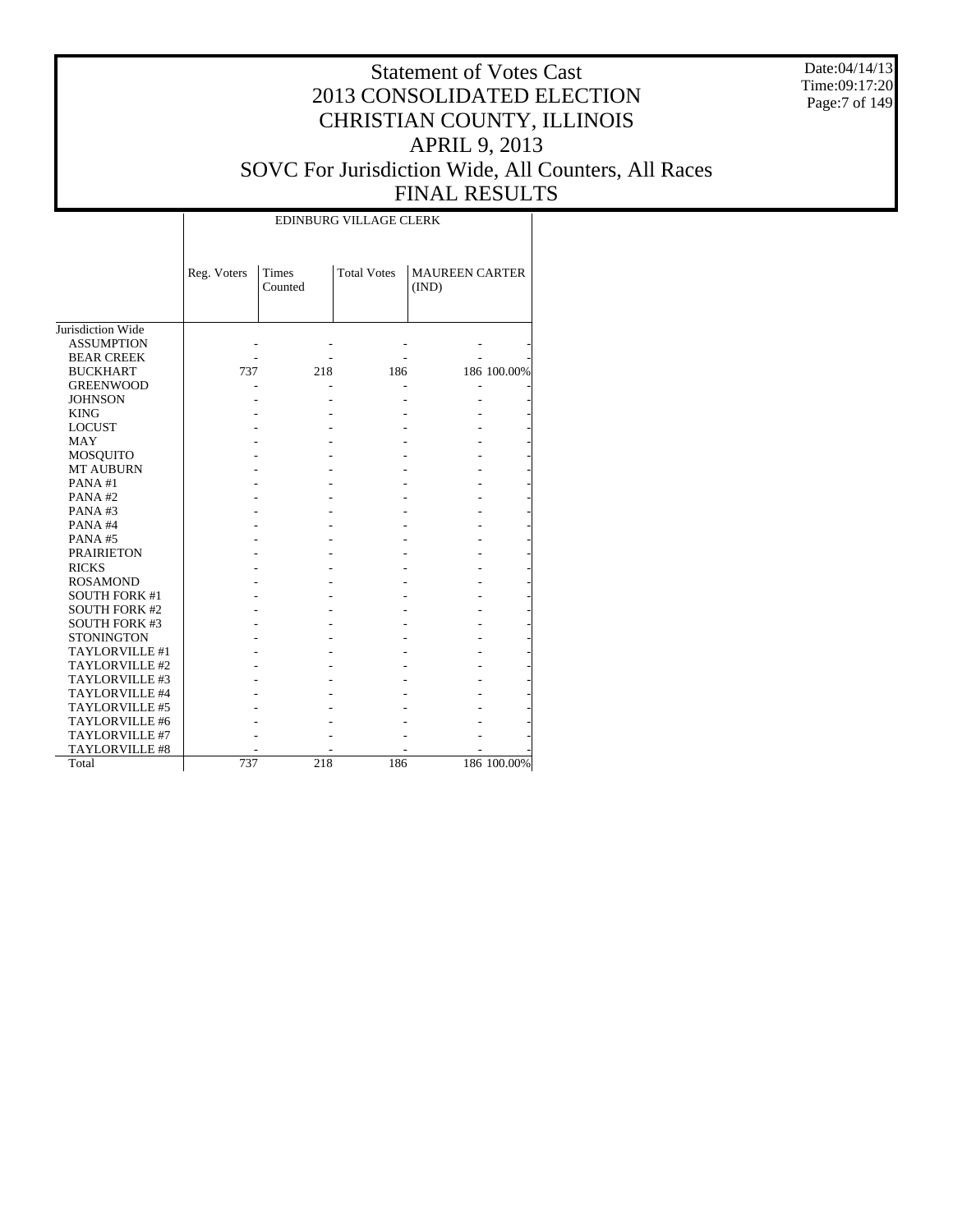Date:04/14/13 Time:09:17:20 Page:8 of 149

#### Statement of Votes Cast 2013 CONSOLIDATED ELECTION CHRISTIAN COUNTY, ILLINOIS APRIL 9, 2013 SOVC For Jurisdiction Wide, All Counters, All Races FINAL RESULTS

Jurisdiction Wide ASSUMPTION BEAR CREEK BUCKHART GREENWOOD JOHNSON KING LOCUST MAY MOSQUITO MT AUBURN PANA #1 PANA #2 PANA #3 PANA #4 PANA #5 PRAIRIETON RICKS ROSAMOND SOUTH FORK #1 SOUTH FORK #2 SOUTH FORK #3 **STONINGTON**  TAYLORVILLE #1 TAYLORVILLE #2 TAYLORVILLE #3 TAYLORVILLE #4 TAYLORVILLE #5 TAYLORVILLE #6 TAYLORVILLE #7 TAYLORVILLE #8 Total Reg. Voters | Times Counted Total Votes | LARRY SINKHORN | JACOB D. LEFEVER (IND) (IND) EDINBURG TRUSTEE 4 YR - - - - - - - - - - - - - - 737 218 330 151 45.76% 179 54.24% - - - - - - - - - - - - - - - - - - - - - - - - - - - - - - - - - - - - - - - - - - - - - - - - - - - - - - - - - - - - - - - - - - - - - - - - - - - - - - - - - - - - - - - - - - - - - - - - - - - - - - - - - - - - - - - - - - - - - - - - - - - - - - - - - - - - - - - - - - - - - - - - - - - - - - - - - - - - - - - - - - - - - - - - - - - - - - - - - - - - - - - - - - - - - 737 218 330 151 45.76% 179 54.24%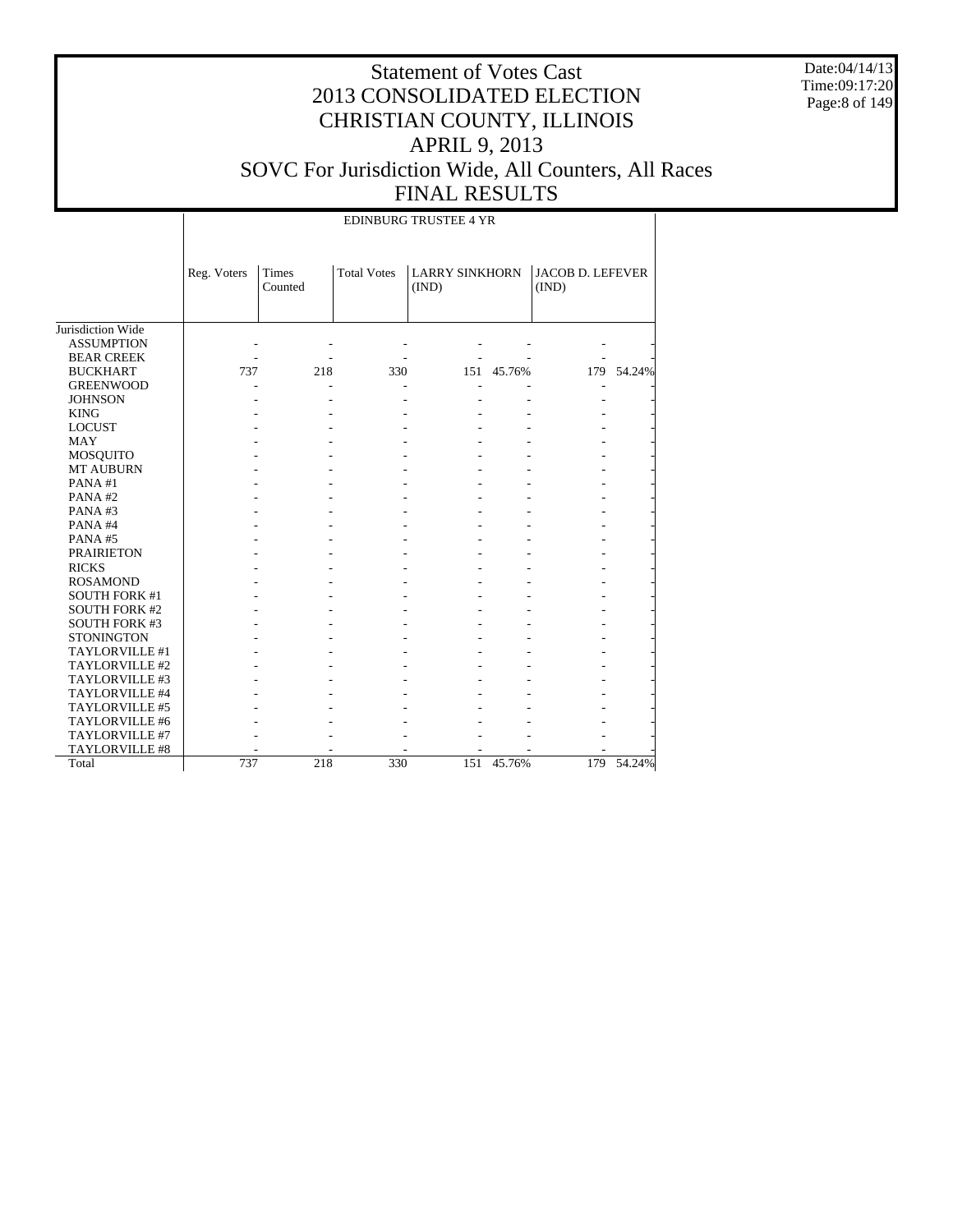Date:04/14/13 Time:09:17:20 Page:9 of 149

|                      |             |                  | EDINBURG TRUSTEE 2 YR |                           | HARVEL PRESIDENT      |                  |                       |                                      |          |  |
|----------------------|-------------|------------------|-----------------------|---------------------------|-----------------------|------------------|-----------------------|--------------------------------------|----------|--|
|                      | Reg. Voters | Times<br>Counted | <b>Total Votes</b>    | EMILY L. HUNSLEY<br>(IND) | Reg.<br><b>Voters</b> | Times<br>Counted | Total<br><b>Votes</b> | <b>GILBERT E</b><br><b>MERKEL II</b> |          |  |
| Jurisdiction Wide    |             |                  |                       |                           |                       |                  |                       |                                      |          |  |
| <b>ASSUMPTION</b>    |             |                  |                       |                           |                       |                  |                       |                                      |          |  |
| <b>BEAR CREEK</b>    |             |                  |                       |                           |                       |                  |                       |                                      |          |  |
| <b>BUCKHART</b>      | 737         | 218              | 182                   | 182 100.00%               |                       |                  |                       |                                      |          |  |
| <b>GREENWOOD</b>     |             |                  |                       |                           |                       |                  |                       |                                      |          |  |
| <b>JOHNSON</b>       |             |                  |                       |                           |                       |                  |                       |                                      |          |  |
| <b>KING</b>          |             |                  |                       |                           | 25                    | 12               | $\overline{4}$        | 3                                    | 75.00%   |  |
| <b>LOCUST</b>        |             |                  |                       |                           |                       |                  |                       |                                      |          |  |
| <b>MAY</b>           |             |                  |                       |                           |                       |                  |                       |                                      |          |  |
| <b>MOSQUITO</b>      |             |                  |                       |                           |                       |                  |                       |                                      |          |  |
| MT AUBURN            |             |                  |                       |                           |                       |                  |                       |                                      |          |  |
| PANA#1               |             |                  |                       |                           |                       |                  |                       |                                      |          |  |
| PANA#2               |             |                  |                       |                           |                       |                  |                       |                                      |          |  |
| PANA#3               |             |                  |                       |                           |                       |                  |                       |                                      |          |  |
| PANA#4               |             |                  |                       |                           |                       |                  |                       |                                      |          |  |
| PANA#5               |             |                  |                       |                           |                       |                  |                       |                                      |          |  |
| <b>PRAIRIETON</b>    |             |                  |                       |                           |                       |                  |                       |                                      |          |  |
| <b>RICKS</b>         |             |                  |                       |                           |                       |                  |                       |                                      |          |  |
| <b>ROSAMOND</b>      |             |                  |                       |                           |                       |                  |                       |                                      |          |  |
| <b>SOUTH FORK #1</b> |             |                  |                       |                           |                       |                  |                       |                                      |          |  |
| <b>SOUTH FORK #2</b> |             |                  |                       |                           |                       |                  |                       |                                      |          |  |
| <b>SOUTH FORK #3</b> |             |                  |                       |                           |                       |                  |                       |                                      |          |  |
| <b>STONINGTON</b>    |             |                  |                       |                           |                       |                  |                       |                                      |          |  |
| TAYLORVILLE #1       |             |                  |                       |                           |                       |                  |                       |                                      |          |  |
| TAYLORVILLE #2       |             |                  |                       |                           |                       |                  |                       |                                      |          |  |
| TAYLORVILLE #3       |             |                  |                       |                           |                       |                  |                       |                                      |          |  |
| TAYLORVILLE #4       |             |                  |                       |                           |                       |                  |                       |                                      |          |  |
| TAYLORVILLE #5       |             |                  |                       |                           |                       |                  |                       |                                      |          |  |
| TAYLORVILLE #6       |             |                  |                       |                           |                       |                  |                       |                                      |          |  |
| TAYLORVILLE #7       |             |                  |                       |                           |                       |                  |                       |                                      |          |  |
| TAYLORVILLE #8       |             |                  |                       |                           |                       |                  |                       |                                      |          |  |
| Total                | 737         | 218              | 182                   | 182 100.00%               | $\overline{25}$       | 12               | $\overline{4}$        |                                      | 3 75.00% |  |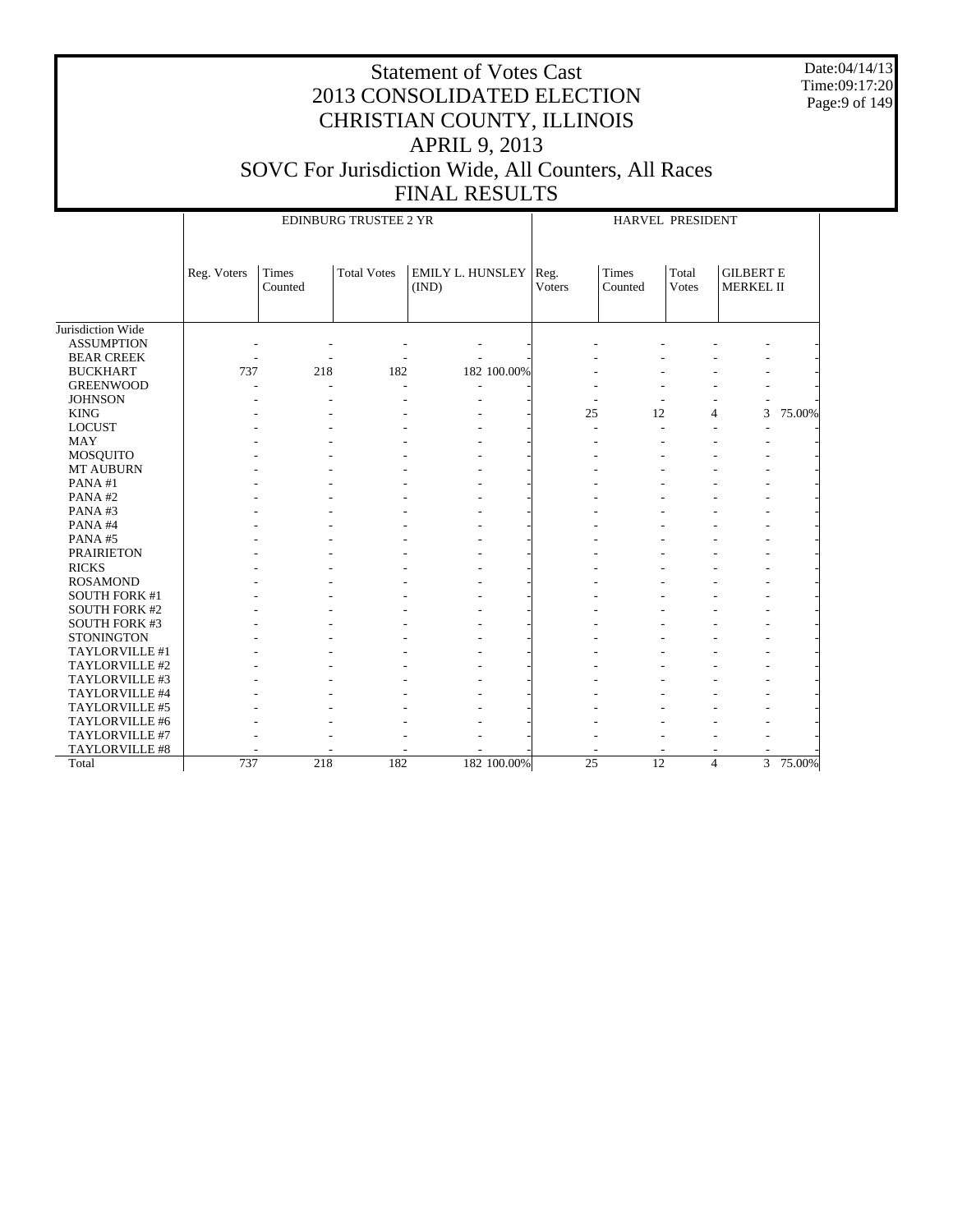Date:04/14/13 Time:09:17:20 Page:10 of 149

|                       |                | <b>HARVEL VILLAGE CLERK</b> |                |                                              |           |
|-----------------------|----------------|-----------------------------|----------------|----------------------------------------------|-----------|
|                       | Reg.<br>Voters | Times<br>Counted            | Total<br>Votes | MAX <sub>L</sub><br><b>NEUNABER</b><br>(IND) |           |
| Jurisdiction Wide     |                |                             |                |                                              |           |
| <b>ASSUMPTION</b>     |                |                             |                |                                              |           |
| <b>BEAR CREEK</b>     |                |                             |                |                                              |           |
| <b>BUCKHART</b>       |                |                             |                |                                              |           |
| <b>GREENWOOD</b>      |                |                             |                |                                              |           |
| <b>JOHNSON</b>        |                |                             |                |                                              |           |
| <b>KING</b>           | 25             | 12                          | 9              |                                              | 9 100.00% |
| <b>LOCUST</b>         |                |                             |                |                                              |           |
| <b>MAY</b>            |                |                             |                |                                              |           |
| <b>MOSQUITO</b>       |                |                             |                |                                              |           |
| <b>MT AUBURN</b>      |                |                             |                |                                              |           |
| PANA#1                |                |                             |                |                                              |           |
| PANA#2                |                |                             |                |                                              |           |
| PANA#3                |                |                             |                |                                              |           |
| PANA#4                |                |                             |                |                                              |           |
| PANA#5                |                |                             |                |                                              |           |
| <b>PRAIRIETON</b>     |                |                             |                |                                              |           |
| <b>RICKS</b>          |                |                             |                |                                              |           |
| <b>ROSAMOND</b>       |                |                             |                |                                              |           |
| <b>SOUTH FORK #1</b>  |                |                             |                |                                              |           |
| <b>SOUTH FORK #2</b>  |                |                             |                |                                              |           |
| <b>SOUTH FORK #3</b>  |                |                             |                |                                              |           |
| <b>STONINGTON</b>     |                |                             |                |                                              |           |
| TAYLORVILLE #1        |                |                             |                |                                              |           |
| TAYLORVILLE #2        |                |                             |                |                                              |           |
| TAYLORVILLE #3        |                |                             |                |                                              |           |
| TAYLORVILLE #4        |                |                             |                |                                              |           |
| TAYLORVILLE #5        |                |                             |                |                                              |           |
| TAYLORVILLE #6        |                |                             |                |                                              |           |
| TAYLORVILLE #7        |                |                             |                |                                              |           |
| <b>TAYLORVILLE #8</b> |                |                             |                |                                              |           |
| Total                 | 25             | 12                          | 9              |                                              | 9 100.00% |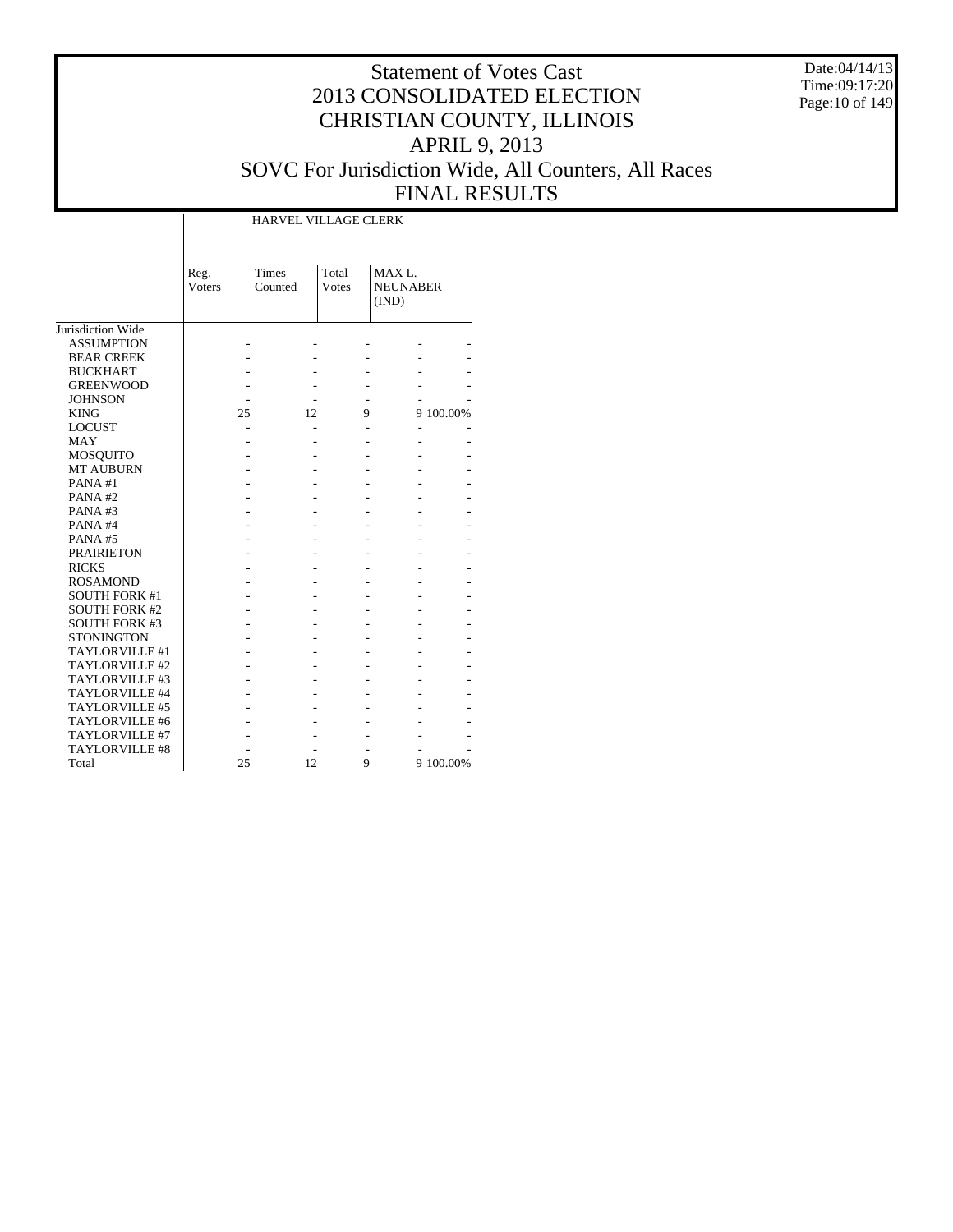Date:04/14/13 Time:09:17:20 Page:11 of 149

|                       |                       | <b>HARVEL TRUSTEE 4 YR</b> |                |                                      |                        |          |       |                                         |          |                                  |          |  |
|-----------------------|-----------------------|----------------------------|----------------|--------------------------------------|------------------------|----------|-------|-----------------------------------------|----------|----------------------------------|----------|--|
|                       | Reg.<br><b>Voters</b> | <b>Times</b><br>Counted    | Total<br>Votes | <b>RONALD</b><br><b>BERGSCHNEIDE</b> |                        |          |       | DAVID L. YARD MARY JANE<br><b>CASEY</b> |          | <b>MATTHEW</b><br><b>MEISNER</b> |          |  |
| Jurisdiction Wide     |                       |                            |                |                                      |                        |          |       |                                         |          |                                  |          |  |
| <b>ASSUMPTION</b>     |                       |                            |                |                                      |                        |          |       |                                         |          |                                  |          |  |
| <b>BEAR CREEK</b>     |                       |                            |                |                                      |                        |          |       |                                         |          |                                  |          |  |
| <b>BUCKHART</b>       |                       |                            |                |                                      |                        |          |       |                                         |          |                                  |          |  |
| <b>GREENWOOD</b>      |                       |                            |                |                                      |                        |          |       |                                         |          |                                  |          |  |
| <b>JOHNSON</b>        |                       |                            |                |                                      |                        |          |       |                                         |          |                                  |          |  |
| <b>KING</b>           | 25                    | 12                         | $\mathbf{1}$   |                                      | 1 100.00%              | $\theta$ | 0.00% | $\overline{0}$                          | 0.00%    | $\overline{0}$                   | 0.00%    |  |
| <b>LOCUST</b>         |                       | $\overline{\phantom{a}}$   |                |                                      |                        | L,       |       | L,                                      |          |                                  |          |  |
| <b>MAY</b>            |                       |                            |                |                                      |                        |          |       |                                         |          |                                  |          |  |
| MOSQUITO              |                       |                            |                |                                      |                        |          |       |                                         |          |                                  |          |  |
| <b>MT AUBURN</b>      |                       |                            |                |                                      |                        |          |       |                                         |          |                                  |          |  |
| PANA#1                |                       |                            |                |                                      |                        |          |       |                                         |          |                                  |          |  |
| PANA#2                |                       |                            |                |                                      |                        |          |       |                                         |          |                                  |          |  |
| PANA#3                |                       |                            |                |                                      |                        |          |       |                                         |          |                                  |          |  |
| PANA#4                |                       |                            |                |                                      |                        |          |       |                                         |          |                                  |          |  |
| PANA#5                |                       |                            |                |                                      |                        |          |       |                                         |          |                                  |          |  |
| <b>PRAIRIETON</b>     |                       |                            |                |                                      |                        |          |       |                                         |          |                                  |          |  |
| <b>RICKS</b>          |                       |                            |                |                                      |                        |          |       |                                         |          |                                  |          |  |
| <b>ROSAMOND</b>       |                       |                            |                |                                      |                        |          |       |                                         |          |                                  |          |  |
| <b>SOUTH FORK #1</b>  |                       |                            |                |                                      |                        |          |       |                                         |          |                                  |          |  |
| <b>SOUTH FORK #2</b>  |                       |                            |                |                                      |                        |          |       |                                         |          |                                  |          |  |
| <b>SOUTH FORK #3</b>  |                       |                            |                |                                      |                        |          |       |                                         |          |                                  |          |  |
| <b>STONINGTON</b>     |                       |                            |                |                                      |                        |          |       |                                         |          |                                  |          |  |
| TAYLORVILLE #1        |                       |                            |                |                                      |                        |          |       |                                         |          |                                  |          |  |
| TAYLORVILLE #2        |                       |                            |                |                                      |                        |          |       |                                         |          |                                  |          |  |
| TAYLORVILLE #3        |                       |                            |                |                                      |                        |          |       |                                         |          |                                  |          |  |
| TAYLORVILLE #4        |                       |                            |                |                                      |                        |          |       |                                         |          |                                  |          |  |
| TAYLORVILLE #5        |                       |                            |                |                                      |                        |          |       |                                         |          |                                  |          |  |
| TAYLORVILLE #6        |                       |                            |                |                                      |                        |          |       |                                         |          |                                  |          |  |
| TAYLORVILLE #7        |                       |                            |                |                                      |                        |          |       |                                         |          |                                  |          |  |
| <b>TAYLORVILLE #8</b> |                       |                            |                |                                      |                        |          |       |                                         |          |                                  |          |  |
| Total                 | 25                    | 12                         | 1              |                                      | $1\overline{100.00\%}$ | $\Omega$ | 0.00% | $\overline{0}$                          | $0.00\%$ | $\Omega$                         | $0.00\%$ |  |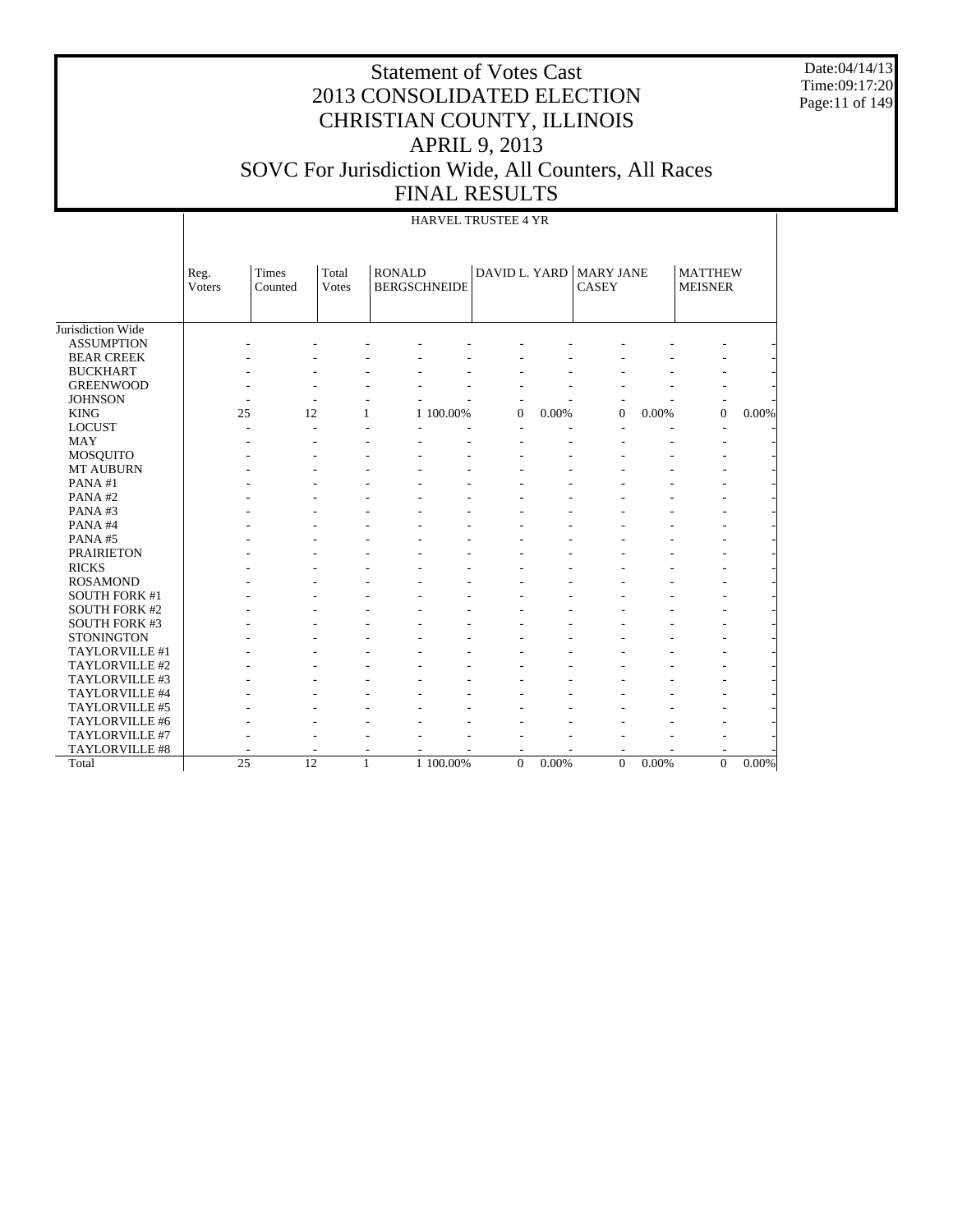Date:04/14/13 Time:09:17:20 Page:12 of 149

|                       |                |                                    | <b>JEISYVILLE MAYOR</b> |                                      | JEISYVILLE TRUSTEE |                  |                                    |                                   |  |  |
|-----------------------|----------------|------------------------------------|-------------------------|--------------------------------------|--------------------|------------------|------------------------------------|-----------------------------------|--|--|
|                       | Reg.<br>Voters | Times<br>Counted                   |                         | Total Votes   MIKE DRNJEVIC<br>(IND) | Reg.<br>Voters     | Times<br>Counted |                                    | Total Votes   TONI CLARK<br>(IND) |  |  |
|                       |                |                                    |                         |                                      |                    |                  |                                    |                                   |  |  |
| Jurisdiction Wide     |                |                                    |                         |                                      |                    |                  |                                    |                                   |  |  |
| <b>ASSUMPTION</b>     |                |                                    |                         |                                      |                    |                  |                                    |                                   |  |  |
| <b>BEAR CREEK</b>     |                |                                    |                         |                                      |                    |                  |                                    |                                   |  |  |
| <b>BUCKHART</b>       |                |                                    |                         |                                      |                    |                  |                                    |                                   |  |  |
| <b>GREENWOOD</b>      |                |                                    |                         |                                      |                    |                  |                                    |                                   |  |  |
| <b>JOHNSON</b>        |                |                                    |                         |                                      |                    |                  |                                    |                                   |  |  |
| <b>KING</b>           |                |                                    |                         |                                      |                    |                  |                                    |                                   |  |  |
| <b>LOCUST</b>         |                |                                    |                         |                                      |                    |                  |                                    |                                   |  |  |
| MAY                   |                |                                    |                         |                                      |                    |                  |                                    |                                   |  |  |
| <b>MOSQUITO</b>       |                |                                    |                         |                                      |                    |                  |                                    |                                   |  |  |
| MT AUBURN             |                |                                    |                         |                                      |                    |                  |                                    |                                   |  |  |
| PANA#1                |                |                                    |                         |                                      |                    |                  |                                    |                                   |  |  |
| PANA#2                |                |                                    |                         |                                      |                    |                  |                                    |                                   |  |  |
| PANA#3                |                |                                    |                         |                                      |                    |                  |                                    |                                   |  |  |
| PANA#4                |                |                                    |                         |                                      |                    |                  |                                    |                                   |  |  |
| PANA#5                |                |                                    |                         |                                      |                    |                  |                                    |                                   |  |  |
| <b>PRAIRIETON</b>     |                |                                    |                         |                                      |                    |                  |                                    |                                   |  |  |
| <b>RICKS</b>          |                |                                    |                         |                                      |                    |                  |                                    |                                   |  |  |
| <b>ROSAMOND</b>       |                |                                    |                         |                                      |                    |                  |                                    |                                   |  |  |
| <b>SOUTH FORK #1</b>  |                |                                    |                         |                                      |                    |                  |                                    |                                   |  |  |
| <b>SOUTH FORK #2</b>  |                |                                    |                         |                                      |                    |                  |                                    |                                   |  |  |
| <b>SOUTH FORK #3</b>  |                | 77<br>21                           | 18                      | 18 100.00%                           |                    | 77               | 21<br>20                           | 20 100.00%                        |  |  |
| <b>STONINGTON</b>     |                |                                    |                         |                                      |                    |                  |                                    |                                   |  |  |
| TAYLORVILLE #1        |                |                                    |                         |                                      |                    |                  |                                    |                                   |  |  |
| TAYLORVILLE #2        |                |                                    |                         |                                      |                    |                  |                                    |                                   |  |  |
| TAYLORVILLE #3        |                |                                    |                         |                                      |                    |                  |                                    |                                   |  |  |
| TAYLORVILLE #4        |                |                                    |                         |                                      |                    |                  |                                    |                                   |  |  |
| TAYLORVILLE #5        |                |                                    |                         |                                      |                    |                  |                                    |                                   |  |  |
| TAYLORVILLE #6        |                |                                    |                         |                                      |                    |                  |                                    |                                   |  |  |
| TAYLORVILLE #7        |                |                                    |                         |                                      |                    |                  |                                    |                                   |  |  |
| <b>TAYLORVILLE #8</b> |                |                                    |                         |                                      |                    |                  |                                    |                                   |  |  |
| Total                 |                | $\overline{77}$<br>$\overline{21}$ | $\overline{18}$         | 18 100.00%                           |                    | $\overline{77}$  | $\overline{21}$<br>$\overline{20}$ | 20 100.00%                        |  |  |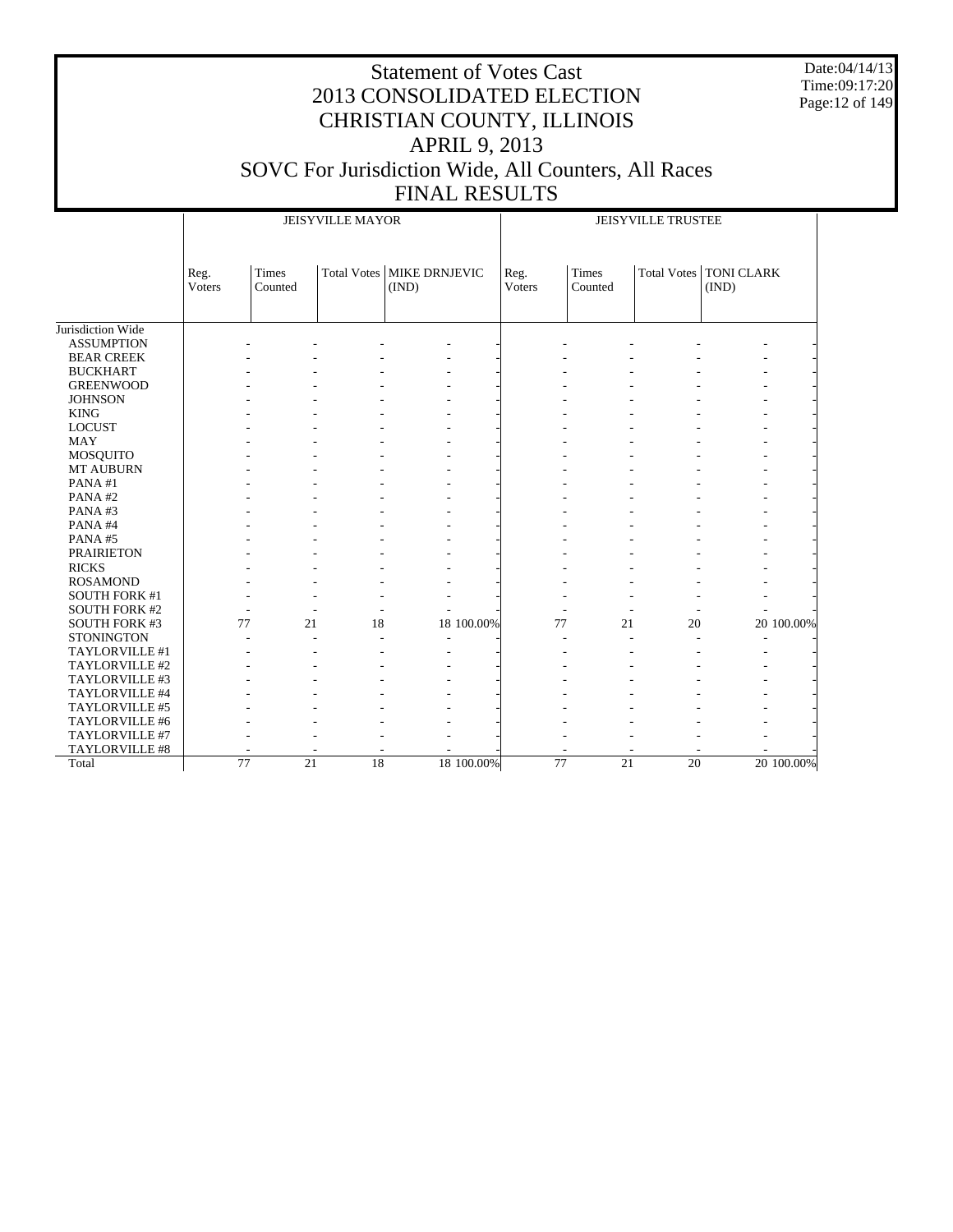Date:04/14/13 Time:09:17:20 Page:13 of 149

#### Statement of Votes Cast 2013 CONSOLIDATED ELECTION CHRISTIAN COUNTY, ILLINOIS APRIL 9, 2013 SOVC For Jurisdiction Wide, All Counters, All Races FINAL RESULTS

Jurisdiction Wide ASSUMPTION BEAR CREEK BUCKHART GREENWOOD **JOHNSON**  KING LOCUST MAY MOSQUITO MT AUBURN PANA #1 PANA #2 PANA #3 PANA #4 PANA #5 PRAIRIETON RICKS ROSAMOND SOUTH FORK #1 SOUTH FORK #2 SOUTH FORK #3 STONINGTON TAYLORVILLE #1 TAYLORVILLE #2 TAYLORVILLE #3 TAYLORVILLE #4 TAYLORVILLE #5 TAYLORVILLE #6 TAYLORVILLE #7 TAYLORVILLE #8 Total Reg. Voters Times Counted Total Votes | DOUGLAS THOMAS | WILLIAM DAVIS (IND) (IND) KINCAID PRESIDENT - - - - - - - - - - - - - - - - - - - - - - - - - - - - - - - - - - - - - - - - - - - - - - - - - - - - - - - - - - - - - - - - - - - - - - - - - - - - - - - - - - - - - - - - - - - - - - - - - - - - - - - - - - - - - - - - - - - - - - - - - - - - - - 878 328 322 177 54.97% 145 45.03% - - - - - - - 115 39 37 23 62.16% 14 37.84% - - - - - - - - - - - - - - - - - - - - - - - - - - - - - - - - - - - - - - - - - - - - - - - - - - - - - - - - - - - - - - - 993 367 359 200 55.71% 159 44.29%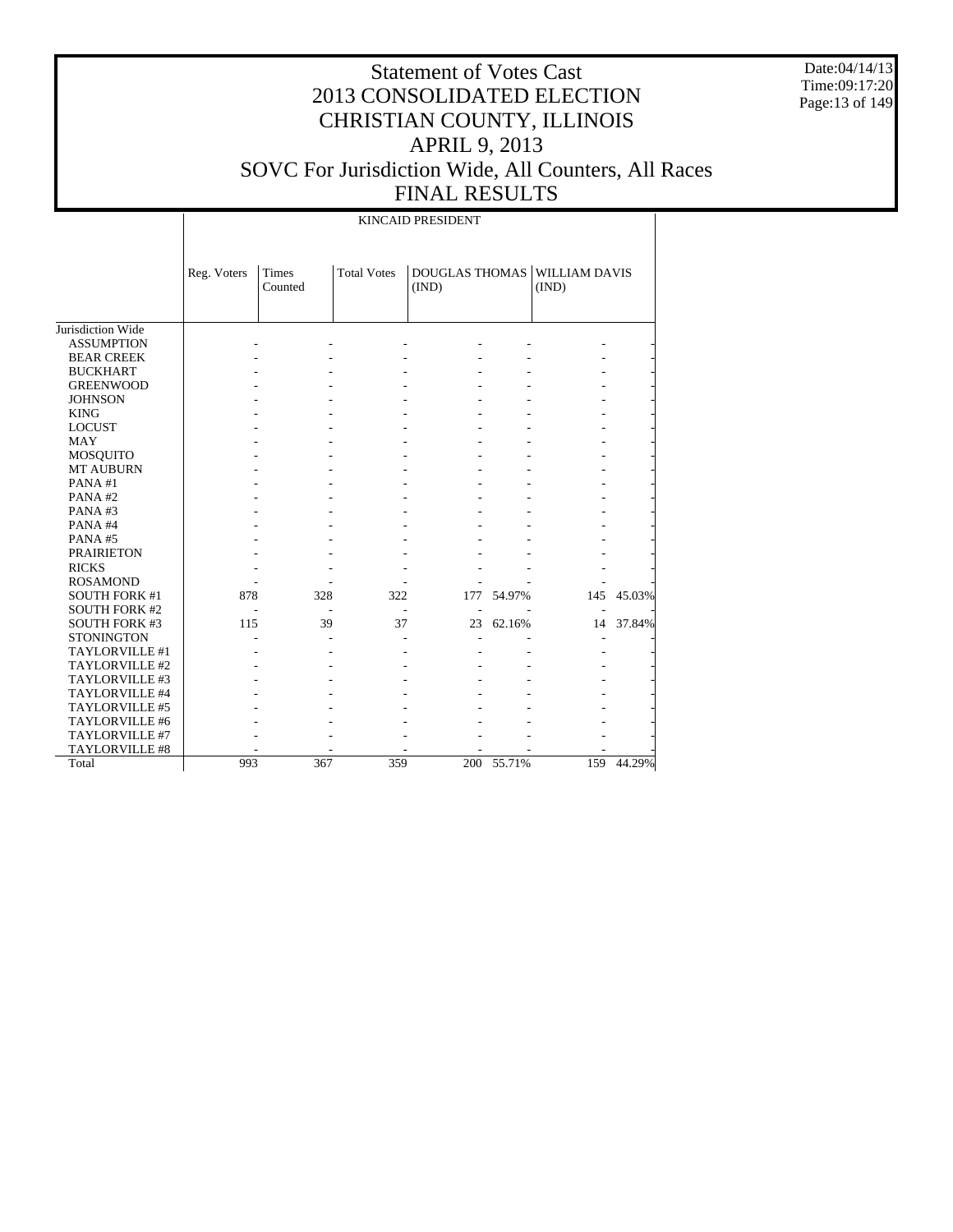Date:04/14/13 Time:09:17:20 Page:14 of 149

|                       |             | KINCAID TRUSTEE 4 YR |                    |                               |        |                                 |        |                                 |        |  |  |  |
|-----------------------|-------------|----------------------|--------------------|-------------------------------|--------|---------------------------------|--------|---------------------------------|--------|--|--|--|
|                       | Reg. Voters | Times<br>Counted     | <b>Total Votes</b> | <b>JAMES CORBETT</b><br>(IND) |        | <b>DEBBIE FREESTON</b><br>(IND) |        | <b>DENNIS WILLIAMS</b><br>(IND) |        |  |  |  |
| Jurisdiction Wide     |             |                      |                    |                               |        |                                 |        |                                 |        |  |  |  |
| <b>ASSUMPTION</b>     |             |                      |                    |                               |        |                                 |        |                                 |        |  |  |  |
| <b>BEAR CREEK</b>     |             |                      |                    |                               |        |                                 |        |                                 |        |  |  |  |
| <b>BUCKHART</b>       |             |                      |                    |                               |        |                                 |        |                                 |        |  |  |  |
| <b>GREENWOOD</b>      |             |                      |                    |                               |        |                                 |        |                                 |        |  |  |  |
| <b>JOHNSON</b>        |             |                      |                    |                               |        |                                 |        |                                 |        |  |  |  |
| <b>KING</b>           |             |                      |                    |                               |        |                                 |        |                                 |        |  |  |  |
| <b>LOCUST</b>         |             |                      |                    |                               |        |                                 |        |                                 |        |  |  |  |
| <b>MAY</b>            |             |                      |                    |                               |        |                                 |        |                                 |        |  |  |  |
| <b>MOSQUITO</b>       |             |                      |                    |                               |        |                                 |        |                                 |        |  |  |  |
| <b>MT AUBURN</b>      |             |                      |                    |                               |        |                                 |        |                                 |        |  |  |  |
| PANA#1                |             |                      |                    |                               |        |                                 |        |                                 |        |  |  |  |
| PANA#2                |             |                      |                    |                               |        |                                 |        |                                 |        |  |  |  |
| PANA#3                |             |                      |                    |                               |        |                                 |        |                                 |        |  |  |  |
| PANA#4                |             |                      |                    |                               |        |                                 |        |                                 |        |  |  |  |
| PANA#5                |             |                      |                    |                               |        |                                 |        |                                 |        |  |  |  |
| <b>PRAIRIETON</b>     |             |                      |                    |                               |        |                                 |        |                                 |        |  |  |  |
| <b>RICKS</b>          |             |                      |                    |                               |        |                                 |        |                                 |        |  |  |  |
| <b>ROSAMOND</b>       |             |                      |                    |                               |        |                                 |        |                                 |        |  |  |  |
| <b>SOUTH FORK #1</b>  | 878         | 328                  | 577                | 197                           | 34.14% | 188                             | 32.58% | 192                             | 33.28% |  |  |  |
| <b>SOUTH FORK #2</b>  |             |                      |                    |                               |        |                                 |        |                                 |        |  |  |  |
| <b>SOUTH FORK #3</b>  | 115         | 39                   | 61                 | 20                            | 32.79% | 20                              | 32.79% | 21                              | 34.43% |  |  |  |
| <b>STONINGTON</b>     |             |                      |                    |                               |        |                                 |        |                                 |        |  |  |  |
| TAYLORVILLE #1        |             |                      |                    |                               |        |                                 |        |                                 |        |  |  |  |
| TAYLORVILLE #2        |             |                      |                    |                               |        |                                 |        |                                 |        |  |  |  |
| TAYLORVILLE #3        |             |                      |                    |                               |        |                                 |        |                                 |        |  |  |  |
| TAYLORVILLE #4        |             |                      |                    |                               |        |                                 |        |                                 |        |  |  |  |
| TAYLORVILLE #5        |             |                      |                    |                               |        |                                 |        |                                 |        |  |  |  |
| TAYLORVILLE #6        |             |                      |                    |                               |        |                                 |        |                                 |        |  |  |  |
| TAYLORVILLE #7        |             |                      |                    |                               |        |                                 |        |                                 |        |  |  |  |
| <b>TAYLORVILLE #8</b> |             |                      |                    |                               |        |                                 |        |                                 |        |  |  |  |
| Total                 | 993         | 367                  | 638                | 217                           | 34.01% | 208                             | 32.60% | 213                             | 33.39% |  |  |  |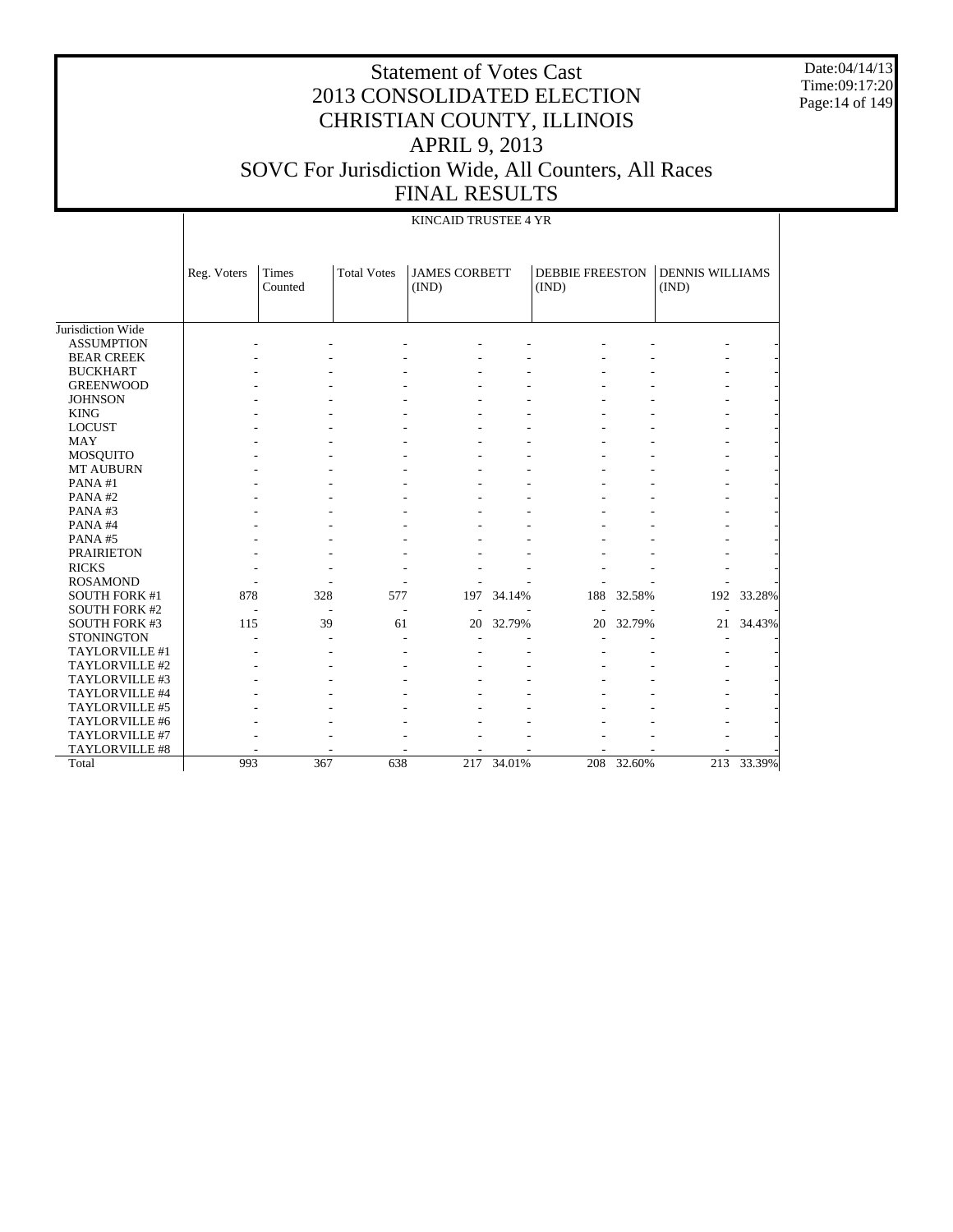Date:04/14/13 Time:09:17:20 Page:15 of 149

|                      |             |                  | KINCAID TRUSTEE 2 YR |                        |             | MORRISONVILLE MAYOR |                  |                    |                              |             |  |
|----------------------|-------------|------------------|----------------------|------------------------|-------------|---------------------|------------------|--------------------|------------------------------|-------------|--|
|                      | Reg. Voters | Times<br>Counted | <b>Total Votes</b>   | WILLIAM HOGAN<br>(IND) |             | Reg. Voters         | Times<br>Counted | <b>Total Votes</b> | <b>ALICE DOWNEY</b><br>(IND) |             |  |
| Jurisdiction Wide    |             |                  |                      |                        |             |                     |                  |                    |                              |             |  |
| <b>ASSUMPTION</b>    |             |                  |                      |                        |             |                     |                  |                    |                              |             |  |
| <b>BEAR CREEK</b>    |             |                  |                      |                        |             |                     |                  |                    |                              |             |  |
| <b>BUCKHART</b>      |             |                  |                      |                        |             |                     |                  |                    |                              |             |  |
| <b>GREENWOOD</b>     |             |                  |                      |                        |             |                     |                  |                    |                              |             |  |
| <b>JOHNSON</b>       |             |                  |                      |                        |             |                     |                  |                    |                              |             |  |
| <b>KING</b>          |             |                  |                      |                        |             |                     |                  |                    |                              |             |  |
| <b>LOCUST</b>        |             |                  |                      |                        |             |                     |                  |                    | $\overline{\phantom{a}}$     |             |  |
| <b>MAY</b>           |             |                  |                      |                        |             |                     |                  |                    |                              |             |  |
| MOSQUITO             |             |                  |                      |                        |             |                     |                  |                    |                              |             |  |
| MT AUBURN            |             |                  |                      |                        |             |                     |                  |                    |                              |             |  |
| PANA#1               |             |                  |                      |                        |             |                     |                  |                    |                              |             |  |
| PANA#2               |             |                  |                      |                        |             |                     |                  |                    |                              |             |  |
| PANA#3               |             |                  |                      |                        |             |                     |                  |                    |                              |             |  |
| PANA#4               |             |                  |                      |                        |             |                     |                  |                    |                              |             |  |
| PANA#5               |             |                  |                      |                        |             |                     |                  |                    |                              |             |  |
| <b>PRAIRIETON</b>    |             |                  |                      |                        |             |                     |                  |                    |                              |             |  |
| <b>RICKS</b>         |             |                  |                      |                        |             | 683                 | 251              | 192                |                              | 192 100.00% |  |
| <b>ROSAMOND</b>      |             |                  |                      |                        |             |                     |                  |                    | ۰                            |             |  |
| SOUTH FORK #1        | 878         | 328              | 261                  |                        | 261 100.00% |                     |                  |                    |                              |             |  |
| <b>SOUTH FORK #2</b> |             |                  |                      |                        |             |                     |                  |                    |                              |             |  |
| <b>SOUTH FORK #3</b> | 115         | 39               | 29                   |                        | 29 100.00%  |                     |                  |                    |                              |             |  |
| <b>STONINGTON</b>    |             |                  | ٠                    |                        |             |                     |                  |                    |                              |             |  |
| TAYLORVILLE #1       |             |                  |                      |                        |             |                     |                  |                    |                              |             |  |
| TAYLORVILLE #2       |             |                  |                      |                        |             |                     |                  |                    |                              |             |  |
| TAYLORVILLE #3       |             |                  |                      |                        |             |                     |                  |                    |                              |             |  |
| TAYLORVILLE #4       |             |                  |                      |                        |             |                     |                  |                    |                              |             |  |
| TAYLORVILLE #5       |             |                  |                      |                        |             |                     |                  |                    |                              |             |  |
| TAYLORVILLE #6       |             |                  |                      |                        |             |                     |                  |                    |                              |             |  |
| TAYLORVILLE #7       |             |                  |                      |                        |             |                     |                  |                    |                              |             |  |
| TAYLORVILLE #8       |             |                  |                      |                        |             |                     |                  |                    |                              |             |  |
| Total                | 993         | 367              | 290                  |                        | 290 100.00% | 683                 | 251              | 192                |                              | 192 100.00% |  |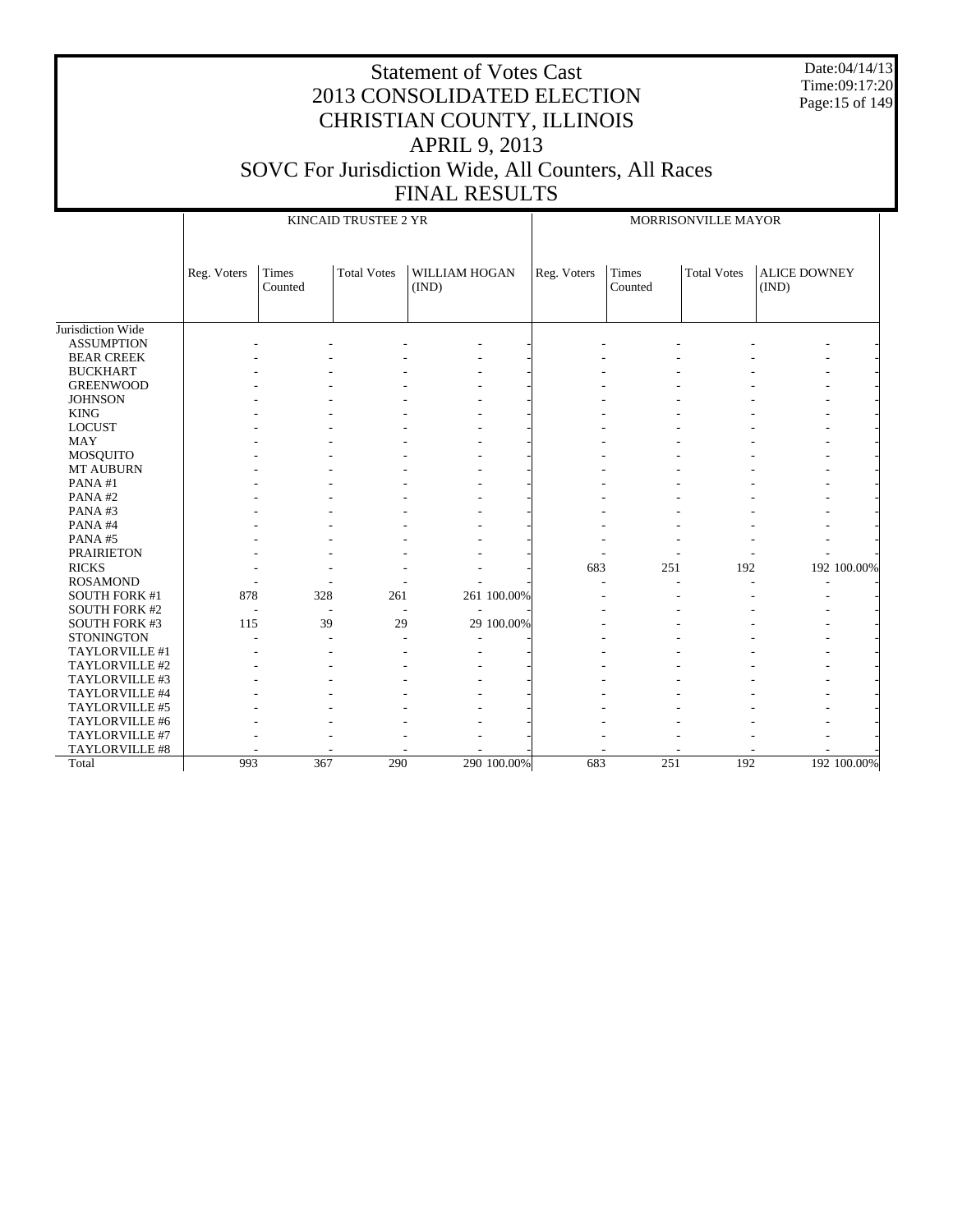Date:04/14/13 Time:09:17:20 Page:16 of 149

|                      |             |                  |                    | MORRISONVILLE VILLAGE CLERK                |        |                            |        |
|----------------------|-------------|------------------|--------------------|--------------------------------------------|--------|----------------------------|--------|
|                      | Reg. Voters | Times<br>Counted | <b>Total Votes</b> | <b>DARCY</b><br><b>MONTGOMERY</b><br>(IND) |        | <b>DIANE KANE</b><br>(IND) |        |
| Jurisdiction Wide    |             |                  |                    |                                            |        |                            |        |
| <b>ASSUMPTION</b>    |             |                  |                    |                                            |        |                            |        |
| <b>BEAR CREEK</b>    |             |                  |                    |                                            |        |                            |        |
| <b>BUCKHART</b>      |             |                  |                    |                                            |        |                            |        |
| <b>GREENWOOD</b>     |             |                  |                    |                                            |        |                            |        |
| <b>JOHNSON</b>       |             |                  |                    |                                            |        |                            |        |
| <b>KING</b>          |             |                  |                    |                                            |        |                            |        |
| <b>LOCUST</b>        |             |                  |                    |                                            |        |                            |        |
| <b>MAY</b>           |             |                  |                    |                                            |        |                            |        |
| <b>MOSQUITO</b>      |             |                  |                    |                                            |        |                            |        |
| <b>MT AUBURN</b>     |             |                  |                    |                                            |        |                            |        |
| PANA#1               |             |                  |                    |                                            |        |                            |        |
| PANA#2               |             |                  |                    |                                            |        |                            |        |
| PANA#3               |             |                  |                    |                                            |        |                            |        |
| PANA#4               |             |                  |                    |                                            |        |                            |        |
| PANA#5               |             |                  |                    |                                            |        |                            |        |
| <b>PRAIRIETON</b>    |             |                  |                    |                                            |        |                            |        |
| <b>RICKS</b>         | 683         | 251              | 245                | 155                                        | 63.27% | 90                         | 36.73% |
| <b>ROSAMOND</b>      |             |                  |                    |                                            |        | L,                         |        |
| <b>SOUTH FORK #1</b> |             |                  |                    |                                            |        |                            |        |
| <b>SOUTH FORK #2</b> |             |                  |                    |                                            |        |                            |        |
| <b>SOUTH FORK #3</b> |             |                  |                    |                                            |        |                            |        |
| <b>STONINGTON</b>    |             |                  |                    |                                            |        |                            |        |
| TAYLORVILLE #1       |             |                  |                    |                                            |        |                            |        |
| TAYLORVILLE #2       |             |                  |                    |                                            |        |                            |        |
| TAYLORVILLE #3       |             |                  |                    |                                            |        |                            |        |
| TAYLORVILLE #4       |             |                  |                    |                                            |        |                            |        |
| TAYLORVILLE #5       |             |                  |                    |                                            |        |                            |        |
| TAYLORVILLE #6       |             |                  |                    |                                            |        |                            |        |
| TAYLORVILLE #7       |             |                  |                    |                                            |        |                            |        |
| TAYLORVILLE #8       |             |                  |                    |                                            |        |                            |        |
| Total                | 683         | 251              | 245                | 155                                        | 63.27% | 90                         | 36.73% |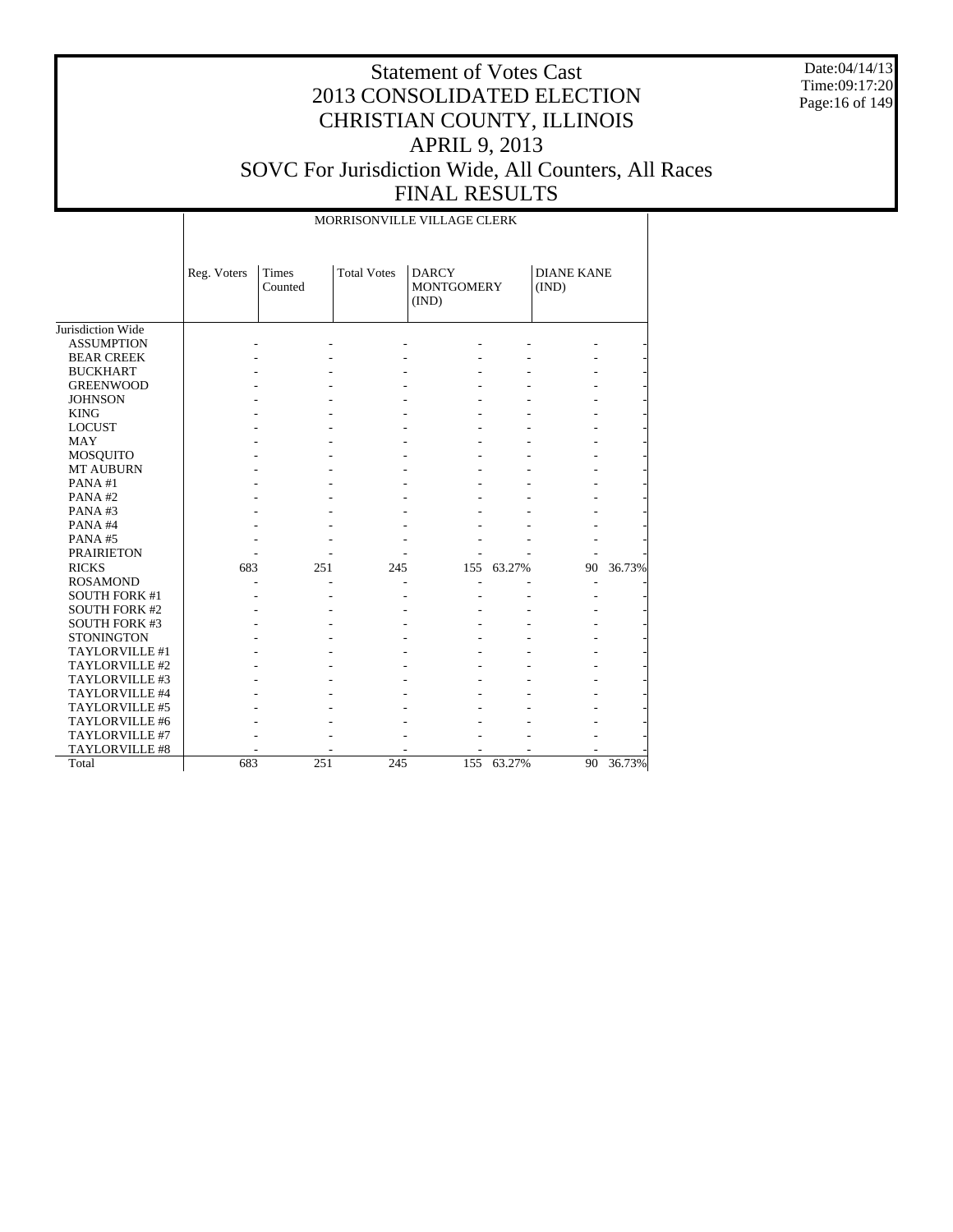Date:04/14/13 Time:09:17:21 Page:17 of 149

|                      |             | MORRISONVILLE TRUSTEE |                    |                          |        |                                  |        |                              |        |  |  |  |  |
|----------------------|-------------|-----------------------|--------------------|--------------------------|--------|----------------------------------|--------|------------------------------|--------|--|--|--|--|
|                      | Reg. Voters | Times<br>Counted      | <b>Total Votes</b> | DAVID W. KELMEL<br>(IND) |        | <b>DENNIS</b><br>DAUGHERTY (IND) |        | MARCIA A.<br>ROSENTHAL (IND) |        |  |  |  |  |
|                      |             |                       |                    |                          |        |                                  |        |                              |        |  |  |  |  |
| Jurisdiction Wide    |             |                       |                    |                          |        |                                  |        |                              |        |  |  |  |  |
| <b>ASSUMPTION</b>    |             |                       |                    |                          |        |                                  |        |                              |        |  |  |  |  |
| <b>BEAR CREEK</b>    |             |                       |                    |                          |        |                                  |        |                              |        |  |  |  |  |
| <b>BUCKHART</b>      |             |                       |                    |                          |        |                                  |        |                              |        |  |  |  |  |
| <b>GREENWOOD</b>     |             |                       |                    |                          |        |                                  |        |                              |        |  |  |  |  |
| <b>JOHNSON</b>       |             |                       |                    |                          |        |                                  |        |                              |        |  |  |  |  |
| <b>KING</b>          |             |                       |                    |                          |        |                                  |        |                              |        |  |  |  |  |
| <b>LOCUST</b>        |             |                       |                    |                          |        |                                  |        |                              |        |  |  |  |  |
| <b>MAY</b>           |             |                       |                    |                          |        |                                  |        |                              |        |  |  |  |  |
| <b>MOSQUITO</b>      |             |                       |                    |                          |        |                                  |        |                              |        |  |  |  |  |
| MT AUBURN            |             |                       |                    |                          |        |                                  |        |                              |        |  |  |  |  |
| PANA#1               |             |                       |                    |                          |        |                                  |        |                              |        |  |  |  |  |
| PANA#2               |             |                       |                    |                          |        |                                  |        |                              |        |  |  |  |  |
| PANA#3               |             |                       |                    |                          |        |                                  |        |                              |        |  |  |  |  |
| PANA#4               |             |                       |                    |                          |        |                                  |        |                              |        |  |  |  |  |
| PANA#5               |             |                       |                    |                          |        |                                  |        |                              |        |  |  |  |  |
| <b>PRAIRIETON</b>    |             |                       |                    |                          |        |                                  |        |                              |        |  |  |  |  |
| <b>RICKS</b>         | 683         | 251                   | 561                | 173                      | 30.84% | 187                              | 33.33% | 201                          | 35.83% |  |  |  |  |
| <b>ROSAMOND</b>      |             |                       |                    |                          |        |                                  |        | $\overline{a}$               |        |  |  |  |  |
| <b>SOUTH FORK #1</b> |             |                       |                    |                          |        |                                  |        |                              |        |  |  |  |  |
| <b>SOUTH FORK #2</b> |             |                       |                    |                          |        |                                  |        |                              |        |  |  |  |  |
| <b>SOUTH FORK #3</b> |             |                       |                    |                          |        |                                  |        |                              |        |  |  |  |  |
| <b>STONINGTON</b>    |             |                       |                    |                          |        |                                  |        |                              |        |  |  |  |  |
| TAYLORVILLE #1       |             |                       |                    |                          |        |                                  |        |                              |        |  |  |  |  |
| TAYLORVILLE #2       |             |                       |                    |                          |        |                                  |        |                              |        |  |  |  |  |
| TAYLORVILLE #3       |             |                       |                    |                          |        |                                  |        |                              |        |  |  |  |  |
| TAYLORVILLE #4       |             |                       |                    |                          |        |                                  |        |                              |        |  |  |  |  |
| TAYLORVILLE #5       |             |                       |                    |                          |        |                                  |        |                              |        |  |  |  |  |
| TAYLORVILLE #6       |             |                       |                    |                          |        |                                  |        |                              |        |  |  |  |  |
| TAYLORVILLE #7       |             |                       |                    |                          |        |                                  |        |                              |        |  |  |  |  |
| TAYLORVILLE #8       |             |                       |                    |                          |        |                                  |        |                              |        |  |  |  |  |
| Total                | 683         | 251                   | 561                | 173                      | 30.84% | 187                              | 33.33% | 201                          | 35.83% |  |  |  |  |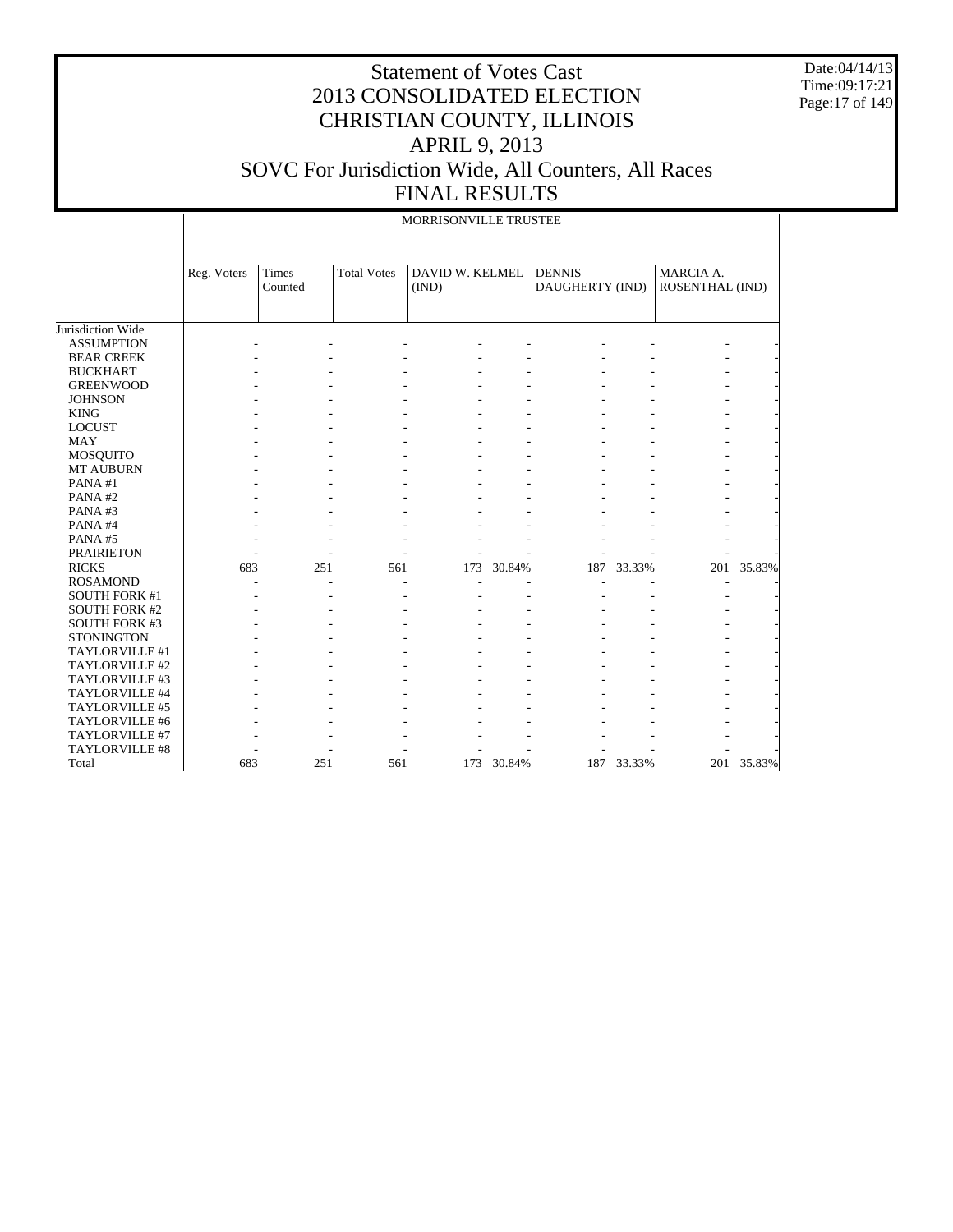Date:04/14/13 Time:09:17:21 Page:18 of 149

|                      |                       |                         |                       | MOWEAQUA MAYOR                                 |           |                                         |       |
|----------------------|-----------------------|-------------------------|-----------------------|------------------------------------------------|-----------|-----------------------------------------|-------|
|                      | Reg.<br><b>Voters</b> | <b>Times</b><br>Counted | Total<br><b>Votes</b> | <b>STEPHEN</b><br><b>DOUGLAS</b><br>RUOT (IND) |           | <b>STEVE</b><br><b>GREGORY</b><br>(IND) |       |
| Jurisdiction Wide    |                       |                         |                       |                                                |           |                                         |       |
| <b>ASSUMPTION</b>    |                       |                         |                       |                                                |           |                                         |       |
| <b>BEAR CREEK</b>    |                       |                         |                       |                                                |           |                                         |       |
| <b>BUCKHART</b>      |                       |                         |                       |                                                |           |                                         |       |
| <b>GREENWOOD</b>     |                       |                         |                       |                                                |           |                                         |       |
| <b>JOHNSON</b>       |                       |                         |                       |                                                |           |                                         |       |
| <b>KING</b>          |                       |                         |                       |                                                |           |                                         |       |
| <b>LOCUST</b>        |                       |                         |                       |                                                |           |                                         |       |
| <b>MAY</b>           |                       |                         |                       |                                                |           |                                         |       |
| <b>MOSQUITO</b>      |                       |                         |                       |                                                |           |                                         |       |
| <b>MT AUBURN</b>     |                       |                         |                       |                                                |           |                                         |       |
| PANA#1               |                       |                         |                       |                                                |           |                                         |       |
| PANA#2               |                       |                         |                       |                                                |           |                                         |       |
| PANA#3               |                       |                         |                       |                                                |           |                                         |       |
| PANA#4               |                       |                         |                       |                                                |           |                                         |       |
| PANA#5               |                       |                         |                       |                                                |           |                                         |       |
| <b>PRAIRIETON</b>    | 8                     | 1                       | 1                     |                                                | 1 100.00% | $\overline{0}$                          | 0.00% |
| <b>RICKS</b>         |                       |                         |                       |                                                |           |                                         |       |
| <b>ROSAMOND</b>      |                       |                         |                       |                                                |           |                                         |       |
| <b>SOUTH FORK #1</b> |                       |                         |                       |                                                |           |                                         |       |
| <b>SOUTH FORK #2</b> |                       |                         |                       |                                                |           |                                         |       |
| <b>SOUTH FORK #3</b> |                       |                         |                       |                                                |           |                                         |       |
| <b>STONINGTON</b>    |                       |                         |                       |                                                |           |                                         |       |
| TAYLORVILLE #1       |                       |                         |                       |                                                |           |                                         |       |
| TAYLORVILLE #2       |                       |                         |                       |                                                |           |                                         |       |
| TAYLORVILLE #3       |                       |                         |                       |                                                |           |                                         |       |
| TAYLORVILLE #4       |                       |                         |                       |                                                |           |                                         |       |
| TAYLORVILLE #5       |                       |                         |                       |                                                |           |                                         |       |
| TAYLORVILLE #6       |                       |                         |                       |                                                |           |                                         |       |
| TAYLORVILLE #7       |                       |                         |                       |                                                |           |                                         |       |
| TAYLORVILLE #8       |                       |                         |                       |                                                |           |                                         |       |
| Total                | $\overline{8}$        | $\mathbf{1}$            | 1                     |                                                | 1 100.00% | $\Omega$                                | 0.00% |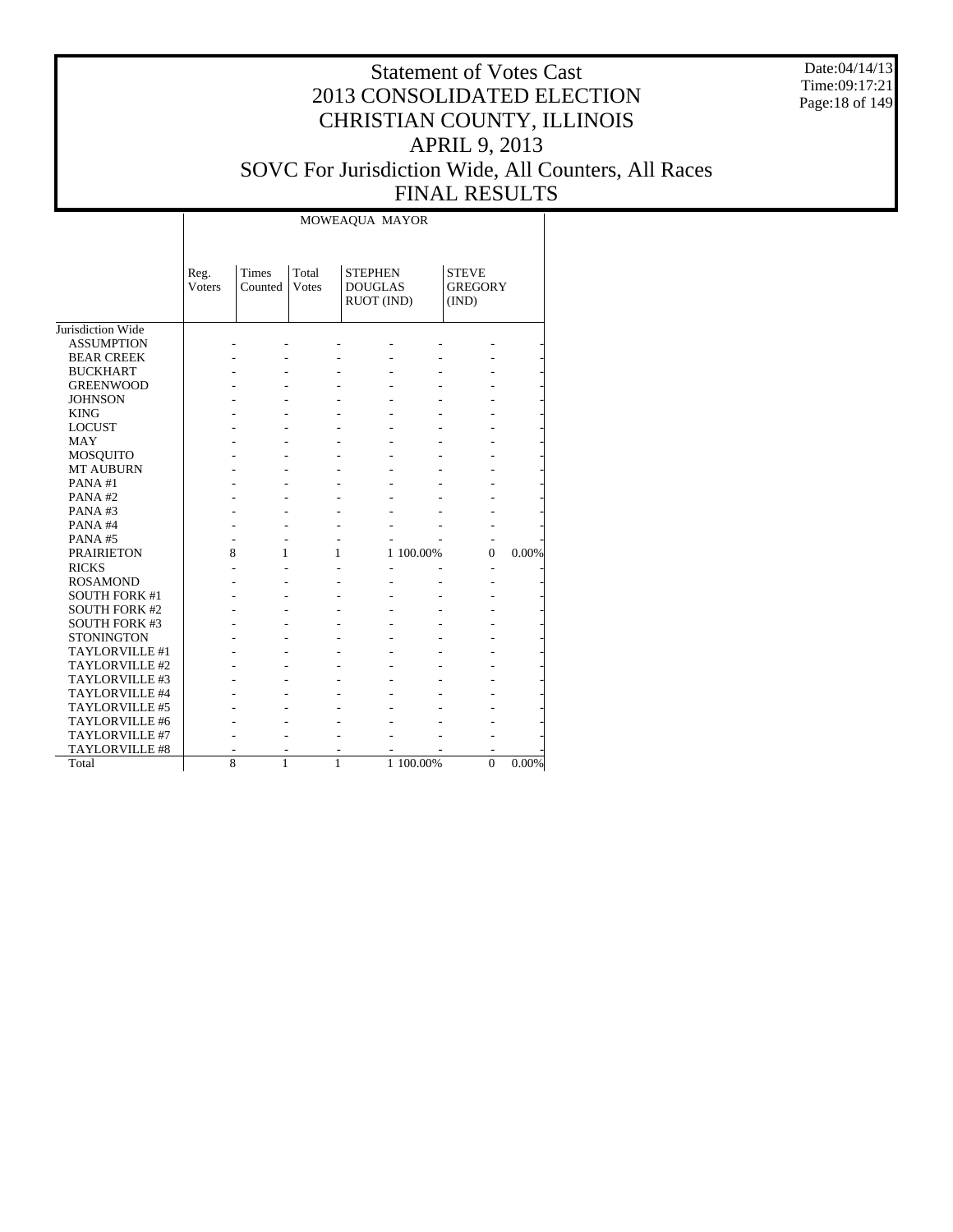Date:04/14/13 Time:09:17:21 Page:19 of 149

|                      |                |                   |                |                                      |        | MOWEAQUA TRUSTEE        |        |                         |        |                                     |          |                                    |          |
|----------------------|----------------|-------------------|----------------|--------------------------------------|--------|-------------------------|--------|-------------------------|--------|-------------------------------------|----------|------------------------------------|----------|
|                      | Reg.<br>Voters | Times<br>Counted  | Total<br>Votes | MARCIA L.<br><b>MAYNARD</b><br>(IND) |        | DON HENRY,<br>JR. (IND) |        | JOANN E.<br>LOWER (IND) |        | KELLY D.<br><b>GREGORY</b><br>(IND) |          | MICHAEL E.<br><b>RESCHKE (IND)</b> |          |
| Jurisdiction Wide    |                |                   |                |                                      |        |                         |        |                         |        |                                     |          |                                    |          |
| <b>ASSUMPTION</b>    |                |                   |                |                                      |        |                         |        |                         |        |                                     |          |                                    |          |
| <b>BEAR CREEK</b>    |                |                   |                |                                      |        |                         |        |                         |        |                                     |          |                                    |          |
| <b>BUCKHART</b>      |                |                   |                |                                      |        |                         |        |                         |        |                                     |          |                                    |          |
| <b>GREENWOOD</b>     |                |                   |                |                                      |        |                         |        |                         |        |                                     |          |                                    |          |
| <b>JOHNSON</b>       |                |                   |                |                                      |        |                         |        |                         |        |                                     |          |                                    |          |
| <b>KING</b>          |                |                   |                |                                      |        |                         |        |                         |        |                                     |          |                                    |          |
| <b>LOCUST</b>        |                |                   |                |                                      |        |                         |        |                         |        |                                     |          |                                    |          |
| <b>MAY</b>           |                |                   |                |                                      |        |                         |        |                         |        |                                     |          |                                    |          |
| <b>MOSQUITO</b>      |                |                   |                |                                      |        |                         |        |                         |        |                                     |          |                                    |          |
| <b>MT AUBURN</b>     |                |                   |                |                                      |        |                         |        |                         |        |                                     |          |                                    |          |
| PANA#1               |                |                   |                |                                      |        |                         |        |                         |        |                                     |          |                                    |          |
| PANA#2               |                |                   |                |                                      |        |                         |        |                         |        |                                     |          |                                    |          |
| PANA#3               |                |                   |                |                                      |        |                         |        |                         |        |                                     |          |                                    |          |
| PANA#4               |                |                   |                |                                      |        |                         |        |                         |        |                                     |          |                                    |          |
| PANA#5               |                |                   |                |                                      |        |                         |        |                         |        |                                     |          |                                    |          |
| <b>PRAIRIETON</b>    |                | 8                 |                | 3<br>1                               | 33.33% | $\mathbf{1}$            | 33.33% | 1                       | 33.33% | $\overline{0}$                      | 0.00%    | $\overline{0}$                     | $0.00\%$ |
| <b>RICKS</b>         |                |                   |                |                                      |        |                         |        |                         |        |                                     |          |                                    |          |
| <b>ROSAMOND</b>      |                |                   |                |                                      |        |                         |        |                         |        |                                     |          |                                    |          |
| <b>SOUTH FORK #1</b> |                |                   |                |                                      |        |                         |        |                         |        |                                     |          |                                    |          |
| <b>SOUTH FORK #2</b> |                |                   |                |                                      |        |                         |        |                         |        |                                     |          |                                    |          |
| <b>SOUTH FORK #3</b> |                |                   |                |                                      |        |                         |        |                         |        |                                     |          |                                    |          |
| <b>STONINGTON</b>    |                |                   |                |                                      |        |                         |        |                         |        |                                     |          |                                    |          |
| TAYLORVILLE #1       |                |                   |                |                                      |        |                         |        |                         |        |                                     |          |                                    |          |
| TAYLORVILLE #2       |                |                   |                |                                      |        |                         |        |                         |        |                                     |          |                                    |          |
| TAYLORVILLE #3       |                |                   |                |                                      |        |                         |        |                         |        |                                     |          |                                    |          |
| TAYLORVILLE #4       |                |                   |                |                                      |        |                         |        |                         |        |                                     |          |                                    |          |
| TAYLORVILLE #5       |                |                   |                |                                      |        |                         |        |                         |        |                                     |          |                                    |          |
| TAYLORVILLE #6       |                |                   |                |                                      |        |                         |        |                         |        |                                     |          |                                    |          |
| TAYLORVILLE #7       |                |                   |                |                                      |        |                         |        |                         |        |                                     |          |                                    |          |
| TAYLORVILLE #8       |                |                   |                |                                      |        |                         |        |                         |        |                                     |          |                                    |          |
| Total                |                | 8<br>$\mathbf{1}$ |                | $\overline{3}$<br>$\mathbf{1}$       | 33.33% | $\mathbf{1}$            | 33.33% | $\mathbf{1}$            | 33.33% | $\mathbf{0}$                        | $0.00\%$ | $\overline{0}$                     | $0.00\%$ |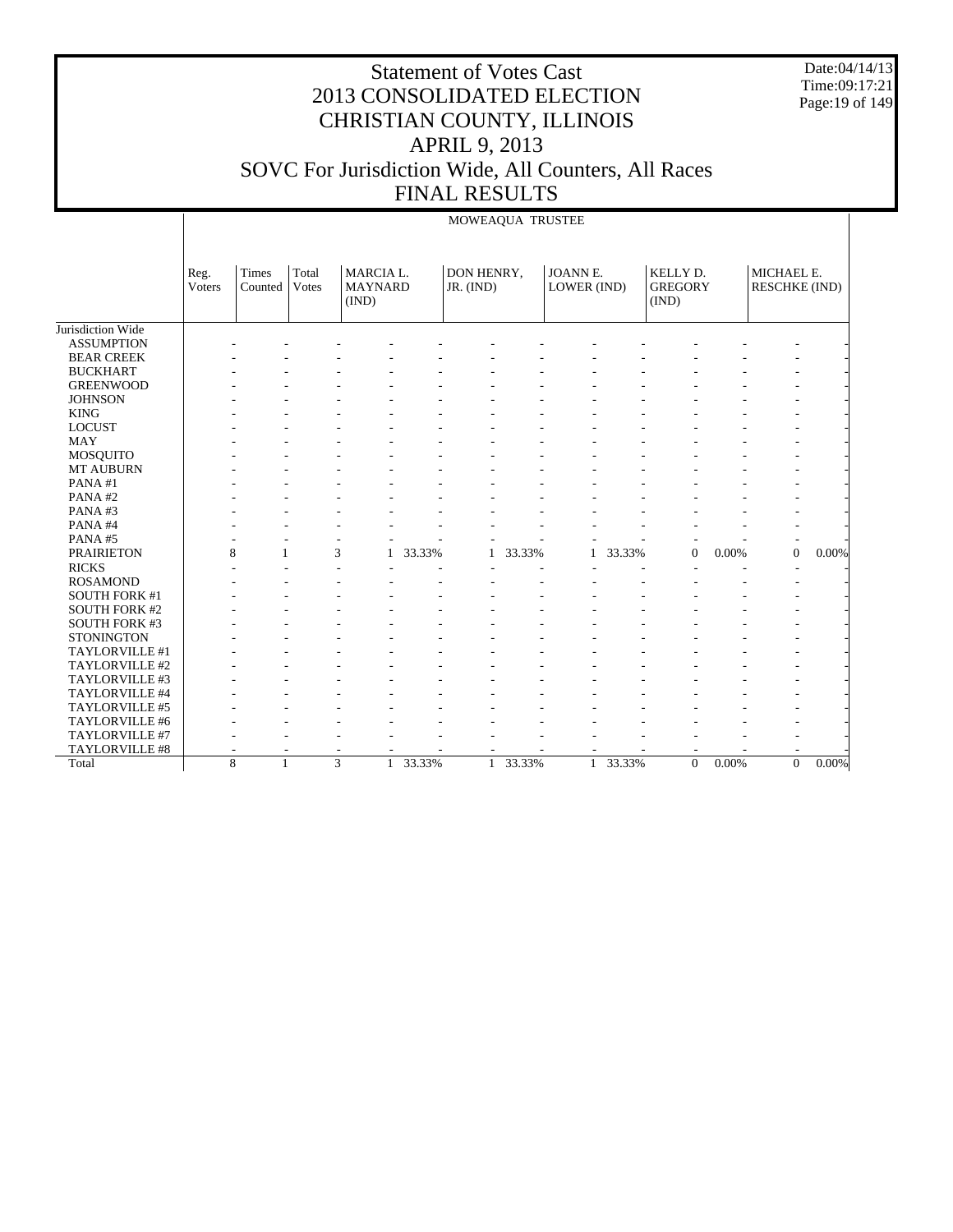Date:04/14/13 Time:09:17:21 Page:20 of 149

# Statement of Votes Cast 2013 CONSOLIDATED ELECTION CHRISTIAN COUNTY, ILLINOIS APRIL 9, 2013 SOVC For Jurisdiction Wide, All Counters, All Races FINAL RESULTS

Τ

|                       | Reg. Voters | <b>Times</b><br>Counted | <b>Total Votes</b> | <b>BETTE RANKINS</b><br>(IND) |            |
|-----------------------|-------------|-------------------------|--------------------|-------------------------------|------------|
| Jurisdiction Wide     |             |                         |                    |                               |            |
| <b>ASSUMPTION</b>     |             |                         |                    |                               |            |
| <b>BEAR CREEK</b>     |             |                         |                    |                               |            |
| <b>BUCKHART</b>       |             |                         |                    |                               |            |
| <b>GREENWOOD</b>      |             |                         |                    |                               |            |
| <b>JOHNSON</b>        |             |                         |                    |                               |            |
| <b>KING</b>           |             |                         |                    |                               |            |
| <b>LOCUST</b>         |             |                         |                    |                               |            |
| MAY                   |             |                         |                    |                               |            |
| MOSQUITO              |             |                         |                    |                               |            |
| <b>MT AUBURN</b>      | 314         | 97                      | 76                 |                               | 76 100.00% |
| PANA#1                |             |                         |                    |                               |            |
| PANA#2                |             |                         |                    |                               |            |
| PANA#3                |             |                         |                    |                               |            |
| PANA#4                |             |                         |                    |                               |            |
| <b>PANA#5</b>         |             |                         |                    |                               |            |
| <b>PRAIRIETON</b>     |             |                         |                    |                               |            |
| <b>RICKS</b>          |             |                         |                    |                               |            |
| <b>ROSAMOND</b>       |             |                         |                    |                               |            |
| <b>SOUTH FORK #1</b>  |             |                         |                    |                               |            |
| <b>SOUTH FORK #2</b>  |             |                         |                    |                               |            |
| <b>SOUTH FORK #3</b>  |             |                         |                    |                               |            |
| <b>STONINGTON</b>     |             |                         |                    |                               |            |
| TAYLORVILLE #1        |             |                         |                    |                               |            |
| TAYLORVILLE #2        |             |                         |                    |                               |            |
| TAYLORVILLE #3        |             |                         |                    |                               |            |
| TAYLORVILLE #4        |             |                         |                    |                               |            |
| TAYLORVILLE #5        |             |                         |                    |                               |            |
| TAYLORVILLE #6        |             |                         |                    |                               |            |
| TAYLORVILLE #7        |             |                         |                    |                               |            |
| <b>TAYLORVILLE #8</b> |             |                         |                    |                               |            |
| Total                 | 314         | 97                      | 76                 |                               | 76 100.00% |

 $\overline{\phantom{a}}$ 

MT AUBURN PRESIDENT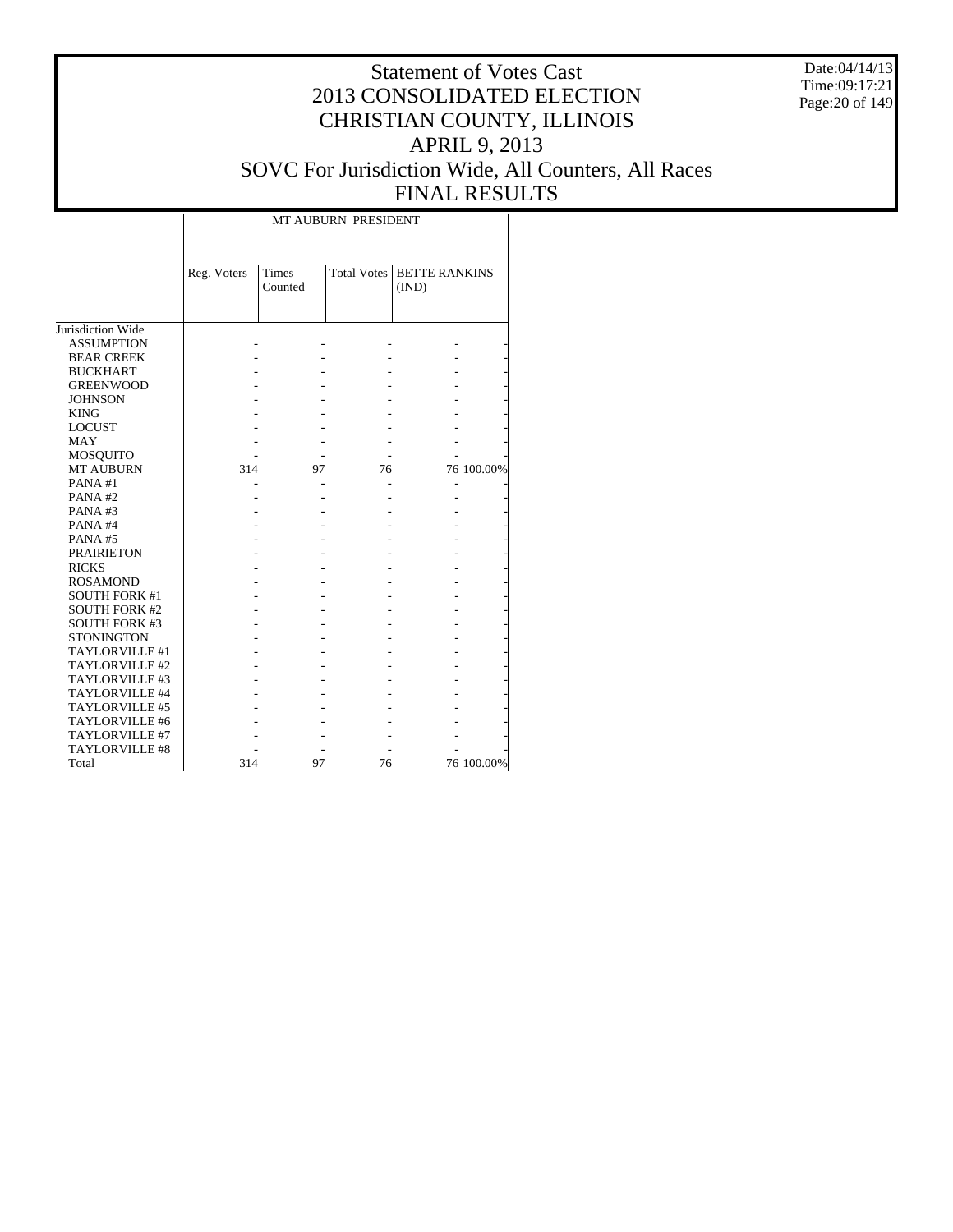Date:04/14/13 Time:09:17:21 Page:21 of 149

|                       |             | MT AUBURN TRUSTEE |                    |                                      |        |                               |           |                            |           |  |  |  |  |
|-----------------------|-------------|-------------------|--------------------|--------------------------------------|--------|-------------------------------|-----------|----------------------------|-----------|--|--|--|--|
|                       | Reg. Voters | Times<br>Counted  | <b>Total Votes</b> | <b>CHARLENE E.</b><br>SAULSBER (IND) |        | <b>THOMAS MILLER</b><br>(IND) |           | <b>LINDA LOYD</b><br>(IND) |           |  |  |  |  |
| Jurisdiction Wide     |             |                   |                    |                                      |        |                               |           |                            |           |  |  |  |  |
| <b>ASSUMPTION</b>     |             |                   |                    |                                      |        |                               |           |                            |           |  |  |  |  |
| <b>BEAR CREEK</b>     |             |                   |                    |                                      |        |                               |           |                            |           |  |  |  |  |
| <b>BUCKHART</b>       |             |                   |                    |                                      |        |                               |           |                            |           |  |  |  |  |
| <b>GREENWOOD</b>      |             |                   |                    |                                      |        |                               |           |                            |           |  |  |  |  |
| <b>JOHNSON</b>        |             |                   |                    |                                      |        |                               |           |                            |           |  |  |  |  |
| <b>KING</b>           |             |                   |                    |                                      |        |                               |           |                            |           |  |  |  |  |
| <b>LOCUST</b>         |             |                   |                    |                                      |        |                               |           |                            |           |  |  |  |  |
| <b>MAY</b>            |             |                   |                    |                                      |        |                               |           |                            |           |  |  |  |  |
| <b>MOSQUITO</b>       |             |                   |                    |                                      |        |                               |           |                            |           |  |  |  |  |
| <b>MT AUBURN</b>      | 314         | 97                | 176                | 72                                   | 40.91% | 52                            | 29.55%    | 52                         | 29.55%    |  |  |  |  |
| PANA#1                |             |                   | ٠                  | ٠                                    |        |                               |           | ٠                          |           |  |  |  |  |
| PANA#2                |             |                   |                    |                                      |        |                               |           |                            |           |  |  |  |  |
| PANA#3                |             |                   |                    |                                      |        |                               |           |                            |           |  |  |  |  |
| PANA#4                |             |                   |                    |                                      |        |                               |           |                            |           |  |  |  |  |
| PANA#5                |             |                   |                    |                                      |        |                               |           |                            |           |  |  |  |  |
| <b>PRAIRIETON</b>     |             |                   |                    |                                      |        |                               |           |                            |           |  |  |  |  |
| <b>RICKS</b>          |             |                   |                    |                                      |        |                               |           |                            |           |  |  |  |  |
| <b>ROSAMOND</b>       |             |                   |                    |                                      |        |                               |           |                            |           |  |  |  |  |
| <b>SOUTH FORK #1</b>  |             |                   |                    |                                      |        |                               |           |                            |           |  |  |  |  |
| <b>SOUTH FORK #2</b>  |             |                   |                    |                                      |        |                               |           |                            |           |  |  |  |  |
| <b>SOUTH FORK #3</b>  |             |                   |                    |                                      |        |                               |           |                            |           |  |  |  |  |
| <b>STONINGTON</b>     |             |                   |                    |                                      |        |                               |           |                            |           |  |  |  |  |
| TAYLORVILLE #1        |             |                   |                    |                                      |        |                               |           |                            |           |  |  |  |  |
| TAYLORVILLE #2        |             |                   |                    |                                      |        |                               |           |                            |           |  |  |  |  |
| TAYLORVILLE #3        |             |                   |                    |                                      |        |                               |           |                            |           |  |  |  |  |
| TAYLORVILLE #4        |             |                   |                    |                                      |        |                               |           |                            |           |  |  |  |  |
| TAYLORVILLE #5        |             |                   |                    |                                      |        |                               |           |                            |           |  |  |  |  |
| TAYLORVILLE #6        |             |                   |                    |                                      |        |                               |           |                            |           |  |  |  |  |
| TAYLORVILLE #7        |             |                   |                    |                                      |        |                               |           |                            |           |  |  |  |  |
| <b>TAYLORVILLE #8</b> |             |                   |                    |                                      |        |                               |           |                            |           |  |  |  |  |
| Total                 | 314         | 97                | 176                | $\overline{72}$                      | 40.91% |                               | 52 29.55% |                            | 52 29.55% |  |  |  |  |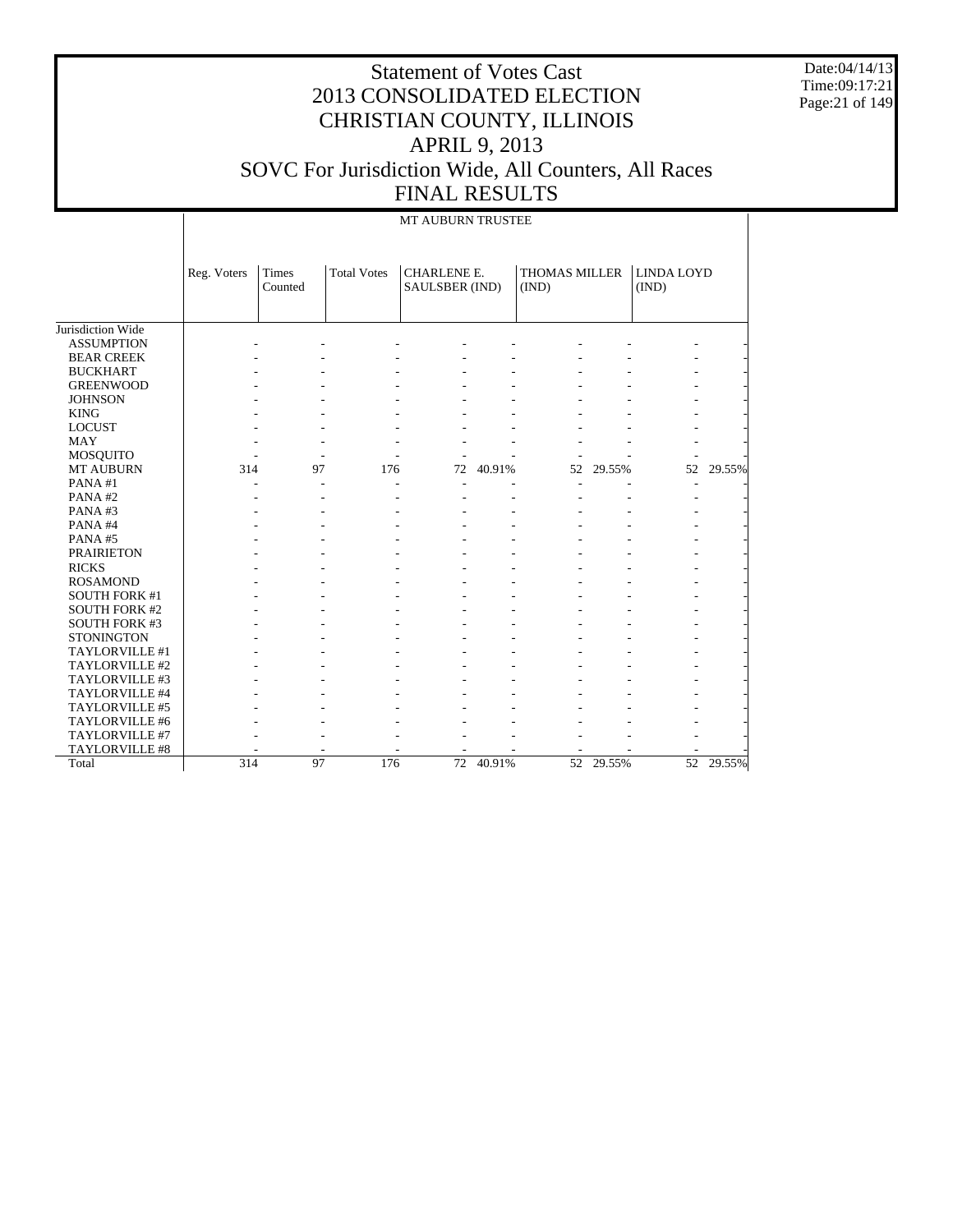Date:04/14/13 Time:09:17:21 Page:22 of 149

|                               |             |                  | <b>OWANECO MAYOR</b>       |       |            | <b>OWANECO VILLAGE CLERK</b> |                  |          |                                     |            |
|-------------------------------|-------------|------------------|----------------------------|-------|------------|------------------------------|------------------|----------|-------------------------------------|------------|
|                               | Reg. Voters | Times<br>Counted | Total Votes   ALVIN MIZEUR | (IND) |            | Reg. Voters                  | Times<br>Counted |          | Total Votes   KIM ANDERSON<br>(IND) |            |
| Jurisdiction Wide             |             |                  |                            |       |            |                              |                  |          |                                     |            |
| <b>ASSUMPTION</b>             |             |                  |                            |       |            |                              |                  |          |                                     |            |
| <b>BEAR CREEK</b>             |             |                  |                            |       |            |                              |                  |          |                                     |            |
| <b>BUCKHART</b>               |             |                  |                            |       |            |                              |                  |          |                                     |            |
| <b>GREENWOOD</b>              |             |                  |                            |       |            |                              |                  |          |                                     |            |
|                               |             |                  |                            |       |            |                              |                  |          |                                     |            |
| <b>JOHNSON</b><br><b>KING</b> |             |                  |                            |       |            |                              |                  |          |                                     |            |
| <b>LOCUST</b>                 | 145         | 57               | 52                         |       | 52 100.00% | 145                          | 57               | 50       |                                     | 50 100.00% |
| <b>MAY</b>                    |             |                  |                            |       |            | ÷,                           | ÷,               |          |                                     |            |
|                               |             |                  |                            |       |            |                              |                  |          |                                     |            |
| MOSQUITO<br>MT AUBURN         |             |                  |                            |       |            |                              |                  |          |                                     |            |
| PANA#1                        |             |                  |                            |       |            |                              |                  |          |                                     |            |
| PANA#2                        |             |                  |                            |       |            |                              |                  |          |                                     |            |
| PANA#3                        |             |                  |                            |       |            |                              |                  |          |                                     |            |
| PANA#4                        |             |                  |                            |       |            |                              |                  |          |                                     |            |
| PANA#5                        |             |                  |                            |       |            |                              |                  |          |                                     |            |
| <b>PRAIRIETON</b>             |             |                  |                            |       |            |                              |                  |          |                                     |            |
| <b>RICKS</b>                  |             |                  |                            |       |            |                              |                  |          |                                     |            |
| <b>ROSAMOND</b>               |             |                  |                            |       |            |                              |                  |          |                                     |            |
| <b>SOUTH FORK #1</b>          |             |                  |                            |       |            |                              |                  |          |                                     |            |
| <b>SOUTH FORK #2</b>          |             |                  |                            |       |            |                              |                  |          |                                     |            |
| <b>SOUTH FORK #3</b>          |             |                  |                            |       |            |                              |                  |          |                                     |            |
| <b>STONINGTON</b>             |             |                  |                            |       |            |                              |                  |          |                                     |            |
| TAYLORVILLE #1                |             |                  |                            |       |            |                              |                  |          |                                     |            |
| TAYLORVILLE #2                |             |                  |                            |       |            |                              |                  |          |                                     |            |
| TAYLORVILLE #3                |             |                  |                            |       |            |                              |                  |          |                                     |            |
| TAYLORVILLE #4                |             |                  |                            |       |            |                              |                  |          |                                     |            |
| TAYLORVILLE #5                |             |                  |                            |       |            |                              |                  |          |                                     |            |
| TAYLORVILLE #6                |             |                  |                            |       |            |                              |                  |          |                                     |            |
| TAYLORVILLE #7                |             |                  |                            |       |            |                              |                  |          |                                     |            |
| TAYLORVILLE #8                |             |                  |                            |       |            |                              |                  |          |                                     |            |
| Total                         | 145         | $\overline{57}$  | $\overline{52}$            |       | 52 100.00% | 145                          | $\overline{57}$  | $50^{-}$ |                                     | 50 100.00% |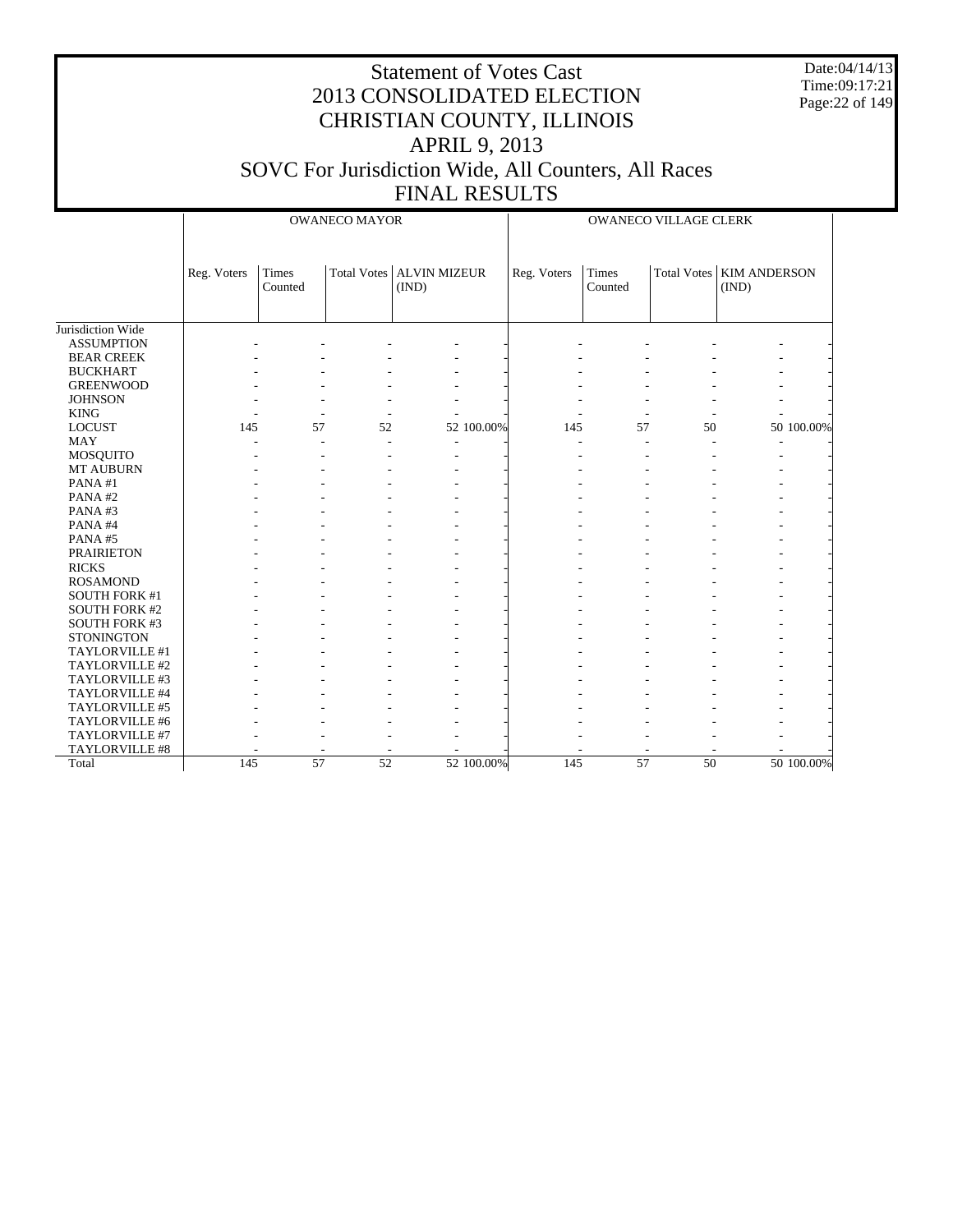Date:04/14/13 Time:09:17:21 Page:23 of 149

|                      |             |                  |                    | <b>OWANECO TRUSTEE</b>     |        |                              |        |                                |        |
|----------------------|-------------|------------------|--------------------|----------------------------|--------|------------------------------|--------|--------------------------------|--------|
|                      | Reg. Voters | Times<br>Counted | <b>Total Votes</b> | <b>RON MOOMEY</b><br>(IND) |        | <b>JOHN WILHOUR</b><br>(IND) |        | <b>MATTHEW</b><br>MIZEUR (IND) |        |
| Jurisdiction Wide    |             |                  |                    |                            |        |                              |        |                                |        |
| <b>ASSUMPTION</b>    |             |                  |                    |                            |        |                              |        |                                |        |
| <b>BEAR CREEK</b>    |             |                  |                    |                            |        |                              |        |                                |        |
| <b>BUCKHART</b>      |             |                  |                    |                            |        |                              |        |                                |        |
| <b>GREENWOOD</b>     |             |                  |                    |                            |        |                              |        |                                |        |
| <b>JOHNSON</b>       |             |                  |                    |                            |        |                              |        |                                |        |
| <b>KING</b>          |             |                  |                    |                            |        |                              |        |                                |        |
| <b>LOCUST</b>        | 145         | 57               | 141                | 51                         | 36.17% | 49                           | 34.75% | 41                             | 29.08% |
| <b>MAY</b>           |             |                  |                    |                            |        |                              |        |                                |        |
| MOSQUITO             |             |                  |                    |                            |        |                              |        |                                |        |
| <b>MT AUBURN</b>     |             |                  |                    |                            |        |                              |        |                                |        |
| PANA#1               |             |                  |                    |                            |        |                              |        |                                |        |
| PANA#2               |             |                  |                    |                            |        |                              |        |                                |        |
| PANA#3               |             |                  |                    |                            |        |                              |        |                                |        |
| PANA#4               |             |                  |                    |                            |        |                              |        |                                |        |
| PANA#5               |             |                  |                    |                            |        |                              |        |                                |        |
| <b>PRAIRIETON</b>    |             |                  |                    |                            |        |                              |        |                                |        |
| <b>RICKS</b>         |             |                  |                    |                            |        |                              |        |                                |        |
| <b>ROSAMOND</b>      |             |                  |                    |                            |        |                              |        |                                |        |
| <b>SOUTH FORK #1</b> |             |                  |                    |                            |        |                              |        |                                |        |
| <b>SOUTH FORK #2</b> |             |                  |                    |                            |        |                              |        |                                |        |
| <b>SOUTH FORK #3</b> |             |                  |                    |                            |        |                              |        |                                |        |
| <b>STONINGTON</b>    |             |                  |                    |                            |        |                              |        |                                |        |
| TAYLORVILLE #1       |             |                  |                    |                            |        |                              |        |                                |        |
| TAYLORVILLE #2       |             |                  |                    |                            |        |                              |        |                                |        |
| TAYLORVILLE #3       |             |                  |                    |                            |        |                              |        |                                |        |
| TAYLORVILLE #4       |             |                  |                    |                            |        |                              |        |                                |        |
| TAYLORVILLE #5       |             |                  |                    |                            |        |                              |        |                                |        |
| TAYLORVILLE #6       |             |                  |                    |                            |        |                              |        |                                |        |
| TAYLORVILLE #7       |             |                  |                    |                            |        |                              |        |                                |        |
| TAYLORVILLE #8       |             |                  |                    |                            |        |                              |        |                                |        |
| Total                | 145         | 57               | 141                | 51                         | 36.17% | 49                           | 34.75% | 41                             | 29.08% |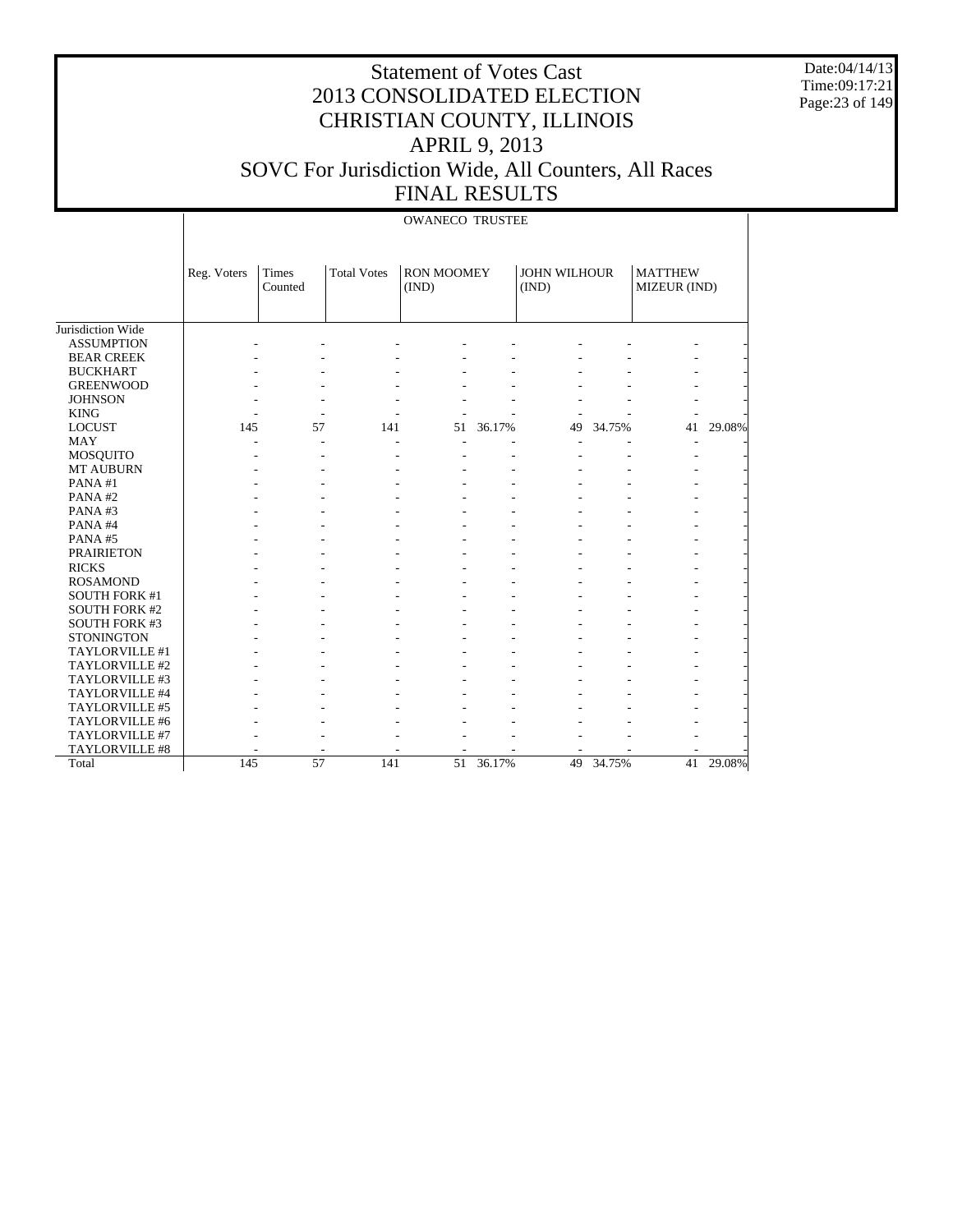Date:04/14/13 Time:09:17:21 Page:24 of 149

|                      |             |                  | PALMER MAYOR       |                | PALMER VILLAGE CLERK |                  |    |                                       |            |
|----------------------|-------------|------------------|--------------------|----------------|----------------------|------------------|----|---------------------------------------|------------|
|                      | Reg. Voters | Times<br>Counted | <b>Total Votes</b> | JIM HILL (IND) | Reg. Voters          | Times<br>Counted |    | Total Votes   NORMA J. BLACK<br>(IND) |            |
| Jurisdiction Wide    |             |                  |                    |                |                      |                  |    |                                       |            |
| <b>ASSUMPTION</b>    |             |                  |                    |                |                      |                  |    |                                       |            |
| <b>BEAR CREEK</b>    | 145         | 78               | 62                 | 62 100.00%     | 145                  | 78               | 62 |                                       | 62 100.00% |
| <b>BUCKHART</b>      |             |                  |                    | $\overline{a}$ |                      |                  |    |                                       |            |
| <b>GREENWOOD</b>     |             |                  |                    |                |                      |                  |    |                                       |            |
| <b>JOHNSON</b>       |             |                  |                    |                |                      |                  |    |                                       |            |
| <b>KING</b>          |             |                  |                    |                |                      |                  |    |                                       |            |
| <b>LOCUST</b>        |             |                  |                    |                |                      |                  |    |                                       |            |
| <b>MAY</b>           |             |                  |                    |                |                      |                  |    |                                       |            |
| MOSQUITO             |             |                  |                    |                |                      |                  |    |                                       |            |
| MT AUBURN            |             |                  |                    |                |                      |                  |    |                                       |            |
| PANA#1               |             |                  |                    |                |                      |                  |    |                                       |            |
| PANA#2               |             |                  |                    |                |                      |                  |    |                                       |            |
| PANA#3               |             |                  |                    |                |                      |                  |    |                                       |            |
| PANA#4               |             |                  |                    |                |                      |                  |    |                                       |            |
| PANA#5               |             |                  |                    |                |                      |                  |    |                                       |            |
| <b>PRAIRIETON</b>    |             |                  |                    |                |                      |                  |    |                                       |            |
| <b>RICKS</b>         |             |                  |                    |                |                      |                  |    |                                       |            |
| <b>ROSAMOND</b>      |             |                  |                    |                |                      |                  |    |                                       |            |
| <b>SOUTH FORK #1</b> |             |                  |                    |                |                      |                  |    |                                       |            |
| <b>SOUTH FORK #2</b> |             |                  |                    |                |                      |                  |    |                                       |            |
| <b>SOUTH FORK #3</b> |             |                  |                    |                |                      |                  |    |                                       |            |
| <b>STONINGTON</b>    |             |                  |                    |                |                      |                  |    |                                       |            |
| TAYLORVILLE #1       |             |                  |                    |                |                      |                  |    |                                       |            |
| TAYLORVILLE #2       |             |                  |                    |                |                      |                  |    |                                       |            |
| TAYLORVILLE #3       |             |                  |                    |                |                      |                  |    |                                       |            |
| TAYLORVILLE #4       |             |                  |                    |                |                      |                  |    |                                       |            |
| TAYLORVILLE #5       |             |                  |                    |                |                      |                  |    |                                       |            |
| TAYLORVILLE #6       |             |                  |                    |                |                      |                  |    |                                       |            |
| TAYLORVILLE #7       |             |                  |                    |                |                      |                  |    |                                       |            |
| TAYLORVILLE #8       |             |                  |                    |                |                      |                  |    |                                       |            |
| Total                | 145         | 78               | 62                 | 62 100.00%     | 145                  | 78               | 62 |                                       | 62 100.00% |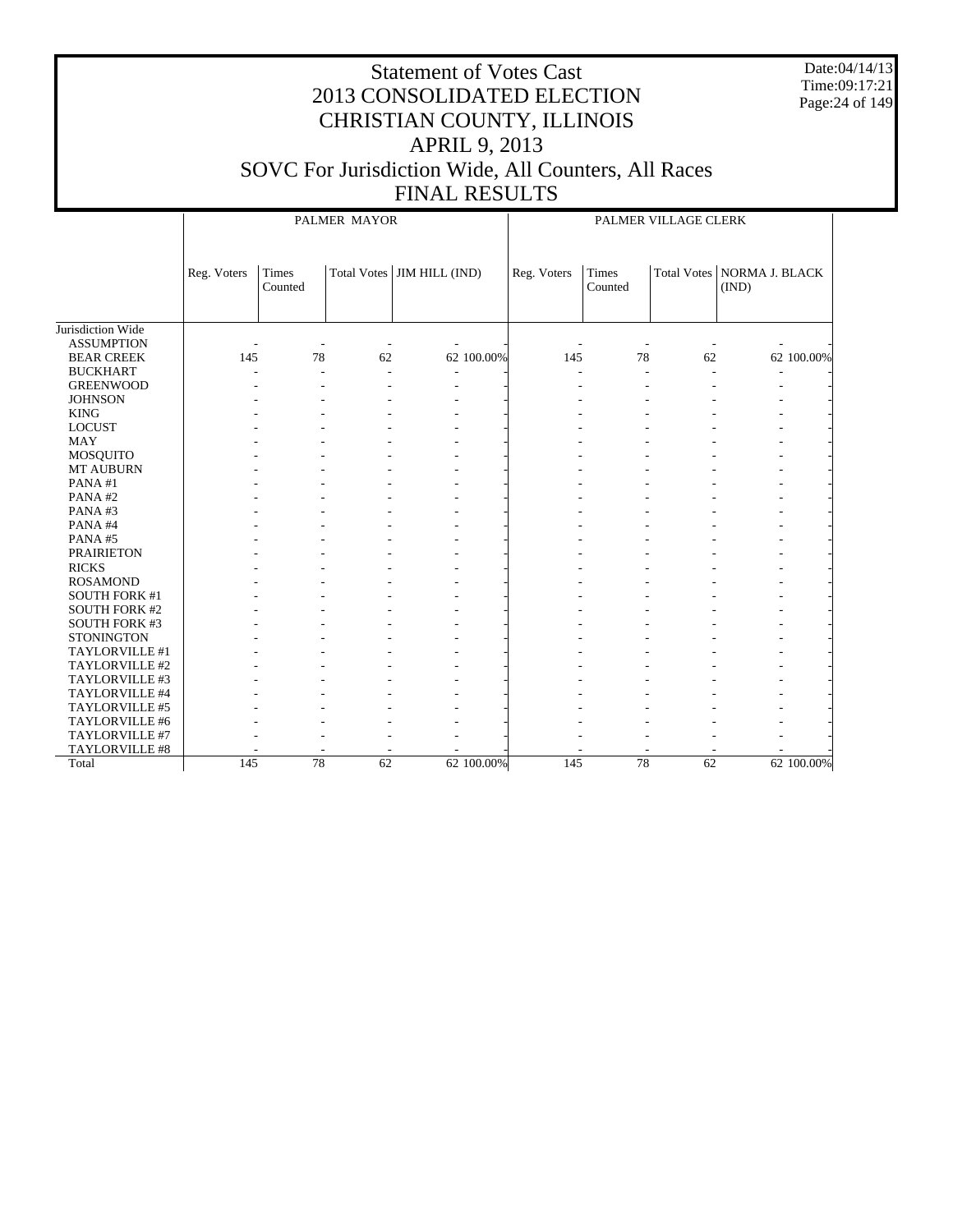Date:04/14/13 Time:09:17:21 Page:25 of 149

|                      |             |                  |                    | PALMER TRUSTEE               |        |                               |        |                        |           |
|----------------------|-------------|------------------|--------------------|------------------------------|--------|-------------------------------|--------|------------------------|-----------|
|                      | Reg. Voters | Times<br>Counted | <b>Total Votes</b> | <b>RAYMOND BOCK</b><br>(IND) |        | <b>GREG SULLIVAN</b><br>(IND) |        | <b>BOB STONE (IND)</b> |           |
| Jurisdiction Wide    |             |                  |                    |                              |        |                               |        |                        |           |
| <b>ASSUMPTION</b>    |             |                  |                    |                              |        |                               |        |                        |           |
| <b>BEAR CREEK</b>    | 145         | 78               | 176                | 57                           | 32.39% | 61                            | 34.66% | 58                     | 32.95%    |
| <b>BUCKHART</b>      |             | ٠                | ÷,                 |                              |        |                               |        |                        |           |
| <b>GREENWOOD</b>     |             |                  |                    |                              |        |                               |        |                        |           |
| <b>JOHNSON</b>       |             |                  |                    |                              |        |                               |        |                        |           |
| <b>KING</b>          |             |                  |                    |                              |        |                               |        |                        |           |
| <b>LOCUST</b>        |             |                  |                    |                              |        |                               |        |                        |           |
| <b>MAY</b>           |             |                  |                    |                              |        |                               |        |                        |           |
| MOSQUITO             |             |                  |                    |                              |        |                               |        |                        |           |
| MT AUBURN            |             |                  |                    |                              |        |                               |        |                        |           |
| PANA#1               |             |                  |                    |                              |        |                               |        |                        |           |
| PANA#2               |             |                  |                    |                              |        |                               |        |                        |           |
| PANA#3               |             |                  |                    |                              |        |                               |        |                        |           |
| PANA#4               |             |                  |                    |                              |        |                               |        |                        |           |
| PANA#5               |             |                  |                    |                              |        |                               |        |                        |           |
| <b>PRAIRIETON</b>    |             |                  |                    |                              |        |                               |        |                        |           |
| <b>RICKS</b>         |             |                  |                    |                              |        |                               |        |                        |           |
| <b>ROSAMOND</b>      |             |                  |                    |                              |        |                               |        |                        |           |
| <b>SOUTH FORK #1</b> |             |                  |                    |                              |        |                               |        |                        |           |
| <b>SOUTH FORK #2</b> |             |                  |                    |                              |        |                               |        |                        |           |
| <b>SOUTH FORK #3</b> |             |                  |                    |                              |        |                               |        |                        |           |
| <b>STONINGTON</b>    |             |                  |                    |                              |        |                               |        |                        |           |
| TAYLORVILLE #1       |             |                  |                    |                              |        |                               |        |                        |           |
| TAYLORVILLE #2       |             |                  |                    |                              |        |                               |        |                        |           |
| TAYLORVILLE #3       |             |                  |                    |                              |        |                               |        |                        |           |
| TAYLORVILLE #4       |             |                  |                    |                              |        |                               |        |                        |           |
| TAYLORVILLE #5       |             |                  |                    |                              |        |                               |        |                        |           |
| TAYLORVILLE #6       |             |                  |                    |                              |        |                               |        |                        |           |
| TAYLORVILLE #7       |             |                  |                    |                              |        |                               |        |                        |           |
| TAYLORVILLE #8       |             |                  |                    |                              |        |                               |        |                        |           |
| Total                | 145         | 78               | 176                | 57                           | 32.39% | 61                            | 34.66% |                        | 58 32.95% |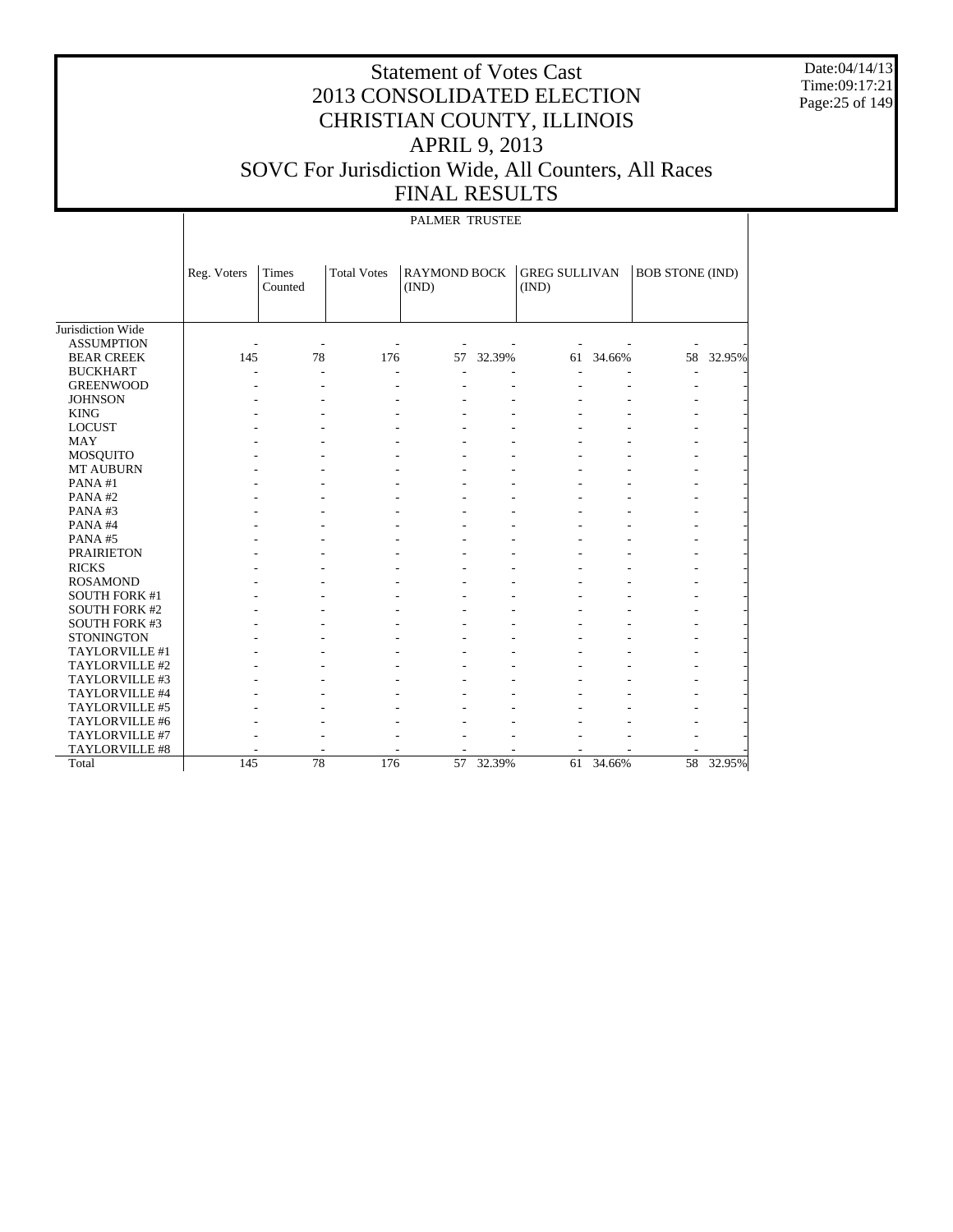Date:04/14/13 Time:09:17:21 Page:26 of 149

# Statement of Votes Cast 2013 CONSOLIDATED ELECTION CHRISTIAN COUNTY, ILLINOIS APRIL 9, 2013 SOVC For Jurisdiction Wide, All Counters, All Races FINAL RESULTS

#### PANA MAYOR

|                      | Reg. Voters | <b>Times</b> | <b>Total Votes</b> | <b>STEVEN D. SIPES</b> |            | <b>EARL BAKER</b> |            | <b>BILL PIERCE</b> |        |
|----------------------|-------------|--------------|--------------------|------------------------|------------|-------------------|------------|--------------------|--------|
|                      |             | Counted      |                    |                        |            |                   |            |                    |        |
|                      |             |              |                    |                        |            |                   |            |                    |        |
|                      |             |              |                    |                        |            |                   |            |                    |        |
| Jurisdiction Wide    |             |              |                    |                        |            |                   |            |                    |        |
| <b>ASSUMPTION</b>    |             |              |                    |                        |            |                   |            |                    |        |
| <b>BEAR CREEK</b>    |             |              |                    |                        |            |                   |            |                    |        |
| <b>BUCKHART</b>      |             |              |                    |                        |            |                   |            |                    |        |
| <b>GREENWOOD</b>     |             |              |                    |                        |            |                   |            |                    |        |
| <b>JOHNSON</b>       |             |              |                    |                        |            |                   |            |                    |        |
| <b>KING</b>          |             |              |                    |                        |            |                   |            |                    |        |
| <b>LOCUST</b>        |             |              |                    |                        |            |                   |            |                    |        |
| <b>MAY</b>           |             |              |                    |                        |            |                   |            |                    |        |
| MOSQUITO             |             |              |                    |                        |            |                   |            |                    |        |
| <b>MT AUBURN</b>     |             |              |                    |                        |            |                   |            |                    |        |
| PANA#1               | 635         | 308          | 304                | 181                    | 59.54%     | 62                | 20.39%     | 61                 | 20.07% |
| PANA#2               | 1069        | 539          | 533                | 295                    | 55.35%     | 126               | 23.64%     | 112                | 21.01% |
| PANA#3               | 715         | 357          | 351                | 170                    | 48.43%     | 108               | 30.77%     | 73                 | 20.80% |
| PANA#4               | 504         | 203          | 203                | 87                     | 42.86%     | 43                | 21.18%     | 73                 | 35.96% |
| PANA#5               | 412         | 133          | 133                | 56                     | 42.11%     | 24                | 18.05%     | 53                 | 39.85% |
| <b>PRAIRIETON</b>    |             |              |                    |                        |            |                   |            |                    |        |
| <b>RICKS</b>         |             |              |                    |                        |            |                   |            |                    |        |
| <b>ROSAMOND</b>      |             |              |                    |                        |            |                   |            |                    |        |
| <b>SOUTH FORK #1</b> |             |              |                    |                        |            |                   |            |                    |        |
| <b>SOUTH FORK #2</b> |             |              |                    |                        |            |                   |            |                    |        |
| <b>SOUTH FORK #3</b> |             |              |                    |                        |            |                   |            |                    |        |
| <b>STONINGTON</b>    |             |              |                    |                        |            |                   |            |                    |        |
| TAYLORVILLE #1       |             |              |                    |                        |            |                   |            |                    |        |
| TAYLORVILLE #2       |             |              |                    |                        |            |                   |            |                    |        |
| TAYLORVILLE #3       |             |              |                    |                        |            |                   |            |                    |        |
| TAYLORVILLE #4       |             |              |                    |                        |            |                   |            |                    |        |
| TAYLORVILLE #5       |             |              |                    |                        |            |                   |            |                    |        |
| TAYLORVILLE #6       |             |              |                    |                        |            |                   |            |                    |        |
| TAYLORVILLE #7       |             |              |                    |                        |            |                   |            |                    |        |
| TAYLORVILLE #8       |             |              |                    |                        |            |                   |            |                    |        |
| Total                | 3335        | 1540         | 1524               |                        | 789 51.77% |                   | 363 23.82% | 372                | 24.41% |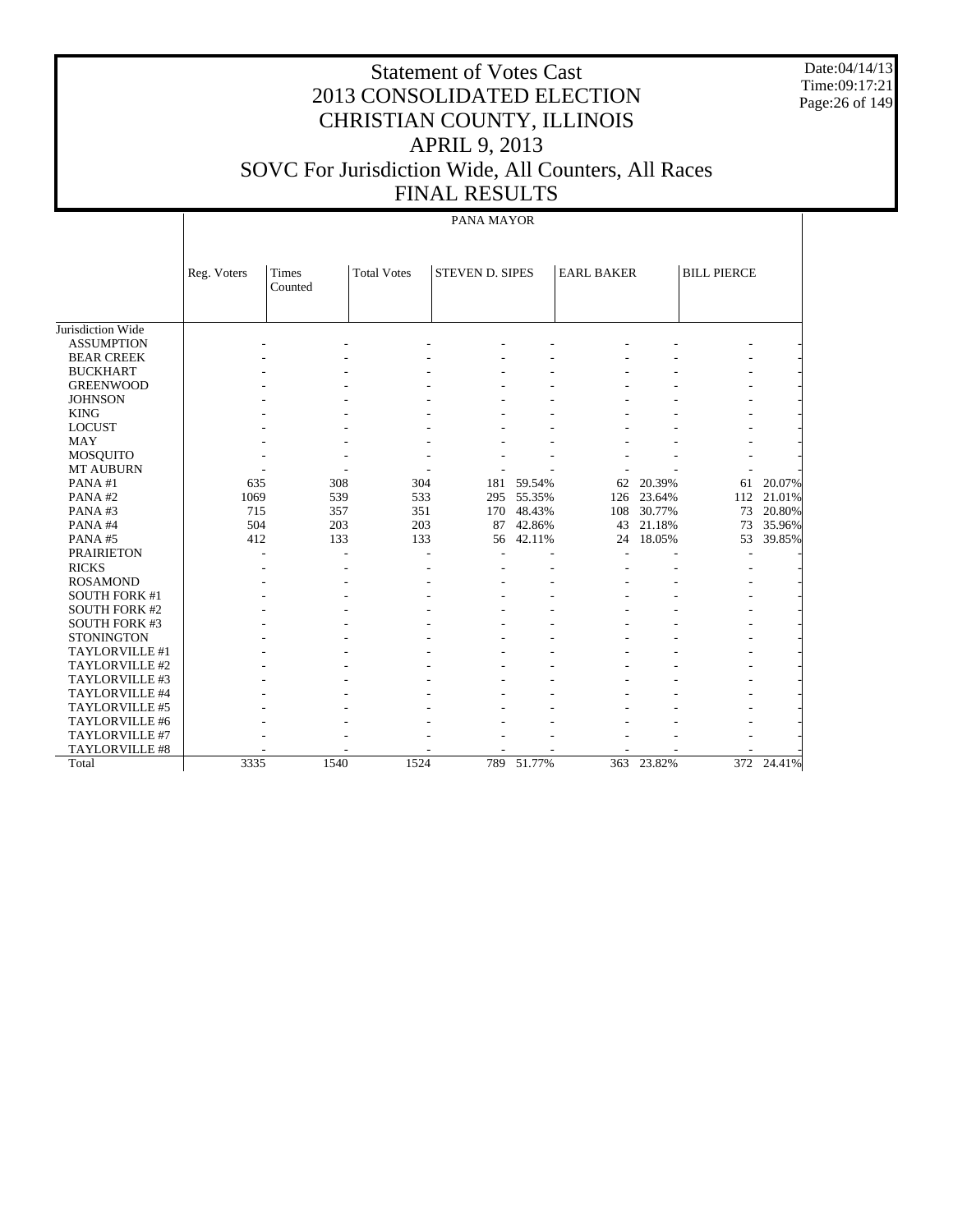Date:04/14/13 Time:09:17:21 Page:27 of 149

# Statement of Votes Cast 2013 CONSOLIDATED ELECTION CHRISTIAN COUNTY, ILLINOIS APRIL 9, 2013 SOVC For Jurisdiction Wide, All Counters, All Races FINAL RESULTS

PANA CITY CLERK

|                      | Reg. Voters | Times<br>Counted | <b>Total Votes</b> | TERRY L. KLEIN |              |
|----------------------|-------------|------------------|--------------------|----------------|--------------|
|                      |             |                  |                    |                |              |
| Jurisdiction Wide    |             |                  |                    |                |              |
| <b>ASSUMPTION</b>    |             |                  |                    |                |              |
| <b>BEAR CREEK</b>    |             |                  |                    |                |              |
| <b>BUCKHART</b>      |             |                  |                    |                |              |
| <b>GREENWOOD</b>     |             |                  |                    |                |              |
| <b>JOHNSON</b>       |             |                  |                    |                |              |
| <b>KING</b>          |             |                  |                    |                |              |
| <b>LOCUST</b>        |             |                  |                    |                |              |
| <b>MAY</b>           |             |                  |                    |                |              |
| <b>MOSQUITO</b>      |             |                  |                    |                |              |
| <b>MT AUBURN</b>     |             |                  |                    |                |              |
| PANA#1               | 635         | 308              | 285                |                | 285 100.00%  |
| PANA#2               | 1069        | 539              | 479                |                | 479 100.00%  |
| PANA#3               | 715         | 357              | 317                |                | 317 100.00%  |
| PANA#4               | 504         | 203              | 184                |                | 184 100.00%  |
| PANA#5               | 412         | 133              | 112                |                | 112 100.00%  |
| <b>PRAIRIETON</b>    |             |                  |                    |                |              |
| <b>RICKS</b>         |             |                  |                    |                |              |
| <b>ROSAMOND</b>      |             |                  |                    |                |              |
| <b>SOUTH FORK #1</b> |             |                  |                    |                |              |
| <b>SOUTH FORK #2</b> |             |                  |                    |                |              |
| <b>SOUTH FORK #3</b> |             |                  |                    |                |              |
| <b>STONINGTON</b>    |             |                  |                    |                |              |
| TAYLORVILLE #1       |             |                  |                    |                |              |
| TAYLORVILLE #2       |             |                  |                    |                |              |
| TAYLORVILLE #3       |             |                  |                    |                |              |
| TAYLORVILLE #4       |             |                  |                    |                |              |
| TAYLORVILLE #5       |             |                  |                    |                |              |
| TAYLORVILLE #6       |             |                  |                    |                |              |
| TAYLORVILLE #7       |             |                  |                    |                |              |
| TAYLORVILLE #8       |             |                  |                    |                |              |
| Total                | 3335        | 1540             | 1377               |                | 1377 100.00% |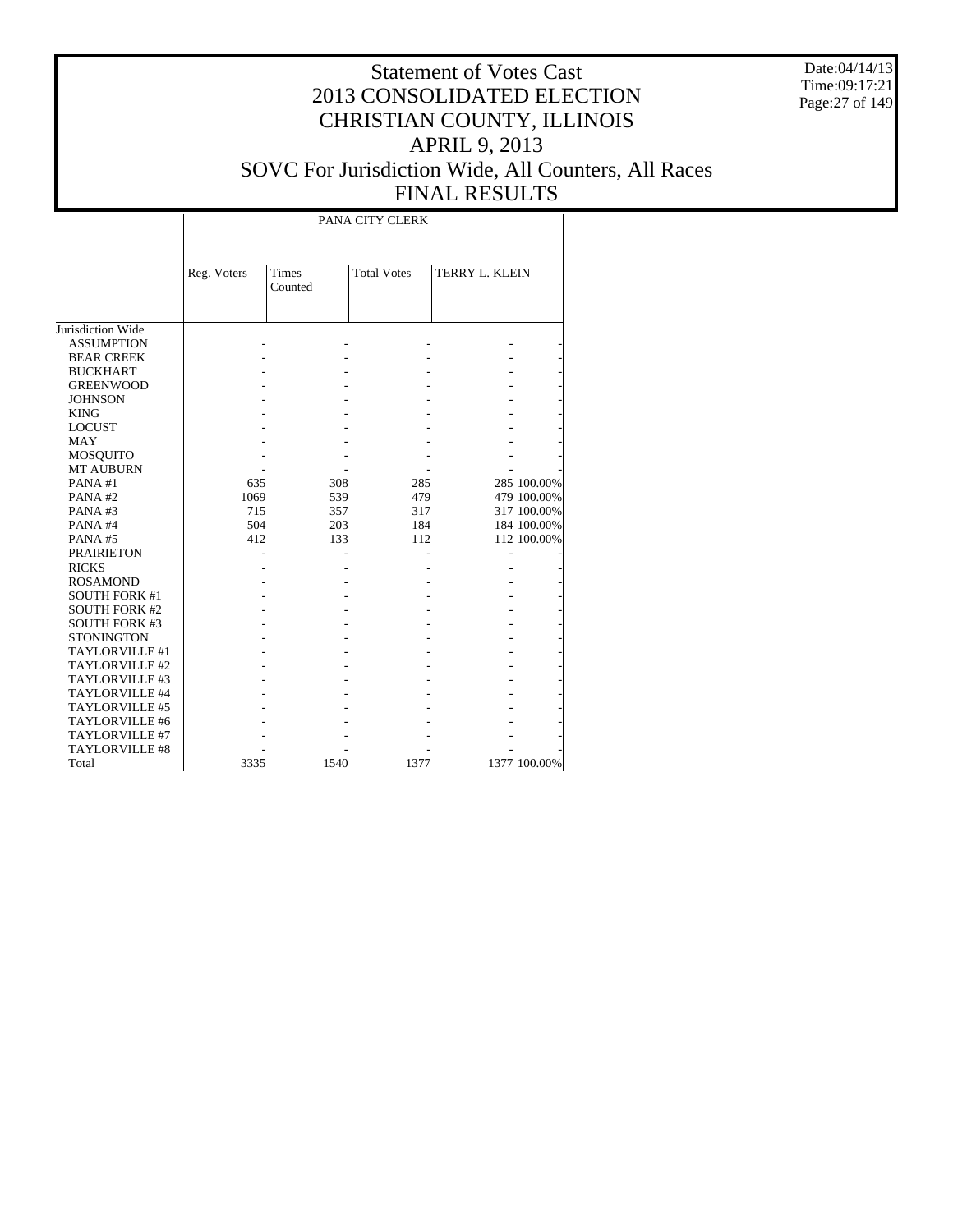Date:04/14/13 Time:09:17:21 Page:28 of 149

|                      |             | <b>PANA TREASURER</b>   |                    |                               |              |  |  |  |  |  |  |
|----------------------|-------------|-------------------------|--------------------|-------------------------------|--------------|--|--|--|--|--|--|
|                      | Reg. Voters | <b>Times</b><br>Counted | <b>Total Votes</b> | FLORIAN L.<br><b>SCHERZER</b> |              |  |  |  |  |  |  |
| Jurisdiction Wide    |             |                         |                    |                               |              |  |  |  |  |  |  |
| <b>ASSUMPTION</b>    |             |                         |                    |                               |              |  |  |  |  |  |  |
| <b>BEAR CREEK</b>    |             |                         |                    |                               |              |  |  |  |  |  |  |
| <b>BUCKHART</b>      |             |                         |                    |                               |              |  |  |  |  |  |  |
| <b>GREENWOOD</b>     |             |                         |                    |                               |              |  |  |  |  |  |  |
| <b>JOHNSON</b>       |             |                         |                    |                               |              |  |  |  |  |  |  |
| <b>KING</b>          |             |                         |                    |                               |              |  |  |  |  |  |  |
| <b>LOCUST</b>        |             |                         |                    |                               |              |  |  |  |  |  |  |
| <b>MAY</b>           |             |                         |                    |                               |              |  |  |  |  |  |  |
| <b>MOSQUITO</b>      |             |                         |                    |                               |              |  |  |  |  |  |  |
| <b>MT AUBURN</b>     |             |                         |                    |                               |              |  |  |  |  |  |  |
| PANA#1               | 635         | 308                     | 275                |                               | 275 100.00%  |  |  |  |  |  |  |
| PANA#2               | 1069        | 539                     | 476                |                               | 476 100.00%  |  |  |  |  |  |  |
| PANA#3               | 715         | 357                     | 318                |                               | 318 100.00%  |  |  |  |  |  |  |
| PANA#4               | 504         | 203                     | 184                |                               | 184 100.00%  |  |  |  |  |  |  |
| PANA#5               | 412         | 133                     | 114                |                               | 114 100.00%  |  |  |  |  |  |  |
| <b>PRAIRIETON</b>    |             |                         |                    |                               |              |  |  |  |  |  |  |
| <b>RICKS</b>         |             |                         |                    |                               |              |  |  |  |  |  |  |
| <b>ROSAMOND</b>      |             |                         |                    |                               |              |  |  |  |  |  |  |
| <b>SOUTH FORK #1</b> |             |                         |                    |                               |              |  |  |  |  |  |  |
| <b>SOUTH FORK #2</b> |             |                         |                    |                               |              |  |  |  |  |  |  |
| <b>SOUTH FORK #3</b> |             |                         |                    |                               |              |  |  |  |  |  |  |
| <b>STONINGTON</b>    |             |                         |                    |                               |              |  |  |  |  |  |  |
| TAYLORVILLE #1       |             |                         |                    |                               |              |  |  |  |  |  |  |
| TAYLORVILLE #2       |             |                         |                    |                               |              |  |  |  |  |  |  |
| TAYLORVILLE #3       |             |                         |                    |                               |              |  |  |  |  |  |  |
| TAYLORVILLE #4       |             |                         |                    |                               |              |  |  |  |  |  |  |
| TAYLORVILLE #5       |             |                         |                    |                               |              |  |  |  |  |  |  |
| TAYLORVILLE #6       |             |                         |                    |                               |              |  |  |  |  |  |  |
| TAYLORVILLE #7       |             |                         |                    |                               |              |  |  |  |  |  |  |
| TAYLORVILLE #8       |             |                         |                    |                               |              |  |  |  |  |  |  |
| Total                | 3335        | 1540                    | 1367               |                               | 1367 100.00% |  |  |  |  |  |  |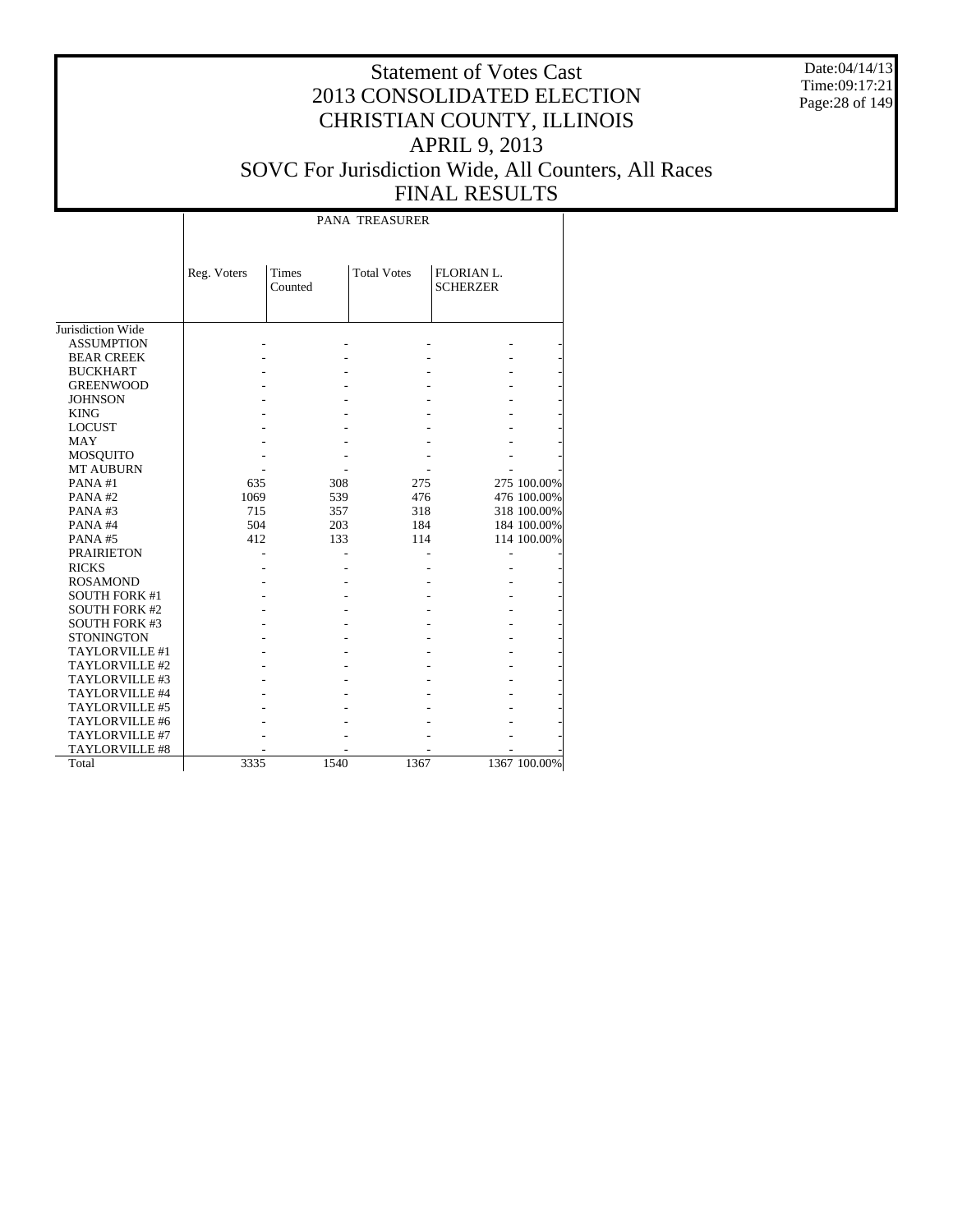Date:04/14/13 Time:09:17:21 Page:29 of 149

# Statement of Votes Cast 2013 CONSOLIDATED ELECTION CHRISTIAN COUNTY, ILLINOIS APRIL 9, 2013 SOVC For Jurisdiction Wide, All Counters, All Races FINAL RESULTS

#### PANA WD 1

|                      | Reg. Voters | Times<br>Counted | <b>Total Votes</b> | TIM EDDY |        | <b>BILL WRIGHT</b> |            | <b>DAN KARNES</b> |        |
|----------------------|-------------|------------------|--------------------|----------|--------|--------------------|------------|-------------------|--------|
|                      |             |                  |                    |          |        |                    |            |                   |        |
| Jurisdiction Wide    |             |                  |                    |          |        |                    |            |                   |        |
| <b>ASSUMPTION</b>    |             |                  |                    |          |        |                    |            |                   |        |
| <b>BEAR CREEK</b>    |             |                  |                    |          |        |                    |            |                   |        |
| <b>BUCKHART</b>      |             |                  |                    |          |        |                    |            |                   |        |
| <b>GREENWOOD</b>     |             |                  |                    |          |        |                    |            |                   |        |
| <b>JOHNSON</b>       |             |                  |                    |          |        |                    |            |                   |        |
| <b>KING</b>          |             |                  |                    |          |        |                    |            |                   |        |
| <b>LOCUST</b>        |             |                  |                    |          |        |                    |            |                   |        |
| <b>MAY</b>           |             |                  |                    |          |        |                    |            |                   |        |
| <b>MOSQUITO</b>      |             |                  |                    |          |        |                    |            |                   |        |
| <b>MT AUBURN</b>     |             |                  |                    |          |        |                    |            |                   |        |
| PANA#1               | 635         | 308              | 301                | 140      | 46.51% | 66                 | 21.93%     | 95                | 31.56% |
| PANA#2               | 287         | 146              | 141                | 55       | 39.01% | 40                 | 28.37%     | 46                | 32.62% |
| PANA#3               |             | $\overline{a}$   |                    |          |        |                    |            |                   |        |
| PANA#4               |             |                  |                    |          |        |                    |            |                   |        |
| PANA#5               |             |                  |                    |          |        |                    |            |                   |        |
| <b>PRAIRIETON</b>    |             |                  |                    |          |        |                    |            |                   |        |
| <b>RICKS</b>         |             |                  |                    |          |        |                    |            |                   |        |
| <b>ROSAMOND</b>      |             |                  |                    |          |        |                    |            |                   |        |
| <b>SOUTH FORK #1</b> |             |                  |                    |          |        |                    |            |                   |        |
| <b>SOUTH FORK #2</b> |             |                  |                    |          |        |                    |            |                   |        |
| SOUTH FORK #3        |             |                  |                    |          |        |                    |            |                   |        |
| <b>STONINGTON</b>    |             |                  |                    |          |        |                    |            |                   |        |
| TAYLORVILLE #1       |             |                  |                    |          |        |                    |            |                   |        |
| TAYLORVILLE #2       |             |                  |                    |          |        |                    |            |                   |        |
| TAYLORVILLE #3       |             |                  |                    |          |        |                    |            |                   |        |
| TAYLORVILLE #4       |             |                  |                    |          |        |                    |            |                   |        |
| TAYLORVILLE #5       |             |                  |                    |          |        |                    |            |                   |        |
| TAYLORVILLE #6       |             |                  |                    |          |        |                    |            |                   |        |
| TAYLORVILLE #7       |             |                  |                    |          |        |                    |            |                   |        |
| TAYLORVILLE #8       |             |                  |                    |          |        |                    |            |                   |        |
| Total                | 922         | 454              | 442                | 195      | 44.12% |                    | 106 23.98% | 141               | 31.90% |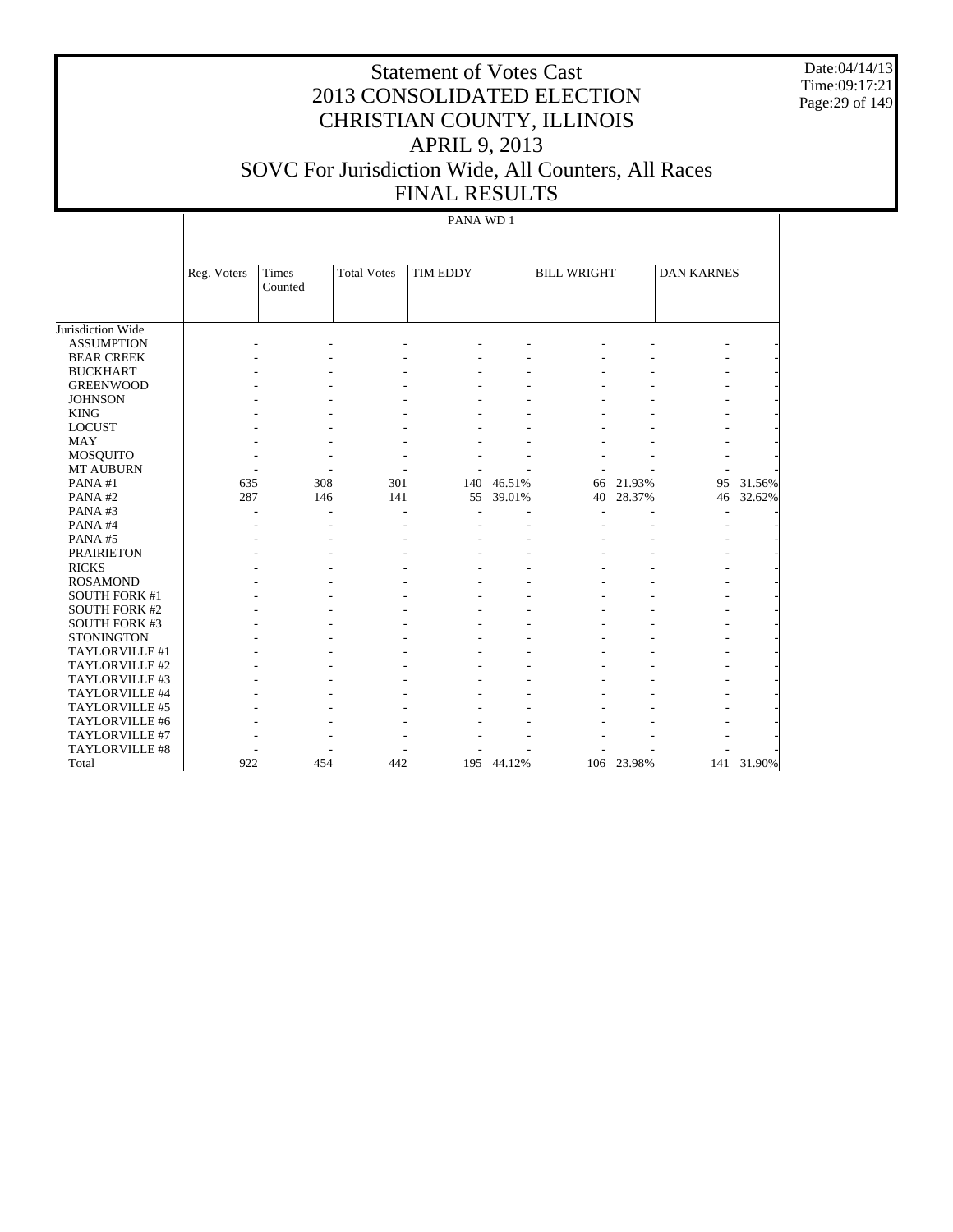Date:04/14/13 Time:09:17:21 Page:30 of 149

# Statement of Votes Cast 2013 CONSOLIDATED ELECTION CHRISTIAN COUNTY, ILLINOIS APRIL 9, 2013 SOVC For Jurisdiction Wide, All Counters, All Races FINAL RESULTS

#### PANA WD 2

|                      | Reg. Voters | <b>Times</b> | <b>Total Votes</b> | <b>JEFF KUNKEL</b> |           | PHYLLIS M.    |           | <b>GLENN SCHNEIDER</b> |            |
|----------------------|-------------|--------------|--------------------|--------------------|-----------|---------------|-----------|------------------------|------------|
|                      |             | Counted      |                    |                    |           | <b>ELMORE</b> |           |                        |            |
|                      |             |              |                    |                    |           |               |           |                        |            |
|                      |             |              |                    |                    |           |               |           |                        |            |
| Jurisdiction Wide    |             |              |                    |                    |           |               |           |                        |            |
| <b>ASSUMPTION</b>    |             |              |                    |                    |           |               |           |                        |            |
| <b>BEAR CREEK</b>    |             |              |                    |                    |           |               |           |                        |            |
| <b>BUCKHART</b>      |             |              |                    |                    |           |               |           |                        |            |
| <b>GREENWOOD</b>     |             |              |                    |                    |           |               |           |                        |            |
| <b>JOHNSON</b>       |             |              |                    |                    |           |               |           |                        |            |
| <b>KING</b>          |             |              |                    |                    |           |               |           |                        |            |
| <b>LOCUST</b>        |             |              |                    |                    |           |               |           |                        |            |
| <b>MAY</b>           |             |              |                    |                    |           |               |           |                        |            |
| MOSQUITO             |             |              |                    |                    |           |               |           |                        |            |
| <b>MT AUBURN</b>     |             |              |                    |                    |           |               |           |                        |            |
| PANA#1               |             |              |                    |                    |           |               |           |                        |            |
| PANA#2               | 782         | 393          | 377                | 84                 | 22.28%    | 98            | 25.99%    |                        | 195 51.72% |
| PANA#3               |             |              |                    |                    |           |               |           |                        |            |
| PANA#4               |             |              |                    |                    |           |               |           |                        |            |
| PANA#5               |             |              |                    |                    |           |               |           |                        |            |
| <b>PRAIRIETON</b>    |             |              |                    |                    |           |               |           |                        |            |
| <b>RICKS</b>         |             |              |                    |                    |           |               |           |                        |            |
| <b>ROSAMOND</b>      |             |              |                    |                    |           |               |           |                        |            |
| <b>SOUTH FORK #1</b> |             |              |                    |                    |           |               |           |                        |            |
| <b>SOUTH FORK #2</b> |             |              |                    |                    |           |               |           |                        |            |
| <b>SOUTH FORK #3</b> |             |              |                    |                    |           |               |           |                        |            |
| <b>STONINGTON</b>    |             |              |                    |                    |           |               |           |                        |            |
| TAYLORVILLE #1       |             |              |                    |                    |           |               |           |                        |            |
| TAYLORVILLE #2       |             |              |                    |                    |           |               |           |                        |            |
| TAYLORVILLE #3       |             |              |                    |                    |           |               |           |                        |            |
| TAYLORVILLE #4       |             |              |                    |                    |           |               |           |                        |            |
| TAYLORVILLE #5       |             |              |                    |                    |           |               |           |                        |            |
| TAYLORVILLE #6       |             |              |                    |                    |           |               |           |                        |            |
| TAYLORVILLE #7       |             |              |                    |                    |           |               |           |                        |            |
| TAYLORVILLE #8       |             |              |                    |                    |           |               |           |                        |            |
| Total                | 782         | 393          | 377                |                    | 84 22.28% |               | 98 25.99% |                        | 195 51.72% |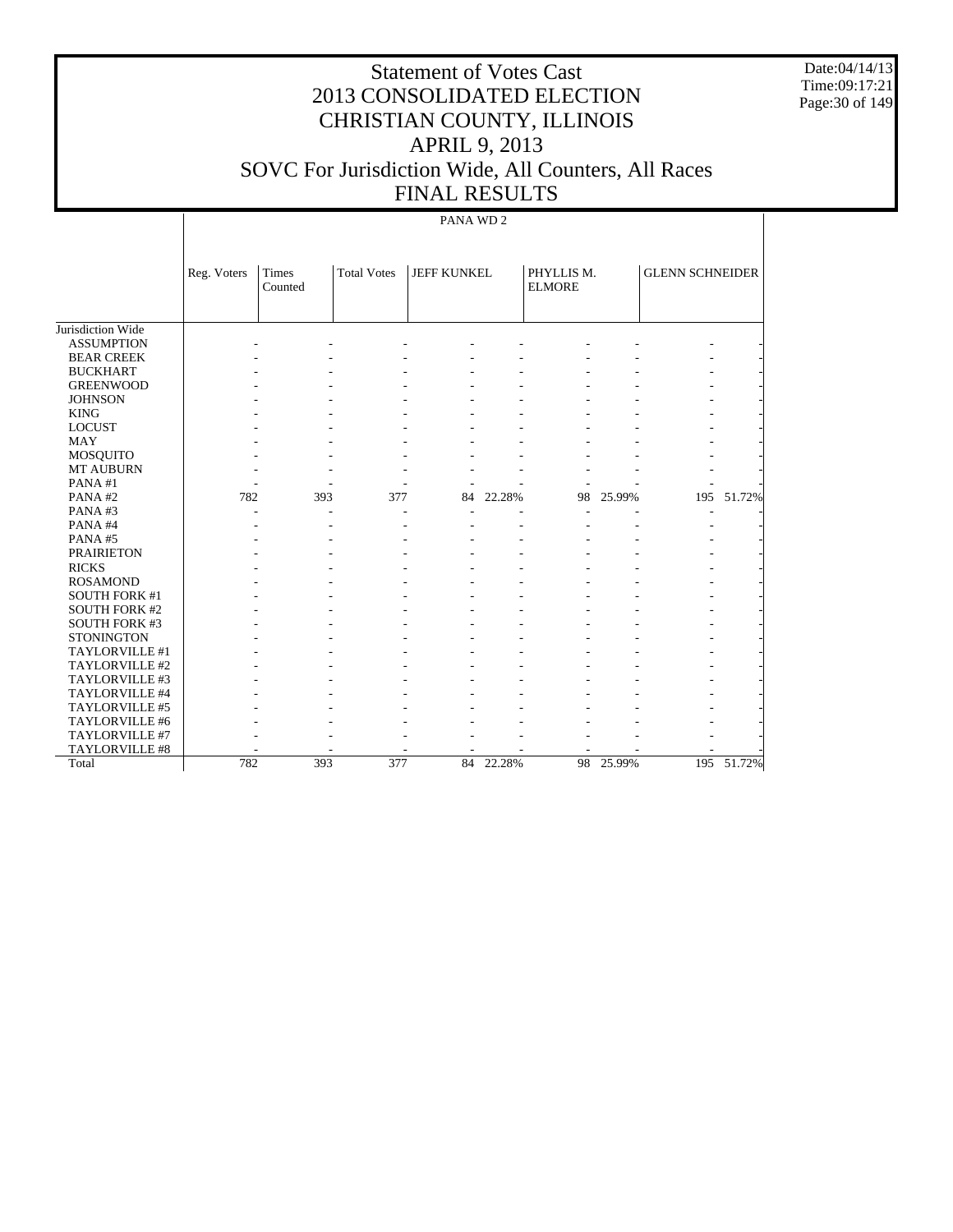Date:04/14/13 Time:09:17:21 Page:31 of 149

# Statement of Votes Cast 2013 CONSOLIDATED ELECTION CHRISTIAN COUNTY, ILLINOIS APRIL 9, 2013 SOVC For Jurisdiction Wide, All Counters, All Races FINAL RESULTS

PANA WD 3

|                       | Reg. Voters | <b>Times</b><br>Counted | <b>Total Votes</b> | <b>RON MILES</b> |        | <b>STEVEM M. SCOTT</b> |        |
|-----------------------|-------------|-------------------------|--------------------|------------------|--------|------------------------|--------|
| Jurisdiction Wide     |             |                         |                    |                  |        |                        |        |
| <b>ASSUMPTION</b>     |             |                         |                    |                  |        |                        |        |
| <b>BEAR CREEK</b>     |             |                         |                    |                  |        |                        |        |
| <b>BUCKHART</b>       |             |                         |                    |                  |        |                        |        |
| <b>GREENWOOD</b>      |             |                         |                    |                  |        |                        |        |
| <b>JOHNSON</b>        |             |                         |                    |                  |        |                        |        |
| <b>KING</b>           |             |                         |                    |                  |        |                        |        |
| <b>LOCUST</b>         |             |                         |                    |                  |        |                        |        |
| <b>MAY</b>            |             |                         |                    |                  |        |                        |        |
| <b>MOSQUITO</b>       |             |                         |                    |                  |        |                        |        |
| <b>MT AUBURN</b>      |             |                         |                    |                  |        |                        |        |
| PANA#1                |             |                         |                    |                  |        |                        |        |
| PANA#2                |             |                         |                    |                  |        |                        |        |
| PANA#3                | 715         | 357                     | 346                | 261              | 75.43% | 85                     | 24.57% |
| PANA#4                | 117         | 49                      | 49                 | 28               | 57.14% | 21                     | 42.86% |
| PANA#5                |             |                         |                    |                  |        | ٠                      |        |
| <b>PRAIRIETON</b>     |             |                         |                    |                  |        |                        |        |
| <b>RICKS</b>          |             |                         |                    |                  |        |                        |        |
| <b>ROSAMOND</b>       |             |                         |                    |                  |        |                        |        |
| <b>SOUTH FORK #1</b>  |             |                         |                    |                  |        |                        |        |
| <b>SOUTH FORK #2</b>  |             |                         |                    |                  |        |                        |        |
| <b>SOUTH FORK #3</b>  |             |                         |                    |                  |        |                        |        |
| <b>STONINGTON</b>     |             |                         |                    |                  |        |                        |        |
| TAYLORVILLE #1        |             |                         |                    |                  |        |                        |        |
| TAYLORVILLE #2        |             |                         |                    |                  |        |                        |        |
| TAYLORVILLE #3        |             |                         |                    |                  |        |                        |        |
| TAYLORVILLE #4        |             |                         |                    |                  |        |                        |        |
| TAYLORVILLE #5        |             |                         |                    |                  |        |                        |        |
| TAYLORVILLE #6        |             |                         |                    |                  |        |                        |        |
| TAYLORVILLE #7        |             |                         |                    |                  |        |                        |        |
| <b>TAYLORVILLE #8</b> |             |                         |                    |                  |        |                        |        |
| Total                 | 832         | 406                     | 395                | 289              | 73.16% | 106                    | 26.84% |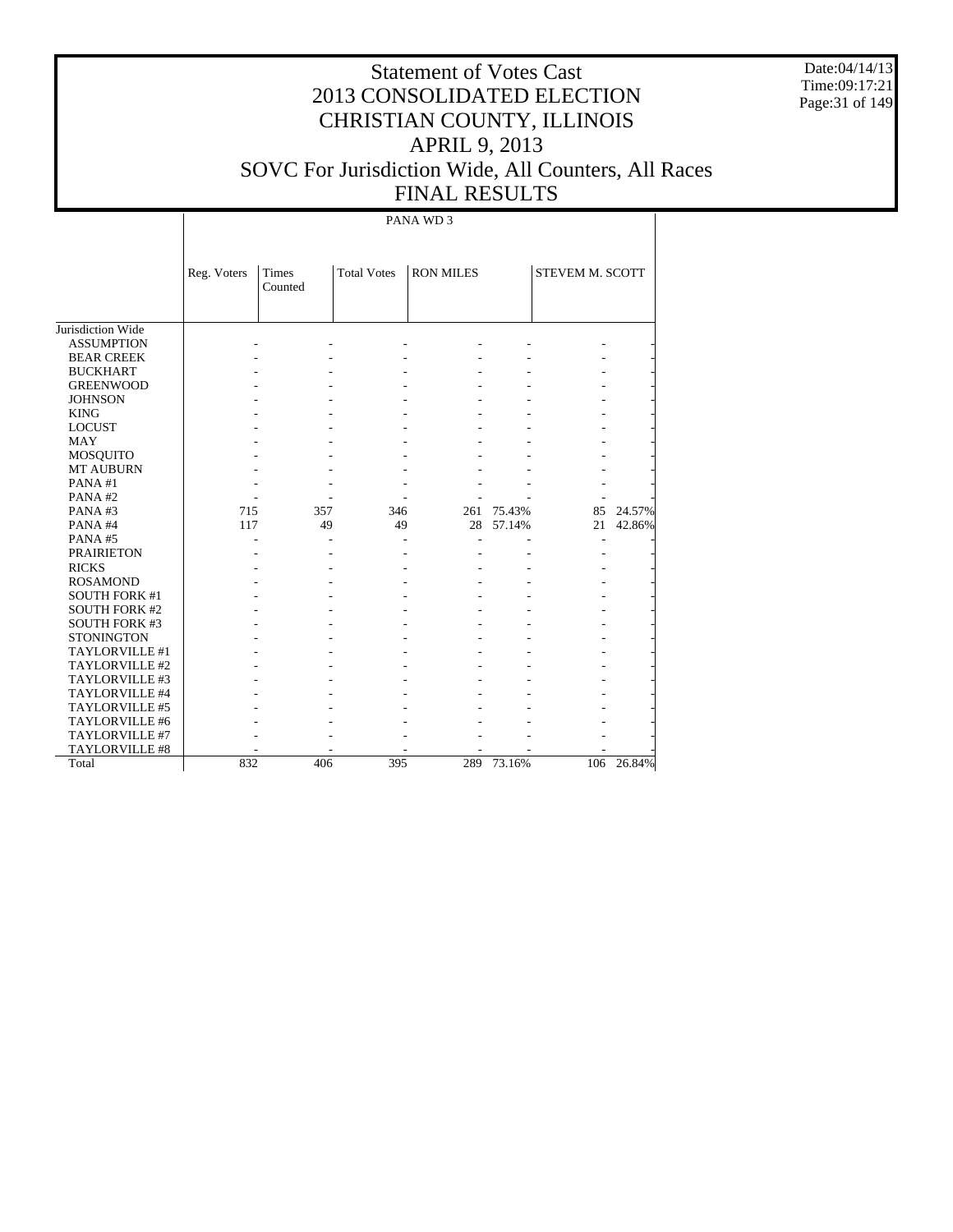Date:04/14/13 Time:09:17:21 Page:32 of 149

|                      |             |                  | PANA WD 4 4 YR     |                    | PANA WD 4 2 YR |             |                  |                    |                      |             |
|----------------------|-------------|------------------|--------------------|--------------------|----------------|-------------|------------------|--------------------|----------------------|-------------|
|                      | Reg. Voters | Times<br>Counted | <b>Total Votes</b> | <b>DEBORA DUST</b> |                | Reg. Voters | Times<br>Counted | <b>Total Votes</b> | <b>WAYNE RICHTER</b> |             |
| Jurisdiction Wide    |             |                  |                    |                    |                |             |                  |                    |                      |             |
| <b>ASSUMPTION</b>    |             |                  |                    |                    |                |             |                  |                    |                      |             |
| <b>BEAR CREEK</b>    |             |                  |                    |                    |                |             |                  |                    |                      |             |
| <b>BUCKHART</b>      |             |                  |                    |                    |                |             |                  |                    |                      |             |
| <b>GREENWOOD</b>     |             |                  |                    |                    |                |             |                  |                    |                      |             |
| <b>JOHNSON</b>       |             |                  |                    |                    |                |             |                  |                    |                      |             |
| <b>KING</b>          |             |                  |                    |                    |                |             |                  |                    |                      |             |
| <b>LOCUST</b>        |             |                  |                    |                    |                |             |                  |                    |                      |             |
| <b>MAY</b>           |             |                  |                    |                    |                |             |                  |                    |                      |             |
| <b>MOSQUITO</b>      |             |                  |                    |                    |                |             |                  |                    |                      |             |
| MT AUBURN            |             |                  |                    |                    |                |             |                  |                    |                      |             |
| PANA#1               |             |                  |                    |                    |                |             |                  |                    |                      |             |
| PANA#2               |             |                  |                    |                    |                |             |                  |                    |                      |             |
| PANA#3               |             |                  |                    |                    |                |             |                  |                    |                      |             |
| PANA#4               | 387         | 154              | 141                |                    | 141 100.00%    | 387         | 154              | 120                |                      | 120 100.00% |
| PANA#5               | 412         | 133              | 105                |                    | 105 100.00%    | 412         | 133              | 97                 |                      | 97 100.00%  |
| <b>PRAIRIETON</b>    |             |                  |                    |                    |                |             |                  |                    |                      |             |
| <b>RICKS</b>         |             |                  |                    |                    |                |             |                  |                    |                      |             |
| <b>ROSAMOND</b>      |             |                  |                    |                    |                |             |                  |                    |                      |             |
| <b>SOUTH FORK #1</b> |             |                  |                    |                    |                |             |                  |                    |                      |             |
| <b>SOUTH FORK #2</b> |             |                  |                    |                    |                |             |                  |                    |                      |             |
| <b>SOUTH FORK #3</b> |             |                  |                    |                    |                |             |                  |                    |                      |             |
| <b>STONINGTON</b>    |             |                  |                    |                    |                |             |                  |                    |                      |             |
| TAYLORVILLE #1       |             |                  |                    |                    |                |             |                  |                    |                      |             |
| TAYLORVILLE #2       |             |                  |                    |                    |                |             |                  |                    |                      |             |
| TAYLORVILLE #3       |             |                  |                    |                    |                |             |                  |                    |                      |             |
| TAYLORVILLE #4       |             |                  |                    |                    |                |             |                  |                    |                      |             |
| TAYLORVILLE #5       |             |                  |                    |                    |                |             |                  |                    |                      |             |
| TAYLORVILLE #6       |             |                  |                    |                    |                |             |                  |                    |                      |             |
| TAYLORVILLE #7       |             |                  |                    |                    |                |             |                  |                    |                      |             |
| TAYLORVILLE #8       |             |                  |                    |                    |                |             |                  |                    |                      |             |
| Total                | 799         | 287              | 246                |                    | 246 100.00%    | 799         | 287              | 217                |                      | 217 100.00% |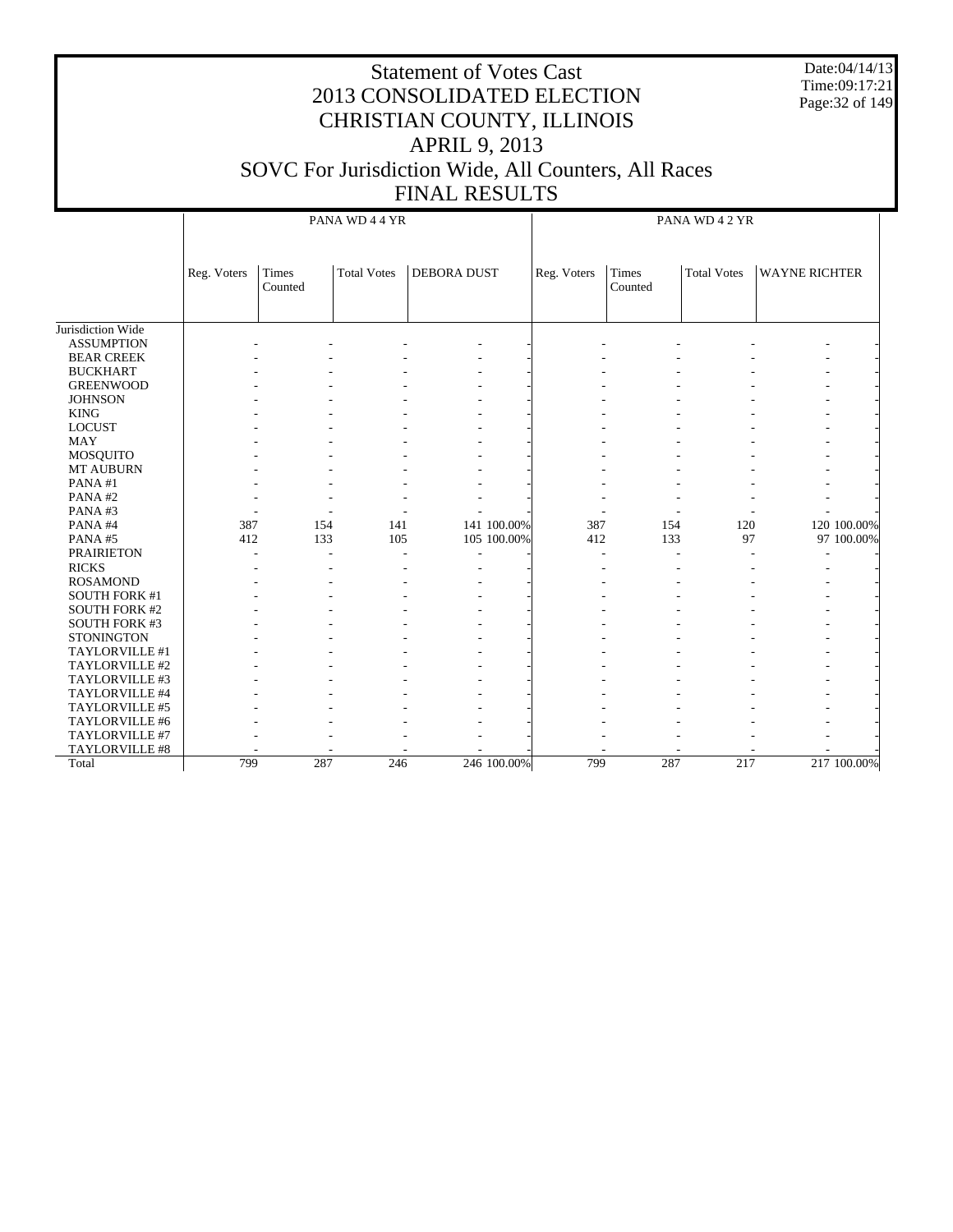Date:04/14/13 Time:09:17:21 Page:33 of 149

#### Statement of Votes Cast 2013 CONSOLIDATED ELECTION CHRISTIAN COUNTY, ILLINOIS APRIL 9, 2013 SOVC For Jurisdiction Wide, All Counters, All Races FINAL RESULTS

|                      |             | STONINGTON PRESIDENT |     |                    |                              |             |  |  |  |  |  |
|----------------------|-------------|----------------------|-----|--------------------|------------------------------|-------------|--|--|--|--|--|
|                      | Reg. Voters | Times<br>Counted     |     | <b>Total Votes</b> | <b>FRANK PAULEK</b><br>(IND) |             |  |  |  |  |  |
| Jurisdiction Wide    |             |                      |     |                    |                              |             |  |  |  |  |  |
| <b>ASSUMPTION</b>    |             |                      |     |                    |                              |             |  |  |  |  |  |
| <b>BEAR CREEK</b>    |             |                      |     |                    |                              |             |  |  |  |  |  |
| <b>BUCKHART</b>      |             |                      |     |                    |                              |             |  |  |  |  |  |
| <b>GREENWOOD</b>     |             |                      |     |                    |                              |             |  |  |  |  |  |
| <b>JOHNSON</b>       |             |                      |     |                    |                              |             |  |  |  |  |  |
| <b>KING</b>          |             |                      |     |                    |                              |             |  |  |  |  |  |
| <b>LOCUST</b>        |             |                      |     |                    |                              |             |  |  |  |  |  |
| <b>MAY</b>           |             |                      |     |                    |                              |             |  |  |  |  |  |
| <b>MOSQUITO</b>      |             |                      |     |                    |                              |             |  |  |  |  |  |
| <b>MT AUBURN</b>     |             |                      |     |                    |                              |             |  |  |  |  |  |
| PANA#1               |             |                      |     |                    |                              |             |  |  |  |  |  |
| PANA#2               |             |                      |     |                    |                              |             |  |  |  |  |  |
| PANA#3               |             |                      |     |                    |                              |             |  |  |  |  |  |
| PANA#4               |             |                      |     |                    |                              |             |  |  |  |  |  |
| PANA#5               |             |                      |     |                    |                              |             |  |  |  |  |  |
| <b>PRAIRIETON</b>    |             |                      |     |                    |                              |             |  |  |  |  |  |
| <b>RICKS</b>         |             |                      |     |                    |                              |             |  |  |  |  |  |
| <b>ROSAMOND</b>      |             |                      |     |                    |                              |             |  |  |  |  |  |
| <b>SOUTH FORK #1</b> |             |                      |     |                    |                              |             |  |  |  |  |  |
| <b>SOUTH FORK #2</b> |             |                      |     |                    |                              |             |  |  |  |  |  |
| <b>SOUTH FORK #3</b> |             |                      |     |                    |                              |             |  |  |  |  |  |
| <b>STONINGTON</b>    | 593         |                      | 248 | 214                |                              | 214 100.00% |  |  |  |  |  |
| TAYLORVILLE #1       |             |                      |     |                    |                              |             |  |  |  |  |  |
| TAYLORVILLE #2       |             |                      |     |                    |                              |             |  |  |  |  |  |
| TAYLORVILLE #3       |             |                      |     |                    |                              |             |  |  |  |  |  |
| TAYLORVILLE #4       |             |                      |     |                    |                              |             |  |  |  |  |  |
| TAYLORVILLE #5       |             |                      |     |                    |                              |             |  |  |  |  |  |
| TAYLORVILLE #6       |             |                      |     |                    |                              |             |  |  |  |  |  |
| TAYLORVILLE #7       |             |                      |     |                    |                              |             |  |  |  |  |  |
| TAYLORVILLE #8       |             |                      |     |                    |                              |             |  |  |  |  |  |
| Total                | 593         |                      | 248 | 214                |                              | 214 100.00% |  |  |  |  |  |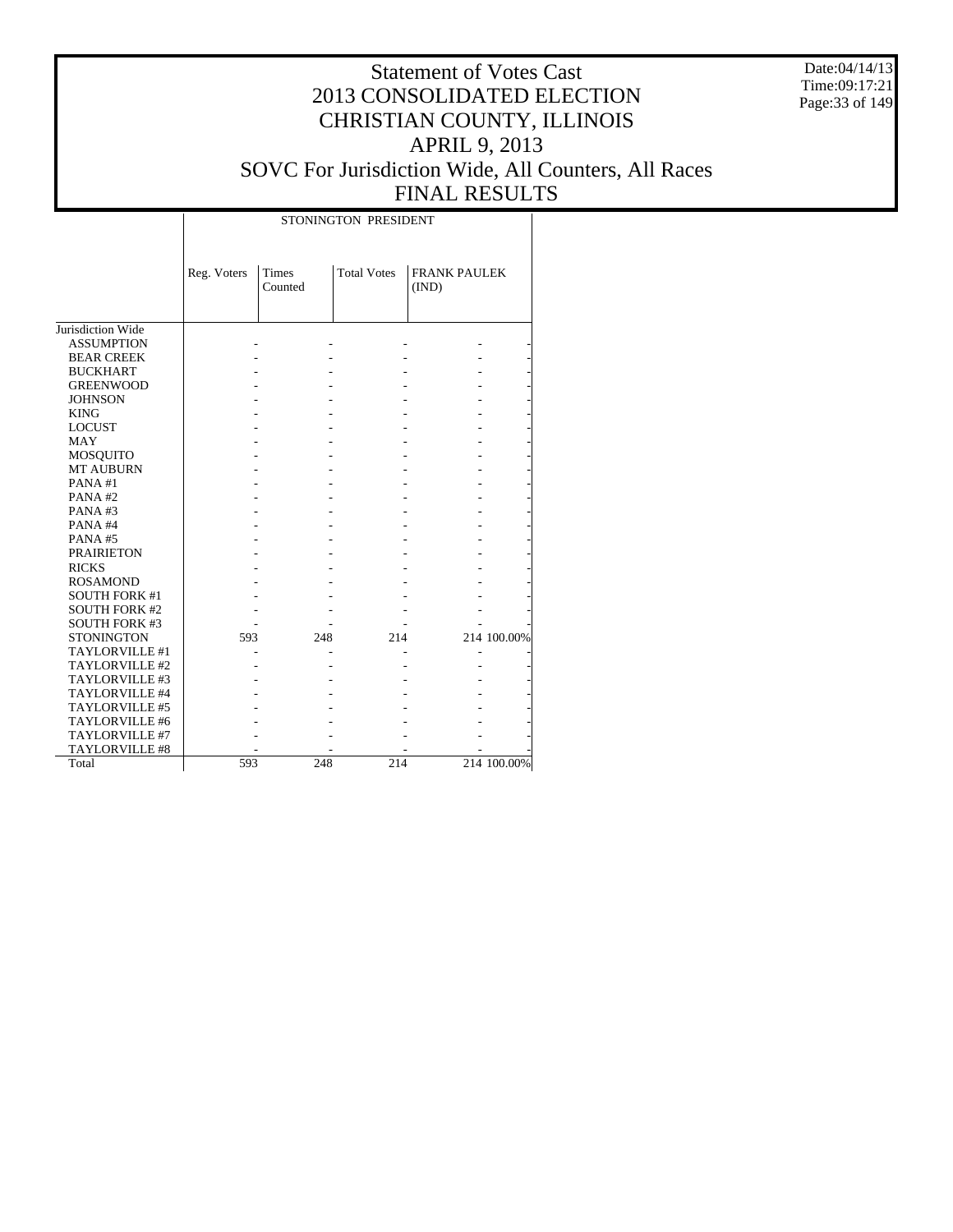Date:04/14/13 Time:09:17:21 Page:34 of 149

|                      | STONINGTON TRUSTEE |                  |                    |                             |        |                               |        |                               |            |  |
|----------------------|--------------------|------------------|--------------------|-----------------------------|--------|-------------------------------|--------|-------------------------------|------------|--|
|                      | Reg. Voters        | Times<br>Counted | <b>Total Votes</b> | <b>BRUCE DOWDY</b><br>(IND) |        | <b>TODD THOMASON</b><br>(IND) |        | <b>LESLIE DEVORE</b><br>(IND) |            |  |
| Jurisdiction Wide    |                    |                  |                    |                             |        |                               |        |                               |            |  |
| <b>ASSUMPTION</b>    |                    |                  |                    |                             |        |                               |        |                               |            |  |
| <b>BEAR CREEK</b>    |                    |                  |                    |                             |        |                               |        |                               |            |  |
| <b>BUCKHART</b>      |                    |                  |                    |                             |        |                               |        |                               |            |  |
| <b>GREENWOOD</b>     |                    |                  |                    |                             |        |                               |        |                               |            |  |
| <b>JOHNSON</b>       |                    |                  |                    |                             |        |                               |        |                               |            |  |
| <b>KING</b>          |                    |                  |                    |                             |        |                               |        |                               |            |  |
| <b>LOCUST</b>        |                    |                  |                    |                             |        |                               |        |                               |            |  |
| <b>MAY</b>           |                    |                  |                    |                             |        |                               |        |                               |            |  |
| MOSQUITO             |                    |                  |                    |                             |        |                               |        |                               |            |  |
| <b>MT AUBURN</b>     |                    |                  |                    |                             |        |                               |        |                               |            |  |
| PANA#1               |                    |                  |                    |                             |        |                               |        |                               |            |  |
| PANA#2               |                    |                  |                    |                             |        |                               |        |                               |            |  |
| PANA#3               |                    |                  |                    |                             |        |                               |        |                               |            |  |
| PANA#4               |                    |                  |                    |                             |        |                               |        |                               |            |  |
| PANA#5               |                    |                  |                    |                             |        |                               |        |                               |            |  |
| <b>PRAIRIETON</b>    |                    |                  |                    |                             |        |                               |        |                               |            |  |
| <b>RICKS</b>         |                    |                  |                    |                             |        |                               |        |                               |            |  |
| <b>ROSAMOND</b>      |                    |                  |                    |                             |        |                               |        |                               |            |  |
| <b>SOUTH FORK #1</b> |                    |                  |                    |                             |        |                               |        |                               |            |  |
| <b>SOUTH FORK #2</b> |                    |                  |                    |                             |        |                               |        |                               |            |  |
| <b>SOUTH FORK #3</b> |                    |                  |                    |                             |        |                               |        |                               |            |  |
| <b>STONINGTON</b>    | 593                | 248              | 605                | 165                         | 27.27% | 165                           | 27.27% | 134                           | 22.15%     |  |
| TAYLORVILLE #1       |                    |                  |                    |                             |        |                               |        |                               |            |  |
| TAYLORVILLE #2       |                    |                  |                    |                             |        |                               |        |                               |            |  |
| TAYLORVILLE #3       |                    |                  |                    |                             |        |                               |        |                               |            |  |
| TAYLORVILLE #4       |                    |                  |                    |                             |        |                               |        |                               |            |  |
| TAYLORVILLE #5       |                    |                  |                    |                             |        |                               |        |                               |            |  |
| TAYLORVILLE #6       |                    |                  |                    |                             |        |                               |        |                               |            |  |
| TAYLORVILLE #7       |                    |                  |                    |                             |        |                               |        |                               |            |  |
| TAYLORVILLE #8       |                    |                  |                    |                             |        |                               |        |                               |            |  |
| Total                | 593                | 248              | 605                | 165                         | 27.27% | 165                           | 27.27% |                               | 134 22.15% |  |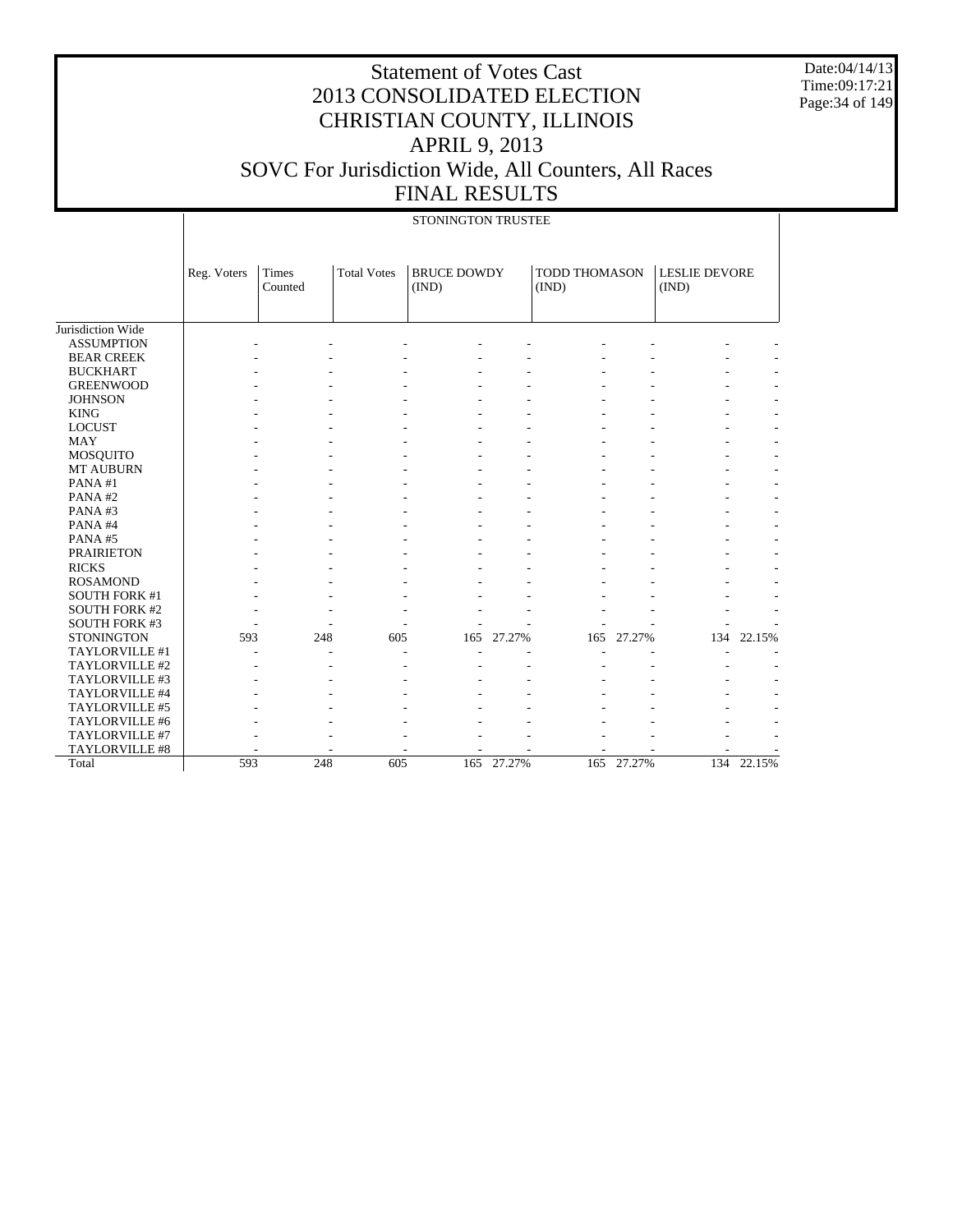Date:04/14/13 Time:09:17:21 Page:35 of 149

|                      | <b>STONINGTON</b><br><b>TRUSTEE</b> |            | <b>TAYLORVILLE MAYOR</b> |                         |                    |                                 |  |  |  |
|----------------------|-------------------------------------|------------|--------------------------|-------------------------|--------------------|---------------------------------|--|--|--|
|                      | <b>STEVE BOLDINI</b><br>(IND)       |            | Reg. Voters              | <b>Times</b><br>Counted | <b>Total Votes</b> | <b>GREG BROTHERTON</b><br>(IND) |  |  |  |
| Jurisdiction Wide    |                                     |            |                          |                         |                    |                                 |  |  |  |
| <b>ASSUMPTION</b>    |                                     |            |                          |                         |                    |                                 |  |  |  |
| <b>BEAR CREEK</b>    |                                     |            |                          |                         |                    |                                 |  |  |  |
| <b>BUCKHART</b>      |                                     |            |                          |                         |                    |                                 |  |  |  |
| <b>GREENWOOD</b>     |                                     |            |                          |                         |                    |                                 |  |  |  |
| <b>JOHNSON</b>       |                                     |            | 25                       | 9                       | 9                  | 9 100.00%                       |  |  |  |
| <b>KING</b>          |                                     |            |                          |                         |                    |                                 |  |  |  |
| <b>LOCUST</b>        |                                     |            | 80                       | 41                      | 33                 | 33 100.00%                      |  |  |  |
| <b>MAY</b>           |                                     |            | 138                      | 58                      | 51                 | 51 100.00%                      |  |  |  |
| <b>MOSQUITO</b>      |                                     |            |                          |                         |                    |                                 |  |  |  |
| <b>MT AUBURN</b>     |                                     |            |                          |                         |                    |                                 |  |  |  |
| PANA#1               |                                     |            |                          |                         |                    |                                 |  |  |  |
| PANA#2               |                                     |            |                          |                         |                    |                                 |  |  |  |
| PANA#3               |                                     |            |                          |                         |                    |                                 |  |  |  |
| PANA#4               |                                     |            |                          |                         |                    |                                 |  |  |  |
| PANA#5               |                                     |            |                          |                         |                    |                                 |  |  |  |
| <b>PRAIRIETON</b>    |                                     |            |                          |                         |                    |                                 |  |  |  |
| <b>RICKS</b>         |                                     |            |                          |                         |                    |                                 |  |  |  |
| <b>ROSAMOND</b>      |                                     |            |                          |                         |                    |                                 |  |  |  |
| <b>SOUTH FORK #1</b> |                                     |            |                          |                         |                    |                                 |  |  |  |
| <b>SOUTH FORK #2</b> |                                     |            |                          |                         |                    |                                 |  |  |  |
| <b>SOUTH FORK #3</b> |                                     |            |                          |                         |                    |                                 |  |  |  |
| <b>STONINGTON</b>    |                                     | 141 23.31% |                          |                         |                    |                                 |  |  |  |
| TAYLORVILLE #1       |                                     |            | 895                      | 258                     | 225                | 225 100.00%                     |  |  |  |
| TAYLORVILLE #2       |                                     |            | 842                      | 274                     | 235                | 235 100.00%                     |  |  |  |
| TAYLORVILLE #3       |                                     |            | 868                      | 268                     | 231                | 231 100.00%                     |  |  |  |
| TAYLORVILLE #4       |                                     |            | 818                      | 238                     | 197                | 197 100.00%                     |  |  |  |
| TAYLORVILLE #5       |                                     |            | 1023                     | 281                     | 239                | 239 100.00%                     |  |  |  |
| TAYLORVILLE #6       |                                     |            | 887                      | 243                     | 204                | 204 100.00%                     |  |  |  |
| TAYLORVILLE #7       |                                     |            | 788                      | 240                     | 209                | 209 100.00%                     |  |  |  |
| TAYLORVILLE #8       |                                     |            | 879                      | 251                     | 216                | 216 100.00%                     |  |  |  |
| Total                | 141                                 | 23.31%     | 7243                     | 2161                    | 1849               | 1849 100.00%                    |  |  |  |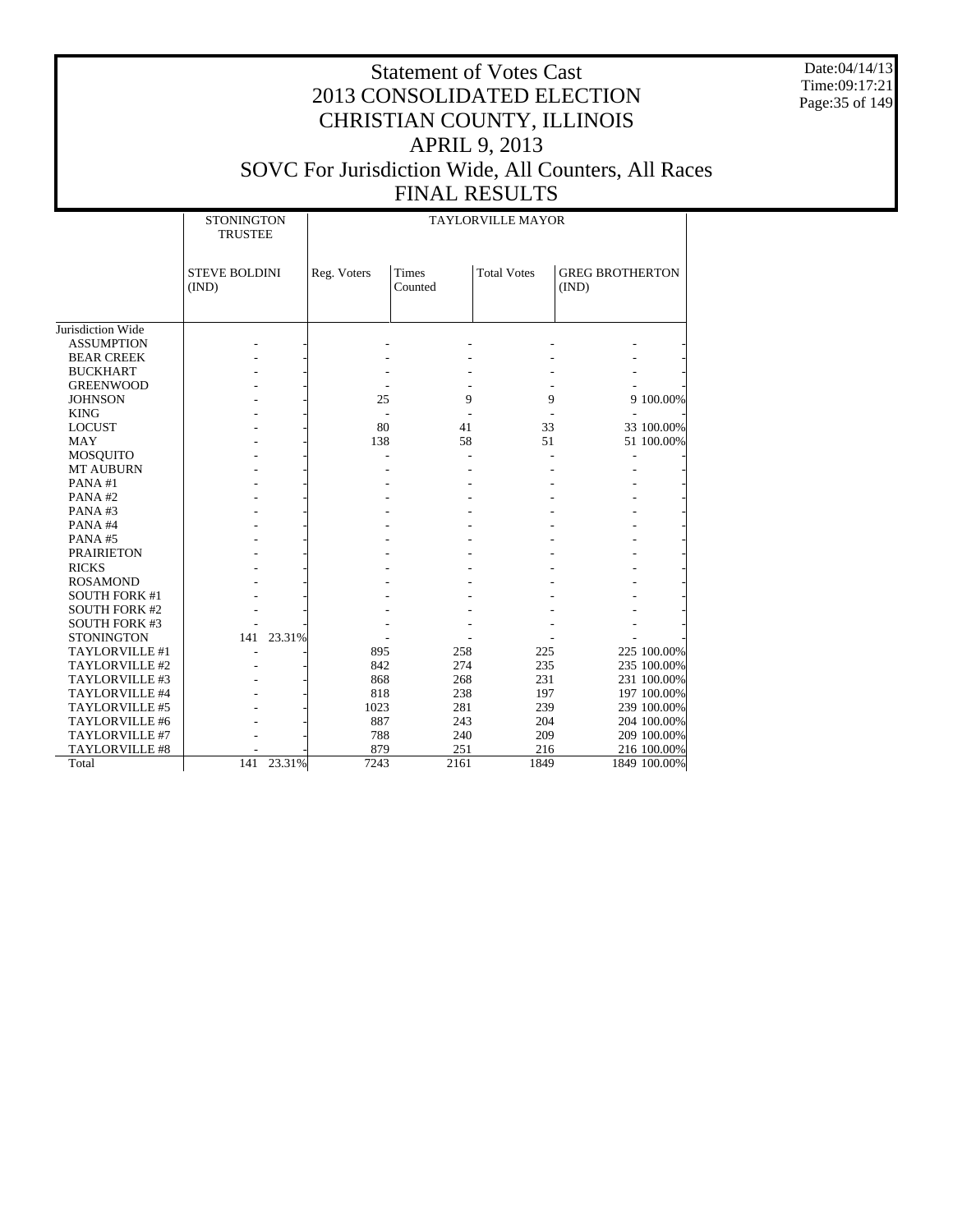Date:04/14/13 Time:09:17:21 Page:36 of 149

|                       |             | <b>TAYLORVILLE CITY CLERK</b> |                    |                            |              |  |  |  |  |  |  |
|-----------------------|-------------|-------------------------------|--------------------|----------------------------|--------------|--|--|--|--|--|--|
|                       | Reg. Voters | Times<br>Counted              | <b>Total Votes</b> | PAMELA J.<br>PEABODY (IND) |              |  |  |  |  |  |  |
| Jurisdiction Wide     |             |                               |                    |                            |              |  |  |  |  |  |  |
| <b>ASSUMPTION</b>     |             |                               |                    |                            |              |  |  |  |  |  |  |
| <b>BEAR CREEK</b>     |             |                               |                    |                            |              |  |  |  |  |  |  |
| <b>BUCKHART</b>       |             |                               |                    |                            |              |  |  |  |  |  |  |
| <b>GREENWOOD</b>      |             |                               |                    |                            |              |  |  |  |  |  |  |
| <b>JOHNSON</b>        | 25          | 9                             | 7                  |                            | 7 100.00%    |  |  |  |  |  |  |
| <b>KING</b>           |             |                               |                    |                            |              |  |  |  |  |  |  |
| <b>LOCUST</b>         | 80          | 41                            | 37                 |                            | 37 100.00%   |  |  |  |  |  |  |
| <b>MAY</b>            | 138         | 58                            | 51                 |                            | 51 100.00%   |  |  |  |  |  |  |
| MOSQUITO              |             |                               |                    |                            |              |  |  |  |  |  |  |
| <b>MT AUBURN</b>      |             |                               |                    |                            |              |  |  |  |  |  |  |
| PANA#1                |             |                               |                    |                            |              |  |  |  |  |  |  |
| PANA#2                |             |                               |                    |                            |              |  |  |  |  |  |  |
| PANA#3                |             |                               |                    |                            |              |  |  |  |  |  |  |
| PANA#4                |             |                               |                    |                            |              |  |  |  |  |  |  |
| PANA#5                |             |                               |                    |                            |              |  |  |  |  |  |  |
| <b>PRAIRIETON</b>     |             |                               |                    |                            |              |  |  |  |  |  |  |
| <b>RICKS</b>          |             |                               |                    |                            |              |  |  |  |  |  |  |
| <b>ROSAMOND</b>       |             |                               |                    |                            |              |  |  |  |  |  |  |
| <b>SOUTH FORK #1</b>  |             |                               |                    |                            |              |  |  |  |  |  |  |
| <b>SOUTH FORK #2</b>  |             |                               |                    |                            |              |  |  |  |  |  |  |
| <b>SOUTH FORK #3</b>  |             |                               |                    |                            |              |  |  |  |  |  |  |
| <b>STONINGTON</b>     |             |                               |                    |                            |              |  |  |  |  |  |  |
| TAYLORVILLE #1        | 895         | 258                           | 227                |                            | 227 100.00%  |  |  |  |  |  |  |
| TAYLORVILLE #2        | 842         | 274                           | 230                |                            | 230 100.00%  |  |  |  |  |  |  |
| TAYLORVILLE #3        | 868         | 268                           | 225                |                            | 225 100.00%  |  |  |  |  |  |  |
| TAYLORVILLE #4        | 818         | 238                           | 204                |                            | 204 100.00%  |  |  |  |  |  |  |
| TAYLORVILLE #5        | 1023        | 281                           | 234                |                            | 234 100.00%  |  |  |  |  |  |  |
| TAYLORVILLE #6        | 887         | 243                           | 196                |                            | 196 100.00%  |  |  |  |  |  |  |
| TAYLORVILLE #7        | 788         | 240                           | 212                |                            | 212 100.00%  |  |  |  |  |  |  |
| <b>TAYLORVILLE #8</b> | 879         | 251                           | 220                |                            | 220 100.00%  |  |  |  |  |  |  |
| Total                 | 7243        | 2161                          | 1843               |                            | 1843 100.00% |  |  |  |  |  |  |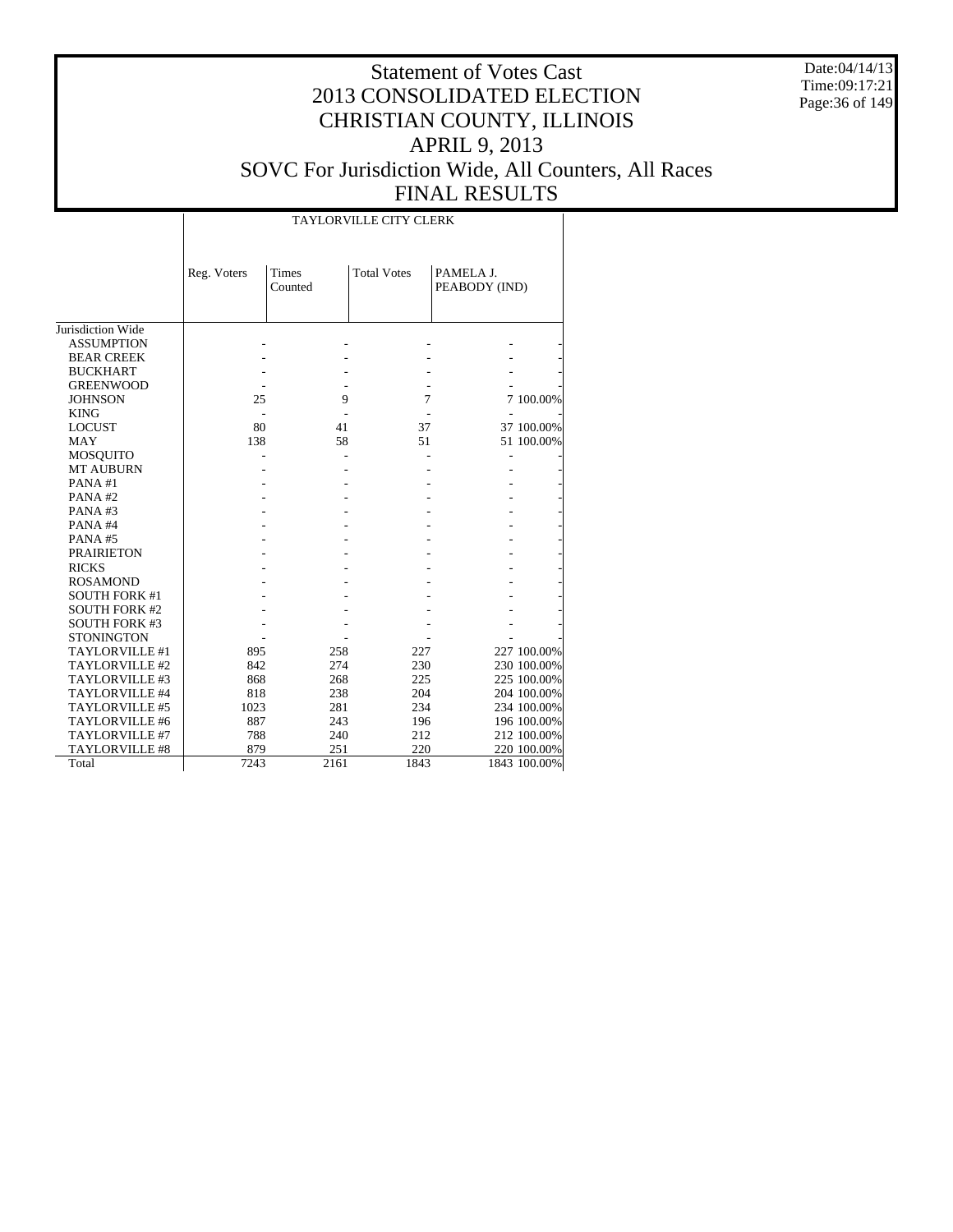Date:04/14/13 Time:09:17:21 Page:37 of 149

#### Statement of Votes Cast 2013 CONSOLIDATED ELECTION CHRISTIAN COUNTY, ILLINOIS APRIL 9, 2013 SOVC For Jurisdiction Wide, All Counters, All Races FINAL RESULTS

|                      |             |                         |                    | <b>TAYLORVILLE TREASURER</b>  |        |                               |        |                                  |        |
|----------------------|-------------|-------------------------|--------------------|-------------------------------|--------|-------------------------------|--------|----------------------------------|--------|
|                      | Reg. Voters | <b>Times</b><br>Counted | <b>Total Votes</b> | <b>JACQUE NATION</b><br>(IND) |        | MICHAEL K.<br>DEMICHAEL (IND) |        | <b>MELVIN WHITE III</b><br>(IND) |        |
|                      |             |                         |                    |                               |        |                               |        |                                  |        |
| Jurisdiction Wide    |             |                         |                    |                               |        |                               |        |                                  |        |
| <b>ASSUMPTION</b>    |             |                         |                    |                               |        |                               |        |                                  |        |
| <b>BEAR CREEK</b>    |             |                         |                    |                               |        |                               |        |                                  |        |
| <b>BUCKHART</b>      |             |                         |                    |                               |        |                               |        |                                  |        |
| <b>GREENWOOD</b>     |             |                         |                    |                               |        |                               |        |                                  |        |
| <b>JOHNSON</b>       | 25          | 9                       | 9                  | 6                             | 66.67% | $\theta$                      | 0.00%  | 3                                | 33.33% |
| <b>KING</b>          |             |                         |                    |                               |        |                               |        |                                  |        |
| <b>LOCUST</b>        | 80          | 41                      | 39                 | 31                            | 79.49% | 3                             | 7.69%  | 5                                | 12.82% |
| <b>MAY</b>           | 138         | 58                      | 55                 | 44                            | 80.00% | 6                             | 10.91% | 5                                | 9.09%  |
| <b>MOSQUITO</b>      |             |                         |                    |                               |        |                               |        |                                  |        |
| <b>MT AUBURN</b>     |             |                         |                    |                               |        |                               |        |                                  |        |
| PANA#1               |             |                         |                    |                               |        |                               |        |                                  |        |
| PANA#2               |             |                         |                    |                               |        |                               |        |                                  |        |
| PANA#3               |             |                         |                    |                               |        |                               |        |                                  |        |
| PANA#4               |             |                         |                    |                               |        |                               |        |                                  |        |
| PANA#5               |             |                         |                    |                               |        |                               |        |                                  |        |
| <b>PRAIRIETON</b>    |             |                         |                    |                               |        |                               |        |                                  |        |
| <b>RICKS</b>         |             |                         |                    |                               |        |                               |        |                                  |        |
| <b>ROSAMOND</b>      |             |                         |                    |                               |        |                               |        |                                  |        |
| <b>SOUTH FORK #1</b> |             |                         |                    |                               |        |                               |        |                                  |        |
| <b>SOUTH FORK #2</b> |             |                         |                    |                               |        |                               |        |                                  |        |
| <b>SOUTH FORK #3</b> |             |                         |                    |                               |        |                               |        |                                  |        |
| <b>STONINGTON</b>    |             |                         |                    |                               |        |                               |        |                                  |        |
| TAYLORVILLE #1       | 895         | 258                     | 251                | 155                           | 61.75% | 32                            | 12.75% | 64                               | 25.50% |
| TAYLORVILLE #2       | 842         | 274                     | 264                | 181                           | 68.56% | 33                            | 12.50% | 50                               | 18.94% |
| TAYLORVILLE #3       | 868         | 268                     | 259                | 183                           | 70.66% | 25                            | 9.65%  | 51                               | 19.69% |
| TAYLORVILLE #4       | 818         | 238                     | 234                | 172                           | 73.50% | 15                            | 6.41%  | 47                               | 20.09% |
| TAYLORVILLE #5       | 1023        | 281                     | 275                | 198                           | 72.00% | 22                            | 8.00%  | 55                               | 20.00% |
| TAYLORVILLE #6       | 887         | 243                     | 225                | 162                           | 72.00% | 23                            | 10.22% | 40                               | 17.78% |
| TAYLORVILLE #7       | 788         | 240                     | 230                | 157                           | 68.26% | 14                            | 6.09%  | 59                               | 25.65% |
| TAYLORVILLE #8       | 879         | 251                     | 243                | 142                           | 58.44% | 31                            | 12.76% | 70                               | 28.81% |
| Total                | 7243        | 2161                    | 2084               | 1431                          | 68.67% | 204                           | 9.79%  | 449                              | 21.55% |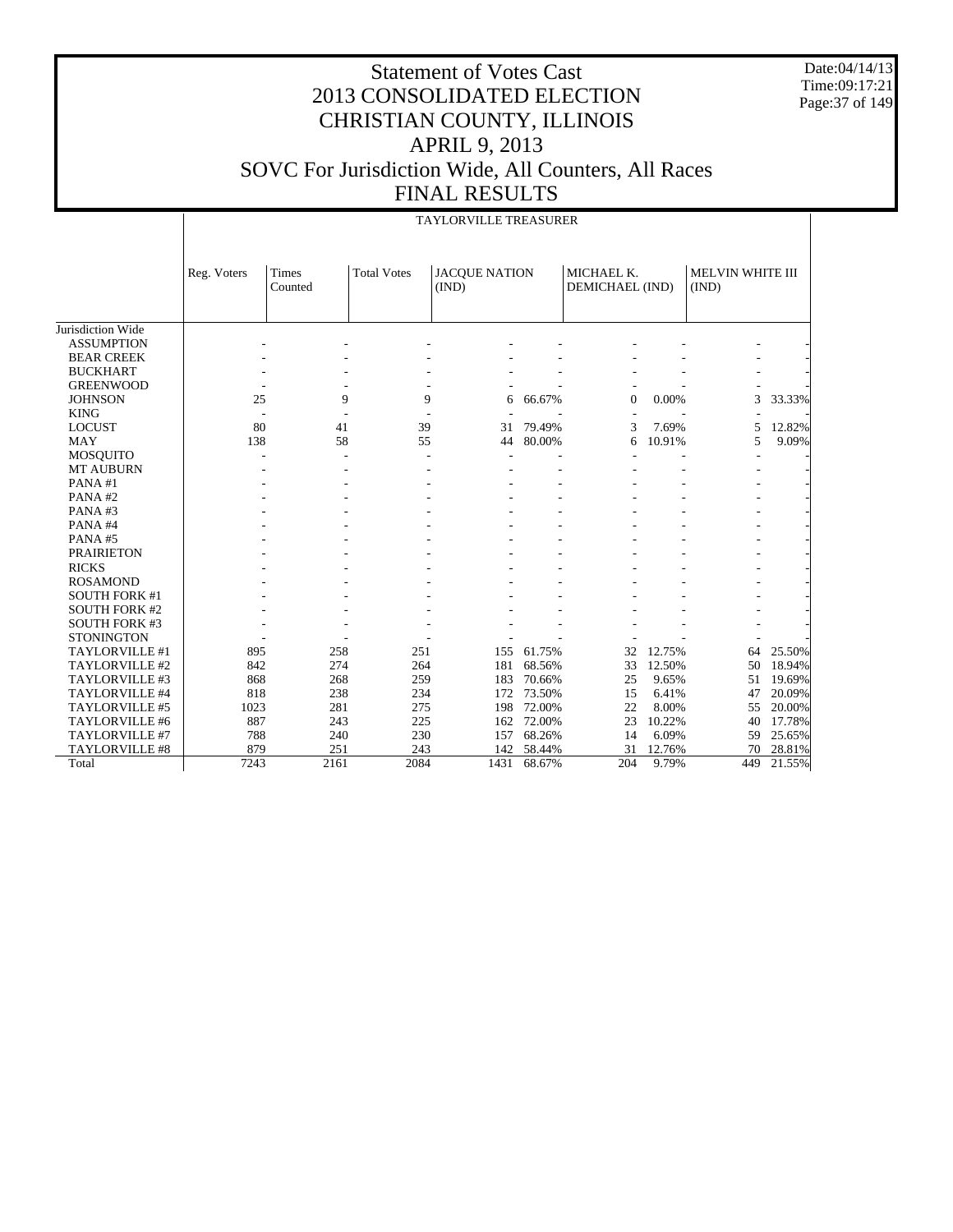Date:04/14/13 Time:09:17:21 Page:38 of 149

# Statement of Votes Cast 2013 CONSOLIDATED ELECTION CHRISTIAN COUNTY, ILLINOIS APRIL 9, 2013 SOVC For Jurisdiction Wide, All Counters, All Races FINAL RESULTS

#### TAYLORVILLE WD 1

|                      | Reg. Voters    | <b>Times</b><br>Counted | <b>Total Votes</b> | <b>LARRY W. BUDD</b><br>(IND) |           | <b>STEVEN V. MILLER</b><br>(IND) |        | <b>BRENDAN</b><br>HARROLD (IND) |       |
|----------------------|----------------|-------------------------|--------------------|-------------------------------|-----------|----------------------------------|--------|---------------------------------|-------|
|                      |                |                         |                    |                               |           |                                  |        |                                 |       |
| Jurisdiction Wide    |                |                         |                    |                               |           |                                  |        |                                 |       |
| <b>ASSUMPTION</b>    |                |                         |                    |                               |           |                                  |        |                                 |       |
| <b>BEAR CREEK</b>    |                |                         |                    |                               |           |                                  |        |                                 |       |
| <b>BUCKHART</b>      |                |                         |                    |                               |           |                                  |        |                                 |       |
| <b>GREENWOOD</b>     |                |                         |                    |                               |           |                                  |        |                                 |       |
| <b>JOHNSON</b>       |                |                         |                    |                               |           |                                  |        |                                 |       |
| <b>KING</b>          |                |                         |                    |                               |           |                                  |        |                                 |       |
| <b>LOCUST</b>        |                |                         |                    |                               |           |                                  |        |                                 |       |
| <b>MAY</b>           | $\overline{c}$ | $\overline{c}$          |                    | 2                             | 2 100.00% | $\mathbf{0}$                     | 0.00%  | $\overline{0}$                  | 0.00% |
| <b>MOSQUITO</b>      |                |                         |                    |                               |           |                                  |        |                                 |       |
| <b>MT AUBURN</b>     |                |                         |                    |                               |           |                                  |        |                                 |       |
| PANA#1               |                |                         |                    |                               |           |                                  |        |                                 |       |
| PANA#2               |                |                         |                    |                               |           |                                  |        |                                 |       |
| PANA#3               |                |                         |                    |                               |           |                                  |        |                                 |       |
| PANA#4               |                |                         |                    |                               |           |                                  |        |                                 |       |
| PANA#5               |                |                         |                    |                               |           |                                  |        |                                 |       |
| <b>PRAIRIETON</b>    |                |                         |                    |                               |           |                                  |        |                                 |       |
| <b>RICKS</b>         |                |                         |                    |                               |           |                                  |        |                                 |       |
| <b>ROSAMOND</b>      |                |                         |                    |                               |           |                                  |        |                                 |       |
| <b>SOUTH FORK #1</b> |                |                         |                    |                               |           |                                  |        |                                 |       |
| <b>SOUTH FORK #2</b> |                |                         |                    |                               |           |                                  |        |                                 |       |
| <b>SOUTH FORK #3</b> |                |                         |                    |                               |           |                                  |        |                                 |       |
| <b>STONINGTON</b>    |                |                         |                    |                               |           |                                  |        |                                 |       |
| TAYLORVILLE #1       | 895            | 258                     | 239                | 168                           | 70.29%    | 61                               | 25.52% | 10                              | 4.18% |
| TAYLORVILLE #2       | 842            | 274                     | 252                | 188                           | 74.60%    | 48                               | 19.05% | 16                              | 6.35% |
| TAYLORVILLE #3       |                |                         |                    |                               |           |                                  |        |                                 |       |
| TAYLORVILLE #4       |                |                         |                    |                               |           |                                  |        |                                 |       |
| TAYLORVILLE #5       |                |                         |                    |                               |           |                                  |        |                                 |       |
| TAYLORVILLE #6       |                |                         |                    |                               |           |                                  |        |                                 |       |
| TAYLORVILLE #7       |                |                         |                    |                               |           |                                  |        |                                 |       |
| TAYLORVILLE #8       |                |                         |                    |                               |           |                                  |        |                                 |       |
| Total                | 1739           | 534                     | 493                | 358                           | 72.62%    | 109                              | 22.11% | 26                              | 5.27% |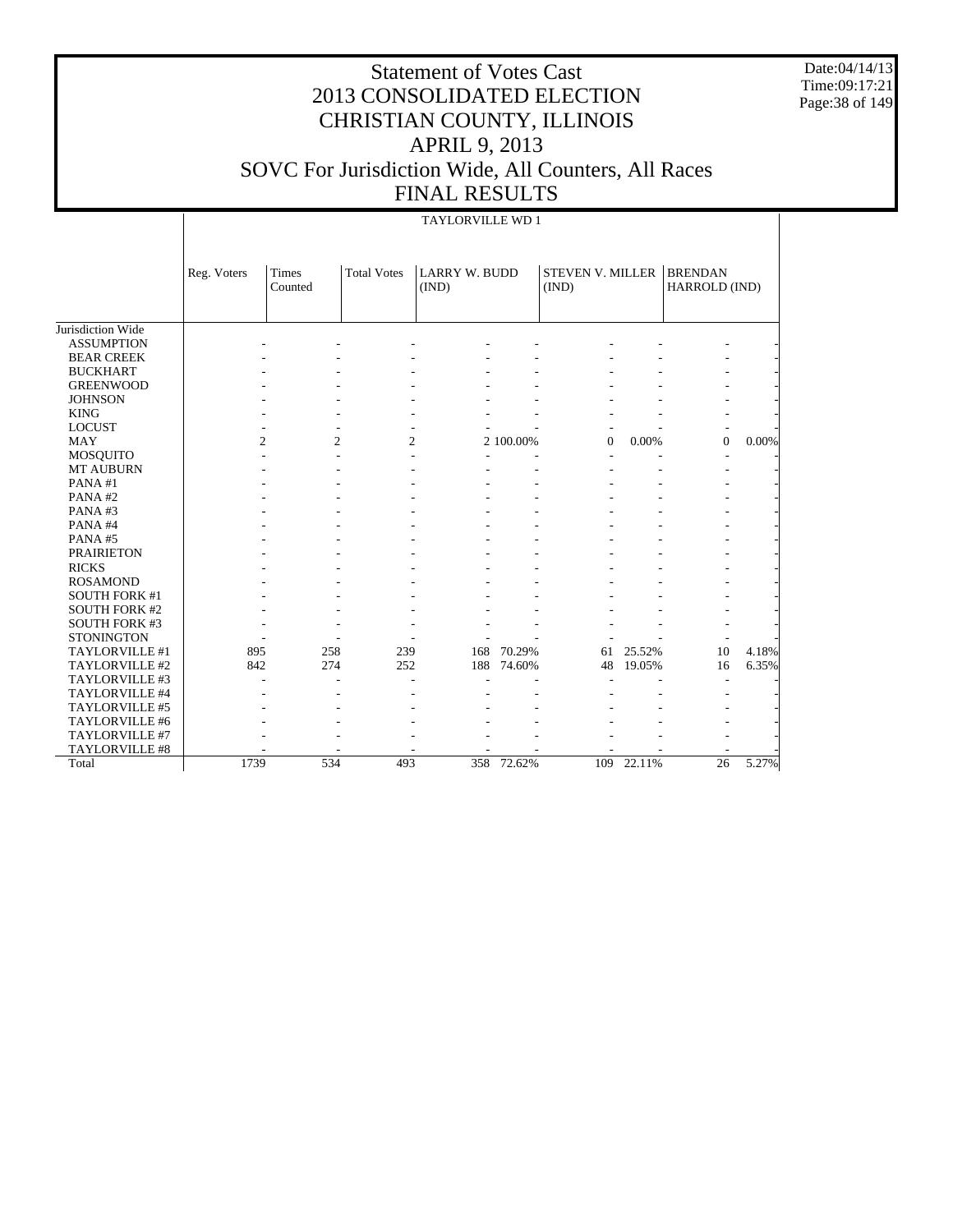| <b>Statement of Votes Cast</b>                                                 | Date:04/14/13<br>Time:09:17:21<br>2013 CONSOLIDATED ELECTION<br>Page: 39 of 149<br><b>CHRISTIAN COUNTY, ILLINOIS</b><br><b>APRIL 9, 2013</b><br><b>DVC For Jurisdiction Wide, All Counters, All Races</b><br><b>FINAL RESULTS</b><br><b>TAYLORVILLE WD 2</b><br><b>TAYLORVILLE WD 3</b> |                                  |  |  |  |  |  |
|--------------------------------------------------------------------------------|-----------------------------------------------------------------------------------------------------------------------------------------------------------------------------------------------------------------------------------------------------------------------------------------|----------------------------------|--|--|--|--|--|
|                                                                                |                                                                                                                                                                                                                                                                                         |                                  |  |  |  |  |  |
| <b>Times</b><br><b>ROB HEBERLING</b><br><b>Total Votes</b><br>(IND)<br>Counted | <b>Total Votes</b><br>Times<br>Reg. Voters<br>Counted                                                                                                                                                                                                                                   | <b>ERNIE</b><br>DORCHINECZ (IND) |  |  |  |  |  |
|                                                                                |                                                                                                                                                                                                                                                                                         |                                  |  |  |  |  |  |
|                                                                                |                                                                                                                                                                                                                                                                                         |                                  |  |  |  |  |  |

| Jurisdiction Wide    |      |     |     |             |      |     |     |             |
|----------------------|------|-----|-----|-------------|------|-----|-----|-------------|
| <b>ASSUMPTION</b>    |      |     |     |             |      |     |     |             |
| <b>BEAR CREEK</b>    |      |     |     |             |      |     |     |             |
| <b>BUCKHART</b>      |      |     |     |             |      |     |     |             |
| <b>GREENWOOD</b>     |      |     |     |             |      |     |     |             |
| <b>JOHNSON</b>       |      |     |     |             |      |     |     |             |
| <b>KING</b>          |      |     |     |             |      |     |     |             |
| <b>LOCUST</b>        |      |     |     |             |      |     |     |             |
| <b>MAY</b>           |      |     |     |             |      |     |     |             |
| MOSQUITO             |      |     |     |             |      |     |     |             |
| MT AUBURN            |      |     |     |             |      |     |     |             |
| PANA#1               |      |     |     |             |      |     |     |             |
| PANA#2               |      |     |     |             |      |     |     |             |
| PANA#3               |      |     |     |             |      |     |     |             |
| PANA#4               |      |     |     |             |      |     |     |             |
| PANA#5               |      |     |     |             |      |     |     |             |
| <b>PRAIRIETON</b>    |      |     |     |             |      |     |     |             |
| <b>RICKS</b>         |      |     |     |             |      |     |     |             |
| <b>ROSAMOND</b>      |      |     |     |             |      |     |     |             |
| <b>SOUTH FORK #1</b> |      |     |     |             |      |     |     |             |
| <b>SOUTH FORK #2</b> |      |     |     |             |      |     |     |             |
| <b>SOUTH FORK #3</b> |      |     |     |             |      |     |     |             |
| <b>STONINGTON</b>    |      |     |     |             |      |     |     |             |
| TAYLORVILLE #1       |      |     |     |             |      |     |     |             |
| TAYLORVILLE #2       |      |     |     |             |      |     |     |             |
| TAYLORVILLE #3       | 868  | 268 | 195 | 195 100.00% |      |     |     |             |
| TAYLORVILLE #4       | 818  | 238 | 177 | 177 100.00% |      |     |     |             |
| TAYLORVILLE #5       |      |     |     |             | 1023 | 281 | 228 | 228 100.00% |
| TAYLORVILLE #6       |      |     |     |             | 887  | 243 | 186 | 186 100.00% |
| TAYLORVILLE #7       |      |     |     |             |      |     |     |             |
| TAYLORVILLE #8       |      |     |     |             |      |     |     |             |
| Total                | 1686 | 506 | 372 | 372 100.00% | 1910 | 524 | 414 | 414 100.00% |

SOVC

Reg. Voters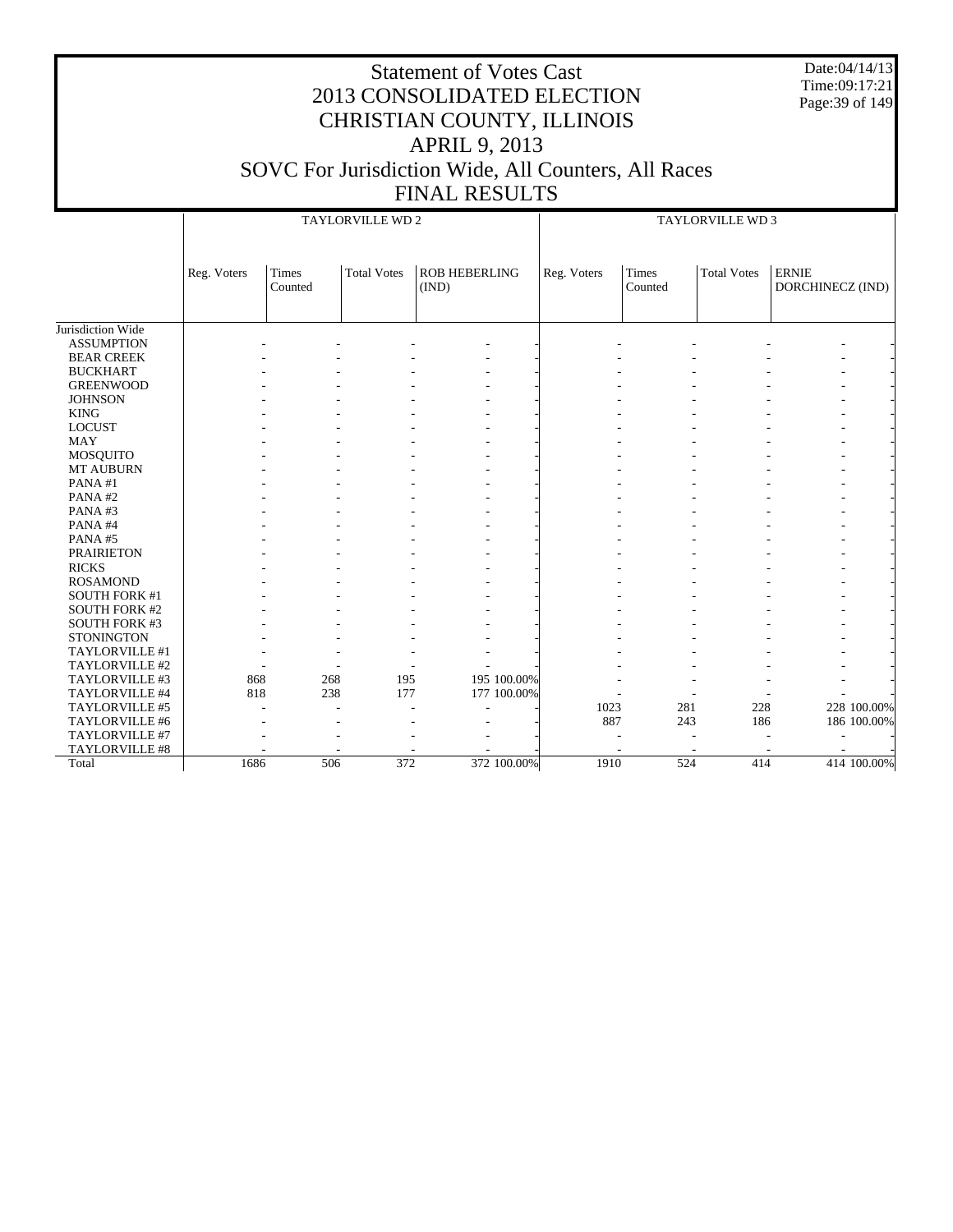Date:04/14/13 Time:09:17:21 Page:40 of 149

|                      | <b>TOVEY MAYOR</b><br><b>TAYLORVILLE WD 4</b> |                         |                    |                              |             |             |                         |                    |                              |  |
|----------------------|-----------------------------------------------|-------------------------|--------------------|------------------------------|-------------|-------------|-------------------------|--------------------|------------------------------|--|
|                      | Reg. Voters                                   | <b>Times</b><br>Counted | <b>Total Votes</b> | <b>SHAWN BURTLE</b><br>(IND) |             | Reg. Voters | <b>Times</b><br>Counted | <b>Total Votes</b> | <b>BRIAN WILBUR</b><br>(IND) |  |
| Jurisdiction Wide    |                                               |                         |                    |                              |             |             |                         |                    |                              |  |
| <b>ASSUMPTION</b>    |                                               |                         |                    |                              |             |             |                         |                    |                              |  |
| <b>BEAR CREEK</b>    |                                               |                         |                    |                              |             |             |                         |                    |                              |  |
| <b>BUCKHART</b>      |                                               |                         |                    |                              |             |             |                         |                    |                              |  |
| <b>GREENWOOD</b>     |                                               |                         |                    |                              |             |             |                         |                    |                              |  |
| <b>JOHNSON</b>       | 25                                            | 9                       | 9                  |                              | 9 100.00%   |             |                         |                    |                              |  |
| <b>KING</b>          |                                               |                         |                    |                              |             |             |                         |                    |                              |  |
| <b>LOCUST</b>        | 80                                            | 41                      | 30                 |                              | 30 100.00%  |             |                         |                    |                              |  |
| <b>MAY</b>           | 136                                           | 56                      | 44                 |                              | 44 100.00%  |             |                         |                    |                              |  |
| <b>MOSQUITO</b>      |                                               | ÷.                      |                    |                              |             |             |                         |                    |                              |  |
| MT AUBURN            |                                               |                         |                    |                              |             |             |                         |                    |                              |  |
| PANA#1               |                                               |                         |                    |                              |             |             |                         |                    |                              |  |
| PANA#2               |                                               |                         |                    |                              |             |             |                         |                    |                              |  |
| PANA#3               |                                               |                         |                    |                              |             |             |                         |                    |                              |  |
| PANA#4               |                                               |                         |                    |                              |             |             |                         |                    |                              |  |
| PANA#5               |                                               |                         |                    |                              |             |             |                         |                    |                              |  |
| <b>PRAIRIETON</b>    |                                               |                         |                    |                              |             |             |                         |                    |                              |  |
| <b>RICKS</b>         |                                               |                         |                    |                              |             |             |                         |                    |                              |  |
| <b>ROSAMOND</b>      |                                               |                         |                    |                              |             |             |                         |                    |                              |  |
| <b>SOUTH FORK #1</b> |                                               |                         |                    |                              |             |             |                         |                    |                              |  |
| <b>SOUTH FORK #2</b> |                                               |                         |                    |                              |             | 315         | 128                     | 112                | 112 100.00%                  |  |
| <b>SOUTH FORK #3</b> |                                               |                         |                    |                              |             |             |                         |                    |                              |  |
| <b>STONINGTON</b>    |                                               |                         |                    |                              |             |             |                         |                    |                              |  |
| TAYLORVILLE #1       |                                               |                         |                    |                              |             |             |                         |                    |                              |  |
| TAYLORVILLE #2       |                                               |                         |                    |                              |             |             |                         |                    |                              |  |
| TAYLORVILLE #3       |                                               |                         |                    |                              |             |             |                         |                    |                              |  |
| TAYLORVILLE #4       |                                               |                         |                    |                              |             |             |                         |                    |                              |  |
| TAYLORVILLE #5       |                                               |                         |                    |                              |             |             |                         |                    |                              |  |
| TAYLORVILLE #6       |                                               |                         |                    |                              |             |             |                         |                    |                              |  |
| TAYLORVILLE #7       | 788                                           | 240                     | 198                |                              | 198 100.00% |             |                         |                    |                              |  |
| TAYLORVILLE #8       | 879                                           | 251                     | 207                |                              | 207 100.00% |             |                         |                    |                              |  |
| Total                | 1908                                          | 597                     | 488                |                              | 488 100.00% | 315         | 128                     | 112                | 112 100.00%                  |  |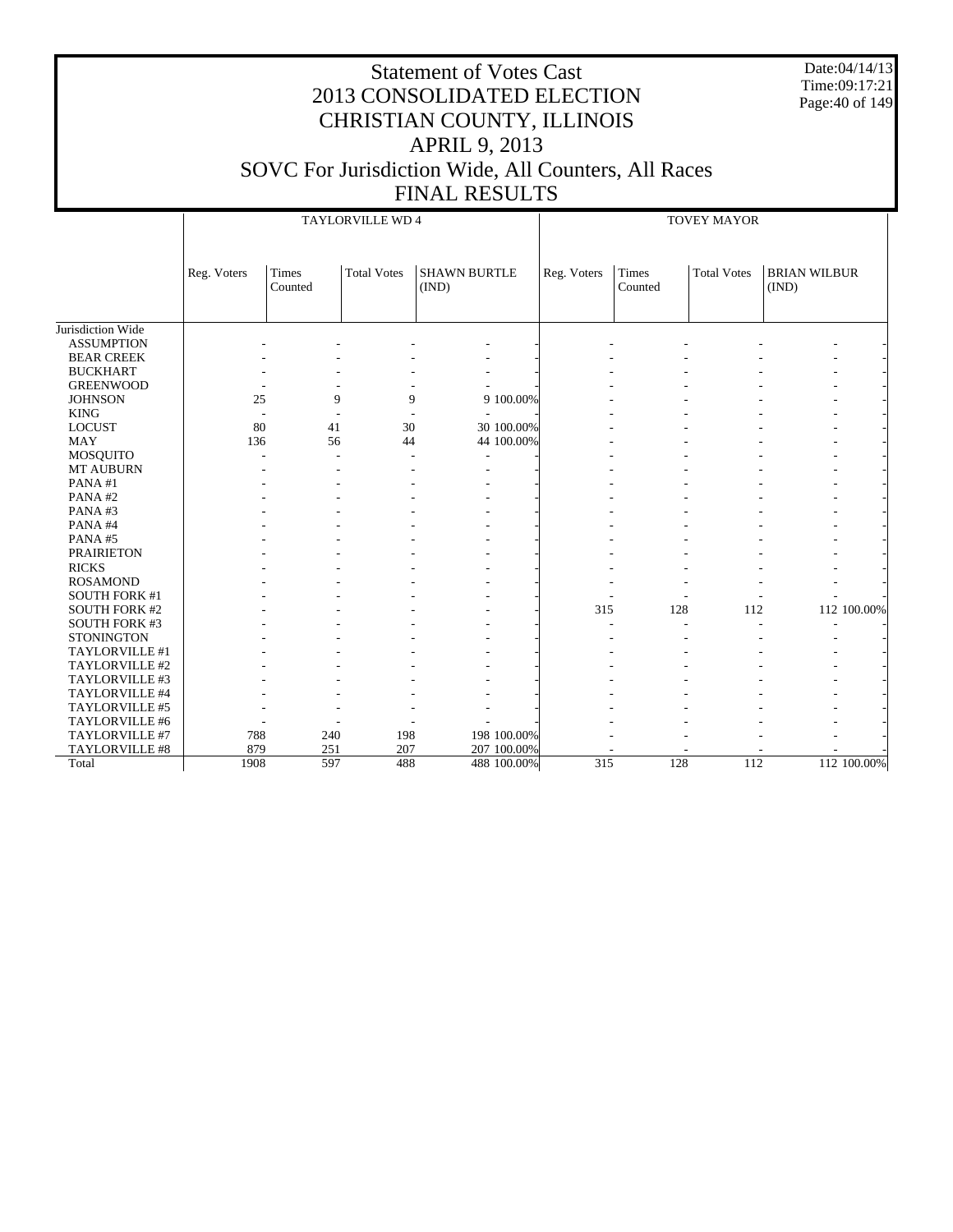Date:04/14/13 Time:09:17:21 Page:41 of 149

#### Statement of Votes Cast 2013 CONSOLIDATED ELECTION CHRISTIAN COUNTY, ILLINOIS APRIL 9, 2013 SOVC For Jurisdiction Wide, All Counters, All Races FINAL RESULTS

#### TOVEY TRUSTEE

|                       | Reg. Voters | Times<br>Counted | <b>Total Votes</b> | <b>MICHAEL</b><br>ZANOTTI (IND) |        | <b>MARGARET</b><br>PUCCETTI (IND) |        | (IND) |        | DONNA HIBBETTS JOANN HOWARD<br>(IND) |        |
|-----------------------|-------------|------------------|--------------------|---------------------------------|--------|-----------------------------------|--------|-------|--------|--------------------------------------|--------|
|                       |             |                  |                    |                                 |        |                                   |        |       |        |                                      |        |
| Jurisdiction Wide     |             |                  |                    |                                 |        |                                   |        |       |        |                                      |        |
| <b>ASSUMPTION</b>     |             |                  |                    |                                 |        |                                   |        |       |        |                                      |        |
| <b>BEAR CREEK</b>     |             |                  |                    |                                 |        |                                   |        |       |        |                                      |        |
| <b>BUCKHART</b>       |             |                  |                    |                                 |        |                                   |        |       |        |                                      |        |
| <b>GREENWOOD</b>      |             |                  |                    |                                 |        |                                   |        |       |        |                                      |        |
| <b>JOHNSON</b>        |             |                  |                    |                                 |        |                                   |        |       |        |                                      |        |
| <b>KING</b>           |             |                  |                    |                                 |        |                                   |        |       |        |                                      |        |
| <b>LOCUST</b>         |             |                  |                    |                                 |        |                                   |        |       |        |                                      |        |
| <b>MAY</b>            |             |                  |                    |                                 |        |                                   |        |       |        |                                      |        |
| <b>MOSQUITO</b>       |             |                  |                    |                                 |        |                                   |        |       |        |                                      |        |
| MT AUBURN             |             |                  |                    |                                 |        |                                   |        |       |        |                                      |        |
| PANA#1                |             |                  |                    |                                 |        |                                   |        |       |        |                                      |        |
| PANA#2                |             |                  |                    |                                 |        |                                   |        |       |        |                                      |        |
| PANA#3                |             |                  |                    |                                 |        |                                   |        |       |        |                                      |        |
| PANA#4                |             |                  |                    |                                 |        |                                   |        |       |        |                                      |        |
| PANA#5                |             |                  |                    |                                 |        |                                   |        |       |        |                                      |        |
| <b>PRAIRIETON</b>     |             |                  |                    |                                 |        |                                   |        |       |        |                                      |        |
| <b>RICKS</b>          |             |                  |                    |                                 |        |                                   |        |       |        |                                      |        |
| <b>ROSAMOND</b>       |             |                  |                    |                                 |        |                                   |        |       |        |                                      |        |
| <b>SOUTH FORK #1</b>  |             |                  |                    |                                 |        |                                   |        |       |        |                                      |        |
| <b>SOUTH FORK #2</b>  | 315         | 128              | 300                | 95                              | 31.67% | 83                                | 27.67% | 47    | 15.67% | 75                                   | 25.00% |
| <b>SOUTH FORK #3</b>  |             |                  |                    |                                 |        |                                   |        |       |        |                                      |        |
| <b>STONINGTON</b>     |             |                  |                    |                                 |        |                                   |        |       |        |                                      |        |
| TAYLORVILLE #1        |             |                  |                    |                                 |        |                                   |        |       |        |                                      |        |
| TAYLORVILLE #2        |             |                  |                    |                                 |        |                                   |        |       |        |                                      |        |
| TAYLORVILLE #3        |             |                  |                    |                                 |        |                                   |        |       |        |                                      |        |
| TAYLORVILLE #4        |             |                  |                    |                                 |        |                                   |        |       |        |                                      |        |
| TAYLORVILLE #5        |             |                  |                    |                                 |        |                                   |        |       |        |                                      |        |
| TAYLORVILLE #6        |             |                  |                    |                                 |        |                                   |        |       |        |                                      |        |
| TAYLORVILLE #7        |             |                  |                    |                                 |        |                                   |        |       |        |                                      |        |
| <b>TAYLORVILLE #8</b> |             |                  |                    |                                 |        |                                   |        |       |        |                                      |        |
| Total                 | 315         | 128              | 300                | 95                              | 31.67% | 83                                | 27.67% | 47    | 15.67% | 75                                   | 25.00% |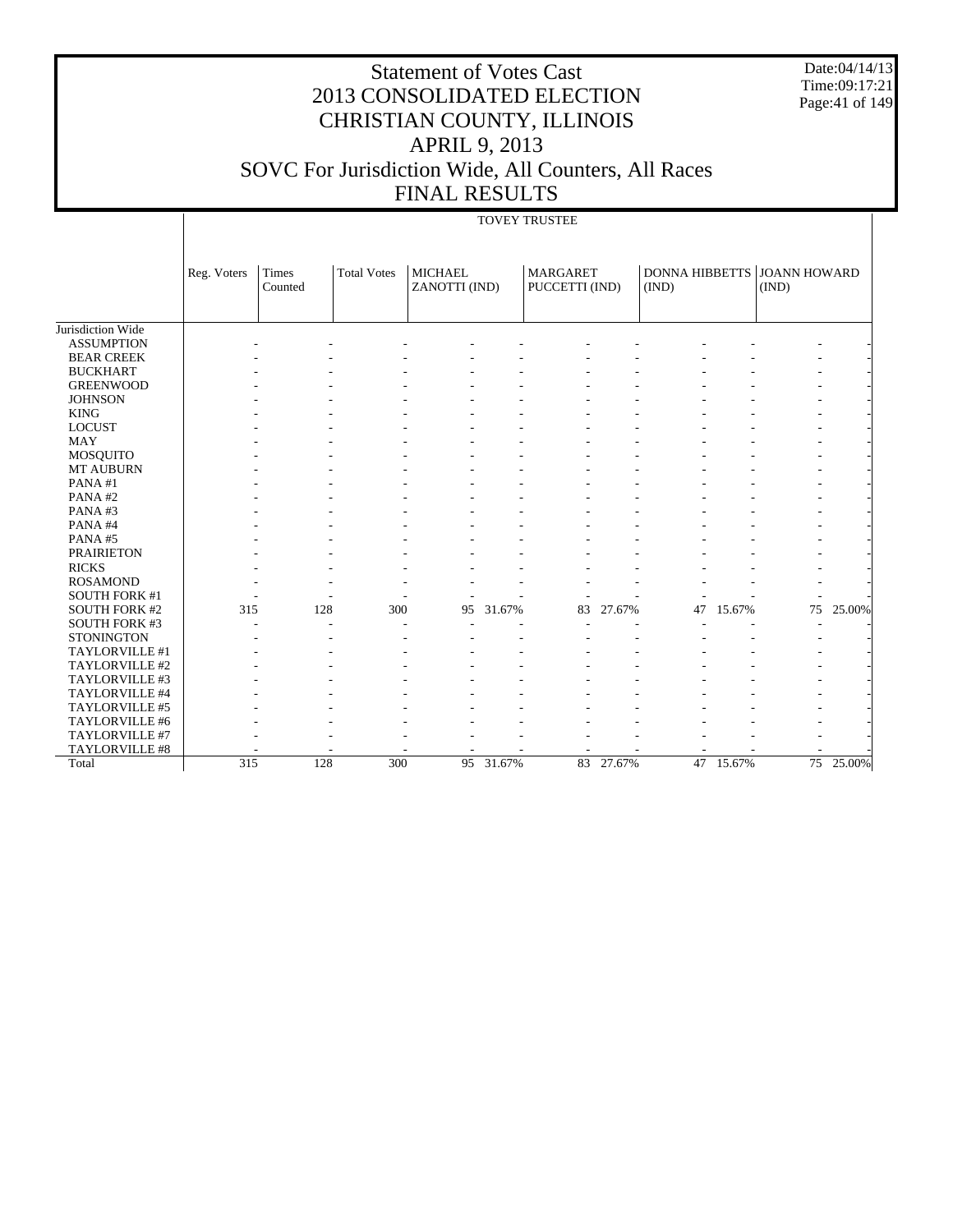Date:04/14/13 Time:09:17:21 Page:42 of 149

|                      |             | <b>ASSUMPTION TWP SUPR</b><br>ASSUMPTION TWP CLERK |                    |                 |             |                         |                    |                          |
|----------------------|-------------|----------------------------------------------------|--------------------|-----------------|-------------|-------------------------|--------------------|--------------------------|
|                      | Reg. Voters | Times<br>Counted                                   | <b>Total Votes</b> | PAUL COOK (DEM) | Reg. Voters | <b>Times</b><br>Counted | <b>Total Votes</b> | DAVE REED (DEM)          |
| Jurisdiction Wide    |             |                                                    |                    |                 |             |                         |                    |                          |
| <b>ASSUMPTION</b>    | 895         | 269                                                | 233                | 233 100.00%     | 895         | 269                     | 219                | 219 100.00%              |
| <b>BEAR CREEK</b>    |             |                                                    | ÷.                 |                 |             |                         |                    |                          |
| <b>BUCKHART</b>      |             |                                                    |                    |                 |             |                         |                    |                          |
| <b>GREENWOOD</b>     |             |                                                    |                    |                 |             |                         |                    |                          |
| <b>JOHNSON</b>       |             |                                                    |                    |                 |             |                         |                    |                          |
| <b>KING</b>          |             |                                                    |                    |                 |             |                         |                    |                          |
| <b>LOCUST</b>        |             |                                                    |                    |                 |             |                         |                    |                          |
| <b>MAY</b>           |             |                                                    |                    |                 |             |                         |                    |                          |
| MOSQUITO             |             |                                                    |                    |                 |             |                         |                    |                          |
| MT AUBURN            |             |                                                    |                    |                 |             |                         |                    |                          |
| PANA#1               |             |                                                    |                    |                 |             |                         |                    |                          |
| PANA#2               |             |                                                    |                    |                 |             |                         |                    |                          |
| PANA#3               |             |                                                    |                    |                 |             |                         |                    |                          |
| PANA#4               |             |                                                    |                    |                 |             |                         |                    |                          |
| PANA#5               |             |                                                    |                    |                 |             |                         |                    | $\overline{\phantom{a}}$ |
| <b>PRAIRIETON</b>    |             |                                                    |                    |                 |             |                         |                    |                          |
| <b>RICKS</b>         |             |                                                    |                    |                 |             |                         |                    |                          |
| <b>ROSAMOND</b>      |             |                                                    |                    |                 |             |                         |                    |                          |
| <b>SOUTH FORK #1</b> |             |                                                    |                    |                 |             |                         |                    |                          |
| <b>SOUTH FORK #2</b> |             |                                                    |                    |                 |             |                         |                    |                          |
| SOUTH FORK #3        |             |                                                    |                    |                 |             |                         |                    |                          |
| <b>STONINGTON</b>    |             |                                                    |                    |                 |             |                         |                    |                          |
| TAYLORVILLE #1       |             |                                                    |                    |                 |             |                         |                    |                          |
| TAYLORVILLE #2       |             |                                                    |                    |                 |             |                         |                    |                          |
| TAYLORVILLE #3       |             |                                                    |                    |                 |             |                         |                    |                          |
| TAYLORVILLE #4       |             |                                                    |                    |                 |             |                         |                    |                          |
| TAYLORVILLE #5       |             |                                                    |                    |                 |             |                         |                    |                          |
| TAYLORVILLE #6       |             |                                                    |                    |                 |             |                         |                    |                          |
| TAYLORVILLE #7       |             |                                                    |                    |                 |             |                         |                    |                          |
| TAYLORVILLE #8       |             |                                                    |                    |                 |             |                         |                    |                          |
| Total                | 895         | 269                                                | 233                | 233 100.00%     | 895         | 269                     | 219                | 219 100.00%              |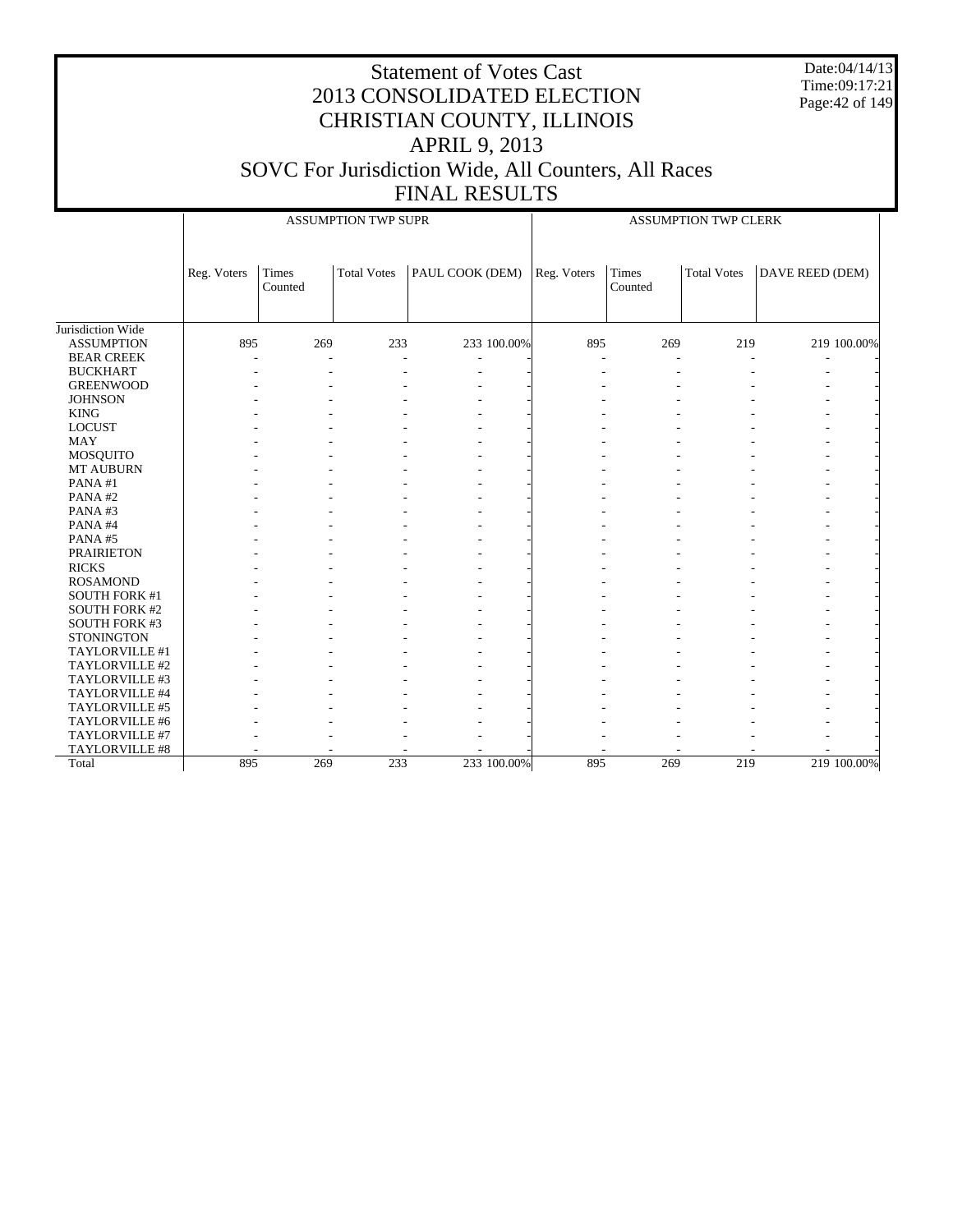Date:04/14/13 Time:09:17:21 Page:43 of 149

|                      |             |                         | ASSUMPTION TWP HWY COMM |                             |             |
|----------------------|-------------|-------------------------|-------------------------|-----------------------------|-------------|
|                      | Reg. Voters | <b>Times</b><br>Counted | <b>Total Votes</b>      | <b>KENNY SMITH</b><br>(DEM) |             |
| Jurisdiction Wide    |             |                         |                         |                             |             |
| <b>ASSUMPTION</b>    | 895         | 269                     | 228                     |                             | 228 100.00% |
| <b>BEAR CREEK</b>    |             |                         |                         |                             |             |
| <b>BUCKHART</b>      |             |                         |                         |                             |             |
| <b>GREENWOOD</b>     |             |                         |                         |                             |             |
| <b>JOHNSON</b>       |             |                         |                         |                             |             |
| <b>KING</b>          |             |                         |                         |                             |             |
| <b>LOCUST</b>        |             |                         |                         |                             |             |
| <b>MAY</b>           |             |                         |                         |                             |             |
| MOSQUITO             |             |                         |                         |                             |             |
| <b>MT AUBURN</b>     |             |                         |                         |                             |             |
| PANA#1               |             |                         |                         |                             |             |
| PANA#2               |             |                         |                         |                             |             |
| PANA#3               |             |                         |                         |                             |             |
| PANA#4               |             |                         |                         |                             |             |
| PANA#5               |             |                         |                         |                             |             |
| <b>PRAIRIETON</b>    |             |                         |                         |                             |             |
| <b>RICKS</b>         |             |                         |                         |                             |             |
| <b>ROSAMOND</b>      |             |                         |                         |                             |             |
| <b>SOUTH FORK #1</b> |             |                         |                         |                             |             |
| <b>SOUTH FORK #2</b> |             |                         |                         |                             |             |
| <b>SOUTH FORK #3</b> |             |                         |                         |                             |             |
| <b>STONINGTON</b>    |             |                         |                         |                             |             |
| TAYLORVILLE #1       |             |                         |                         |                             |             |
| TAYLORVILLE #2       |             |                         |                         |                             |             |
| TAYLORVILLE #3       |             |                         |                         |                             |             |
| TAYLORVILLE #4       |             |                         |                         |                             |             |
| TAYLORVILLE #5       |             |                         |                         |                             |             |
| TAYLORVILLE #6       |             |                         |                         |                             |             |
| TAYLORVILLE #7       |             |                         |                         |                             |             |
| TAYLORVILLE #8       |             |                         |                         |                             |             |
| Total                | 895         | 269                     | 228                     |                             | 228 100.00% |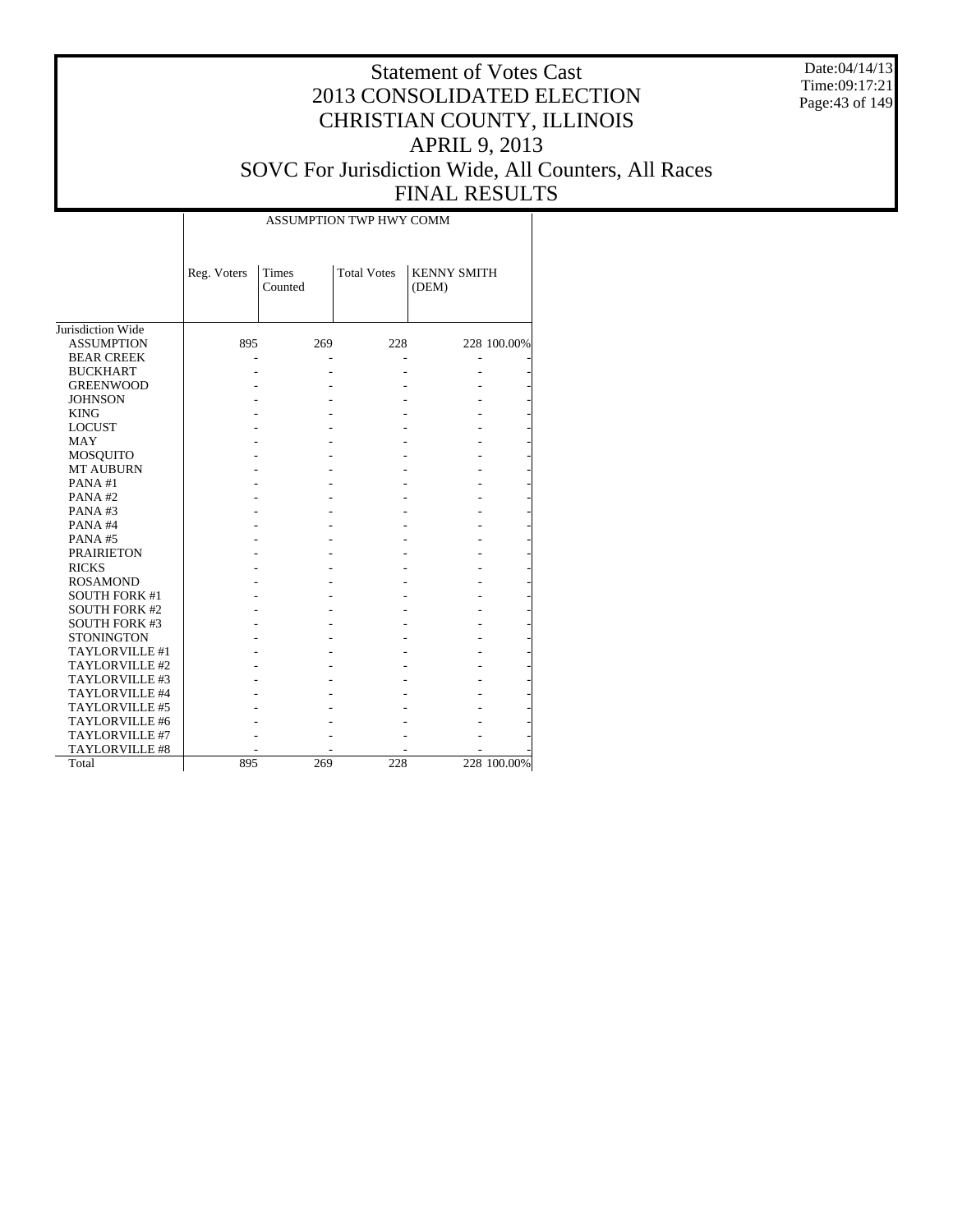Date:04/14/13 Time:09:17:22 Page:44 of 149

|                      |             |                  |                    | <b>ASSUMPTION TWP TRUSTEE</b>         |            |                        |            |                 |            |
|----------------------|-------------|------------------|--------------------|---------------------------------------|------------|------------------------|------------|-----------------|------------|
|                      | Reg. Voters | Times<br>Counted | <b>Total Votes</b> | <b>NORMAN</b><br><b>BETHARD (DEM)</b> |            | JOHN HOLTHAUS<br>(DEM) |            | DAN DAVIS (DEM) |            |
| Jurisdiction Wide    |             |                  |                    |                                       |            |                        |            |                 |            |
| <b>ASSUMPTION</b>    | 895         | 269              | 824                |                                       | 201 24.39% |                        | 220 26.70% |                 | 193 23.42% |
| <b>BEAR CREEK</b>    |             | ÷,               |                    |                                       |            |                        |            |                 |            |
| <b>BUCKHART</b>      |             |                  |                    |                                       |            |                        |            |                 |            |
| <b>GREENWOOD</b>     |             |                  |                    |                                       |            |                        |            |                 |            |
| <b>JOHNSON</b>       |             |                  |                    |                                       |            |                        |            |                 |            |
| <b>KING</b>          |             |                  |                    |                                       |            |                        |            |                 |            |
| <b>LOCUST</b>        |             |                  |                    |                                       |            |                        |            |                 |            |
| <b>MAY</b>           |             |                  |                    |                                       |            |                        |            |                 |            |
| MOSQUITO             |             |                  |                    |                                       |            |                        |            |                 |            |
| MT AUBURN            |             |                  |                    |                                       |            |                        |            |                 |            |
| PANA#1               |             |                  |                    |                                       |            |                        |            |                 |            |
| PANA#2               |             |                  |                    |                                       |            |                        |            |                 |            |
| PANA#3               |             |                  |                    |                                       |            |                        |            |                 |            |
| PANA#4               |             |                  |                    |                                       |            |                        |            |                 |            |
| PANA#5               |             |                  |                    |                                       |            |                        |            |                 |            |
| <b>PRAIRIETON</b>    |             |                  |                    |                                       |            |                        |            |                 |            |
| <b>RICKS</b>         |             |                  |                    |                                       |            |                        |            |                 |            |
| <b>ROSAMOND</b>      |             |                  |                    |                                       |            |                        |            |                 |            |
| <b>SOUTH FORK #1</b> |             |                  |                    |                                       |            |                        |            |                 |            |
| <b>SOUTH FORK #2</b> |             |                  |                    |                                       |            |                        |            |                 |            |
| <b>SOUTH FORK #3</b> |             |                  |                    |                                       |            |                        |            |                 |            |
| <b>STONINGTON</b>    |             |                  |                    |                                       |            |                        |            |                 |            |
| TAYLORVILLE #1       |             |                  |                    |                                       |            |                        |            |                 |            |
| TAYLORVILLE #2       |             |                  |                    |                                       |            |                        |            |                 |            |
| TAYLORVILLE #3       |             |                  |                    |                                       |            |                        |            |                 |            |
| TAYLORVILLE #4       |             |                  |                    |                                       |            |                        |            |                 |            |
| TAYLORVILLE #5       |             |                  |                    |                                       |            |                        |            |                 |            |
| TAYLORVILLE #6       |             |                  |                    |                                       |            |                        |            |                 |            |
| TAYLORVILLE #7       |             |                  |                    |                                       |            |                        |            |                 |            |
| TAYLORVILLE #8       |             |                  |                    |                                       |            |                        |            |                 |            |
| Total                | 895         | 269              | 824                | 201                                   | 24.39%     | 220                    | 26.70%     | 193             | 23.42%     |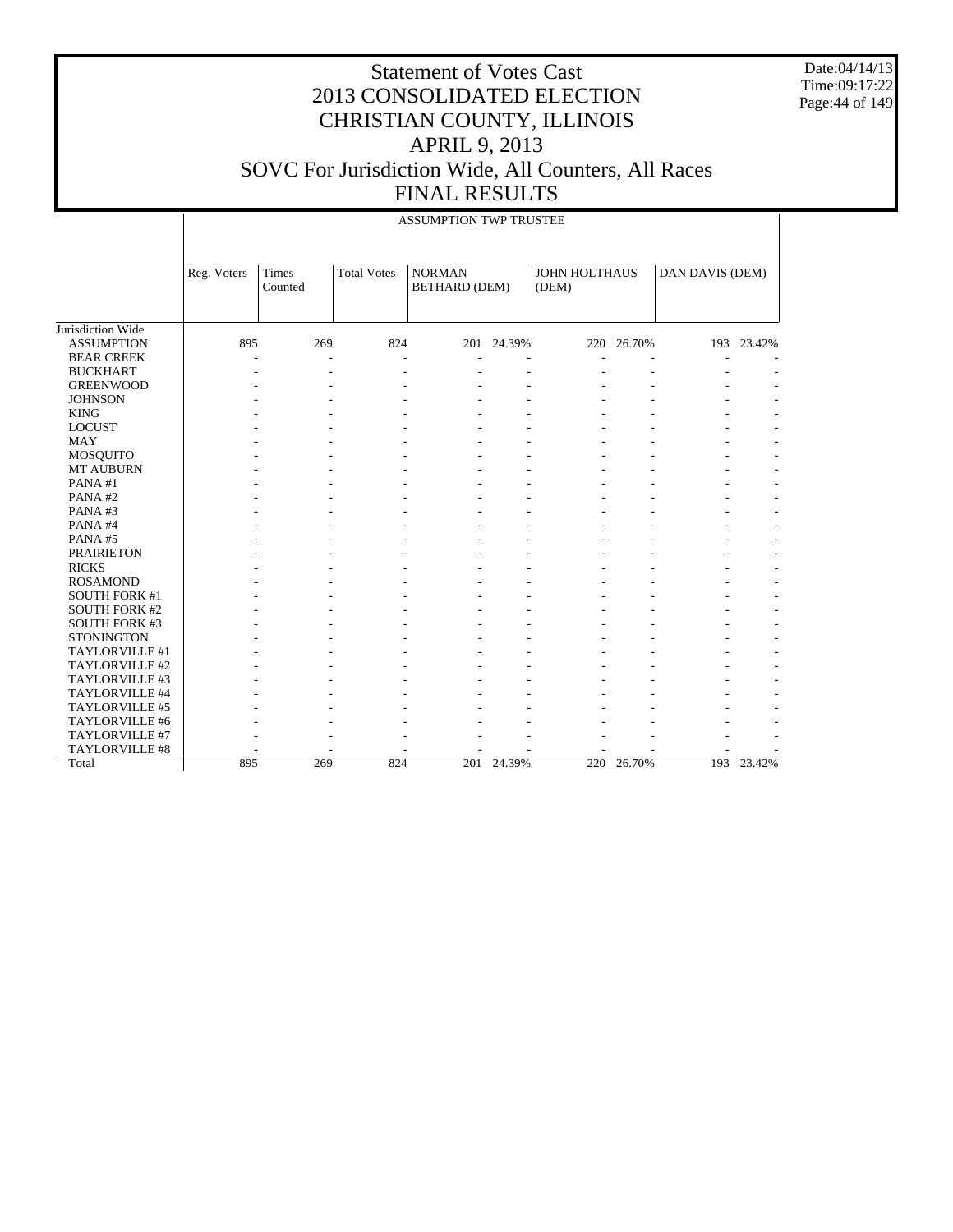Date:04/14/13 Time:09:17:22 Page:45 of 149

|                      | <b>ASSUMPTION TWP</b><br><b>TRUSTEE</b> |            | <b>BEAR CREEK TWP SUPR</b> |                         |                    |                            |             |
|----------------------|-----------------------------------------|------------|----------------------------|-------------------------|--------------------|----------------------------|-------------|
|                      | <b>GREG BUTCHER</b><br>(DEM)            |            | Reg. Voters                | <b>Times</b><br>Counted | <b>Total Votes</b> | MICHAEL D.<br>SHEEDY (DEM) |             |
| Jurisdiction Wide    |                                         |            |                            |                         |                    |                            |             |
| <b>ASSUMPTION</b>    |                                         | 210 25.49% |                            |                         |                    |                            |             |
| <b>BEAR CREEK</b>    |                                         |            | 359                        | 195                     | 165                |                            | 165 100.00% |
| <b>BUCKHART</b>      |                                         |            |                            | ä,                      |                    |                            |             |
| <b>GREENWOOD</b>     |                                         |            |                            |                         |                    |                            |             |
| <b>JOHNSON</b>       |                                         |            |                            |                         |                    |                            |             |
| <b>KING</b>          |                                         |            |                            |                         |                    |                            |             |
| <b>LOCUST</b>        |                                         |            |                            |                         |                    |                            |             |
| <b>MAY</b>           |                                         |            |                            |                         |                    |                            |             |
| <b>MOSQUITO</b>      |                                         |            |                            |                         |                    |                            |             |
| <b>MT AUBURN</b>     |                                         |            |                            |                         |                    |                            |             |
| PANA#1               |                                         |            |                            |                         |                    |                            |             |
| PANA#2               |                                         |            |                            |                         |                    |                            |             |
| PANA#3               |                                         |            |                            |                         |                    |                            |             |
| PANA#4               |                                         |            |                            |                         |                    |                            |             |
| PANA#5               |                                         |            |                            |                         |                    |                            |             |
| <b>PRAIRIETON</b>    |                                         |            |                            |                         |                    |                            |             |
| <b>RICKS</b>         |                                         |            |                            |                         |                    |                            |             |
| <b>ROSAMOND</b>      |                                         |            |                            |                         |                    |                            |             |
| <b>SOUTH FORK #1</b> |                                         |            |                            |                         |                    |                            |             |
| <b>SOUTH FORK #2</b> |                                         |            |                            |                         |                    |                            |             |
| <b>SOUTH FORK #3</b> |                                         |            |                            |                         |                    |                            |             |
| <b>STONINGTON</b>    |                                         |            |                            |                         |                    |                            |             |
| TAYLORVILLE #1       |                                         |            |                            |                         |                    |                            |             |
| TAYLORVILLE #2       |                                         |            |                            |                         |                    |                            |             |
| TAYLORVILLE #3       |                                         |            |                            |                         |                    |                            |             |
| TAYLORVILLE #4       |                                         |            |                            |                         |                    |                            |             |
| TAYLORVILLE #5       |                                         |            |                            |                         |                    |                            |             |
| TAYLORVILLE #6       |                                         |            |                            |                         |                    |                            |             |
| TAYLORVILLE #7       |                                         |            |                            |                         |                    |                            |             |
| TAYLORVILLE #8       |                                         |            |                            |                         |                    |                            |             |
| Total                | 210                                     | 25.49%     | 359                        | 195                     | 165                |                            | 165 100.00% |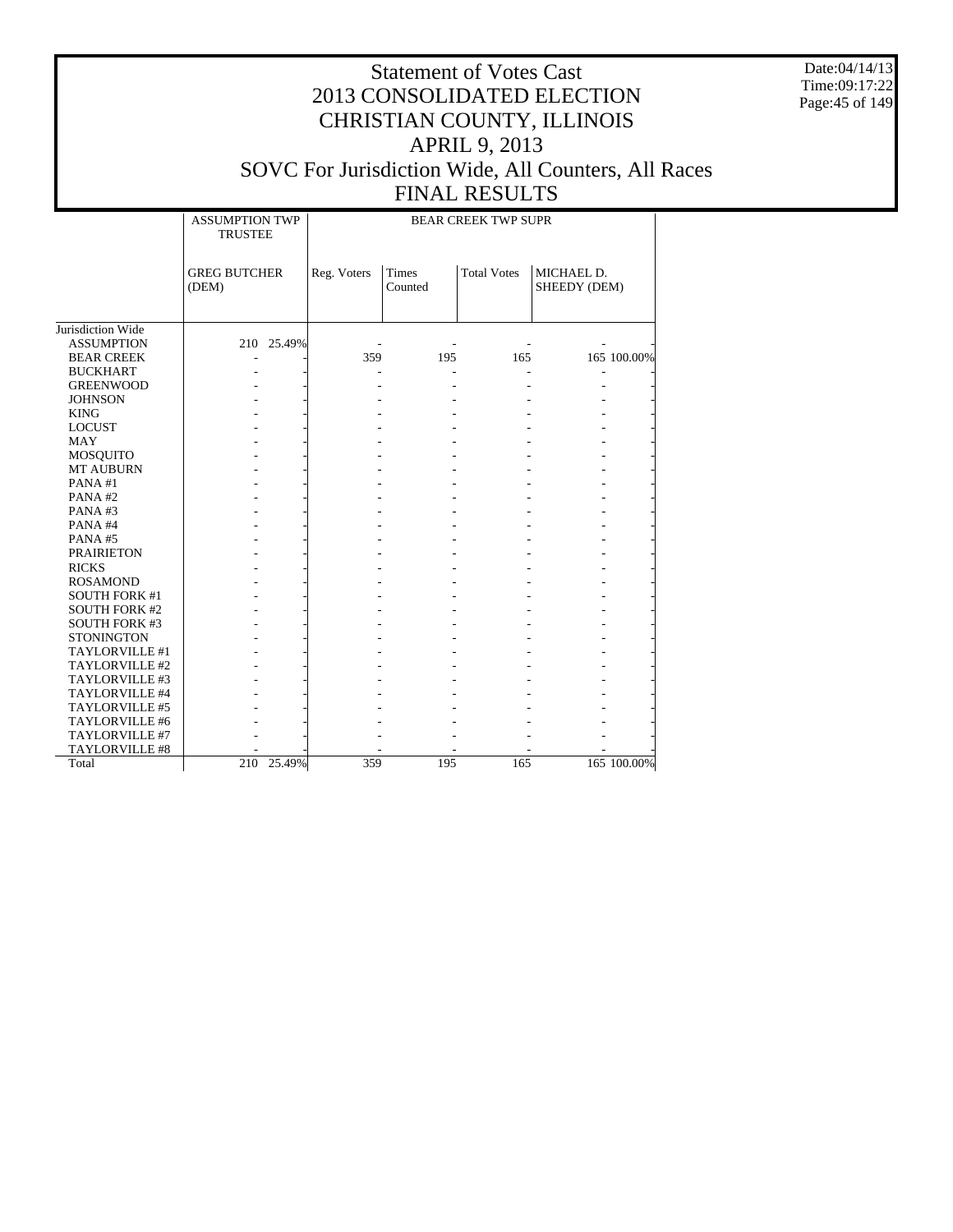Date:04/14/13 Time:09:17:22 Page:46 of 149

|                      |             |                  | <b>BEAR CREEK TWP CLERK</b> |                          |             |
|----------------------|-------------|------------------|-----------------------------|--------------------------|-------------|
|                      | Reg. Voters | Times<br>Counted | <b>Total Votes</b>          | HELEN F. SHEEDY<br>(DEM) |             |
| Jurisdiction Wide    |             |                  |                             |                          |             |
| <b>ASSUMPTION</b>    |             |                  |                             |                          |             |
| <b>BEAR CREEK</b>    | 359         | 195              | 160                         |                          | 160 100.00% |
| <b>BUCKHART</b>      |             |                  |                             |                          |             |
| <b>GREENWOOD</b>     |             |                  |                             |                          |             |
| <b>JOHNSON</b>       |             |                  |                             |                          |             |
| <b>KING</b>          |             |                  |                             |                          |             |
| <b>LOCUST</b>        |             |                  |                             |                          |             |
| MAY                  |             |                  |                             |                          |             |
| <b>MOSQUITO</b>      |             |                  |                             |                          |             |
| <b>MT AUBURN</b>     |             |                  |                             |                          |             |
| PANA#1               |             |                  |                             |                          |             |
| PANA#2               |             |                  |                             |                          |             |
| PANA#3               |             |                  |                             |                          |             |
| PANA#4               |             |                  |                             |                          |             |
| PANA#5               |             |                  |                             |                          |             |
| <b>PRAIRIETON</b>    |             |                  |                             |                          |             |
| <b>RICKS</b>         |             |                  |                             |                          |             |
| <b>ROSAMOND</b>      |             |                  |                             |                          |             |
| <b>SOUTH FORK #1</b> |             |                  |                             |                          |             |
| <b>SOUTH FORK #2</b> |             |                  |                             |                          |             |
| <b>SOUTH FORK #3</b> |             |                  |                             |                          |             |
| <b>STONINGTON</b>    |             |                  |                             |                          |             |
| TAYLORVILLE #1       |             |                  |                             |                          |             |
| TAYLORVILLE #2       |             |                  |                             |                          |             |
| TAYLORVILLE #3       |             |                  |                             |                          |             |
| TAYLORVILLE #4       |             |                  |                             |                          |             |
| TAYLORVILLE #5       |             |                  |                             |                          |             |
| TAYLORVILLE #6       |             |                  |                             |                          |             |
| TAYLORVILLE #7       |             |                  |                             |                          |             |
| TAYLORVILLE #8       |             |                  |                             |                          |             |
| Total                | 359         | 195              | 160                         |                          | 160 100.00% |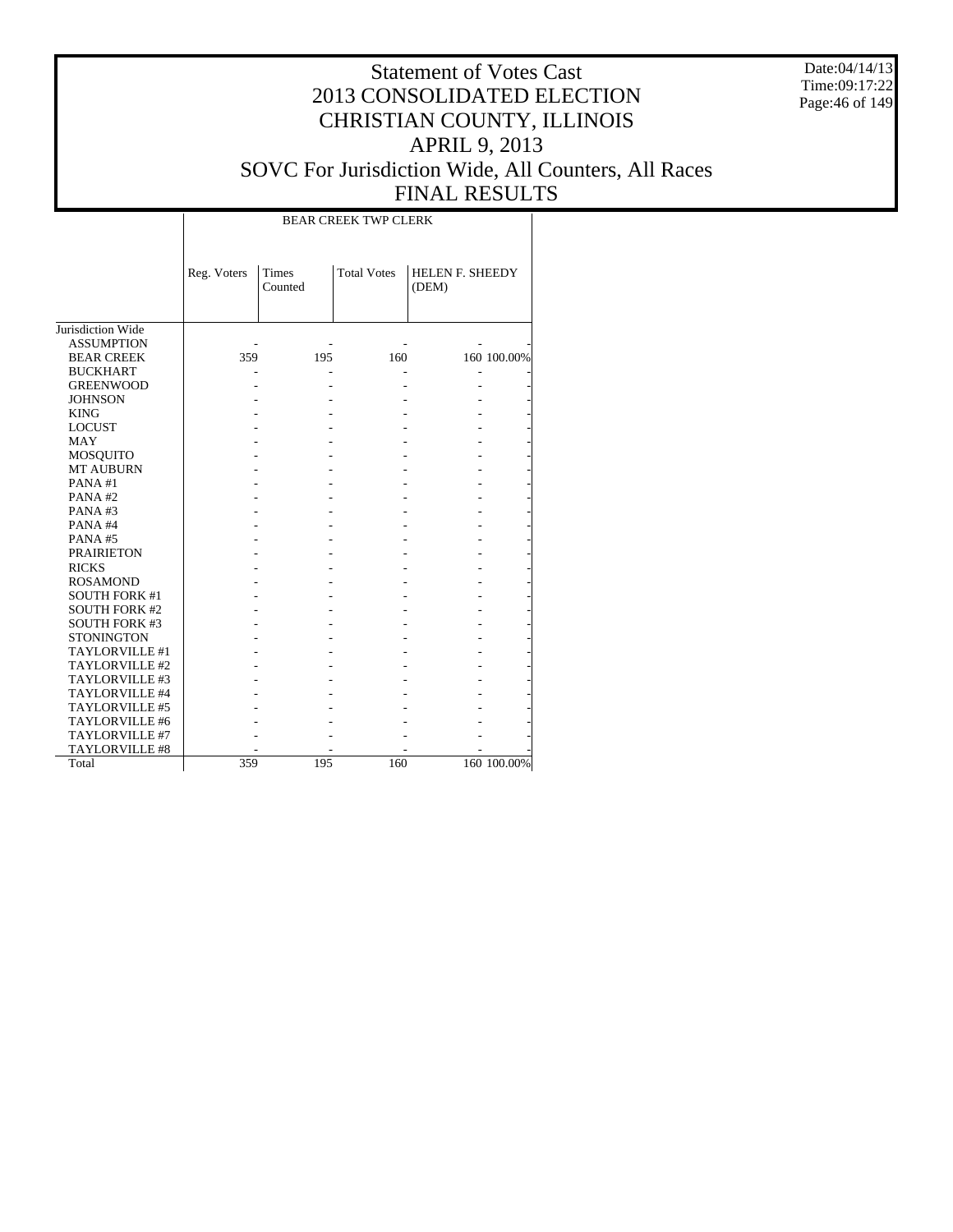Date:04/14/13 Time:09:17:22 Page:47 of 149

|                       |             |                  |                    | BEAR CRK TWP HWY COMM |        |                                 |            |                           |       |
|-----------------------|-------------|------------------|--------------------|-----------------------|--------|---------------------------------|------------|---------------------------|-------|
|                       | Reg. Voters | Times<br>Counted | <b>Total Votes</b> | JED H. DAVIS<br>(DEM) |        | <b>BRUCE P. DURBIN</b><br>(IND) |            | RICHARD W.<br><b>REED</b> |       |
| Jurisdiction Wide     |             |                  |                    |                       |        |                                 |            |                           |       |
| <b>ASSUMPTION</b>     |             |                  |                    |                       |        |                                 |            |                           |       |
| <b>BEAR CREEK</b>     | 359         | 195              | 190                | 70                    | 36.84% |                                 | 110 57.89% | 10                        | 5.26% |
| <b>BUCKHART</b>       |             | $\overline{a}$   | $\overline{a}$     |                       |        |                                 |            |                           |       |
| <b>GREENWOOD</b>      |             |                  |                    |                       |        |                                 |            |                           |       |
| <b>JOHNSON</b>        |             |                  |                    |                       |        |                                 |            |                           |       |
| <b>KING</b>           |             |                  |                    |                       |        |                                 |            |                           |       |
| <b>LOCUST</b>         |             |                  |                    |                       |        |                                 |            |                           |       |
| <b>MAY</b>            |             |                  |                    |                       |        |                                 |            |                           |       |
| MOSQUITO              |             |                  |                    |                       |        |                                 |            |                           |       |
| MT AUBURN             |             |                  |                    |                       |        |                                 |            |                           |       |
| PANA#1                |             |                  |                    |                       |        |                                 |            |                           |       |
| PANA#2                |             |                  |                    |                       |        |                                 |            |                           |       |
| PANA#3                |             |                  |                    |                       |        |                                 |            |                           |       |
| PANA#4                |             |                  |                    |                       |        |                                 |            |                           |       |
| PANA#5                |             |                  |                    |                       |        |                                 |            |                           |       |
| <b>PRAIRIETON</b>     |             |                  |                    |                       |        |                                 |            |                           |       |
| <b>RICKS</b>          |             |                  |                    |                       |        |                                 |            |                           |       |
| <b>ROSAMOND</b>       |             |                  |                    |                       |        |                                 |            |                           |       |
| <b>SOUTH FORK #1</b>  |             |                  |                    |                       |        |                                 |            |                           |       |
| <b>SOUTH FORK #2</b>  |             |                  |                    |                       |        |                                 |            |                           |       |
| <b>SOUTH FORK #3</b>  |             |                  |                    |                       |        |                                 |            |                           |       |
| <b>STONINGTON</b>     |             |                  |                    |                       |        |                                 |            |                           |       |
| TAYLORVILLE #1        |             |                  |                    |                       |        |                                 |            |                           |       |
| TAYLORVILLE #2        |             |                  |                    |                       |        |                                 |            |                           |       |
| TAYLORVILLE #3        |             |                  |                    |                       |        |                                 |            |                           |       |
| TAYLORVILLE #4        |             |                  |                    |                       |        |                                 |            |                           |       |
| TAYLORVILLE #5        |             |                  |                    |                       |        |                                 |            |                           |       |
| TAYLORVILLE #6        |             |                  |                    |                       |        |                                 |            |                           |       |
| TAYLORVILLE #7        |             |                  |                    |                       |        |                                 |            |                           |       |
| <b>TAYLORVILLE #8</b> |             |                  |                    |                       |        |                                 |            |                           |       |
| Total                 | 359         | 195              | 190                | 70                    | 36.84% |                                 | 110 57.89% | 10                        | 5.26% |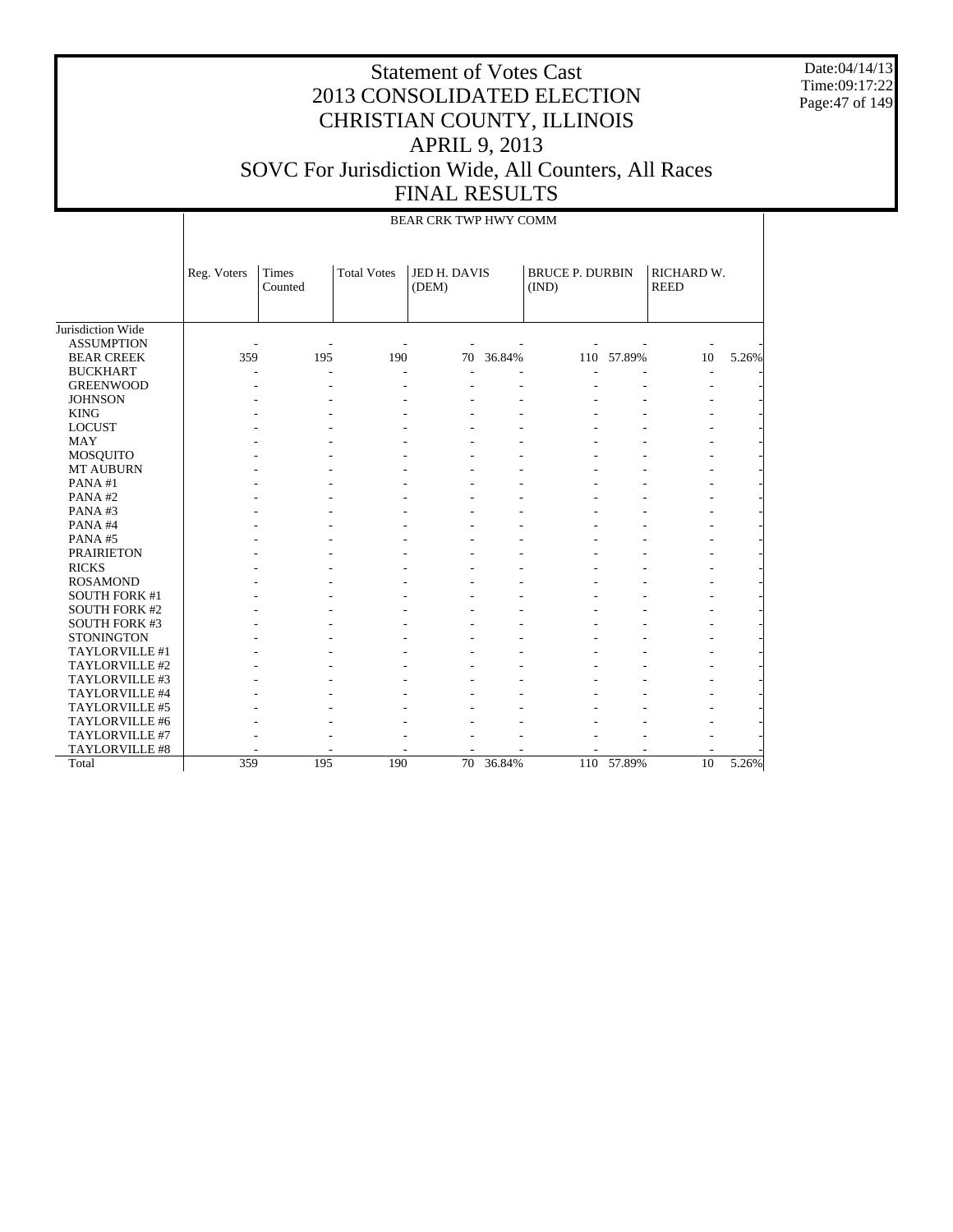Date:04/14/13 Time:09:17:22 Page:48 of 149

|                      |             | BEAR CREEK TWP TRUSTEE |                    |                             |            |                              |            |                               |            |  |  |  |  |  |
|----------------------|-------------|------------------------|--------------------|-----------------------------|------------|------------------------------|------------|-------------------------------|------------|--|--|--|--|--|
|                      | Reg. Voters | Times<br>Counted       | <b>Total Votes</b> | <b>BONNIE JACK</b><br>(DEM) |            | <b>DUANE STEELE</b><br>(DEM) |            | <b>CHAD WATERMAN</b><br>(DEM) |            |  |  |  |  |  |
| Jurisdiction Wide    |             |                        |                    |                             |            |                              |            |                               |            |  |  |  |  |  |
| <b>ASSUMPTION</b>    |             |                        |                    |                             |            |                              |            |                               |            |  |  |  |  |  |
| <b>BEAR CREEK</b>    | 359         | 195                    | 552                | 134                         | 24.28%     | 142                          | 25.72%     | 143                           | 25.91%     |  |  |  |  |  |
| <b>BUCKHART</b>      |             | L,                     | L,                 |                             |            | L,                           |            |                               |            |  |  |  |  |  |
| <b>GREENWOOD</b>     |             |                        | $\overline{a}$     |                             |            |                              |            |                               |            |  |  |  |  |  |
| <b>JOHNSON</b>       |             |                        |                    |                             |            |                              |            |                               |            |  |  |  |  |  |
| <b>KING</b>          |             |                        |                    |                             |            |                              |            |                               |            |  |  |  |  |  |
| <b>LOCUST</b>        |             |                        |                    |                             |            |                              |            |                               |            |  |  |  |  |  |
| <b>MAY</b>           |             |                        |                    |                             |            |                              |            |                               |            |  |  |  |  |  |
| MOSQUITO             |             |                        |                    |                             |            |                              |            |                               |            |  |  |  |  |  |
| MT AUBURN            |             |                        |                    |                             |            |                              |            |                               |            |  |  |  |  |  |
| PANA#1               |             |                        |                    |                             |            |                              |            |                               |            |  |  |  |  |  |
| PANA#2               |             |                        |                    |                             |            |                              |            |                               |            |  |  |  |  |  |
| PANA#3               |             |                        |                    |                             |            |                              |            |                               |            |  |  |  |  |  |
| PANA#4               |             |                        |                    |                             |            |                              |            |                               |            |  |  |  |  |  |
| PANA#5               |             |                        |                    |                             |            |                              |            |                               |            |  |  |  |  |  |
| <b>PRAIRIETON</b>    |             |                        |                    |                             |            |                              |            |                               |            |  |  |  |  |  |
| <b>RICKS</b>         |             |                        |                    |                             |            |                              |            |                               |            |  |  |  |  |  |
| <b>ROSAMOND</b>      |             |                        |                    |                             |            |                              |            |                               |            |  |  |  |  |  |
| <b>SOUTH FORK #1</b> |             |                        |                    |                             |            |                              |            |                               |            |  |  |  |  |  |
| <b>SOUTH FORK #2</b> |             |                        |                    |                             |            |                              |            |                               |            |  |  |  |  |  |
| <b>SOUTH FORK #3</b> |             |                        |                    |                             |            |                              |            |                               |            |  |  |  |  |  |
| <b>STONINGTON</b>    |             |                        |                    |                             |            |                              |            |                               |            |  |  |  |  |  |
| TAYLORVILLE #1       |             |                        |                    |                             |            |                              |            |                               |            |  |  |  |  |  |
| TAYLORVILLE #2       |             |                        |                    |                             |            |                              |            |                               |            |  |  |  |  |  |
| TAYLORVILLE #3       |             |                        |                    |                             |            |                              |            |                               |            |  |  |  |  |  |
| TAYLORVILLE #4       |             |                        |                    |                             |            |                              |            |                               |            |  |  |  |  |  |
| TAYLORVILLE #5       |             |                        |                    |                             |            |                              |            |                               |            |  |  |  |  |  |
| TAYLORVILLE #6       |             |                        |                    |                             |            |                              |            |                               |            |  |  |  |  |  |
| TAYLORVILLE #7       |             |                        |                    |                             |            |                              |            |                               |            |  |  |  |  |  |
| TAYLORVILLE #8       |             |                        |                    |                             |            |                              |            |                               |            |  |  |  |  |  |
| Total                | 359         | 195                    | 552                |                             | 134 24.28% |                              | 142 25.72% |                               | 143 25.91% |  |  |  |  |  |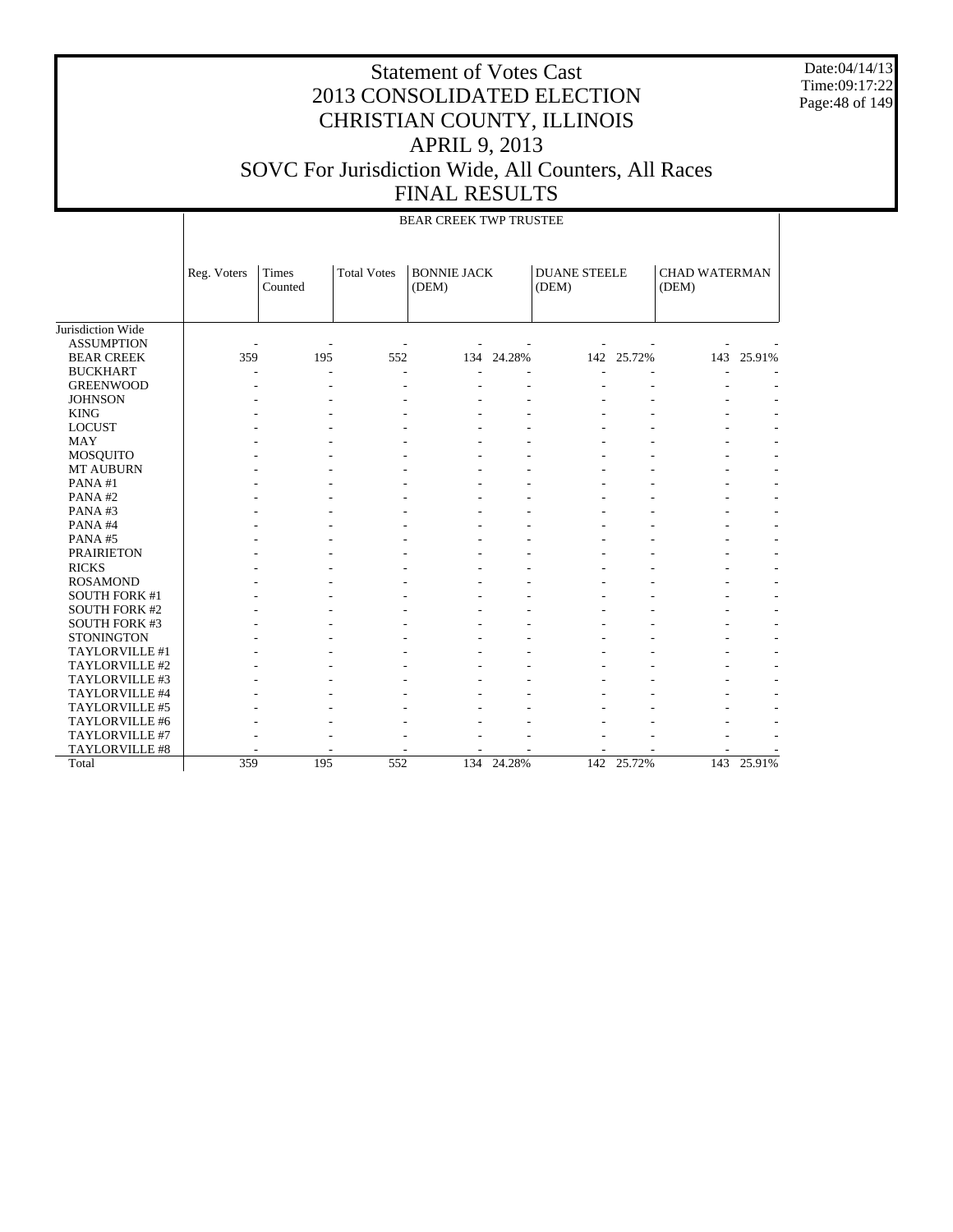Date:04/14/13 Time:09:17:22 Page:49 of 149

|                       | <b>BEAR CREEK TWP</b><br><b>TRUSTEE</b> |             |                         | <b>BUCKHART TWP SUPR</b> |                           |
|-----------------------|-----------------------------------------|-------------|-------------------------|--------------------------|---------------------------|
|                       | <b>PAULA</b><br><b>WATERMAN (DEM)</b>   | Reg. Voters | <b>Times</b><br>Counted | <b>Total Votes</b>       | NANCY C.<br>WHITLOW (REP) |
| Jurisdiction Wide     |                                         |             |                         |                          |                           |
| <b>ASSUMPTION</b>     |                                         |             |                         |                          |                           |
| <b>BEAR CREEK</b>     | 133 24.09%                              |             |                         |                          |                           |
| <b>BUCKHART</b>       |                                         | 1297        | 411                     | 359                      | 359 100.00%               |
| <b>GREENWOOD</b>      |                                         |             |                         |                          |                           |
| <b>JOHNSON</b>        |                                         |             |                         |                          |                           |
| <b>KING</b>           |                                         |             |                         |                          |                           |
| <b>LOCUST</b>         |                                         |             |                         |                          |                           |
| <b>MAY</b>            |                                         |             |                         |                          |                           |
| MOSQUITO              |                                         |             |                         |                          |                           |
| <b>MT AUBURN</b>      |                                         |             |                         |                          |                           |
| PANA#1                |                                         |             |                         |                          |                           |
| PANA#2                |                                         |             |                         |                          |                           |
| PANA#3                |                                         |             |                         |                          |                           |
| PANA#4                |                                         |             |                         |                          |                           |
| PANA#5                |                                         |             |                         |                          |                           |
| <b>PRAIRIETON</b>     |                                         |             |                         |                          |                           |
| <b>RICKS</b>          |                                         |             |                         |                          |                           |
| <b>ROSAMOND</b>       |                                         |             |                         |                          |                           |
| <b>SOUTH FORK #1</b>  |                                         |             |                         |                          |                           |
| <b>SOUTH FORK #2</b>  |                                         |             |                         |                          |                           |
| <b>SOUTH FORK #3</b>  |                                         |             |                         |                          |                           |
| <b>STONINGTON</b>     |                                         |             |                         |                          |                           |
| TAYLORVILLE #1        |                                         |             |                         |                          |                           |
| TAYLORVILLE #2        |                                         |             |                         |                          |                           |
| TAYLORVILLE #3        |                                         |             |                         |                          |                           |
| TAYLORVILLE #4        |                                         |             |                         |                          |                           |
| TAYLORVILLE #5        |                                         |             |                         |                          |                           |
| TAYLORVILLE #6        |                                         |             |                         |                          |                           |
| TAYLORVILLE #7        |                                         |             |                         |                          |                           |
| <b>TAYLORVILLE #8</b> |                                         |             |                         |                          |                           |
| Total                 | 133 24.09%                              | 1297        | 411                     | 359                      | 359 100.00%               |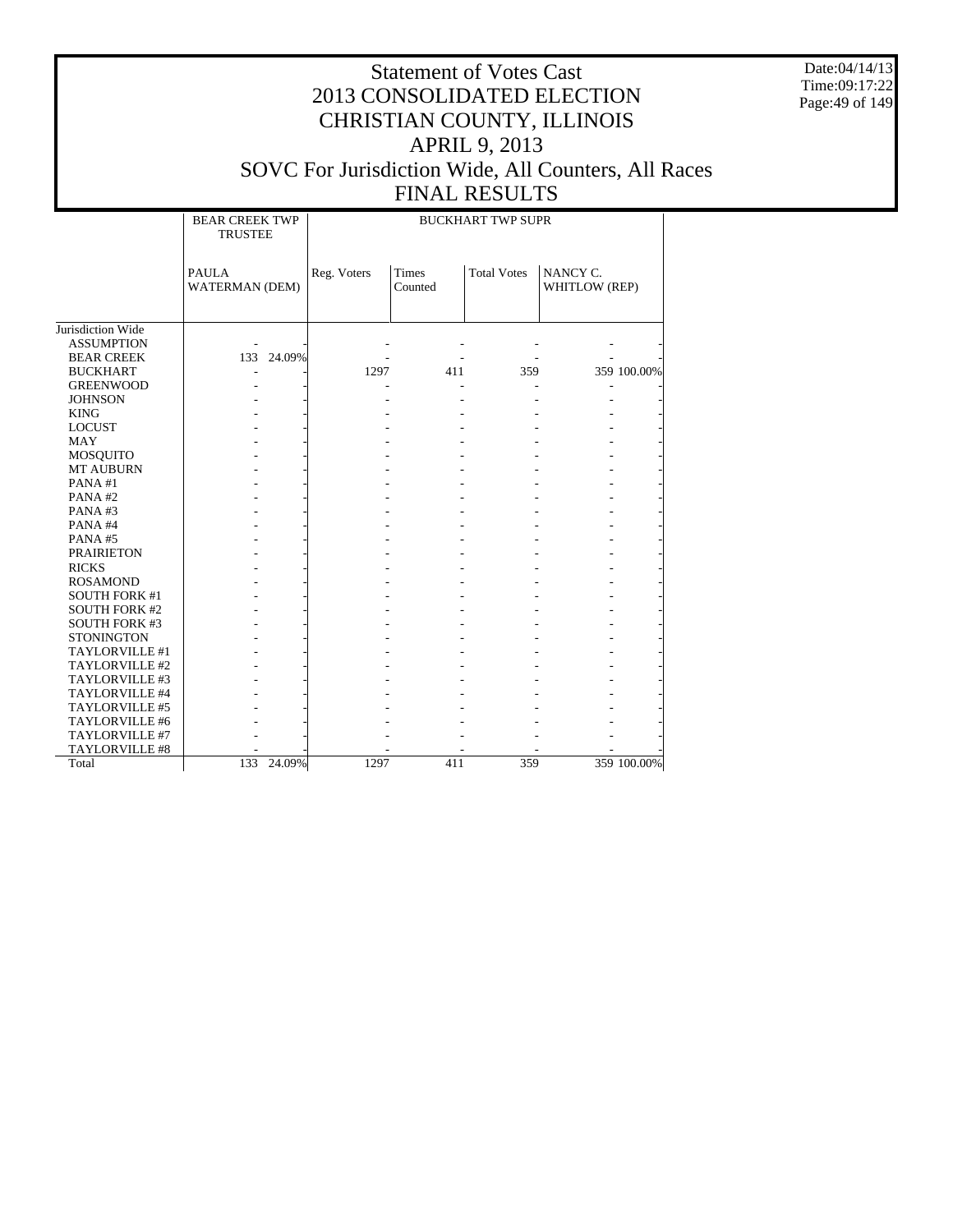Date:04/14/13 Time:09:17:22 Page:50 of 149

#### Statement of Votes Cast 2013 CONSOLIDATED ELECTION CHRISTIAN COUNTY, ILLINOIS APRIL 9, 2013 SOVC For Jurisdiction Wide, All Counters, All Races FINAL RESULTS

Jurisdiction Wide ASSUMPTION BEAR CREEK BUCKHART GREENWOOD JOHNSON KING LOCUST MAY MOSQUITO MT AUBURN PANA #1 PANA #2 PANA #3 PANA #4 PANA #5 PRAIRIETON RICKS ROSAMOND SOUTH FORK #1 SOUTH FORK #2 SOUTH FORK #3 **STONINGTON**  TAYLORVILLE #1 TAYLORVILLE #2 TAYLORVILLE #3 TAYLORVILLE #4 TAYLORVILLE #5 TAYLORVILLE #6 TAYLORVILLE #7 TAYLORVILLE #8 Total Reg. Voters Times Counted Total Votes | TERESA **BROCKELSBY** (DEM) BUCKHART TWP CLERK - - - - - - - - - - 1297 411 365 365 100.00% - - - - - - - - - - - - - - - - - - - - - - - - - - - - - - - - - - - - - - - - - - - - - - - - - - - - - - - - - - - - - - - - - - - - - - - - - - - - - - - - - - - - - - - - - - - - - - - - - - - - - - - - - - - - - - - - - - - - - - - - - - - - - - - - - - - - - - - 1297 411 365 365 100.00%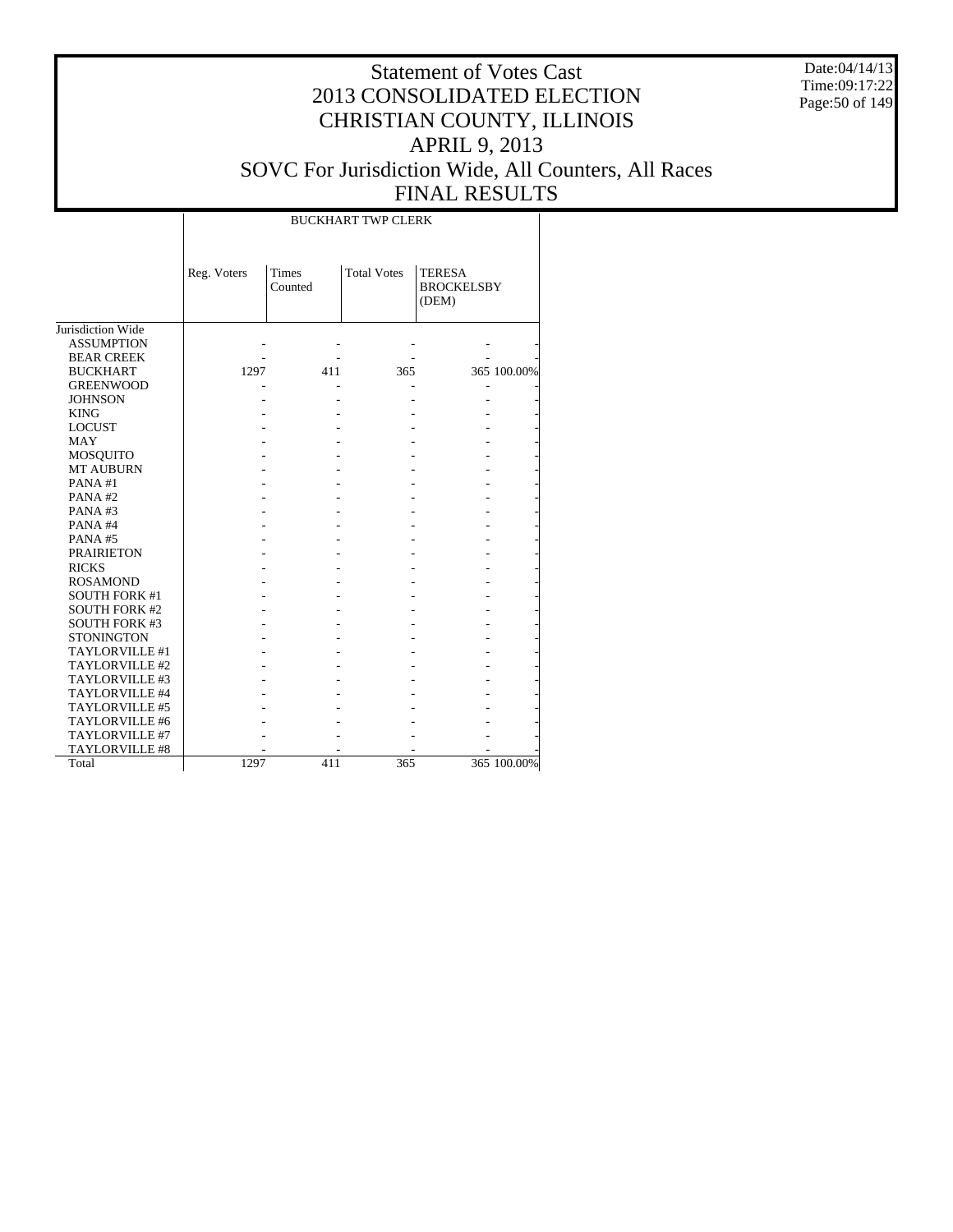Date:04/14/13 Time:09:17:22 Page:51 of 149

|                      |             | BUCKHART TWP HWY COMM |                    |                                   |            |                                         |            |  |  |  |  |  |  |
|----------------------|-------------|-----------------------|--------------------|-----------------------------------|------------|-----------------------------------------|------------|--|--|--|--|--|--|
|                      | Reg. Voters | Times<br>Counted      | <b>Total Votes</b> | JEFFREY W.<br><b>BOADEN</b> (DEM) |            | <b>CHARLES</b><br><b>GRIBBINS (REP)</b> |            |  |  |  |  |  |  |
| Jurisdiction Wide    |             |                       |                    |                                   |            |                                         |            |  |  |  |  |  |  |
| <b>ASSUMPTION</b>    |             |                       |                    |                                   |            |                                         |            |  |  |  |  |  |  |
| <b>BEAR CREEK</b>    |             |                       |                    |                                   |            |                                         |            |  |  |  |  |  |  |
| <b>BUCKHART</b>      | 1297        | 411                   | 403                |                                   | 299 74.19% |                                         | 104 25.81% |  |  |  |  |  |  |
| <b>GREENWOOD</b>     |             |                       |                    |                                   |            | L,                                      |            |  |  |  |  |  |  |
| <b>JOHNSON</b>       |             |                       |                    |                                   |            |                                         |            |  |  |  |  |  |  |
| <b>KING</b>          |             |                       |                    |                                   |            |                                         |            |  |  |  |  |  |  |
| <b>LOCUST</b>        |             |                       |                    |                                   |            |                                         |            |  |  |  |  |  |  |
| <b>MAY</b>           |             |                       |                    |                                   |            |                                         |            |  |  |  |  |  |  |
| MOSQUITO             |             |                       |                    |                                   |            |                                         |            |  |  |  |  |  |  |
| <b>MT AUBURN</b>     |             |                       |                    |                                   |            |                                         |            |  |  |  |  |  |  |
| PANA#1               |             |                       |                    |                                   |            |                                         |            |  |  |  |  |  |  |
| PANA#2               |             |                       |                    |                                   |            |                                         |            |  |  |  |  |  |  |
| PANA#3               |             |                       |                    |                                   |            |                                         |            |  |  |  |  |  |  |
| PANA#4               |             |                       |                    |                                   |            |                                         |            |  |  |  |  |  |  |
| PANA#5               |             |                       |                    |                                   |            |                                         |            |  |  |  |  |  |  |
| <b>PRAIRIETON</b>    |             |                       |                    |                                   |            |                                         |            |  |  |  |  |  |  |
| <b>RICKS</b>         |             |                       |                    |                                   |            |                                         |            |  |  |  |  |  |  |
| <b>ROSAMOND</b>      |             |                       |                    |                                   |            |                                         |            |  |  |  |  |  |  |
| <b>SOUTH FORK #1</b> |             |                       |                    |                                   |            |                                         |            |  |  |  |  |  |  |
| <b>SOUTH FORK #2</b> |             |                       |                    |                                   |            |                                         |            |  |  |  |  |  |  |
| <b>SOUTH FORK #3</b> |             |                       |                    |                                   |            |                                         |            |  |  |  |  |  |  |
| <b>STONINGTON</b>    |             |                       |                    |                                   |            |                                         |            |  |  |  |  |  |  |
| TAYLORVILLE #1       |             |                       |                    |                                   |            |                                         |            |  |  |  |  |  |  |
| TAYLORVILLE #2       |             |                       |                    |                                   |            |                                         |            |  |  |  |  |  |  |
| TAYLORVILLE #3       |             |                       |                    |                                   |            |                                         |            |  |  |  |  |  |  |
| TAYLORVILLE #4       |             |                       |                    |                                   |            |                                         |            |  |  |  |  |  |  |
| TAYLORVILLE #5       |             |                       |                    |                                   |            |                                         |            |  |  |  |  |  |  |
| TAYLORVILLE #6       |             |                       |                    |                                   |            |                                         |            |  |  |  |  |  |  |
| TAYLORVILLE #7       |             |                       |                    |                                   |            |                                         |            |  |  |  |  |  |  |
| TAYLORVILLE #8       |             |                       |                    |                                   |            |                                         |            |  |  |  |  |  |  |
| Total                | 1297        | 411                   | 403                | 299                               | 74.19%     | 104                                     | 25.81%     |  |  |  |  |  |  |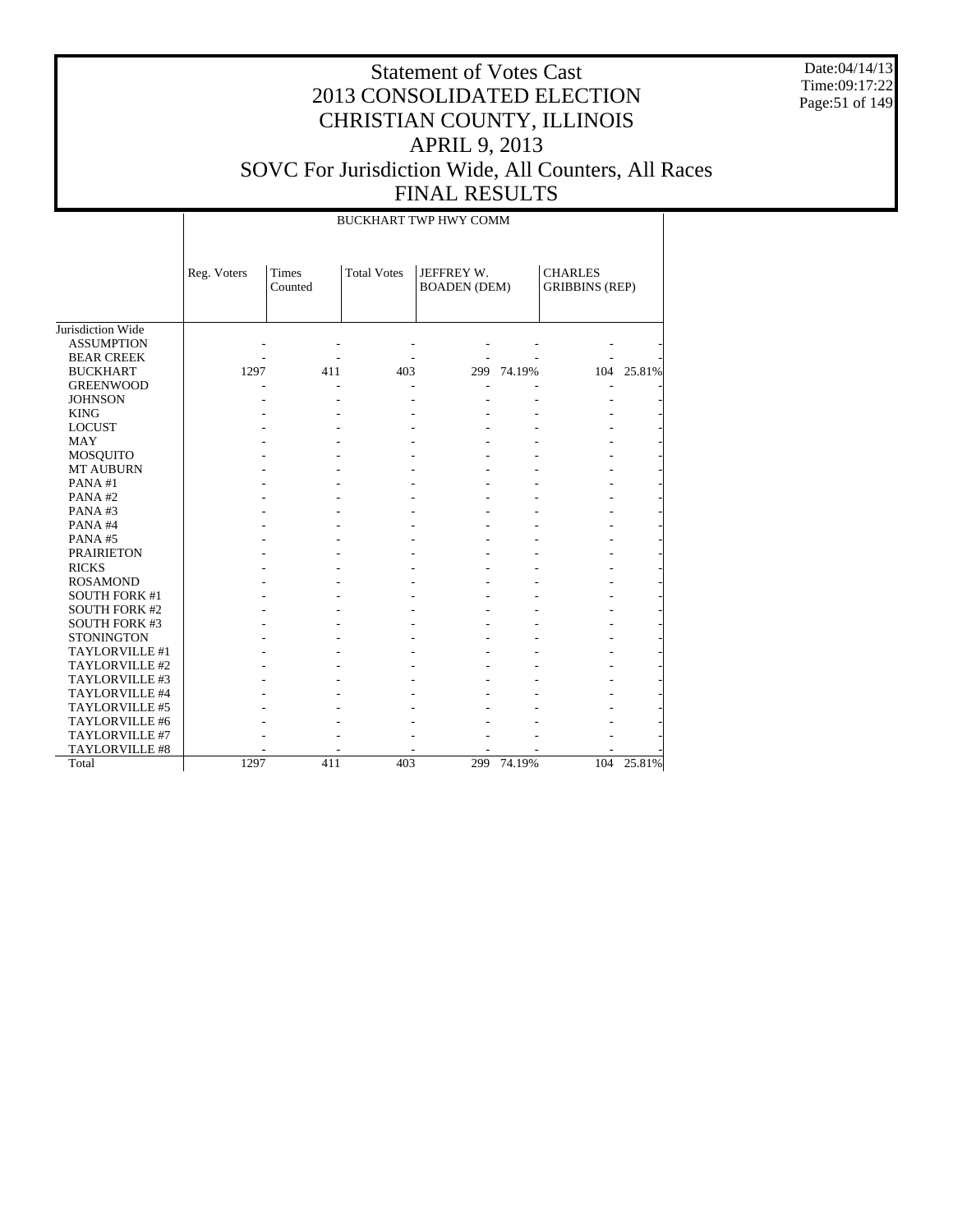Date:04/14/13 Time:09:17:22 Page:52 of 149

|                      | <b>BUCKHART TWP TRUSTEE</b> |                  |                    |                               |            |                                 |       |                            |            |  |  |
|----------------------|-----------------------------|------------------|--------------------|-------------------------------|------------|---------------------------------|-------|----------------------------|------------|--|--|
|                      | Reg. Voters                 | Times<br>Counted | <b>Total Votes</b> | <b>MARK STEPHENS</b><br>(DEM) |            | <b>GEORGE P.</b><br>MOORE (DEM) |       | <b>BEN HEDDEN</b><br>(DEM) |            |  |  |
| Jurisdiction Wide    |                             |                  |                    |                               |            |                                 |       |                            |            |  |  |
| <b>ASSUMPTION</b>    |                             |                  |                    |                               |            |                                 |       |                            |            |  |  |
| <b>BEAR CREEK</b>    |                             |                  |                    |                               |            |                                 |       |                            |            |  |  |
| <b>BUCKHART</b>      | 1297                        | 411              | 1503               |                               | 251 16.70% | 94                              | 6.25% |                            | 261 17.37% |  |  |
| <b>GREENWOOD</b>     |                             |                  |                    |                               |            |                                 |       |                            |            |  |  |
| <b>JOHNSON</b>       |                             |                  |                    |                               |            |                                 |       |                            |            |  |  |
| <b>KING</b>          |                             |                  |                    |                               |            |                                 |       |                            |            |  |  |
| <b>LOCUST</b>        |                             |                  |                    |                               |            |                                 |       |                            |            |  |  |
| <b>MAY</b>           |                             |                  |                    |                               |            |                                 |       |                            |            |  |  |
| MOSQUITO             |                             |                  |                    |                               |            |                                 |       |                            |            |  |  |
| MT AUBURN            |                             |                  |                    |                               |            |                                 |       |                            |            |  |  |
| PANA#1               |                             |                  |                    |                               |            |                                 |       |                            |            |  |  |
| PANA#2               |                             |                  |                    |                               |            |                                 |       |                            |            |  |  |
| PANA#3               |                             |                  |                    |                               |            |                                 |       |                            |            |  |  |
| PANA#4               |                             |                  |                    |                               |            |                                 |       |                            |            |  |  |
| PANA#5               |                             |                  |                    |                               |            |                                 |       |                            |            |  |  |
| <b>PRAIRIETON</b>    |                             |                  |                    |                               |            |                                 |       |                            |            |  |  |
| <b>RICKS</b>         |                             |                  |                    |                               |            |                                 |       |                            |            |  |  |
| <b>ROSAMOND</b>      |                             |                  |                    |                               |            |                                 |       |                            |            |  |  |
| <b>SOUTH FORK #1</b> |                             |                  |                    |                               |            |                                 |       |                            |            |  |  |
| <b>SOUTH FORK #2</b> |                             |                  |                    |                               |            |                                 |       |                            |            |  |  |
| <b>SOUTH FORK #3</b> |                             |                  |                    |                               |            |                                 |       |                            |            |  |  |
| <b>STONINGTON</b>    |                             |                  |                    |                               |            |                                 |       |                            |            |  |  |
| TAYLORVILLE #1       |                             |                  |                    |                               |            |                                 |       |                            |            |  |  |
| TAYLORVILLE #2       |                             |                  |                    |                               |            |                                 |       |                            |            |  |  |
| TAYLORVILLE #3       |                             |                  |                    |                               |            |                                 |       |                            |            |  |  |
| TAYLORVILLE #4       |                             |                  |                    |                               |            |                                 |       |                            |            |  |  |
| TAYLORVILLE #5       |                             |                  |                    |                               |            |                                 |       |                            |            |  |  |
| TAYLORVILLE #6       |                             |                  |                    |                               |            |                                 |       |                            |            |  |  |
| TAYLORVILLE #7       |                             |                  |                    |                               |            |                                 |       |                            |            |  |  |
| TAYLORVILLE #8       |                             |                  |                    |                               |            |                                 |       |                            |            |  |  |
| Total                | 1297                        | 411              | 1503               | 251                           | 16.70%     | 94                              | 6.25% | 261                        | 17.37%     |  |  |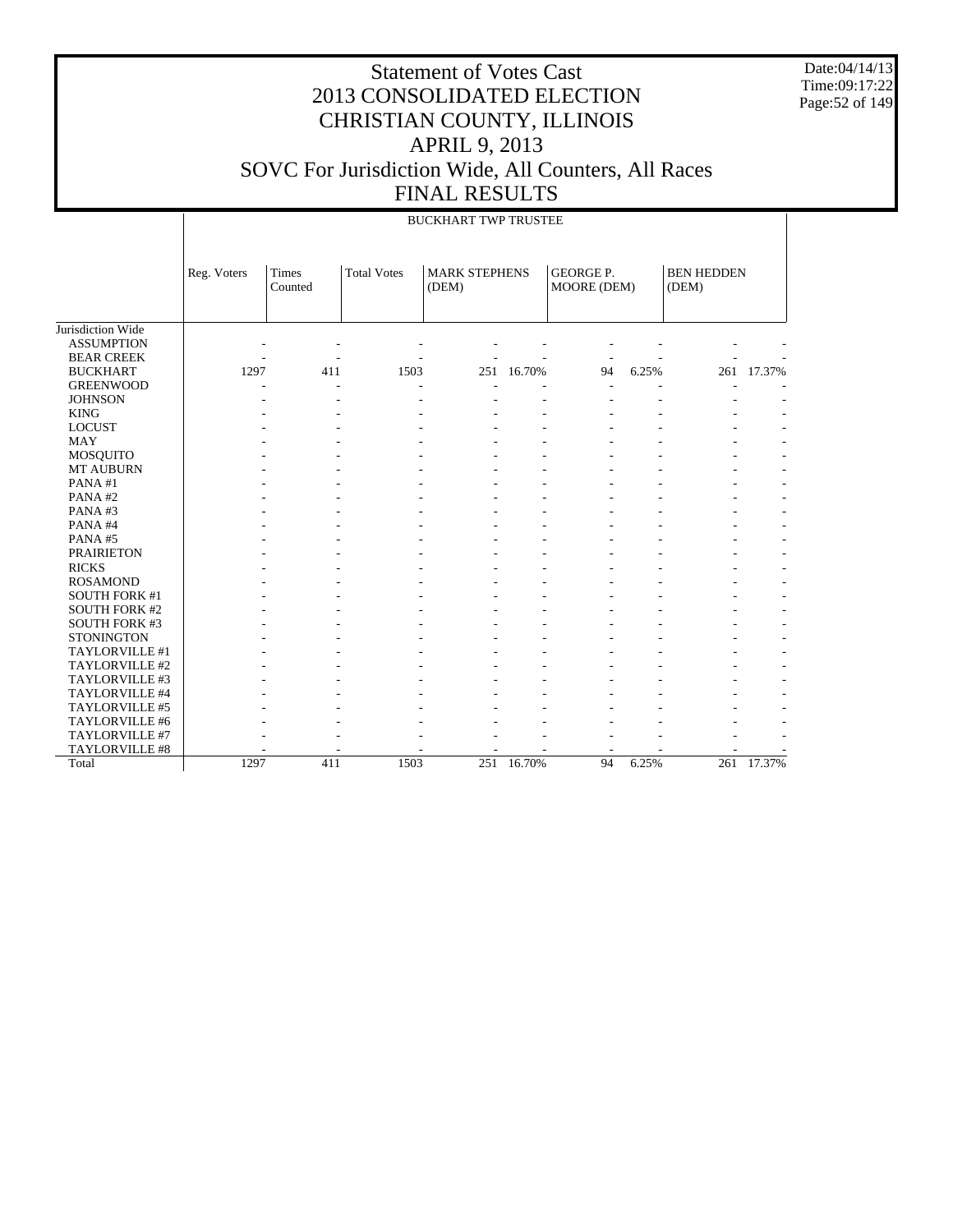Date:04/14/13 Time:09:17:22 Page:53 of 149

|                      |                                  | <b>BUCKHART TWP TRUSTEE</b> |       |                              |     |                     |                                            |        |                               |            |  |  |  |
|----------------------|----------------------------------|-----------------------------|-------|------------------------------|-----|---------------------|--------------------------------------------|--------|-------------------------------|------------|--|--|--|
|                      | EDWARD E.<br><b>HUGHES (DEM)</b> |                             | (REP) | <b>TODD WHITLOW</b><br>(REP) |     | <b>DYLAN LINTON</b> | <b>BRUCE</b><br><b>BROCKELSBY</b><br>(REP) |        | <b>JARED BECKHAM</b><br>(REP) |            |  |  |  |
| Jurisdiction Wide    |                                  |                             |       |                              |     |                     |                                            |        |                               |            |  |  |  |
| <b>ASSUMPTION</b>    |                                  |                             |       |                              |     |                     |                                            |        |                               |            |  |  |  |
| <b>BEAR CREEK</b>    |                                  |                             |       |                              |     |                     |                                            |        |                               |            |  |  |  |
| <b>BUCKHART</b>      | 120                              | 7.98%                       | 185   | 12.31%                       | 123 | 8.18%               | 269                                        | 17.90% |                               | 200 13.31% |  |  |  |
| <b>GREENWOOD</b>     |                                  |                             |       |                              |     |                     |                                            |        |                               |            |  |  |  |
| <b>JOHNSON</b>       |                                  |                             |       |                              |     |                     |                                            |        |                               |            |  |  |  |
| <b>KING</b>          |                                  |                             |       |                              |     |                     |                                            |        |                               |            |  |  |  |
| <b>LOCUST</b>        |                                  |                             |       |                              |     |                     |                                            |        |                               |            |  |  |  |
| <b>MAY</b>           |                                  |                             |       |                              |     |                     |                                            |        |                               |            |  |  |  |
| <b>MOSQUITO</b>      |                                  |                             |       |                              |     |                     |                                            |        |                               |            |  |  |  |
| <b>MT AUBURN</b>     |                                  |                             |       |                              |     |                     |                                            |        |                               |            |  |  |  |
| PANA#1               |                                  |                             |       |                              |     |                     |                                            |        |                               |            |  |  |  |
| PANA#2               |                                  |                             |       |                              |     |                     |                                            |        |                               |            |  |  |  |
| PANA#3               |                                  |                             |       |                              |     |                     |                                            |        |                               |            |  |  |  |
| PANA#4               |                                  |                             |       |                              |     |                     |                                            |        |                               |            |  |  |  |
| PANA#5               |                                  |                             |       |                              |     |                     |                                            |        |                               |            |  |  |  |
| <b>PRAIRIETON</b>    |                                  |                             |       |                              |     |                     |                                            |        |                               |            |  |  |  |
| <b>RICKS</b>         |                                  |                             |       |                              |     |                     |                                            |        |                               |            |  |  |  |
| <b>ROSAMOND</b>      |                                  |                             |       |                              |     |                     |                                            |        |                               |            |  |  |  |
| <b>SOUTH FORK #1</b> |                                  |                             |       |                              |     |                     |                                            |        |                               |            |  |  |  |
| <b>SOUTH FORK #2</b> |                                  |                             |       |                              |     |                     |                                            |        |                               |            |  |  |  |
| <b>SOUTH FORK #3</b> |                                  |                             |       |                              |     |                     |                                            |        |                               |            |  |  |  |
| <b>STONINGTON</b>    |                                  |                             |       |                              |     |                     |                                            |        |                               |            |  |  |  |
| TAYLORVILLE #1       |                                  |                             |       |                              |     |                     |                                            |        |                               |            |  |  |  |
| TAYLORVILLE #2       |                                  |                             |       |                              |     |                     |                                            |        |                               |            |  |  |  |
| TAYLORVILLE #3       |                                  |                             |       |                              |     |                     |                                            |        |                               |            |  |  |  |
| TAYLORVILLE #4       |                                  |                             |       |                              |     |                     |                                            |        |                               |            |  |  |  |
| TAYLORVILLE #5       |                                  |                             |       |                              |     |                     |                                            |        |                               |            |  |  |  |
| TAYLORVILLE #6       |                                  |                             |       |                              |     |                     |                                            |        |                               |            |  |  |  |
| TAYLORVILLE #7       |                                  |                             |       |                              |     |                     |                                            |        |                               |            |  |  |  |
| TAYLORVILLE #8       |                                  |                             |       |                              |     |                     |                                            |        |                               |            |  |  |  |
| Total                | 120                              | 7.98%                       | 185   | 12.31%                       | 123 | 8.18%               | 269                                        | 17.90% |                               | 200 13.31% |  |  |  |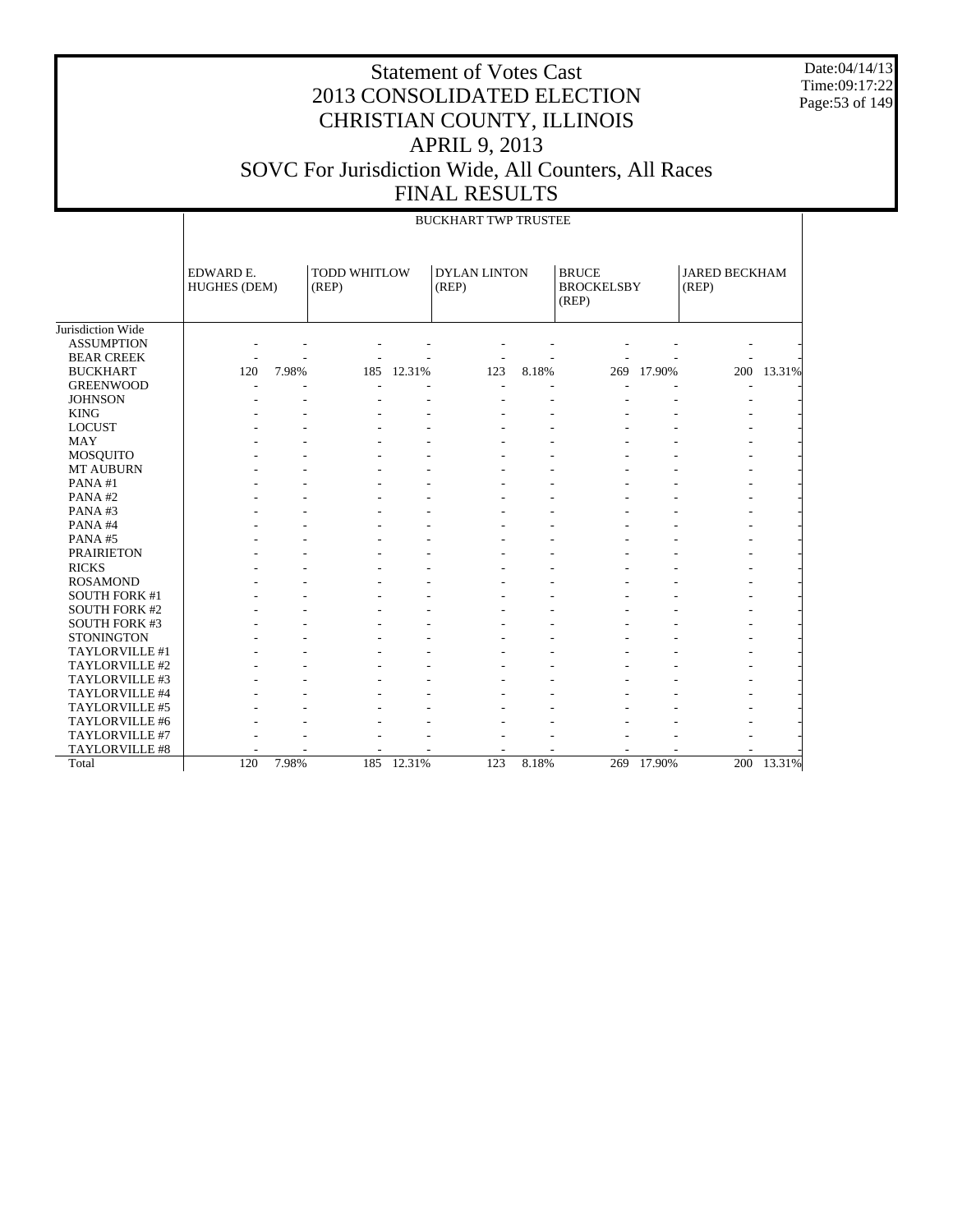Date:04/14/13 Time:09:17:22 Page:54 of 149

|                      |             |         | <b>GREENWOOD TWP SUPR</b> |                  | <b>GREENWOOD TWP CLERK</b> |             |         |    |                          |            |
|----------------------|-------------|---------|---------------------------|------------------|----------------------------|-------------|---------|----|--------------------------|------------|
|                      | Reg. Voters | Times   | Total Votes   JON K.      |                  |                            | Reg. Voters | Times   |    | Total Votes   DOROTHY J. |            |
|                      |             | Counted |                           | <b>ROSENTHAL</b> |                            |             | Counted |    | <b>BOYD</b> (REP)        |            |
|                      |             |         |                           | (REP)            |                            |             |         |    |                          |            |
|                      |             |         |                           |                  |                            |             |         |    |                          |            |
| Jurisdiction Wide    |             |         |                           |                  |                            |             |         |    |                          |            |
| <b>ASSUMPTION</b>    |             |         |                           |                  |                            |             |         |    |                          |            |
| <b>BEAR CREEK</b>    |             |         |                           |                  |                            |             |         |    |                          |            |
| <b>BUCKHART</b>      |             | ٠       |                           |                  |                            |             |         |    |                          |            |
| <b>GREENWOOD</b>     | 155         | 82      | 80                        |                  | 80 100.00%                 | 155         | 82      | 75 |                          | 75 100.00% |
| <b>JOHNSON</b>       |             |         |                           |                  |                            |             |         |    |                          |            |
| <b>KING</b>          |             |         |                           |                  |                            |             |         |    |                          |            |
| <b>LOCUST</b>        |             |         |                           |                  |                            |             |         |    |                          |            |
| <b>MAY</b>           |             |         |                           |                  |                            |             |         |    |                          |            |
| MOSQUITO             |             |         |                           |                  |                            |             |         |    |                          |            |
| MT AUBURN            |             |         |                           |                  |                            |             |         |    |                          |            |
| PANA#1               |             |         |                           |                  |                            |             |         |    |                          |            |
| PANA#2               |             |         |                           |                  |                            |             |         |    |                          |            |
| PANA#3               |             |         |                           |                  |                            |             |         |    |                          |            |
| PANA#4               |             |         |                           |                  |                            |             |         |    |                          |            |
| PANA#5               |             |         |                           |                  |                            |             |         |    |                          |            |
| <b>PRAIRIETON</b>    |             |         |                           |                  |                            |             |         |    |                          |            |
| <b>RICKS</b>         |             |         |                           |                  |                            |             |         |    |                          |            |
| <b>ROSAMOND</b>      |             |         |                           |                  |                            |             |         |    |                          |            |
| <b>SOUTH FORK #1</b> |             |         |                           |                  |                            |             |         |    |                          |            |
| <b>SOUTH FORK #2</b> |             |         |                           |                  |                            |             |         |    |                          |            |
| <b>SOUTH FORK #3</b> |             |         |                           |                  |                            |             |         |    |                          |            |
| <b>STONINGTON</b>    |             |         |                           |                  |                            |             |         |    |                          |            |
| TAYLORVILLE #1       |             |         |                           |                  |                            |             |         |    |                          |            |
| TAYLORVILLE #2       |             |         |                           |                  |                            |             |         |    |                          |            |
| TAYLORVILLE #3       |             |         |                           |                  |                            |             |         |    |                          |            |
| TAYLORVILLE #4       |             |         |                           |                  |                            |             |         |    |                          |            |
| TAYLORVILLE #5       |             |         |                           |                  |                            |             |         |    |                          |            |
| TAYLORVILLE #6       |             |         |                           |                  |                            |             |         |    |                          |            |
| TAYLORVILLE #7       |             |         |                           |                  |                            |             |         |    |                          |            |
| TAYLORVILLE #8       |             |         |                           |                  |                            |             |         |    |                          |            |
| Total                | 155         | 82      | 80                        |                  | 80 100.00%                 | 155         | 82      | 75 |                          | 75 100.00% |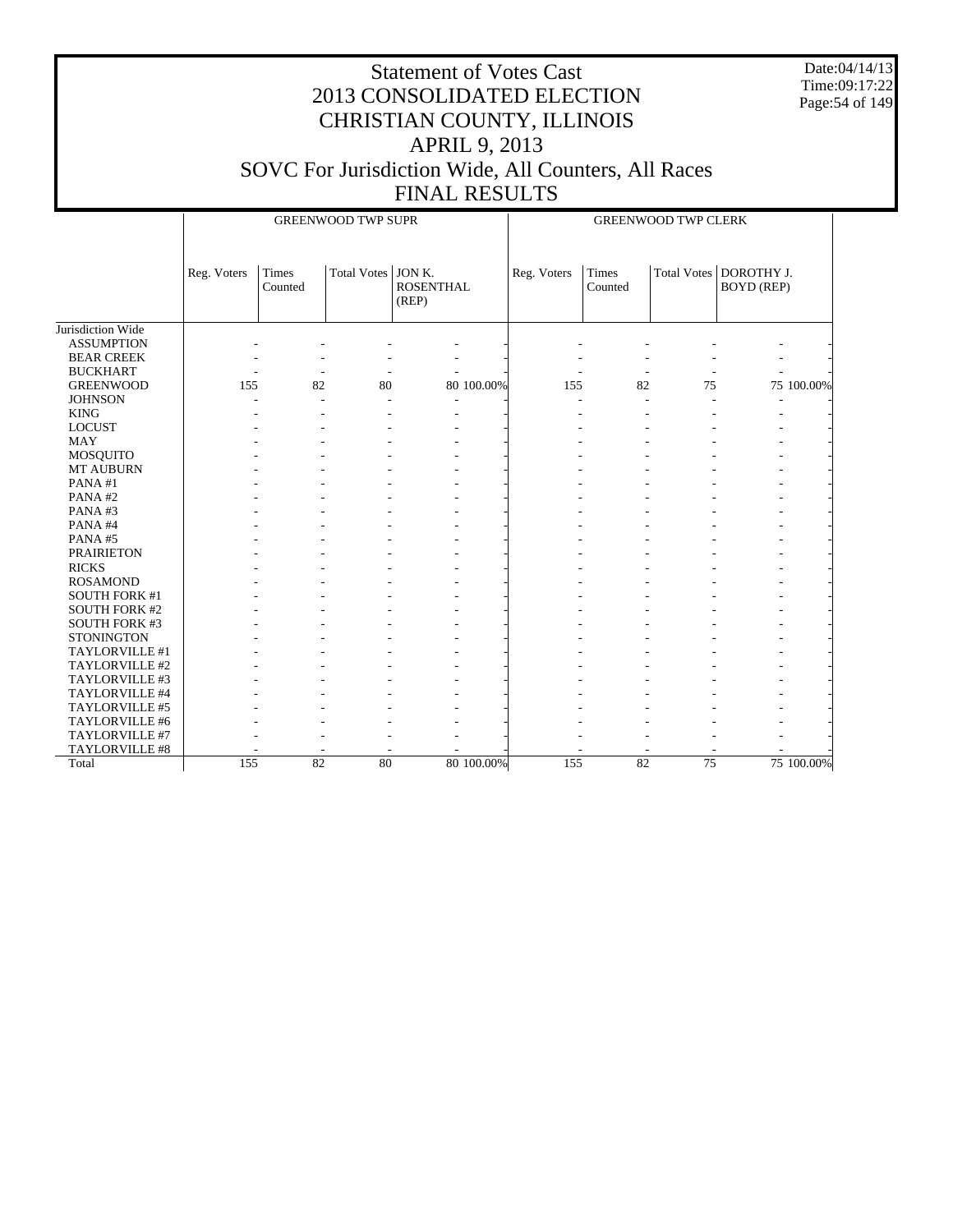Date:04/14/13 Time:09:17:22 Page:55 of 149

#### Statement of Votes Cast 2013 CONSOLIDATED ELECTION CHRISTIAN COUNTY, ILLINOIS APRIL 9, 2013 SOVC For Jurisdiction Wide, All Counters, All Races FINAL RESULTS

Jurisdiction Wide ASSUMPTION BEAR CREEK BUCKHART GREENWOOD **JOHNSON**  KING LOCUST MAY MOSQUITO MT AUBURN PANA #1 PANA #2 PANA #3 PANA #4 PANA #5 PRAIRIETON RICKS ROSAMOND SOUTH FORK #1 SOUTH FORK #2 SOUTH FORK #3 **STONINGTON**  TAYLORVILLE #1 TAYLORVILLE #2 TAYLORVILLE #3 TAYLORVILLE #4 TAYLORVILLE #5 TAYLORVILLE #6 TAYLORVILLE #7 TAYLORVILLE #8 Total Reg. Voters | Times Counted Total Votes | ROGER E. CLYMER (REP) BRIAN K. DOOLEY GREENWOOD TWP HWY COMM - - - - - - - - - - - - - - - - - - - - - 155 82 72 58 80.56% 12 16.67% - - - - - - - - - - - - - - - - - - - - - - - - - - - - - - - - - - - - - - - - - - - - - - - - - - - - - - - - - - - - - - - - - - - - - - - - - - - - - - - - - - - - - - - - - - - - - - - - - - - - - - - - - - - - - - - - - - - - - - - - - - - - - - - - - - - - - - - - - - - - - - - - - - - - - - - - - - - - - - - - - - - - - - - - - - - - - - - - - - - - - - 155 82 72 58 80.56% 12 16.67%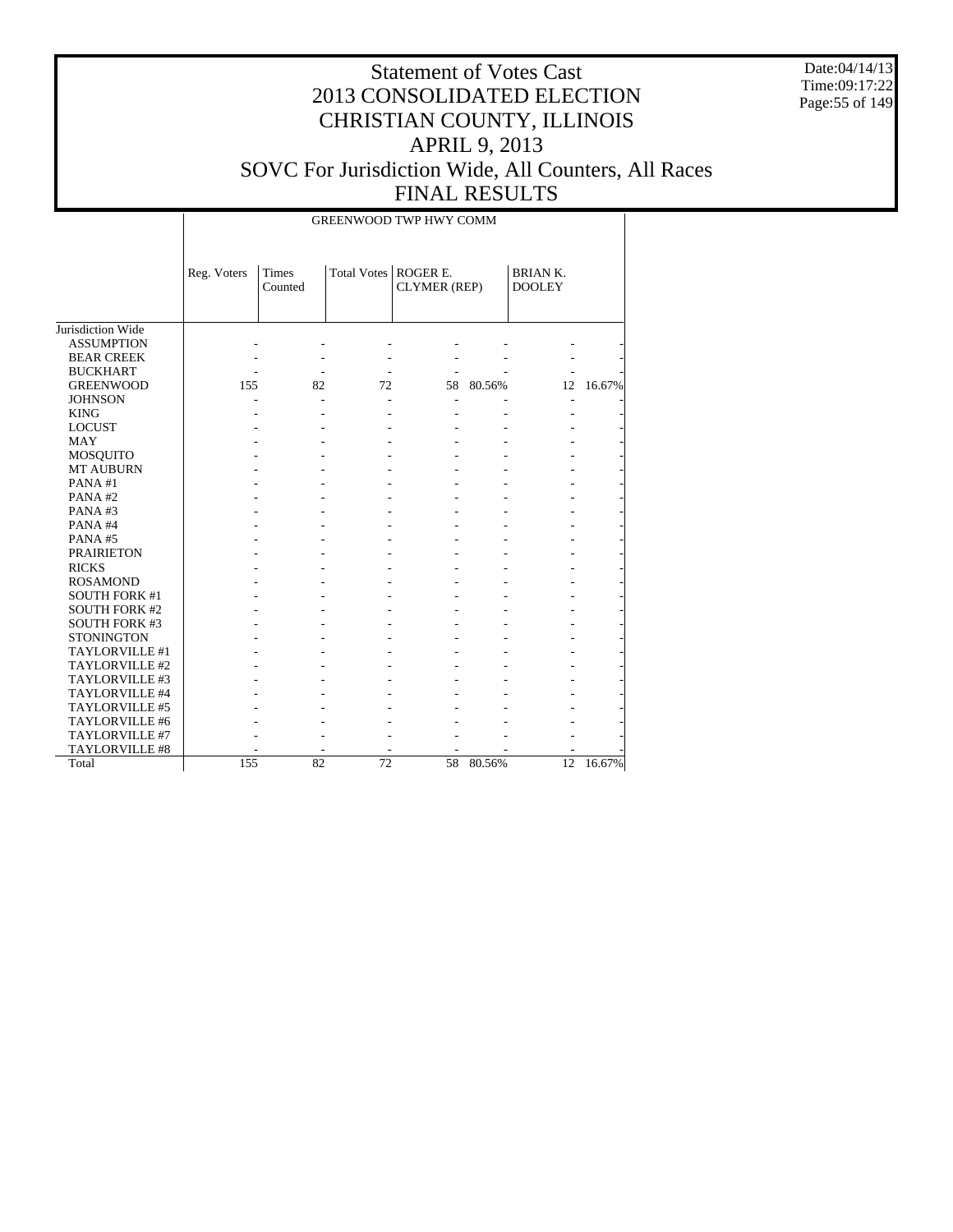Date:04/14/13 Time:09:17:22 Page:56 of 149

|                      |             | <b>GREENWOOD TWP TRUSTEE</b> |                    |                                    |        |                                           |        |                                 |        |                            |        |  |  |  |
|----------------------|-------------|------------------------------|--------------------|------------------------------------|--------|-------------------------------------------|--------|---------------------------------|--------|----------------------------|--------|--|--|--|
|                      | Reg. Voters | Times<br>Counted             | <b>Total Votes</b> | <b>ERNEST L.</b><br>WILLIAMS (REP) |        | <b>BYRON L.</b><br><b>SCHNEIDER (REP)</b> |        | <b>DUSTIN M. YESKE</b><br>(REP) |        | EDWARD H.<br>MICHAEL (REP) |        |  |  |  |
| Jurisdiction Wide    |             |                              |                    |                                    |        |                                           |        |                                 |        |                            |        |  |  |  |
| <b>ASSUMPTION</b>    |             |                              |                    |                                    |        |                                           |        |                                 |        |                            |        |  |  |  |
| <b>BEAR CREEK</b>    |             |                              |                    |                                    |        |                                           |        |                                 |        |                            |        |  |  |  |
| <b>BUCKHART</b>      |             |                              |                    |                                    |        |                                           |        |                                 |        |                            |        |  |  |  |
| <b>GREENWOOD</b>     | 155         | 82                           | 249                | 53                                 | 21.29% | 74                                        | 29.72% | 63                              | 25.30% | 59                         | 23.69% |  |  |  |
| <b>JOHNSON</b>       |             |                              |                    |                                    |        |                                           |        |                                 |        |                            |        |  |  |  |
| <b>KING</b>          |             |                              |                    |                                    |        |                                           |        |                                 |        |                            |        |  |  |  |
| <b>LOCUST</b>        |             |                              |                    |                                    |        |                                           |        |                                 |        |                            |        |  |  |  |
| <b>MAY</b>           |             |                              |                    |                                    |        |                                           |        |                                 |        |                            |        |  |  |  |
| <b>MOSQUITO</b>      |             |                              |                    |                                    |        |                                           |        |                                 |        |                            |        |  |  |  |
| MT AUBURN            |             |                              |                    |                                    |        |                                           |        |                                 |        |                            |        |  |  |  |
| PANA#1               |             |                              |                    |                                    |        |                                           |        |                                 |        |                            |        |  |  |  |
| PANA#2               |             |                              |                    |                                    |        |                                           |        |                                 |        |                            |        |  |  |  |
| PANA#3               |             |                              |                    |                                    |        |                                           |        |                                 |        |                            |        |  |  |  |
| PANA#4               |             |                              |                    |                                    |        |                                           |        |                                 |        |                            |        |  |  |  |
| PANA#5               |             |                              |                    |                                    |        |                                           |        |                                 |        |                            |        |  |  |  |
| <b>PRAIRIETON</b>    |             |                              |                    |                                    |        |                                           |        |                                 |        |                            |        |  |  |  |
| <b>RICKS</b>         |             |                              |                    |                                    |        |                                           |        |                                 |        |                            |        |  |  |  |
| <b>ROSAMOND</b>      |             |                              |                    |                                    |        |                                           |        |                                 |        |                            |        |  |  |  |
| <b>SOUTH FORK #1</b> |             |                              |                    |                                    |        |                                           |        |                                 |        |                            |        |  |  |  |
| <b>SOUTH FORK #2</b> |             |                              |                    |                                    |        |                                           |        |                                 |        |                            |        |  |  |  |
| <b>SOUTH FORK #3</b> |             |                              |                    |                                    |        |                                           |        |                                 |        |                            |        |  |  |  |
| <b>STONINGTON</b>    |             |                              |                    |                                    |        |                                           |        |                                 |        |                            |        |  |  |  |
| TAYLORVILLE #1       |             |                              |                    |                                    |        |                                           |        |                                 |        |                            |        |  |  |  |
| TAYLORVILLE #2       |             |                              |                    |                                    |        |                                           |        |                                 |        |                            |        |  |  |  |
| TAYLORVILLE #3       |             |                              |                    |                                    |        |                                           |        |                                 |        |                            |        |  |  |  |
| TAYLORVILLE #4       |             |                              |                    |                                    |        |                                           |        |                                 |        |                            |        |  |  |  |
| TAYLORVILLE #5       |             |                              |                    |                                    |        |                                           |        |                                 |        |                            |        |  |  |  |
| TAYLORVILLE #6       |             |                              |                    |                                    |        |                                           |        |                                 |        |                            |        |  |  |  |
| TAYLORVILLE #7       |             |                              |                    |                                    |        |                                           |        |                                 |        |                            |        |  |  |  |
| TAYLORVILLE #8       |             |                              |                    |                                    |        |                                           |        |                                 |        |                            |        |  |  |  |
| Total                | 155         | 82                           | 249                | 53                                 | 21.29% | 74                                        | 29.72% | 63                              | 25.30% | 59                         | 23.69% |  |  |  |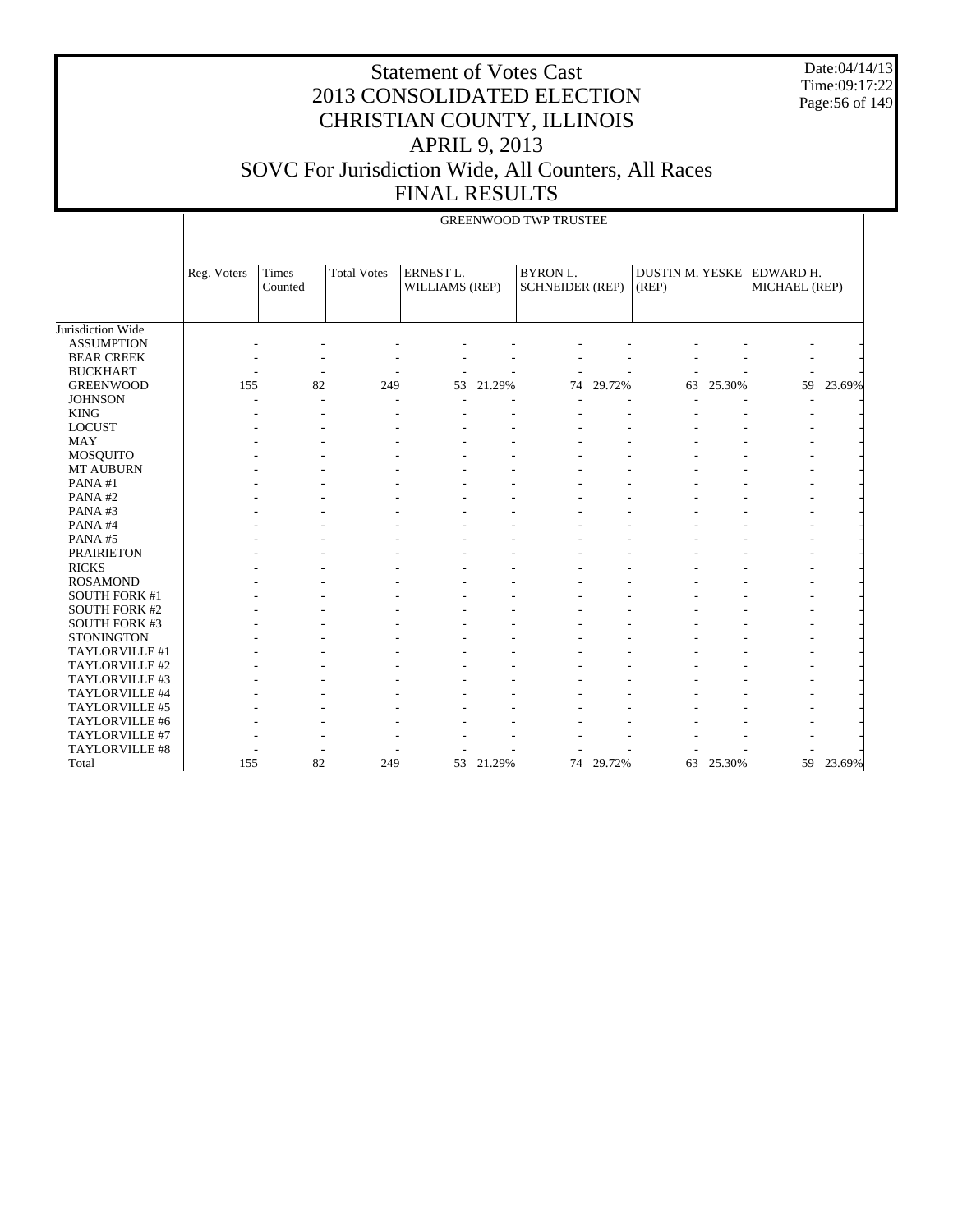Date:04/14/13 Time:09:17:22 Page:57 of 149

|                      |             |                  | JOHNSON TWP SUPR   |                              |             |             |                  | JOHNSON TWP CLERK  |                                |             |
|----------------------|-------------|------------------|--------------------|------------------------------|-------------|-------------|------------------|--------------------|--------------------------------|-------------|
|                      | Reg. Voters | Times<br>Counted | <b>Total Votes</b> | <b>JANE EVERETT</b><br>(REP) |             | Reg. Voters | Times<br>Counted | <b>Total Votes</b> | <b>CARLA A. BLACK</b><br>(DEM) |             |
| Jurisdiction Wide    |             |                  |                    |                              |             |             |                  |                    |                                |             |
| <b>ASSUMPTION</b>    |             |                  |                    |                              |             |             |                  |                    |                                |             |
| <b>BEAR CREEK</b>    |             |                  |                    |                              |             |             |                  |                    |                                |             |
| <b>BUCKHART</b>      |             |                  |                    |                              |             |             |                  |                    |                                |             |
| <b>GREENWOOD</b>     |             |                  |                    |                              |             |             |                  |                    |                                |             |
| <b>JOHNSON</b>       | 516         | 163              | 143                |                              | 143 100.00% | 516         | 163              | 131                |                                | 131 100.00% |
| <b>KING</b>          |             |                  |                    |                              |             |             |                  |                    |                                |             |
| <b>LOCUST</b>        |             |                  |                    |                              |             |             |                  |                    |                                |             |
| <b>MAY</b>           |             |                  |                    |                              |             |             |                  |                    |                                |             |
| <b>MOSQUITO</b>      |             |                  |                    |                              |             |             |                  |                    |                                |             |
| MT AUBURN            |             |                  |                    |                              |             |             |                  |                    |                                |             |
| PANA#1               |             |                  |                    |                              |             |             |                  |                    |                                |             |
| PANA#2               |             |                  |                    |                              |             |             |                  |                    |                                |             |
| PANA#3               |             |                  |                    |                              |             |             |                  |                    |                                |             |
| PANA#4               |             |                  |                    |                              |             |             |                  |                    |                                |             |
| PANA#5               |             |                  |                    |                              |             |             |                  |                    |                                |             |
| <b>PRAIRIETON</b>    |             |                  |                    |                              |             |             |                  |                    |                                |             |
| <b>RICKS</b>         |             |                  |                    |                              |             |             |                  |                    |                                |             |
| <b>ROSAMOND</b>      |             |                  |                    |                              |             |             |                  |                    |                                |             |
| <b>SOUTH FORK #1</b> |             |                  |                    |                              |             |             |                  |                    |                                |             |
| <b>SOUTH FORK #2</b> |             |                  |                    |                              |             |             |                  |                    |                                |             |
| <b>SOUTH FORK #3</b> |             |                  |                    |                              |             |             |                  |                    |                                |             |
| <b>STONINGTON</b>    |             |                  |                    |                              |             |             |                  |                    |                                |             |
| TAYLORVILLE #1       |             |                  |                    |                              |             |             |                  |                    |                                |             |
| TAYLORVILLE #2       |             |                  |                    |                              |             |             |                  |                    |                                |             |
| TAYLORVILLE #3       |             |                  |                    |                              |             |             |                  |                    |                                |             |
| TAYLORVILLE #4       |             |                  |                    |                              |             |             |                  |                    |                                |             |
| TAYLORVILLE #5       |             |                  |                    |                              |             |             |                  |                    |                                |             |
| TAYLORVILLE #6       |             |                  |                    |                              |             |             |                  |                    |                                |             |
| TAYLORVILLE #7       |             |                  |                    |                              |             |             |                  |                    |                                |             |
| TAYLORVILLE #8       |             |                  |                    |                              |             |             |                  |                    |                                |             |
| Total                | 516         | 163              | 143                |                              | 143 100.00% | 516         | 163              | 131                |                                | 131 100.00% |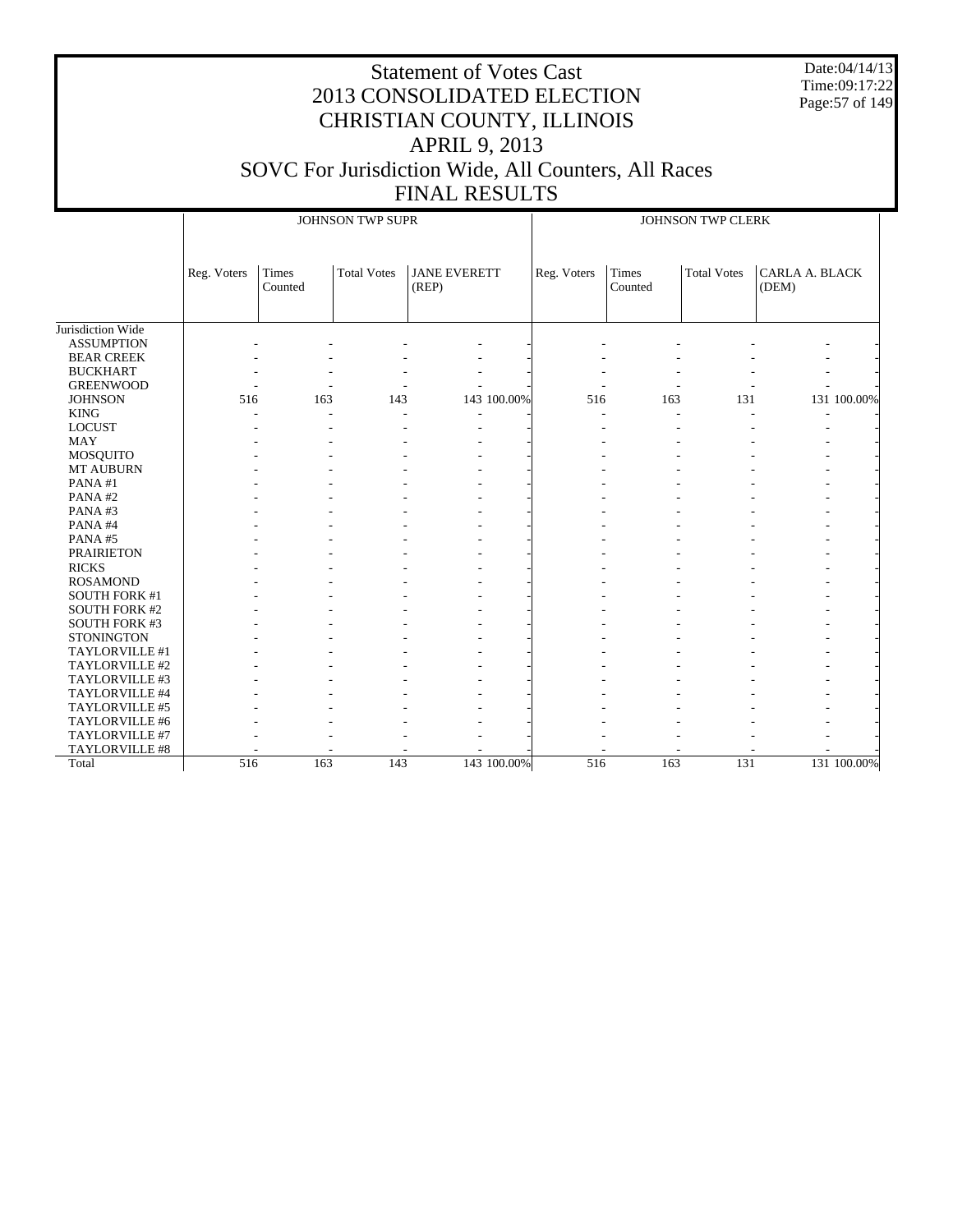Date:04/14/13 Time:09:17:22 Page:58 of 149

#### Statement of Votes Cast 2013 CONSOLIDATED ELECTION CHRISTIAN COUNTY, ILLINOIS APRIL 9, 2013 SOVC For Jurisdiction Wide, All Counters, All Races FINAL RESULTS

|                      |             |                  | JOHNSON TWP HWY COMM |                                             |             |
|----------------------|-------------|------------------|----------------------|---------------------------------------------|-------------|
|                      | Reg. Voters | Times<br>Counted | <b>Total Votes</b>   | <b>JAMES</b><br><b>MICENHEIMER</b><br>(DEM) |             |
| Jurisdiction Wide    |             |                  |                      |                                             |             |
| <b>ASSUMPTION</b>    |             |                  |                      |                                             |             |
| <b>BEAR CREEK</b>    |             |                  |                      |                                             |             |
| <b>BUCKHART</b>      |             |                  |                      |                                             |             |
| <b>GREENWOOD</b>     |             |                  |                      |                                             |             |
| <b>JOHNSON</b>       | 516         | 163              | 136                  |                                             | 136 100.00% |
| <b>KING</b>          |             |                  |                      |                                             |             |
| <b>LOCUST</b>        |             |                  |                      |                                             |             |
| MAY                  |             |                  |                      |                                             |             |
| <b>MOSQUITO</b>      |             |                  |                      |                                             |             |
| <b>MT AUBURN</b>     |             |                  |                      |                                             |             |
| PANA#1               |             |                  |                      |                                             |             |
| PANA#2               |             |                  |                      |                                             |             |
| PANA#3               |             |                  |                      |                                             |             |
| PANA#4               |             |                  |                      |                                             |             |
| PANA#5               |             |                  |                      |                                             |             |
| <b>PRAIRIETON</b>    |             |                  |                      |                                             |             |
| <b>RICKS</b>         |             |                  |                      |                                             |             |
| <b>ROSAMOND</b>      |             |                  |                      |                                             |             |
| <b>SOUTH FORK #1</b> |             |                  |                      |                                             |             |
| <b>SOUTH FORK #2</b> |             |                  |                      |                                             |             |
| <b>SOUTH FORK #3</b> |             |                  |                      |                                             |             |
| <b>STONINGTON</b>    |             |                  |                      |                                             |             |
| TAYLORVILLE #1       |             |                  |                      |                                             |             |
| TAYLORVILLE #2       |             |                  |                      |                                             |             |
| TAYLORVILLE #3       |             |                  |                      |                                             |             |
| TAYLORVILLE #4       |             |                  |                      |                                             |             |
| TAYLORVILLE #5       |             |                  |                      |                                             |             |
| TAYLORVILLE #6       |             |                  |                      |                                             |             |
| TAYLORVILLE #7       |             |                  |                      |                                             |             |
| TAYLORVILLE #8       |             |                  |                      |                                             |             |
| Total                | 516         | 163              | 136                  |                                             | 136 100.00% |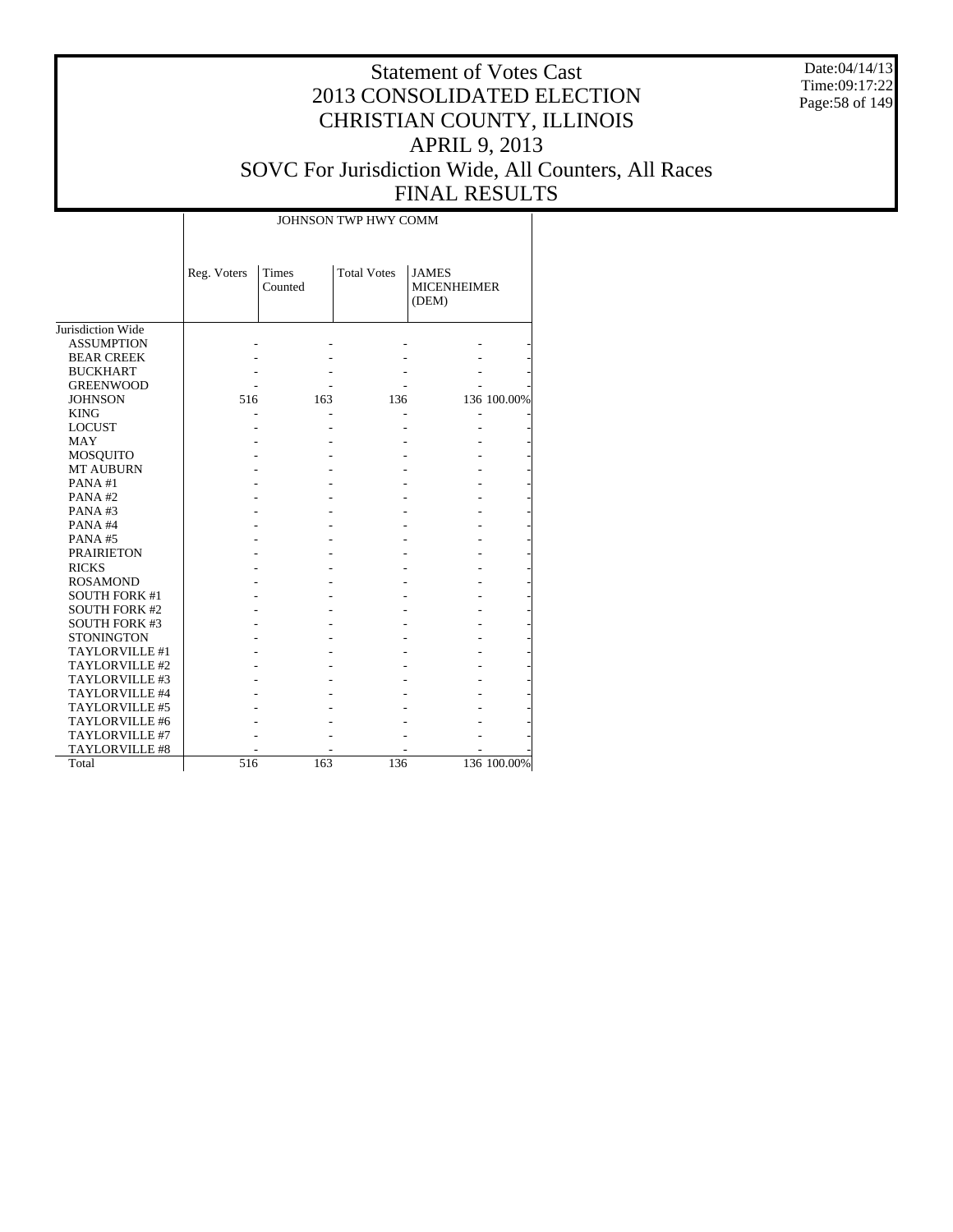# Statement of Votes Cast 2013 CONSOLIDATED ELECTION CHRISTIAN COUNTY, ILLINOIS APRIL 9, 2013 SOVC For Jurisdiction Wide, All Counters, All Races FINAL RESULTS

Date:04/14/13 Time:09:17:22 Page:59 of 149

|                      |             |                  |                    |                                  |            | JOHNSON TWP TRUSTEE            |            |                             |        |                                |        |
|----------------------|-------------|------------------|--------------------|----------------------------------|------------|--------------------------------|------------|-----------------------------|--------|--------------------------------|--------|
|                      | Reg. Voters | Times<br>Counted | <b>Total Votes</b> | <b>MATTHEW</b><br>McDONALD (REP) |            | <b>JODI HEBERLING</b><br>(REP) |            | <b>RON FLEMING</b><br>(DEM) |        | <b>BETTY K. FINES</b><br>(DEM) |        |
| Jurisdiction Wide    |             |                  |                    |                                  |            |                                |            |                             |        |                                |        |
| <b>ASSUMPTION</b>    |             |                  |                    |                                  |            |                                |            |                             |        |                                |        |
| <b>BEAR CREEK</b>    |             |                  |                    |                                  |            |                                |            |                             |        |                                |        |
| <b>BUCKHART</b>      |             |                  |                    |                                  |            |                                |            |                             |        |                                |        |
| <b>GREENWOOD</b>     |             |                  |                    |                                  |            |                                |            |                             |        |                                |        |
| <b>JOHNSON</b>       | 516         | 163              | 441                | 123                              | 27.89%     | 121                            | 27.44%     | 111                         | 25.17% | 86                             | 19.50% |
| <b>KING</b>          |             | ٠                |                    |                                  |            |                                |            |                             |        |                                |        |
| <b>LOCUST</b>        |             |                  |                    |                                  |            |                                |            |                             |        |                                |        |
| <b>MAY</b>           |             |                  |                    |                                  |            |                                |            |                             |        |                                |        |
| MOSQUITO             |             |                  |                    |                                  |            |                                |            |                             |        |                                |        |
| MT AUBURN            |             |                  |                    |                                  |            |                                |            |                             |        |                                |        |
| PANA#1               |             |                  |                    |                                  |            |                                |            |                             |        |                                |        |
| PANA#2               |             |                  |                    |                                  |            |                                |            |                             |        |                                |        |
| PANA#3               |             |                  |                    |                                  |            |                                |            |                             |        |                                |        |
| PANA#4               |             |                  |                    |                                  |            |                                |            |                             |        |                                |        |
| PANA#5               |             |                  |                    |                                  |            |                                |            |                             |        |                                |        |
| <b>PRAIRIETON</b>    |             |                  |                    |                                  |            |                                |            |                             |        |                                |        |
| <b>RICKS</b>         |             |                  |                    |                                  |            |                                |            |                             |        |                                |        |
| <b>ROSAMOND</b>      |             |                  |                    |                                  |            |                                |            |                             |        |                                |        |
| <b>SOUTH FORK #1</b> |             |                  |                    |                                  |            |                                |            |                             |        |                                |        |
| <b>SOUTH FORK #2</b> |             |                  |                    |                                  |            |                                |            |                             |        |                                |        |
| <b>SOUTH FORK #3</b> |             |                  |                    |                                  |            |                                |            |                             |        |                                |        |
| <b>STONINGTON</b>    |             |                  |                    |                                  |            |                                |            |                             |        |                                |        |
| TAYLORVILLE #1       |             |                  |                    |                                  |            |                                |            |                             |        |                                |        |
| TAYLORVILLE #2       |             |                  |                    |                                  |            |                                |            |                             |        |                                |        |
| TAYLORVILLE #3       |             |                  |                    |                                  |            |                                |            |                             |        |                                |        |
| TAYLORVILLE #4       |             |                  |                    |                                  |            |                                |            |                             |        |                                |        |
| TAYLORVILLE #5       |             |                  |                    |                                  |            |                                |            |                             |        |                                |        |
| TAYLORVILLE #6       |             |                  |                    |                                  |            |                                |            |                             |        |                                |        |
| TAYLORVILLE #7       |             |                  |                    |                                  |            |                                |            |                             |        |                                |        |
| TAYLORVILLE #8       |             |                  |                    |                                  |            |                                |            |                             |        |                                |        |
| Total                | 516         | 163              | 441                |                                  | 123 27.89% |                                | 121 27.44% | 111                         | 25.17% | 86                             | 19.50% |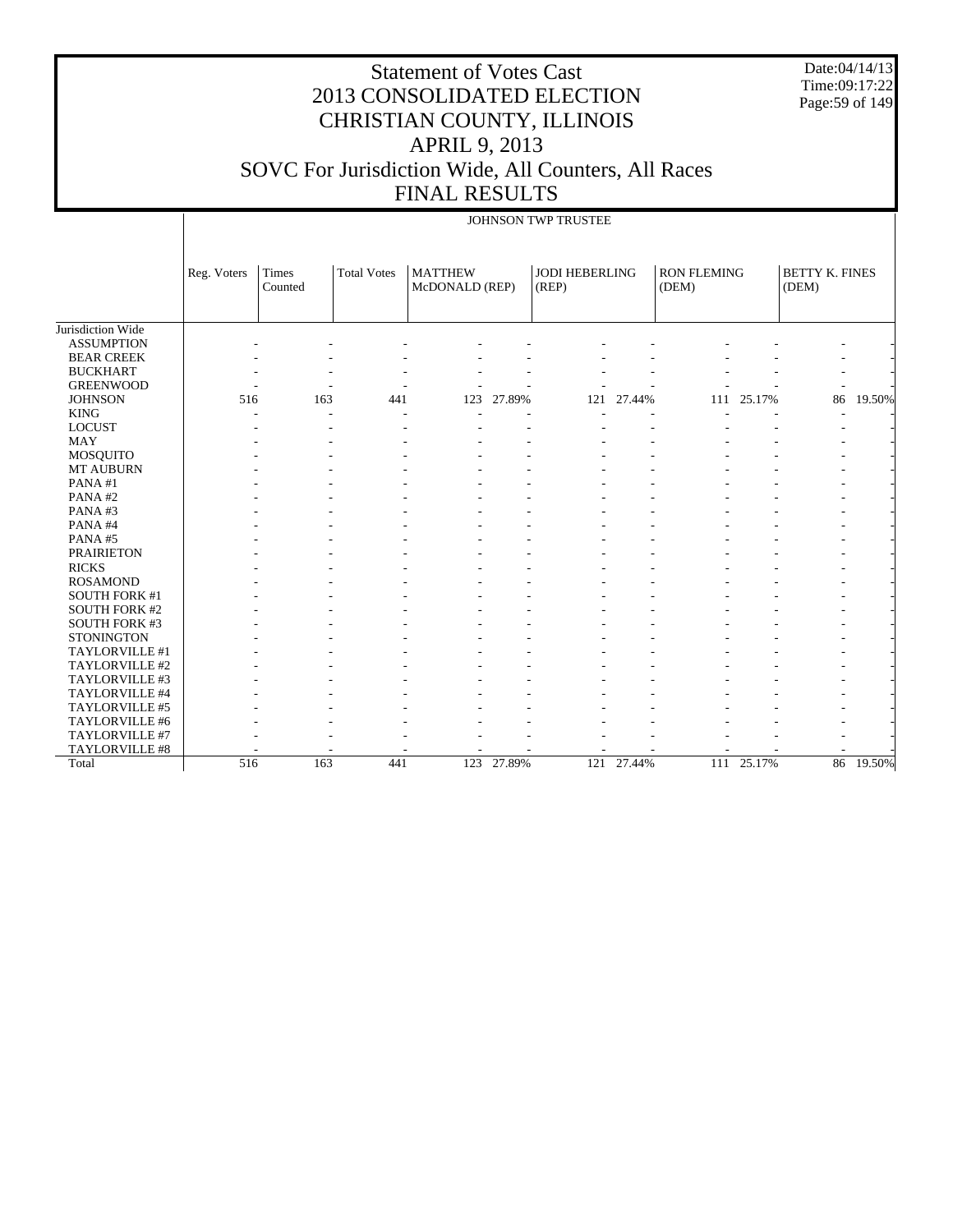Date:04/14/13 Time:09:17:22 Page:60 of 149

|                      |             |                  | <b>KING TWP SUPR</b> |                                       |            | <b>KING TWP CLERK</b> |                  |                 |                                               |            |  |
|----------------------|-------------|------------------|----------------------|---------------------------------------|------------|-----------------------|------------------|-----------------|-----------------------------------------------|------------|--|
|                      | Reg. Voters | Times<br>Counted |                      | Total Votes   CURTIS WATKINS<br>(REP) |            | Reg. Voters           | Times<br>Counted |                 | Total Votes   CHRISTINA<br>ZIMMERMAN<br>(DEM) |            |  |
| Jurisdiction Wide    |             |                  |                      |                                       |            |                       |                  |                 |                                               |            |  |
| <b>ASSUMPTION</b>    |             |                  |                      |                                       |            |                       |                  |                 |                                               |            |  |
| <b>BEAR CREEK</b>    |             |                  |                      |                                       |            |                       |                  |                 |                                               |            |  |
| <b>BUCKHART</b>      |             |                  |                      |                                       |            |                       |                  |                 |                                               |            |  |
| <b>GREENWOOD</b>     |             |                  |                      |                                       |            |                       |                  |                 |                                               |            |  |
| <b>JOHNSON</b>       |             |                  |                      |                                       |            |                       |                  |                 |                                               |            |  |
| <b>KING</b>          | 138         | 88               | 77                   |                                       | 77 100.00% | 138                   | 88               | 72              |                                               | 72 100.00% |  |
| <b>LOCUST</b>        |             |                  |                      |                                       |            |                       |                  | ٠               |                                               |            |  |
| <b>MAY</b>           |             |                  |                      |                                       |            |                       |                  |                 |                                               |            |  |
| <b>MOSQUITO</b>      |             |                  |                      |                                       |            |                       |                  |                 |                                               |            |  |
| <b>MT AUBURN</b>     |             |                  |                      |                                       |            |                       |                  |                 |                                               |            |  |
| PANA#1               |             |                  |                      |                                       |            |                       |                  |                 |                                               |            |  |
| PANA#2               |             |                  |                      |                                       |            |                       |                  |                 |                                               |            |  |
| PANA#3               |             |                  |                      |                                       |            |                       |                  |                 |                                               |            |  |
| PANA#4               |             |                  |                      |                                       |            |                       |                  |                 |                                               |            |  |
| PANA#5               |             |                  |                      |                                       |            |                       |                  |                 |                                               |            |  |
| <b>PRAIRIETON</b>    |             |                  |                      |                                       |            |                       |                  |                 |                                               |            |  |
| <b>RICKS</b>         |             |                  |                      |                                       |            |                       |                  |                 |                                               |            |  |
| <b>ROSAMOND</b>      |             |                  |                      |                                       |            |                       |                  |                 |                                               |            |  |
| <b>SOUTH FORK #1</b> |             |                  |                      |                                       |            |                       |                  |                 |                                               |            |  |
| <b>SOUTH FORK #2</b> |             |                  |                      |                                       |            |                       |                  |                 |                                               |            |  |
| <b>SOUTH FORK #3</b> |             |                  |                      |                                       |            |                       |                  |                 |                                               |            |  |
| <b>STONINGTON</b>    |             |                  |                      |                                       |            |                       |                  |                 |                                               |            |  |
| TAYLORVILLE #1       |             |                  |                      |                                       |            |                       |                  |                 |                                               |            |  |
| TAYLORVILLE #2       |             |                  |                      |                                       |            |                       |                  |                 |                                               |            |  |
| TAYLORVILLE #3       |             |                  |                      |                                       |            |                       |                  |                 |                                               |            |  |
| TAYLORVILLE #4       |             |                  |                      |                                       |            |                       |                  |                 |                                               |            |  |
| TAYLORVILLE #5       |             |                  |                      |                                       |            |                       |                  |                 |                                               |            |  |
| TAYLORVILLE #6       |             |                  |                      |                                       |            |                       |                  |                 |                                               |            |  |
| TAYLORVILLE #7       |             |                  |                      |                                       |            |                       |                  |                 |                                               |            |  |
| TAYLORVILLE #8       |             |                  |                      |                                       |            |                       |                  |                 |                                               |            |  |
| Total                | 138         | 88               | 77                   |                                       | 77 100.00% | 138                   | 88               | $\overline{72}$ |                                               | 72 100.00% |  |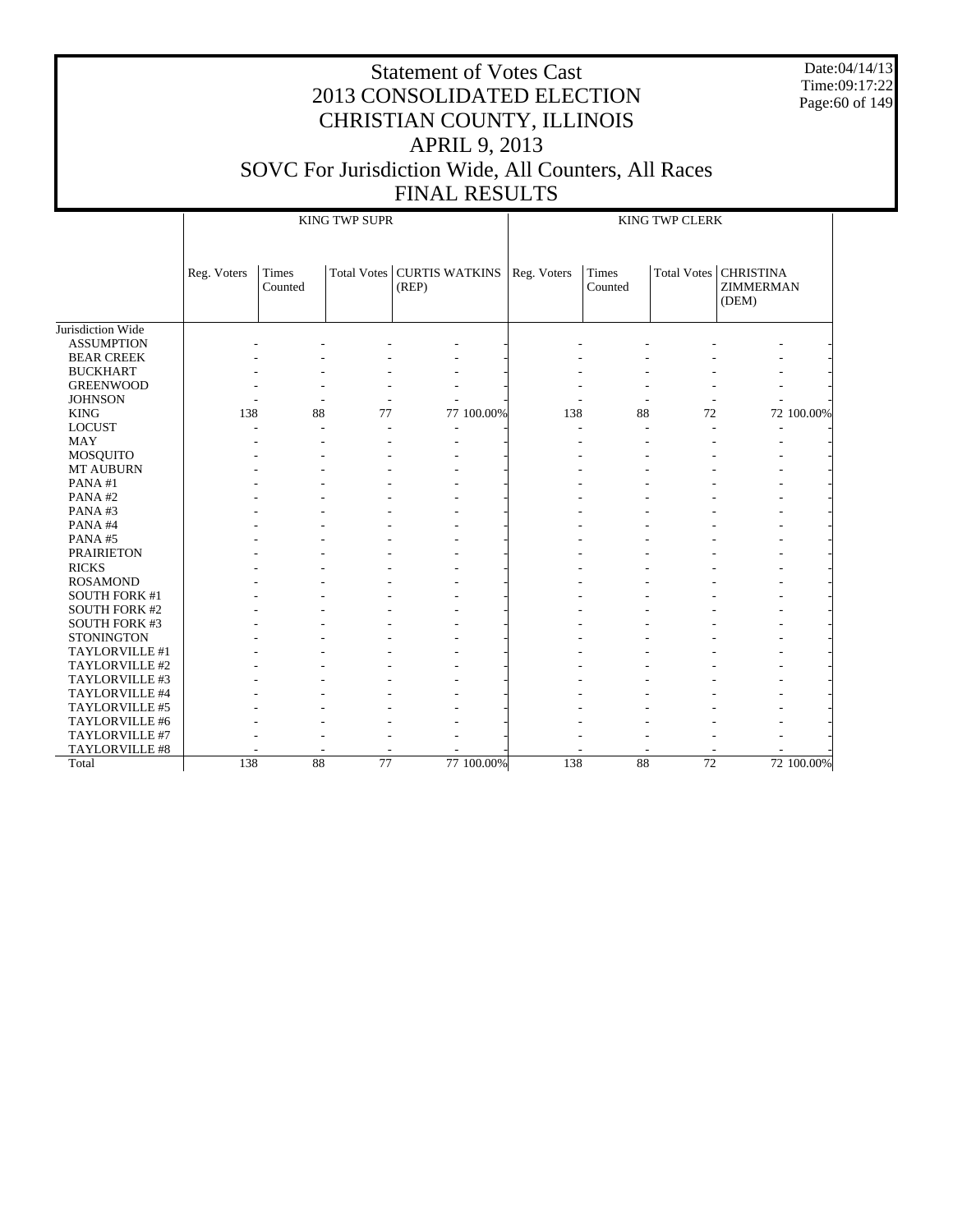Date:04/14/13 Time:09:17:22 Page:61 of 149

# Statement of Votes Cast 2013 CONSOLIDATED ELECTION CHRISTIAN COUNTY, ILLINOIS APRIL 9, 2013 SOVC For Jurisdiction Wide, All Counters, All Races FINAL RESULTS

#### KING TWP HWY COMM

|                      | Reg. Voters | <b>Times</b><br>Counted | <b>Total Votes</b> | <b>ANDY ALDRICH</b><br>(REP) |        | <b>THOMAS CARTER</b><br>(DEM) |        |
|----------------------|-------------|-------------------------|--------------------|------------------------------|--------|-------------------------------|--------|
| Jurisdiction Wide    |             |                         |                    |                              |        |                               |        |
| <b>ASSUMPTION</b>    |             |                         |                    |                              |        |                               |        |
| <b>BEAR CREEK</b>    |             |                         |                    |                              |        |                               |        |
| <b>BUCKHART</b>      |             |                         |                    |                              |        |                               |        |
| <b>GREENWOOD</b>     |             |                         |                    |                              |        |                               |        |
| <b>JOHNSON</b>       |             |                         |                    |                              |        |                               |        |
| <b>KING</b>          | 138         | 88                      | 88                 | 25                           | 28.41% | 63                            | 71.59% |
| <b>LOCUST</b>        |             |                         |                    |                              |        | ٠                             |        |
| MAY                  |             |                         |                    |                              |        |                               |        |
| <b>MOSQUITO</b>      |             |                         |                    |                              |        |                               |        |
| <b>MT AUBURN</b>     |             |                         |                    |                              |        |                               |        |
| PANA#1               |             |                         |                    |                              |        |                               |        |
| PANA#2               |             |                         |                    |                              |        |                               |        |
| PANA#3               |             |                         |                    |                              |        |                               |        |
| PANA#4               |             |                         |                    |                              |        |                               |        |
| PANA#5               |             |                         |                    |                              |        |                               |        |
| <b>PRAIRIETON</b>    |             |                         |                    |                              |        |                               |        |
| <b>RICKS</b>         |             |                         |                    |                              |        |                               |        |
| <b>ROSAMOND</b>      |             |                         |                    |                              |        |                               |        |
| <b>SOUTH FORK #1</b> |             |                         |                    |                              |        |                               |        |
| <b>SOUTH FORK #2</b> |             |                         |                    |                              |        |                               |        |
| <b>SOUTH FORK #3</b> |             |                         |                    |                              |        |                               |        |
| <b>STONINGTON</b>    |             |                         |                    |                              |        |                               |        |
| TAYLORVILLE #1       |             |                         |                    |                              |        |                               |        |
| TAYLORVILLE #2       |             |                         |                    |                              |        |                               |        |
| TAYLORVILLE #3       |             |                         |                    |                              |        |                               |        |
| TAYLORVILLE #4       |             |                         |                    |                              |        |                               |        |
| TAYLORVILLE #5       |             |                         |                    |                              |        |                               |        |
| TAYLORVILLE #6       |             |                         |                    |                              |        |                               |        |
| TAYLORVILLE #7       |             |                         |                    |                              |        |                               |        |
| TAYLORVILLE #8       |             |                         |                    |                              |        |                               |        |
| Total                | 138         | 88                      | 88                 | 25                           | 28.41% | 63                            | 71.59% |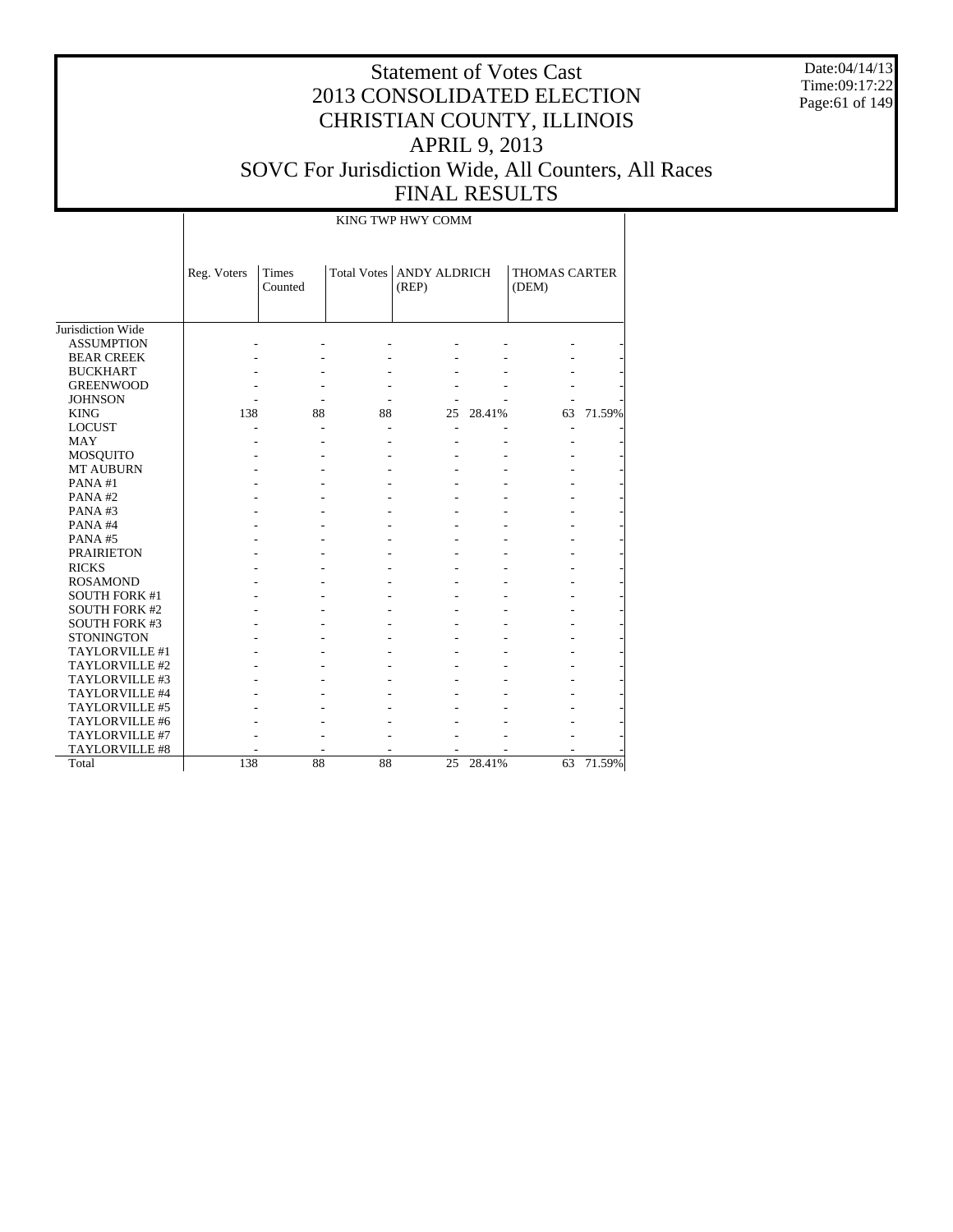Date:04/14/13 Time:09:17:22 Page:62 of 149

# Statement of Votes Cast 2013 CONSOLIDATED ELECTION CHRISTIAN COUNTY, ILLINOIS APRIL 9, 2013 SOVC For Jurisdiction Wide, All Counters, All Races FINAL RESULTS

#### KING TWP TRUSTEE

|                      | Reg. Voters | Times<br>Counted | <b>Total Votes</b> | <b>DONALD</b><br><b>ZIMMERMAN</b><br>(DEM) |        | <b>STEVE GERMANN</b><br>(DEM) |           | <b>GENE WADE</b><br>(DEM) |           | MICHAEL A.<br>MILLBURG (DEM) |        |
|----------------------|-------------|------------------|--------------------|--------------------------------------------|--------|-------------------------------|-----------|---------------------------|-----------|------------------------------|--------|
| Jurisdiction Wide    |             |                  |                    |                                            |        |                               |           |                           |           |                              |        |
| <b>ASSUMPTION</b>    |             |                  |                    |                                            |        |                               |           |                           |           |                              |        |
| <b>BEAR CREEK</b>    |             |                  |                    |                                            |        |                               |           |                           |           |                              |        |
| <b>BUCKHART</b>      |             |                  |                    |                                            |        |                               |           |                           |           |                              |        |
| <b>GREENWOOD</b>     |             |                  |                    |                                            |        |                               |           |                           |           |                              |        |
| <b>JOHNSON</b>       |             |                  |                    |                                            |        |                               |           |                           |           |                              |        |
| <b>KING</b>          | 138         | 88               | 264                | 58                                         | 21.97% | 60                            | 22.73%    | 71                        | 26.89%    | 75                           | 28.41% |
| <b>LOCUST</b>        |             |                  | ٠                  |                                            |        |                               |           |                           |           |                              |        |
| <b>MAY</b>           |             |                  |                    |                                            |        |                               |           |                           |           |                              |        |
| <b>MOSQUITO</b>      |             |                  |                    |                                            |        |                               |           |                           |           |                              |        |
| <b>MT AUBURN</b>     |             |                  |                    |                                            |        |                               |           |                           |           |                              |        |
| PANA#1               |             |                  |                    |                                            |        |                               |           |                           |           |                              |        |
| PANA#2               |             |                  |                    |                                            |        |                               |           |                           |           |                              |        |
| PANA#3               |             |                  |                    |                                            |        |                               |           |                           |           |                              |        |
| PANA#4               |             |                  |                    |                                            |        |                               |           |                           |           |                              |        |
| PANA#5               |             |                  |                    |                                            |        |                               |           |                           |           |                              |        |
| <b>PRAIRIETON</b>    |             |                  |                    |                                            |        |                               |           |                           |           |                              |        |
| <b>RICKS</b>         |             |                  |                    |                                            |        |                               |           |                           |           |                              |        |
| <b>ROSAMOND</b>      |             |                  |                    |                                            |        |                               |           |                           |           |                              |        |
| <b>SOUTH FORK #1</b> |             |                  |                    |                                            |        |                               |           |                           |           |                              |        |
| <b>SOUTH FORK #2</b> |             |                  |                    |                                            |        |                               |           |                           |           |                              |        |
| <b>SOUTH FORK #3</b> |             |                  |                    |                                            |        |                               |           |                           |           |                              |        |
| <b>STONINGTON</b>    |             |                  |                    |                                            |        |                               |           |                           |           |                              |        |
| TAYLORVILLE #1       |             |                  |                    |                                            |        |                               |           |                           |           | $\overline{\phantom{a}}$     |        |
| TAYLORVILLE #2       |             |                  |                    |                                            |        |                               |           |                           |           |                              |        |
| TAYLORVILLE #3       |             |                  |                    |                                            |        |                               |           |                           |           |                              |        |
| TAYLORVILLE #4       |             |                  |                    |                                            |        |                               |           |                           |           |                              |        |
| TAYLORVILLE #5       |             |                  |                    |                                            |        |                               |           |                           |           |                              |        |
| TAYLORVILLE #6       |             |                  |                    |                                            |        |                               |           |                           |           |                              |        |
| TAYLORVILLE #7       |             |                  |                    |                                            |        |                               |           |                           |           |                              |        |
| TAYLORVILLE #8       |             |                  | ۰                  |                                            |        |                               |           |                           |           |                              |        |
| Total                | 138         | 88               | 264                | 58                                         | 21.97% |                               | 60 22.73% |                           | 71 26.89% | 75                           | 28.41% |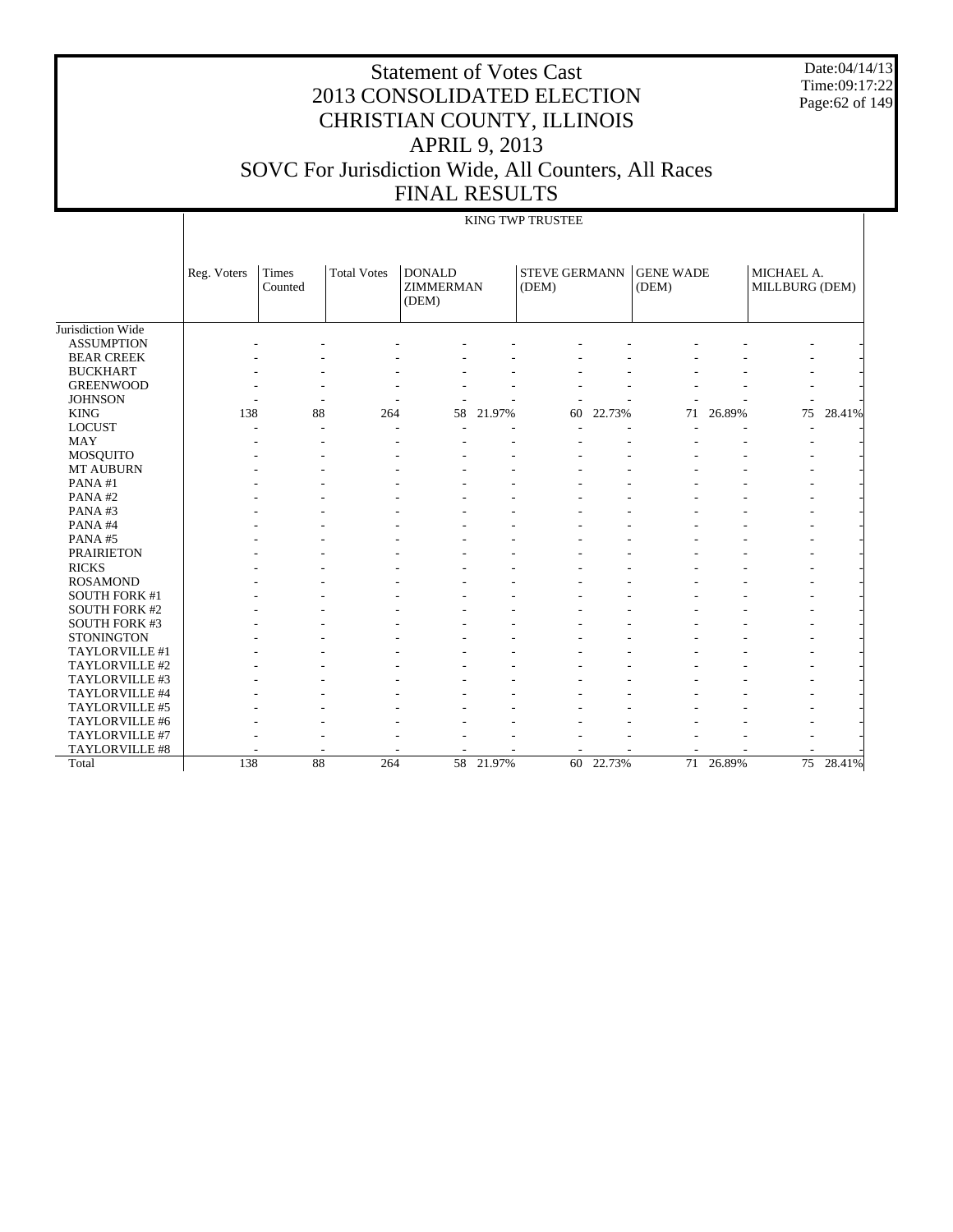Date:04/14/13 Time:09:17:22 Page:63 of 149

|                      |             |                  | <b>LOCUST TWP SUPR</b> |                                |             | <b>LOCUST TWP CLERK</b> |                  |                    |                          |             |  |
|----------------------|-------------|------------------|------------------------|--------------------------------|-------------|-------------------------|------------------|--------------------|--------------------------|-------------|--|
|                      | Reg. Voters | Times<br>Counted | <b>Total Votes</b>     | <b>RITA M. MOOMEY</b><br>(DEM) |             | Reg. Voters             | Times<br>Counted | <b>Total Votes</b> | LINDA L. MOOMEY<br>(DEM) |             |  |
| Jurisdiction Wide    |             |                  |                        |                                |             |                         |                  |                    |                          |             |  |
| <b>ASSUMPTION</b>    |             |                  |                        |                                |             |                         |                  |                    |                          |             |  |
| <b>BEAR CREEK</b>    |             |                  |                        |                                |             |                         |                  |                    |                          |             |  |
| <b>BUCKHART</b>      |             |                  |                        |                                |             |                         |                  |                    |                          |             |  |
| <b>GREENWOOD</b>     |             |                  |                        |                                |             |                         |                  |                    |                          |             |  |
| <b>JOHNSON</b>       |             |                  |                        |                                |             |                         |                  |                    |                          |             |  |
| <b>KING</b>          |             |                  |                        |                                |             |                         |                  |                    |                          |             |  |
| <b>LOCUST</b>        | 444         | 171              | 143                    |                                | 143 100.00% | 444                     | 171              | 146                |                          | 146 100.00% |  |
| MAY                  |             |                  | ÷                      |                                |             |                         |                  |                    |                          |             |  |
| MOSQUITO             |             |                  |                        |                                |             |                         |                  |                    |                          |             |  |
| <b>MT AUBURN</b>     |             |                  |                        |                                |             |                         |                  |                    |                          |             |  |
| PANA#1               |             |                  |                        |                                |             |                         |                  |                    |                          |             |  |
| PANA#2               |             |                  |                        |                                |             |                         |                  |                    |                          |             |  |
| PANA#3               |             |                  |                        |                                |             |                         |                  |                    |                          |             |  |
| PANA#4               |             |                  |                        |                                |             |                         |                  |                    |                          |             |  |
| PANA#5               |             |                  |                        |                                |             |                         |                  |                    |                          |             |  |
| <b>PRAIRIETON</b>    |             |                  |                        |                                |             |                         |                  |                    |                          |             |  |
| <b>RICKS</b>         |             |                  |                        |                                |             |                         |                  |                    |                          |             |  |
| <b>ROSAMOND</b>      |             |                  |                        |                                |             |                         |                  |                    |                          |             |  |
| <b>SOUTH FORK #1</b> |             |                  |                        |                                |             |                         |                  |                    |                          |             |  |
| <b>SOUTH FORK #2</b> |             |                  |                        |                                |             |                         |                  |                    |                          |             |  |
| <b>SOUTH FORK #3</b> |             |                  |                        |                                |             |                         |                  |                    |                          |             |  |
| <b>STONINGTON</b>    |             |                  |                        |                                |             |                         |                  |                    |                          |             |  |
| TAYLORVILLE #1       |             |                  |                        |                                |             |                         |                  |                    |                          |             |  |
| TAYLORVILLE #2       |             |                  |                        |                                |             |                         |                  |                    |                          |             |  |
| TAYLORVILLE #3       |             |                  |                        |                                |             |                         |                  |                    |                          |             |  |
| TAYLORVILLE #4       |             |                  |                        |                                |             |                         |                  |                    |                          |             |  |
| TAYLORVILLE #5       |             |                  |                        |                                |             |                         |                  |                    |                          |             |  |
| TAYLORVILLE #6       |             |                  |                        |                                |             |                         |                  |                    |                          |             |  |
| TAYLORVILLE #7       |             |                  |                        |                                |             |                         |                  |                    |                          |             |  |
| TAYLORVILLE #8       |             |                  |                        |                                |             |                         |                  |                    |                          |             |  |
| Total                | 444         | 171              | 143                    |                                | 143 100.00% | 444                     | 171              | 146                |                          | 146 100.00% |  |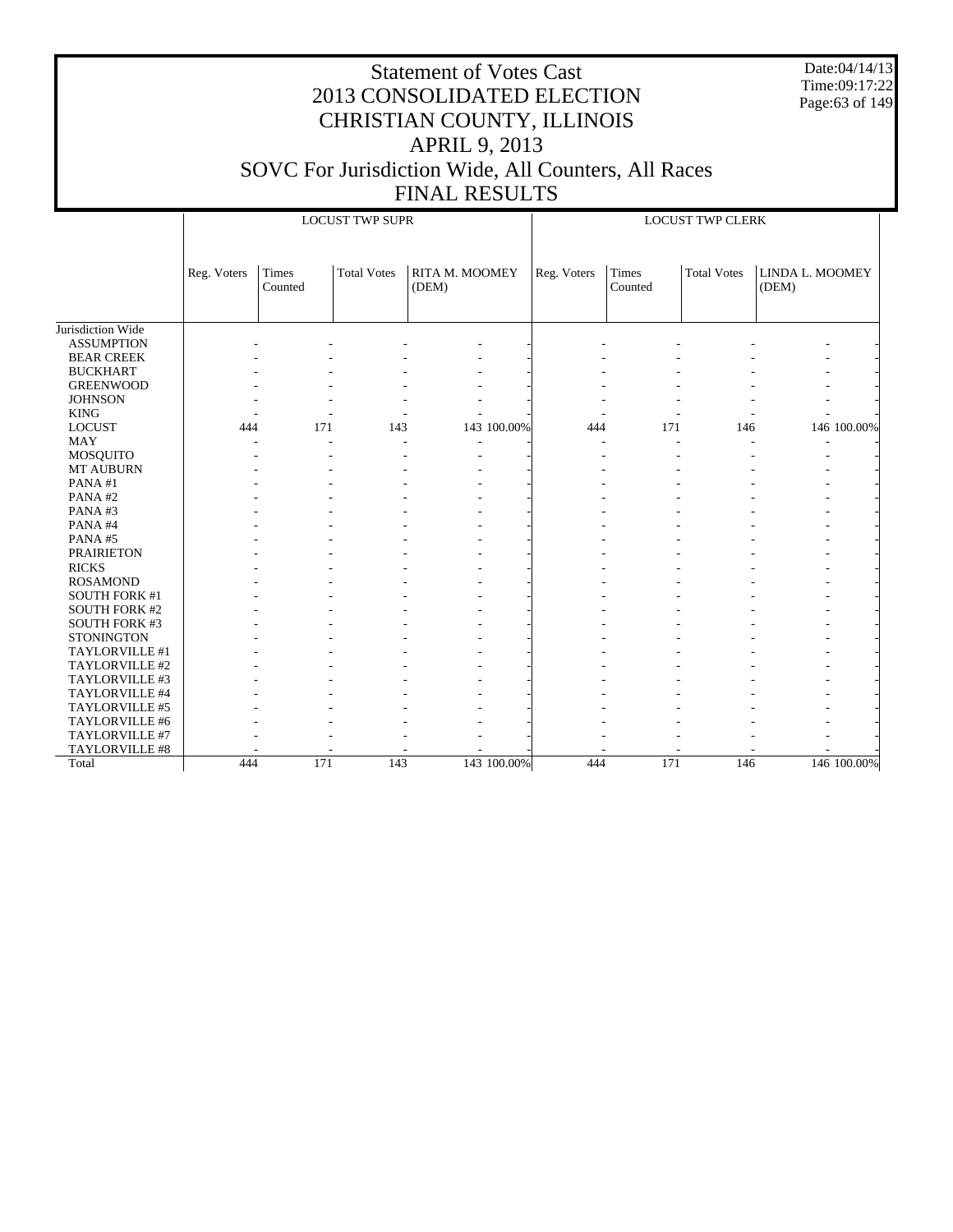Date:04/14/13 Time:09:17:22 Page:64 of 149

#### Statement of Votes Cast 2013 CONSOLIDATED ELECTION CHRISTIAN COUNTY, ILLINOIS APRIL 9, 2013 SOVC For Jurisdiction Wide, All Counters, All Races FINAL RESULTS

|                      |             |                  | <b>LOCUST TWP HWY COMM</b> |                                    |             |
|----------------------|-------------|------------------|----------------------------|------------------------------------|-------------|
|                      | Reg. Voters | Times<br>Counted | <b>Total Votes</b>         | <b>GEORGE A BUERK,</b><br>JR (DEM) |             |
| Jurisdiction Wide    |             |                  |                            |                                    |             |
| <b>ASSUMPTION</b>    |             |                  |                            |                                    |             |
| <b>BEAR CREEK</b>    |             |                  |                            |                                    |             |
| <b>BUCKHART</b>      |             |                  |                            |                                    |             |
| <b>GREENWOOD</b>     |             |                  |                            |                                    |             |
| <b>JOHNSON</b>       |             |                  |                            |                                    |             |
| <b>KING</b>          |             |                  |                            |                                    |             |
| <b>LOCUST</b>        | 444         | 171              | 143                        |                                    | 143 100.00% |
| <b>MAY</b>           |             |                  |                            |                                    |             |
| <b>MOSQUITO</b>      |             |                  |                            |                                    |             |
| <b>MT AUBURN</b>     |             |                  |                            |                                    |             |
| PANA#1               |             |                  |                            |                                    |             |
| PANA#2               |             |                  |                            |                                    |             |
| PANA#3               |             |                  |                            |                                    |             |
| PANA#4               |             |                  |                            |                                    |             |
| PANA#5               |             |                  |                            |                                    |             |
| <b>PRAIRIETON</b>    |             |                  |                            |                                    |             |
| <b>RICKS</b>         |             |                  |                            |                                    |             |
| <b>ROSAMOND</b>      |             |                  |                            |                                    |             |
| <b>SOUTH FORK #1</b> |             |                  |                            |                                    |             |
| <b>SOUTH FORK #2</b> |             |                  |                            |                                    |             |
| <b>SOUTH FORK #3</b> |             |                  |                            |                                    |             |
| <b>STONINGTON</b>    |             |                  |                            |                                    |             |
| TAYLORVILLE #1       |             |                  |                            |                                    |             |
| TAYLORVILLE #2       |             |                  |                            |                                    |             |
| TAYLORVILLE #3       |             |                  |                            |                                    |             |
| TAYLORVILLE #4       |             |                  |                            |                                    |             |
| TAYLORVILLE #5       |             |                  |                            |                                    |             |
| TAYLORVILLE #6       |             |                  |                            |                                    |             |
| TAYLORVILLE #7       |             |                  |                            |                                    |             |
| TAYLORVILLE #8       |             |                  |                            |                                    |             |
| Total                | 444         | 171              | 143                        |                                    | 143 100.00% |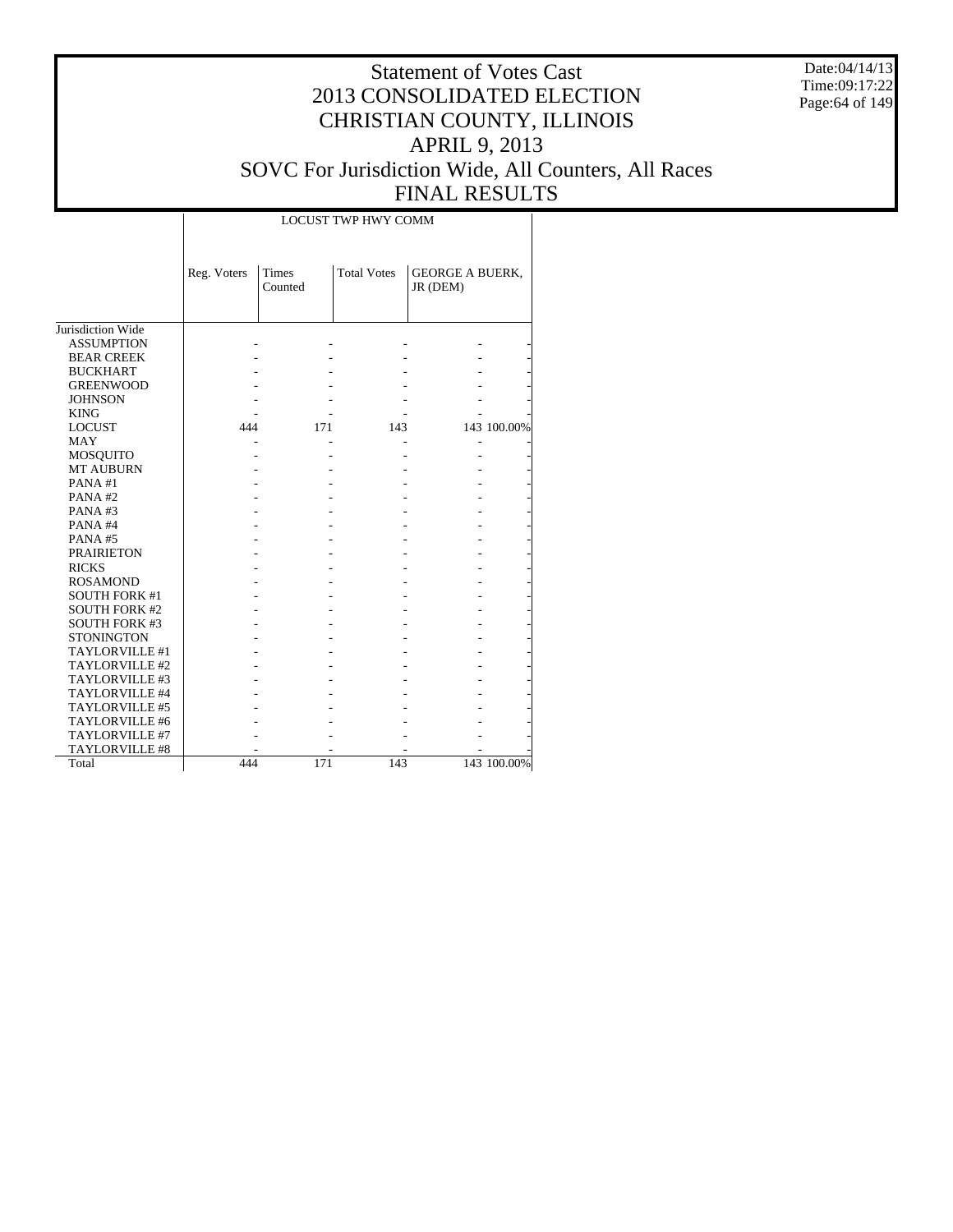Date:04/14/13 Time:09:17:22 Page:65 of 149

|                      |             | <b>LOCUST TWP TRUSTEE</b> |                    |                             |        |                               |        |                             |            |  |  |  |
|----------------------|-------------|---------------------------|--------------------|-----------------------------|--------|-------------------------------|--------|-----------------------------|------------|--|--|--|
|                      | Reg. Voters | Times<br>Counted          | <b>Total Votes</b> | <b>JOSEPH DORR</b><br>(DEM) |        | <b>CLIFFORD FRYE</b><br>(DEM) |        | <b>DAVID LARGE</b><br>(DEM) |            |  |  |  |
| Jurisdiction Wide    |             |                           |                    |                             |        |                               |        |                             |            |  |  |  |
| <b>ASSUMPTION</b>    |             |                           |                    |                             |        |                               |        |                             |            |  |  |  |
| <b>BEAR CREEK</b>    |             |                           |                    |                             |        |                               |        |                             |            |  |  |  |
| <b>BUCKHART</b>      |             |                           |                    |                             |        |                               |        |                             |            |  |  |  |
| <b>GREENWOOD</b>     |             |                           |                    |                             |        |                               |        |                             |            |  |  |  |
| <b>JOHNSON</b>       |             |                           |                    |                             |        |                               |        |                             |            |  |  |  |
| <b>KING</b>          |             |                           |                    |                             |        |                               |        |                             |            |  |  |  |
| <b>LOCUST</b>        | 444         | 171                       | 500                | 127                         | 25.40% | 123                           | 24.60% | 130                         | 26.00%     |  |  |  |
| <b>MAY</b>           |             |                           |                    |                             |        |                               |        |                             |            |  |  |  |
| MOSQUITO             |             |                           |                    |                             |        |                               |        |                             |            |  |  |  |
| MT AUBURN            |             |                           |                    |                             |        |                               |        |                             |            |  |  |  |
| PANA#1               |             |                           |                    |                             |        |                               |        |                             |            |  |  |  |
| PANA#2               |             |                           |                    |                             |        |                               |        |                             |            |  |  |  |
| PANA#3               |             |                           |                    |                             |        |                               |        |                             |            |  |  |  |
| PANA#4               |             |                           |                    |                             |        |                               |        |                             |            |  |  |  |
| PANA#5               |             |                           |                    |                             |        |                               |        |                             |            |  |  |  |
| <b>PRAIRIETON</b>    |             |                           |                    |                             |        |                               |        |                             |            |  |  |  |
| <b>RICKS</b>         |             |                           |                    |                             |        |                               |        |                             |            |  |  |  |
| <b>ROSAMOND</b>      |             |                           |                    |                             |        |                               |        |                             |            |  |  |  |
| <b>SOUTH FORK #1</b> |             |                           |                    |                             |        |                               |        |                             |            |  |  |  |
| <b>SOUTH FORK #2</b> |             |                           |                    |                             |        |                               |        |                             |            |  |  |  |
| <b>SOUTH FORK #3</b> |             |                           |                    |                             |        |                               |        |                             |            |  |  |  |
| <b>STONINGTON</b>    |             |                           |                    |                             |        |                               |        |                             |            |  |  |  |
| TAYLORVILLE #1       |             |                           |                    |                             |        |                               |        |                             |            |  |  |  |
| TAYLORVILLE #2       |             |                           |                    |                             |        |                               |        |                             |            |  |  |  |
| TAYLORVILLE #3       |             |                           |                    |                             |        |                               |        |                             |            |  |  |  |
| TAYLORVILLE #4       |             |                           |                    |                             |        |                               |        |                             |            |  |  |  |
| TAYLORVILLE #5       |             |                           |                    |                             |        |                               |        |                             |            |  |  |  |
| TAYLORVILLE #6       |             |                           |                    |                             |        |                               |        |                             |            |  |  |  |
| TAYLORVILLE #7       |             |                           |                    |                             |        |                               |        |                             |            |  |  |  |
| TAYLORVILLE #8       |             |                           |                    |                             |        |                               |        |                             |            |  |  |  |
| Total                | 444         | 171                       | 500                | 127                         | 25.40% | 123                           | 24.60% |                             | 130 26.00% |  |  |  |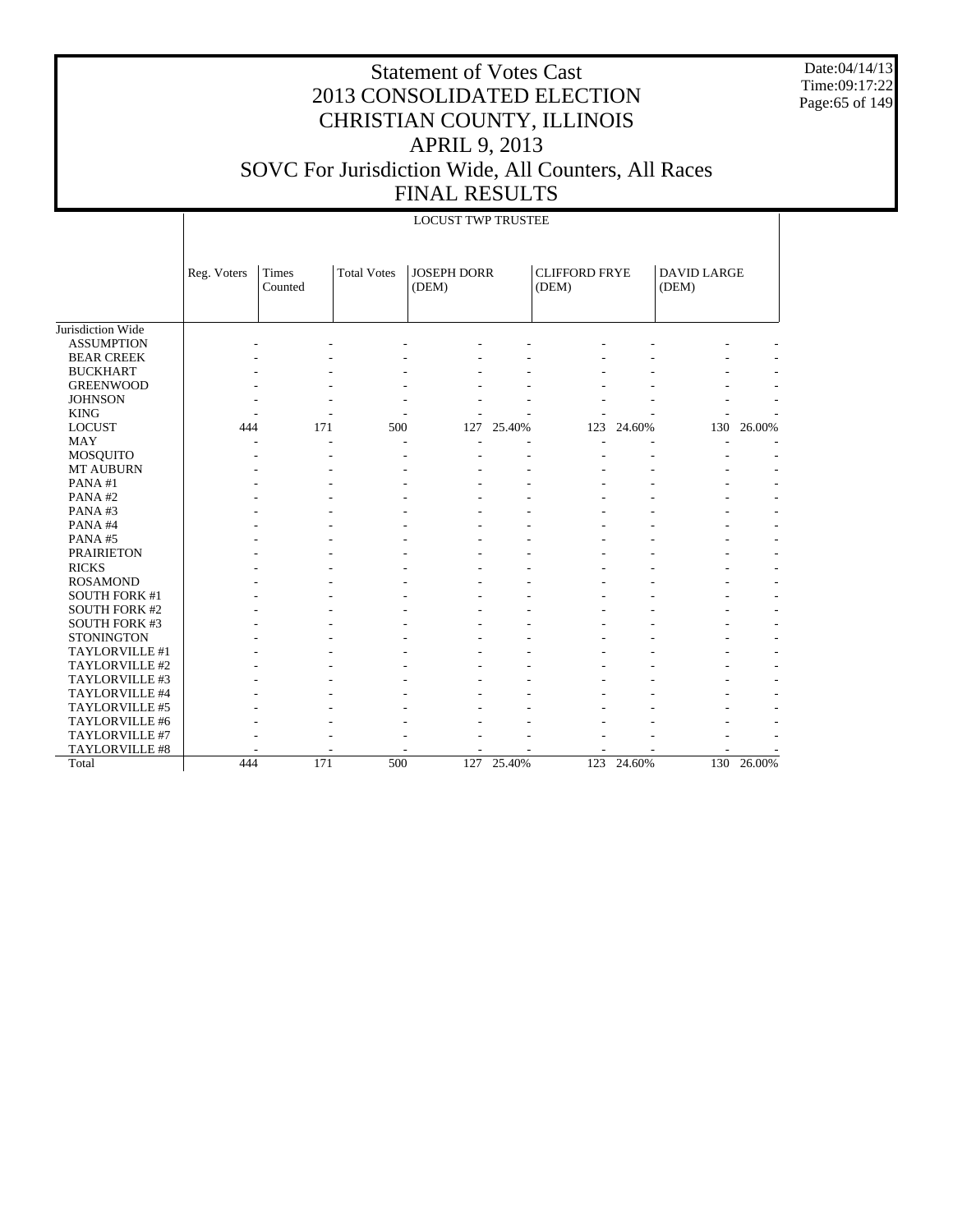Date:04/14/13 Time:09:17:22 Page:66 of 149

|                      | <b>LOCUST TWP</b><br><b>TRUSTEE</b> |            | <b>MAY TWP SUPR</b> |                  |                    |                          |            |                              |            |  |
|----------------------|-------------------------------------|------------|---------------------|------------------|--------------------|--------------------------|------------|------------------------------|------------|--|
|                      |                                     |            |                     |                  |                    |                          |            |                              |            |  |
|                      | <b>MICHAEL MIZEUR</b><br>(DEM)      |            | Reg. Voters         | Times<br>Counted | <b>Total Votes</b> | MIRIAM JOY BOYD<br>(DEM) |            | <b>RANDY HAMELL</b><br>(REP) |            |  |
|                      |                                     |            |                     |                  |                    |                          |            |                              |            |  |
| Jurisdiction Wide    |                                     |            |                     |                  |                    |                          |            |                              |            |  |
| <b>ASSUMPTION</b>    |                                     |            |                     |                  |                    |                          |            |                              |            |  |
| <b>BEAR CREEK</b>    |                                     |            |                     |                  |                    |                          |            |                              |            |  |
| <b>BUCKHART</b>      |                                     |            |                     |                  |                    |                          |            |                              |            |  |
| <b>GREENWOOD</b>     |                                     |            |                     |                  |                    |                          |            |                              |            |  |
| <b>JOHNSON</b>       |                                     |            |                     |                  |                    |                          |            |                              |            |  |
| <b>KING</b>          |                                     |            |                     |                  |                    |                          |            |                              |            |  |
| <b>LOCUST</b>        |                                     | 120 24.00% |                     |                  |                    |                          |            |                              |            |  |
| <b>MAY</b>           |                                     |            | 1217                | 594              | 559                |                          | 251 44.90% |                              | 308 55.10% |  |
| <b>MOSQUITO</b>      |                                     |            |                     |                  |                    |                          |            |                              |            |  |
| MT AUBURN            |                                     |            |                     |                  |                    |                          |            |                              |            |  |
| PANA#1               |                                     |            |                     |                  |                    |                          |            |                              |            |  |
| PANA#2               |                                     |            |                     |                  |                    |                          |            |                              |            |  |
| PANA#3               |                                     |            |                     |                  |                    |                          |            |                              |            |  |
| PANA#4               |                                     |            |                     |                  |                    |                          |            |                              |            |  |
| PANA#5               |                                     |            |                     |                  |                    |                          |            |                              |            |  |
| <b>PRAIRIETON</b>    |                                     |            |                     |                  |                    |                          |            |                              |            |  |
| <b>RICKS</b>         |                                     |            |                     |                  |                    |                          |            |                              |            |  |
| <b>ROSAMOND</b>      |                                     |            |                     |                  |                    |                          |            |                              |            |  |
| <b>SOUTH FORK #1</b> |                                     |            |                     |                  |                    |                          |            |                              |            |  |
| <b>SOUTH FORK #2</b> |                                     |            |                     |                  |                    |                          |            |                              |            |  |
| <b>SOUTH FORK #3</b> |                                     |            |                     |                  |                    |                          |            |                              |            |  |
| <b>STONINGTON</b>    |                                     |            |                     |                  |                    |                          |            |                              |            |  |
| TAYLORVILLE #1       |                                     |            |                     |                  |                    |                          |            |                              |            |  |
| TAYLORVILLE #2       |                                     |            |                     |                  |                    |                          |            |                              |            |  |
| TAYLORVILLE #3       |                                     |            |                     |                  |                    |                          |            |                              |            |  |
| TAYLORVILLE #4       |                                     |            |                     |                  |                    |                          |            |                              |            |  |
| TAYLORVILLE #5       |                                     |            |                     |                  |                    |                          |            |                              |            |  |
| TAYLORVILLE #6       |                                     |            |                     |                  |                    |                          |            |                              |            |  |
| TAYLORVILLE #7       |                                     |            |                     |                  |                    |                          |            |                              |            |  |
| TAYLORVILLE #8       |                                     |            |                     |                  |                    |                          |            |                              |            |  |
| Total                | 120                                 | 24.00%     | 1217                | 594              | 559                | 251                      | 44.90%     |                              | 308 55.10% |  |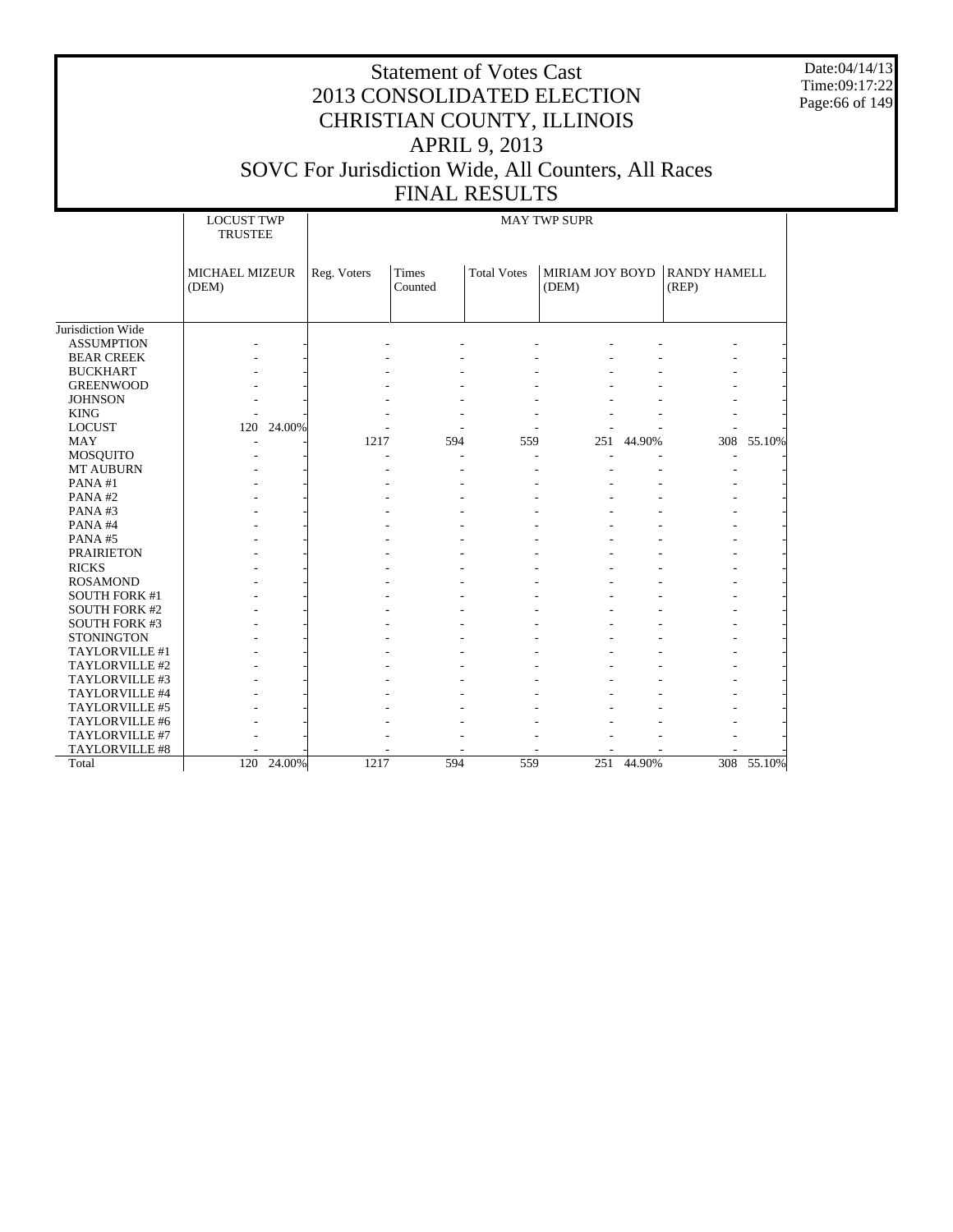Date:04/14/13 Time:09:17:22 Page:67 of 149

# Statement of Votes Cast 2013 CONSOLIDATED ELECTION CHRISTIAN COUNTY, ILLINOIS APRIL 9, 2013 SOVC For Jurisdiction Wide, All Counters, All Races FINAL RESULTS

MAY TWP CLERK

|                      | Reg. Voters | Times<br>Counted | <b>Total Votes</b> | JOSEPH G. NOLAN<br>(DEM) |            | PENNY HAMELL<br>(REP) |            |
|----------------------|-------------|------------------|--------------------|--------------------------|------------|-----------------------|------------|
|                      |             |                  |                    |                          |            |                       |            |
| Jurisdiction Wide    |             |                  |                    |                          |            |                       |            |
| <b>ASSUMPTION</b>    |             |                  |                    |                          |            |                       |            |
| <b>BEAR CREEK</b>    |             |                  |                    |                          |            |                       |            |
| <b>BUCKHART</b>      |             |                  |                    |                          |            |                       |            |
| <b>GREENWOOD</b>     |             |                  |                    |                          |            |                       |            |
| <b>JOHNSON</b>       |             |                  |                    |                          |            |                       |            |
| <b>KING</b>          |             |                  |                    |                          |            |                       |            |
| <b>LOCUST</b>        |             |                  |                    |                          |            |                       |            |
| <b>MAY</b>           | 1217        | 594              | 561                | 294                      | 52.41%     | 267                   | 47.59%     |
| <b>MOSQUITO</b>      |             |                  |                    |                          |            |                       |            |
| <b>MT AUBURN</b>     |             |                  |                    |                          |            |                       |            |
| PANA#1               |             |                  |                    |                          |            |                       |            |
| PANA#2               |             |                  |                    |                          |            |                       |            |
| PANA#3               |             |                  |                    |                          |            |                       |            |
| PANA#4               |             |                  |                    |                          |            |                       |            |
| PANA#5               |             |                  |                    |                          |            |                       |            |
| <b>PRAIRIETON</b>    |             |                  |                    |                          |            |                       |            |
| <b>RICKS</b>         |             |                  |                    |                          |            |                       |            |
| <b>ROSAMOND</b>      |             |                  |                    |                          |            |                       |            |
| <b>SOUTH FORK #1</b> |             |                  |                    |                          |            |                       |            |
| <b>SOUTH FORK #2</b> |             |                  |                    |                          |            |                       |            |
| <b>SOUTH FORK #3</b> |             |                  |                    |                          |            |                       |            |
| <b>STONINGTON</b>    |             |                  |                    |                          |            |                       |            |
| TAYLORVILLE #1       |             |                  |                    |                          |            |                       |            |
| TAYLORVILLE #2       |             |                  |                    |                          |            |                       |            |
| TAYLORVILLE #3       |             |                  |                    |                          |            |                       |            |
| TAYLORVILLE #4       |             |                  |                    |                          |            |                       |            |
| TAYLORVILLE #5       |             |                  |                    |                          |            |                       |            |
| TAYLORVILLE #6       |             |                  |                    |                          |            |                       |            |
| TAYLORVILLE #7       |             |                  |                    |                          |            |                       |            |
| TAYLORVILLE #8       |             |                  |                    |                          |            |                       |            |
| Total                | 1217        | 594              | 561                |                          | 294 52.41% |                       | 267 47.59% |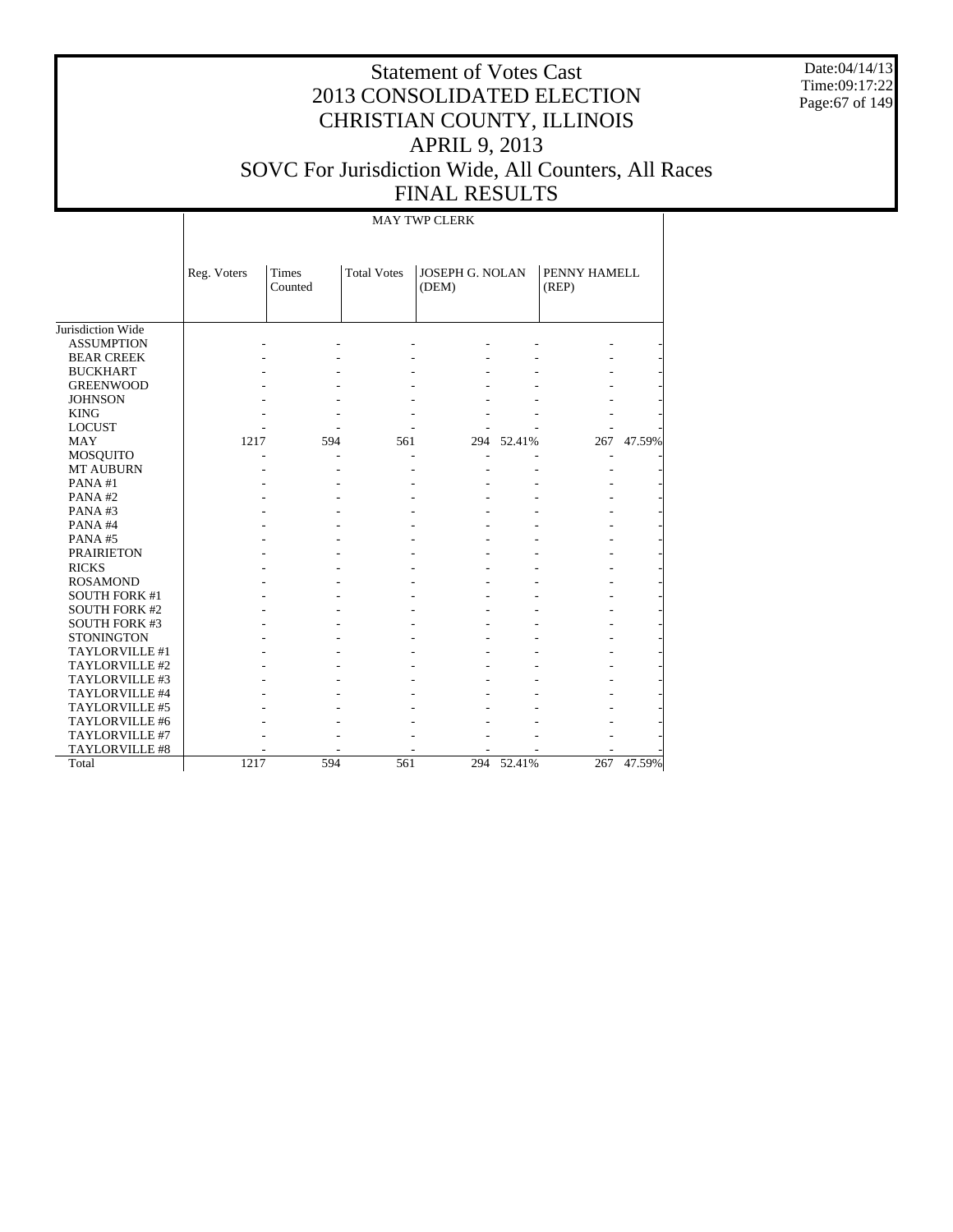Date:04/14/13 Time:09:17:22 Page:68 of 149

# Statement of Votes Cast 2013 CONSOLIDATED ELECTION CHRISTIAN COUNTY, ILLINOIS APRIL 9, 2013 SOVC For Jurisdiction Wide, All Counters, All Races FINAL RESULTS

#### MAY TWP HWY COMM

|                      | Reg. Voters | <b>Times</b> | <b>Total Votes</b> | <b>BEN CURTIN (DEM)</b> |        | JEFF L. PRASUN |        | <b>ARTHUR BEHL</b> |       |
|----------------------|-------------|--------------|--------------------|-------------------------|--------|----------------|--------|--------------------|-------|
|                      |             | Counted      |                    |                         |        | (REP)          |        |                    |       |
|                      |             |              |                    |                         |        |                |        |                    |       |
|                      |             |              |                    |                         |        |                |        |                    |       |
| Jurisdiction Wide    |             |              |                    |                         |        |                |        |                    |       |
| <b>ASSUMPTION</b>    |             |              |                    |                         |        |                |        |                    |       |
| <b>BEAR CREEK</b>    |             |              |                    |                         |        |                |        |                    |       |
| <b>BUCKHART</b>      |             |              |                    |                         |        |                |        |                    |       |
| <b>GREENWOOD</b>     |             |              |                    |                         |        |                |        |                    |       |
| <b>JOHNSON</b>       |             |              |                    |                         |        |                |        |                    |       |
| <b>KING</b>          |             |              |                    |                         |        |                |        |                    |       |
| <b>LOCUST</b>        |             |              |                    |                         |        |                |        |                    |       |
| <b>MAY</b>           | 1217        | 594          | 584                | 310                     | 53.08% | 268            | 45.89% | 6                  | 1.03% |
| <b>MOSQUITO</b>      |             |              |                    |                         |        |                |        |                    |       |
| MT AUBURN            |             |              |                    |                         |        |                |        |                    |       |
| PANA#1               |             |              |                    |                         |        |                |        |                    |       |
| PANA#2               |             |              |                    |                         |        |                |        |                    |       |
| PANA#3               |             |              |                    |                         |        |                |        |                    |       |
| PANA#4               |             |              |                    |                         |        |                |        |                    |       |
| PANA#5               |             |              |                    |                         |        |                |        |                    |       |
| <b>PRAIRIETON</b>    |             |              |                    |                         |        |                |        |                    |       |
| <b>RICKS</b>         |             |              |                    |                         |        |                |        |                    |       |
| <b>ROSAMOND</b>      |             |              |                    |                         |        |                |        |                    |       |
| <b>SOUTH FORK #1</b> |             |              |                    |                         |        |                |        |                    |       |
| <b>SOUTH FORK #2</b> |             |              |                    |                         |        |                |        |                    |       |
| <b>SOUTH FORK #3</b> |             |              |                    |                         |        |                |        |                    |       |
| <b>STONINGTON</b>    |             |              |                    |                         |        |                |        |                    |       |
| TAYLORVILLE #1       |             |              |                    |                         |        |                |        |                    |       |
| TAYLORVILLE #2       |             |              |                    |                         |        |                |        |                    |       |
| TAYLORVILLE #3       |             |              |                    |                         |        |                |        |                    |       |
| TAYLORVILLE #4       |             |              |                    |                         |        |                |        |                    |       |
| TAYLORVILLE #5       |             |              |                    |                         |        |                |        |                    |       |
| TAYLORVILLE #6       |             |              |                    |                         |        |                |        |                    |       |
| TAYLORVILLE #7       |             |              |                    |                         |        |                |        |                    |       |
| TAYLORVILLE #8       |             |              |                    |                         |        |                |        |                    |       |
| Total                | 1217        | 594          | 584                | 310                     | 53.08% | 268            | 45.89% | 6                  | 1.03% |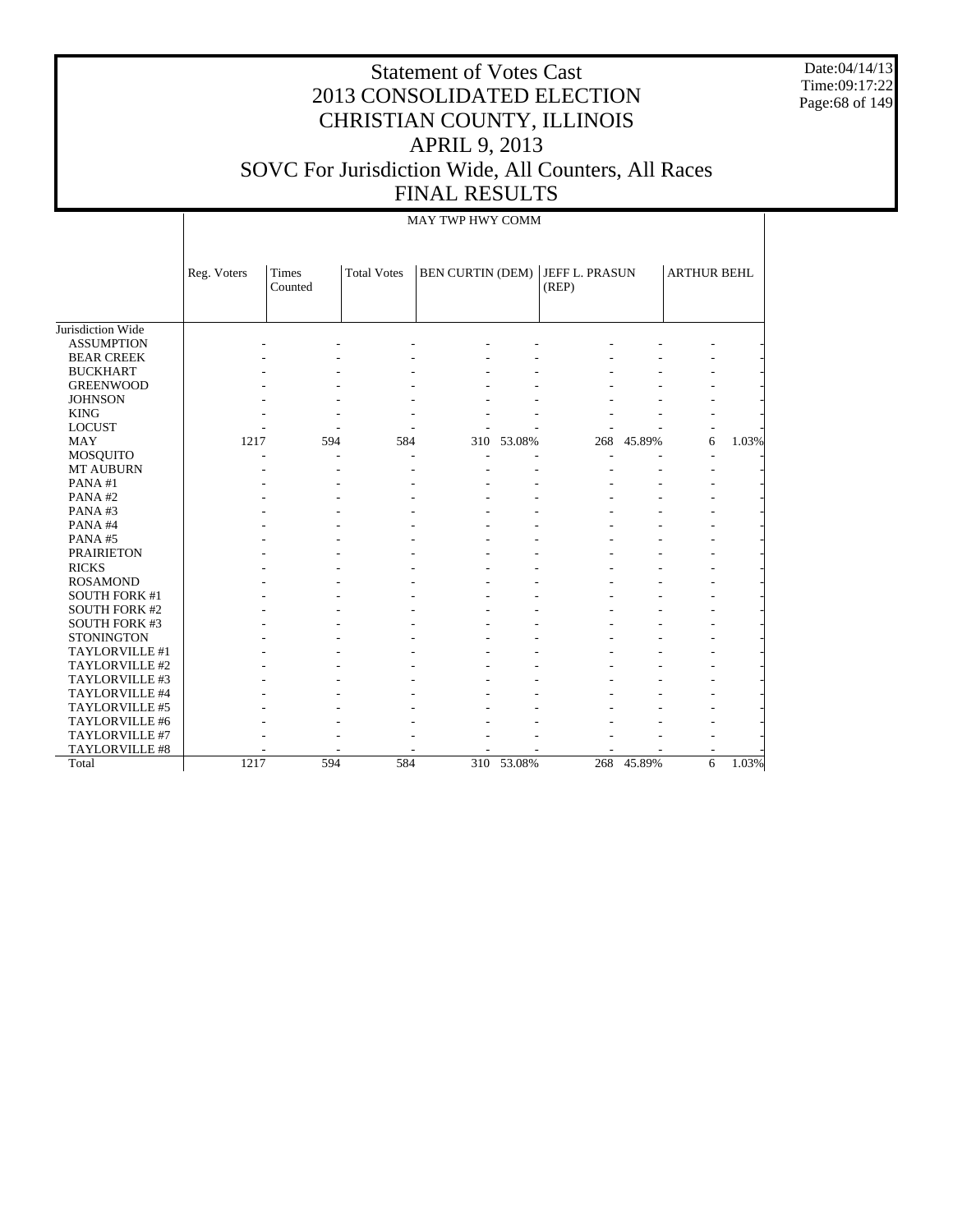Date:04/14/13 Time:09:17:22 Page:69 of 149

# Statement of Votes Cast 2013 CONSOLIDATED ELECTION CHRISTIAN COUNTY, ILLINOIS APRIL 9, 2013 SOVC For Jurisdiction Wide, All Counters, All Races FINAL RESULTS

#### MAY TWP TRUSTEE

|                      | Reg. Voters | <b>Times</b><br>Counted | <b>Total Votes</b> | <b>LARRY BARRY</b><br>(DEM) |            | (DEM) |       | MICHAEL FASSERO ED SALISBURY<br>(DEM) |        |
|----------------------|-------------|-------------------------|--------------------|-----------------------------|------------|-------|-------|---------------------------------------|--------|
|                      |             |                         |                    |                             |            |       |       |                                       |        |
| Jurisdiction Wide    |             |                         |                    |                             |            |       |       |                                       |        |
| <b>ASSUMPTION</b>    |             |                         |                    |                             |            |       |       |                                       |        |
| <b>BEAR CREEK</b>    |             |                         |                    |                             |            |       |       |                                       |        |
| <b>BUCKHART</b>      |             |                         |                    |                             |            |       |       |                                       |        |
| <b>GREENWOOD</b>     |             |                         |                    |                             |            |       |       |                                       |        |
| <b>JOHNSON</b>       |             |                         |                    |                             |            |       |       |                                       |        |
| <b>KING</b>          |             |                         |                    |                             |            |       |       |                                       |        |
| <b>LOCUST</b>        | ٠           |                         |                    |                             |            |       |       |                                       |        |
| <b>MAY</b>           | 1217        | 594                     | 2070               | 367                         | 17.73%     | 195   | 9.42% | 309                                   | 14.93% |
| <b>MOSQUITO</b>      |             | ٠                       |                    |                             |            | ۰     |       |                                       |        |
| MT AUBURN            |             |                         |                    |                             |            |       |       |                                       |        |
| PANA#1               |             |                         |                    |                             |            |       |       |                                       |        |
| PANA#2               |             |                         |                    |                             |            |       |       |                                       |        |
| PANA#3               |             |                         |                    |                             |            |       |       |                                       |        |
| PANA#4               |             |                         |                    |                             |            |       |       |                                       |        |
| PANA#5               |             |                         |                    |                             |            |       |       |                                       |        |
| <b>PRAIRIETON</b>    |             |                         |                    |                             |            |       |       |                                       |        |
| <b>RICKS</b>         |             |                         |                    |                             |            |       |       |                                       | ۰      |
| <b>ROSAMOND</b>      |             |                         |                    |                             |            |       |       |                                       | ۰      |
| <b>SOUTH FORK #1</b> |             |                         |                    |                             |            |       |       |                                       | ٠      |
| <b>SOUTH FORK #2</b> |             |                         |                    |                             |            |       |       |                                       | ٠      |
| SOUTH FORK #3        |             |                         |                    |                             |            |       |       |                                       | ۰      |
| <b>STONINGTON</b>    |             |                         |                    |                             |            |       |       |                                       | ۰      |
| TAYLORVILLE #1       |             |                         |                    |                             |            |       |       |                                       |        |
| TAYLORVILLE #2       |             |                         |                    |                             |            |       |       |                                       |        |
| TAYLORVILLE #3       |             |                         |                    |                             |            |       |       |                                       |        |
| TAYLORVILLE #4       |             |                         |                    |                             |            |       |       |                                       |        |
| TAYLORVILLE #5       |             |                         |                    |                             |            |       |       |                                       |        |
| TAYLORVILLE #6       |             |                         |                    |                             |            |       |       |                                       |        |
| TAYLORVILLE #7       |             |                         |                    |                             |            |       |       |                                       |        |
| TAYLORVILLE #8       |             |                         |                    |                             |            |       |       |                                       |        |
| Total                | 1217        | 594                     | 2070               |                             | 367 17.73% | 195   | 9.42% | 309                                   | 14.93% |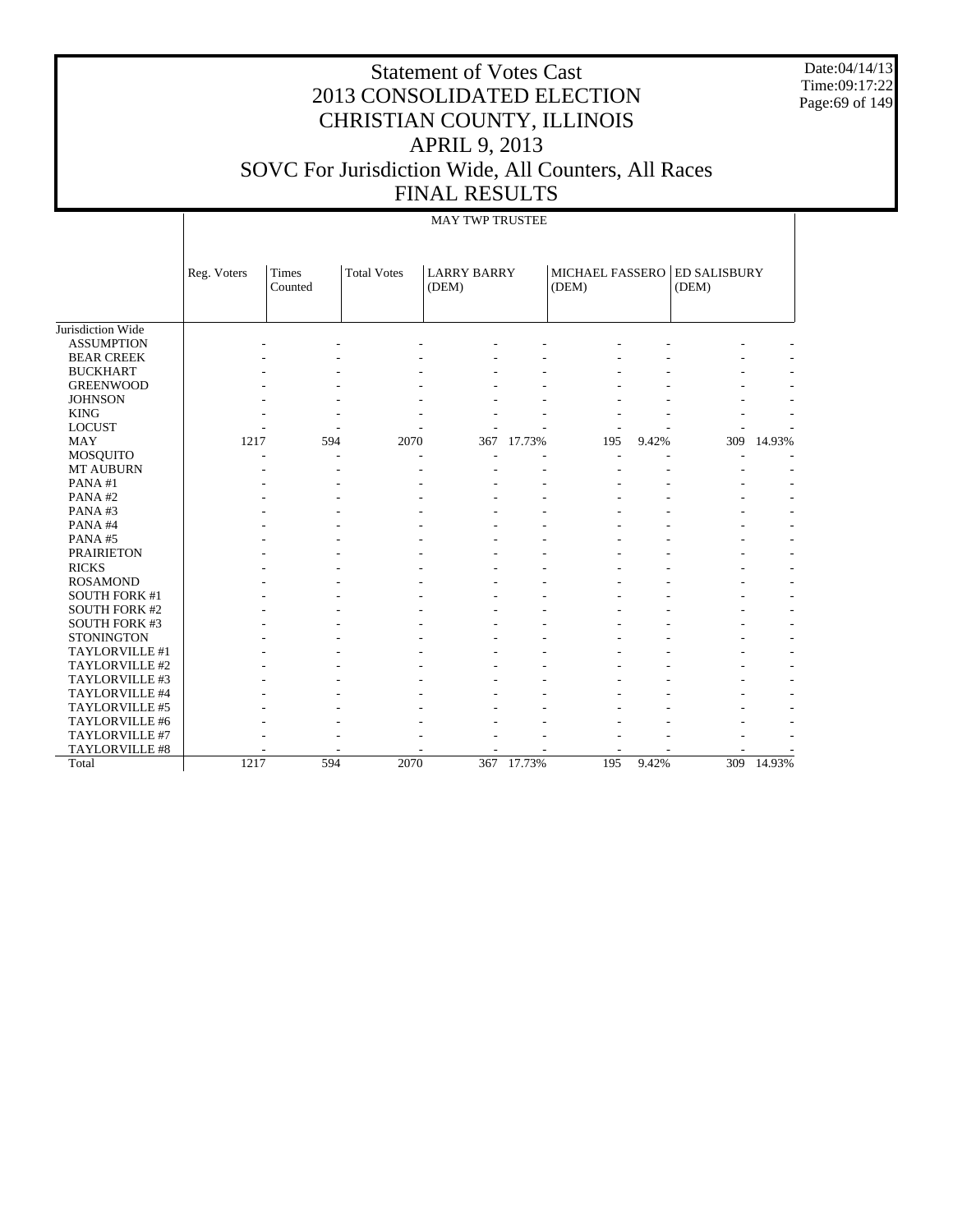Date:04/14/13 Time:09:17:22 Page:70 of 149

# Statement of Votes Cast 2013 CONSOLIDATED ELECTION CHRISTIAN COUNTY, ILLINOIS APRIL 9, 2013 SOVC For Jurisdiction Wide, All Counters, All Races FINAL RESULTS

#### MAY TWP TRUSTEE

|                      | PHIL CHAMPLEY<br>(DEM) |            | <b>LARRY BRUCE</b><br>(REP) |            | <b>ALAN B. ANSELM</b><br>(REP) |        | TIMOTHY J.<br>CARLSON (REP) |            |     |        | <b>VENISE DeVORE</b><br>McWARD (REP) |  |
|----------------------|------------------------|------------|-----------------------------|------------|--------------------------------|--------|-----------------------------|------------|-----|--------|--------------------------------------|--|
| Jurisdiction Wide    |                        |            |                             |            |                                |        |                             |            |     |        |                                      |  |
| <b>ASSUMPTION</b>    |                        |            |                             |            |                                |        |                             |            |     |        |                                      |  |
| <b>BEAR CREEK</b>    |                        |            |                             |            |                                |        |                             |            |     |        |                                      |  |
| <b>BUCKHART</b>      |                        |            |                             |            |                                |        |                             |            |     |        |                                      |  |
| <b>GREENWOOD</b>     |                        |            |                             |            |                                |        |                             |            |     |        |                                      |  |
| <b>JOHNSON</b>       |                        |            |                             |            |                                |        |                             |            |     |        |                                      |  |
| <b>KING</b>          |                        |            |                             |            |                                |        |                             |            |     |        |                                      |  |
| <b>LOCUST</b>        |                        |            |                             |            |                                |        |                             |            |     |        |                                      |  |
| <b>MAY</b>           | 267                    | 12.90%     | 211                         | 10.19%     | 222                            | 10.72% | 284                         | 13.72%     | 215 | 10.39% |                                      |  |
| <b>MOSQUITO</b>      |                        |            |                             |            |                                |        |                             |            |     |        |                                      |  |
| <b>MT AUBURN</b>     |                        |            |                             |            |                                |        |                             |            |     |        |                                      |  |
| PANA#1               |                        |            |                             |            |                                |        |                             |            |     |        |                                      |  |
| PANA#2               |                        |            |                             |            |                                |        |                             |            |     |        |                                      |  |
| PANA#3               |                        |            |                             |            |                                |        |                             |            |     |        |                                      |  |
| PANA#4               |                        |            |                             |            |                                |        |                             |            |     |        |                                      |  |
| PANA#5               |                        |            |                             |            |                                |        |                             |            |     |        |                                      |  |
| <b>PRAIRIETON</b>    |                        |            |                             |            |                                |        |                             |            |     |        |                                      |  |
| <b>RICKS</b>         |                        |            |                             |            |                                |        |                             |            |     |        |                                      |  |
| <b>ROSAMOND</b>      |                        |            |                             |            |                                |        |                             |            |     |        |                                      |  |
| <b>SOUTH FORK #1</b> |                        |            |                             |            |                                |        |                             |            |     |        |                                      |  |
| <b>SOUTH FORK #2</b> |                        |            |                             |            |                                |        |                             |            |     |        |                                      |  |
| <b>SOUTH FORK #3</b> |                        |            |                             |            |                                |        |                             |            |     |        |                                      |  |
| <b>STONINGTON</b>    |                        |            |                             |            |                                |        |                             |            |     |        |                                      |  |
| TAYLORVILLE #1       |                        |            |                             |            |                                |        |                             |            |     |        |                                      |  |
| TAYLORVILLE #2       |                        |            |                             |            |                                |        |                             |            |     |        |                                      |  |
| TAYLORVILLE #3       |                        |            |                             |            |                                |        |                             |            |     |        |                                      |  |
| TAYLORVILLE #4       |                        |            |                             |            |                                |        |                             |            |     |        |                                      |  |
| TAYLORVILLE #5       |                        |            |                             |            |                                |        |                             |            |     |        |                                      |  |
| TAYLORVILLE #6       |                        |            |                             |            |                                |        |                             |            |     |        |                                      |  |
| TAYLORVILLE #7       |                        |            |                             |            |                                |        |                             |            |     |        |                                      |  |
| TAYLORVILLE #8       |                        |            |                             |            |                                |        |                             |            |     |        |                                      |  |
| Total                |                        | 267 12.90% |                             | 211 10.19% | 222                            | 10.72% |                             | 284 13.72% | 215 | 10.39% |                                      |  |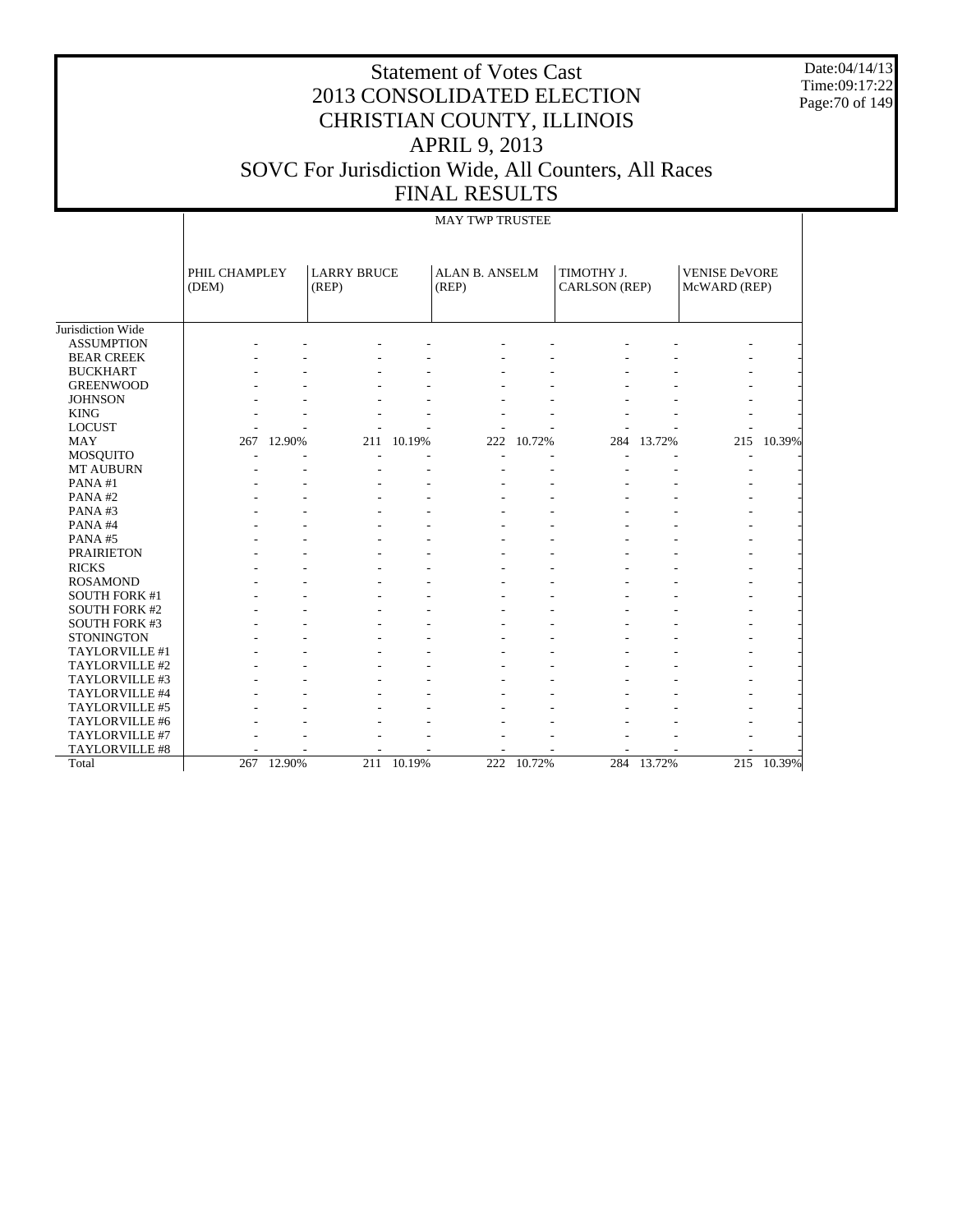Date:04/14/13 Time:09:17:22 Page:71 of 149

|                      |             |                  | MOSQUITO TWP SUPR  |                               |             | MOSQUITO TWP CLERK |                  |                    |                          |             |  |
|----------------------|-------------|------------------|--------------------|-------------------------------|-------------|--------------------|------------------|--------------------|--------------------------|-------------|--|
|                      | Reg. Voters | Times<br>Counted | <b>Total Votes</b> | ROBERT D. BUZAN<br>$II$ (REP) |             | Reg. Voters        | Times<br>Counted | <b>Total Votes</b> | KELLY A. BROKAW<br>(REP) |             |  |
| Jurisdiction Wide    |             |                  |                    |                               |             |                    |                  |                    |                          |             |  |
| <b>ASSUMPTION</b>    |             |                  |                    |                               |             |                    |                  |                    |                          |             |  |
| <b>BEAR CREEK</b>    |             |                  |                    |                               |             |                    |                  |                    |                          |             |  |
| <b>BUCKHART</b>      |             |                  |                    |                               |             |                    |                  |                    |                          |             |  |
| <b>GREENWOOD</b>     |             |                  |                    |                               |             |                    |                  |                    |                          |             |  |
| <b>JOHNSON</b>       |             |                  |                    |                               |             |                    |                  |                    |                          |             |  |
| <b>KING</b>          |             |                  |                    |                               |             |                    |                  |                    |                          |             |  |
| <b>LOCUST</b>        |             |                  |                    |                               |             |                    |                  |                    |                          |             |  |
| <b>MAY</b>           |             |                  |                    |                               |             |                    |                  |                    |                          |             |  |
| MOSQUITO             | 292         | 150              | 130                |                               | 130 100.00% | 292                | 150              | 125                |                          | 125 100.00% |  |
| MT AUBURN            |             |                  |                    |                               |             |                    |                  |                    |                          |             |  |
| PANA#1               |             |                  |                    |                               |             |                    |                  |                    |                          |             |  |
| PANA#2               |             |                  |                    |                               |             |                    |                  |                    |                          |             |  |
| PANA#3               |             |                  |                    |                               |             |                    |                  |                    |                          |             |  |
| PANA#4               |             |                  |                    |                               |             |                    |                  |                    |                          |             |  |
| PANA#5               |             |                  |                    |                               |             |                    |                  |                    |                          |             |  |
| <b>PRAIRIETON</b>    |             |                  |                    |                               |             |                    |                  |                    |                          |             |  |
| <b>RICKS</b>         |             |                  |                    |                               |             |                    |                  |                    |                          |             |  |
| <b>ROSAMOND</b>      |             |                  |                    |                               |             |                    |                  |                    |                          |             |  |
| <b>SOUTH FORK #1</b> |             |                  |                    |                               |             |                    |                  |                    |                          |             |  |
| <b>SOUTH FORK #2</b> |             |                  |                    |                               |             |                    |                  |                    |                          |             |  |
| <b>SOUTH FORK #3</b> |             |                  |                    |                               |             |                    |                  |                    |                          |             |  |
| <b>STONINGTON</b>    |             |                  |                    |                               |             |                    |                  |                    |                          |             |  |
| TAYLORVILLE #1       |             |                  |                    |                               |             |                    |                  |                    |                          |             |  |
| TAYLORVILLE #2       |             |                  |                    |                               |             |                    |                  |                    |                          |             |  |
| TAYLORVILLE #3       |             |                  |                    |                               |             |                    |                  |                    |                          |             |  |
| TAYLORVILLE #4       |             |                  |                    |                               |             |                    |                  |                    |                          |             |  |
| TAYLORVILLE #5       |             |                  |                    |                               |             |                    |                  |                    |                          |             |  |
| TAYLORVILLE #6       |             |                  |                    |                               |             |                    |                  |                    |                          |             |  |
| TAYLORVILLE #7       |             |                  |                    |                               |             |                    |                  |                    |                          |             |  |
| TAYLORVILLE #8       |             |                  |                    |                               |             |                    |                  |                    |                          |             |  |
| Total                | 292         | 150              | 130                |                               | 130 100.00% | 292                | 150              | 125                |                          | 125 100.00% |  |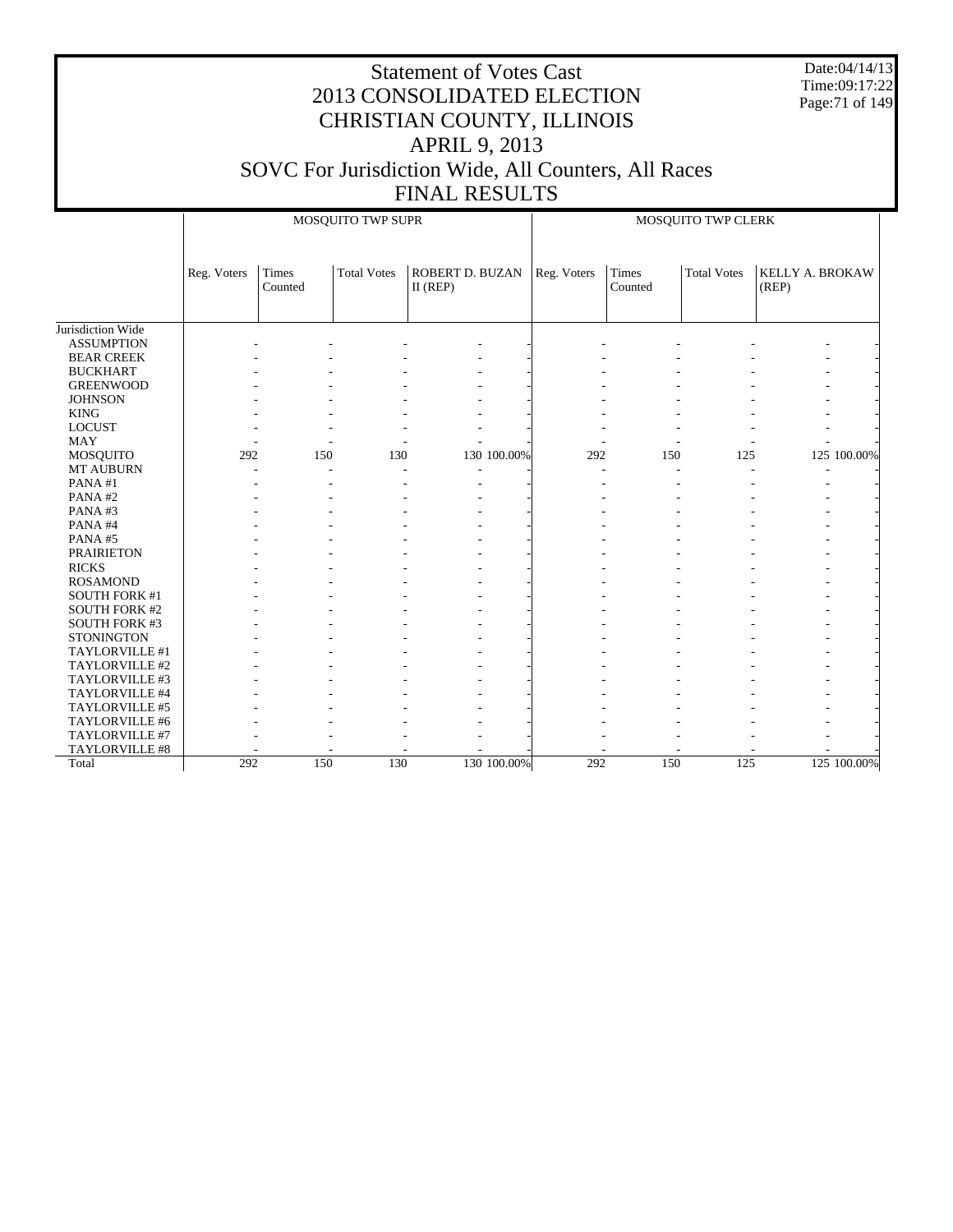Date:04/14/13 Time:09:17:23 Page:72 of 149

|                      |             |                  | MOSQUITO TWP HWY COMM |                              |        |                            |        |
|----------------------|-------------|------------------|-----------------------|------------------------------|--------|----------------------------|--------|
|                      | Reg. Voters | Times<br>Counted | <b>Total Votes</b>    | MICHAEL D.<br>HUTCHINS (DEM) |        | MICHAEL J.<br>LEEPER (IND) |        |
| Jurisdiction Wide    |             |                  |                       |                              |        |                            |        |
| <b>ASSUMPTION</b>    |             |                  |                       |                              |        |                            |        |
| <b>BEAR CREEK</b>    |             |                  |                       |                              |        |                            |        |
| <b>BUCKHART</b>      |             |                  |                       |                              |        |                            |        |
| <b>GREENWOOD</b>     |             |                  |                       |                              |        |                            |        |
| <b>JOHNSON</b>       |             |                  |                       |                              |        |                            |        |
| <b>KING</b>          |             |                  |                       |                              |        |                            |        |
| <b>LOCUST</b>        |             |                  |                       |                              |        |                            |        |
| MAY                  |             |                  |                       |                              |        |                            |        |
| MOSQUITO             | 292         | 150              | 149                   | 90                           | 60.40% | 59                         | 39.60% |
| <b>MT AUBURN</b>     |             |                  |                       |                              |        | ٠                          |        |
| PANA#1               |             |                  |                       |                              |        |                            |        |
| PANA#2               |             |                  |                       |                              |        |                            |        |
| PANA#3               |             |                  |                       |                              |        |                            |        |
| PANA#4               |             |                  |                       |                              |        |                            |        |
| PANA#5               |             |                  |                       |                              |        |                            |        |
| <b>PRAIRIETON</b>    |             |                  |                       |                              |        |                            |        |
| <b>RICKS</b>         |             |                  |                       |                              |        |                            |        |
| <b>ROSAMOND</b>      |             |                  |                       |                              |        |                            |        |
| <b>SOUTH FORK #1</b> |             |                  |                       |                              |        |                            |        |
| <b>SOUTH FORK #2</b> |             |                  |                       |                              |        |                            |        |
| <b>SOUTH FORK #3</b> |             |                  |                       |                              |        |                            |        |
| <b>STONINGTON</b>    |             |                  |                       |                              |        |                            |        |
| TAYLORVILLE #1       |             |                  |                       |                              |        |                            |        |
| TAYLORVILLE #2       |             |                  |                       |                              |        |                            |        |
| TAYLORVILLE #3       |             |                  |                       |                              |        |                            |        |
| TAYLORVILLE #4       |             |                  |                       |                              |        |                            |        |
| TAYLORVILLE #5       |             |                  |                       |                              |        |                            |        |
| TAYLORVILLE #6       |             |                  |                       |                              |        |                            |        |
| TAYLORVILLE #7       |             |                  |                       |                              |        |                            |        |
| TAYLORVILLE #8       |             |                  |                       |                              |        |                            |        |
| Total                | 292         | 150              | 149                   | 90                           | 60.40% | 59                         | 39.60% |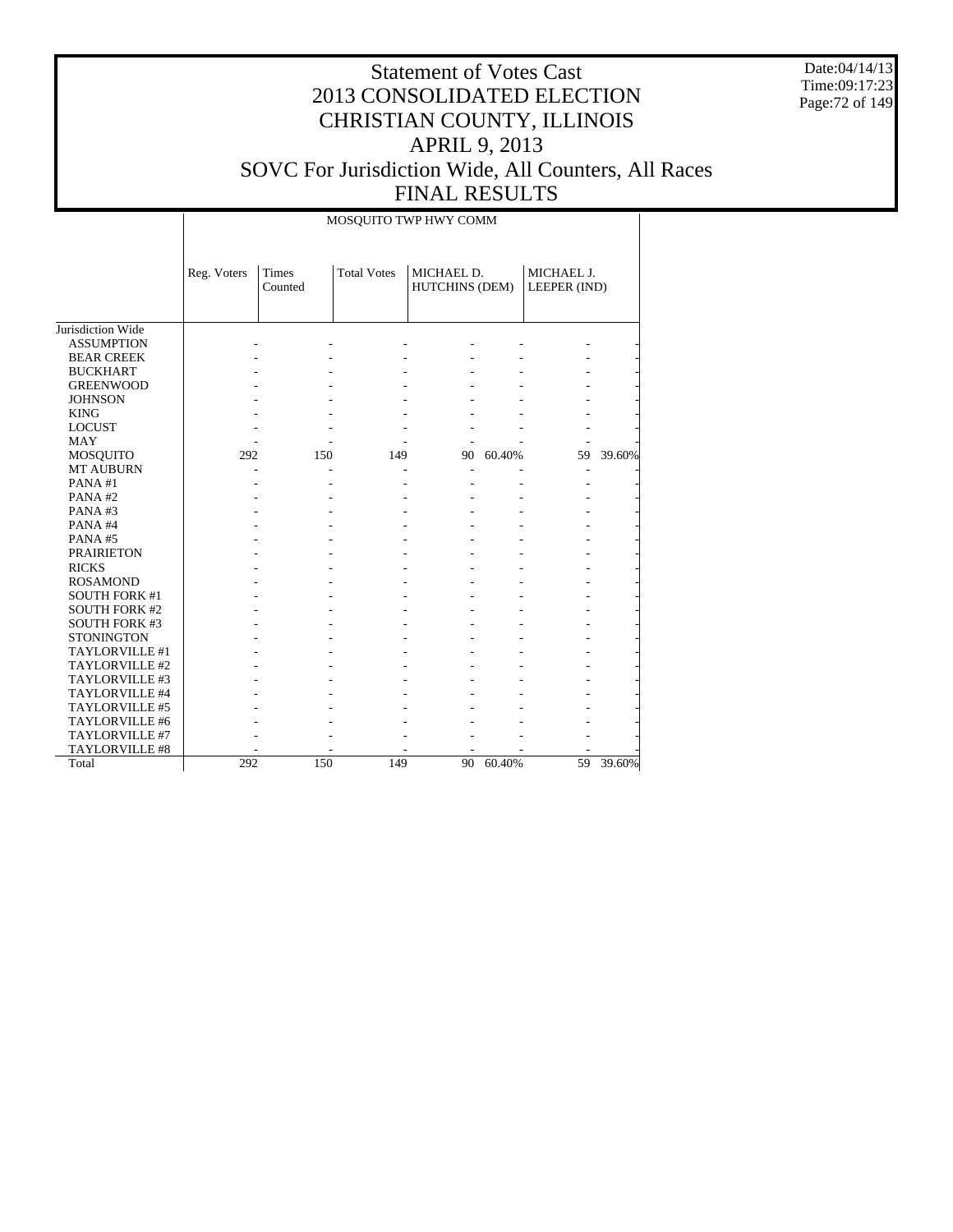Date:04/14/13 Time:09:17:23 Page:73 of 149

#### Statement of Votes Cast 2013 CONSOLIDATED ELECTION CHRISTIAN COUNTY, ILLINOIS APRIL 9, 2013 SOVC For Jurisdiction Wide, All Counters, All Races FINAL RESULTS

#### MOSQUITO TWP TRUSTEE

|                       | Reg. Voters | <b>Times</b><br>Counted | <b>Total Votes</b> | RAYMOND D.<br>ELDER (REP) |            | <b>DAVID</b><br><b>COPENBARGER</b><br>(DEM) |            | <b>JOHN LEEPER</b><br>(DEM) |           | <b>LARRY R. ALLISON</b><br>(DEM) |        |
|-----------------------|-------------|-------------------------|--------------------|---------------------------|------------|---------------------------------------------|------------|-----------------------------|-----------|----------------------------------|--------|
| Jurisdiction Wide     |             |                         |                    |                           |            |                                             |            |                             |           |                                  |        |
| <b>ASSUMPTION</b>     |             |                         |                    |                           |            |                                             |            |                             |           |                                  |        |
| <b>BEAR CREEK</b>     |             |                         |                    |                           |            |                                             |            |                             |           |                                  |        |
| <b>BUCKHART</b>       |             |                         |                    |                           |            |                                             |            |                             |           |                                  |        |
| <b>GREENWOOD</b>      |             |                         |                    |                           |            |                                             |            |                             |           |                                  |        |
| <b>JOHNSON</b>        |             |                         |                    |                           |            |                                             |            |                             |           |                                  |        |
| <b>KING</b>           |             |                         |                    |                           |            |                                             |            |                             |           |                                  |        |
| <b>LOCUST</b>         |             |                         |                    |                           |            |                                             |            |                             |           |                                  |        |
| MAY                   |             |                         |                    |                           |            |                                             |            |                             |           |                                  |        |
| <b>MOSQUITO</b>       | 292         | 150                     | 422                | 102                       | 24.17%     | 116                                         | 27.49%     | 98                          | 23.22%    | 106                              | 25.12% |
| <b>MT AUBURN</b>      |             |                         |                    |                           |            |                                             |            |                             |           |                                  |        |
| PANA#1                |             |                         |                    |                           |            |                                             |            |                             |           |                                  |        |
| PANA#2                |             |                         |                    |                           |            |                                             |            |                             |           |                                  |        |
| PANA#3                |             |                         |                    |                           |            |                                             |            |                             |           |                                  |        |
| PANA#4                |             |                         |                    |                           |            |                                             |            |                             |           |                                  |        |
| PANA#5                |             |                         |                    |                           |            |                                             |            |                             |           |                                  |        |
| <b>PRAIRIETON</b>     |             |                         |                    |                           |            |                                             |            |                             |           |                                  |        |
| <b>RICKS</b>          |             |                         |                    |                           |            |                                             |            |                             |           |                                  |        |
| <b>ROSAMOND</b>       |             |                         |                    |                           |            |                                             |            |                             |           |                                  |        |
| <b>SOUTH FORK #1</b>  |             |                         |                    |                           |            |                                             |            |                             |           |                                  |        |
| <b>SOUTH FORK #2</b>  |             |                         |                    |                           |            |                                             |            |                             |           |                                  |        |
| <b>SOUTH FORK #3</b>  |             |                         |                    |                           |            |                                             |            |                             |           |                                  |        |
| <b>STONINGTON</b>     |             |                         |                    |                           |            |                                             |            |                             |           |                                  |        |
| TAYLORVILLE #1        |             |                         |                    |                           |            |                                             |            |                             |           |                                  |        |
| TAYLORVILLE #2        |             |                         |                    |                           |            |                                             |            |                             |           |                                  |        |
| TAYLORVILLE #3        |             |                         |                    |                           |            |                                             |            |                             |           |                                  |        |
| TAYLORVILLE #4        |             |                         |                    |                           |            |                                             |            |                             |           |                                  |        |
| TAYLORVILLE #5        |             |                         |                    |                           |            |                                             |            |                             |           |                                  |        |
| TAYLORVILLE #6        |             |                         |                    |                           |            |                                             |            |                             |           |                                  |        |
| TAYLORVILLE #7        |             |                         |                    |                           |            |                                             |            |                             |           |                                  |        |
| <b>TAYLORVILLE #8</b> |             |                         |                    |                           |            |                                             |            |                             |           |                                  |        |
| Total                 | 292         | 150                     | 422                |                           | 102 24.17% |                                             | 116 27.49% |                             | 98 23.22% | 106                              | 25.12% |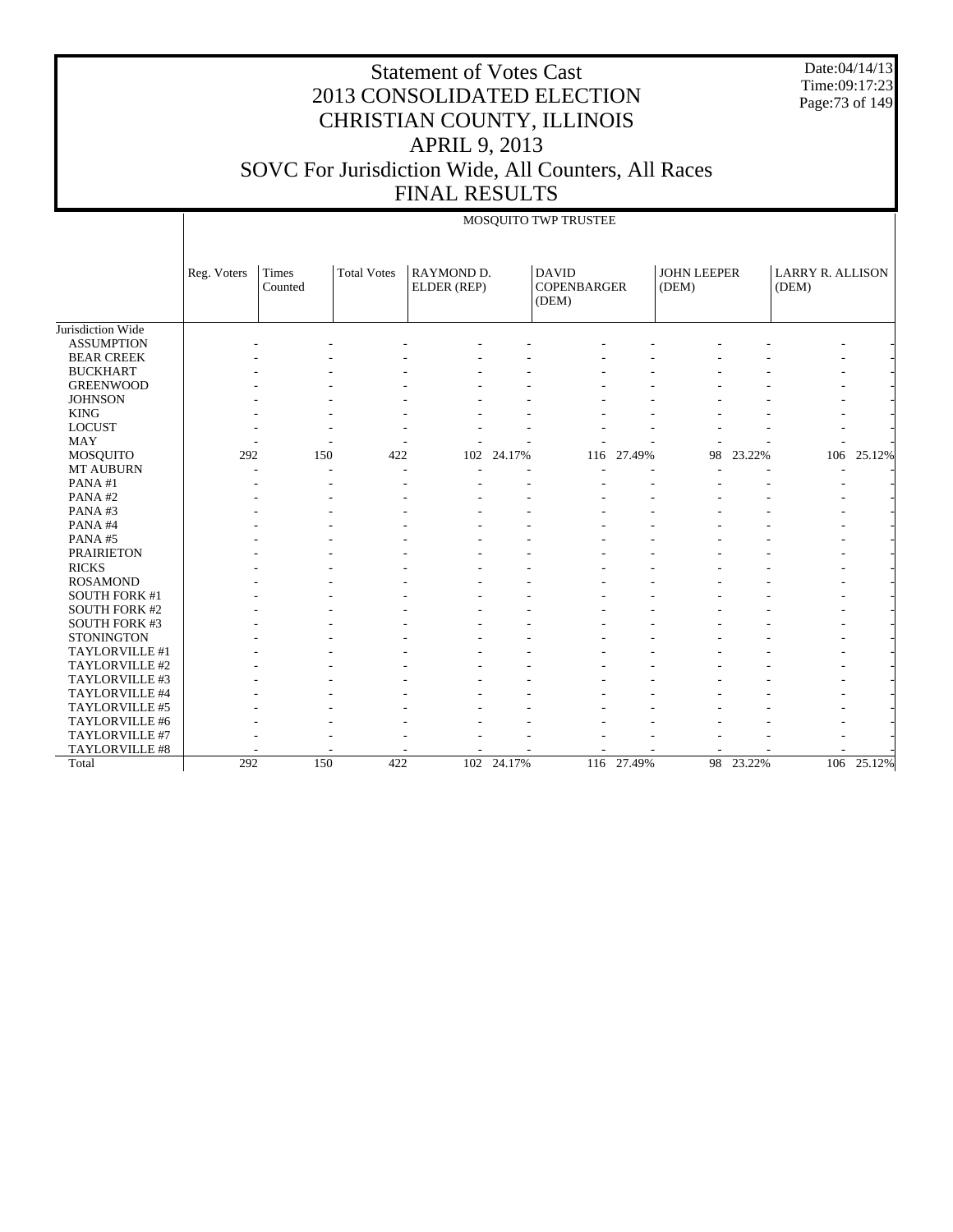Date:04/14/13 Time:09:17:23 Page:74 of 149

|                      |             |                  | MT AUBURN TWP SUPR |                           |             |             |                  | MT AUBURN TWP CLERK |                           |             |
|----------------------|-------------|------------------|--------------------|---------------------------|-------------|-------------|------------------|---------------------|---------------------------|-------------|
|                      | Reg. Voters | Times<br>Counted | <b>Total Votes</b> | WILLIAM E.<br>MOORE (REP) |             | Reg. Voters | Times<br>Counted | <b>Total Votes</b>  | MARILYNY.<br>STUART (REP) |             |
| Jurisdiction Wide    |             |                  |                    |                           |             |             |                  |                     |                           |             |
| <b>ASSUMPTION</b>    |             |                  |                    |                           |             |             |                  |                     |                           |             |
| <b>BEAR CREEK</b>    |             |                  |                    |                           |             |             |                  |                     |                           |             |
| <b>BUCKHART</b>      |             |                  |                    |                           |             |             |                  |                     |                           |             |
| <b>GREENWOOD</b>     |             |                  |                    |                           |             |             |                  |                     |                           |             |
| <b>JOHNSON</b>       |             |                  |                    |                           |             |             |                  |                     |                           |             |
| <b>KING</b>          |             |                  |                    |                           |             |             |                  |                     |                           |             |
| <b>LOCUST</b>        |             |                  |                    |                           |             |             |                  |                     |                           |             |
| <b>MAY</b>           |             |                  |                    |                           |             |             |                  |                     |                           |             |
| MOSQUITO             |             |                  |                    |                           |             |             |                  |                     |                           |             |
| MT AUBURN            | 714         | 179              | 167                |                           | 167 100.00% | 714         | 179              | 165                 |                           | 165 100.00% |
| PANA#1               |             |                  |                    |                           |             |             |                  |                     |                           |             |
| PANA#2               |             |                  |                    |                           |             |             |                  |                     |                           |             |
| PANA#3               |             |                  |                    |                           |             |             |                  |                     |                           |             |
| PANA#4               |             |                  |                    |                           |             |             |                  |                     |                           |             |
| PANA#5               |             |                  |                    |                           |             |             |                  |                     |                           |             |
| <b>PRAIRIETON</b>    |             |                  |                    |                           |             |             |                  |                     |                           |             |
| <b>RICKS</b>         |             |                  |                    |                           |             |             |                  |                     |                           |             |
| <b>ROSAMOND</b>      |             |                  |                    |                           |             |             |                  |                     |                           |             |
| <b>SOUTH FORK #1</b> |             |                  |                    |                           |             |             |                  |                     |                           |             |
| <b>SOUTH FORK #2</b> |             |                  |                    |                           |             |             |                  |                     |                           |             |
| <b>SOUTH FORK #3</b> |             |                  |                    |                           |             |             |                  |                     |                           |             |
| <b>STONINGTON</b>    |             |                  |                    |                           |             |             |                  |                     |                           |             |
| TAYLORVILLE #1       |             |                  |                    |                           |             |             |                  |                     |                           |             |
| TAYLORVILLE #2       |             |                  |                    |                           |             |             |                  |                     |                           |             |
| TAYLORVILLE #3       |             |                  |                    |                           |             |             |                  |                     |                           |             |
| TAYLORVILLE #4       |             |                  |                    |                           |             |             |                  |                     |                           |             |
| TAYLORVILLE #5       |             |                  |                    |                           |             |             |                  |                     |                           |             |
| TAYLORVILLE #6       |             |                  |                    |                           |             |             |                  |                     |                           |             |
| TAYLORVILLE #7       |             |                  |                    |                           |             |             |                  |                     |                           |             |
| TAYLORVILLE #8       |             |                  |                    |                           |             |             |                  |                     |                           |             |
| Total                | 714         | 179              | 167                |                           | 167 100.00% | 714         | 179              | 165                 |                           | 165 100.00% |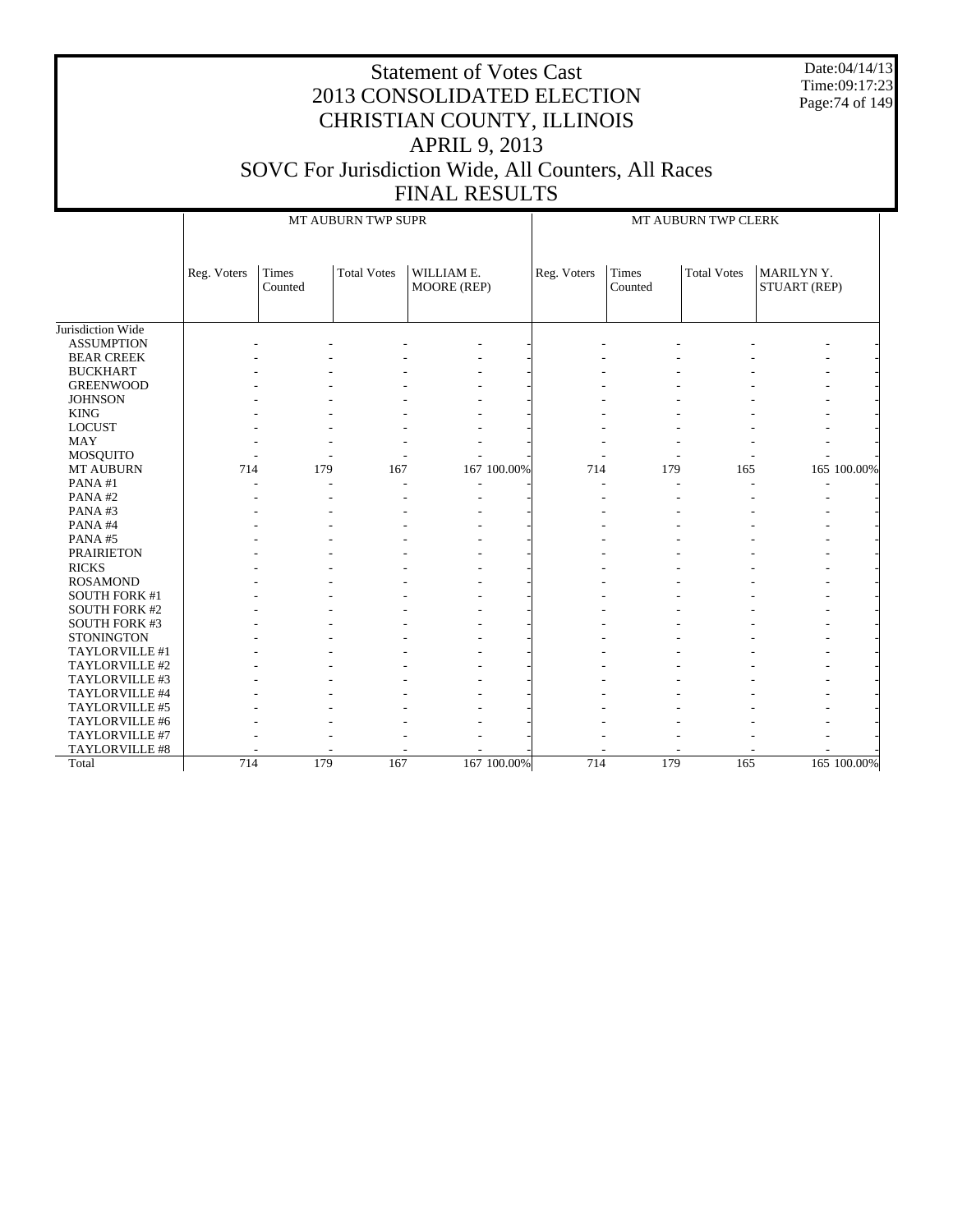Date:04/14/13 Time:09:17:23 Page:75 of 149

|                      |             | MT AUBURN TWP HWY COMM |                    |                               |             |  |  |  |  |  |  |  |
|----------------------|-------------|------------------------|--------------------|-------------------------------|-------------|--|--|--|--|--|--|--|
|                      | Reg. Voters | Times<br>Counted       | <b>Total Votes</b> | <b>ERIC W. MOORE</b><br>(REP) |             |  |  |  |  |  |  |  |
| Jurisdiction Wide    |             |                        |                    |                               |             |  |  |  |  |  |  |  |
| <b>ASSUMPTION</b>    |             |                        |                    |                               |             |  |  |  |  |  |  |  |
|                      |             |                        |                    |                               |             |  |  |  |  |  |  |  |
| <b>BEAR CREEK</b>    |             |                        |                    |                               |             |  |  |  |  |  |  |  |
| <b>BUCKHART</b>      |             |                        |                    |                               |             |  |  |  |  |  |  |  |
| <b>GREENWOOD</b>     |             |                        |                    |                               |             |  |  |  |  |  |  |  |
| <b>JOHNSON</b>       |             |                        |                    |                               |             |  |  |  |  |  |  |  |
| <b>KING</b>          |             |                        |                    |                               |             |  |  |  |  |  |  |  |
| <b>LOCUST</b>        |             |                        |                    |                               |             |  |  |  |  |  |  |  |
| <b>MAY</b>           |             |                        |                    |                               |             |  |  |  |  |  |  |  |
| <b>MOSQUITO</b>      |             |                        |                    |                               |             |  |  |  |  |  |  |  |
| <b>MT AUBURN</b>     | 714         | 179                    | 165                |                               | 165 100.00% |  |  |  |  |  |  |  |
| PANA#1               |             |                        |                    |                               |             |  |  |  |  |  |  |  |
| PANA#2               |             |                        |                    |                               |             |  |  |  |  |  |  |  |
| PANA#3               |             |                        |                    |                               |             |  |  |  |  |  |  |  |
| PANA#4               |             |                        |                    |                               |             |  |  |  |  |  |  |  |
| PANA#5               |             |                        |                    |                               |             |  |  |  |  |  |  |  |
| <b>PRAIRIETON</b>    |             |                        |                    |                               |             |  |  |  |  |  |  |  |
| <b>RICKS</b>         |             |                        |                    |                               |             |  |  |  |  |  |  |  |
| <b>ROSAMOND</b>      |             |                        |                    |                               |             |  |  |  |  |  |  |  |
| <b>SOUTH FORK #1</b> |             |                        |                    |                               |             |  |  |  |  |  |  |  |
| <b>SOUTH FORK #2</b> |             |                        |                    |                               |             |  |  |  |  |  |  |  |
| <b>SOUTH FORK #3</b> |             |                        |                    |                               |             |  |  |  |  |  |  |  |
| <b>STONINGTON</b>    |             |                        |                    |                               |             |  |  |  |  |  |  |  |
| TAYLORVILLE #1       |             |                        |                    |                               |             |  |  |  |  |  |  |  |
| TAYLORVILLE #2       |             |                        |                    |                               |             |  |  |  |  |  |  |  |
| TAYLORVILLE #3       |             |                        |                    |                               |             |  |  |  |  |  |  |  |
| TAYLORVILLE #4       |             |                        |                    |                               |             |  |  |  |  |  |  |  |
| TAYLORVILLE #5       |             |                        |                    |                               |             |  |  |  |  |  |  |  |
| TAYLORVILLE #6       |             |                        |                    |                               |             |  |  |  |  |  |  |  |
| TAYLORVILLE #7       |             |                        |                    |                               |             |  |  |  |  |  |  |  |
| TAYLORVILLE #8       |             |                        |                    |                               |             |  |  |  |  |  |  |  |
| Total                | 714         | 179                    | 165                |                               | 165 100.00% |  |  |  |  |  |  |  |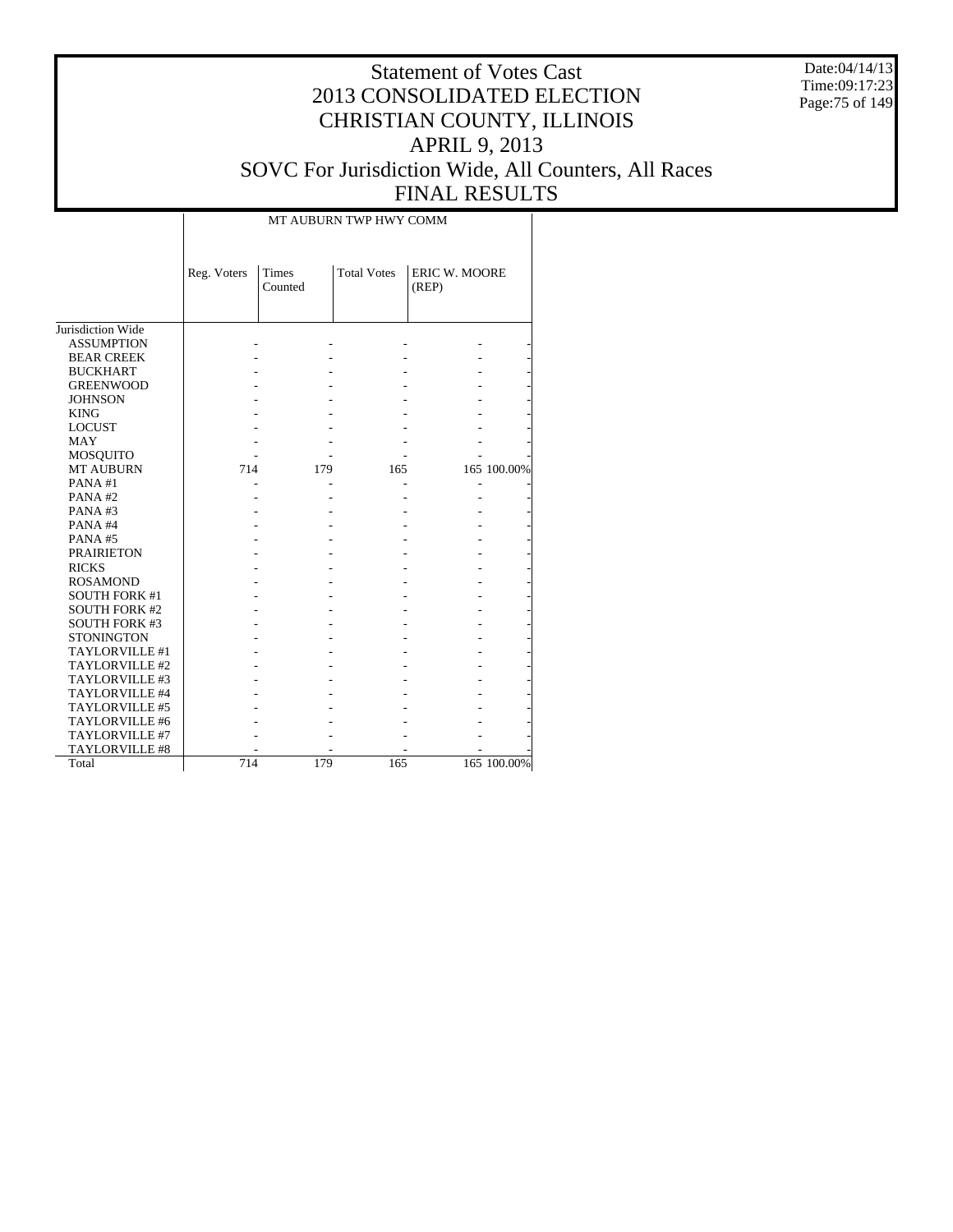Date:04/14/13 Time:09:17:23 Page:76 of 149

|                      |             |                  |                    | MT AUBURN TWP TRUSTEE   |        |                           |            |                       |            |
|----------------------|-------------|------------------|--------------------|-------------------------|--------|---------------------------|------------|-----------------------|------------|
|                      | Reg. Voters | Times<br>Counted | <b>Total Votes</b> | TED R. POLLARD<br>(REP) |        | THOMAS G.<br>GIDEON (DEM) |            | FRANK BRAMEL<br>(DEM) |            |
| Jurisdiction Wide    |             |                  |                    |                         |        |                           |            |                       |            |
| <b>ASSUMPTION</b>    |             |                  |                    |                         |        |                           |            |                       |            |
| <b>BEAR CREEK</b>    |             |                  |                    |                         |        |                           |            |                       |            |
| <b>BUCKHART</b>      |             |                  |                    |                         |        |                           |            |                       |            |
| <b>GREENWOOD</b>     |             |                  |                    |                         |        |                           |            |                       |            |
| <b>JOHNSON</b>       |             |                  |                    |                         |        |                           |            |                       |            |
| <b>KING</b>          |             |                  |                    |                         |        |                           |            |                       |            |
| <b>LOCUST</b>        |             |                  |                    |                         |        |                           |            |                       |            |
| <b>MAY</b>           |             |                  |                    |                         |        |                           |            |                       |            |
| <b>MOSQUITO</b>      |             |                  |                    |                         |        |                           |            |                       |            |
| <b>MT AUBURN</b>     | 714         | 179              | 512                | 137                     | 26.76% |                           | 123 24.02% | 125                   | 24.41%     |
| PANA#1               |             |                  |                    |                         |        |                           |            |                       |            |
| PANA#2               |             |                  |                    |                         |        |                           |            |                       |            |
| PANA#3               |             |                  | $\overline{a}$     |                         |        |                           |            |                       |            |
| PANA#4               |             |                  |                    |                         |        |                           |            |                       |            |
| PANA#5               |             |                  |                    |                         |        |                           |            |                       |            |
| <b>PRAIRIETON</b>    |             |                  |                    |                         |        |                           |            |                       |            |
| <b>RICKS</b>         |             |                  |                    |                         |        |                           |            |                       |            |
| <b>ROSAMOND</b>      |             |                  |                    |                         |        |                           |            |                       |            |
| <b>SOUTH FORK #1</b> |             |                  |                    |                         |        |                           |            |                       |            |
| <b>SOUTH FORK #2</b> |             |                  |                    |                         |        |                           |            |                       |            |
| <b>SOUTH FORK #3</b> |             |                  |                    |                         |        |                           |            |                       |            |
| <b>STONINGTON</b>    |             |                  |                    |                         |        |                           |            |                       |            |
| TAYLORVILLE #1       |             |                  |                    |                         |        |                           |            |                       |            |
| TAYLORVILLE #2       |             |                  |                    |                         |        |                           |            |                       |            |
| TAYLORVILLE #3       |             |                  |                    |                         |        |                           |            |                       |            |
| TAYLORVILLE #4       |             |                  |                    |                         |        |                           |            |                       |            |
| TAYLORVILLE #5       |             |                  |                    |                         |        |                           |            |                       |            |
| TAYLORVILLE #6       |             |                  |                    |                         |        |                           |            |                       |            |
| TAYLORVILLE #7       |             |                  |                    |                         |        |                           |            |                       |            |
| TAYLORVILLE #8       |             |                  |                    |                         |        |                           |            |                       |            |
| Total                | 714         | 179              | 512                | 137                     | 26.76% | 123                       | 24.02%     |                       | 125 24.41% |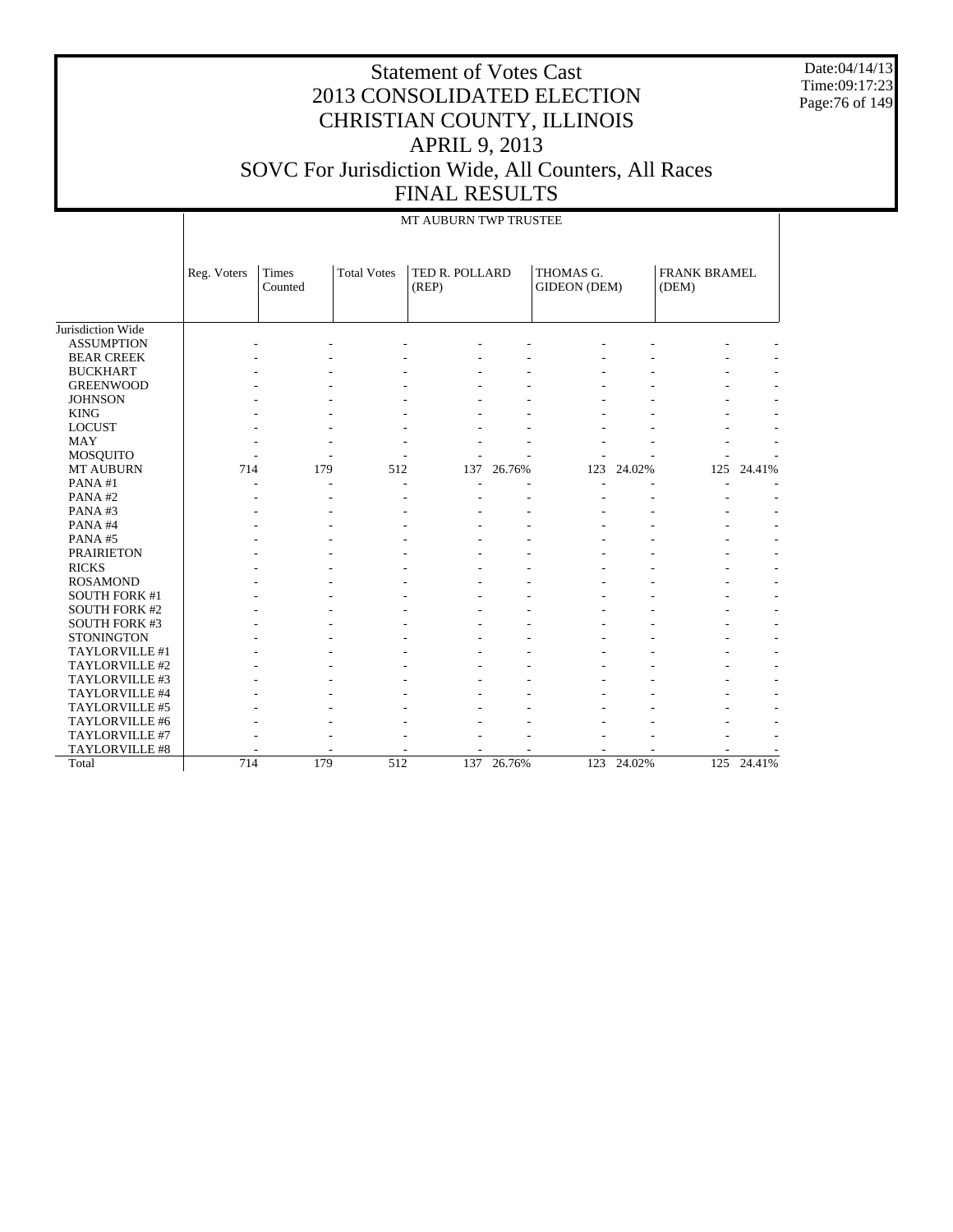Date:04/14/13 Time:09:17:23 Page:77 of 149

#### Statement of Votes Cast 2013 CONSOLIDATED ELECTION CHRISTIAN COUNTY, ILLINOIS APRIL 9, 2013 SOVC For Jurisdiction Wide, All Counters, All Races FINAL RESULTS

# PANA TWP SUPR

|                      | <b>MT AUBURN TWP</b><br><b>TRUSTEE</b>  |      |                  | PANA TWP SUPR      |                   |  |  |  |  |  |  |  |
|----------------------|-----------------------------------------|------|------------------|--------------------|-------------------|--|--|--|--|--|--|--|
|                      | WILLIAM H. FRANK   Reg. Voters<br>(DEM) |      | Times<br>Counted | <b>Total Votes</b> | TOM LATONIS (DEM) |  |  |  |  |  |  |  |
|                      |                                         |      |                  |                    |                   |  |  |  |  |  |  |  |
| Jurisdiction Wide    |                                         |      |                  |                    |                   |  |  |  |  |  |  |  |
| <b>ASSUMPTION</b>    |                                         |      |                  |                    |                   |  |  |  |  |  |  |  |
| <b>BEAR CREEK</b>    |                                         |      |                  |                    |                   |  |  |  |  |  |  |  |
| <b>BUCKHART</b>      |                                         |      |                  |                    |                   |  |  |  |  |  |  |  |
| <b>GREENWOOD</b>     |                                         |      |                  |                    |                   |  |  |  |  |  |  |  |
| <b>JOHNSON</b>       |                                         |      |                  |                    |                   |  |  |  |  |  |  |  |
| <b>KING</b>          |                                         |      |                  |                    |                   |  |  |  |  |  |  |  |
| <b>LOCUST</b>        |                                         |      |                  |                    |                   |  |  |  |  |  |  |  |
| <b>MAY</b>           |                                         |      |                  |                    |                   |  |  |  |  |  |  |  |
| <b>MOSQUITO</b>      |                                         |      |                  |                    |                   |  |  |  |  |  |  |  |
| <b>MT AUBURN</b>     | 24.80%<br>127                           |      |                  |                    |                   |  |  |  |  |  |  |  |
| PANA#1               |                                         | 676  | 317              | 275                | 275 100.00%       |  |  |  |  |  |  |  |
| PANA#2               |                                         | 1351 | 643              | 535                | 535 100.00%       |  |  |  |  |  |  |  |
| PANA#3               |                                         | 782  | 388              | 335                | 335 100.00%       |  |  |  |  |  |  |  |
| PANA#4               |                                         | 679  | 270              | 222                | 222 100.00%       |  |  |  |  |  |  |  |
| PANA#5               |                                         | 527  | 170              | 138                | 138 100.00%       |  |  |  |  |  |  |  |
| <b>PRAIRIETON</b>    |                                         |      |                  |                    |                   |  |  |  |  |  |  |  |
| <b>RICKS</b>         |                                         |      |                  |                    |                   |  |  |  |  |  |  |  |
| <b>ROSAMOND</b>      |                                         |      |                  |                    |                   |  |  |  |  |  |  |  |
| <b>SOUTH FORK #1</b> |                                         |      |                  |                    |                   |  |  |  |  |  |  |  |
| <b>SOUTH FORK #2</b> |                                         |      |                  |                    |                   |  |  |  |  |  |  |  |
| <b>SOUTH FORK #3</b> |                                         |      |                  |                    |                   |  |  |  |  |  |  |  |
| <b>STONINGTON</b>    |                                         |      |                  |                    |                   |  |  |  |  |  |  |  |
| TAYLORVILLE #1       |                                         |      |                  |                    |                   |  |  |  |  |  |  |  |
| TAYLORVILLE #2       |                                         |      |                  |                    |                   |  |  |  |  |  |  |  |
| TAYLORVILLE #3       |                                         |      |                  |                    |                   |  |  |  |  |  |  |  |
| TAYLORVILLE #4       |                                         |      |                  |                    |                   |  |  |  |  |  |  |  |
| TAYLORVILLE #5       |                                         |      |                  |                    |                   |  |  |  |  |  |  |  |
| TAYLORVILLE #6       |                                         |      |                  |                    |                   |  |  |  |  |  |  |  |
| TAYLORVILLE #7       |                                         |      |                  |                    |                   |  |  |  |  |  |  |  |
| TAYLORVILLE #8       |                                         |      |                  |                    |                   |  |  |  |  |  |  |  |
| Total                | 127 24.80%                              | 4015 | 1788             | 1505               | 1505 100.00%      |  |  |  |  |  |  |  |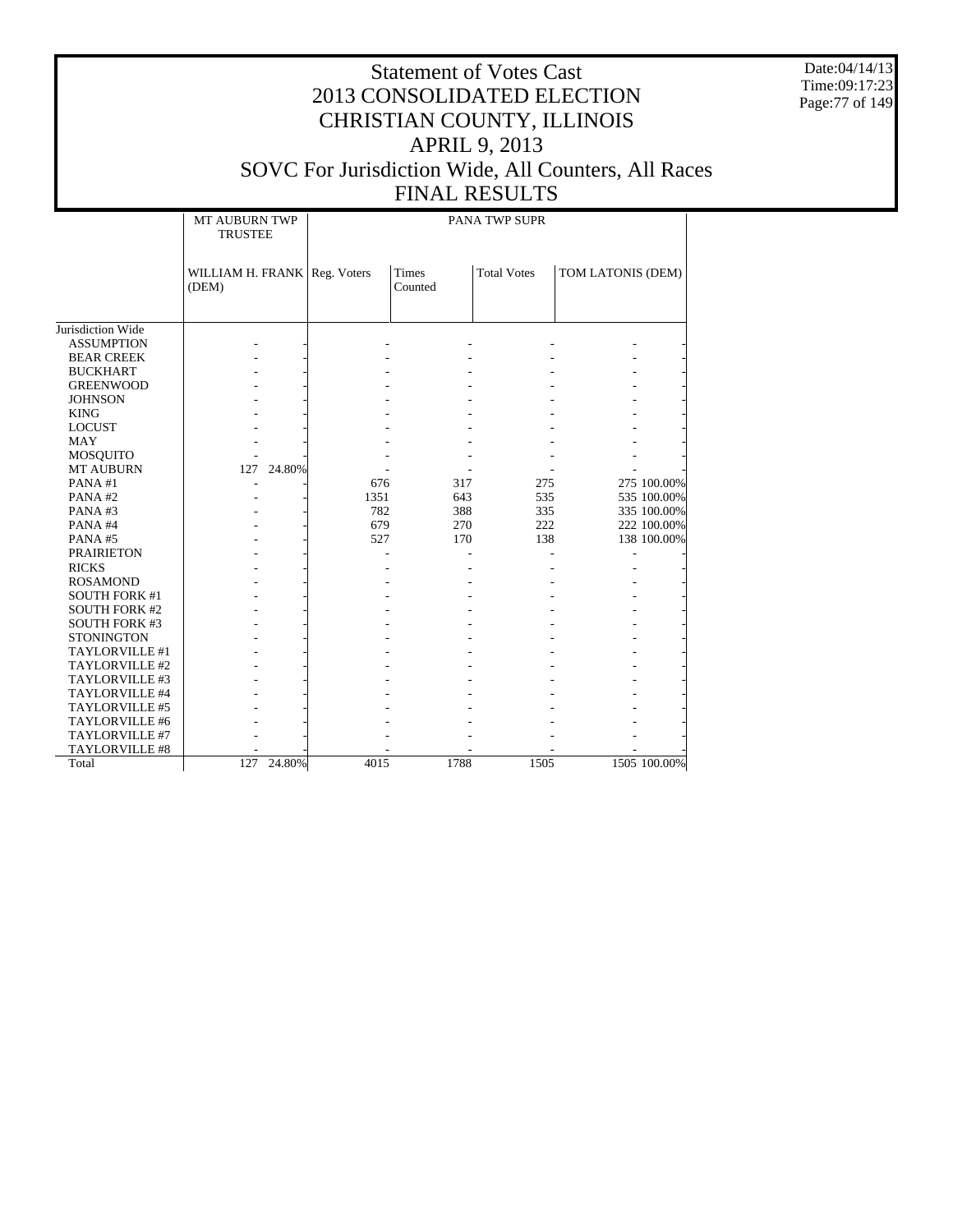Date:04/14/13 Time:09:17:23 Page:78 of 149

#### Statement of Votes Cast 2013 CONSOLIDATED ELECTION CHRISTIAN COUNTY, ILLINOIS APRIL 9, 2013 SOVC For Jurisdiction Wide, All Counters, All Races FINAL RESULTS

PANA TWP CLERK

|                      | Reg. Voters | <b>Times</b><br>Counted | <b>Total Votes</b> | <b>CRYSTAL</b><br><b>BOCKEWITZ (DEM)</b> |              |
|----------------------|-------------|-------------------------|--------------------|------------------------------------------|--------------|
|                      |             |                         |                    |                                          |              |
| Jurisdiction Wide    |             |                         |                    |                                          |              |
| <b>ASSUMPTION</b>    |             |                         |                    |                                          |              |
| <b>BEAR CREEK</b>    |             |                         |                    |                                          |              |
| <b>BUCKHART</b>      |             |                         |                    |                                          |              |
| <b>GREENWOOD</b>     |             |                         |                    |                                          |              |
| <b>JOHNSON</b>       |             |                         |                    |                                          |              |
| <b>KING</b>          |             |                         |                    |                                          |              |
| <b>LOCUST</b>        |             |                         |                    |                                          |              |
| <b>MAY</b>           |             |                         |                    |                                          |              |
| <b>MOSQUITO</b>      |             |                         |                    |                                          |              |
| <b>MT AUBURN</b>     |             |                         |                    |                                          |              |
| PANA#1               | 676         | 317                     | 275                |                                          | 275 100.00%  |
| PANA#2               | 1351        | 643                     | 550                |                                          | 550 100.00%  |
| PANA#3               | 782         | 388                     | 338                |                                          | 338 100.00%  |
| PANA#4               | 679         | 270                     | 227                |                                          | 227 100.00%  |
| <b>PANA#5</b>        | 527         | 170                     | 137                |                                          | 137 100.00%  |
| <b>PRAIRIETON</b>    |             |                         |                    |                                          |              |
| <b>RICKS</b>         |             |                         |                    |                                          |              |
| <b>ROSAMOND</b>      |             |                         |                    |                                          |              |
| <b>SOUTH FORK #1</b> |             |                         |                    |                                          |              |
| <b>SOUTH FORK #2</b> |             |                         |                    |                                          |              |
| <b>SOUTH FORK #3</b> |             |                         |                    |                                          |              |
| <b>STONINGTON</b>    |             |                         |                    |                                          |              |
| TAYLORVILLE #1       |             |                         |                    |                                          |              |
| TAYLORVILLE #2       |             |                         |                    |                                          |              |
| TAYLORVILLE #3       |             |                         |                    |                                          |              |
| TAYLORVILLE #4       |             |                         |                    |                                          |              |
| TAYLORVILLE #5       |             |                         |                    |                                          |              |
| TAYLORVILLE #6       |             |                         |                    |                                          |              |
| TAYLORVILLE #7       |             |                         |                    |                                          |              |
| TAYLORVILLE #8       |             |                         |                    |                                          |              |
| Total                | 4015        | 1788                    | 1527               |                                          | 1527 100.00% |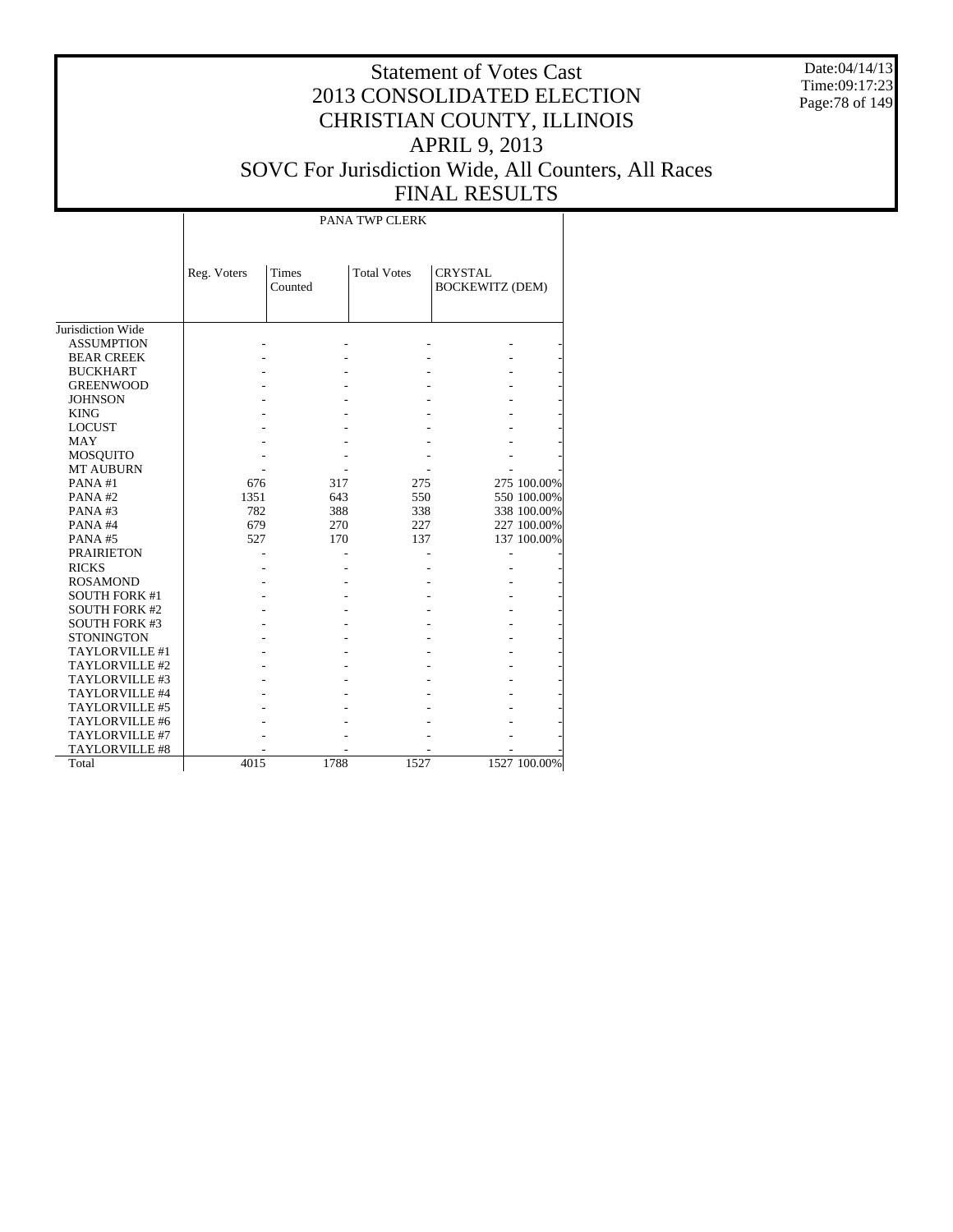Date:04/14/13 Time:09:17:23 Page:79 of 149

|                      |             |                         | PANA TWP ASSESSOR  |                              |              |
|----------------------|-------------|-------------------------|--------------------|------------------------------|--------------|
|                      | Reg. Voters | <b>Times</b><br>Counted | <b>Total Votes</b> | <b>AMY FUNNEMAN</b><br>(DEM) |              |
| Jurisdiction Wide    |             |                         |                    |                              |              |
| <b>ASSUMPTION</b>    |             |                         |                    |                              |              |
| <b>BEAR CREEK</b>    |             |                         |                    |                              |              |
| <b>BUCKHART</b>      |             |                         |                    |                              |              |
| <b>GREENWOOD</b>     |             |                         |                    |                              |              |
| <b>JOHNSON</b>       |             |                         |                    |                              |              |
| <b>KING</b>          |             |                         |                    |                              |              |
| <b>LOCUST</b>        |             |                         |                    |                              |              |
| MAY                  |             |                         |                    |                              |              |
| <b>MOSQUITO</b>      |             |                         |                    |                              |              |
| <b>MT AUBURN</b>     |             |                         |                    |                              |              |
| PANA#1               | 676         | 317                     | 276                |                              | 276 100.00%  |
| PANA#2               | 1351        | 643                     | 548                |                              | 548 100.00%  |
| PANA#3               | 782         | 388                     | 340                |                              | 340 100.00%  |
| PANA#4               | 679         | 270                     | 232                |                              | 232 100.00%  |
| PANA#5               | 527         | 170                     | 138                |                              | 138 100.00%  |
| <b>PRAIRIETON</b>    |             |                         |                    |                              |              |
| <b>RICKS</b>         |             |                         |                    |                              |              |
| <b>ROSAMOND</b>      |             |                         |                    |                              |              |
| <b>SOUTH FORK #1</b> |             |                         |                    |                              |              |
| <b>SOUTH FORK #2</b> |             |                         |                    |                              |              |
| <b>SOUTH FORK #3</b> |             |                         |                    |                              |              |
| <b>STONINGTON</b>    |             |                         |                    |                              |              |
| TAYLORVILLE #1       |             |                         |                    |                              |              |
| TAYLORVILLE #2       |             |                         |                    |                              |              |
| TAYLORVILLE #3       |             |                         |                    |                              |              |
| TAYLORVILLE #4       |             |                         |                    |                              |              |
| TAYLORVILLE #5       |             |                         |                    |                              |              |
| TAYLORVILLE #6       |             |                         |                    |                              |              |
| TAYLORVILLE #7       |             |                         |                    |                              |              |
| TAYLORVILLE #8       |             |                         |                    |                              |              |
| Total                | 4015        | 1788                    | 1534               |                              | 1534 100.00% |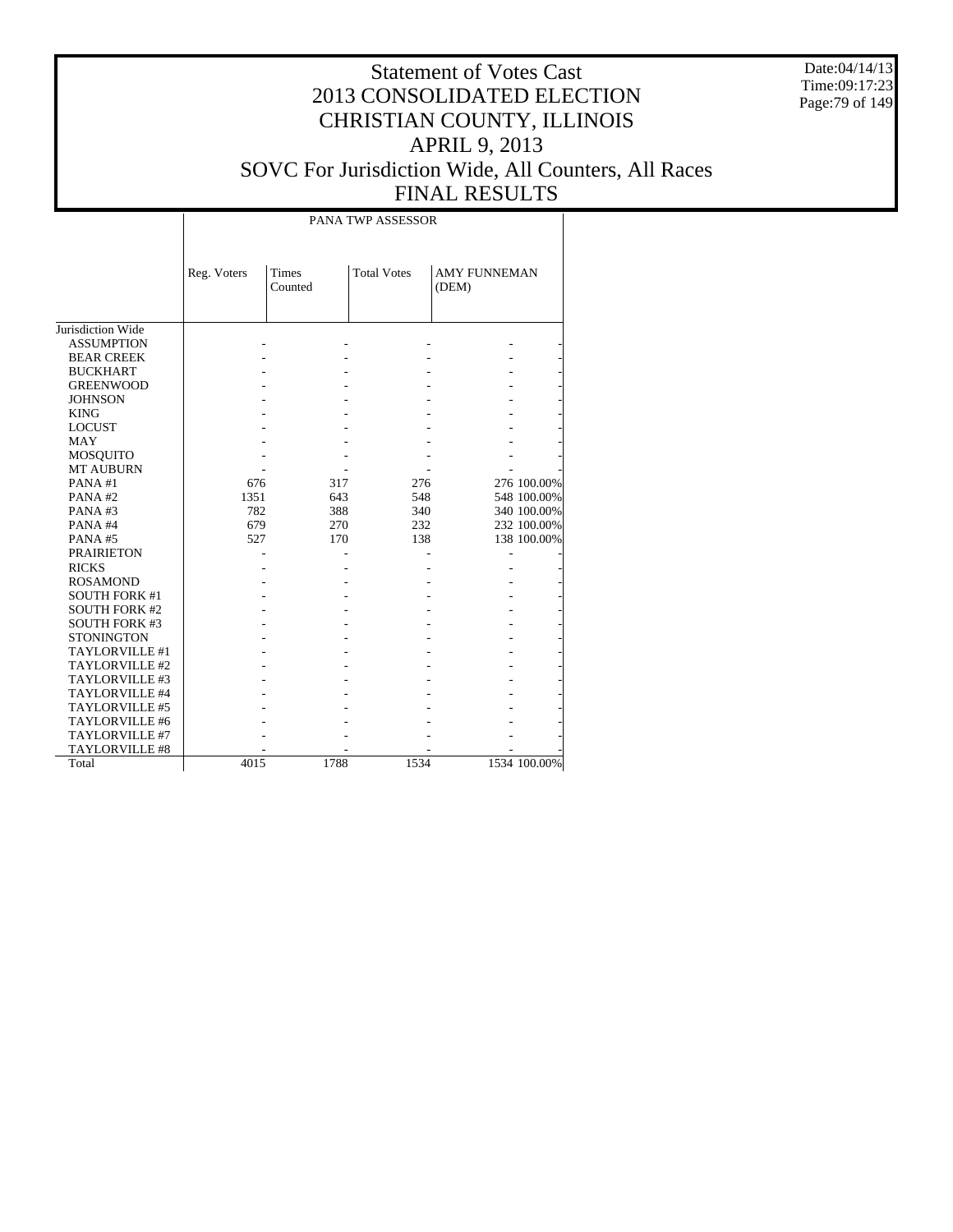Date:04/14/13 Time:09:17:23 Page:80 of 149

|                      |             |                  |                    | PANA TWP HWY COMM                          |            |                                      |        |  |
|----------------------|-------------|------------------|--------------------|--------------------------------------------|------------|--------------------------------------|--------|--|
|                      | Reg. Voters | Times<br>Counted | <b>Total Votes</b> | <b>CHRISTOPHER</b><br><b>SCHAFER (DEM)</b> |            | MICHAEL A.<br><b>GELSINGER (REP)</b> |        |  |
| Jurisdiction Wide    |             |                  |                    |                                            |            |                                      |        |  |
| <b>ASSUMPTION</b>    |             |                  |                    |                                            |            |                                      |        |  |
| <b>BEAR CREEK</b>    |             |                  |                    |                                            |            |                                      |        |  |
| <b>BUCKHART</b>      |             |                  |                    |                                            |            |                                      |        |  |
| <b>GREENWOOD</b>     |             |                  |                    |                                            |            |                                      |        |  |
| <b>JOHNSON</b>       |             |                  |                    |                                            |            |                                      |        |  |
| <b>KING</b>          |             |                  |                    |                                            |            |                                      |        |  |
| <b>LOCUST</b>        |             |                  |                    |                                            |            |                                      |        |  |
| <b>MAY</b>           |             |                  |                    |                                            |            |                                      |        |  |
| <b>MOSQUITO</b>      |             |                  |                    |                                            |            |                                      |        |  |
| <b>MT AUBURN</b>     |             |                  |                    |                                            |            |                                      |        |  |
| PANA#1               | 676         | 317              | 310                | 182                                        | 58.71%     | 128                                  | 41.29% |  |
| PANA#2               | 1351        | 643              | 632                |                                            | 342 54.11% | 290                                  | 45.89% |  |
| PANA#3               | 782         | 388              | 376                |                                            | 250 66.49% | 126                                  | 33.51% |  |
| PANA#4               | 679         | 270              | 260                |                                            | 161 61.92% | 99                                   | 38.08% |  |
| PANA#5               | 527         | 170              | 164                |                                            | 88 53.66%  | 76                                   | 46.34% |  |
| <b>PRAIRIETON</b>    |             |                  |                    |                                            |            |                                      |        |  |
| <b>RICKS</b>         |             |                  |                    |                                            |            |                                      |        |  |
| <b>ROSAMOND</b>      |             |                  |                    |                                            |            |                                      |        |  |
| <b>SOUTH FORK #1</b> |             |                  |                    |                                            |            |                                      |        |  |
| <b>SOUTH FORK #2</b> |             |                  |                    |                                            |            |                                      |        |  |
| <b>SOUTH FORK #3</b> |             |                  |                    |                                            |            |                                      |        |  |
| <b>STONINGTON</b>    |             |                  |                    |                                            |            |                                      |        |  |
| TAYLORVILLE #1       |             |                  |                    |                                            |            |                                      |        |  |
| TAYLORVILLE #2       |             |                  |                    |                                            |            |                                      |        |  |
| TAYLORVILLE #3       |             |                  |                    |                                            |            |                                      |        |  |
| TAYLORVILLE #4       |             |                  |                    |                                            |            |                                      |        |  |
| TAYLORVILLE #5       |             |                  |                    |                                            |            |                                      |        |  |
| TAYLORVILLE #6       |             |                  |                    |                                            |            |                                      |        |  |
| TAYLORVILLE #7       |             |                  |                    |                                            |            |                                      |        |  |
| TAYLORVILLE #8       |             |                  |                    |                                            |            |                                      |        |  |
| Total                | 4015        | 1788             | 1742               | 1023                                       | 58.73%     | 719                                  | 41.27% |  |
|                      |             |                  |                    |                                            |            |                                      |        |  |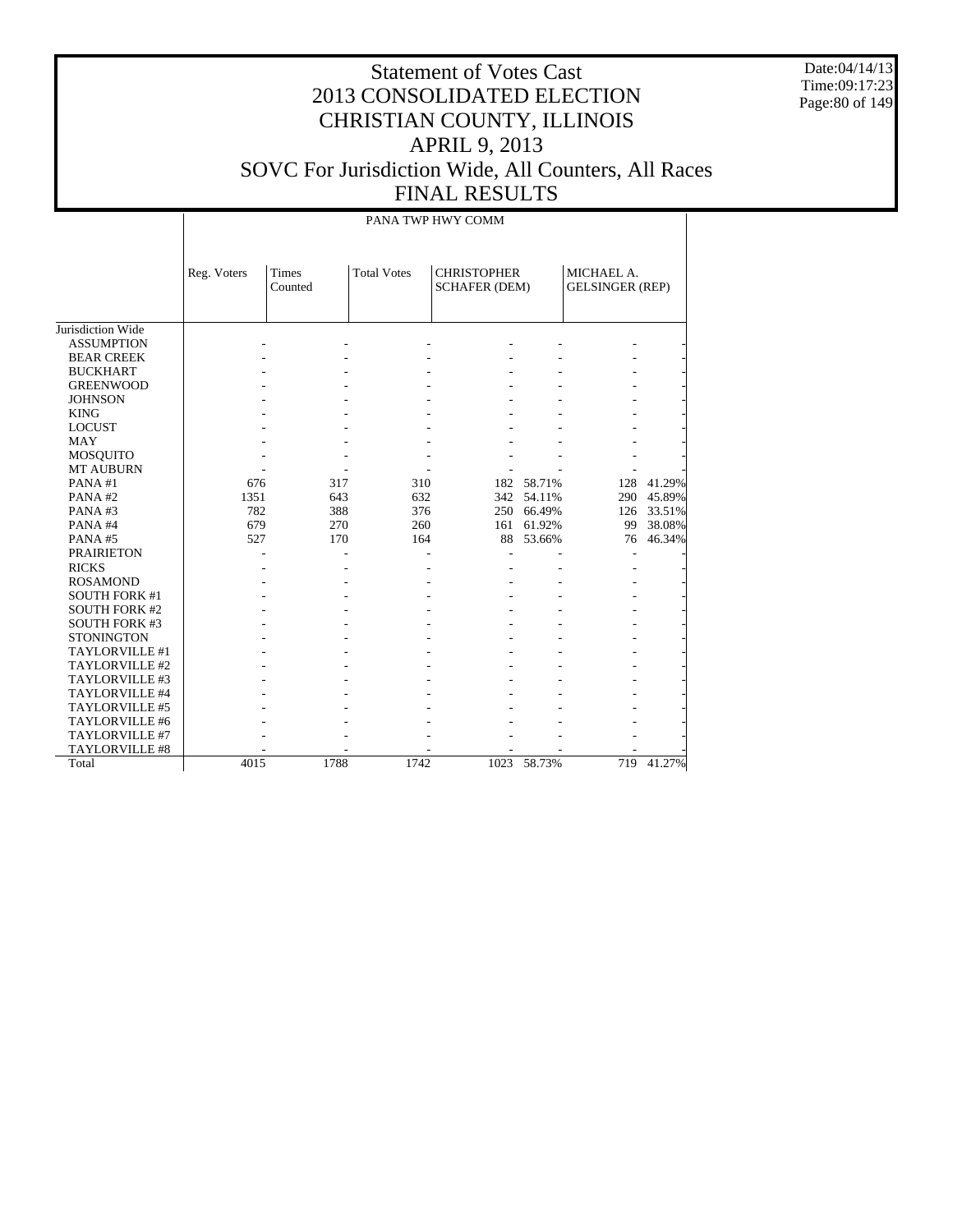Date:04/14/13 Time:09:17:23 Page:81 of 149

#### Statement of Votes Cast 2013 CONSOLIDATED ELECTION CHRISTIAN COUNTY, ILLINOIS APRIL 9, 2013 SOVC For Jurisdiction Wide, All Counters, All Races FINAL RESULTS

#### PANA TWP TRUSTEE

|                      | Reg. Voters | <b>Times</b><br>Counted | <b>Total Votes</b> | <b>JOE COLEMAN</b><br>(DEM) |        | <b>HARLEY TOM</b><br>FOSTER (DEM) |        | <b>BRETT HENSCHEN</b><br>(DEM) |        |
|----------------------|-------------|-------------------------|--------------------|-----------------------------|--------|-----------------------------------|--------|--------------------------------|--------|
|                      |             |                         |                    |                             |        |                                   |        |                                |        |
| Jurisdiction Wide    |             |                         |                    |                             |        |                                   |        |                                |        |
| <b>ASSUMPTION</b>    |             |                         |                    |                             |        |                                   |        |                                |        |
| <b>BEAR CREEK</b>    |             |                         |                    |                             |        |                                   |        |                                |        |
| <b>BUCKHART</b>      |             |                         |                    |                             |        |                                   |        |                                |        |
| <b>GREENWOOD</b>     |             |                         |                    |                             |        |                                   |        |                                |        |
| <b>JOHNSON</b>       |             |                         |                    |                             |        |                                   |        |                                |        |
| <b>KING</b>          |             |                         |                    |                             |        |                                   |        |                                |        |
| <b>LOCUST</b>        |             |                         |                    |                             |        |                                   |        |                                |        |
| <b>MAY</b>           |             |                         |                    |                             |        |                                   |        |                                |        |
| <b>MOSQUITO</b>      |             |                         |                    |                             |        |                                   |        |                                |        |
| <b>MT AUBURN</b>     |             |                         |                    |                             |        |                                   |        |                                |        |
| PANA#1               | 676         | 317                     | 885                | 217                         | 24.52% | 198                               | 22.37% | 222                            | 25.08% |
| PANA#2               | 1351        | 643                     | 1693               | 403                         | 23.80% | 398                               | 23.51% | 402                            | 23.74% |
| PANA#3               | 782         | 388                     | 1103               | 278                         | 25.20% | 264                               | 23.93% | 281                            | 25.48% |
| PANA#4               | 679         | 270                     | 739                | 185                         | 25.03% | 175                               | 23.68% | 183                            | 24.76% |
| PANA#5               | 527         | 170                     | 435                | 115                         | 26.44% | 103                               | 23.68% | 104                            | 23.91% |
| <b>PRAIRIETON</b>    |             |                         |                    |                             |        |                                   |        |                                |        |
| <b>RICKS</b>         |             |                         |                    |                             |        |                                   |        |                                |        |
| <b>ROSAMOND</b>      |             |                         |                    |                             |        |                                   |        |                                |        |
| <b>SOUTH FORK #1</b> |             |                         |                    |                             |        |                                   |        |                                |        |
| <b>SOUTH FORK #2</b> |             |                         |                    |                             |        |                                   |        |                                |        |
| <b>SOUTH FORK #3</b> |             |                         |                    |                             |        |                                   |        |                                |        |
| <b>STONINGTON</b>    |             |                         |                    |                             |        |                                   |        |                                |        |
| TAYLORVILLE #1       |             |                         |                    |                             |        |                                   |        |                                |        |
| TAYLORVILLE #2       |             |                         |                    |                             |        |                                   |        |                                |        |
| TAYLORVILLE #3       |             |                         |                    |                             |        |                                   |        |                                |        |
| TAYLORVILLE #4       |             |                         |                    |                             |        |                                   |        |                                |        |
| TAYLORVILLE #5       |             |                         |                    |                             |        |                                   |        |                                |        |
| TAYLORVILLE #6       |             |                         |                    |                             |        |                                   |        |                                |        |
| TAYLORVILLE #7       |             |                         |                    |                             |        |                                   |        |                                |        |
| TAYLORVILLE #8       |             |                         |                    |                             |        |                                   |        |                                |        |
| Total                | 4015        | 1788                    | 4855               | 1198                        | 24.68% | 1138                              | 23.44% | 1192                           | 24.55% |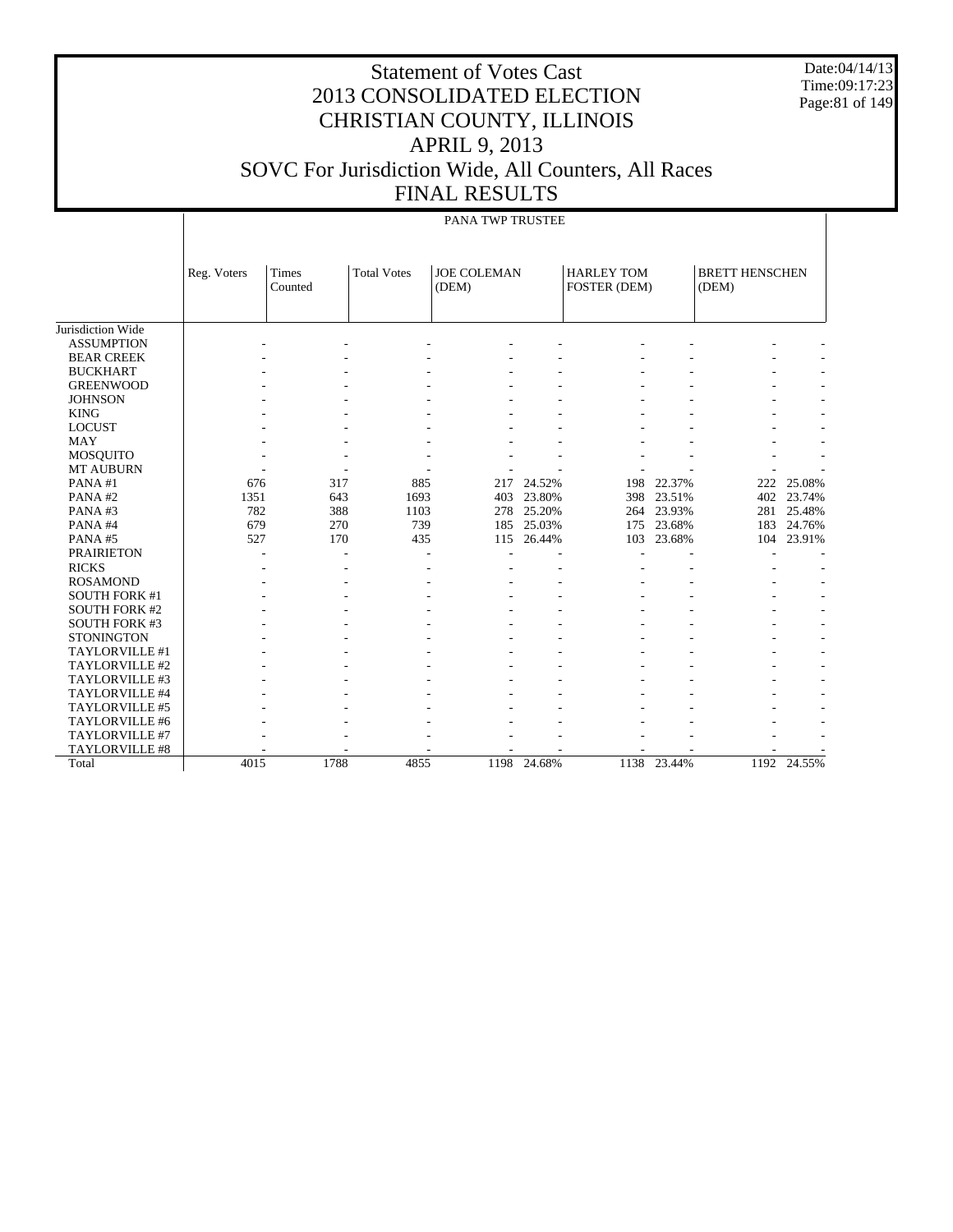Date:04/14/13 Time:09:17:23 Page:82 of 149

#### Statement of Votes Cast 2013 CONSOLIDATED ELECTION CHRISTIAN COUNTY, ILLINOIS APRIL 9, 2013 SOVC For Jurisdiction Wide, All Counters, All Races FINAL RESULTS

### PRAIRIETON TWP SUPR

Τ

|                      | PANA TWP TRUSTEE      |            |             |                         | PRAIRIETON TWP SUPR |                                          |            |
|----------------------|-----------------------|------------|-------------|-------------------------|---------------------|------------------------------------------|------------|
|                      | PAUL SCHMITZ<br>(DEM) |            | Reg. Voters | <b>Times</b><br>Counted |                     | Total Votes   KENNETH C.<br>ZINDEL (REP) |            |
| Jurisdiction Wide    |                       |            |             |                         |                     |                                          |            |
| <b>ASSUMPTION</b>    |                       |            |             |                         |                     |                                          |            |
| <b>BEAR CREEK</b>    |                       |            |             |                         |                     |                                          |            |
| <b>BUCKHART</b>      |                       |            |             |                         |                     |                                          |            |
| <b>GREENWOOD</b>     |                       |            |             |                         |                     |                                          |            |
| <b>JOHNSON</b>       |                       |            |             |                         |                     |                                          |            |
| <b>KING</b>          |                       |            |             |                         |                     |                                          |            |
| <b>LOCUST</b>        |                       |            |             |                         |                     |                                          |            |
| <b>MAY</b>           |                       |            |             |                         |                     |                                          |            |
| <b>MOSQUITO</b>      |                       |            |             |                         |                     |                                          |            |
| <b>MT AUBURN</b>     |                       |            |             |                         |                     |                                          |            |
| PANA $#1$            | 248                   | 28.02%     |             |                         |                     |                                          |            |
| PANA#2               |                       | 490 28.94% |             |                         |                     |                                          |            |
| PANA#3               |                       | 280 25.39% |             |                         |                     |                                          |            |
| PANA#4               |                       | 196 26.52% |             |                         |                     |                                          |            |
| PANA#5               | 113                   | 25.98%     |             |                         |                     |                                          |            |
| <b>PRAIRIETON</b>    |                       |            | 326         | 92                      | 79                  |                                          | 79 100.00% |
| <b>RICKS</b>         |                       |            |             |                         |                     |                                          |            |
| <b>ROSAMOND</b>      |                       |            |             |                         |                     |                                          |            |
| <b>SOUTH FORK #1</b> |                       |            |             |                         |                     |                                          |            |
| <b>SOUTH FORK #2</b> |                       |            |             |                         |                     |                                          |            |
| <b>SOUTH FORK #3</b> |                       |            |             |                         |                     |                                          |            |
| <b>STONINGTON</b>    |                       |            |             |                         |                     |                                          |            |
| TAYLORVILLE #1       |                       |            |             |                         |                     |                                          |            |
| TAYLORVILLE #2       |                       |            |             |                         |                     |                                          |            |
| TAYLORVILLE #3       |                       |            |             |                         |                     |                                          |            |
| TAYLORVILLE #4       |                       |            |             |                         |                     |                                          |            |
| TAYLORVILLE #5       |                       |            |             |                         |                     |                                          |            |
| TAYLORVILLE #6       |                       |            |             |                         |                     |                                          |            |
| TAYLORVILLE #7       |                       |            |             |                         |                     |                                          |            |
| TAYLORVILLE #8       |                       |            |             |                         |                     |                                          |            |
| Total                | 1327                  | 27.33%     | 326         | 92                      | 79                  |                                          | 79 100.00% |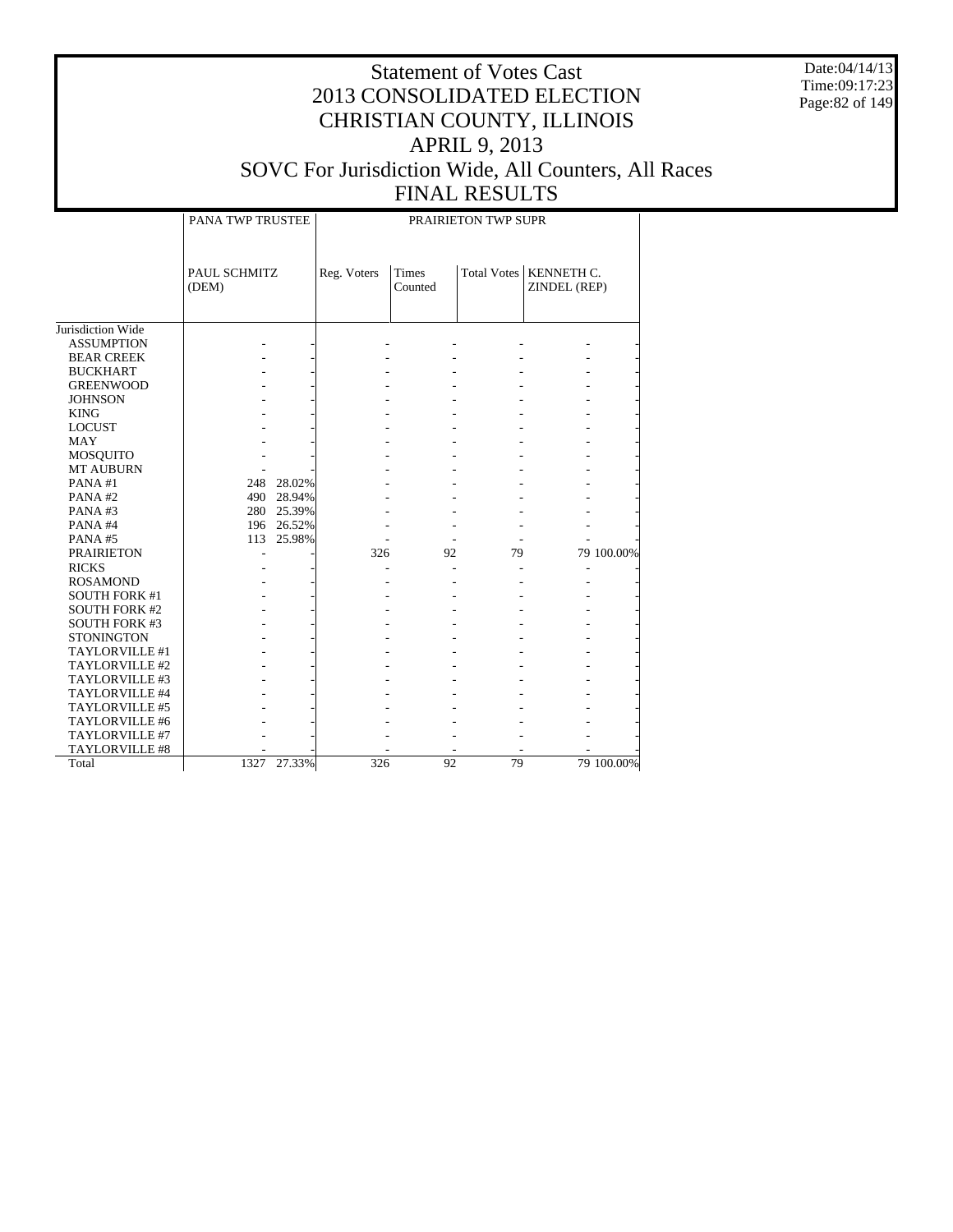Date:04/14/13 Time:09:17:23 Page:83 of 149

|                      |             |                         | PRAIRIETON TWP CLERK |                             |            | PRAIRIETON TWP HWY COMM |                  |    |                              |            |  |
|----------------------|-------------|-------------------------|----------------------|-----------------------------|------------|-------------------------|------------------|----|------------------------------|------------|--|
|                      | Reg. Voters | <b>Times</b><br>Counted | Total Votes          | <b>ALAN LITTLE</b><br>(DEM) |            | Reg. Voters             | Times<br>Counted |    | Total Votes   ED CRAIG (REP) |            |  |
| Jurisdiction Wide    |             |                         |                      |                             |            |                         |                  |    |                              |            |  |
| <b>ASSUMPTION</b>    |             |                         |                      |                             |            |                         |                  |    |                              |            |  |
| <b>BEAR CREEK</b>    |             |                         |                      |                             |            |                         |                  |    |                              |            |  |
| <b>BUCKHART</b>      |             |                         |                      |                             |            |                         |                  |    |                              |            |  |
| <b>GREENWOOD</b>     |             |                         |                      |                             |            |                         |                  |    |                              |            |  |
| <b>JOHNSON</b>       |             |                         |                      |                             |            |                         |                  |    |                              |            |  |
| <b>KING</b>          |             |                         |                      |                             |            |                         |                  |    |                              |            |  |
| <b>LOCUST</b>        |             |                         |                      |                             |            |                         |                  |    |                              |            |  |
| <b>MAY</b>           |             |                         |                      |                             |            |                         |                  |    |                              |            |  |
| <b>MOSQUITO</b>      |             |                         |                      |                             |            |                         |                  |    |                              |            |  |
| MT AUBURN            |             |                         |                      |                             |            |                         |                  |    |                              |            |  |
| PANA#1               |             |                         |                      |                             |            |                         |                  |    |                              |            |  |
| PANA#2               |             |                         |                      |                             |            |                         |                  |    |                              |            |  |
| PANA#3               |             |                         |                      |                             |            |                         |                  |    |                              |            |  |
| PANA#4               |             |                         |                      |                             |            |                         |                  |    |                              |            |  |
| PANA#5               |             |                         |                      |                             |            |                         |                  |    |                              |            |  |
| <b>PRAIRIETON</b>    | 326         | 92                      | 75                   |                             | 75 100.00% | 326                     | 92               | 82 |                              | 82 100.00% |  |
| <b>RICKS</b>         |             |                         |                      |                             |            | $\overline{a}$          |                  |    | $\overline{a}$               |            |  |
| <b>ROSAMOND</b>      |             |                         |                      |                             |            |                         |                  |    |                              |            |  |
| <b>SOUTH FORK #1</b> |             |                         |                      |                             |            |                         |                  |    |                              |            |  |
| <b>SOUTH FORK #2</b> |             |                         |                      |                             |            |                         |                  |    |                              |            |  |
| <b>SOUTH FORK #3</b> |             |                         |                      |                             |            |                         |                  |    |                              |            |  |
| <b>STONINGTON</b>    |             |                         |                      |                             |            |                         |                  |    |                              |            |  |
| TAYLORVILLE #1       |             |                         |                      |                             |            |                         |                  |    |                              |            |  |
| TAYLORVILLE #2       |             |                         |                      |                             |            |                         |                  |    |                              |            |  |
| TAYLORVILLE #3       |             |                         |                      |                             |            |                         |                  |    |                              |            |  |
| TAYLORVILLE #4       |             |                         |                      |                             |            |                         |                  |    |                              |            |  |
| TAYLORVILLE #5       |             |                         |                      |                             |            |                         |                  |    |                              |            |  |
| TAYLORVILLE #6       |             |                         |                      |                             |            |                         |                  |    |                              |            |  |
| TAYLORVILLE #7       |             |                         |                      |                             |            |                         |                  |    |                              |            |  |
| TAYLORVILLE #8       |             |                         |                      |                             |            |                         |                  |    |                              |            |  |
| Total                | 326         | 92                      | $\overline{75}$      |                             | 75 100.00% | 326                     | 92               | 82 |                              | 82 100.00% |  |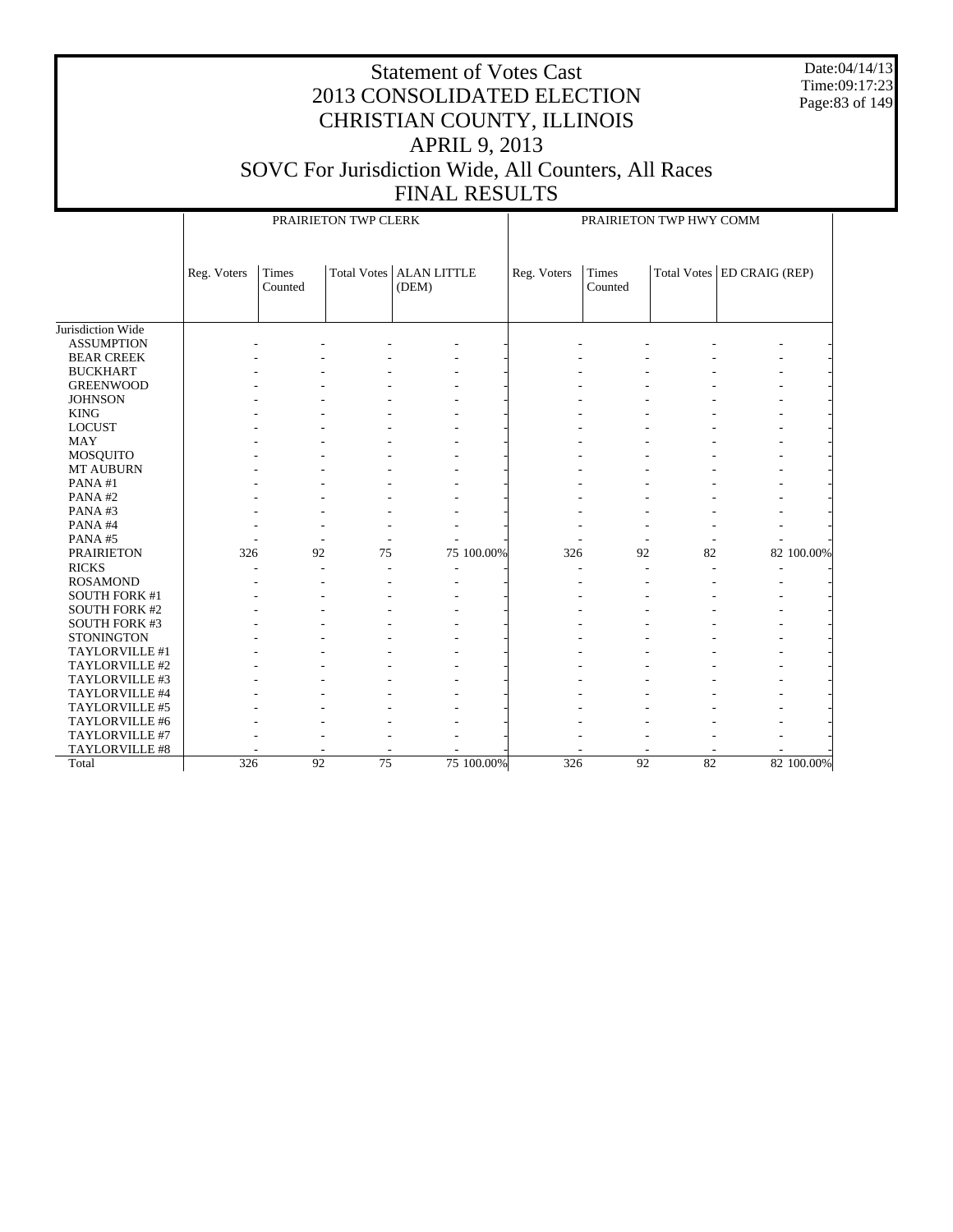Date:04/14/13 Time:09:17:23 Page:84 of 149

|                      |             |                  |                    |                                               |           | PRAIRIETON TWP TRUSTEE |        |                                       |           |                          |        |
|----------------------|-------------|------------------|--------------------|-----------------------------------------------|-----------|------------------------|--------|---------------------------------------|-----------|--------------------------|--------|
|                      | Reg. Voters | Times<br>Counted | <b>Total Votes</b> | <b>ROBERT D.</b><br><b>VATTHAUER</b><br>(REP) |           | MARK L. DAVIS<br>(REP) |        | <b>MERLE</b><br><b>GULLIDGE (REP)</b> |           | LARRY H. BILYEU<br>(DEM) |        |
| Jurisdiction Wide    |             |                  |                    |                                               |           |                        |        |                                       |           |                          |        |
| <b>ASSUMPTION</b>    |             |                  |                    |                                               |           |                        |        |                                       |           |                          |        |
| <b>BEAR CREEK</b>    |             |                  |                    |                                               |           |                        |        |                                       |           |                          |        |
| <b>BUCKHART</b>      |             |                  |                    |                                               |           |                        |        |                                       |           |                          |        |
| <b>GREENWOOD</b>     |             |                  |                    |                                               |           |                        |        |                                       |           |                          |        |
| <b>JOHNSON</b>       |             |                  |                    |                                               |           |                        |        |                                       |           |                          |        |
| <b>KING</b>          |             |                  |                    |                                               |           |                        |        |                                       |           |                          |        |
| <b>LOCUST</b>        |             |                  |                    |                                               |           |                        |        |                                       |           |                          |        |
| <b>MAY</b>           |             |                  |                    |                                               |           |                        |        |                                       |           |                          |        |
| MOSQUITO             |             |                  |                    |                                               |           |                        |        |                                       |           |                          |        |
| MT AUBURN            |             |                  |                    |                                               |           |                        |        |                                       |           |                          |        |
| PANA#1               |             |                  |                    |                                               |           |                        |        |                                       |           |                          |        |
| PANA#2               |             |                  |                    |                                               |           |                        |        |                                       |           |                          |        |
| PANA#3               |             |                  |                    |                                               |           |                        |        |                                       |           |                          |        |
| PANA#4               |             |                  |                    |                                               |           |                        |        |                                       |           |                          |        |
| PANA#5               |             |                  |                    |                                               |           |                        |        |                                       |           |                          |        |
| <b>PRAIRIETON</b>    | 326         | 92               | 284                | 67                                            | 23.59%    | 77                     | 27.11% | 52                                    | 18.31%    | 58                       | 20.42% |
| <b>RICKS</b>         |             |                  |                    |                                               |           |                        |        |                                       |           |                          |        |
| <b>ROSAMOND</b>      |             |                  |                    |                                               |           |                        |        |                                       |           |                          |        |
| <b>SOUTH FORK #1</b> |             |                  |                    |                                               |           |                        |        |                                       |           |                          |        |
| <b>SOUTH FORK #2</b> |             |                  |                    |                                               |           |                        |        |                                       |           |                          |        |
| <b>SOUTH FORK #3</b> |             |                  |                    |                                               |           |                        |        |                                       |           |                          |        |
| <b>STONINGTON</b>    |             |                  |                    |                                               |           |                        |        |                                       |           |                          |        |
| TAYLORVILLE #1       |             |                  |                    |                                               |           |                        |        |                                       |           |                          |        |
| TAYLORVILLE #2       |             |                  |                    |                                               |           |                        |        |                                       |           |                          |        |
| TAYLORVILLE #3       |             |                  |                    |                                               |           |                        |        |                                       |           |                          |        |
| TAYLORVILLE #4       |             |                  |                    |                                               |           |                        |        |                                       |           |                          |        |
| TAYLORVILLE #5       |             |                  |                    |                                               |           |                        |        |                                       |           |                          |        |
| TAYLORVILLE #6       |             |                  |                    |                                               |           |                        |        |                                       |           |                          |        |
| TAYLORVILLE #7       |             |                  |                    |                                               |           |                        |        |                                       |           |                          |        |
| TAYLORVILLE #8       |             |                  |                    |                                               |           |                        |        |                                       |           |                          |        |
| Total                | 326         | 92               | 284                |                                               | 67 23.59% | 77                     | 27.11% |                                       | 52 18.31% | $\overline{58}$          | 20.42% |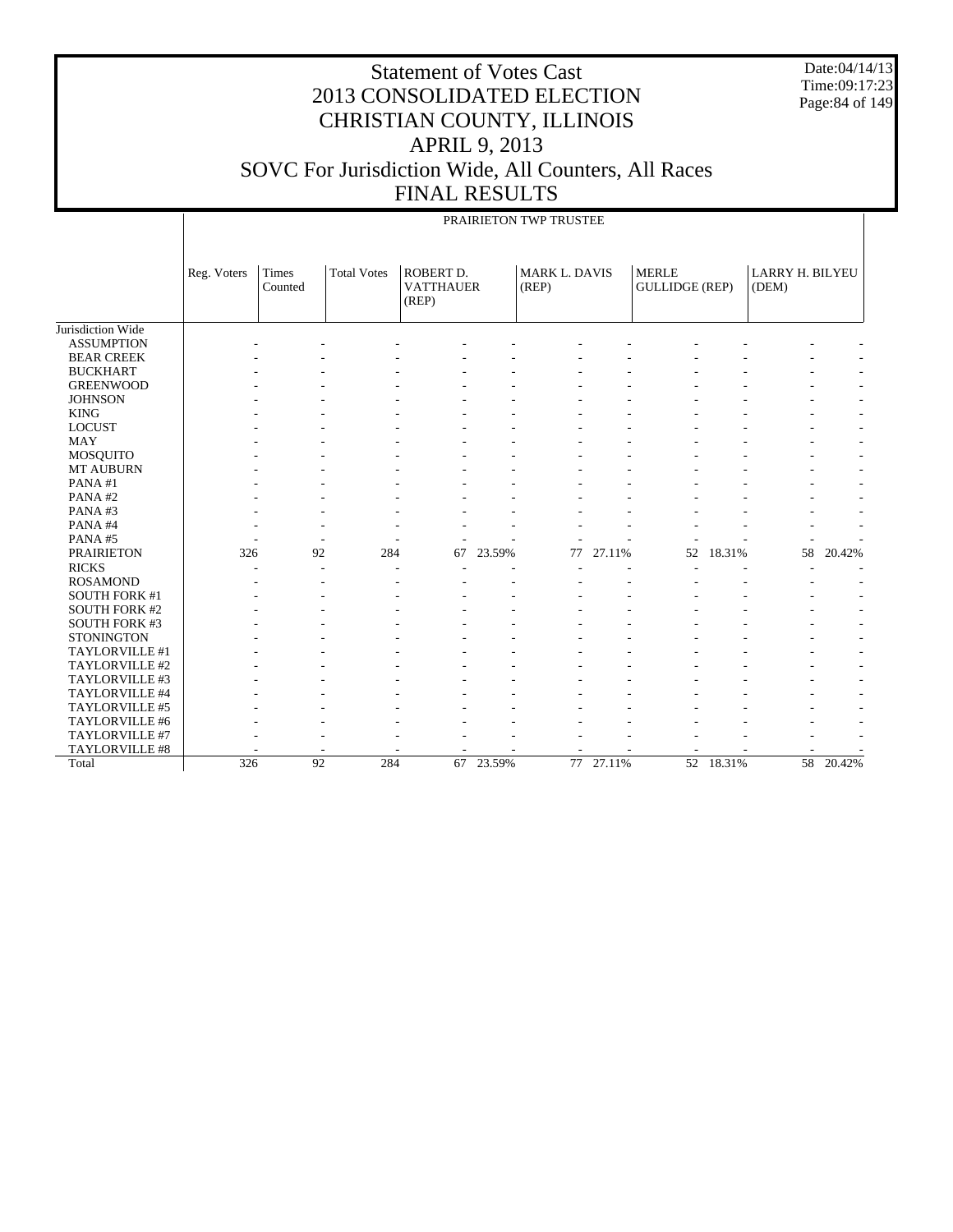Date:04/14/13 Time:09:17:23 Page:85 of 149

# Statement of Votes Cast 2013 CONSOLIDATED ELECTION CHRISTIAN COUNTY, ILLINOIS APRIL 9, 2013 SOVC For Jurisdiction Wide, All Counters, All Races

#### FINAL RESULTS PRAIRIETON TWP TRUSTEE RICKS TWP SUPR

|                      | <b>CHRIS MELZER</b><br>(DEM) |        | Reg. Voters | <b>Times</b><br>Counted | <b>Total Votes</b> | <b>LAWRENCE BEATY</b><br>(REP) |             |
|----------------------|------------------------------|--------|-------------|-------------------------|--------------------|--------------------------------|-------------|
|                      |                              |        |             |                         |                    |                                |             |
| Jurisdiction Wide    |                              |        |             |                         |                    |                                |             |
| <b>ASSUMPTION</b>    |                              |        |             |                         |                    |                                |             |
| <b>BEAR CREEK</b>    |                              |        |             |                         |                    |                                |             |
| <b>BUCKHART</b>      |                              |        |             |                         |                    |                                |             |
| <b>GREENWOOD</b>     |                              |        |             |                         |                    |                                |             |
| <b>JOHNSON</b>       |                              |        |             |                         |                    |                                |             |
| <b>KING</b>          |                              |        |             |                         |                    |                                |             |
| <b>LOCUST</b>        |                              |        |             |                         |                    |                                |             |
| <b>MAY</b>           |                              |        |             |                         |                    |                                |             |
| MOSQUITO             |                              |        |             |                         |                    |                                |             |
| MT AUBURN            |                              |        |             |                         |                    |                                |             |
| PANA#1               |                              |        |             |                         |                    |                                |             |
| PANA#2               |                              |        |             |                         |                    |                                |             |
| PANA#3               |                              |        |             |                         |                    |                                |             |
| PANA#4               |                              |        |             |                         |                    |                                |             |
| PANA#5               |                              |        |             |                         |                    |                                |             |
| <b>PRAIRIETON</b>    | 30                           | 10.56% |             |                         |                    |                                |             |
| <b>RICKS</b>         |                              |        | 802         | 272                     | 236                |                                | 236 100.00% |
| <b>ROSAMOND</b>      |                              |        |             |                         |                    |                                |             |
| <b>SOUTH FORK #1</b> |                              |        |             |                         |                    |                                |             |
| <b>SOUTH FORK #2</b> |                              |        |             |                         |                    |                                |             |
| <b>SOUTH FORK #3</b> |                              |        |             |                         |                    |                                |             |
| <b>STONINGTON</b>    |                              |        |             |                         |                    |                                |             |
| TAYLORVILLE #1       |                              |        |             |                         |                    |                                |             |
| TAYLORVILLE #2       |                              |        |             |                         |                    |                                |             |
| TAYLORVILLE #3       |                              |        |             |                         |                    |                                |             |
| TAYLORVILLE #4       |                              |        |             |                         |                    |                                |             |
| TAYLORVILLE #5       |                              |        |             |                         |                    |                                |             |
| TAYLORVILLE #6       |                              |        |             |                         |                    |                                |             |
| TAYLORVILLE #7       |                              |        |             |                         |                    |                                |             |
| TAYLORVILLE #8       |                              |        |             |                         |                    |                                |             |
| Total                | 30                           | 10.56% | 802         | 272                     | 236                |                                | 236 100.00% |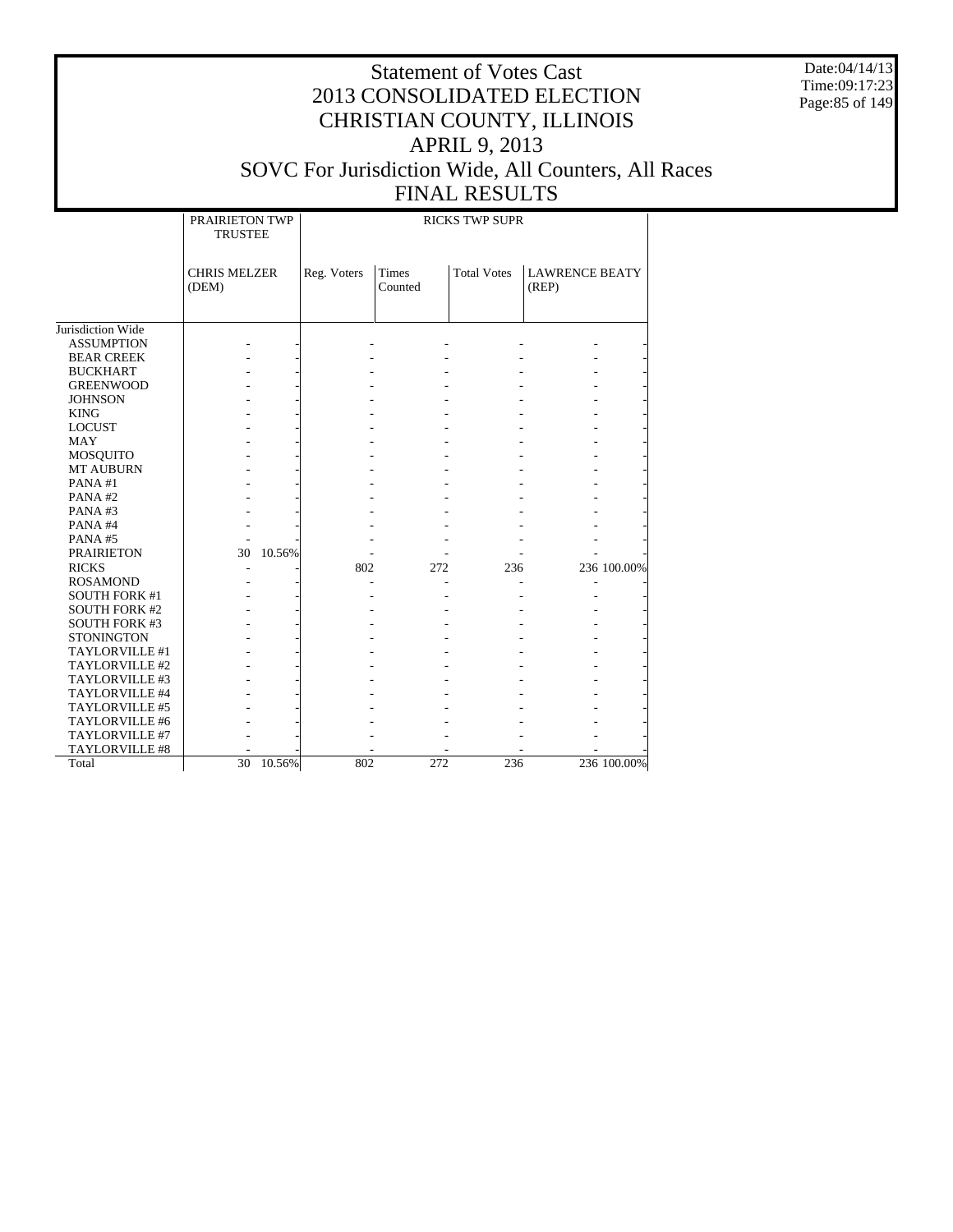Date:04/14/13 Time:09:17:23 Page:86 of 149

|                      |             |                  | <b>RICKS TWP CLERK</b> |                                |             |             |                  | RICKS TWP HWY COMM |                                |             |
|----------------------|-------------|------------------|------------------------|--------------------------------|-------------|-------------|------------------|--------------------|--------------------------------|-------------|
|                      | Reg. Voters | Times<br>Counted | <b>Total Votes</b>     | <b>KERI J. GINGER</b><br>(REP) |             | Reg. Voters | Times<br>Counted | <b>Total Votes</b> | <b>RICHARD GRUNDY</b><br>(REP) |             |
| Jurisdiction Wide    |             |                  |                        |                                |             |             |                  |                    |                                |             |
| <b>ASSUMPTION</b>    |             |                  |                        |                                |             |             |                  |                    |                                |             |
| <b>BEAR CREEK</b>    |             |                  |                        |                                |             |             |                  |                    |                                |             |
| <b>BUCKHART</b>      |             |                  |                        |                                |             |             |                  |                    |                                |             |
| <b>GREENWOOD</b>     |             |                  |                        |                                |             |             |                  |                    |                                |             |
| <b>JOHNSON</b>       |             |                  |                        |                                |             |             |                  |                    |                                |             |
| <b>KING</b>          |             |                  |                        |                                |             |             |                  |                    |                                |             |
| <b>LOCUST</b>        |             |                  |                        |                                |             |             |                  |                    |                                |             |
| <b>MAY</b>           |             |                  |                        |                                |             |             |                  |                    |                                |             |
| <b>MOSQUITO</b>      |             |                  |                        |                                |             |             |                  |                    |                                |             |
| <b>MT AUBURN</b>     |             |                  |                        |                                |             |             |                  |                    |                                |             |
| PANA#1               |             |                  |                        |                                |             |             |                  |                    |                                |             |
| PANA#2               |             |                  |                        |                                |             |             |                  |                    |                                |             |
| PANA#3               |             |                  |                        |                                |             |             |                  |                    |                                |             |
| PANA#4               |             |                  |                        |                                |             |             |                  |                    |                                |             |
| PANA#5               |             |                  |                        |                                |             |             |                  |                    |                                |             |
| <b>PRAIRIETON</b>    |             |                  |                        |                                |             |             |                  |                    |                                |             |
| <b>RICKS</b>         | 802         | 272              | 246                    |                                | 246 100.00% | 802         | 272              | 240                |                                | 240 100.00% |
| <b>ROSAMOND</b>      |             |                  |                        |                                |             |             | ۰                |                    |                                |             |
| <b>SOUTH FORK #1</b> |             |                  |                        |                                |             |             |                  |                    |                                |             |
| <b>SOUTH FORK #2</b> |             |                  |                        |                                |             |             |                  |                    |                                |             |
| <b>SOUTH FORK #3</b> |             |                  |                        |                                |             |             |                  |                    |                                |             |
| <b>STONINGTON</b>    |             |                  |                        |                                |             |             |                  |                    |                                |             |
| TAYLORVILLE #1       |             |                  |                        |                                |             |             |                  |                    |                                |             |
| TAYLORVILLE #2       |             |                  |                        |                                |             |             |                  |                    |                                |             |
| TAYLORVILLE #3       |             |                  |                        |                                |             |             |                  |                    |                                |             |
| TAYLORVILLE #4       |             |                  |                        |                                |             |             |                  |                    |                                |             |
| TAYLORVILLE #5       |             |                  |                        |                                |             |             |                  |                    |                                |             |
| TAYLORVILLE #6       |             |                  |                        |                                |             |             |                  |                    |                                |             |
| TAYLORVILLE #7       |             |                  |                        |                                |             |             |                  |                    |                                |             |
| TAYLORVILLE #8       |             |                  |                        |                                |             |             |                  |                    |                                |             |
| Total                | 802         | 272              | 246                    |                                | 246 100.00% | 802         | 272              | 240                |                                | 240 100.00% |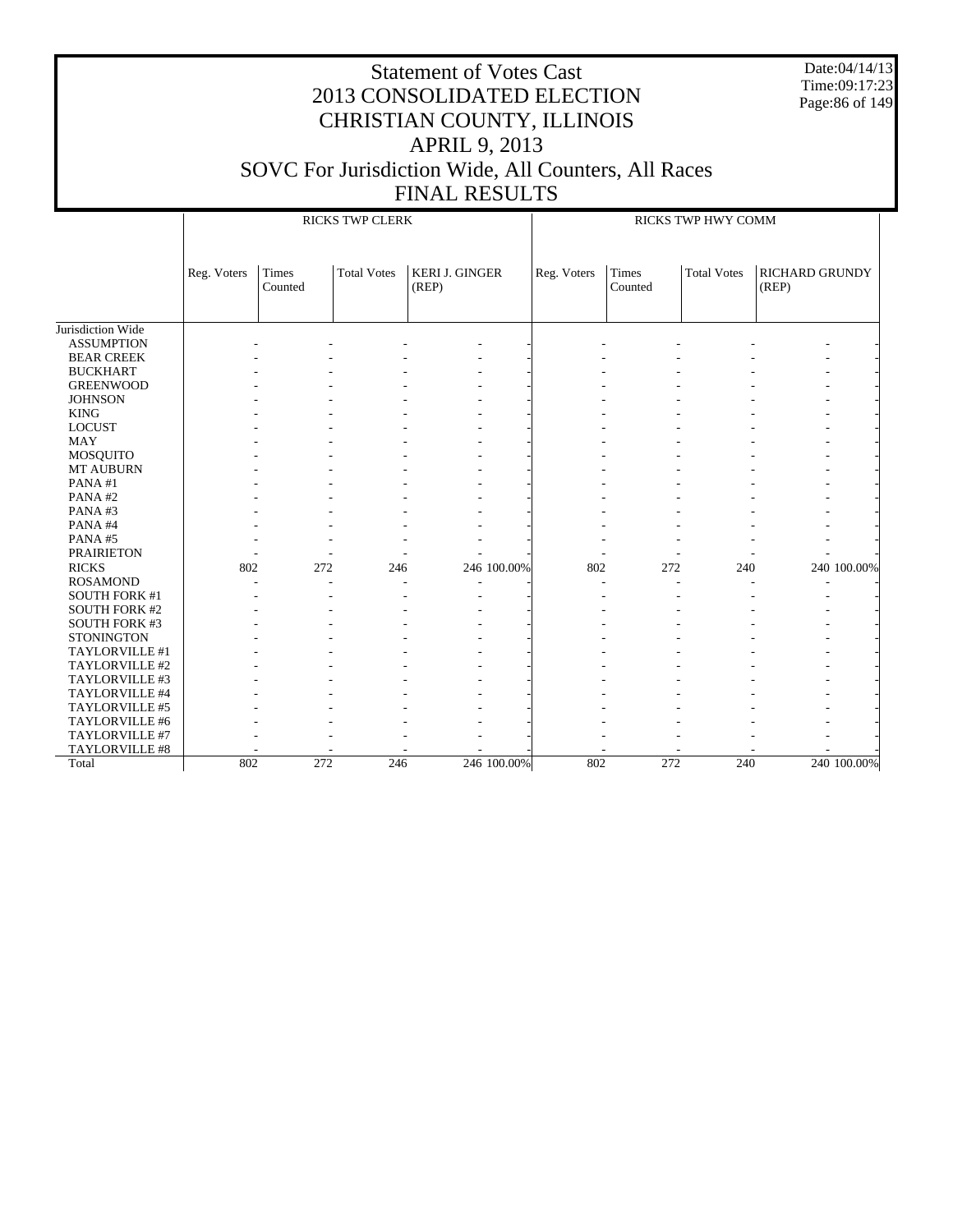Date:04/14/13 Time:09:17:23 Page:87 of 149

|                      |             |                  |                    | <b>RICKS TWP TRUSTEE</b> |            |                                        |            |                          |            |
|----------------------|-------------|------------------|--------------------|--------------------------|------------|----------------------------------------|------------|--------------------------|------------|
|                      | Reg. Voters | Times<br>Counted | <b>Total Votes</b> | JERRY A. RUTAN<br>(REP)  |            | <b>SUSAN</b><br><b>SCHMEDEKE (REP)</b> |            | JEFFREY G. FAHL<br>(DEM) |            |
| Jurisdiction Wide    |             |                  |                    |                          |            |                                        |            |                          |            |
| <b>ASSUMPTION</b>    |             |                  |                    |                          |            |                                        |            |                          |            |
| <b>BEAR CREEK</b>    |             |                  |                    |                          |            |                                        |            |                          |            |
| <b>BUCKHART</b>      |             |                  |                    |                          |            |                                        |            |                          |            |
| <b>GREENWOOD</b>     |             |                  |                    |                          |            |                                        |            |                          |            |
| <b>JOHNSON</b>       |             |                  |                    |                          |            |                                        |            |                          |            |
| <b>KING</b>          |             |                  |                    |                          |            |                                        |            |                          |            |
| <b>LOCUST</b>        |             |                  |                    |                          |            |                                        |            |                          |            |
| <b>MAY</b>           |             |                  |                    |                          |            |                                        |            |                          |            |
| <b>MOSQUITO</b>      |             |                  |                    |                          |            |                                        |            |                          |            |
| <b>MT AUBURN</b>     |             |                  |                    |                          |            |                                        |            |                          |            |
| PANA#1               |             |                  |                    |                          |            |                                        |            |                          |            |
| PANA#2               |             |                  |                    |                          |            |                                        |            |                          |            |
| PANA#3               |             |                  |                    |                          |            |                                        |            |                          |            |
| PANA#4               |             |                  |                    |                          |            |                                        |            |                          |            |
| PANA#5               |             |                  |                    |                          |            |                                        |            |                          |            |
| <b>PRAIRIETON</b>    |             |                  |                    |                          |            |                                        |            |                          |            |
| <b>RICKS</b>         | 802         | 272              | 798                | 173                      | 21.68%     | 202                                    | 25.31%     | 205                      | 25.69%     |
| <b>ROSAMOND</b>      |             |                  |                    |                          |            |                                        |            |                          |            |
| <b>SOUTH FORK #1</b> |             |                  |                    |                          |            |                                        |            |                          |            |
| <b>SOUTH FORK #2</b> |             |                  |                    |                          |            |                                        |            |                          |            |
| <b>SOUTH FORK #3</b> |             |                  |                    |                          |            |                                        |            |                          |            |
| <b>STONINGTON</b>    |             |                  |                    |                          |            |                                        |            |                          |            |
| TAYLORVILLE #1       |             |                  |                    |                          |            |                                        |            |                          |            |
| TAYLORVILLE #2       |             |                  |                    |                          |            |                                        |            |                          |            |
| TAYLORVILLE #3       |             |                  |                    |                          |            |                                        |            |                          |            |
| TAYLORVILLE #4       |             |                  |                    |                          |            |                                        |            |                          |            |
| TAYLORVILLE #5       |             |                  |                    |                          |            |                                        |            |                          |            |
| TAYLORVILLE #6       |             |                  |                    |                          |            |                                        |            |                          |            |
| TAYLORVILLE #7       |             |                  |                    |                          |            |                                        |            |                          |            |
| TAYLORVILLE #8       |             |                  |                    |                          |            |                                        |            |                          |            |
| Total                | 802         | 272              | 798                |                          | 173 21.68% |                                        | 202 25.31% |                          | 205 25.69% |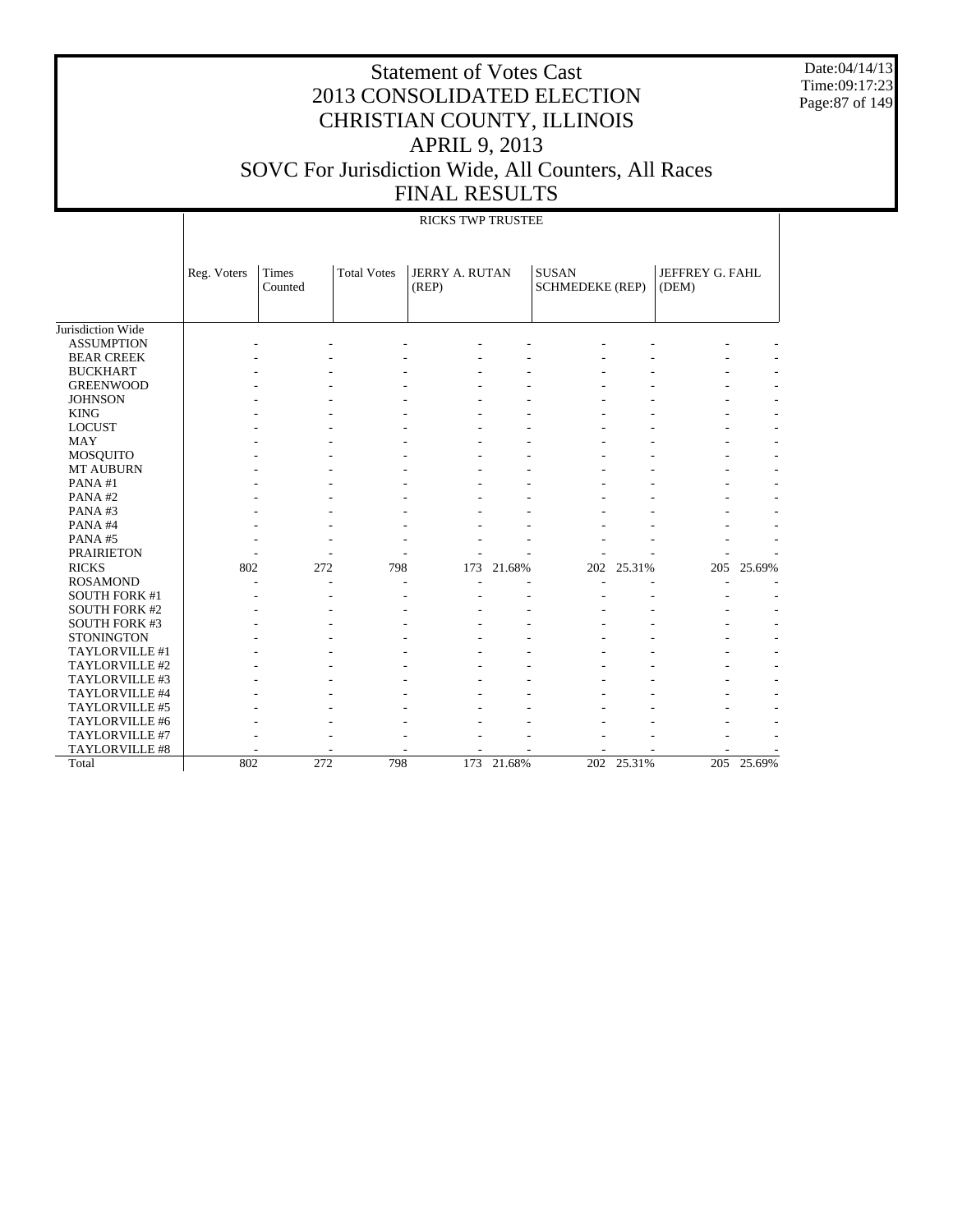Date:04/14/13 Time:09:17:23 Page:88 of 149

#### Statement of Votes Cast 2013 CONSOLIDATED ELECTION CHRISTIAN COUNTY, ILLINOIS APRIL 9, 2013 SOVC For Jurisdiction Wide, All Counters, All Races FINAL RESULTS

### ROSAMOND TWP SUPR

T

|                      | <b>RICKS TWP</b><br><b>TRUSTEE</b> |             |                         | <b>ROSAMOND TWP SUPR</b> |                                      |            |
|----------------------|------------------------------------|-------------|-------------------------|--------------------------|--------------------------------------|------------|
|                      | <b>JOHN T. LANGEN</b><br>(DEM)     | Reg. Voters | <b>Times</b><br>Counted |                          | Total Votes   JOHN M. SCOTT<br>(REP) |            |
| Jurisdiction Wide    |                                    |             |                         |                          |                                      |            |
| <b>ASSUMPTION</b>    |                                    |             |                         |                          |                                      |            |
| <b>BEAR CREEK</b>    |                                    |             |                         |                          |                                      |            |
| <b>BUCKHART</b>      |                                    |             |                         |                          |                                      |            |
| <b>GREENWOOD</b>     |                                    |             |                         |                          |                                      |            |
| <b>JOHNSON</b>       |                                    |             |                         |                          |                                      |            |
| <b>KING</b>          |                                    |             |                         |                          |                                      |            |
| <b>LOCUST</b>        |                                    |             |                         |                          |                                      |            |
| <b>MAY</b>           |                                    |             |                         |                          |                                      |            |
| <b>MOSQUITO</b>      |                                    |             |                         |                          |                                      |            |
| MT AUBURN            |                                    |             |                         |                          |                                      |            |
| PANA#1               |                                    |             |                         |                          |                                      |            |
| PANA#2               |                                    |             |                         |                          |                                      |            |
| PANA#3               |                                    |             |                         |                          |                                      |            |
| PANA#4               |                                    |             |                         |                          |                                      |            |
| PANA#5               |                                    |             |                         |                          |                                      |            |
| <b>PRAIRIETON</b>    |                                    |             |                         |                          |                                      |            |
| <b>RICKS</b>         | 218 27.32%                         |             |                         |                          |                                      |            |
| <b>ROSAMOND</b>      |                                    | 242         | 54                      | 48                       |                                      | 48 100.00% |
| <b>SOUTH FORK #1</b> |                                    |             |                         |                          |                                      |            |
| <b>SOUTH FORK #2</b> |                                    |             |                         |                          |                                      |            |
| <b>SOUTH FORK #3</b> |                                    |             |                         |                          |                                      |            |
| <b>STONINGTON</b>    |                                    |             |                         |                          |                                      |            |
| TAYLORVILLE #1       |                                    |             |                         |                          |                                      |            |
| TAYLORVILLE #2       |                                    |             |                         |                          |                                      |            |
| TAYLORVILLE #3       |                                    |             |                         |                          |                                      |            |
| TAYLORVILLE #4       |                                    |             |                         |                          |                                      |            |
| TAYLORVILLE #5       |                                    |             |                         |                          |                                      |            |
| TAYLORVILLE #6       |                                    |             |                         |                          |                                      |            |
| TAYLORVILLE #7       |                                    |             |                         |                          |                                      |            |
| TAYLORVILLE #8       |                                    |             |                         |                          |                                      |            |
| Total                | 218<br>27.32%                      | 242         | 54                      | 48                       |                                      | 48 100.00% |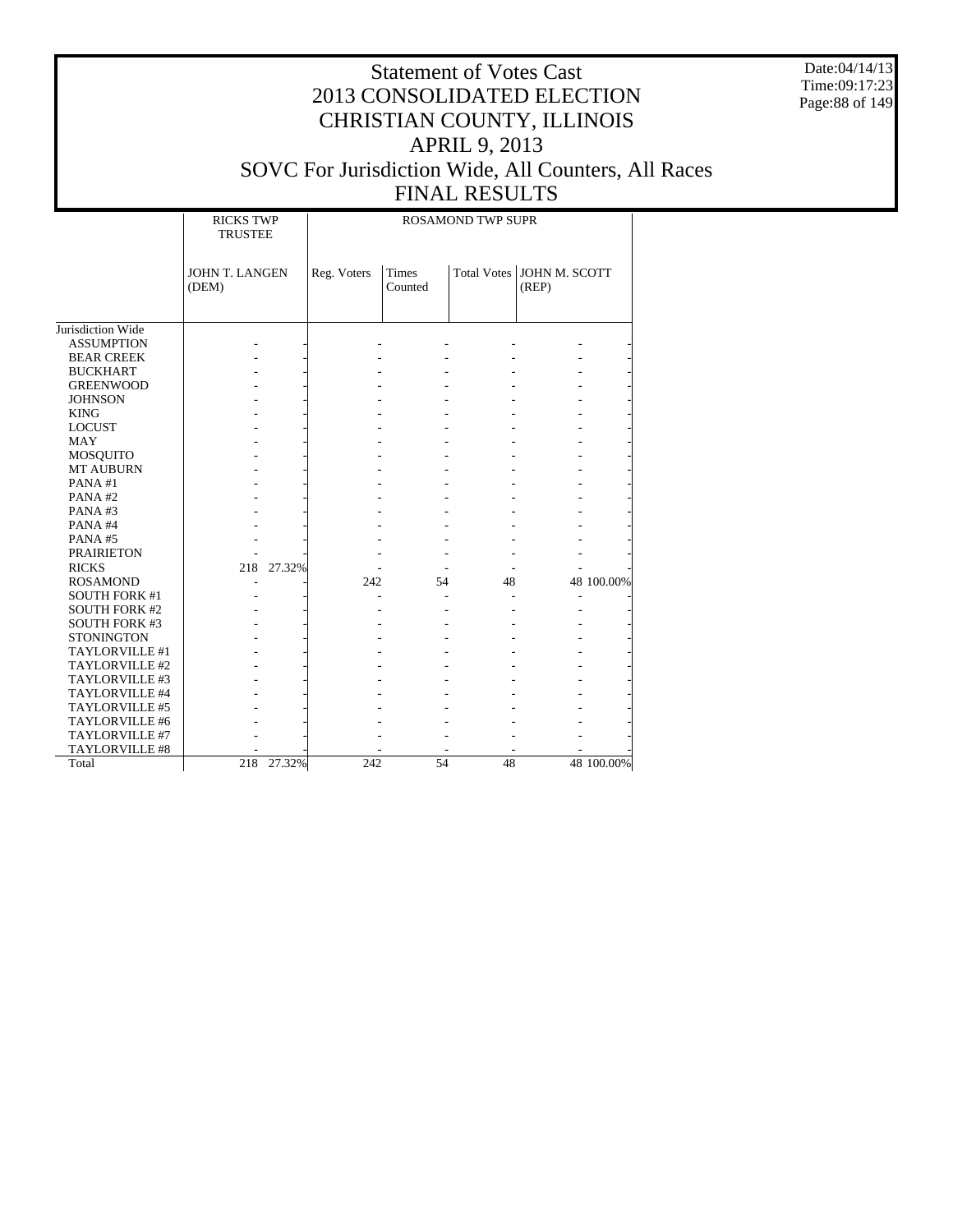Date:04/14/13 Time:09:17:23 Page:89 of 149

|                      |             | ROSAMOND TWP CLERK |                       |                            |            |             | ROSAMOND TWP HWY COMM   |                        |                 |            |  |  |
|----------------------|-------------|--------------------|-----------------------|----------------------------|------------|-------------|-------------------------|------------------------|-----------------|------------|--|--|
|                      | Reg. Voters | Times<br>Counted   | Total Votes   DALE L. | <b>KLINDWORTH</b><br>(REP) |            | Reg. Voters | <b>Times</b><br>Counted | Total Votes   JAMES L. | SATTERLEE (REP) |            |  |  |
| Jurisdiction Wide    |             |                    |                       |                            |            |             |                         |                        |                 |            |  |  |
| <b>ASSUMPTION</b>    |             |                    |                       |                            |            |             |                         |                        |                 |            |  |  |
| <b>BEAR CREEK</b>    |             |                    |                       |                            |            |             |                         |                        |                 |            |  |  |
| <b>BUCKHART</b>      |             |                    |                       |                            |            |             |                         |                        |                 |            |  |  |
| <b>GREENWOOD</b>     |             |                    |                       |                            |            |             |                         |                        |                 |            |  |  |
| <b>JOHNSON</b>       |             |                    |                       |                            |            |             |                         |                        |                 |            |  |  |
| <b>KING</b>          |             |                    |                       |                            |            |             |                         |                        |                 |            |  |  |
| <b>LOCUST</b>        |             |                    |                       |                            |            |             |                         |                        |                 |            |  |  |
| <b>MAY</b>           |             |                    |                       |                            |            |             |                         |                        |                 |            |  |  |
| <b>MOSQUITO</b>      |             |                    |                       |                            |            |             |                         |                        |                 |            |  |  |
| MT AUBURN            |             |                    |                       |                            |            |             |                         |                        |                 |            |  |  |
| PANA#1               |             |                    |                       |                            |            |             |                         |                        |                 |            |  |  |
| PANA#2               |             |                    |                       |                            |            |             |                         |                        |                 |            |  |  |
| PANA#3               |             |                    |                       |                            |            |             |                         |                        |                 |            |  |  |
| PANA#4               |             |                    |                       |                            |            |             |                         |                        |                 |            |  |  |
| PANA#5               |             |                    |                       |                            |            |             |                         |                        |                 |            |  |  |
| <b>PRAIRIETON</b>    |             |                    |                       |                            |            |             |                         |                        |                 |            |  |  |
| <b>RICKS</b>         |             |                    |                       |                            |            |             |                         |                        |                 |            |  |  |
| <b>ROSAMOND</b>      | 242         | 54                 | 49                    |                            | 49 100.00% | 242         | 54                      | 46                     |                 | 46 100.00% |  |  |
| <b>SOUTH FORK #1</b> |             |                    |                       |                            |            |             |                         |                        |                 |            |  |  |
| <b>SOUTH FORK #2</b> |             |                    |                       |                            |            |             |                         |                        |                 |            |  |  |
| <b>SOUTH FORK #3</b> |             |                    |                       |                            |            |             |                         |                        |                 |            |  |  |
| <b>STONINGTON</b>    |             |                    |                       |                            |            |             |                         |                        |                 |            |  |  |
| TAYLORVILLE #1       |             |                    |                       |                            |            |             |                         |                        |                 |            |  |  |
| TAYLORVILLE #2       |             |                    |                       |                            |            |             |                         |                        |                 |            |  |  |
| TAYLORVILLE #3       |             |                    |                       |                            |            |             |                         |                        |                 |            |  |  |
| TAYLORVILLE #4       |             |                    |                       |                            |            |             |                         |                        |                 |            |  |  |
| TAYLORVILLE #5       |             |                    |                       |                            |            |             |                         |                        |                 |            |  |  |
| TAYLORVILLE #6       |             |                    |                       |                            |            |             |                         |                        |                 |            |  |  |
| TAYLORVILLE #7       |             |                    |                       |                            |            |             |                         |                        |                 |            |  |  |
| TAYLORVILLE #8       |             |                    |                       |                            |            |             |                         |                        |                 |            |  |  |
| Total                | 242         | $\overline{54}$    | 49                    |                            | 49 100.00% | 242         | 54                      | 46                     |                 | 46 100.00% |  |  |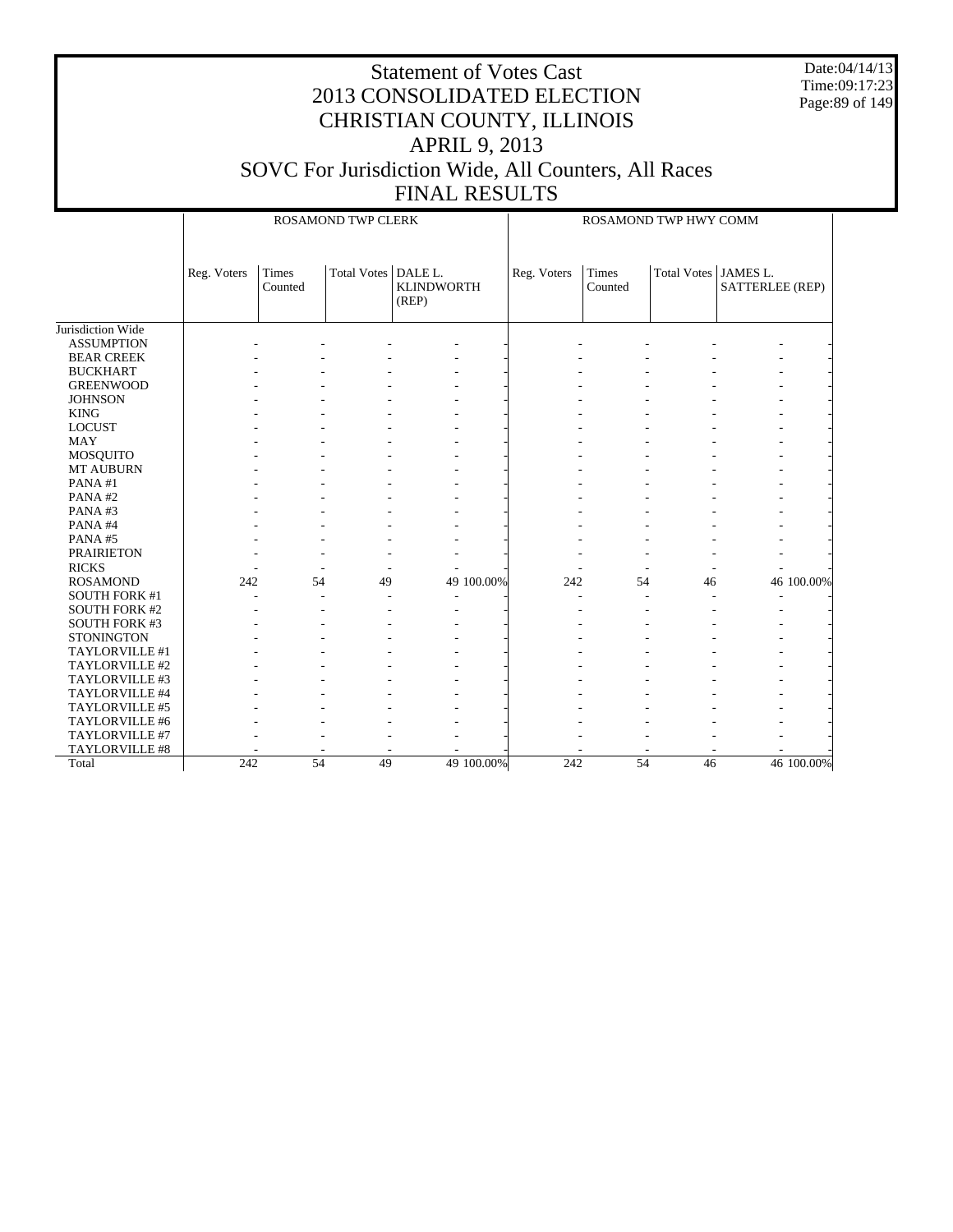Date:04/14/13 Time:09:17:23 Page:90 of 149

|                      |             |         |                    |                       |        | ROSAMOND TWP TRUSTEE |           |                      |        |                       |        |
|----------------------|-------------|---------|--------------------|-----------------------|--------|----------------------|-----------|----------------------|--------|-----------------------|--------|
|                      | Reg. Voters | Times   | <b>Total Votes</b> | DENNIS D.             |        | DANIEL C.            |           | LELAND H.            |        | <b>DOUG KIRKBRIDE</b> |        |
|                      |             | Counted |                    | <b>HENSCHEN</b> (REP) |        | <b>BEYERS</b> (REP)  |           | <b>SCHMITZ (REP)</b> |        | (REP)                 |        |
|                      |             |         |                    |                       |        |                      |           |                      |        |                       |        |
| Jurisdiction Wide    |             |         |                    |                       |        |                      |           |                      |        |                       |        |
| <b>ASSUMPTION</b>    |             |         |                    |                       |        |                      |           |                      |        |                       |        |
| <b>BEAR CREEK</b>    |             |         |                    |                       |        |                      |           |                      |        |                       |        |
| <b>BUCKHART</b>      |             |         |                    |                       |        |                      |           |                      |        |                       |        |
| <b>GREENWOOD</b>     |             |         |                    |                       |        |                      |           |                      |        |                       |        |
| <b>JOHNSON</b>       |             |         |                    |                       |        |                      |           |                      |        |                       |        |
| <b>KING</b>          |             |         |                    |                       |        |                      |           |                      |        |                       |        |
| <b>LOCUST</b>        |             |         |                    |                       |        |                      |           |                      |        |                       |        |
| <b>MAY</b>           |             |         |                    |                       |        |                      |           |                      |        |                       |        |
| <b>MOSQUITO</b>      |             |         |                    |                       |        |                      |           |                      |        |                       |        |
| MT AUBURN            |             |         |                    |                       |        |                      |           |                      |        |                       |        |
| PANA#1               |             |         |                    |                       |        |                      |           |                      |        |                       |        |
| PANA#2               |             |         |                    |                       |        |                      |           |                      |        |                       |        |
| PANA#3               |             |         |                    |                       |        |                      |           |                      |        |                       |        |
| PANA#4               |             |         |                    |                       |        |                      |           |                      |        |                       |        |
| PANA#5               |             |         |                    |                       |        |                      |           |                      |        |                       |        |
| <b>PRAIRIETON</b>    |             |         |                    |                       |        |                      |           |                      |        |                       |        |
| <b>RICKS</b>         |             |         |                    |                       |        |                      |           |                      |        |                       |        |
| <b>ROSAMOND</b>      | 242         | 54      | 174                | 43                    | 24.71% | 42                   | 24.14%    | 44                   | 25.29% | 45                    | 25.86% |
| <b>SOUTH FORK #1</b> |             |         |                    |                       |        |                      |           |                      |        |                       |        |
| <b>SOUTH FORK #2</b> |             |         |                    |                       |        |                      |           |                      |        |                       |        |
| <b>SOUTH FORK #3</b> |             |         |                    |                       |        |                      |           |                      |        |                       |        |
| <b>STONINGTON</b>    |             |         |                    |                       |        |                      |           |                      |        |                       |        |
| TAYLORVILLE #1       |             |         |                    |                       |        |                      |           |                      |        |                       |        |
| TAYLORVILLE #2       |             |         |                    |                       |        |                      |           |                      |        |                       |        |
| TAYLORVILLE #3       |             |         |                    |                       |        |                      |           |                      |        |                       |        |
| TAYLORVILLE #4       |             |         |                    |                       |        |                      |           |                      |        |                       |        |
| TAYLORVILLE #5       |             |         |                    |                       |        |                      |           |                      |        |                       |        |
| TAYLORVILLE #6       |             |         |                    |                       |        |                      |           |                      |        |                       |        |
| TAYLORVILLE #7       |             |         |                    |                       |        |                      |           |                      |        |                       |        |
| TAYLORVILLE #8       |             |         |                    |                       |        |                      |           |                      |        |                       |        |
| Total                | 242         | 54      | 174                | 43                    | 24.71% |                      | 42 24.14% | 44                   | 25.29% | 45                    | 25.86% |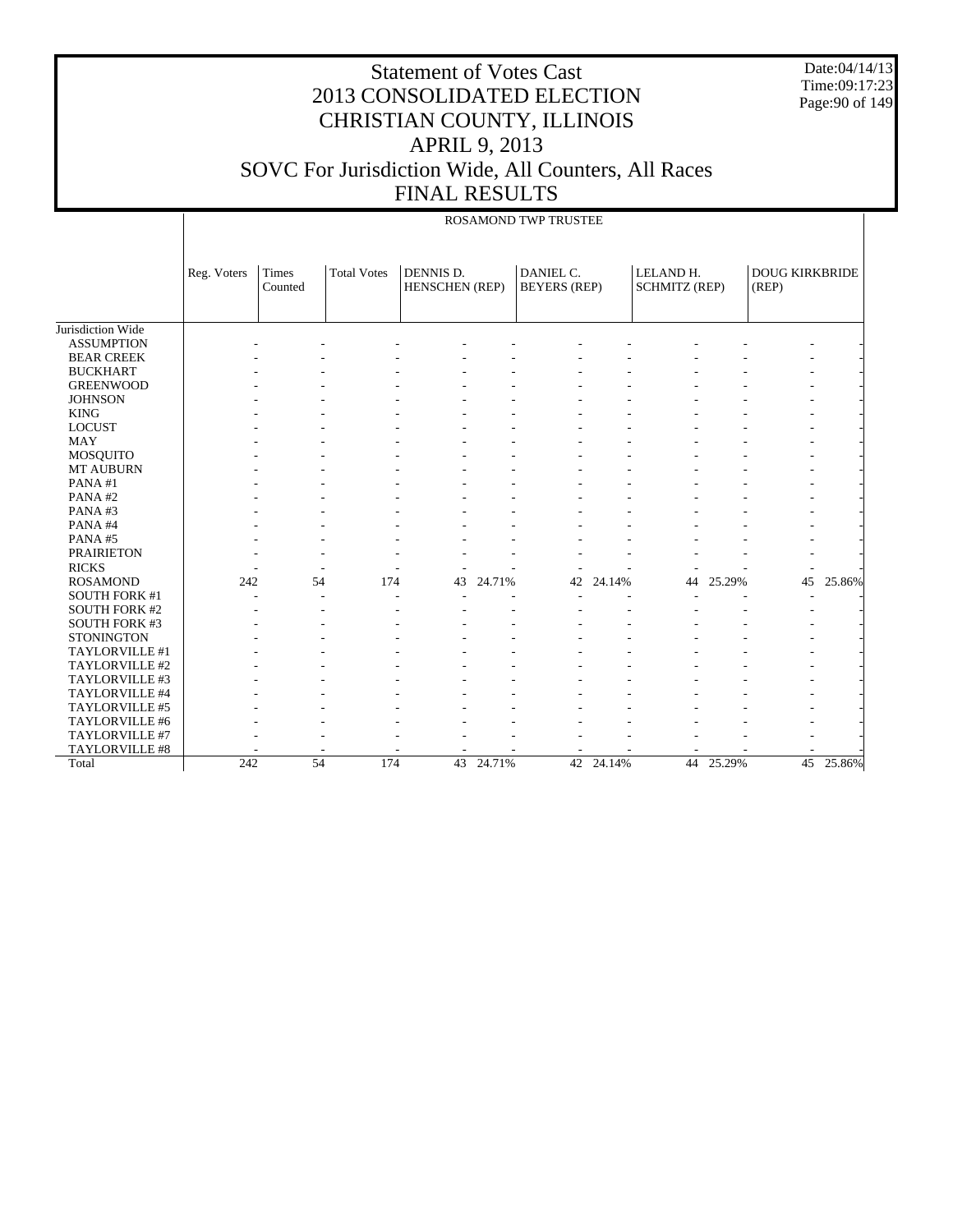|                             |             |                  |                            | <b>Statement of Votes Cast</b><br><b>APRIL 9, 2013</b> |             | 2013 CONSOLIDATED ELECTION<br>CHRISTIAN COUNTY, ILLINOIS |                  |                        |                  | Date:04/14/13<br>Time:09:17:23<br>Page: 91 of 149 |
|-----------------------------|-------------|------------------|----------------------------|--------------------------------------------------------|-------------|----------------------------------------------------------|------------------|------------------------|------------------|---------------------------------------------------|
|                             |             |                  |                            |                                                        |             |                                                          |                  |                        |                  |                                                   |
|                             |             |                  |                            |                                                        |             | SOVC For Jurisdiction Wide, All Counters, All Races      |                  |                        |                  |                                                   |
|                             |             |                  |                            | <b>FINAL RESULTS</b>                                   |             |                                                          |                  |                        |                  |                                                   |
|                             |             |                  | <b>SOUTH FORK TWP SUPR</b> |                                                        |             |                                                          |                  | <b>SO FORK TWP CLK</b> |                  |                                                   |
|                             |             |                  |                            |                                                        |             |                                                          |                  |                        |                  |                                                   |
|                             | Reg. Voters | Times<br>Counted | <b>Total Votes</b>         | <b>NANCY ROGGERO</b><br>(DEM)                          |             | Reg. Voters                                              | Times<br>Counted | <b>Total Votes</b>     | CAROL FOLI (DEM) |                                                   |
| Jurisdiction Wide           |             |                  |                            |                                                        |             |                                                          |                  |                        |                  |                                                   |
| <b>ASSUMPTION</b>           |             |                  |                            |                                                        |             |                                                          |                  |                        |                  |                                                   |
| <b>BEAR CREEK</b>           |             |                  |                            |                                                        |             |                                                          |                  |                        |                  |                                                   |
| <b>BUCKHART</b>             |             |                  |                            |                                                        |             |                                                          |                  |                        |                  |                                                   |
| <b>GREENWOOD</b>            |             |                  |                            |                                                        |             |                                                          |                  |                        |                  |                                                   |
| <b>JOHNSON</b>              |             |                  |                            |                                                        |             |                                                          |                  |                        |                  |                                                   |
| <b>KING</b>                 |             |                  |                            |                                                        |             |                                                          |                  |                        |                  |                                                   |
| <b>LOCUST</b>               |             |                  |                            |                                                        |             |                                                          |                  |                        |                  |                                                   |
| MAY                         |             |                  |                            |                                                        |             |                                                          |                  |                        |                  |                                                   |
| <b>MOSQUITO</b>             |             |                  |                            |                                                        |             |                                                          |                  |                        |                  |                                                   |
| <b>MT AUBURN</b>            |             |                  |                            |                                                        |             |                                                          |                  |                        |                  |                                                   |
| PANA#1                      |             |                  |                            |                                                        |             |                                                          |                  |                        |                  |                                                   |
| PANA#2                      |             |                  |                            |                                                        |             |                                                          |                  |                        |                  |                                                   |
| PANA#3                      |             |                  |                            |                                                        |             |                                                          |                  |                        |                  |                                                   |
| PANA#4                      |             |                  |                            |                                                        |             |                                                          |                  |                        |                  |                                                   |
| PANA#5<br><b>PRAIRIETON</b> |             |                  |                            |                                                        |             |                                                          |                  |                        |                  |                                                   |
| <b>RICKS</b>                |             |                  |                            |                                                        |             |                                                          |                  |                        |                  |                                                   |
| <b>ROSAMOND</b>             |             |                  |                            |                                                        |             |                                                          |                  |                        |                  |                                                   |
| <b>SOUTH FORK #1</b>        | 895         | 333              | 278                        |                                                        | 278 100.00% | 895                                                      | 333              | 271                    |                  | 271 100.00%                                       |
| <b>SOUTH FORK #2</b>        | 456         | 152              | 125                        |                                                        | 125 100.00% | 456                                                      | 152              | 115                    |                  | 115 100.00%                                       |
| <b>SOUTH FORK #3</b>        | 470         | 144              | 123                        |                                                        | 123 100.00% | 470                                                      | 144              | 118                    |                  | 118 100.00%                                       |
| <b>STONINGTON</b>           |             |                  |                            |                                                        |             |                                                          |                  |                        |                  |                                                   |
| TAYLORVILLE #1              |             |                  |                            |                                                        |             |                                                          |                  |                        |                  |                                                   |
| TAYLORVILLE #2              |             |                  |                            |                                                        |             |                                                          |                  |                        |                  |                                                   |
| TAYLORVILLE #3              |             |                  |                            |                                                        |             |                                                          |                  |                        |                  |                                                   |
| TAYLORVILLE #4              |             |                  |                            |                                                        |             |                                                          |                  |                        |                  |                                                   |
| TAYLORVILLE #5              |             |                  |                            |                                                        |             |                                                          |                  |                        |                  |                                                   |
| TAYLORVILLE #6              |             |                  |                            |                                                        |             |                                                          |                  |                        |                  |                                                   |
| TAYLORVILLE #7              |             |                  |                            |                                                        |             |                                                          |                  |                        |                  |                                                   |
| TAYLORVILLE #8              |             |                  |                            |                                                        |             |                                                          |                  |                        |                  |                                                   |
| Total                       | 1821        | 629              | 526                        |                                                        | 526 100.00% | 1821                                                     | 629              | 504                    |                  | 504 100.00%                                       |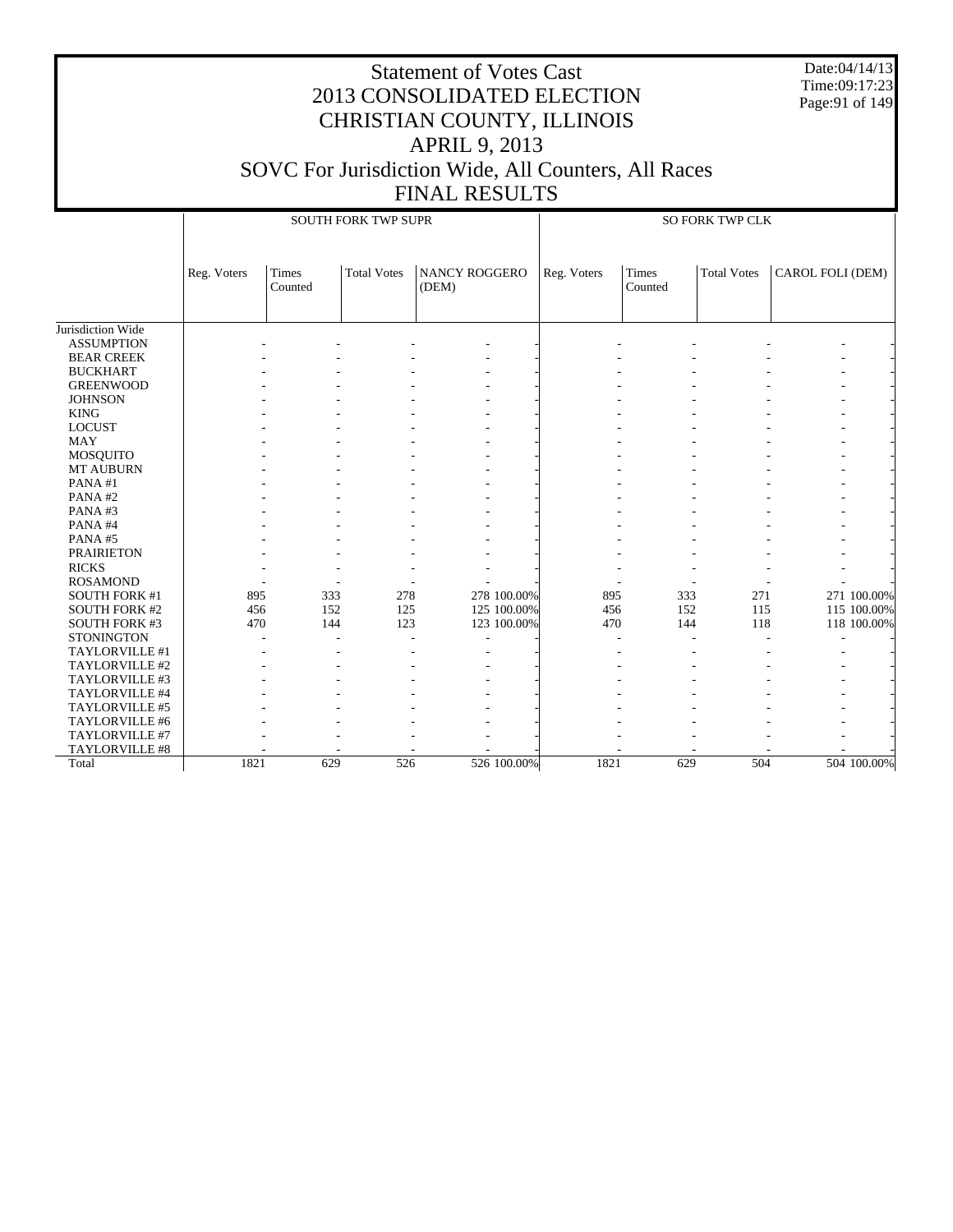Date:04/14/13 Time:09:17:23 Page:92 of 149

|                      |             |                         | <b>SO FORK TWP ASSESSOR</b> |                              |             | SO FORK TWP HWY COMM |                  |                    |                                   |             |
|----------------------|-------------|-------------------------|-----------------------------|------------------------------|-------------|----------------------|------------------|--------------------|-----------------------------------|-------------|
|                      | Reg. Voters | <b>Times</b><br>Counted | <b>Total Votes</b>          | RAECQUEL L.<br>ZANOTTI (DEM) |             | Reg. Voters          | Times<br>Counted | <b>Total Votes</b> | <b>TERRY LEE</b><br>WORKMAN (DEM) |             |
| Jurisdiction Wide    |             |                         |                             |                              |             |                      |                  |                    |                                   |             |
| <b>ASSUMPTION</b>    |             |                         |                             |                              |             |                      |                  |                    |                                   |             |
| <b>BEAR CREEK</b>    |             |                         |                             |                              |             |                      |                  |                    |                                   |             |
| <b>BUCKHART</b>      |             |                         |                             |                              |             |                      |                  |                    |                                   |             |
| <b>GREENWOOD</b>     |             |                         |                             |                              |             |                      |                  |                    |                                   |             |
| <b>JOHNSON</b>       |             |                         |                             |                              |             |                      |                  |                    |                                   |             |
| <b>KING</b>          |             |                         |                             |                              |             |                      |                  |                    |                                   |             |
| <b>LOCUST</b>        |             |                         |                             |                              |             |                      |                  |                    |                                   |             |
| <b>MAY</b>           |             |                         |                             |                              |             |                      |                  |                    |                                   |             |
| MOSQUITO             |             |                         |                             |                              |             |                      |                  |                    |                                   |             |
| MT AUBURN            |             |                         |                             |                              |             |                      |                  |                    |                                   |             |
| PANA#1               |             |                         |                             |                              |             |                      |                  |                    |                                   |             |
| PANA#2               |             |                         |                             |                              |             |                      |                  |                    |                                   |             |
| PANA#3               |             |                         |                             |                              |             |                      |                  |                    |                                   |             |
| PANA#4               |             |                         |                             |                              |             |                      |                  |                    |                                   |             |
| PANA#5               |             |                         |                             |                              |             |                      |                  |                    |                                   |             |
| <b>PRAIRIETON</b>    |             |                         |                             |                              |             |                      |                  |                    |                                   |             |
| <b>RICKS</b>         |             |                         |                             |                              |             |                      |                  |                    |                                   |             |
| <b>ROSAMOND</b>      |             |                         |                             |                              |             |                      |                  |                    |                                   |             |
| <b>SOUTH FORK #1</b> | 895         | 333                     | 245                         |                              | 245 100.00% | 895                  | 333              | 279                |                                   | 279 100.00% |
| <b>SOUTH FORK #2</b> | 456         | 152                     | 115                         |                              | 115 100.00% | 456                  | 152              | 129                |                                   | 129 100.00% |
| <b>SOUTH FORK #3</b> | 470         | 144                     | 107                         |                              | 107 100.00% | 470                  | 144              | 125                |                                   | 125 100.00% |
| <b>STONINGTON</b>    |             |                         |                             |                              |             |                      |                  |                    |                                   |             |
| TAYLORVILLE #1       |             |                         |                             |                              |             |                      |                  |                    |                                   |             |
| TAYLORVILLE #2       |             |                         |                             |                              |             |                      |                  |                    |                                   |             |
| TAYLORVILLE #3       |             |                         |                             |                              |             |                      |                  |                    |                                   |             |
| TAYLORVILLE #4       |             |                         |                             |                              |             |                      |                  |                    |                                   |             |
| TAYLORVILLE #5       |             |                         |                             |                              |             |                      |                  |                    |                                   |             |
| TAYLORVILLE #6       |             |                         |                             |                              |             |                      |                  |                    |                                   |             |
| TAYLORVILLE #7       |             |                         |                             |                              |             |                      |                  |                    |                                   |             |
| TAYLORVILLE #8       |             |                         |                             |                              |             |                      |                  |                    |                                   |             |
| Total                | 1821        | 629                     | 467                         |                              | 467 100.00% | 1821                 | 629              | 533                |                                   | 533 100.00% |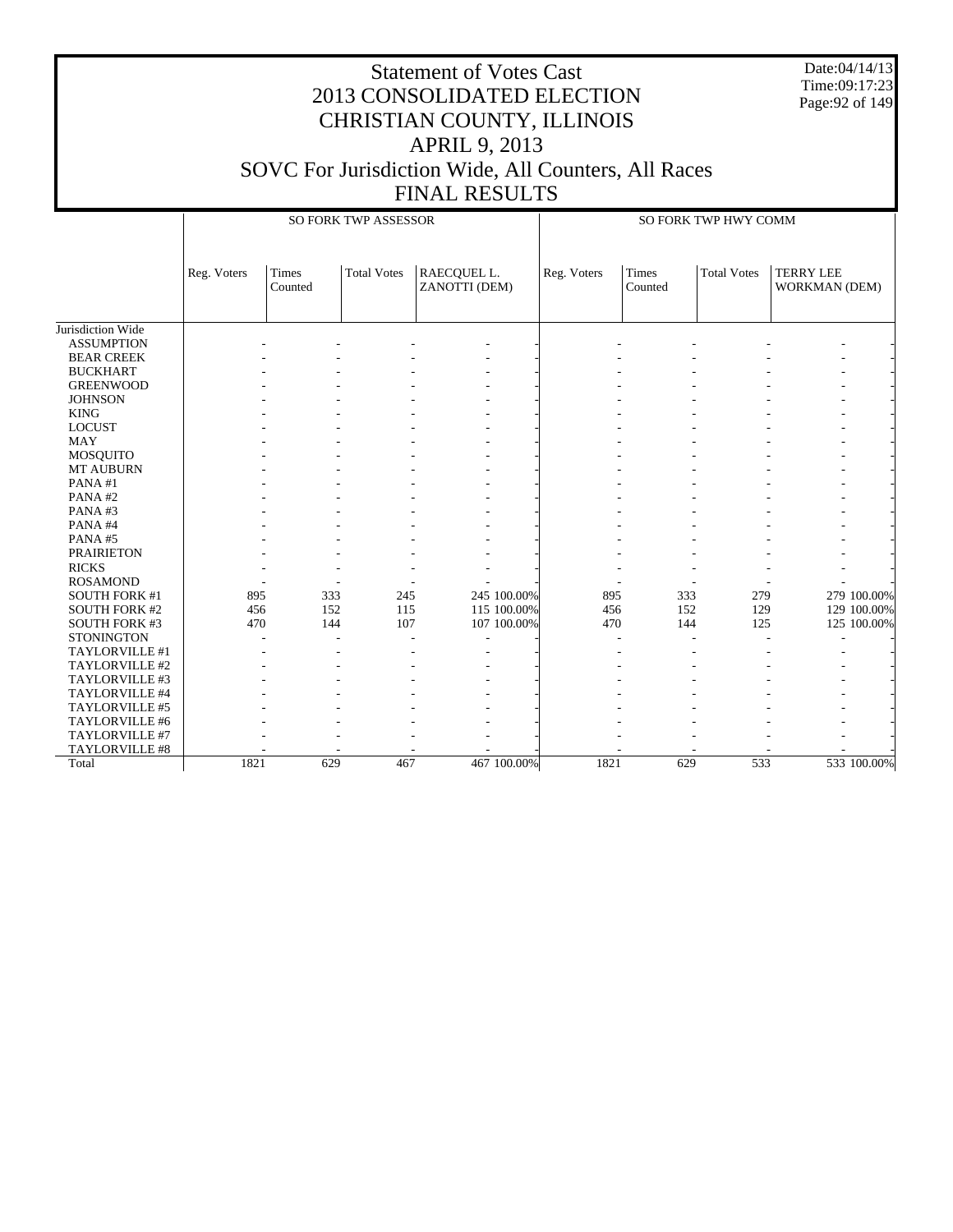Date:04/14/13 Time:09:17:23 Page:93 of 149

|                      | <b>SO FORK TWP TRUSTEE</b> |                  |                    |                                   |            |                                 |            |                                  |            |  |  |
|----------------------|----------------------------|------------------|--------------------|-----------------------------------|------------|---------------------------------|------------|----------------------------------|------------|--|--|
|                      | Reg. Voters                | Times<br>Counted | <b>Total Votes</b> | MICHAEL J.<br><b>WATSON</b> (DEM) |            | <b>MONICA A. MONTS</b><br>(DEM) |            | <b>CINDY F. ORRISON</b><br>(DEM) |            |  |  |
| Jurisdiction Wide    |                            |                  |                    |                                   |            |                                 |            |                                  |            |  |  |
| <b>ASSUMPTION</b>    |                            |                  |                    |                                   |            |                                 |            |                                  |            |  |  |
| <b>BEAR CREEK</b>    |                            |                  |                    |                                   |            |                                 |            |                                  |            |  |  |
| <b>BUCKHART</b>      |                            |                  |                    |                                   |            |                                 |            |                                  |            |  |  |
| <b>GREENWOOD</b>     |                            |                  |                    |                                   |            |                                 |            |                                  |            |  |  |
| <b>JOHNSON</b>       |                            |                  |                    |                                   |            |                                 |            |                                  |            |  |  |
| <b>KING</b>          |                            |                  |                    |                                   |            |                                 |            |                                  |            |  |  |
| <b>LOCUST</b>        |                            |                  |                    |                                   |            |                                 |            |                                  |            |  |  |
| <b>MAY</b>           |                            |                  |                    |                                   |            |                                 |            |                                  |            |  |  |
| <b>MOSQUITO</b>      |                            |                  |                    |                                   |            |                                 |            |                                  |            |  |  |
| <b>MT AUBURN</b>     |                            |                  |                    |                                   |            |                                 |            |                                  |            |  |  |
| PANA#1               |                            |                  |                    |                                   |            |                                 |            |                                  |            |  |  |
| PANA#2               |                            |                  |                    |                                   |            |                                 |            |                                  |            |  |  |
| PANA#3               |                            |                  |                    |                                   |            |                                 |            |                                  |            |  |  |
| PANA#4               |                            |                  |                    |                                   |            |                                 |            |                                  |            |  |  |
| PANA#5               |                            |                  |                    |                                   |            |                                 |            |                                  |            |  |  |
| <b>PRAIRIETON</b>    |                            |                  |                    |                                   |            |                                 |            |                                  |            |  |  |
| <b>RICKS</b>         |                            |                  |                    |                                   |            |                                 |            |                                  |            |  |  |
| <b>ROSAMOND</b>      |                            |                  |                    |                                   |            |                                 |            |                                  |            |  |  |
| <b>SOUTH FORK #1</b> | 895                        | 333              | 887                |                                   | 242 27.28% | 202                             | 22.77%     | 213                              | 24.01%     |  |  |
| <b>SOUTH FORK #2</b> | 456                        | 152              | 372                | 107                               | 28.76%     | 77                              | 20.70%     | 91                               | 24.46%     |  |  |
| <b>SOUTH FORK #3</b> | 470                        | 144              | 398                | 104                               | 26.13%     | 91                              | 22.86%     | 98                               | 24.62%     |  |  |
| <b>STONINGTON</b>    |                            |                  |                    |                                   |            |                                 |            |                                  |            |  |  |
| TAYLORVILLE #1       |                            |                  |                    |                                   |            |                                 |            |                                  |            |  |  |
| TAYLORVILLE #2       |                            |                  |                    |                                   |            |                                 |            |                                  |            |  |  |
| TAYLORVILLE #3       |                            |                  |                    |                                   |            |                                 |            |                                  |            |  |  |
| TAYLORVILLE #4       |                            |                  |                    |                                   |            |                                 |            |                                  |            |  |  |
| TAYLORVILLE #5       |                            |                  |                    |                                   |            |                                 |            |                                  |            |  |  |
| TAYLORVILLE #6       |                            |                  |                    |                                   |            |                                 |            |                                  |            |  |  |
| TAYLORVILLE #7       |                            |                  |                    |                                   |            |                                 |            |                                  |            |  |  |
| TAYLORVILLE #8       |                            |                  |                    |                                   |            |                                 |            |                                  |            |  |  |
| Total                | 1821                       | 629              | 1657               | 453                               | 27.34%     |                                 | 370 22.33% |                                  | 402 24.26% |  |  |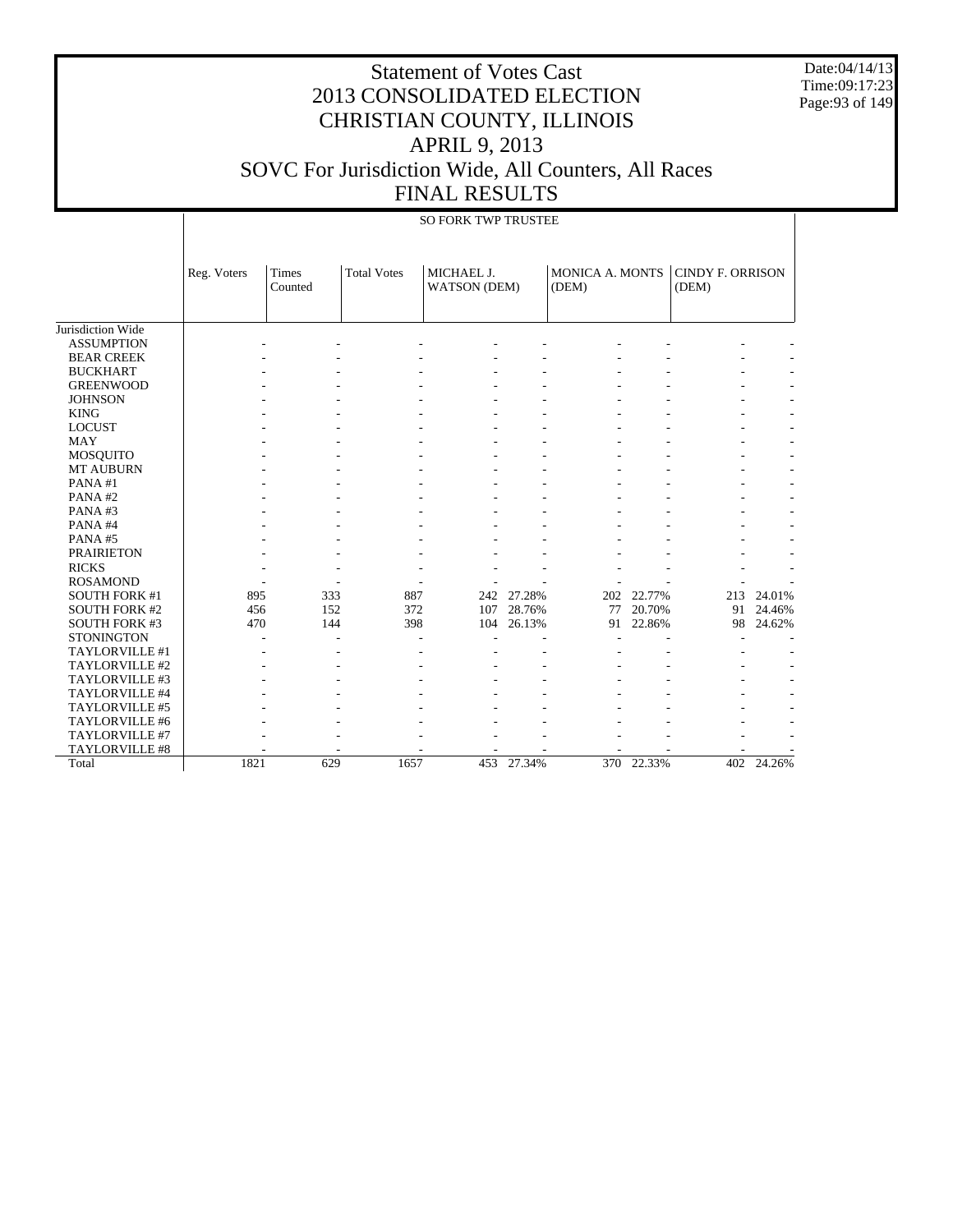Date:04/14/13 Time:09:17:23 Page:94 of 149

# Statement of Votes Cast 2013 CONSOLIDATED ELECTION CHRISTIAN COUNTY, ILLINOIS APRIL 9, 2013 SOVC For Jurisdiction Wide, All Counters, All Races

FINAL RESULTS

|                      | <b>SO FORK TWP</b><br><b>TRUSTEE</b> |            |             |                         | STONINGTON TWP SUPR |                                 |             |
|----------------------|--------------------------------------|------------|-------------|-------------------------|---------------------|---------------------------------|-------------|
|                      | <b>DENNIS R. FOLI</b><br>(DEM)       |            | Reg. Voters | <b>Times</b><br>Counted | <b>Total Votes</b>  | <b>ROBERT</b><br>HOLTHAUS (DEM) |             |
| Jurisdiction Wide    |                                      |            |             |                         |                     |                                 |             |
| <b>ASSUMPTION</b>    |                                      |            |             |                         |                     |                                 |             |
| <b>BEAR CREEK</b>    |                                      |            |             |                         |                     |                                 |             |
| <b>BUCKHART</b>      |                                      |            |             |                         |                     |                                 |             |
| <b>GREENWOOD</b>     |                                      |            |             |                         |                     |                                 |             |
| <b>JOHNSON</b>       |                                      |            |             |                         |                     |                                 |             |
| <b>KING</b>          |                                      |            |             |                         |                     |                                 |             |
| <b>LOCUST</b>        |                                      |            |             |                         |                     |                                 |             |
| <b>MAY</b>           |                                      |            |             |                         |                     |                                 |             |
| <b>MOSQUITO</b>      |                                      |            |             |                         |                     |                                 |             |
| MT AUBURN            |                                      |            |             |                         |                     |                                 |             |
| PANA#1               |                                      |            |             |                         |                     |                                 |             |
| PANA#2               |                                      |            |             |                         |                     |                                 |             |
| PANA#3               |                                      |            |             |                         |                     |                                 |             |
| PANA#4               |                                      |            |             |                         |                     |                                 |             |
| PANA#5               |                                      |            |             |                         |                     |                                 |             |
| <b>PRAIRIETON</b>    |                                      |            |             |                         |                     |                                 |             |
| <b>RICKS</b>         |                                      |            |             |                         |                     |                                 |             |
| <b>ROSAMOND</b>      |                                      |            |             |                         |                     |                                 |             |
| <b>SOUTH FORK #1</b> |                                      | 230 25.93% |             |                         |                     |                                 |             |
| <b>SOUTH FORK #2</b> | 97                                   | 26.08%     |             |                         |                     |                                 |             |
| <b>SOUTH FORK #3</b> | 105                                  | 26.38%     |             |                         |                     |                                 |             |
| <b>STONINGTON</b>    |                                      |            | 739         | 307                     | 252                 |                                 | 252 100.00% |
| TAYLORVILLE #1       |                                      |            |             |                         |                     |                                 |             |
| TAYLORVILLE #2       |                                      |            |             |                         |                     |                                 |             |
| TAYLORVILLE #3       |                                      |            |             |                         |                     |                                 |             |
| TAYLORVILLE #4       |                                      |            |             |                         |                     |                                 |             |
| TAYLORVILLE #5       |                                      |            |             |                         |                     |                                 |             |
| TAYLORVILLE #6       |                                      |            |             |                         |                     |                                 |             |
| TAYLORVILLE #7       |                                      |            |             |                         |                     |                                 |             |
| TAYLORVILLE #8       |                                      |            |             |                         |                     |                                 |             |
| Total                | 432                                  | 26.07%     | 739         | 307                     | 252                 |                                 | 252 100.00% |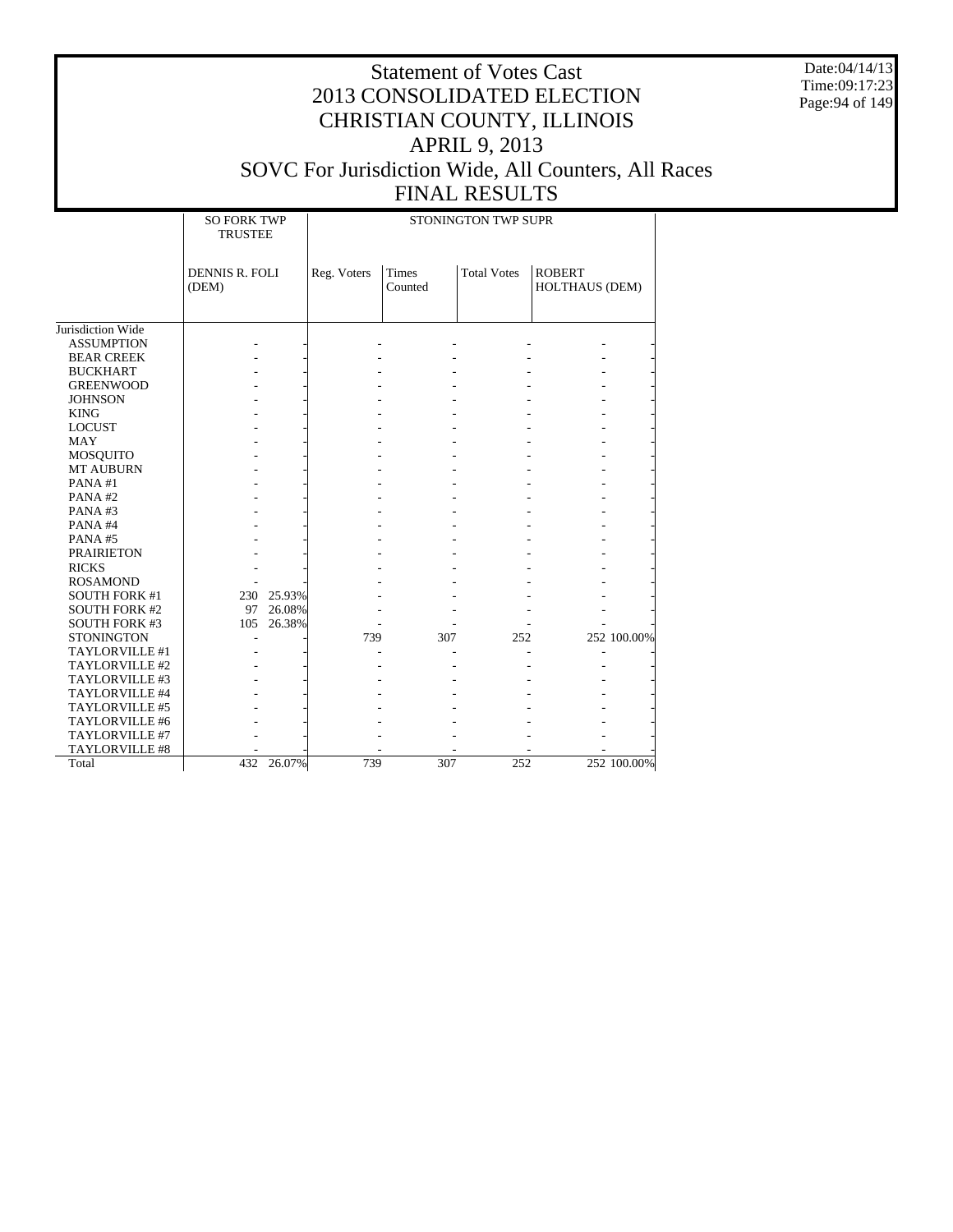Date:04/14/13 Time:09:17:23 Page:95 of 149

|                      |             |                  | STONINGTON TWP CLERK |                                |             |                         | STONINGTON TWP HWY COMM |                                |             |
|----------------------|-------------|------------------|----------------------|--------------------------------|-------------|-------------------------|-------------------------|--------------------------------|-------------|
|                      | Reg. Voters | Times<br>Counted | <b>Total Votes</b>   | <b>CRAIG A PAULEK</b><br>(DEM) | Reg. Voters | <b>Times</b><br>Counted | <b>Total Votes</b>      | <b>ROBERT SWIGERT</b><br>(DEM) |             |
| Jurisdiction Wide    |             |                  |                      |                                |             |                         |                         |                                |             |
| <b>ASSUMPTION</b>    |             |                  |                      |                                |             |                         |                         |                                |             |
| <b>BEAR CREEK</b>    |             |                  |                      |                                |             |                         |                         |                                |             |
| <b>BUCKHART</b>      |             |                  |                      |                                |             |                         |                         |                                |             |
| <b>GREENWOOD</b>     |             |                  |                      |                                |             |                         |                         |                                |             |
| <b>JOHNSON</b>       |             |                  |                      |                                |             |                         |                         |                                |             |
| <b>KING</b>          |             |                  |                      |                                |             |                         |                         | $\overline{a}$                 |             |
| <b>LOCUST</b>        |             |                  |                      |                                |             |                         |                         |                                |             |
| <b>MAY</b>           |             |                  |                      |                                |             |                         |                         |                                |             |
| MOSQUITO             |             |                  |                      |                                |             |                         |                         |                                |             |
| MT AUBURN            |             |                  |                      |                                |             |                         |                         |                                |             |
| PANA#1               |             |                  |                      |                                |             |                         |                         |                                |             |
| PANA#2               |             |                  |                      |                                |             |                         |                         |                                |             |
| PANA#3               |             |                  |                      |                                |             |                         |                         |                                |             |
| PANA#4               |             |                  |                      |                                |             |                         |                         | ۰                              |             |
| PANA#5               |             |                  |                      |                                |             |                         |                         |                                |             |
| <b>PRAIRIETON</b>    |             |                  |                      |                                |             |                         |                         |                                |             |
| <b>RICKS</b>         |             |                  |                      |                                |             |                         |                         |                                |             |
| <b>ROSAMOND</b>      |             |                  |                      |                                |             |                         |                         |                                |             |
| <b>SOUTH FORK #1</b> |             |                  |                      |                                |             |                         |                         |                                |             |
| <b>SOUTH FORK #2</b> |             |                  |                      |                                |             |                         |                         |                                |             |
| SOUTH FORK #3        |             |                  |                      |                                |             |                         |                         |                                |             |
| <b>STONINGTON</b>    | 739         | 307              | 250                  | 250 100.00%                    | 739         | 307                     | 252                     |                                | 252 100.00% |
| TAYLORVILLE #1       |             |                  |                      |                                |             |                         |                         | $\overline{a}$                 |             |
| TAYLORVILLE #2       |             |                  |                      |                                |             |                         |                         |                                |             |
| TAYLORVILLE #3       |             |                  |                      |                                |             |                         |                         |                                |             |
| TAYLORVILLE #4       |             |                  |                      |                                |             |                         |                         |                                |             |
| TAYLORVILLE #5       |             |                  |                      |                                |             |                         |                         |                                |             |
| TAYLORVILLE #6       |             |                  |                      |                                |             |                         |                         |                                |             |
| TAYLORVILLE #7       |             |                  |                      |                                |             |                         |                         |                                |             |
| TAYLORVILLE #8       |             |                  |                      |                                |             |                         |                         |                                |             |
| Total                | 739         | 307              | 250                  | 250 100.00%                    | 739         | 307                     | 252                     |                                | 252 100.00% |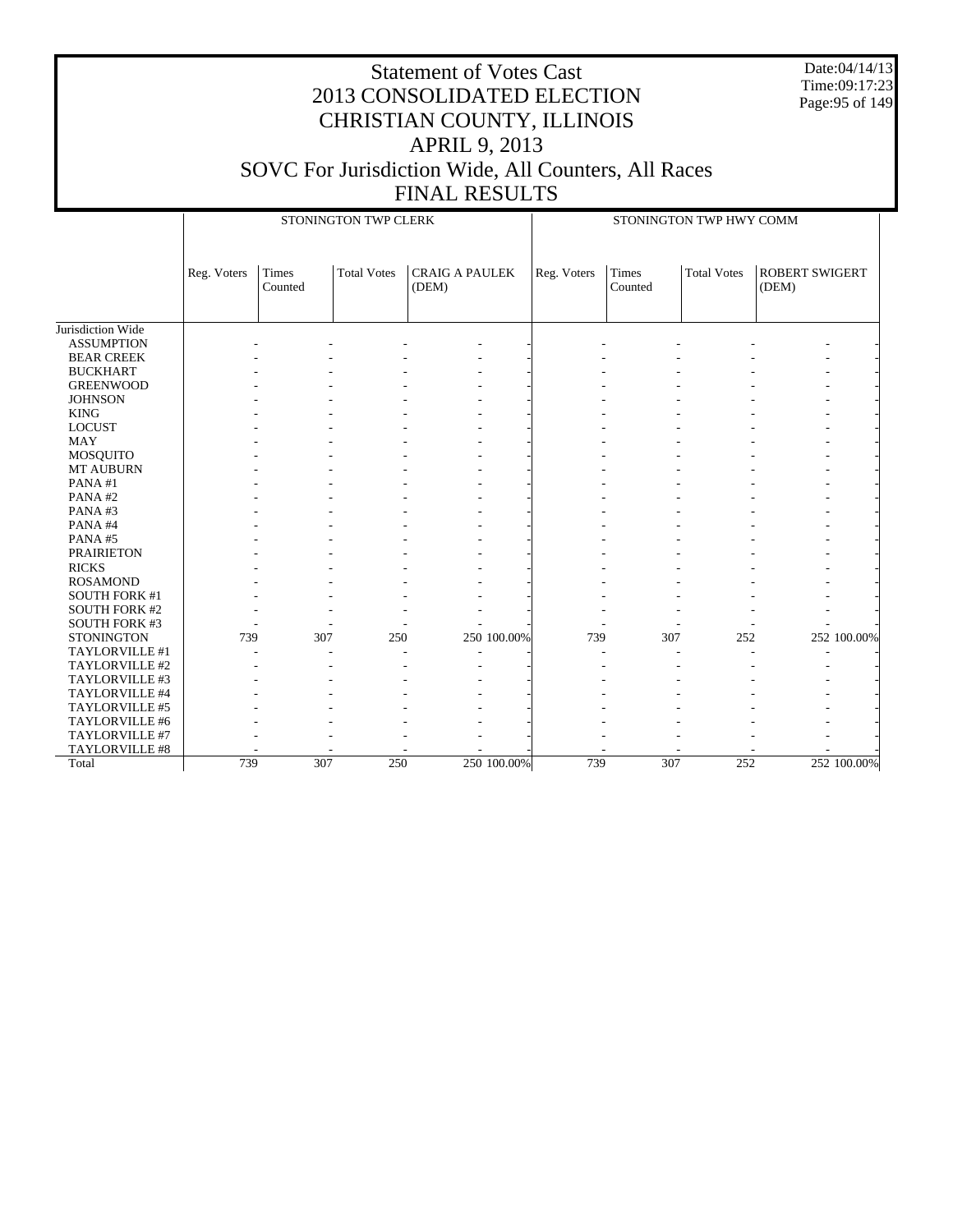Date:04/14/13 Time:09:17:23 Page:96 of 149

|                              |             | STONINGTON TWP TRUSTEE |                    |                                 |        |                        |        |                            |        |  |
|------------------------------|-------------|------------------------|--------------------|---------------------------------|--------|------------------------|--------|----------------------------|--------|--|
|                              | Reg. Voters | Times<br>Counted       | <b>Total Votes</b> | <b>ROBERT R. CARLS</b><br>(DEM) |        | <b>JIM UNSER (DEM)</b> |        | <b>DAN MARRON</b><br>(DEM) |        |  |
| Jurisdiction Wide            |             |                        |                    |                                 |        |                        |        |                            |        |  |
| <b>ASSUMPTION</b>            |             |                        |                    |                                 |        |                        |        |                            |        |  |
| <b>BEAR CREEK</b>            |             |                        |                    |                                 |        |                        |        |                            |        |  |
| <b>BUCKHART</b>              |             |                        |                    |                                 |        |                        |        |                            |        |  |
| <b>GREENWOOD</b>             |             |                        |                    |                                 |        |                        |        |                            |        |  |
| <b>JOHNSON</b>               |             |                        |                    |                                 |        |                        |        |                            |        |  |
| <b>KING</b>                  |             |                        |                    |                                 |        |                        |        |                            |        |  |
| <b>LOCUST</b>                |             |                        |                    |                                 |        |                        |        |                            |        |  |
| <b>MAY</b>                   |             |                        |                    |                                 |        |                        |        |                            |        |  |
|                              |             |                        |                    |                                 |        |                        |        |                            |        |  |
| MOSQUITO<br><b>MT AUBURN</b> |             |                        |                    |                                 |        |                        |        |                            |        |  |
|                              |             |                        |                    |                                 |        |                        |        |                            |        |  |
| PANA#1                       |             |                        |                    |                                 |        |                        |        |                            |        |  |
| PANA#2                       |             |                        |                    |                                 |        |                        |        |                            |        |  |
| PANA#3                       |             |                        |                    |                                 |        |                        |        |                            |        |  |
| PANA#4                       |             |                        |                    |                                 |        |                        |        |                            |        |  |
| PANA#5                       |             |                        |                    |                                 |        |                        |        |                            |        |  |
| <b>PRAIRIETON</b>            |             |                        |                    |                                 |        |                        |        |                            |        |  |
| <b>RICKS</b>                 |             |                        |                    |                                 |        |                        |        |                            |        |  |
| <b>ROSAMOND</b>              |             |                        |                    |                                 |        |                        |        |                            |        |  |
| <b>SOUTH FORK #1</b>         |             |                        |                    |                                 |        |                        |        |                            |        |  |
| <b>SOUTH FORK #2</b>         |             |                        |                    |                                 |        |                        |        |                            |        |  |
| <b>SOUTH FORK #3</b>         |             |                        |                    |                                 |        |                        |        |                            |        |  |
| <b>STONINGTON</b>            | 739         | 307                    | 909                | 202                             | 22.22% | 159                    | 17.49% | 168                        | 18.48% |  |
| TAYLORVILLE #1               |             |                        |                    |                                 |        |                        |        |                            |        |  |
| TAYLORVILLE #2               |             |                        |                    |                                 |        |                        |        |                            |        |  |
| TAYLORVILLE #3               |             |                        |                    |                                 |        |                        |        |                            |        |  |
| TAYLORVILLE #4               |             |                        |                    |                                 |        |                        |        |                            |        |  |
| TAYLORVILLE #5               |             |                        |                    |                                 |        |                        |        |                            |        |  |
| TAYLORVILLE #6               |             |                        |                    |                                 |        |                        |        |                            |        |  |
| TAYLORVILLE #7               |             |                        |                    |                                 |        |                        |        |                            |        |  |
| TAYLORVILLE #8               |             |                        |                    |                                 |        |                        |        |                            |        |  |
| Total                        | 739         | 307                    | 909                | 202                             | 22.22% | 159                    | 17.49% | 168                        | 18.48% |  |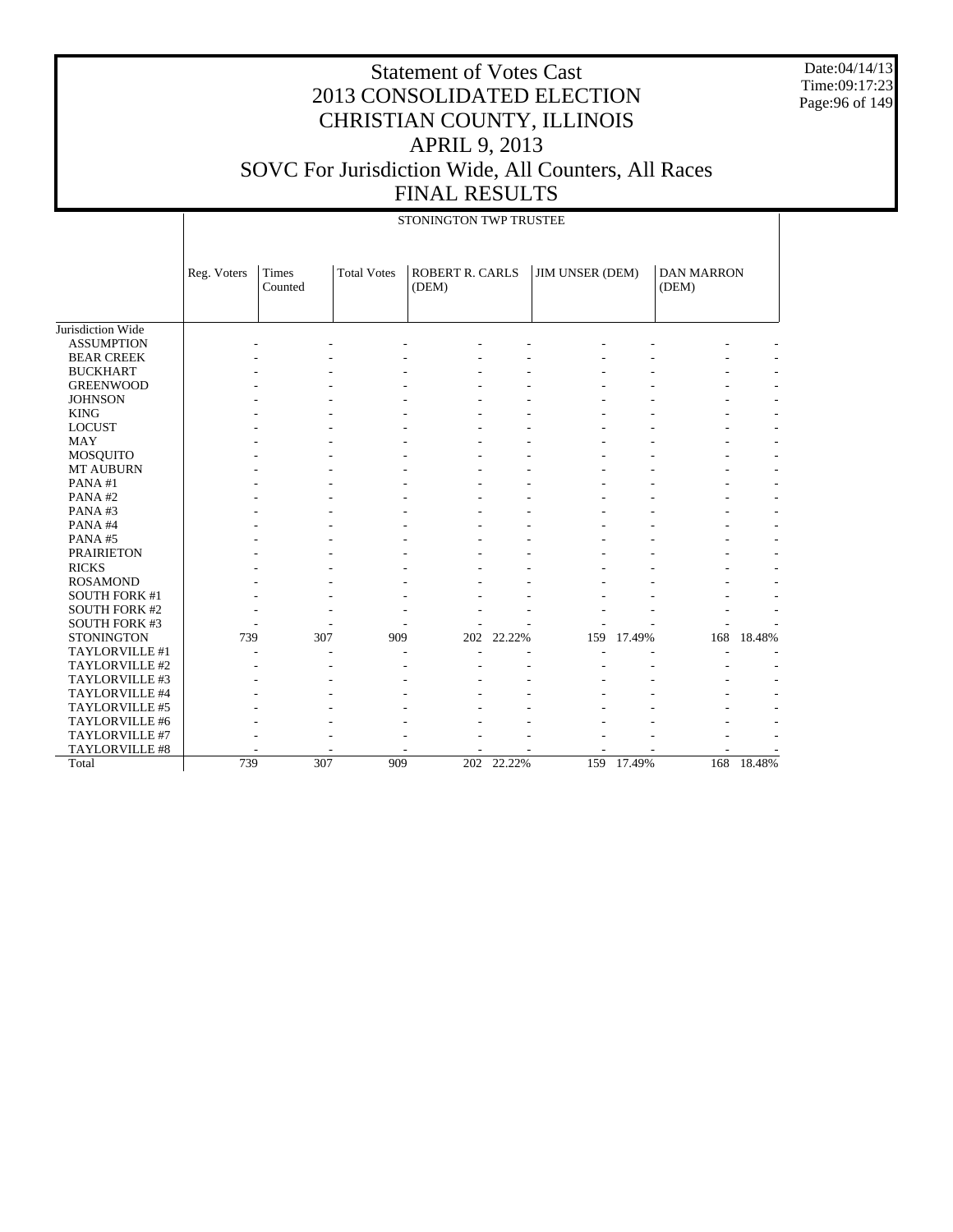Date:04/14/13 Time:09:17:23 Page:97 of 149

|                       |                                    |            | STONINGTON TWP TRUSTEE         |            | TAYLORVILLE TWP SUPR |                         |                    |                              |              |
|-----------------------|------------------------------------|------------|--------------------------------|------------|----------------------|-------------------------|--------------------|------------------------------|--------------|
|                       | <b>BARBARA J.</b><br>SWIGERT (DEM) |            | <b>RICHARD COOPER</b><br>(REP) |            | Reg. Voters          | <b>Times</b><br>Counted | <b>Total Votes</b> | <b>MIKEL BLILER</b><br>(DEM) |              |
| Jurisdiction Wide     |                                    |            |                                |            |                      |                         |                    |                              |              |
| <b>ASSUMPTION</b>     |                                    |            |                                |            |                      |                         |                    |                              |              |
| <b>BEAR CREEK</b>     |                                    |            |                                |            |                      |                         |                    |                              |              |
| <b>BUCKHART</b>       |                                    |            |                                |            |                      |                         |                    |                              |              |
| <b>GREENWOOD</b>      |                                    |            |                                |            |                      |                         |                    |                              |              |
| <b>JOHNSON</b>        |                                    |            |                                |            |                      |                         |                    |                              |              |
| <b>KING</b>           |                                    |            |                                |            |                      |                         |                    |                              |              |
| <b>LOCUST</b>         |                                    |            |                                |            |                      |                         |                    |                              |              |
| <b>MAY</b>            |                                    |            |                                |            |                      |                         |                    |                              |              |
| MOSQUITO              |                                    |            |                                |            |                      |                         |                    |                              |              |
| <b>MT AUBURN</b>      |                                    |            |                                |            |                      |                         |                    |                              |              |
| PANA#1                |                                    |            |                                |            |                      |                         |                    |                              |              |
| PANA#2                |                                    |            |                                |            |                      |                         |                    |                              |              |
| PANA#3                |                                    |            |                                |            |                      |                         |                    |                              |              |
| PANA#4                |                                    |            |                                |            |                      |                         |                    |                              |              |
| PANA#5                |                                    |            |                                |            |                      |                         |                    |                              |              |
| <b>PRAIRIETON</b>     |                                    |            |                                |            |                      |                         |                    |                              |              |
| <b>RICKS</b>          |                                    |            |                                |            |                      |                         |                    |                              |              |
| <b>ROSAMOND</b>       |                                    |            |                                |            |                      |                         |                    |                              |              |
| <b>SOUTH FORK #1</b>  |                                    |            |                                |            |                      |                         |                    |                              |              |
| <b>SOUTH FORK #2</b>  |                                    |            |                                |            |                      |                         |                    |                              |              |
| <b>SOUTH FORK #3</b>  |                                    |            |                                |            |                      |                         |                    |                              |              |
| <b>STONINGTON</b>     | 163                                | 17.93%     | 217                            | 23.87%     |                      |                         |                    |                              |              |
| TAYLORVILLE #1        |                                    |            |                                |            | 927                  | 267                     | 222                |                              | 222 100.00%  |
| TAYLORVILLE #2        |                                    |            |                                |            | 867                  | 284                     | 224                |                              | 224 100.00%  |
| TAYLORVILLE #3        |                                    |            |                                |            | 880                  | 278                     | 208                |                              | 208 100.00%  |
| TAYLORVILLE #4        |                                    |            |                                |            | 1333                 | 414                     | 332                |                              | 332 100.00%  |
| TAYLORVILLE #5        |                                    |            |                                |            | 1332                 | 348                     | 284                |                              | 284 100.00%  |
| TAYLORVILLE #6        |                                    |            |                                |            | 887                  | 243                     | 184                |                              | 184 100.00%  |
| TAYLORVILLE #7        |                                    |            |                                |            | 843                  | 252                     | 206                |                              | 206 100.00%  |
| <b>TAYLORVILLE #8</b> |                                    |            |                                |            | 982                  | 292                     | 236                |                              | 236 100.00%  |
| Total                 |                                    | 163 17.93% |                                | 217 23.87% | 8051                 | 2378                    | 1896               |                              | 1896 100.00% |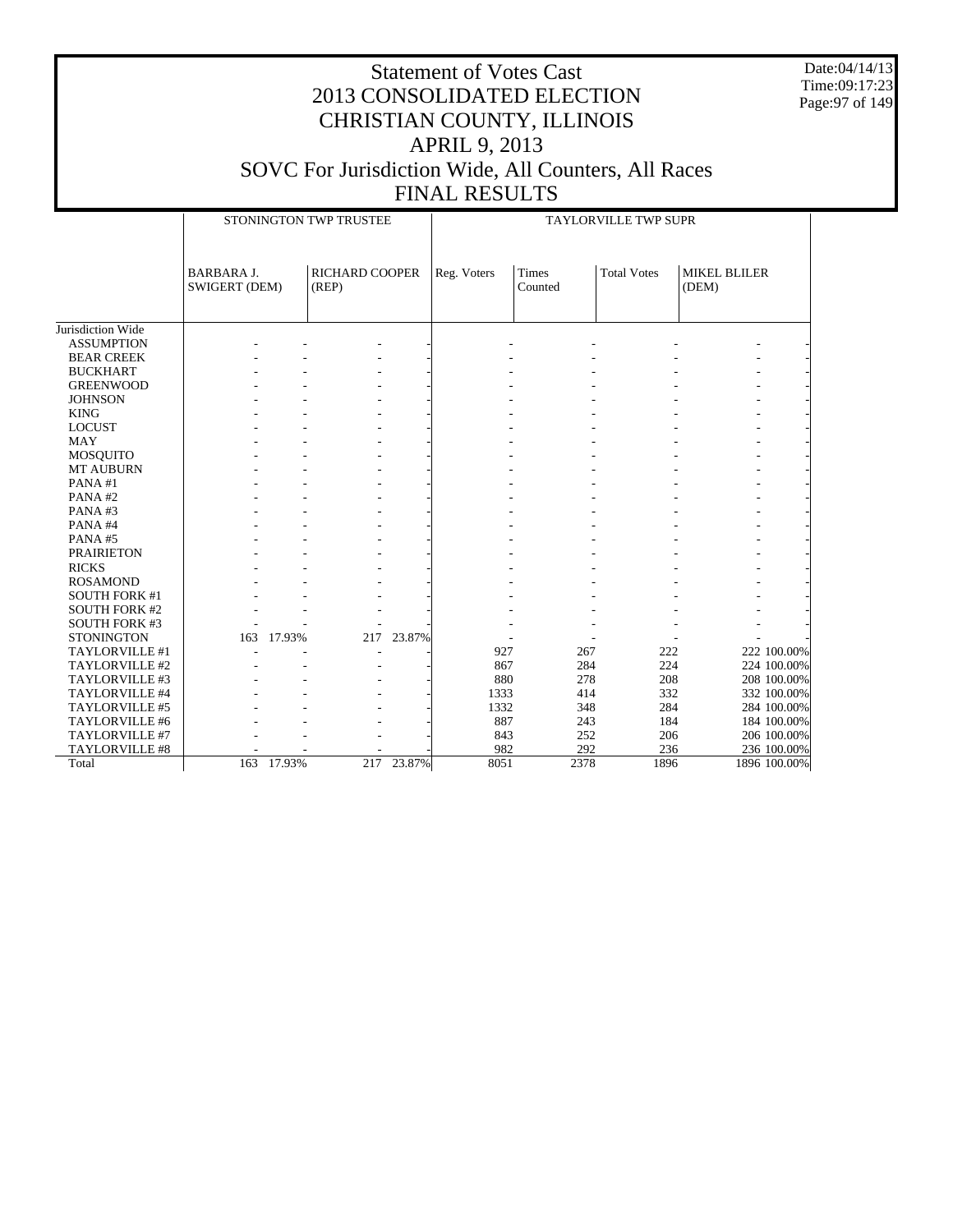Date:04/14/13 Time:09:17:24 Page:98 of 149

# Statement of Votes Cast 2013 CONSOLIDATED ELECTION CHRISTIAN COUNTY, ILLINOIS APRIL 9, 2013 SOVC For Jurisdiction Wide, All Counters, All Races

#### FINAL RESULTS TAYLORVILLE TWP CLERK

|                       | Reg. Voters | Times<br>Counted | <b>Total Votes</b> | <b>MARCIA L. NEAL</b><br>(DEM) |              |
|-----------------------|-------------|------------------|--------------------|--------------------------------|--------------|
|                       |             |                  |                    |                                |              |
| Jurisdiction Wide     |             |                  |                    |                                |              |
| <b>ASSUMPTION</b>     |             |                  |                    |                                |              |
| <b>BEAR CREEK</b>     |             |                  |                    |                                |              |
| <b>BUCKHART</b>       |             |                  |                    |                                |              |
| <b>GREENWOOD</b>      |             |                  |                    |                                |              |
| <b>JOHNSON</b>        |             |                  |                    |                                |              |
| <b>KING</b>           |             |                  |                    |                                |              |
| <b>LOCUST</b>         |             |                  |                    |                                |              |
| <b>MAY</b>            |             |                  |                    |                                |              |
| <b>MOSQUITO</b>       |             |                  |                    |                                |              |
| <b>MT AUBURN</b>      |             |                  |                    |                                |              |
| PANA#1                |             |                  |                    |                                |              |
| PANA#2                |             |                  |                    |                                |              |
| PANA#3                |             |                  |                    |                                |              |
| PANA#4                |             |                  |                    |                                |              |
| PANA#5                |             |                  |                    |                                |              |
| <b>PRAIRIETON</b>     |             |                  |                    |                                |              |
| <b>RICKS</b>          |             |                  |                    |                                |              |
| <b>ROSAMOND</b>       |             |                  |                    |                                |              |
| <b>SOUTH FORK #1</b>  |             |                  |                    |                                |              |
| <b>SOUTH FORK #2</b>  |             |                  |                    |                                |              |
| <b>SOUTH FORK #3</b>  |             |                  |                    |                                |              |
| <b>STONINGTON</b>     |             |                  |                    |                                |              |
| TAYLORVILLE #1        | 927         | 267              | 215                |                                | 215 100.00%  |
| TAYLORVILLE #2        | 867         | 284              | 214                |                                | 214 100.00%  |
| TAYLORVILLE #3        | 880         | 278              | 203                |                                | 203 100.00%  |
| TAYLORVILLE #4        | 1333        | 414              | 318                |                                | 318 100.00%  |
| TAYLORVILLE #5        | 1332        | 348              | 283                |                                | 283 100.00%  |
| TAYLORVILLE #6        | 887         | 243              | 176                |                                | 176 100.00%  |
| TAYLORVILLE #7        | 843         | 252              | 204                |                                | 204 100.00%  |
| <b>TAYLORVILLE #8</b> | 982         | 292              | 228                |                                | 228 100.00%  |
| Total                 | 8051        | 2378             | 1841               |                                | 1841 100.00% |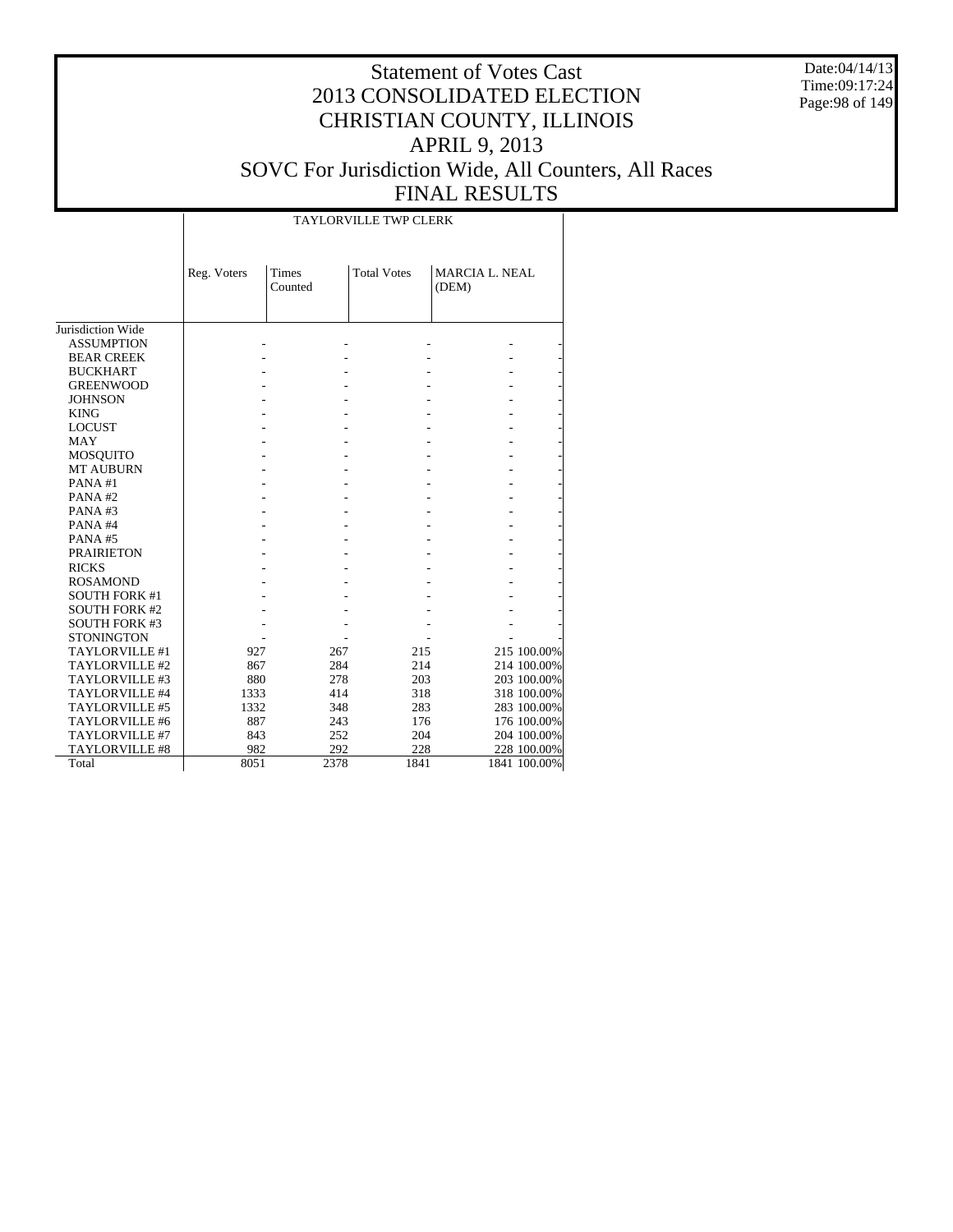Date:04/14/13 Time:09:17:24 Page:99 of 149

#### Statement of Votes Cast 2013 CONSOLIDATED ELECTION CHRISTIAN COUNTY, ILLINOIS APRIL 9, 2013 SOVC For Jurisdiction Wide, All Counters, All Races FINAL RESULTS

| <b>TAYLORVILLE TWP ASSESSOR</b> |  |
|---------------------------------|--|

|                      | Reg. Voters | <b>Times</b><br>Counted | <b>Total Votes</b> | RON FINLEY (DEM) |              |
|----------------------|-------------|-------------------------|--------------------|------------------|--------------|
| Jurisdiction Wide    |             |                         |                    |                  |              |
| <b>ASSUMPTION</b>    |             |                         |                    |                  |              |
| <b>BEAR CREEK</b>    |             |                         |                    |                  |              |
| <b>BUCKHART</b>      |             |                         |                    |                  |              |
| <b>GREENWOOD</b>     |             |                         |                    |                  |              |
| <b>JOHNSON</b>       |             |                         |                    |                  |              |
| <b>KING</b>          |             |                         |                    |                  |              |
| <b>LOCUST</b>        |             |                         |                    |                  |              |
| <b>MAY</b>           |             |                         |                    |                  |              |
| <b>MOSQUITO</b>      |             |                         |                    |                  |              |
| <b>MT AUBURN</b>     |             |                         |                    |                  |              |
| PANA#1               |             |                         |                    |                  |              |
| PANA#2               |             |                         |                    |                  |              |
| PANA#3               |             |                         |                    |                  |              |
| PANA#4               |             |                         |                    |                  |              |
| <b>PANA#5</b>        |             |                         |                    |                  |              |
| <b>PRAIRIETON</b>    |             |                         |                    |                  |              |
| <b>RICKS</b>         |             |                         |                    |                  |              |
| <b>ROSAMOND</b>      |             |                         |                    |                  |              |
| <b>SOUTH FORK #1</b> |             |                         |                    |                  |              |
| <b>SOUTH FORK #2</b> |             |                         |                    |                  |              |
| <b>SOUTH FORK #3</b> |             |                         |                    |                  |              |
| <b>STONINGTON</b>    |             |                         |                    |                  |              |
| TAYLORVILLE #1       | 927         | 267                     | 204                |                  | 204 100.00%  |
| TAYLORVILLE #2       | 867         | 284                     | 205                |                  | 205 100.00%  |
| TAYLORVILLE #3       | 880         | 278                     | 196                |                  | 196 100.00%  |
| TAYLORVILLE #4       | 1333        | 414                     | 292                |                  | 292 100.00%  |
| TAYLORVILLE #5       | 1332        | 348                     | 270                |                  | 270 100.00%  |
| TAYLORVILLE #6       | 887         | 243                     | 169                |                  | 169 100.00%  |
| TAYLORVILLE #7       | 843         | 252                     | 188                |                  | 188 100.00%  |
| TAYLORVILLE #8       | 982         | 292                     | 214                |                  | 214 100.00%  |
| Total                | 8051        | 2378                    | 1738               |                  | 1738 100.00% |

 $\overline{\phantom{a}}$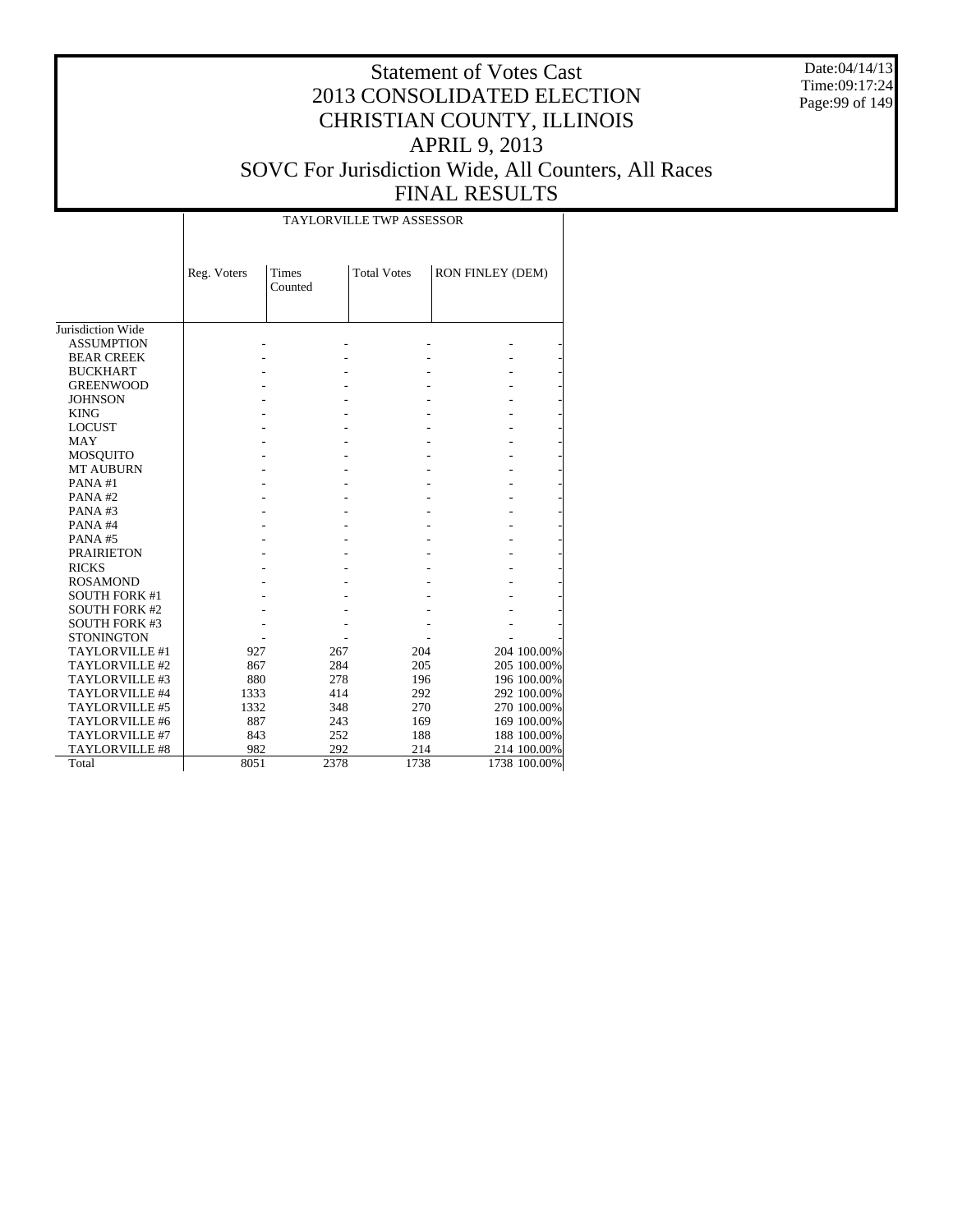Date:04/14/13 Time:09:17:24 Page:100 of 149

#### Statement of Votes Cast 2013 CONSOLIDATED ELECTION CHRISTIAN COUNTY, ILLINOIS APRIL 9, 2013 SOVC For Jurisdiction Wide, All Counters, All Races FINAL RESULTS

TAYLORVILLE TWP HWY COMM

|                      | Reg. Voters | Times   | <b>Total Votes</b> | TODD BEATY (DEM) |            | <b>CLARK PEARCE</b> |        |
|----------------------|-------------|---------|--------------------|------------------|------------|---------------------|--------|
|                      |             | Counted |                    |                  |            | (REP)               |        |
|                      |             |         |                    |                  |            |                     |        |
| Jurisdiction Wide    |             |         |                    |                  |            |                     |        |
| <b>ASSUMPTION</b>    |             |         |                    |                  |            |                     |        |
| <b>BEAR CREEK</b>    |             |         |                    |                  |            |                     |        |
| <b>BUCKHART</b>      |             |         |                    |                  |            |                     |        |
| <b>GREENWOOD</b>     |             |         |                    |                  |            |                     |        |
| <b>JOHNSON</b>       |             |         |                    |                  |            |                     |        |
| <b>KING</b>          |             |         |                    |                  |            |                     |        |
| <b>LOCUST</b>        |             |         |                    |                  |            |                     |        |
| <b>MAY</b>           |             |         |                    |                  |            |                     |        |
| <b>MOSQUITO</b>      |             |         |                    |                  |            |                     |        |
| <b>MT AUBURN</b>     |             |         |                    |                  |            |                     |        |
| PANA#1               |             |         |                    |                  |            |                     |        |
| PANA#2               |             |         |                    |                  |            |                     |        |
| PANA#3               |             |         |                    |                  |            |                     |        |
| PANA#4               |             |         |                    |                  |            |                     |        |
| PANA#5               |             |         |                    |                  |            |                     |        |
| <b>PRAIRIETON</b>    |             |         |                    |                  |            |                     |        |
| <b>RICKS</b>         |             |         |                    |                  |            |                     |        |
| <b>ROSAMOND</b>      |             |         |                    |                  |            |                     |        |
| <b>SOUTH FORK #1</b> |             |         |                    |                  |            |                     |        |
| <b>SOUTH FORK #2</b> |             |         |                    |                  |            |                     |        |
| <b>SOUTH FORK #3</b> |             |         |                    |                  |            |                     |        |
| <b>STONINGTON</b>    |             |         |                    |                  |            |                     |        |
| TAYLORVILLE #1       | 927         | 267     | 257                |                  | 138 53.70% | 119                 | 46.30% |
| TAYLORVILLE #2       | 867         | 284     | 270                | 149              | 55.19%     | 121                 | 44.81% |
| TAYLORVILLE #3       | 880         | 278     | 265                | 138              | 52.08%     | 127                 | 47.92% |
| TAYLORVILLE #4       | 1333        | 414     | 397                | 240              | 60.45%     | 157                 | 39.55% |
| TAYLORVILLE #5       | 1332        | 348     | 332                | 175              | 52.71%     | 157                 | 47.29% |
| TAYLORVILLE #6       | 887         | 243     | 229                | 110              | 48.03%     | 119                 | 51.97% |
| TAYLORVILLE #7       | 843         | 252     | 236                | 130              | 55.08%     | 106                 | 44.92% |
| TAYLORVILLE #8       | 982         | 292     | 278                | 136              | 48.92%     | 142                 | 51.08% |
| Total                | 8051        | 2378    | 2264               | 1216             | 53.71%     | 1048                | 46.29% |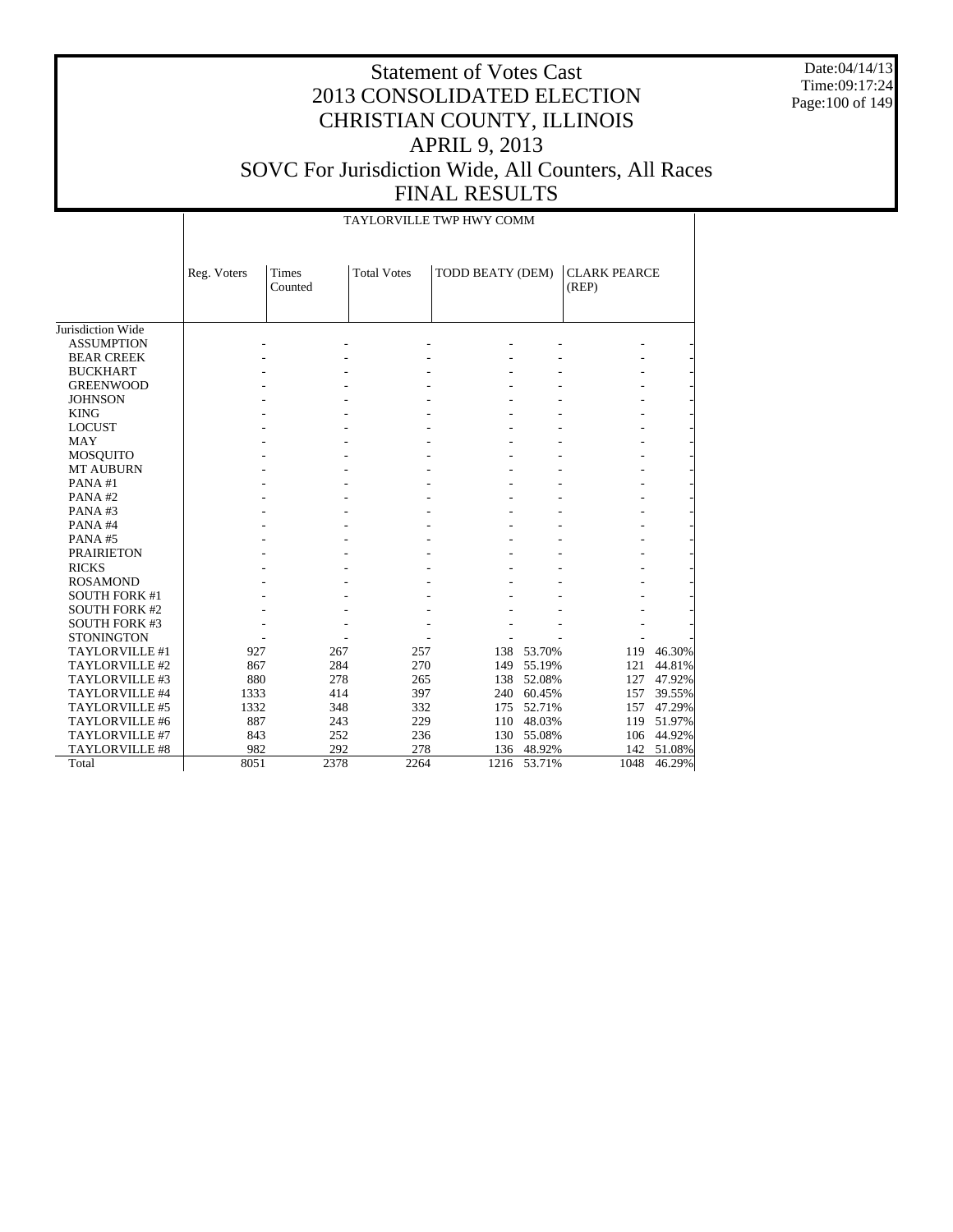Date:04/14/13 Time:09:17:24 Page:101 of 149

### Statement of Votes Cast 2013 CONSOLIDATED ELECTION CHRISTIAN COUNTY, ILLINOIS APRIL 9, 2013 SOVC For Jurisdiction Wide, All Counters, All Races FINAL RESULTS

#### TAYLORVILLE TWP TRUSTEE

|                       | Reg. Voters | <b>Times</b><br>Counted | <b>Total Votes</b> | <b>JUDY GIANASI</b><br>(DEM) |        | <b>MARK DURHAM</b><br>(DEM) |        | RICH PAYNE (DEM) |                          |
|-----------------------|-------------|-------------------------|--------------------|------------------------------|--------|-----------------------------|--------|------------------|--------------------------|
|                       |             |                         |                    |                              |        |                             |        |                  |                          |
| Jurisdiction Wide     |             |                         |                    |                              |        |                             |        |                  |                          |
| <b>ASSUMPTION</b>     |             |                         |                    |                              |        |                             |        |                  |                          |
| <b>BEAR CREEK</b>     |             |                         |                    |                              |        |                             |        |                  |                          |
| <b>BUCKHART</b>       |             |                         |                    |                              |        |                             |        |                  |                          |
| <b>GREENWOOD</b>      |             |                         |                    |                              |        |                             |        |                  |                          |
| <b>JOHNSON</b>        |             |                         |                    |                              |        |                             |        |                  |                          |
| <b>KING</b>           |             |                         |                    |                              |        |                             |        |                  |                          |
| <b>LOCUST</b>         |             |                         |                    |                              |        |                             |        |                  |                          |
| <b>MAY</b>            |             |                         |                    |                              |        |                             |        |                  |                          |
| <b>MOSQUITO</b>       |             |                         |                    |                              |        |                             |        | $\overline{a}$   |                          |
| <b>MT AUBURN</b>      |             |                         |                    |                              |        |                             |        |                  |                          |
| PANA#1                |             |                         |                    |                              |        |                             |        |                  |                          |
| PANA#2                |             |                         |                    |                              |        |                             |        | $\overline{a}$   | ٠                        |
| PANA#3                |             |                         |                    |                              |        |                             |        | $\overline{a}$   | $\overline{\phantom{a}}$ |
| PANA#4                |             |                         |                    |                              |        |                             |        | ٠                | $\overline{\phantom{a}}$ |
| PANA#5                |             |                         |                    |                              |        |                             |        | $\overline{a}$   | $\sim$                   |
| <b>PRAIRIETON</b>     |             |                         |                    |                              |        |                             |        | ٠                | $\overline{\phantom{a}}$ |
| <b>RICKS</b>          |             |                         |                    |                              |        |                             |        | L.               | $\overline{\phantom{a}}$ |
| <b>ROSAMOND</b>       |             |                         |                    |                              |        |                             |        | ۰                | ٠                        |
| <b>SOUTH FORK #1</b>  |             |                         |                    |                              |        |                             |        |                  |                          |
| <b>SOUTH FORK #2</b>  |             |                         |                    |                              |        |                             |        |                  |                          |
| <b>SOUTH FORK #3</b>  |             |                         |                    |                              |        |                             |        |                  |                          |
| <b>STONINGTON</b>     |             |                         |                    |                              |        |                             |        |                  |                          |
| TAYLORVILLE #1        | 927         | 267                     | 806                | 138                          | 17.12% | 137                         | 17.00% | 176              | 21.84%                   |
| TAYLORVILLE #2        | 867         | 284                     | 885                | 164                          | 18.53% | 146                         | 16.50% | 194              | 21.92%                   |
| TAYLORVILLE #3        | 880         | 278                     | 856                | 174                          | 20.33% | 147                         | 17.17% | 175              | 20.44%                   |
| TAYLORVILLE #4        | 1333        | 414                     | 1299               | 239                          | 18.40% | 229                         | 17.63% | 286              | 22.02%                   |
| TAYLORVILLE #5        | 1332        | 348                     | 1098               | 211                          | 19.22% | 188                         | 17.12% | 227              | 20.67%                   |
| TAYLORVILLE #6        | 887         | 243                     | 707                | 138                          | 19.52% | 129                         | 18.25% | 132              | 18.67%                   |
| TAYLORVILLE #7        | 843         | 252                     | 774                | 146                          | 18.86% | 156                         | 20.16% | 160              | 20.67%                   |
| <b>TAYLORVILLE #8</b> | 982         | 292                     | 894                | 160                          | 17.90% | 144                         | 16.11% | 179              | 20.02%                   |
| Total                 | 8051        | 2378                    | 7319               | 1370                         | 18.72% | 1276                        | 17.43% | 1529             | 20.89%                   |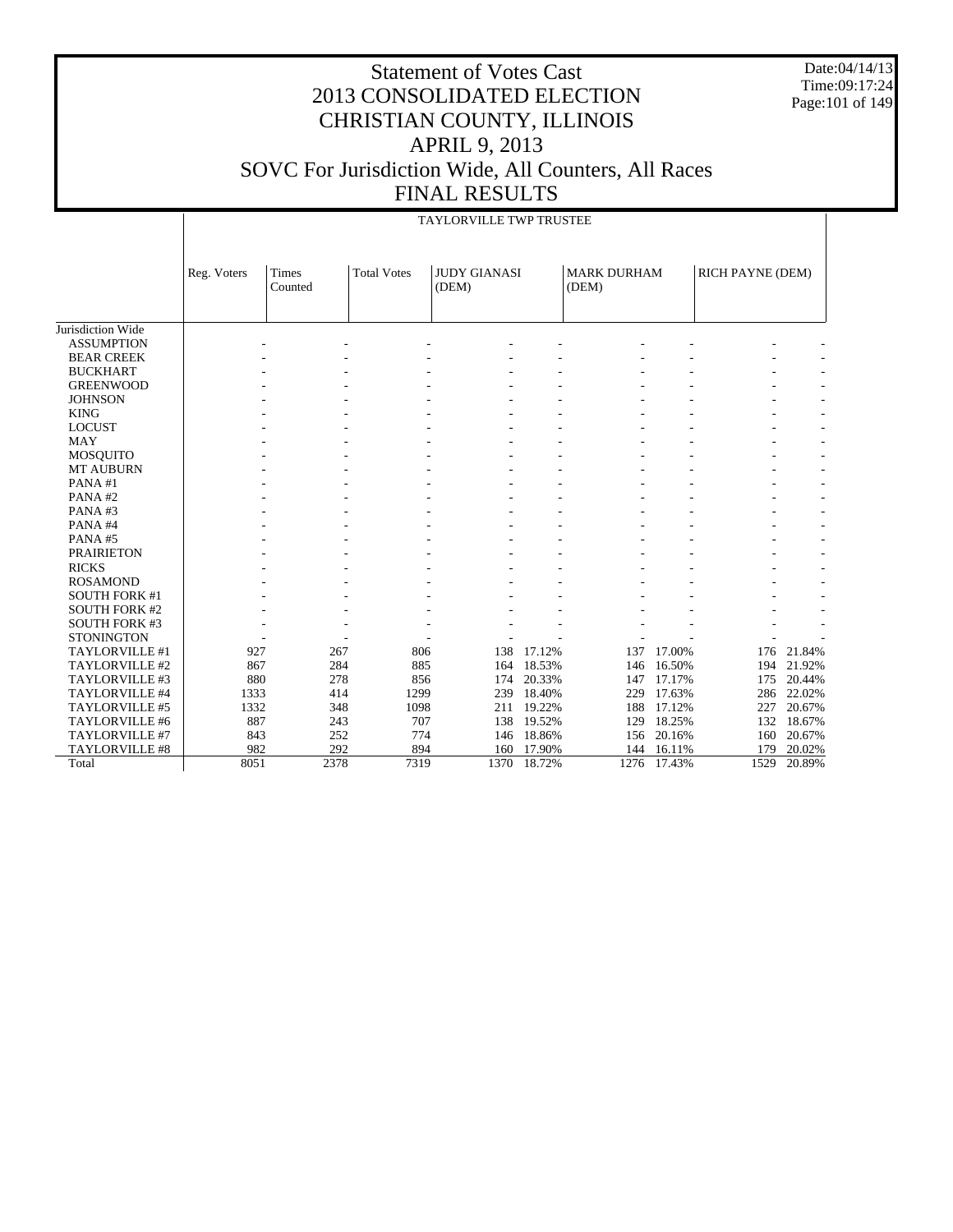Date:04/14/13 Time:09:17:24 Page:102 of 149

### Statement of Votes Cast 2013 CONSOLIDATED ELECTION CHRISTIAN COUNTY, ILLINOIS APRIL 9, 2013 SOVC For Jurisdiction Wide, All Counters, All Races

### FINAL RESULTS

|                       |                             |        | <b>TAYLORVILLE TWP TRUSTEE</b> |            |                                        |        |
|-----------------------|-----------------------------|--------|--------------------------------|------------|----------------------------------------|--------|
|                       | <b>BRYAN SHARP</b><br>(DEM) |        | <b>SUSAN PEARCE</b><br>(REP)   |            | <b>DEBORAH</b><br><b>SCHNELL (REP)</b> |        |
| Jurisdiction Wide     |                             |        |                                |            |                                        |        |
| <b>ASSUMPTION</b>     |                             |        |                                |            |                                        |        |
| <b>BEAR CREEK</b>     |                             |        |                                |            |                                        |        |
| <b>BUCKHART</b>       |                             |        |                                |            |                                        |        |
| <b>GREENWOOD</b>      |                             |        |                                |            |                                        |        |
| <b>JOHNSON</b>        |                             |        |                                |            |                                        |        |
| <b>KING</b>           |                             |        |                                |            |                                        |        |
| <b>LOCUST</b>         |                             |        |                                |            |                                        |        |
| <b>MAY</b>            |                             |        |                                |            |                                        |        |
| <b>MOSQUITO</b>       |                             |        |                                |            |                                        |        |
| <b>MT AUBURN</b>      |                             |        |                                |            |                                        |        |
| PANA#1                |                             |        |                                |            |                                        |        |
| PANA#2                |                             |        |                                |            |                                        |        |
| PANA#3                |                             |        |                                |            |                                        |        |
| PANA#4                |                             |        |                                |            |                                        |        |
| PANA#5                |                             |        |                                |            |                                        |        |
| <b>PRAIRIETON</b>     |                             |        |                                |            |                                        |        |
| <b>RICKS</b>          |                             |        |                                |            |                                        |        |
| <b>ROSAMOND</b>       |                             |        |                                |            |                                        |        |
| <b>SOUTH FORK #1</b>  |                             |        |                                |            |                                        |        |
| <b>SOUTH FORK #2</b>  |                             |        |                                |            |                                        |        |
| <b>SOUTH FORK #3</b>  |                             |        |                                |            |                                        |        |
| <b>STONINGTON</b>     |                             |        |                                |            |                                        |        |
| TAYLORVILLE #1        | 117                         | 14.52% |                                | 150 18.61% | 88                                     | 10.92% |
| TAYLORVILLE #2        | 119                         | 13.45% |                                | 173 19.55% | 89                                     | 10.06% |
| TAYLORVILLE #3        | 137                         | 16.00% |                                | 150 17.52% | 73                                     | 8.53%  |
| TAYLORVILLE #4        | 208                         | 16.01% |                                | 216 16.63% | 121                                    | 9.31%  |
| TAYLORVILLE #5        | 157                         | 14.30% |                                | 205 18.67% | 110                                    | 10.02% |
| TAYLORVILLE #6        | 84                          | 11.88% | 151                            | 21.36%     | 73                                     | 10.33% |
| TAYLORVILLE #7        | 114                         | 14.73% | 143                            | 18.48%     | 55                                     | 7.11%  |
| <b>TAYLORVILLE #8</b> | 130                         | 14.54% | 176                            | 19.69%     | 105                                    | 11.74% |
| Total                 | 1066                        | 14.56% | 1364                           | 18.64%     | 714                                    | 9.76%  |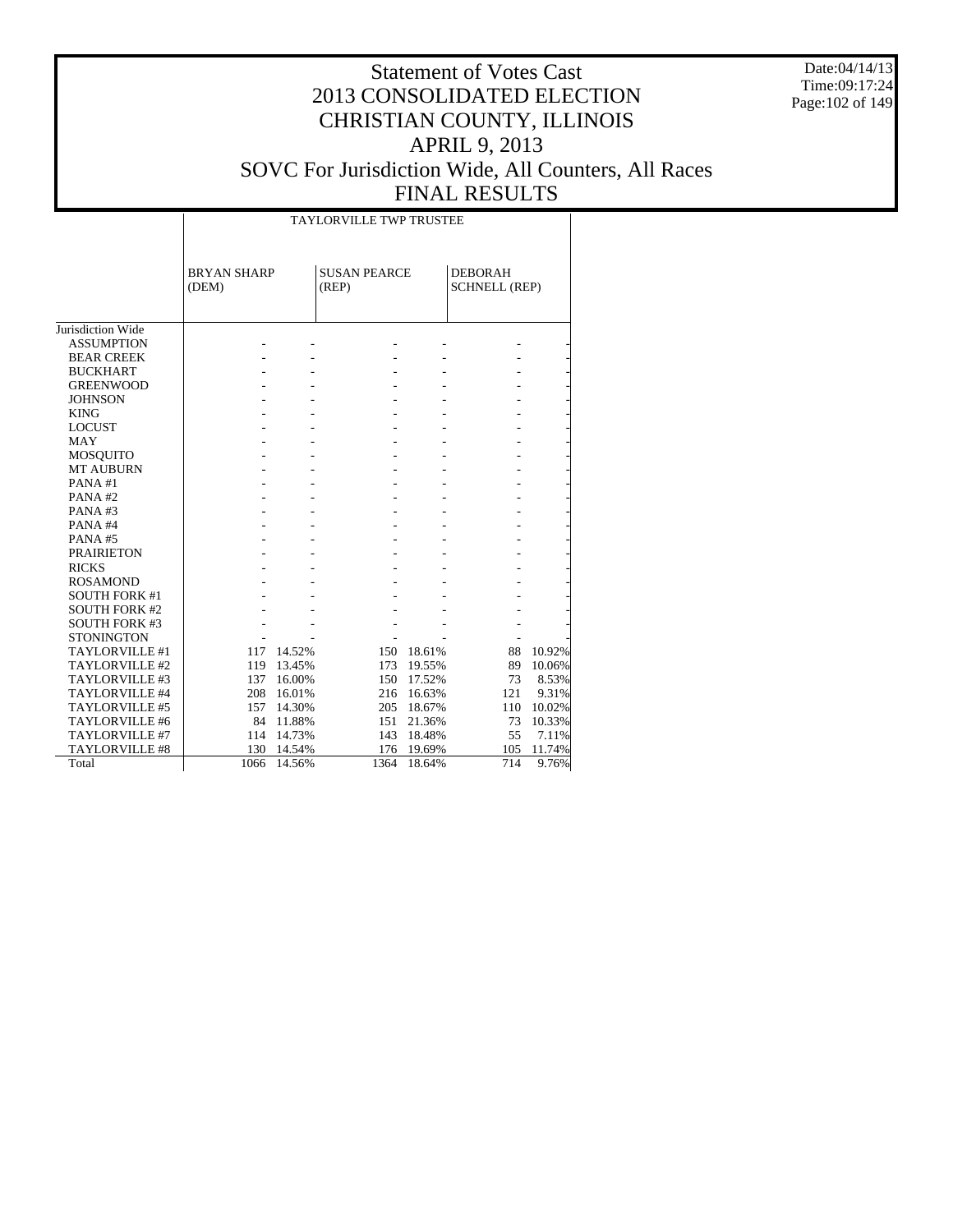Date:04/14/13 Time:09:17:24 Page:103 of 149

|                      |             |                         | MTA (MOSQ-MT AUBURN) |                              |             |
|----------------------|-------------|-------------------------|----------------------|------------------------------|-------------|
|                      | Reg. Voters | <b>Times</b><br>Counted | <b>Total Votes</b>   | <b>BETH VINCENT</b><br>(DEM) |             |
| Jurisdiction Wide    |             |                         |                      |                              |             |
| <b>ASSUMPTION</b>    |             |                         |                      |                              |             |
| <b>BEAR CREEK</b>    |             |                         |                      |                              |             |
| <b>BUCKHART</b>      |             |                         |                      |                              |             |
| <b>GREENWOOD</b>     |             |                         |                      |                              |             |
| <b>JOHNSON</b>       |             |                         |                      |                              |             |
| <b>KING</b>          |             |                         |                      |                              |             |
| <b>LOCUST</b>        |             |                         |                      |                              |             |
| <b>MAY</b>           |             |                         |                      |                              |             |
| MOSQUITO             | 292         | 150                     | 128                  |                              | 128 100.00% |
| <b>MT AUBURN</b>     | 714         | 179                     | 154                  |                              | 154 100.00% |
| PANA#1               |             |                         |                      |                              |             |
| PANA#2               |             |                         |                      |                              |             |
| PANA#3               |             |                         |                      |                              |             |
| PANA#4               |             |                         |                      |                              |             |
| PANA#5               |             |                         |                      |                              |             |
| <b>PRAIRIETON</b>    |             |                         |                      |                              |             |
| <b>RICKS</b>         |             |                         |                      |                              |             |
| <b>ROSAMOND</b>      |             |                         |                      |                              |             |
| <b>SOUTH FORK #1</b> |             |                         |                      |                              |             |
| <b>SOUTH FORK #2</b> |             |                         |                      |                              |             |
| <b>SOUTH FORK #3</b> |             |                         |                      |                              |             |
| <b>STONINGTON</b>    |             |                         |                      |                              |             |
| TAYLORVILLE #1       |             |                         |                      |                              |             |
| TAYLORVILLE #2       |             |                         |                      |                              |             |
| TAYLORVILLE #3       |             |                         |                      |                              |             |
| TAYLORVILLE #4       |             |                         |                      |                              |             |
| TAYLORVILLE #5       |             |                         |                      |                              |             |
| TAYLORVILLE #6       |             |                         |                      |                              |             |
| TAYLORVILLE #7       |             |                         |                      |                              |             |
| TAYLORVILLE #8       |             |                         |                      |                              |             |
| Total                | 1006        | 329                     | 282                  |                              | 282 100.00% |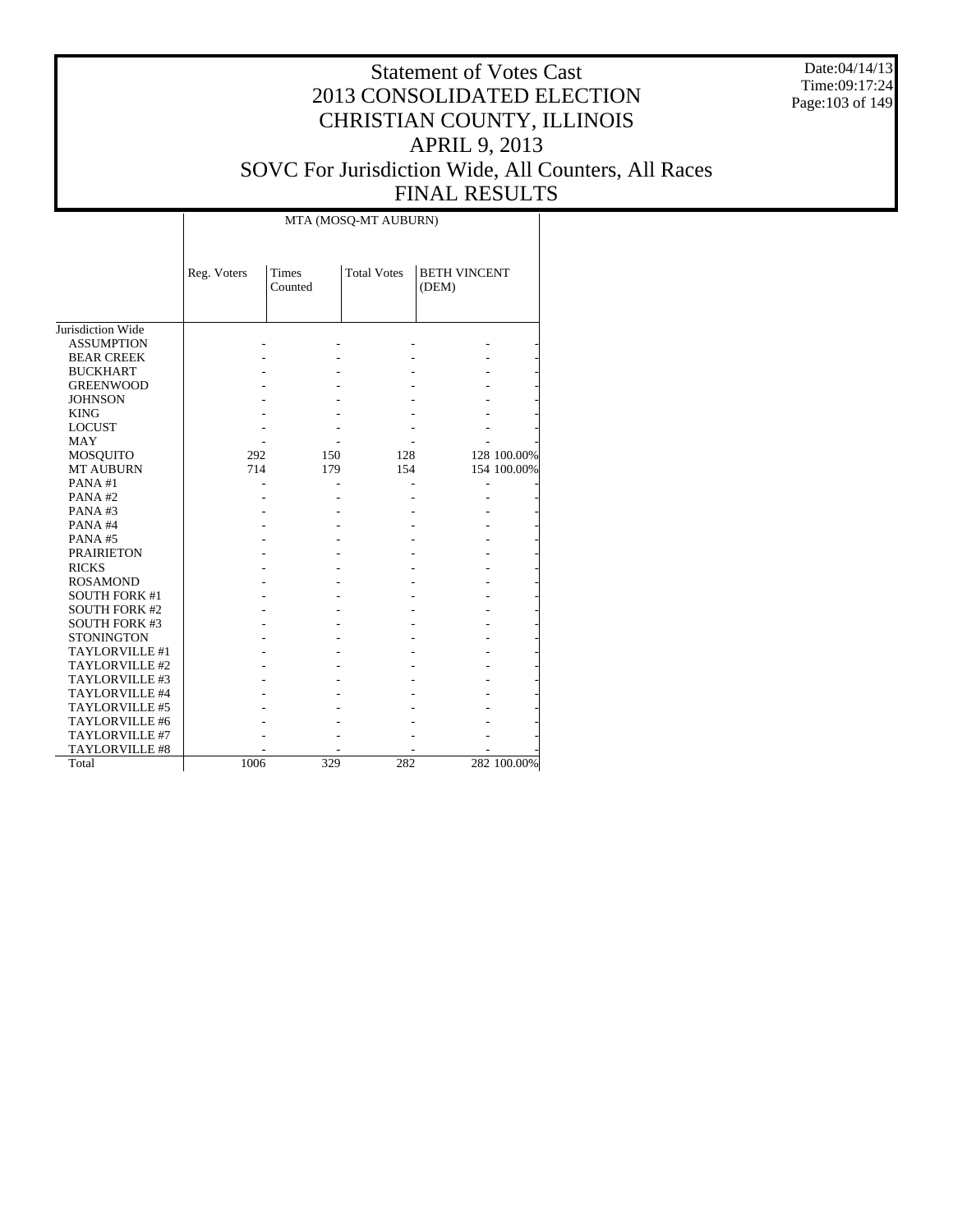Date:04/14/13 Time:09:17:24 Page:104 of 149

|                       |             |                  |                    | TAYLORVILLE PARK TRUSTEE     |        |                              |        |               |        |
|-----------------------|-------------|------------------|--------------------|------------------------------|--------|------------------------------|--------|---------------|--------|
|                       | Reg. Voters | Times<br>Counted | <b>Total Votes</b> | ROBERT H.W.<br><b>FARRIS</b> |        | DOUGLAS L.<br><b>SCHNELL</b> |        | TANYA S. RENO |        |
| Jurisdiction Wide     |             |                  |                    |                              |        |                              |        |               |        |
| <b>ASSUMPTION</b>     |             |                  |                    |                              |        |                              |        |               |        |
| <b>BEAR CREEK</b>     | 66          | 26               | 58                 | 10                           | 17.24% | 5                            | 8.62%  | 14            | 24.14% |
| <b>BUCKHART</b>       | 67          | 23               | 51                 | 9                            | 17.65% | 7                            | 13.73% | 14            | 27.45% |
| <b>GREENWOOD</b>      |             |                  | $\overline{a}$     |                              |        |                              |        |               |        |
| <b>JOHNSON</b>        | 516         | 163              | 319                | 56                           | 17.55% | 52                           | 16.30% | 64            | 20.06% |
| <b>KING</b>           |             |                  |                    |                              |        |                              |        |               |        |
| <b>LOCUST</b>         | 236         | 89               | 185                | 31                           | 16.76% | 21                           | 11.35% | 42            | 22.70% |
| <b>MAY</b>            | 1134        | 547              | 1117               | 192                          | 17.19% | 164                          | 14.68% | 245           | 21.93% |
| <b>MOSQUITO</b>       |             |                  | ٠                  |                              |        |                              |        |               |        |
| <b>MT AUBURN</b>      |             |                  |                    |                              |        |                              |        |               |        |
| PANA#1                |             |                  |                    |                              |        |                              |        |               |        |
| PANA#2                |             |                  |                    |                              |        |                              |        |               |        |
| PANA#3                |             |                  |                    |                              |        |                              |        |               |        |
| PANA#4                |             |                  |                    |                              |        |                              |        |               |        |
| PANA#5                |             |                  |                    |                              |        |                              |        |               |        |
| <b>PRAIRIETON</b>     |             |                  |                    |                              |        |                              |        |               |        |
| <b>RICKS</b>          |             |                  |                    |                              |        |                              |        |               |        |
| <b>ROSAMOND</b>       |             |                  |                    |                              |        |                              |        |               |        |
| <b>SOUTH FORK #1</b>  |             |                  |                    |                              |        |                              |        |               |        |
| <b>SOUTH FORK #2</b>  |             |                  |                    |                              |        |                              |        |               |        |
| <b>SOUTH FORK #3</b>  |             |                  |                    |                              |        |                              |        |               |        |
| <b>STONINGTON</b>     | 10          | 5                | $\overline{2}$     | $\mathbf{0}$                 | 0.00%  |                              | 50.00% |               | 50.00% |
| TAYLORVILLE #1        | 927         | 267              | 560                | 97                           | 17.32% | 78                           | 13.93% | 130           | 23.21% |
| TAYLORVILLE #2        | 867         | 284              | 618                | 108                          | 17.48% | 83                           | 13.43% | 142           | 22.98% |
| TAYLORVILLE #3        | 880         | 278              | 593                | 109                          | 18.38% | 66                           | 11.13% | 150           | 25.30% |
| TAYLORVILLE #4        | 1278        | 398              | 860                | 149                          | 17.33% | 119                          | 13.84% | 216           | 25.12% |
| TAYLORVILLE #5        | 1332        | 348              | 750                | 139                          | 18.53% | 100                          | 13.33% | 208           | 27.73% |
| TAYLORVILLE #6        | 887         | 243              | 474                | 95                           | 20.04% | 63                           | 13.29% | 109           | 23.00% |
| TAYLORVILLE #7        | 843         | 252              | 540                | 103                          | 19.07% | 63                           | 11.67% | 132           | 24.44% |
| <b>TAYLORVILLE #8</b> | 982         | 292              | 625                | 118                          | 18.88% | 88                           | 14.08% | 148           | 23.68% |
| Total                 | 10025       | 3215             | 6752               | 1216                         | 18.01% | 910                          | 13.48% | 1615          | 23.92% |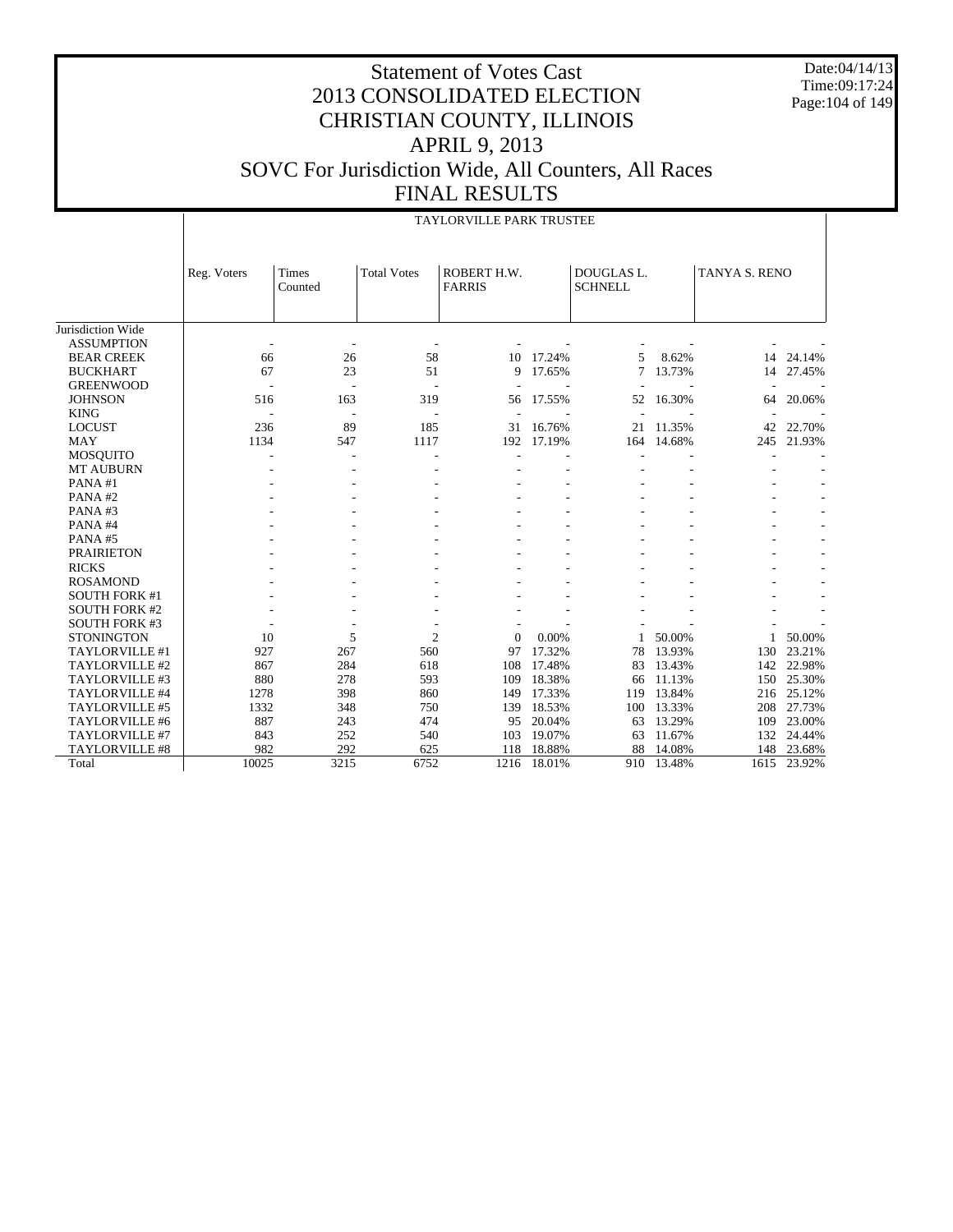Date:04/14/13 Time:09:17:24 Page:105 of 149

|                       | TAYLORVILLE PARK TRUSTEE |            |                       |            | EDINBURG PARK COMM 6 YR |                  |                    |                      |             |  |
|-----------------------|--------------------------|------------|-----------------------|------------|-------------------------|------------------|--------------------|----------------------|-------------|--|
|                       | <b>DOUGLAS E. MEYER</b>  |            | <b>JAMES M. McCOY</b> |            | Reg. Voters             | Times<br>Counted | <b>Total Votes</b> | <b>AARON R. BECK</b> |             |  |
| Jurisdiction Wide     |                          |            |                       |            |                         |                  |                    |                      |             |  |
| <b>ASSUMPTION</b>     |                          |            |                       |            |                         |                  |                    |                      |             |  |
| <b>BEAR CREEK</b>     | 10                       | 17.24%     | 19                    | 32.76%     |                         |                  |                    |                      |             |  |
| <b>BUCKHART</b>       | 7                        | 13.73%     | 14                    | 27.45%     | 1230                    | 388              | 334                |                      | 334 100.00% |  |
| <b>GREENWOOD</b>      |                          |            |                       |            |                         |                  |                    |                      |             |  |
| <b>JOHNSON</b>        |                          | 57 17.87%  | 90                    | 28.21%     |                         |                  |                    |                      |             |  |
| <b>KING</b>           |                          |            |                       |            |                         |                  |                    |                      |             |  |
| <b>LOCUST</b>         | 37                       | 20.00%     |                       | 54 29.19%  |                         |                  |                    |                      |             |  |
| <b>MAY</b>            | 222                      | 19.87%     | 294                   | 26.32%     |                         |                  |                    |                      |             |  |
| <b>MOSQUITO</b>       |                          |            |                       |            |                         |                  |                    |                      |             |  |
| <b>MT AUBURN</b>      |                          |            |                       |            | 305                     | 60               | 45                 |                      | 45 100.00%  |  |
| PANA#1                |                          |            |                       |            |                         |                  |                    |                      |             |  |
| PANA#2                |                          |            |                       |            |                         |                  |                    |                      |             |  |
| PANA#3                |                          |            |                       |            |                         |                  |                    |                      |             |  |
| PANA#4                |                          |            |                       |            |                         |                  |                    |                      |             |  |
| PANA#5                |                          |            |                       |            |                         |                  |                    |                      |             |  |
| <b>PRAIRIETON</b>     |                          |            |                       |            |                         |                  |                    |                      |             |  |
| <b>RICKS</b>          |                          |            |                       |            |                         |                  |                    |                      |             |  |
| <b>ROSAMOND</b>       |                          |            |                       |            |                         |                  |                    |                      |             |  |
| <b>SOUTH FORK #1</b>  |                          |            |                       |            |                         |                  |                    |                      |             |  |
| <b>SOUTH FORK #2</b>  |                          |            |                       |            | 71                      | 6                | 6                  |                      | 6 100.00%   |  |
| <b>SOUTH FORK #3</b>  |                          |            |                       |            |                         |                  |                    |                      |             |  |
| <b>STONINGTON</b>     | $\mathbf{0}$             | 0.00%      | $\Omega$              | 0.00%      |                         |                  |                    |                      |             |  |
| TAYLORVILLE #1        | 109                      | 19.46%     | 146                   | 26.07%     |                         |                  |                    |                      |             |  |
| TAYLORVILLE #2        | 109                      | 17.64%     | 176                   | 28.48%     |                         |                  |                    |                      |             |  |
| TAYLORVILLE #3        | 104                      | 17.54%     |                       | 164 27.66% |                         |                  |                    |                      |             |  |
| TAYLORVILLE #4        | 166                      | 19.30%     |                       | 210 24.42% | 38                      | 14               | 10                 |                      | 10 100.00%  |  |
| TAYLORVILLE #5        |                          | 132 17.60% |                       | 171 22.80% |                         |                  |                    |                      |             |  |
| TAYLORVILLE #6        |                          | 81 17.09%  |                       | 126 26.58% |                         |                  |                    |                      |             |  |
| TAYLORVILLE #7        | 112                      | 20.74%     |                       | 130 24.07% |                         |                  |                    |                      |             |  |
| <b>TAYLORVILLE #8</b> | 115                      | 18.40%     | 156                   | 24.96%     |                         |                  |                    |                      |             |  |
| Total                 | 1261                     | 18.68%     | 1750                  | 25.92%     | 1644                    | 468              | 395                |                      | 395 100.00% |  |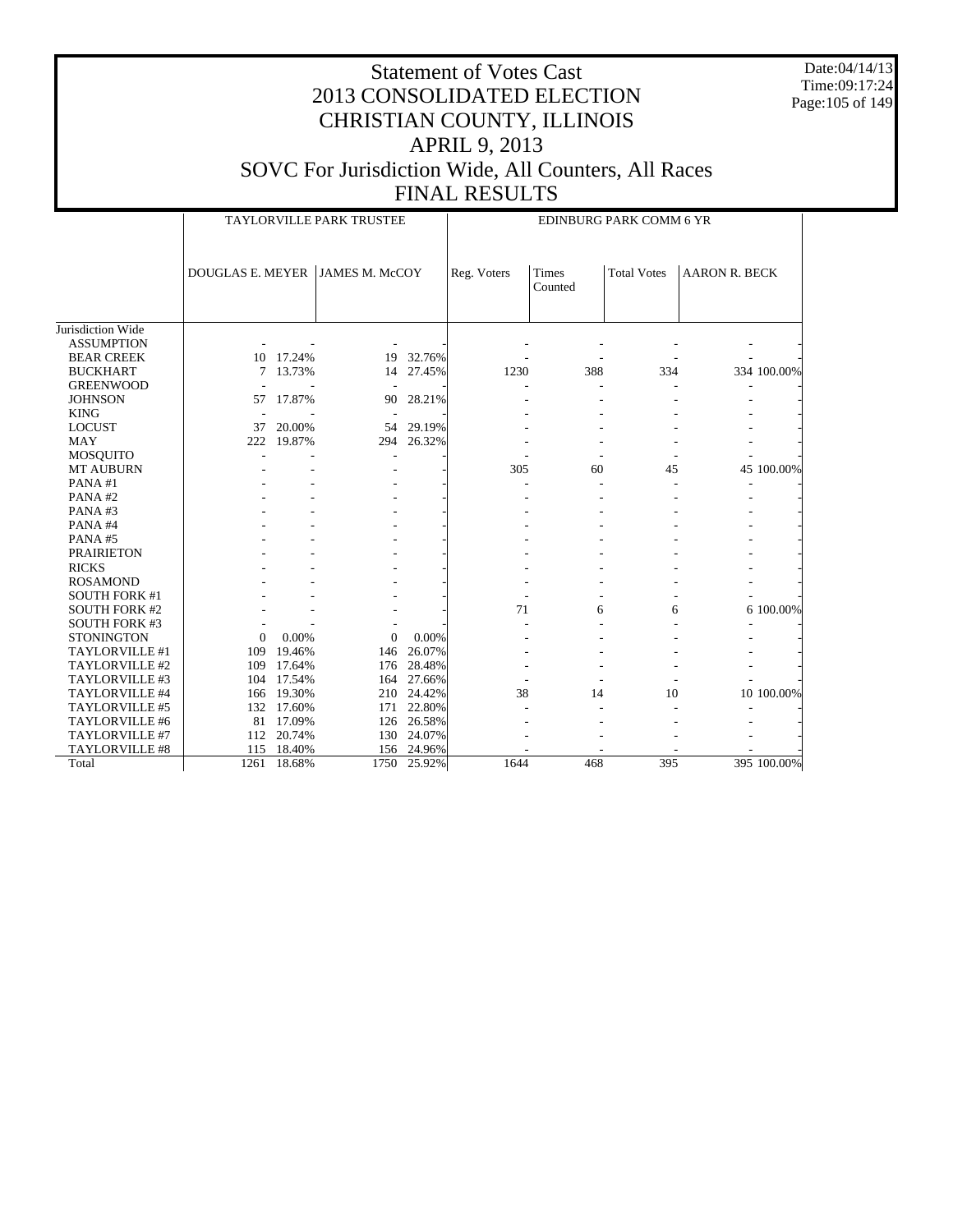Date:04/14/13 Time:09:17:24 Page:106 of 149

|                      |             | EDINBURG PARK COMM 2 YR. |                    |                         |             |  |  |  |  |  |  |
|----------------------|-------------|--------------------------|--------------------|-------------------------|-------------|--|--|--|--|--|--|
|                      | Reg. Voters | <b>Times</b><br>Counted  | <b>Total Votes</b> | <b>JENNIFER LINDSEY</b> |             |  |  |  |  |  |  |
| Jurisdiction Wide    |             |                          |                    |                         |             |  |  |  |  |  |  |
| <b>ASSUMPTION</b>    |             |                          |                    |                         |             |  |  |  |  |  |  |
| <b>BEAR CREEK</b>    |             |                          |                    |                         |             |  |  |  |  |  |  |
| <b>BUCKHART</b>      | 1230        | 388                      | 313                |                         | 313 100.00% |  |  |  |  |  |  |
| <b>GREENWOOD</b>     |             |                          |                    |                         |             |  |  |  |  |  |  |
| <b>JOHNSON</b>       |             |                          |                    |                         |             |  |  |  |  |  |  |
| <b>KING</b>          |             |                          |                    |                         |             |  |  |  |  |  |  |
| <b>LOCUST</b>        |             |                          |                    |                         |             |  |  |  |  |  |  |
| <b>MAY</b>           |             |                          |                    |                         |             |  |  |  |  |  |  |
| MOSQUITO             |             |                          |                    |                         |             |  |  |  |  |  |  |
| <b>MT AUBURN</b>     | 305         | 60                       | 40                 |                         | 40 100.00%  |  |  |  |  |  |  |
| PANA#1               |             |                          |                    |                         |             |  |  |  |  |  |  |
| PANA#2               |             |                          |                    |                         |             |  |  |  |  |  |  |
| PANA#3               |             |                          |                    |                         |             |  |  |  |  |  |  |
| PANA#4               |             |                          |                    |                         |             |  |  |  |  |  |  |
| PANA#5               |             |                          |                    |                         |             |  |  |  |  |  |  |
| <b>PRAIRIETON</b>    |             |                          |                    |                         |             |  |  |  |  |  |  |
| <b>RICKS</b>         |             |                          |                    |                         |             |  |  |  |  |  |  |
| <b>ROSAMOND</b>      |             |                          |                    |                         |             |  |  |  |  |  |  |
| <b>SOUTH FORK #1</b> |             |                          |                    |                         |             |  |  |  |  |  |  |
| <b>SOUTH FORK #2</b> | 71          | 6                        | 6                  |                         | 6 100.00%   |  |  |  |  |  |  |
| <b>SOUTH FORK #3</b> |             |                          |                    |                         |             |  |  |  |  |  |  |
| <b>STONINGTON</b>    |             |                          |                    |                         |             |  |  |  |  |  |  |
| TAYLORVILLE #1       |             |                          |                    |                         |             |  |  |  |  |  |  |
| TAYLORVILLE #2       |             |                          |                    |                         |             |  |  |  |  |  |  |
| TAYLORVILLE #3       |             |                          |                    |                         |             |  |  |  |  |  |  |
| TAYLORVILLE #4       | 38          | 14                       | 9                  |                         | 9 100.00%   |  |  |  |  |  |  |
| TAYLORVILLE #5       |             |                          |                    |                         |             |  |  |  |  |  |  |
| TAYLORVILLE #6       |             |                          |                    |                         |             |  |  |  |  |  |  |
| TAYLORVILLE #7       |             |                          |                    |                         |             |  |  |  |  |  |  |
| TAYLORVILLE #8       |             |                          |                    |                         |             |  |  |  |  |  |  |
| Total                | 1644        | 468                      | 368                |                         | 368 100.00% |  |  |  |  |  |  |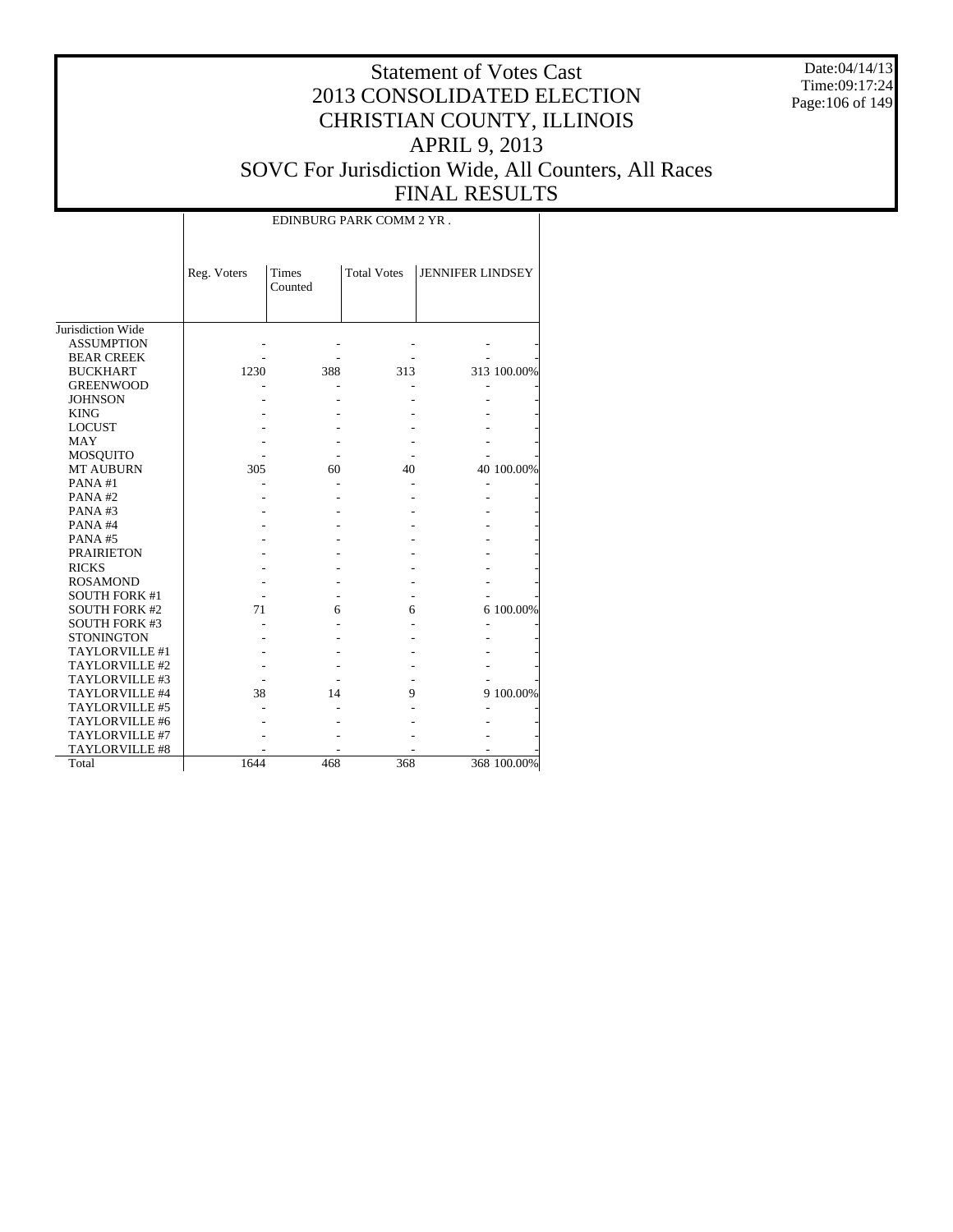Date:04/14/13 Time:09:17:24 Page:107 of 149

#### Statement of Votes Cast 2013 CONSOLIDATED ELECTION CHRISTIAN COUNTY, ILLINOIS APRIL 9, 2013 SOVC For Jurisdiction Wide, All Counters, All Races FINAL RESULTS

PRAIRIETON PARK TRUSTEE

|                       | Reg. Voters | Times<br>Counted | <b>Total Votes</b> | <b>LARRY HUGHES</b> |        | <b>JANICE VARNER</b> |        |
|-----------------------|-------------|------------------|--------------------|---------------------|--------|----------------------|--------|
| Jurisdiction Wide     |             |                  |                    |                     |        |                      |        |
| <b>ASSUMPTION</b>     |             |                  |                    |                     |        |                      |        |
| <b>BEAR CREEK</b>     |             |                  |                    |                     |        |                      |        |
| <b>BUCKHART</b>       |             |                  |                    |                     |        |                      |        |
| <b>GREENWOOD</b>      |             |                  |                    |                     |        |                      |        |
| <b>JOHNSON</b>        |             |                  |                    |                     |        |                      |        |
| <b>KING</b>           |             |                  |                    |                     |        |                      |        |
| <b>LOCUST</b>         |             |                  |                    |                     |        |                      |        |
| <b>MAY</b>            |             |                  |                    |                     |        |                      |        |
| MOSQUITO              |             |                  |                    |                     |        |                      |        |
| <b>MT AUBURN</b>      |             |                  |                    |                     |        |                      |        |
| PANA#1                |             |                  |                    |                     |        |                      |        |
| PANA#2                |             |                  |                    |                     |        |                      |        |
| PANA#3                |             |                  |                    |                     |        |                      |        |
| PANA#4                |             |                  |                    |                     |        |                      |        |
| PANA#5                |             |                  |                    |                     |        |                      |        |
| <b>PRAIRIETON</b>     | 326         | 92               | 124                | 67                  | 54.03% | 57                   | 45.97% |
| <b>RICKS</b>          |             |                  |                    |                     |        |                      |        |
| <b>ROSAMOND</b>       |             |                  |                    |                     |        |                      |        |
| <b>SOUTH FORK #1</b>  |             |                  |                    |                     |        |                      |        |
| <b>SOUTH FORK #2</b>  |             |                  |                    |                     |        |                      |        |
| <b>SOUTH FORK #3</b>  |             |                  |                    |                     |        |                      |        |
| <b>STONINGTON</b>     |             |                  |                    |                     |        |                      |        |
| TAYLORVILLE #1        |             |                  |                    |                     |        |                      |        |
| TAYLORVILLE #2        |             |                  |                    |                     |        |                      |        |
| TAYLORVILLE #3        |             |                  |                    |                     |        |                      |        |
| TAYLORVILLE #4        |             |                  |                    |                     |        |                      |        |
| TAYLORVILLE #5        |             |                  |                    |                     |        |                      |        |
| TAYLORVILLE #6        |             |                  |                    |                     |        |                      |        |
| <b>TAYLORVILLE #7</b> |             |                  |                    |                     |        |                      |        |
| TAYLORVILLE #8        |             |                  |                    |                     |        |                      |        |
| Total                 | 326         | 92               | 124                | 67                  | 54.03% | 57                   | 45.97% |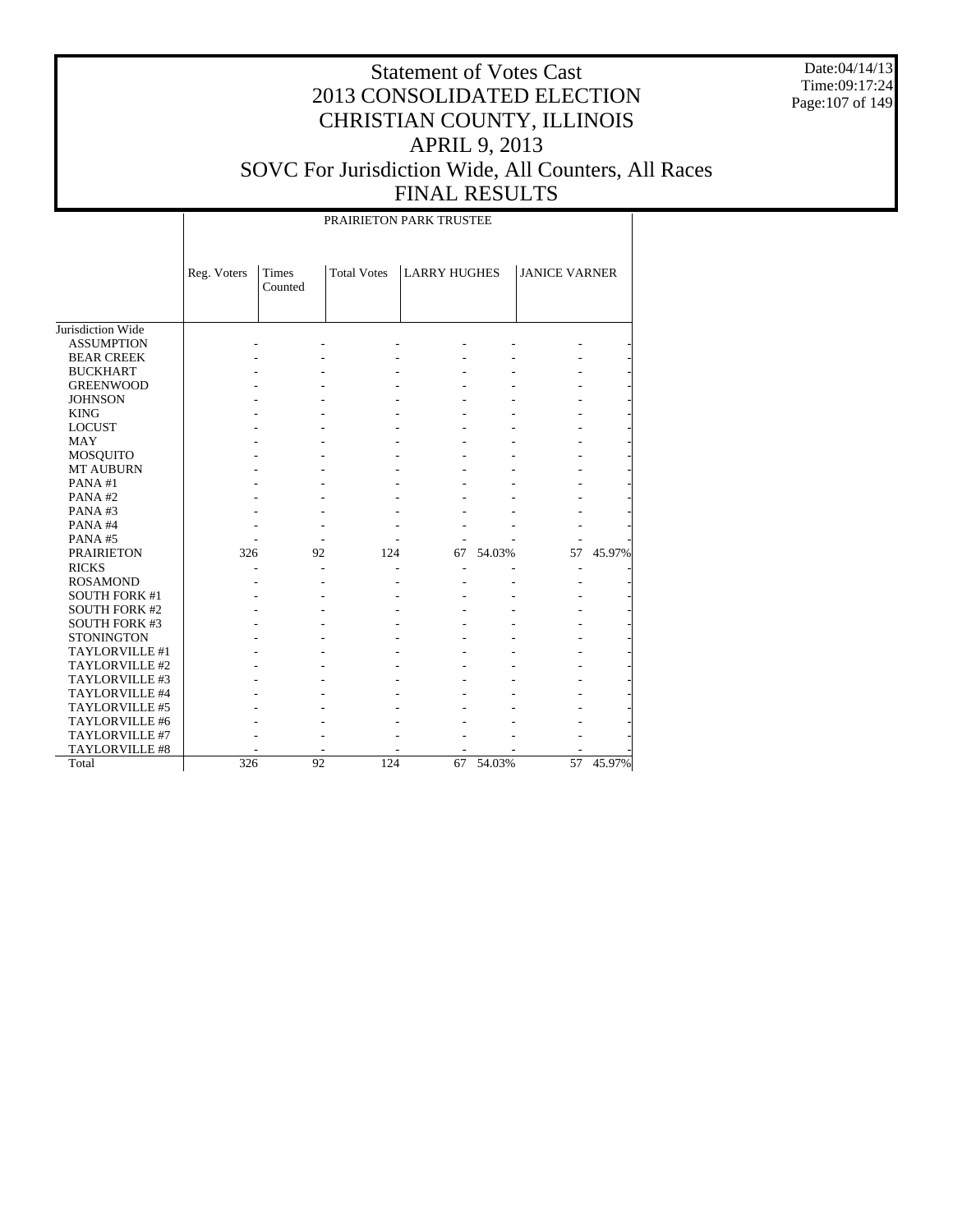Date:04/14/13 Time:09:17:24 Page:108 of 149

|                       | STONINGTON PARK COMM |                         |                    |               |            |                      |        |                |            |
|-----------------------|----------------------|-------------------------|--------------------|---------------|------------|----------------------|--------|----------------|------------|
|                       | Reg. Voters          | <b>Times</b><br>Counted | <b>Total Votes</b> | TIM ARMSTRONG |            | <b>JILL HOLTHAUS</b> |        | MARY McCHRISTY |            |
| Jurisdiction Wide     |                      |                         |                    |               |            |                      |        |                |            |
| <b>ASSUMPTION</b>     |                      |                         |                    |               |            |                      |        |                |            |
| <b>BEAR CREEK</b>     |                      |                         |                    |               |            |                      |        |                |            |
| <b>BUCKHART</b>       |                      |                         |                    |               |            |                      |        |                |            |
| <b>GREENWOOD</b>      |                      |                         |                    |               |            |                      |        |                |            |
| <b>JOHNSON</b>        |                      |                         |                    |               |            |                      |        |                |            |
| <b>KING</b>           |                      |                         |                    |               |            |                      |        |                |            |
| <b>LOCUST</b>         |                      |                         |                    |               |            |                      |        |                |            |
| <b>MAY</b>            |                      |                         |                    |               |            |                      |        |                |            |
| <b>MOSQUITO</b>       |                      |                         |                    |               |            |                      |        |                |            |
| <b>MT AUBURN</b>      |                      |                         |                    |               |            |                      |        |                |            |
| PANA#1                |                      |                         |                    |               |            |                      |        |                |            |
| PANA#2                |                      |                         |                    |               |            |                      |        |                |            |
| PANA#3                |                      |                         |                    |               |            |                      |        |                |            |
| PANA#4                |                      |                         |                    |               |            |                      |        |                |            |
| PANA#5                |                      |                         |                    |               |            |                      |        |                |            |
| <b>PRAIRIETON</b>     |                      |                         |                    |               |            |                      |        |                |            |
| <b>RICKS</b>          |                      |                         |                    |               |            |                      |        |                |            |
| <b>ROSAMOND</b>       |                      |                         |                    |               |            |                      |        |                |            |
| <b>SOUTH FORK #1</b>  |                      |                         |                    |               |            |                      |        |                |            |
| <b>SOUTH FORK #2</b>  |                      |                         |                    |               |            |                      |        |                |            |
| <b>SOUTH FORK #3</b>  |                      |                         |                    |               |            |                      |        |                |            |
| <b>STONINGTON</b>     | 729                  | 302                     | 693                | 207           | 29.87%     | 244                  | 35.21% |                | 242 34.92% |
| TAYLORVILLE #1        |                      |                         |                    |               |            |                      |        |                |            |
| TAYLORVILLE #2        |                      |                         |                    |               |            |                      |        |                |            |
| TAYLORVILLE #3        |                      |                         |                    |               |            |                      |        |                |            |
| TAYLORVILLE #4        |                      |                         |                    |               |            |                      |        |                |            |
| TAYLORVILLE #5        |                      |                         |                    |               |            |                      |        |                |            |
| TAYLORVILLE #6        |                      |                         |                    |               |            |                      |        |                |            |
| TAYLORVILLE #7        |                      |                         |                    |               |            |                      |        |                |            |
| <b>TAYLORVILLE #8</b> |                      |                         |                    |               |            |                      |        |                |            |
| Total                 | 729                  | $\overline{302}$        | 693                |               | 207 29.87% | 244                  | 35.21% |                | 242 34.92% |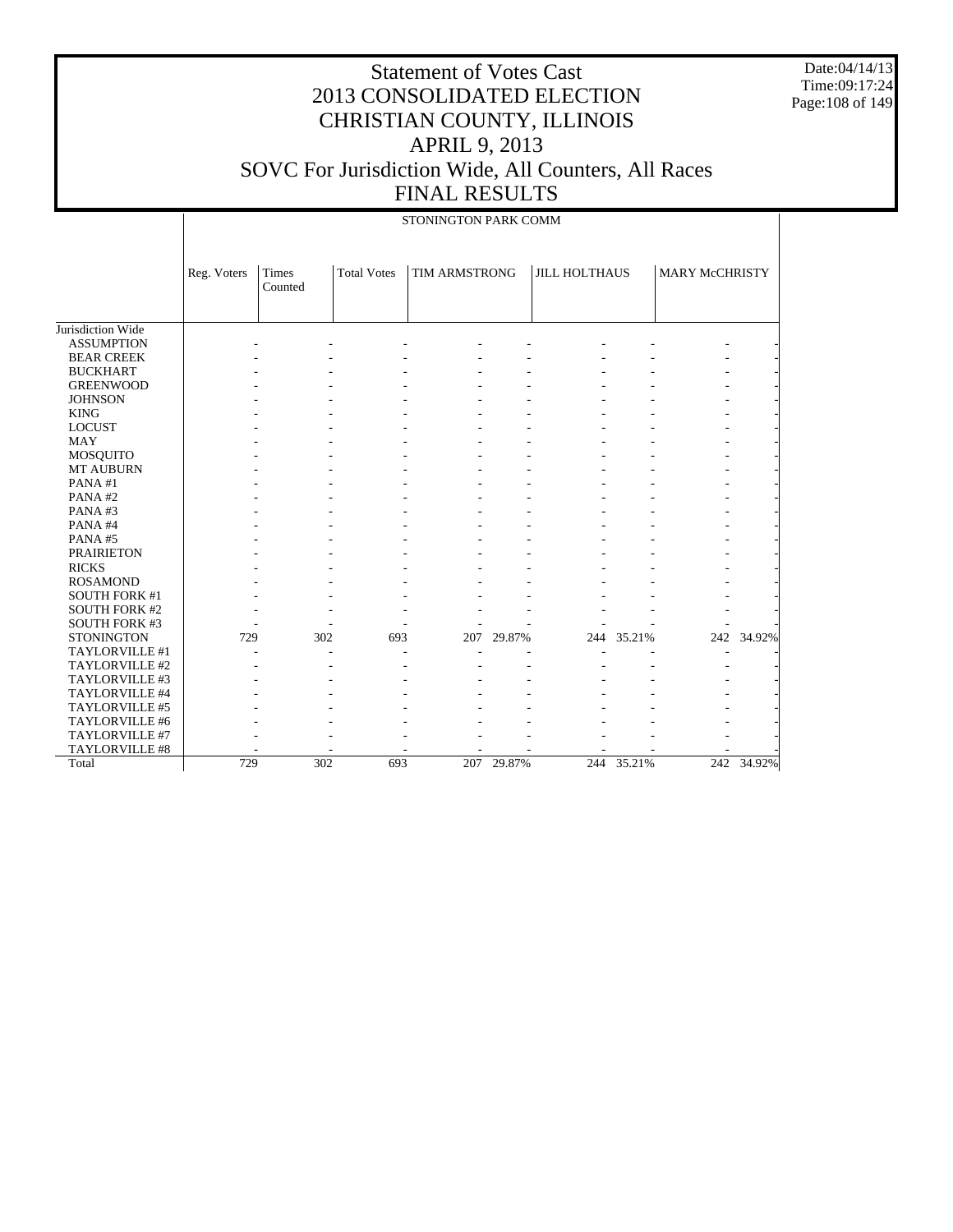Date:04/14/13 Time:09:17:24 Page:109 of 149

## Statement of Votes Cast 2013 CONSOLIDATED ELECTION CHRISTIAN COUNTY, ILLINOIS APRIL 9, 2013 SOVC For Jurisdiction Wide, All Counters, All Races FINAL RESULTS

#### BLUE MOUND LIB TRUSTEE

|                       | Reg.           | Times   |                | Total Votes   AMY E. BROWN |        | <b>SETH R. GAULT</b> |        | <b>KOURTNEY</b> |        |
|-----------------------|----------------|---------|----------------|----------------------------|--------|----------------------|--------|-----------------|--------|
|                       | Voters         | Counted |                |                            |        |                      |        | <b>WITTMER</b>  |        |
|                       |                |         |                |                            |        |                      |        |                 |        |
|                       |                |         |                |                            |        |                      |        |                 |        |
| Jurisdiction Wide     |                |         |                |                            |        |                      |        |                 |        |
| <b>ASSUMPTION</b>     |                |         |                |                            |        |                      |        |                 |        |
| <b>BEAR CREEK</b>     |                |         |                |                            |        |                      |        |                 |        |
| <b>BUCKHART</b>       |                |         |                |                            |        |                      |        |                 |        |
| <b>GREENWOOD</b>      |                |         |                |                            |        |                      |        |                 |        |
| <b>JOHNSON</b>        |                |         |                |                            |        |                      |        |                 |        |
| <b>KING</b>           |                |         |                |                            |        |                      |        |                 |        |
| <b>LOCUST</b>         |                |         |                |                            |        |                      |        |                 |        |
| <b>MAY</b>            |                |         | L,             |                            |        |                      |        |                 |        |
| <b>MOSQUITO</b>       | 82             | 35      | 66             | 28                         | 42.42% | 20                   | 30.30% | 18              | 27.27% |
| <b>MT AUBURN</b>      |                |         | $\overline{a}$ | ٠                          |        |                      |        |                 |        |
| PANA#1                |                |         |                |                            |        |                      |        |                 |        |
| PANA#2                |                |         |                |                            |        |                      |        |                 |        |
| PANA#3                |                |         |                |                            |        |                      |        |                 |        |
| PANA#4                |                |         |                |                            |        |                      |        |                 |        |
| PANA#5                |                |         |                |                            |        |                      |        |                 |        |
| <b>PRAIRIETON</b>     | $\overline{c}$ | 1       | $\mathbf{0}$   | $\Omega$                   |        | 0                    |        | $\overline{0}$  |        |
| <b>RICKS</b>          |                |         |                |                            |        |                      |        |                 |        |
| <b>ROSAMOND</b>       |                |         |                |                            |        |                      |        |                 |        |
| <b>SOUTH FORK #1</b>  |                |         |                |                            |        |                      |        |                 |        |
| <b>SOUTH FORK #2</b>  |                |         |                |                            |        |                      |        |                 |        |
| <b>SOUTH FORK #3</b>  |                |         |                |                            |        |                      |        |                 |        |
| <b>STONINGTON</b>     |                |         |                |                            |        |                      |        |                 |        |
| TAYLORVILLE #1        |                |         |                |                            |        |                      |        |                 |        |
| TAYLORVILLE #2        |                |         |                |                            |        |                      |        |                 |        |
| TAYLORVILLE #3        |                |         |                |                            |        |                      |        |                 |        |
| TAYLORVILLE #4        |                |         |                |                            |        |                      |        |                 |        |
| TAYLORVILLE #5        |                |         |                |                            |        |                      |        |                 |        |
| TAYLORVILLE #6        |                |         |                |                            |        |                      |        |                 |        |
| TAYLORVILLE #7        |                |         |                |                            |        |                      |        |                 |        |
| <b>TAYLORVILLE #8</b> |                |         |                |                            |        |                      |        |                 |        |
| Total                 | 84             | 36      | 66             | 28                         | 42.42% | 20                   | 30.30% | 18              | 27.27% |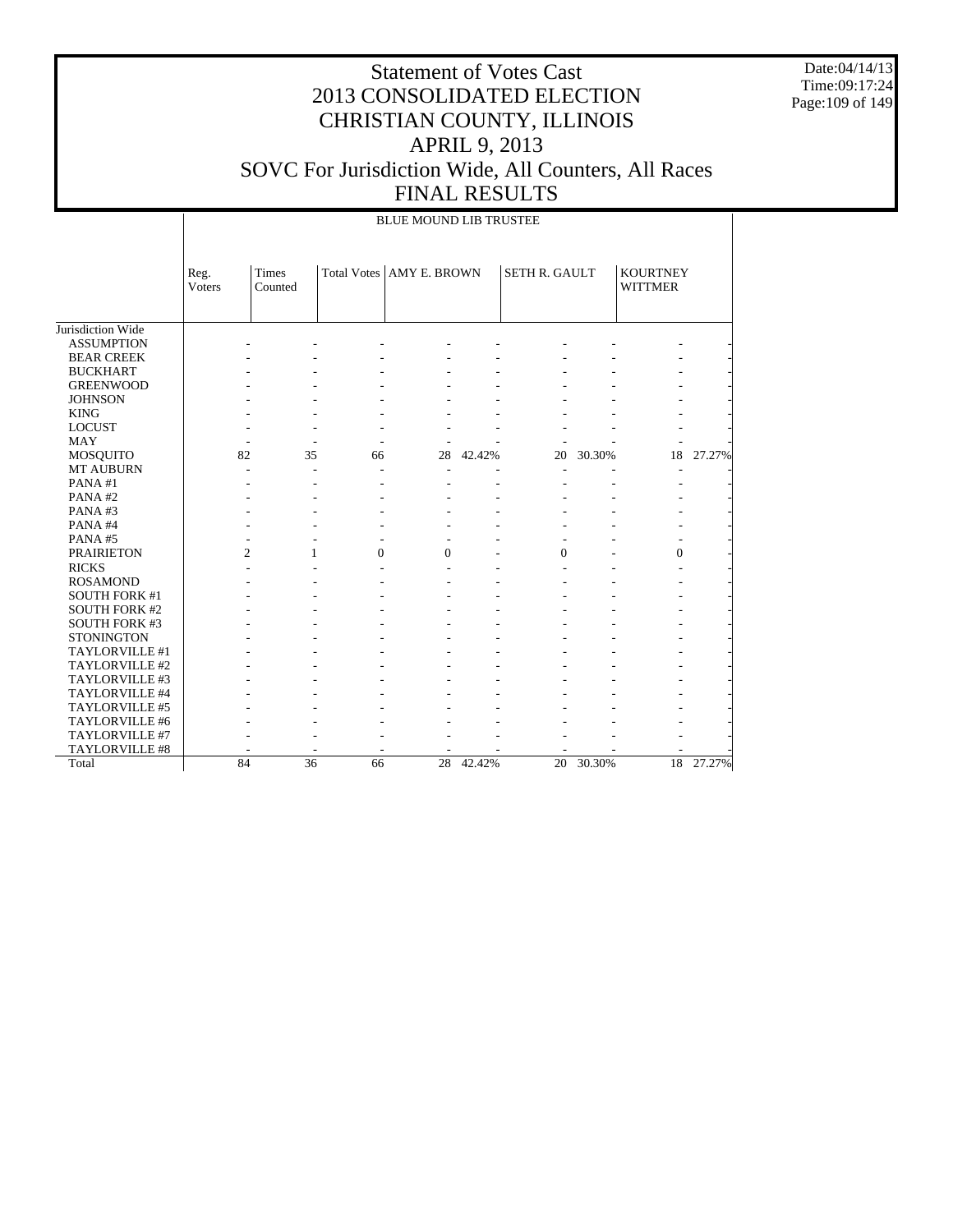Date:04/14/13 Time:09:17:24 Page:110 of 149

## Statement of Votes Cast 2013 CONSOLIDATED ELECTION CHRISTIAN COUNTY, ILLINOIS APRIL 9, 2013 SOVC For Jurisdiction Wide, All Counters, All Races FINAL RESULTS

#### KITCHELL LIB TRUSTEE

|                      | Reg. Voters | <b>Times</b><br>Counted | <b>Total Votes</b> | <b>BETH FUCHS</b> |        | <b>KELLIJ</b><br><b>SHOWALTER</b> |        | <b>ADAM</b><br><b>DEARDORFF</b> |       | <b>BRIAN GRUNDY</b> |       |
|----------------------|-------------|-------------------------|--------------------|-------------------|--------|-----------------------------------|--------|---------------------------------|-------|---------------------|-------|
|                      |             |                         |                    |                   |        |                                   |        |                                 |       |                     |       |
| Jurisdiction Wide    |             |                         |                    |                   |        |                                   |        |                                 |       |                     |       |
| <b>ASSUMPTION</b>    |             |                         |                    |                   |        |                                   |        |                                 |       |                     |       |
| <b>BEAR CREEK</b>    |             |                         |                    |                   |        |                                   |        |                                 |       |                     |       |
| <b>BUCKHART</b>      |             |                         |                    |                   |        |                                   |        |                                 |       |                     |       |
| <b>GREENWOOD</b>     |             |                         |                    |                   |        |                                   |        |                                 |       |                     |       |
| <b>JOHNSON</b>       |             |                         |                    |                   |        |                                   |        |                                 |       |                     |       |
| <b>KING</b>          |             |                         |                    |                   |        |                                   |        |                                 |       |                     |       |
| <b>LOCUST</b>        |             |                         |                    |                   |        |                                   |        |                                 |       |                     |       |
| <b>MAY</b>           |             |                         |                    |                   |        |                                   |        |                                 |       |                     |       |
| MOSQUITO             |             |                         |                    |                   |        |                                   |        |                                 |       |                     |       |
| <b>MT AUBURN</b>     |             |                         |                    |                   |        |                                   |        |                                 |       |                     |       |
| PANA#1               |             |                         |                    |                   |        |                                   |        |                                 |       |                     |       |
| PANA#2               |             |                         |                    |                   |        |                                   |        |                                 |       |                     |       |
| PANA#3               |             |                         |                    |                   |        |                                   |        |                                 |       |                     |       |
| PANA#4               |             |                         |                    |                   |        |                                   |        |                                 |       |                     |       |
| PANA#5               |             |                         |                    |                   |        |                                   |        |                                 |       |                     |       |
| <b>PRAIRIETON</b>    |             |                         |                    |                   |        |                                   |        |                                 |       |                     |       |
| <b>RICKS</b>         | 802         | 272                     | 462                | 233               | 50.43% | 176                               | 38.10% | 27                              | 5.84% | 20                  | 4.33% |
| <b>ROSAMOND</b>      |             |                         |                    |                   |        |                                   |        |                                 |       |                     |       |
| <b>SOUTH FORK #1</b> |             |                         |                    |                   |        |                                   |        |                                 |       |                     |       |
| <b>SOUTH FORK #2</b> |             |                         |                    |                   |        |                                   |        |                                 |       |                     |       |
| SOUTH FORK #3        |             |                         |                    |                   |        |                                   |        |                                 |       |                     |       |
| <b>STONINGTON</b>    |             |                         |                    |                   |        |                                   |        |                                 |       |                     |       |
| TAYLORVILLE #1       |             |                         |                    |                   |        |                                   |        |                                 |       |                     |       |
| TAYLORVILLE #2       |             |                         |                    |                   |        |                                   |        |                                 |       |                     |       |
| TAYLORVILLE #3       |             |                         |                    |                   |        |                                   |        |                                 |       |                     |       |
| TAYLORVILLE #4       |             |                         |                    |                   |        |                                   |        |                                 |       |                     |       |
| TAYLORVILLE #5       |             |                         |                    |                   |        |                                   |        |                                 |       |                     |       |
| TAYLORVILLE #6       |             |                         |                    |                   |        |                                   |        |                                 |       |                     |       |
| TAYLORVILLE #7       |             |                         |                    |                   |        |                                   |        |                                 |       |                     |       |
| TAYLORVILLE #8       |             |                         |                    |                   |        |                                   |        |                                 |       |                     |       |
| Total                | 802         | 272                     | 462                | 233               | 50.43% | 176                               | 38.10% | 27                              | 5.84% | 20                  | 4.33% |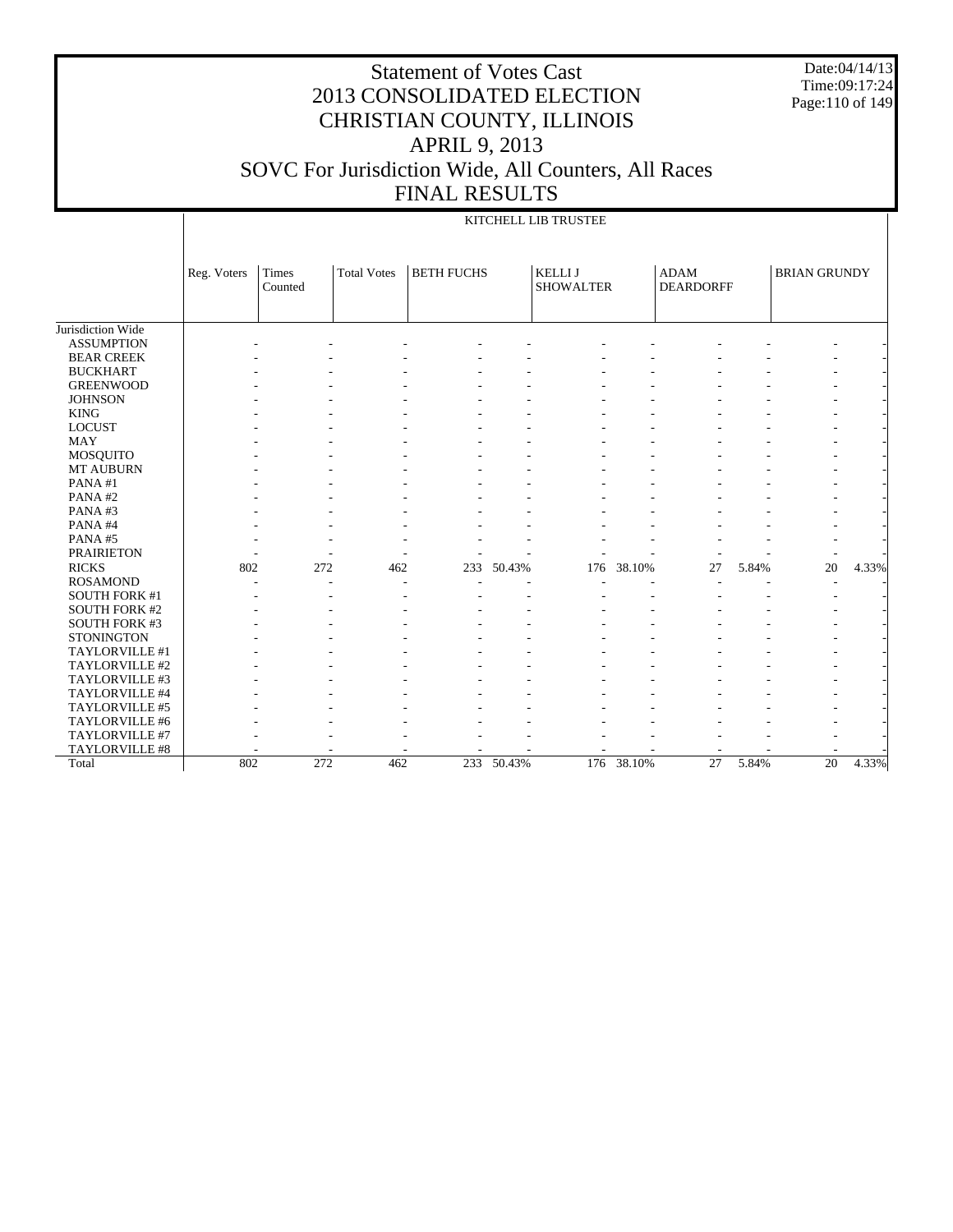Date:04/14/13 Time:09:17:24 Page:111 of 149

|                                         |             |                  |             | ROCHESTER LIB TRUSTEE                   |        |                                      |        |                |        |
|-----------------------------------------|-------------|------------------|-------------|-----------------------------------------|--------|--------------------------------------|--------|----------------|--------|
|                                         | Reg. Voters | Times<br>Counted | Total Votes | CHERYL <sub>L</sub><br><b>SOERENSEN</b> |        | <b>DIANA</b><br><b>KERR-HERRMANN</b> |        | EDWARD C. HEIN |        |
| Jurisdiction Wide                       |             |                  |             |                                         |        |                                      |        |                |        |
| <b>ASSUMPTION</b>                       |             |                  |             |                                         |        |                                      |        |                |        |
| <b>BEAR CREEK</b>                       |             |                  |             |                                         |        |                                      |        |                |        |
| <b>BUCKHART</b>                         | 3           | $\overline{c}$   | 6           | 2                                       | 33.33% | 2                                    | 33.33% | $\overline{2}$ | 33.33% |
| <b>GREENWOOD</b>                        |             |                  |             |                                         |        |                                      |        |                |        |
| <b>JOHNSON</b>                          |             |                  |             |                                         |        |                                      |        |                |        |
| <b>KING</b>                             |             |                  |             |                                         |        |                                      |        |                |        |
| <b>LOCUST</b>                           |             |                  |             |                                         |        |                                      |        |                |        |
| <b>MAY</b>                              |             |                  |             |                                         |        |                                      |        |                |        |
| MOSQUITO                                |             |                  |             |                                         |        |                                      |        |                |        |
| <b>MT AUBURN</b>                        | 122         | 16               | 34          | 11                                      | 32.35% | 11                                   | 32.35% | 12             | 35.29% |
| PANA#1                                  |             |                  |             |                                         |        |                                      |        | ٠              |        |
| PANA#2                                  |             |                  |             |                                         |        |                                      |        |                |        |
| PANA#3                                  |             |                  |             |                                         |        |                                      |        |                |        |
| PANA#4                                  |             |                  |             |                                         |        |                                      |        |                |        |
| PANA#5                                  |             |                  |             |                                         |        |                                      |        |                |        |
| <b>PRAIRIETON</b>                       |             |                  |             |                                         |        |                                      |        |                |        |
| <b>RICKS</b>                            |             |                  |             |                                         |        |                                      |        |                |        |
|                                         |             |                  |             |                                         |        |                                      |        |                |        |
| <b>ROSAMOND</b><br><b>SOUTH FORK #1</b> |             |                  |             |                                         |        |                                      |        |                |        |
| <b>SOUTH FORK #2</b>                    |             |                  |             |                                         |        |                                      |        |                |        |
|                                         |             |                  |             |                                         |        |                                      |        |                |        |
| SOUTH FORK #3<br><b>STONINGTON</b>      |             |                  |             |                                         |        |                                      |        |                |        |
| TAYLORVILLE #1                          |             |                  |             |                                         |        |                                      |        |                |        |
| TAYLORVILLE #2                          |             |                  |             |                                         |        |                                      |        |                |        |
|                                         |             |                  |             |                                         |        |                                      |        |                |        |
| TAYLORVILLE #3                          |             |                  |             |                                         |        |                                      |        |                |        |
| TAYLORVILLE #4                          |             |                  |             |                                         |        |                                      |        |                |        |
| TAYLORVILLE #5                          |             |                  |             |                                         |        |                                      |        |                |        |
| TAYLORVILLE #6                          |             |                  |             |                                         |        |                                      |        |                |        |
| TAYLORVILLE #7                          |             |                  |             |                                         |        |                                      |        |                |        |
| TAYLORVILLE #8                          |             |                  |             |                                         |        |                                      |        |                |        |
| Total                                   | 125         | 18               | 40          | 13                                      | 32.50% | 13                                   | 32.50% | 14             | 35.00% |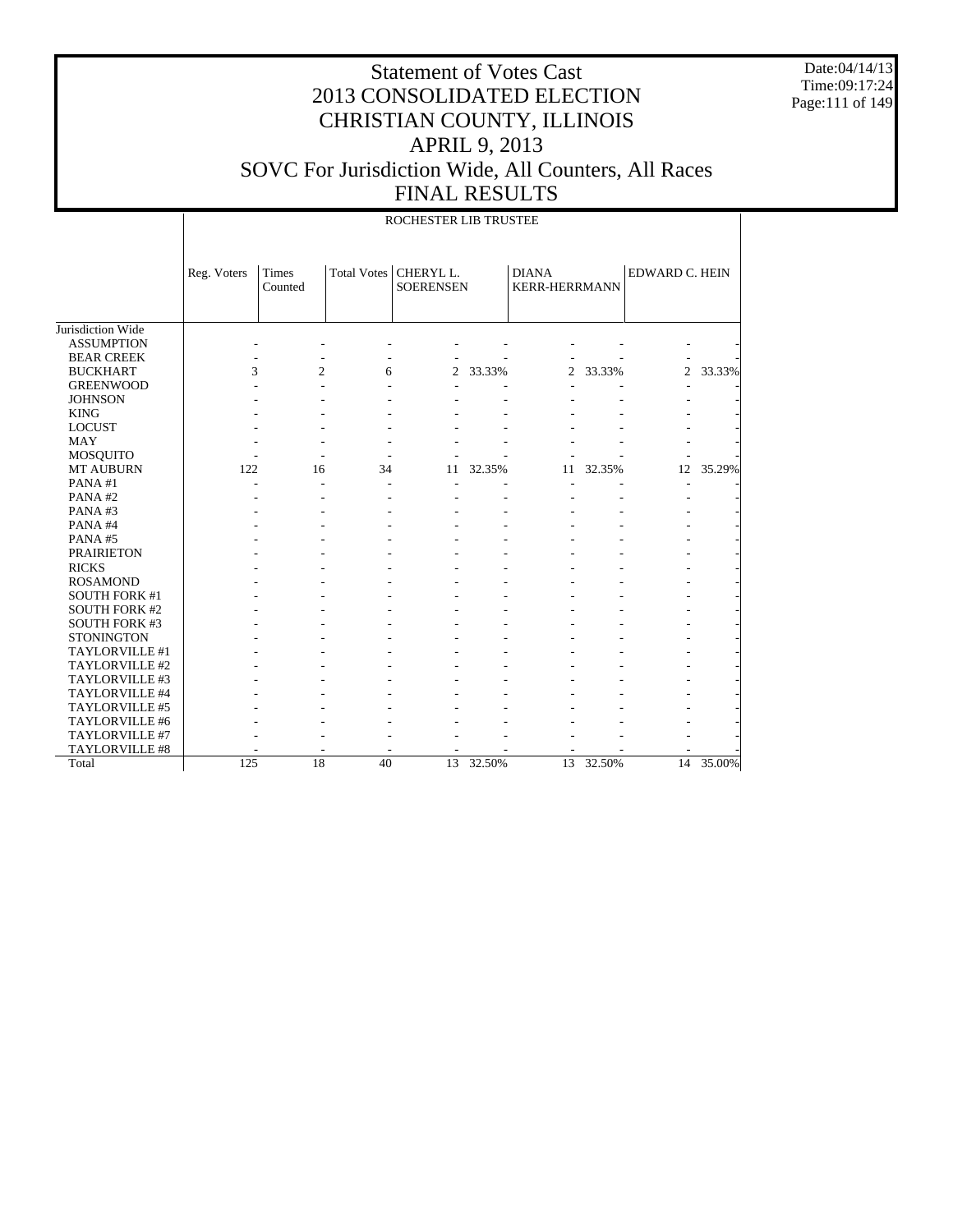Date:04/14/13 Time:09:17:24 Page:112 of 149

|                      |             |                  |                          | <b>ASSUMPTION LIB TRUSTEE 6 YR</b> |            |                    |            |
|----------------------|-------------|------------------|--------------------------|------------------------------------|------------|--------------------|------------|
|                      | Reg. Voters | Times<br>Counted | <b>Total Votes</b>       | <b>JANE BRACKETT</b>               |            | <b>DIANE DAVIS</b> |            |
| Jurisdiction Wide    |             |                  |                          |                                    |            |                    |            |
| <b>ASSUMPTION</b>    | 895         | 269              | 435                      |                                    | 223 51.26% |                    | 212 48.74% |
| <b>BEAR CREEK</b>    |             |                  | $\overline{\phantom{0}}$ |                                    |            |                    |            |
| <b>BUCKHART</b>      |             |                  |                          |                                    |            |                    |            |
| <b>GREENWOOD</b>     |             |                  |                          |                                    |            |                    |            |
| <b>JOHNSON</b>       |             |                  |                          |                                    |            |                    |            |
| <b>KING</b>          |             |                  |                          |                                    |            |                    |            |
| <b>LOCUST</b>        | 12          | 5                | 9                        | 5                                  | 55.56%     | 4                  | 44.44%     |
| <b>MAY</b>           | 13          | 8                | 12                       | 4                                  | 33.33%     | 8                  | 66.67%     |
| <b>MOSQUITO</b>      |             |                  | ÷                        |                                    |            |                    |            |
| <b>MT AUBURN</b>     |             |                  |                          |                                    |            |                    |            |
| PANA#1               |             |                  |                          |                                    |            |                    |            |
| PANA#2               |             |                  |                          |                                    |            |                    |            |
| PANA#3               |             |                  |                          |                                    |            |                    |            |
| PANA#4               | 11          | $\overline{0}$   | $\theta$                 | $\Omega$                           |            | $\Omega$           |            |
| PANA#5               | 11          | 2                | 4                        | $\overline{2}$                     | 50.00%     | $\overline{c}$     | 50.00%     |
| <b>PRAIRIETON</b>    | 17          | 9                | 16                       | $\tau$                             | 43.75%     | 9                  | 56.25%     |
| <b>RICKS</b>         |             |                  |                          |                                    |            |                    |            |
| <b>ROSAMOND</b>      |             |                  |                          |                                    |            |                    |            |
| <b>SOUTH FORK #1</b> |             |                  |                          |                                    |            |                    |            |
| <b>SOUTH FORK #2</b> |             |                  |                          |                                    |            |                    |            |
| <b>SOUTH FORK #3</b> |             |                  |                          |                                    |            |                    |            |
| <b>STONINGTON</b>    |             |                  |                          |                                    |            |                    |            |
| TAYLORVILLE #1       |             |                  |                          |                                    |            |                    |            |
| TAYLORVILLE #2       |             |                  |                          |                                    |            |                    |            |
| TAYLORVILLE #3       |             |                  |                          |                                    |            |                    |            |
| TAYLORVILLE #4       |             |                  |                          |                                    |            |                    |            |
| TAYLORVILLE #5       |             |                  |                          |                                    |            |                    |            |
| TAYLORVILLE #6       |             |                  |                          |                                    |            |                    |            |
| TAYLORVILLE #7       |             |                  |                          |                                    |            |                    |            |
| TAYLORVILLE #8       |             |                  |                          |                                    |            |                    |            |
| Total                | 959         | 293              | 476                      | 241                                | 50.63%     | 235                | 49.37%     |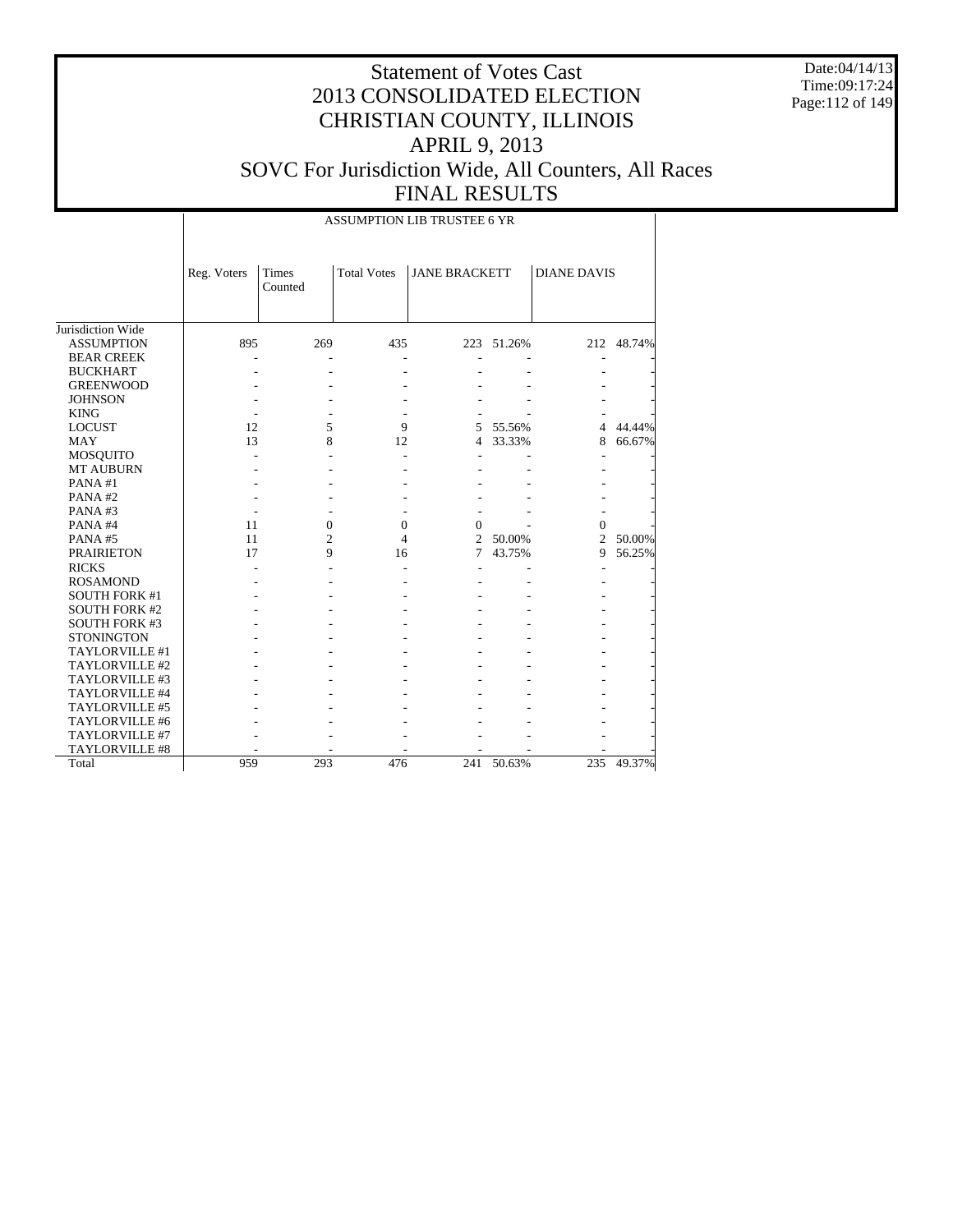Date:04/14/13 Time:09:17:24 Page:113 of 149

|                      |             |                  | <b>ASSUMPTION LIB TRUSTEE 2 YR</b> |                       |             |
|----------------------|-------------|------------------|------------------------------------|-----------------------|-------------|
|                      | Reg. Voters | Times<br>Counted | <b>Total Votes</b>                 | <b>JULIE HOLTHAUS</b> |             |
| Jurisdiction Wide    |             |                  |                                    |                       |             |
| <b>ASSUMPTION</b>    | 895         | 269              | 244                                |                       | 244 100.00% |
| <b>BEAR CREEK</b>    |             |                  |                                    |                       |             |
| <b>BUCKHART</b>      |             |                  |                                    |                       |             |
| <b>GREENWOOD</b>     |             |                  |                                    |                       |             |
| <b>JOHNSON</b>       |             |                  |                                    |                       |             |
| <b>KING</b>          |             |                  |                                    |                       |             |
| <b>LOCUST</b>        | 12          | 5                | 5                                  |                       | 5 100.00%   |
| MAY                  | 13          | 8                | 8                                  |                       | 8 100.00%   |
| <b>MOSQUITO</b>      |             |                  |                                    |                       |             |
| <b>MT AUBURN</b>     |             |                  |                                    |                       |             |
| PANA#1               |             |                  |                                    |                       |             |
| PANA#2               |             |                  |                                    |                       |             |
| PANA#3               |             |                  |                                    |                       |             |
| PANA#4               | 11          | $\mathbf{0}$     | $\mathbf{0}$                       | 0                     |             |
| PANA#5               | 11          | $\overline{c}$   | 2                                  |                       | 2 100.00%   |
| <b>PRAIRIETON</b>    | 17          | 9                | 9                                  |                       | 9 100.00%   |
| <b>RICKS</b>         |             |                  |                                    |                       |             |
| <b>ROSAMOND</b>      |             |                  |                                    |                       |             |
| <b>SOUTH FORK #1</b> |             |                  |                                    |                       |             |
| <b>SOUTH FORK #2</b> |             |                  |                                    |                       |             |
| <b>SOUTH FORK #3</b> |             |                  |                                    |                       |             |
| <b>STONINGTON</b>    |             |                  |                                    |                       |             |
| TAYLORVILLE #1       |             |                  |                                    |                       |             |
| TAYLORVILLE #2       |             |                  |                                    |                       |             |
| TAYLORVILLE #3       |             |                  |                                    |                       |             |
| TAYLORVILLE #4       |             |                  |                                    |                       |             |
| TAYLORVILLE #5       |             |                  |                                    |                       |             |
| TAYLORVILLE #6       |             |                  |                                    |                       |             |
| TAYLORVILLE #7       |             |                  |                                    |                       |             |
| TAYLORVILLE #8       |             |                  |                                    |                       |             |
| Total                | 959         | 293              | 268                                |                       | 268 100.00% |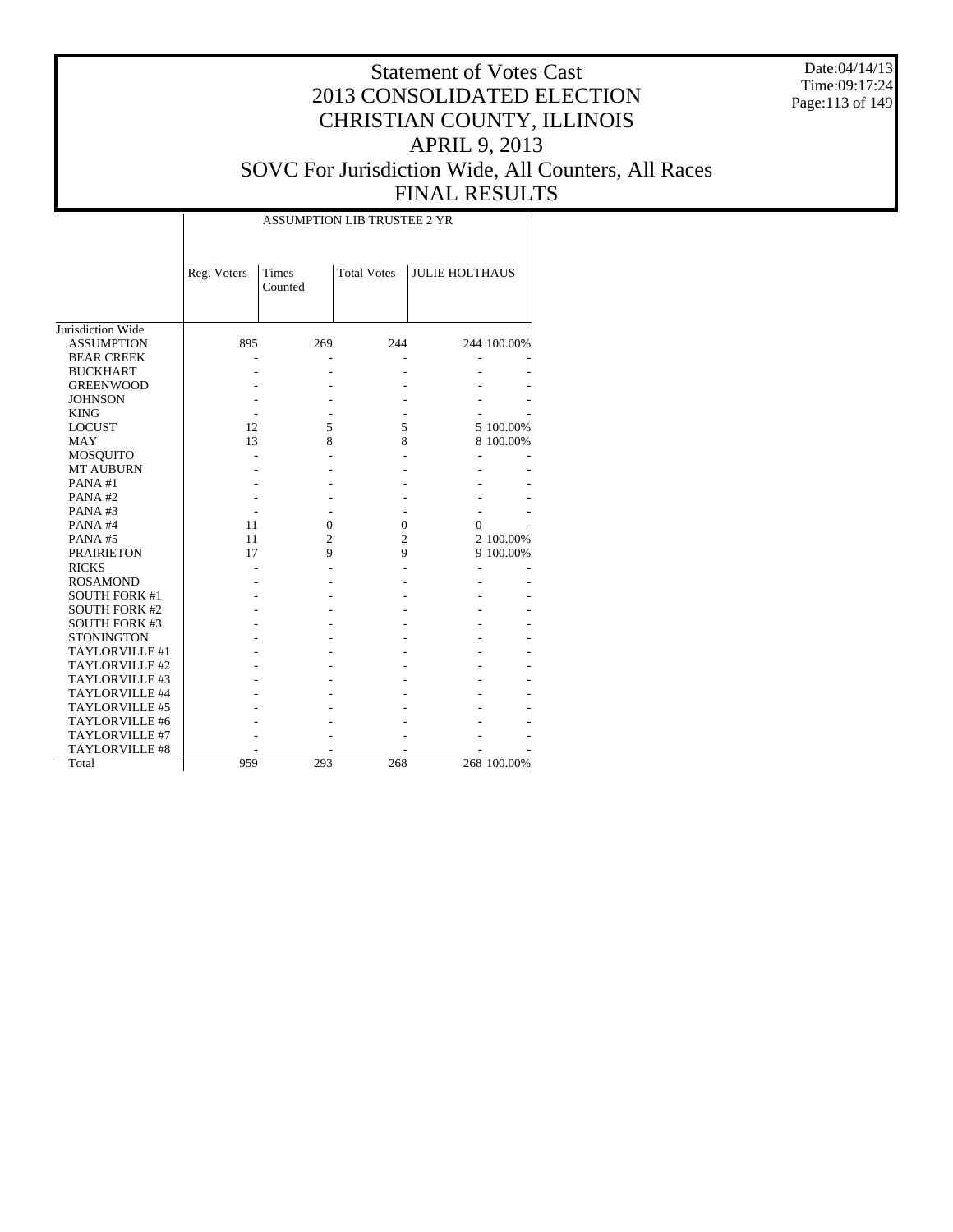Date:04/14/13 Time:09:17:24 Page:114 of 149

|                      |                |                  |             | <b>DOYLE LIB TRUSTEE</b>           |        |                           |        |                              |        |
|----------------------|----------------|------------------|-------------|------------------------------------|--------|---------------------------|--------|------------------------------|--------|
|                      | Reg.<br>Voters | Times<br>Counted | Total Votes | <b>CHRISTINE</b><br><b>MEISNER</b> |        | MARLA J.<br><b>HERMAN</b> |        | KIMBERLY A.<br><b>HOPPER</b> |        |
| Jurisdiction Wide    |                |                  |             |                                    |        |                           |        |                              |        |
| <b>ASSUMPTION</b>    |                |                  |             |                                    |        |                           |        |                              |        |
| <b>BEAR CREEK</b>    |                |                  |             |                                    |        |                           |        |                              |        |
| <b>BUCKHART</b>      |                |                  |             |                                    |        |                           |        |                              |        |
| <b>GREENWOOD</b>     |                |                  |             |                                    |        |                           |        |                              |        |
| <b>JOHNSON</b>       |                |                  |             |                                    |        |                           |        |                              |        |
| <b>KING</b>          | 25             | 12               | 19          | 7                                  | 36.84% | 7                         | 36.84% | 5                            | 26.32% |
| <b>LOCUST</b>        |                |                  |             |                                    |        |                           |        |                              |        |
| <b>MAY</b>           |                |                  |             |                                    |        |                           |        |                              |        |
| <b>MOSQUITO</b>      |                |                  |             |                                    |        |                           |        |                              |        |
| MT AUBURN            |                |                  |             |                                    |        |                           |        |                              |        |
| PANA#1               |                |                  |             |                                    |        |                           |        |                              |        |
| PANA#2               |                |                  |             |                                    |        |                           |        |                              |        |
| PANA#3               |                |                  |             |                                    |        |                           |        |                              |        |
| PANA#4               |                |                  |             |                                    |        |                           |        |                              |        |
| PANA#5               |                |                  |             |                                    |        |                           |        |                              |        |
| <b>PRAIRIETON</b>    |                |                  |             |                                    |        |                           |        |                              |        |
| <b>RICKS</b>         |                |                  |             |                                    |        |                           |        |                              |        |
| <b>ROSAMOND</b>      |                |                  |             |                                    |        |                           |        |                              |        |
| <b>SOUTH FORK #1</b> |                |                  |             |                                    |        |                           |        |                              |        |
| <b>SOUTH FORK #2</b> |                |                  |             |                                    |        |                           |        |                              |        |
| <b>SOUTH FORK #3</b> |                |                  |             |                                    |        |                           |        |                              |        |
| <b>STONINGTON</b>    |                |                  |             |                                    |        |                           |        |                              |        |
| TAYLORVILLE #1       |                |                  |             |                                    |        |                           |        |                              |        |
| TAYLORVILLE #2       |                |                  |             |                                    |        |                           |        |                              |        |
| TAYLORVILLE #3       |                |                  |             |                                    |        |                           |        |                              |        |
| TAYLORVILLE #4       |                |                  |             |                                    |        |                           |        |                              |        |
| TAYLORVILLE #5       |                |                  |             |                                    |        |                           |        |                              |        |
| TAYLORVILLE #6       |                |                  |             |                                    |        |                           |        |                              |        |
| TAYLORVILLE #7       |                |                  |             |                                    |        |                           |        |                              |        |
| TAYLORVILLE #8       |                |                  |             |                                    |        |                           |        |                              |        |
|                      | 25             | 12               | 19          | $\overline{7}$                     |        | $\overline{7}$            |        | 5                            | 26.32% |
| Total                |                |                  |             |                                    | 36.84% |                           | 36.84% |                              |        |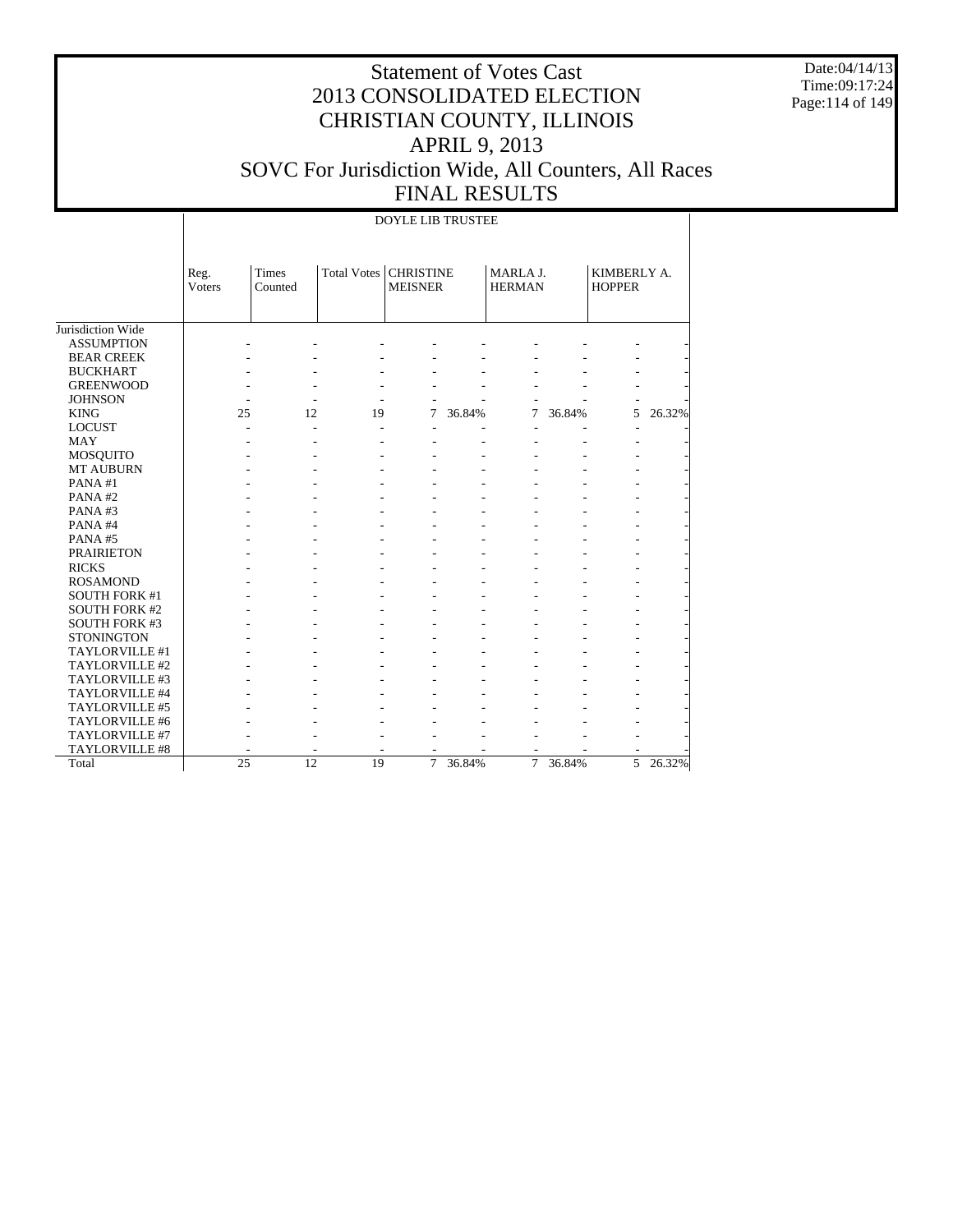Date:04/14/13 Time:09:17:24 Page:115 of 149

## Statement of Votes Cast 2013 CONSOLIDATED ELECTION CHRISTIAN COUNTY, ILLINOIS APRIL 9, 2013 SOVC For Jurisdiction Wide, All Counters, All Races FINAL RESULTS

MOWEAQUA LIB TRUSTEE

|                      | Reg. Voters | Times<br>Counted |    | Total Votes   DIANE WRIGHT |        | <b>LINDA MANHART</b> |        |
|----------------------|-------------|------------------|----|----------------------------|--------|----------------------|--------|
| Jurisdiction Wide    |             |                  |    |                            |        |                      |        |
| <b>ASSUMPTION</b>    |             |                  |    |                            |        |                      |        |
| <b>BEAR CREEK</b>    |             |                  |    |                            |        |                      |        |
| <b>BUCKHART</b>      |             |                  |    |                            |        |                      |        |
| <b>GREENWOOD</b>     |             |                  |    |                            |        |                      |        |
| <b>JOHNSON</b>       |             |                  |    |                            |        |                      |        |
| <b>KING</b>          |             |                  |    |                            |        |                      |        |
| <b>LOCUST</b>        |             |                  |    |                            |        |                      |        |
| <b>MAY</b>           |             |                  |    |                            |        |                      |        |
| MOSQUITO             |             |                  |    |                            |        |                      |        |
| <b>MT AUBURN</b>     |             |                  |    |                            |        |                      |        |
| PANA#1               |             |                  |    |                            |        |                      |        |
| PANA#2               |             |                  |    |                            |        |                      |        |
| PANA#3               |             |                  |    |                            |        |                      |        |
| PANA#4               |             |                  |    |                            |        |                      |        |
| PANA#5               |             |                  |    |                            |        |                      |        |
| <b>PRAIRIETON</b>    | 266         | 77               | 96 | 45                         | 46.88% | 51                   | 53.13% |
| <b>RICKS</b>         |             |                  |    |                            |        | ٠                    |        |
| <b>ROSAMOND</b>      |             |                  |    |                            |        |                      |        |
| <b>SOUTH FORK #1</b> |             |                  |    |                            |        |                      |        |
| <b>SOUTH FORK #2</b> |             |                  |    |                            |        |                      |        |
| <b>SOUTH FORK #3</b> |             |                  |    |                            |        |                      |        |
| <b>STONINGTON</b>    |             |                  |    |                            |        |                      |        |
| TAYLORVILLE #1       |             |                  |    |                            |        |                      |        |
| TAYLORVILLE #2       |             |                  |    |                            |        |                      |        |
| TAYLORVILLE #3       |             |                  |    |                            |        |                      |        |
| TAYLORVILLE #4       |             |                  |    |                            |        |                      |        |
| TAYLORVILLE #5       |             |                  |    |                            |        |                      |        |
| TAYLORVILLE #6       |             |                  |    |                            |        |                      |        |
| TAYLORVILLE #7       |             |                  |    |                            |        |                      |        |
| TAYLORVILLE #8       |             |                  |    |                            |        |                      |        |
| Total                | 266         | 77               | 96 | 45                         | 46.88% | 51                   | 53.13% |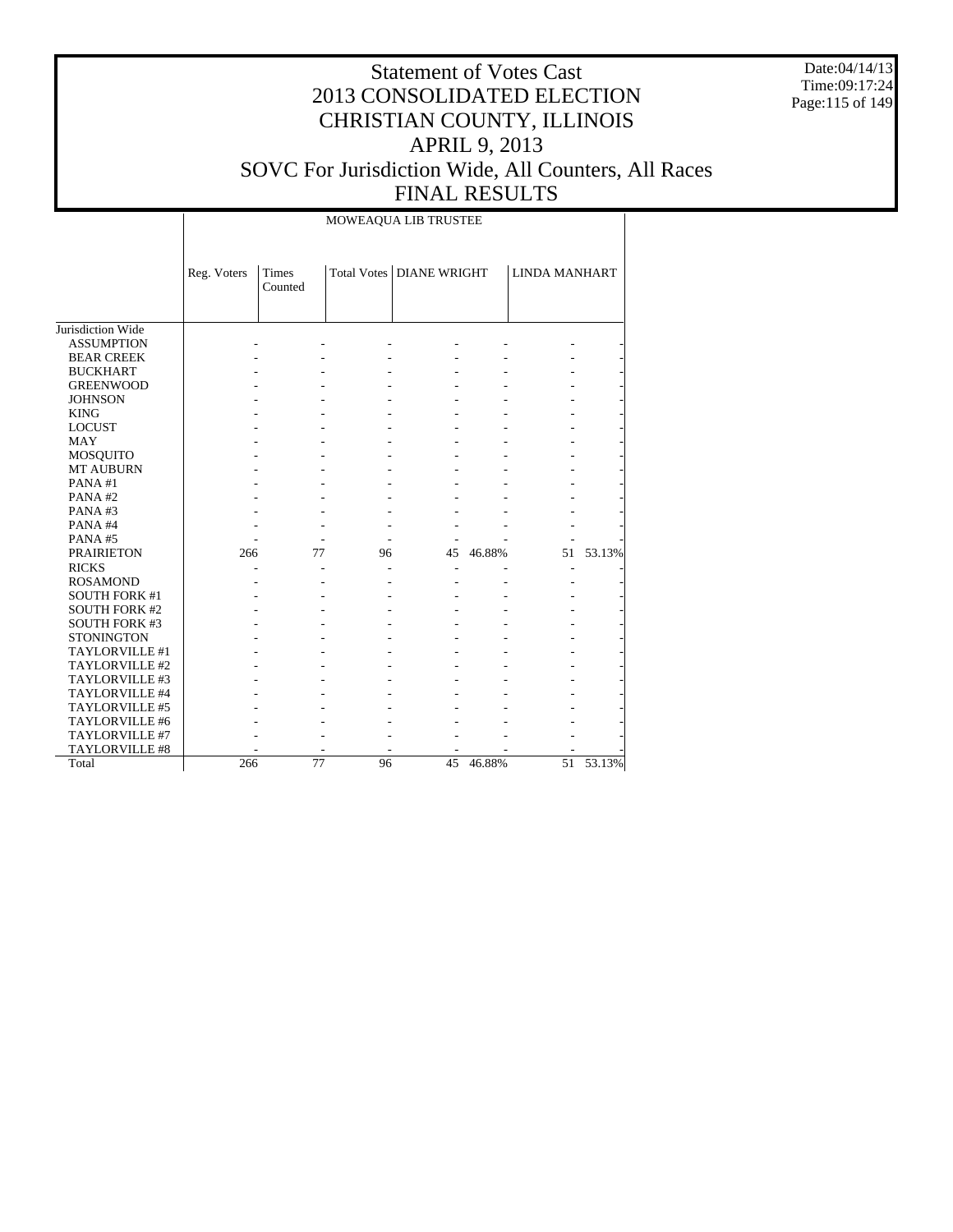Date:04/14/13 Time:09:17:24 Page:116 of 149

|                      |             |                  |                    | STONINGTON LIB TRUSTEE |        |                            |        |                                   |        |
|----------------------|-------------|------------------|--------------------|------------------------|--------|----------------------------|--------|-----------------------------------|--------|
|                      | Reg. Voters | Times<br>Counted | <b>Total Votes</b> | <b>PHYLLIS BECK</b>    |        | MARY E.<br><b>BLAKEMAN</b> |        | <b>JANET</b><br><b>HURELBRINK</b> |        |
| Jurisdiction Wide    |             |                  |                    |                        |        |                            |        |                                   |        |
| <b>ASSUMPTION</b>    |             |                  |                    |                        |        |                            |        |                                   |        |
| <b>BEAR CREEK</b>    |             |                  |                    |                        |        |                            |        |                                   |        |
| <b>BUCKHART</b>      |             |                  |                    |                        |        |                            |        |                                   |        |
| <b>GREENWOOD</b>     |             |                  |                    |                        |        |                            |        |                                   |        |
| <b>JOHNSON</b>       |             |                  |                    |                        |        |                            |        |                                   |        |
| <b>KING</b>          |             |                  |                    |                        |        |                            |        |                                   |        |
| <b>LOCUST</b>        |             |                  |                    |                        |        |                            |        |                                   |        |
| <b>MAY</b>           |             |                  |                    |                        |        |                            |        |                                   |        |
| <b>MOSQUITO</b>      |             |                  |                    |                        |        |                            |        |                                   |        |
| MT AUBURN            |             |                  |                    |                        |        |                            |        |                                   |        |
| PANA#1               |             |                  |                    |                        |        |                            |        |                                   |        |
| PANA#2               |             |                  |                    |                        |        |                            |        |                                   |        |
| PANA#3               |             |                  |                    |                        |        |                            |        |                                   |        |
| PANA#4               |             |                  |                    |                        |        |                            |        |                                   |        |
| PANA#5               |             |                  |                    |                        |        |                            |        |                                   |        |
| <b>PRAIRIETON</b>    |             |                  |                    |                        |        |                            |        |                                   |        |
| <b>RICKS</b>         |             |                  |                    |                        |        |                            |        |                                   |        |
| <b>ROSAMOND</b>      |             |                  |                    |                        |        |                            |        |                                   |        |
| <b>SOUTH FORK #1</b> |             |                  |                    |                        |        |                            |        |                                   |        |
| <b>SOUTH FORK #2</b> |             |                  |                    |                        |        |                            |        |                                   |        |
| <b>SOUTH FORK #3</b> |             |                  |                    |                        |        |                            |        |                                   |        |
| <b>STONINGTON</b>    | 739         | 307              | 902                | 221                    | 24.50% | 231                        | 25.61% | 229                               | 25.39% |
| TAYLORVILLE #1       |             |                  |                    | ÷                      |        |                            |        |                                   |        |
| TAYLORVILLE #2       |             |                  |                    |                        |        |                            |        |                                   |        |
| TAYLORVILLE #3       |             |                  |                    |                        |        |                            |        |                                   |        |
| TAYLORVILLE #4       |             |                  |                    |                        |        |                            |        |                                   |        |
| TAYLORVILLE #5       |             |                  |                    |                        |        |                            |        |                                   |        |
| TAYLORVILLE #6       |             |                  |                    |                        |        |                            |        |                                   |        |
| TAYLORVILLE #7       |             |                  |                    |                        |        |                            |        |                                   |        |
| TAYLORVILLE #8       |             |                  |                    |                        |        |                            |        |                                   |        |
| Total                | 739         | 307              | 902                | 221                    | 24.50% | 231                        | 25.61% | 229                               | 25.39% |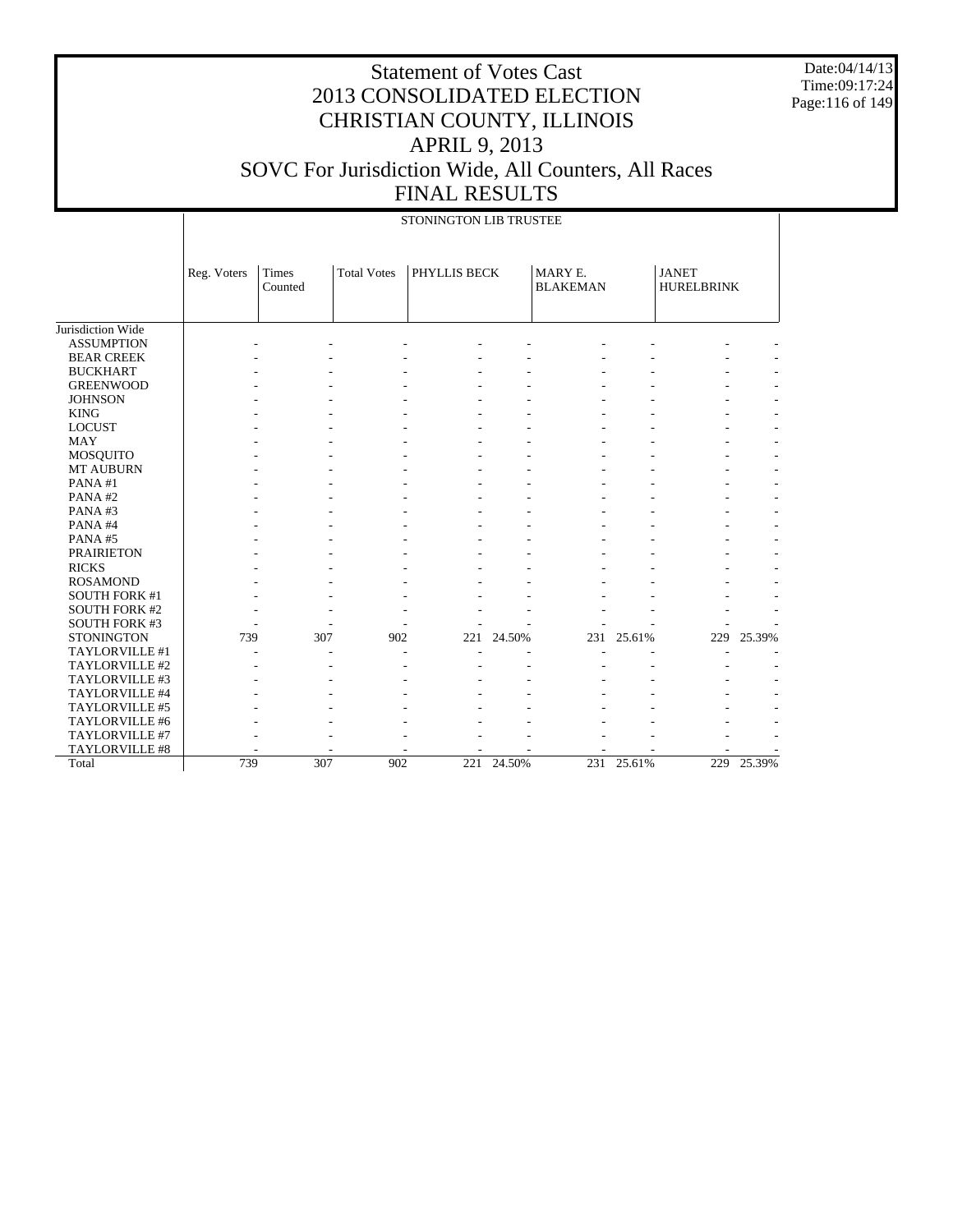Date:04/14/13 Time:09:17:24 Page:117 of 149

|                       | <b>STONINGTON LIB</b><br><b>TRUSTEE</b> |
|-----------------------|-----------------------------------------|
|                       | <b>MARTHA SMITH</b>                     |
|                       |                                         |
| Jurisdiction Wide     |                                         |
| <b>ASSUMPTION</b>     |                                         |
| <b>BEAR CREEK</b>     |                                         |
| <b>BUCKHART</b>       |                                         |
| <b>GREENWOOD</b>      |                                         |
| <b>JOHNSON</b>        |                                         |
| <b>KING</b>           |                                         |
| <b>LOCUST</b>         |                                         |
| <b>MAY</b>            |                                         |
| <b>MOSQUITO</b>       |                                         |
| <b>MT AUBURN</b>      |                                         |
| PANA#1                |                                         |
| PANA#2                |                                         |
| PANA#3                |                                         |
| PANA#4                |                                         |
| <b>PANA#5</b>         |                                         |
| <b>PRAIRIETON</b>     |                                         |
| <b>RICKS</b>          |                                         |
| <b>ROSAMOND</b>       |                                         |
| <b>SOUTH FORK #1</b>  |                                         |
| <b>SOUTH FORK #2</b>  |                                         |
| <b>SOUTH FORK #3</b>  |                                         |
| <b>STONINGTON</b>     | 24.50%<br>221                           |
| TAYLORVILLE #1        |                                         |
| TAYLORVILLE #2        |                                         |
| TAYLORVILLE #3        |                                         |
| TAYLORVILLE #4        |                                         |
| TAYLORVILLE #5        |                                         |
| TAYLORVILLE #6        |                                         |
| TAYLORVILLE #7        |                                         |
| <b>TAYLORVILLE #8</b> |                                         |
| Total                 | 24.50%<br>221                           |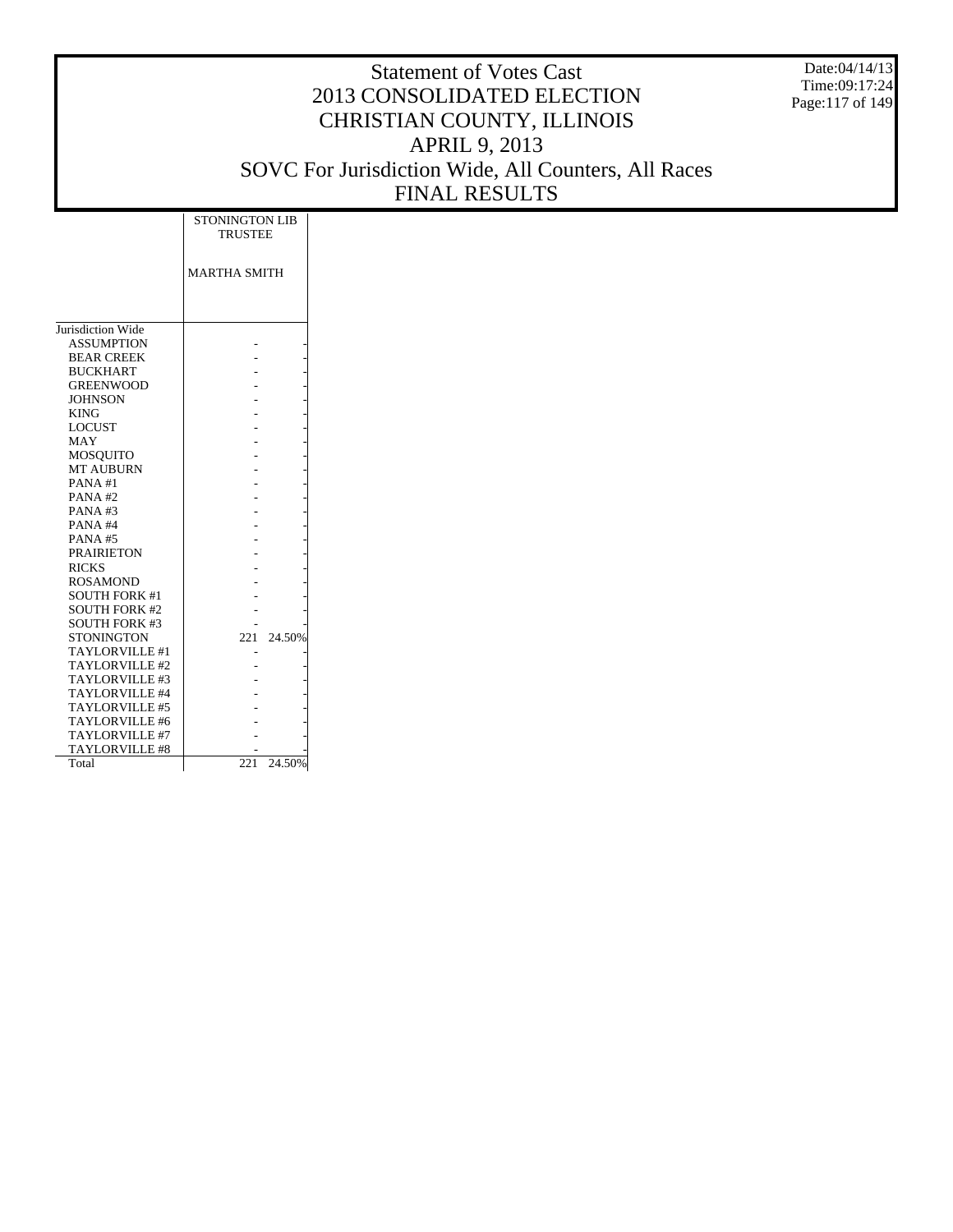Date:04/14/13 Time:09:17:24 Page:118 of 149

|                       |             |                          |                    | MORRISONVILLE 1 BOARD 4 YR        |            |                    |        |                        |            |
|-----------------------|-------------|--------------------------|--------------------|-----------------------------------|------------|--------------------|--------|------------------------|------------|
|                       | Reg. Voters | <b>Times</b><br>Counted  | <b>Total Votes</b> | <b>KEVIN LEE</b><br><b>MOOMEY</b> |            | <b>KURT WEMPEN</b> |        | <b>BRYAN L. FESSER</b> |            |
| Jurisdiction Wide     |             |                          |                    |                                   |            |                    |        |                        |            |
| <b>ASSUMPTION</b>     |             |                          |                    |                                   |            |                    |        |                        |            |
| <b>BEAR CREEK</b>     | 309         | 176                      | 430                | 101                               | 23.49%     | 66                 | 15.35% |                        | 140 32.56% |
| <b>BUCKHART</b>       |             |                          |                    |                                   |            |                    |        |                        |            |
| <b>GREENWOOD</b>      | 26          | 13                       | 28                 | 5                                 | 17.86%     | 6                  | 21.43% | 8                      | 28.57%     |
| <b>JOHNSON</b>        |             | $\overline{\phantom{a}}$ | ٠                  |                                   |            |                    |        |                        |            |
| <b>KING</b>           | 98          | 72                       | 187                | 43                                | 22.99%     | 31                 | 16.58% | 61                     | 32.62%     |
| <b>LOCUST</b>         |             |                          |                    |                                   |            |                    |        |                        |            |
| <b>MAY</b>            |             |                          |                    |                                   |            |                    |        |                        |            |
| <b>MOSQUITO</b>       |             |                          |                    |                                   |            |                    |        |                        |            |
| <b>MT AUBURN</b>      |             |                          |                    |                                   |            |                    |        |                        |            |
| PANA#1                |             |                          |                    |                                   |            |                    |        |                        |            |
| PANA#2                |             |                          |                    |                                   |            |                    |        |                        |            |
| PANA#3                |             |                          |                    |                                   |            |                    |        |                        |            |
| PANA#4                |             |                          |                    |                                   |            |                    |        |                        |            |
| PANA#5                |             |                          |                    |                                   |            |                    |        |                        |            |
| <b>PRAIRIETON</b>     |             |                          |                    |                                   |            |                    |        |                        |            |
| <b>RICKS</b>          | 801         | 271                      | 680                | 168                               | 24.71%     | 91                 | 13.38% | 211                    | 31.03%     |
| <b>ROSAMOND</b>       |             |                          |                    |                                   |            | ٠                  |        |                        |            |
| <b>SOUTH FORK #1</b>  | ٠           |                          |                    |                                   |            |                    |        |                        |            |
| <b>SOUTH FORK #2</b>  | $\Omega$    | $\mathbf{0}$             | $\overline{0}$     | $\mathbf{0}$                      |            | $\Omega$           |        | $\Omega$               |            |
| <b>SOUTH FORK #3</b>  | 10          | $\overline{c}$           | $\overline{4}$     | $\overline{0}$                    | 0.00%      | 1                  | 25.00% | $\overline{2}$         | 50.00%     |
| <b>STONINGTON</b>     |             |                          |                    |                                   |            |                    |        |                        |            |
| TAYLORVILLE #1        |             |                          |                    |                                   |            |                    |        |                        |            |
| TAYLORVILLE #2        |             |                          |                    |                                   |            |                    |        |                        |            |
| TAYLORVILLE #3        |             |                          |                    |                                   |            |                    |        |                        |            |
| TAYLORVILLE #4        |             |                          |                    |                                   |            |                    |        |                        |            |
| TAYLORVILLE #5        |             |                          |                    |                                   |            |                    |        |                        |            |
| TAYLORVILLE #6        |             |                          |                    |                                   |            |                    |        |                        |            |
| TAYLORVILLE #7        |             |                          |                    |                                   |            |                    |        |                        |            |
| <b>TAYLORVILLE #8</b> |             |                          |                    |                                   |            |                    |        |                        |            |
| Total                 | 1244        | 534                      | 1329               |                                   | 317 23.85% | 195                | 14.67% |                        | 422 31.75% |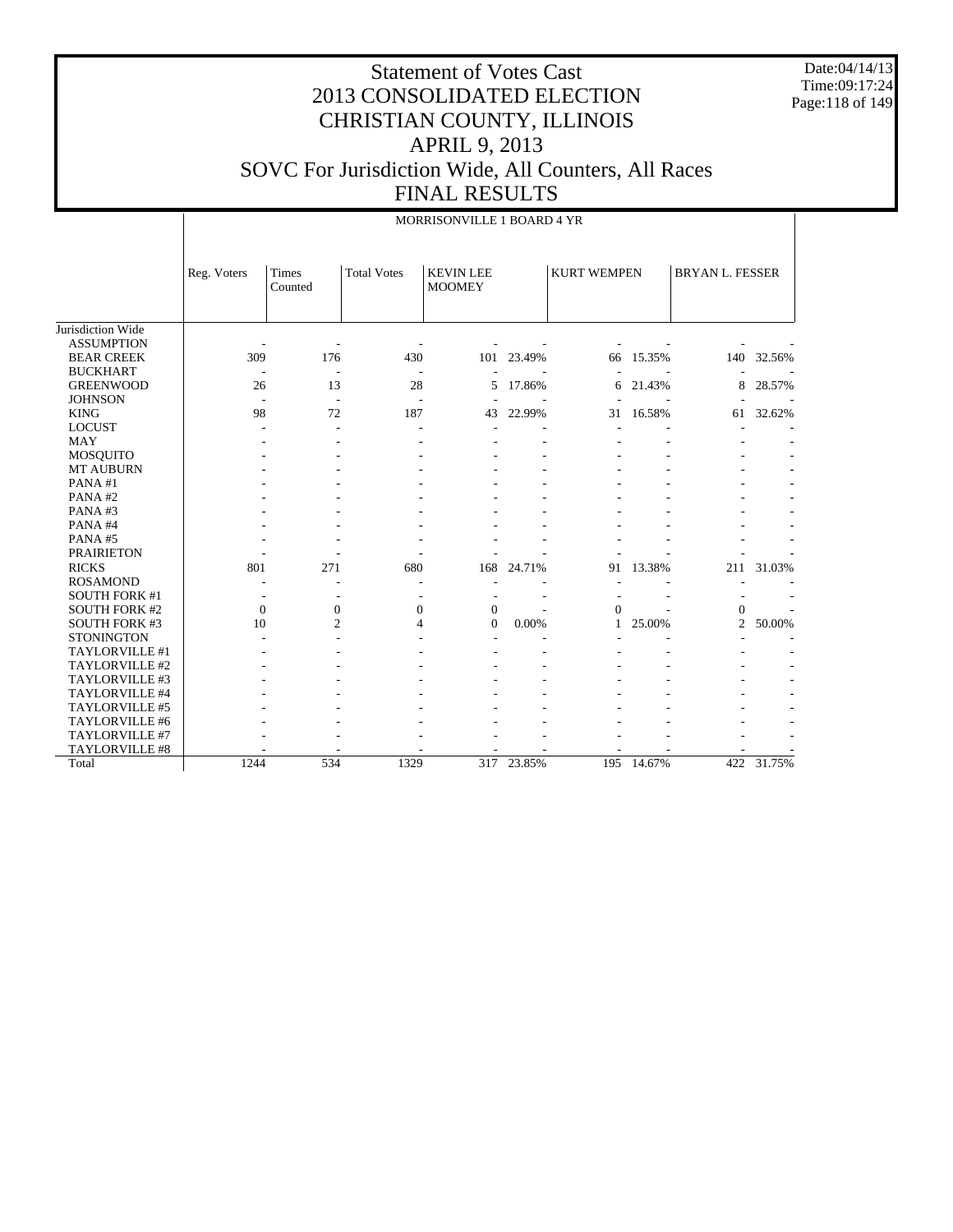Date:04/14/13 Time:09:17:24 Page:119 of 149

|                      | MORRISONVILLE 1<br><b>BOARD 4 YR</b> |            |                |                  | PANHANDLE 2 BOARD          |                |        |                                  |           |
|----------------------|--------------------------------------|------------|----------------|------------------|----------------------------|----------------|--------|----------------------------------|-----------|
|                      | ROBERT E. GOWIN                      |            | Reg.<br>Voters | Times<br>Counted | Total Votes   RICK BORMIDA |                |        | <b>JAROD</b><br><b>HITCHINGS</b> |           |
|                      |                                      |            |                |                  |                            |                |        |                                  |           |
| Jurisdiction Wide    |                                      |            |                |                  |                            |                |        |                                  |           |
| <b>ASSUMPTION</b>    |                                      |            |                |                  |                            |                |        |                                  |           |
| <b>BEAR CREEK</b>    |                                      | 123 28.60% |                |                  |                            |                |        |                                  |           |
| <b>BUCKHART</b>      |                                      |            |                |                  |                            |                |        |                                  |           |
| <b>GREENWOOD</b>     | 9                                    | 32.14%     |                |                  |                            |                |        |                                  |           |
| <b>JOHNSON</b>       |                                      |            |                |                  |                            |                |        |                                  |           |
| <b>KING</b>          |                                      | 52 27.81%  | 40             | 16               | 17                         | $\tau$         | 41.18% | 10                               | 58.82%    |
| <b>LOCUST</b>        |                                      |            |                |                  | $\blacksquare$             |                |        | ÷,                               |           |
| <b>MAY</b>           |                                      |            |                |                  |                            |                |        |                                  |           |
| MOSQUITO             |                                      |            |                |                  |                            |                |        |                                  |           |
| <b>MT AUBURN</b>     |                                      |            |                |                  |                            |                |        |                                  |           |
| PANA#1               |                                      |            |                |                  |                            |                |        |                                  |           |
| PANA#2               |                                      |            |                |                  |                            |                |        |                                  |           |
| PANA#3               |                                      |            |                |                  |                            |                |        |                                  |           |
| PANA#4               |                                      |            |                |                  |                            |                |        |                                  |           |
| PANA#5               |                                      |            |                |                  |                            |                |        |                                  |           |
| <b>PRAIRIETON</b>    |                                      |            |                |                  |                            |                |        |                                  |           |
| <b>RICKS</b>         |                                      | 210 30.88% |                |                  |                            |                |        |                                  |           |
| <b>ROSAMOND</b>      |                                      |            |                |                  |                            |                |        |                                  |           |
| <b>SOUTH FORK #1</b> |                                      |            |                |                  |                            |                |        |                                  |           |
| <b>SOUTH FORK #2</b> | $\Omega$                             |            |                |                  |                            |                |        |                                  |           |
| <b>SOUTH FORK #3</b> | 1                                    | 25.00%     |                |                  |                            |                |        |                                  |           |
| <b>STONINGTON</b>    |                                      |            |                |                  |                            |                |        |                                  |           |
| TAYLORVILLE #1       |                                      |            |                |                  |                            |                |        |                                  |           |
| TAYLORVILLE #2       |                                      |            |                |                  |                            |                |        |                                  |           |
| TAYLORVILLE #3       |                                      |            |                |                  |                            |                |        |                                  |           |
| TAYLORVILLE #4       |                                      |            |                |                  |                            |                |        |                                  |           |
| TAYLORVILLE #5       |                                      |            |                |                  |                            |                |        |                                  |           |
| TAYLORVILLE #6       |                                      |            |                |                  |                            |                |        |                                  |           |
| TAYLORVILLE #7       |                                      |            |                |                  |                            |                |        |                                  |           |
| TAYLORVILLE #8       |                                      |            |                |                  |                            |                |        |                                  |           |
| Total                |                                      | 395 29.72% | 40             | 16               | 17                         | $\overline{7}$ | 41.18% |                                  | 10 58.82% |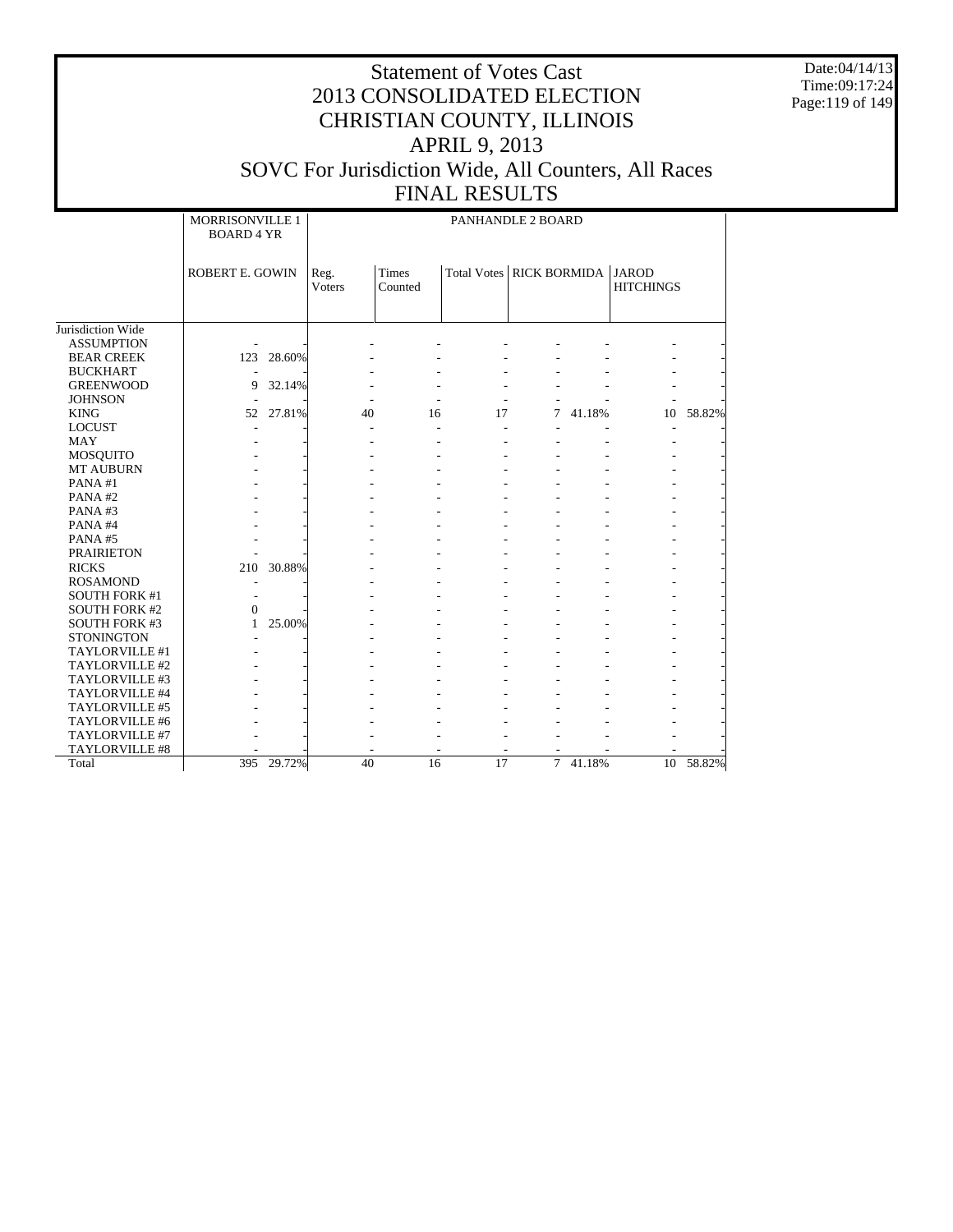Date:04/14/13 Time:09:17:24 Page:120 of 149

|                       |                |                          |                    | <b>TAYLORVILLE 3 BOARD</b> |        |                            |        |                                   |        |
|-----------------------|----------------|--------------------------|--------------------|----------------------------|--------|----------------------------|--------|-----------------------------------|--------|
|                       | Reg. Voters    | Times<br>Counted         | <b>Total Votes</b> | <b>RICK BRYAN</b>          |        | V. DuWAYNE<br><b>OWENS</b> |        | <b>MARY KATE</b><br><b>FRALEY</b> |        |
| Jurisdiction Wide     |                |                          |                    |                            |        |                            |        |                                   |        |
| <b>ASSUMPTION</b>     |                |                          |                    |                            |        |                            |        |                                   |        |
| <b>BEAR CREEK</b>     | 50             | 19                       | 40                 | 9                          | 22.50% | 8                          | 20.00% | 13                                | 32.50% |
| <b>BUCKHART</b>       | 66             | 27                       | 54                 | 14                         | 25.93% | 9                          | 16.67% | 13                                | 24.07% |
| <b>GREENWOOD</b>      | 34             | 20                       | 42                 | 8                          | 19.05% |                            | 16.67% | 15                                | 35.71% |
| <b>JOHNSON</b>        | 516            | 163                      | 382                | 96                         | 25.13% | 50                         | 13.09% | 111                               | 29.06% |
| <b>KING</b>           | $\overline{a}$ | $\overline{\phantom{a}}$ | ٠                  |                            |        |                            |        |                                   |        |
| <b>LOCUST</b>         | 387            | 149                      | 338                | 74                         | 21.89% | 61                         | 18.05% | 98                                | 28.99% |
| <b>MAY</b>            | 1204           | 586                      | 1339               | 306                        | 22.85% | 212                        | 15.83% | 400                               | 29.87% |
| <b>MOSQUITO</b>       | 157            | 87                       | 188                | 45                         | 23.94% | 40                         | 21.28% | 49                                | 26.06% |
| <b>MT AUBURN</b>      | 548            | 149                      | 275                | 68                         | 24.73% | 49                         | 17.82% | 72                                | 26.18% |
| PANA#1                |                |                          |                    |                            |        |                            |        |                                   |        |
| PANA#2                |                |                          |                    |                            |        |                            |        |                                   |        |
| PANA#3                |                |                          |                    |                            |        |                            |        |                                   |        |
| PANA#4                |                |                          |                    |                            |        |                            |        |                                   |        |
| PANA#5                |                |                          |                    |                            |        |                            |        |                                   |        |
| <b>PRAIRIETON</b>     | 41             | 5                        | 9                  | 3                          | 33.33% | $\overline{2}$             | 22.22% | 1                                 | 11.11% |
| <b>RICKS</b>          |                |                          |                    |                            |        |                            |        |                                   |        |
| <b>ROSAMOND</b>       | 8              | $\mathbf{0}$             | $\boldsymbol{0}$   | $\overline{0}$             |        | 0                          |        | $\mathbf{0}$                      |        |
| <b>SOUTH FORK #1</b>  |                |                          |                    |                            |        |                            |        |                                   |        |
| <b>SOUTH FORK #2</b>  |                |                          |                    |                            |        |                            |        |                                   |        |
| <b>SOUTH FORK #3</b>  | 88             | 17                       | 22                 |                            | 18.18% | 4                          | 18.18% | 6                                 | 27.27% |
| <b>STONINGTON</b>     | 735            | 306                      | 596                | 139                        | 23.32% | 109                        | 18.29% | 181                               | 30.37% |
| TAYLORVILLE #1        | 927            | 267                      | 617                | 164                        | 26.58% | 103                        | 16.69% | 189                               | 30.63% |
| TAYLORVILLE #2        | 867            | 284                      | 652                | 152                        | 23.31% | 95                         | 14.57% | 217                               | 33.28% |
| TAYLORVILLE #3        | 880            | 278                      | 620                | 169                        | 27.26% | 99                         | 15.97% | 185                               | 29.84% |
| TAYLORVILLE #4        | 1295           | 400                      | 899                | 230                        | 25.58% | 146                        | 16.24% | 280                               | 31.15% |
| TAYLORVILLE #5        | 1332           | 348                      | 802                | 203                        | 25.31% | 125                        | 15.59% | 237                               | 29.55% |
| TAYLORVILLE #6        | 887            | 243                      | 550                | 124                        | 22.55% | 79                         | 14.36% | 187                               | 34.00% |
| TAYLORVILLE #7        | 843            | 252                      | 558                | 144                        | 25.81% | 99                         | 17.74% | 162                               | 29.03% |
| <b>TAYLORVILLE #8</b> | 982            | 292                      | 691                | 164                        | 23.73% | 115                        | 16.64% | 208                               | 30.10% |
| Total                 | 11847          | 3892                     | 8674               | 2116                       | 24.39% | 1412                       | 16.28% | 2624                              | 30.25% |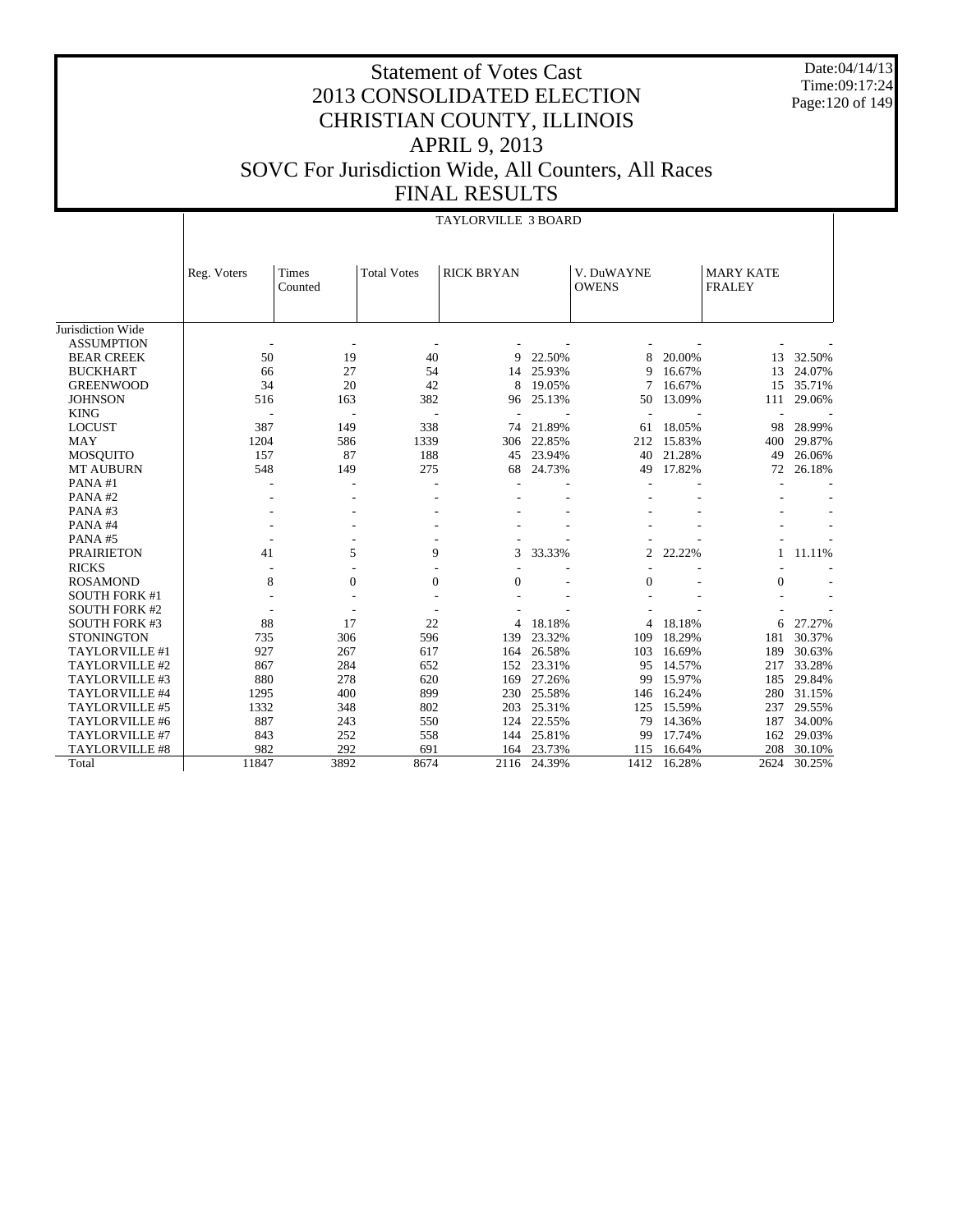Statement of Votes Cast 2013 CONSOLIDATED ELECTION CHRISTIAN COUNTY, ILLINOIS APRIL 9, 2013 SOVC For Jurisdiction Wide, All Counters, All Races FINAL RESULTS Date:04/14/13 Time:09:17:24 Page:121 of 149

Jurisdiction Wide ASSUMPTION BEAR CREEK BUCKHART GREENWOOD JOHNSON KING LOCUST MAY MOSQUITO MT AUBURN PANA #1 PANA #2 PANA #3 PANA #4 PANA #5 PRAIRIETON RICKS ROSAMOND SOUTH FORK #1 SOUTH FORK #2 SOUTH FORK #3 **STONINGTON**  TAYLORVILLE #1 TAYLORVILLE #2 TAYLORVILLE #3 TAYLORVILLE #4 TAYLORVILLE #5 TAYLORVILLE #6 TAYLORVILLE #7 TAYLORVILLE #8 Total SETH McMILLAN TAYLORVILLE 3 BOARD - - 10 25.00% 18 33.33% 12 28.57% 125 32.72% - - 105 31.07% 421 31.44% 54 28.72% 86 31.27% - - - - - - - - - - 3 33.33% - -  $\mathbf 0$ - - - - 8 36.36%<br>167 28.02% 28.02% 161 26.09%<br>188 28.83% 28.83% 167 26.94% 243 27.03%<br>237 29.55% 29.55% 160 29.09% 153 27.42% 204 29.52% 2522 29.08%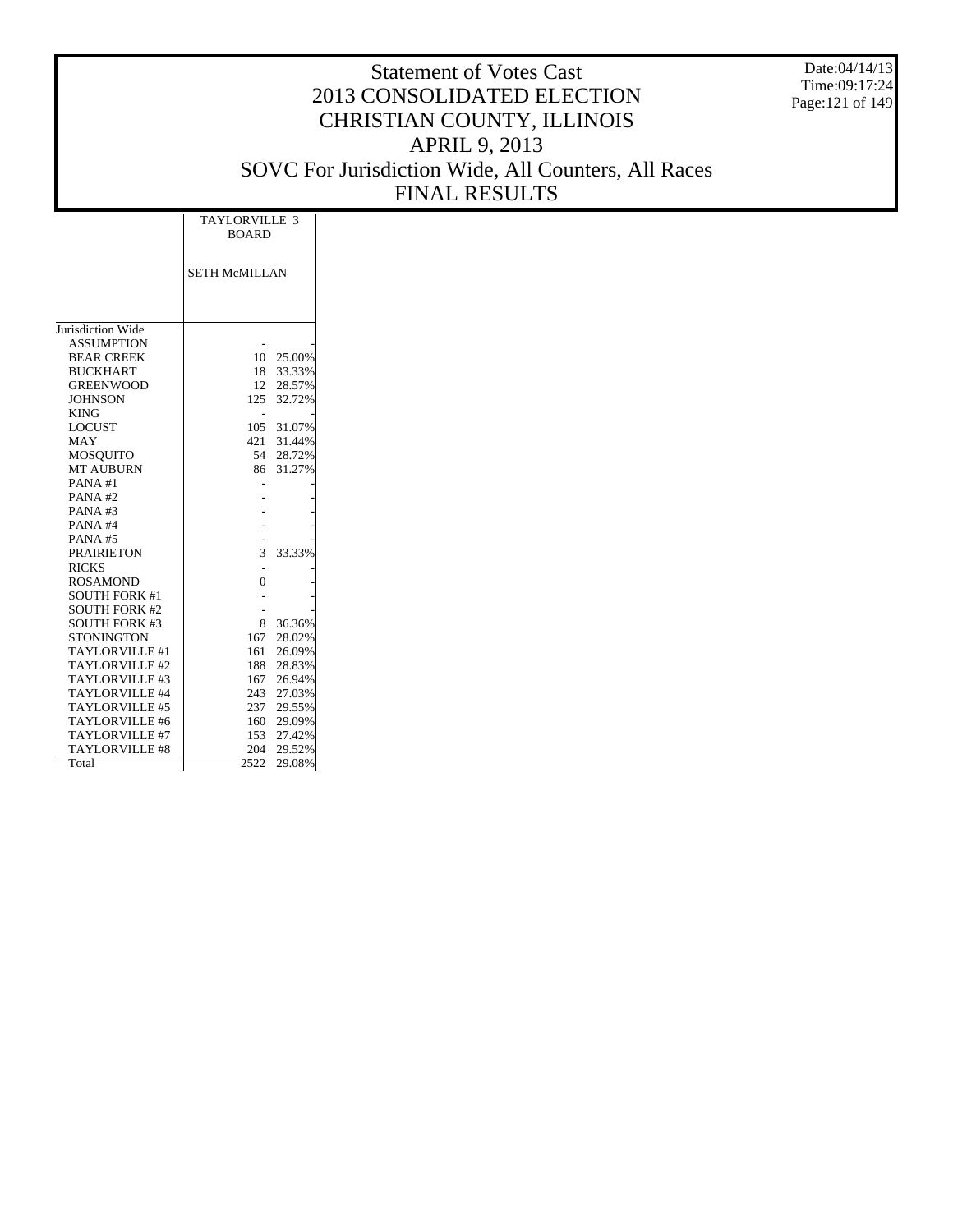Date:04/14/13 Time:09:17:24 Page:122 of 149

|                      |             |                         |                       |                               |          | ROCHESTER 3A BOARD  |        |                |           |                                  |        |
|----------------------|-------------|-------------------------|-----------------------|-------------------------------|----------|---------------------|--------|----------------|-----------|----------------------------------|--------|
|                      | Reg. Voters | <b>Times</b><br>Counted | Total Votes   COLLEEN | <b>BRAKER</b><br><b>DRACO</b> |          | <b>AMY REYNOLDS</b> |        | TODD M. GOEBEL |           | <b>WILLIAM</b><br><b>YATTONI</b> |        |
| Jurisdiction Wide    |             |                         |                       |                               |          |                     |        |                |           |                                  |        |
| <b>ASSUMPTION</b>    |             |                         |                       |                               |          |                     |        |                |           |                                  |        |
| <b>BEAR CREEK</b>    |             |                         |                       |                               |          |                     |        |                |           |                                  |        |
| <b>BUCKHART</b>      | 3           | $\overline{2}$          | 4                     | $\mathbf{0}$                  | 0.00%    | $\mathbf{1}$        | 25.00% | $\overline{0}$ | 0.00%     | $\overline{c}$                   | 50.00% |
| <b>GREENWOOD</b>     |             |                         |                       |                               |          |                     |        |                |           |                                  |        |
| <b>JOHNSON</b>       |             |                         |                       |                               |          |                     |        |                |           |                                  |        |
| <b>KING</b>          |             |                         |                       |                               |          |                     |        |                |           |                                  |        |
| <b>LOCUST</b>        |             |                         |                       |                               |          |                     |        |                |           |                                  |        |
| <b>MAY</b>           |             |                         |                       |                               |          |                     |        |                |           |                                  |        |
| <b>MOSQUITO</b>      |             |                         |                       |                               |          |                     |        |                |           |                                  |        |
| MT AUBURN            | 122         | 16                      | 37                    | 1                             | 2.70%    | 12                  | 32.43% | 10             | 27.03%    | 11                               | 29.73% |
| PANA#1               |             |                         | L,                    |                               |          |                     |        |                |           |                                  |        |
| PANA#2               |             |                         |                       |                               |          |                     |        |                |           |                                  |        |
| PANA#3               |             |                         |                       |                               |          |                     |        |                |           |                                  |        |
| PANA#4               |             |                         |                       |                               |          |                     |        |                |           |                                  |        |
| PANA#5               |             |                         |                       |                               |          |                     |        |                |           |                                  |        |
| <b>PRAIRIETON</b>    |             |                         |                       |                               |          |                     |        |                |           |                                  |        |
| <b>RICKS</b>         |             |                         |                       |                               |          |                     |        |                |           |                                  |        |
| <b>ROSAMOND</b>      |             |                         |                       |                               |          |                     |        |                |           |                                  |        |
| <b>SOUTH FORK #1</b> |             |                         |                       |                               |          |                     |        |                |           |                                  |        |
| <b>SOUTH FORK #2</b> |             |                         |                       |                               |          |                     |        |                |           |                                  |        |
| <b>SOUTH FORK #3</b> |             |                         |                       |                               |          |                     |        |                |           |                                  |        |
| <b>STONINGTON</b>    |             |                         |                       |                               |          |                     |        |                |           |                                  |        |
| TAYLORVILLE #1       |             |                         |                       |                               |          |                     |        |                |           |                                  |        |
| TAYLORVILLE #2       |             |                         |                       |                               |          |                     |        |                |           |                                  |        |
| TAYLORVILLE #3       |             |                         |                       |                               |          |                     |        |                |           |                                  |        |
| TAYLORVILLE #4       |             |                         |                       |                               |          |                     |        |                |           |                                  |        |
| TAYLORVILLE #5       |             |                         |                       |                               |          |                     |        |                |           |                                  |        |
| TAYLORVILLE #6       |             |                         |                       |                               |          |                     |        |                |           |                                  |        |
| TAYLORVILLE #7       |             |                         |                       |                               |          |                     |        |                |           |                                  |        |
| TAYLORVILLE #8       |             |                         |                       |                               |          |                     |        |                |           |                                  |        |
| Total                | 125         | $\overline{18}$         | 41                    | $\mathbf{1}$                  | $2.44\%$ | 13                  | 31.71% |                | 10 24.39% | $\overline{13}$                  | 31.71% |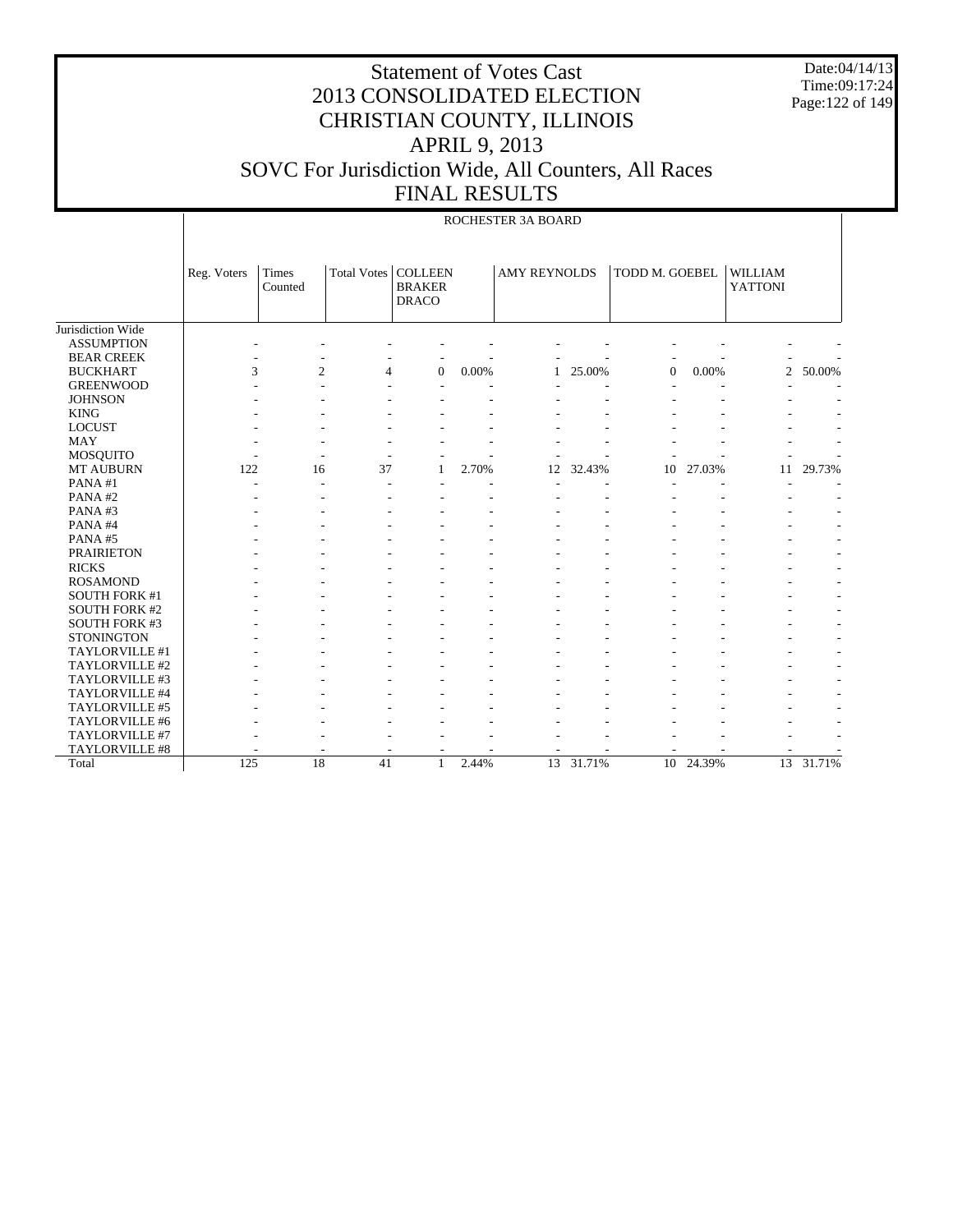Date:04/14/13 Time:09:17:24 Page:123 of 149

|                      | ROCHESTER 3A<br><b>BOARD</b> |        |              |                  | <b>EDINBURG 4 BOARD</b> |                            |             |
|----------------------|------------------------------|--------|--------------|------------------|-------------------------|----------------------------|-------------|
|                      | DAVID A.<br><b>BARBER</b>    |        | Reg. Voters  | Times<br>Counted | <b>Total Votes</b>      | <b>CYNTHIA</b><br>TAPSCOTT |             |
| Jurisdiction Wide    |                              |        |              |                  |                         |                            |             |
| <b>ASSUMPTION</b>    |                              |        |              |                  |                         |                            |             |
| <b>BEAR CREEK</b>    |                              |        |              |                  |                         |                            |             |
| <b>BUCKHART</b>      | 1                            | 25.00% | 1228         | 382              | 292                     |                            | 292 100.00% |
| <b>GREENWOOD</b>     |                              |        |              |                  |                         |                            |             |
| <b>JOHNSON</b>       |                              |        |              |                  |                         |                            |             |
| <b>KING</b>          |                              |        |              |                  |                         |                            |             |
| <b>LOCUST</b>        |                              |        |              |                  |                         |                            |             |
| <b>MAY</b>           |                              |        |              |                  |                         |                            |             |
| <b>MOSQUITO</b>      |                              |        |              |                  |                         |                            |             |
| <b>MT AUBURN</b>     | 3                            | 8.11%  | 44           | 14               | 12                      |                            | 12 100.00%  |
| PANA#1               |                              |        |              |                  |                         |                            |             |
| PANA#2               |                              |        |              |                  |                         |                            |             |
| PANA#3               |                              |        |              |                  |                         |                            |             |
| PANA#4               |                              |        |              |                  |                         |                            |             |
| PANA#5               |                              |        |              |                  |                         |                            |             |
| <b>PRAIRIETON</b>    |                              |        |              |                  |                         |                            |             |
| <b>RICKS</b>         |                              |        |              |                  |                         |                            |             |
| <b>ROSAMOND</b>      |                              |        |              |                  |                         |                            |             |
| <b>SOUTH FORK #1</b> |                              |        |              |                  |                         |                            |             |
| <b>SOUTH FORK #2</b> |                              |        | 68           | 4                | 4                       |                            | 4 100.00%   |
| <b>SOUTH FORK #3</b> |                              |        |              |                  |                         |                            |             |
| <b>STONINGTON</b>    |                              |        |              |                  |                         |                            |             |
| TAYLORVILLE #1       |                              |        |              |                  |                         |                            |             |
| TAYLORVILLE #2       |                              |        |              |                  |                         |                            |             |
| TAYLORVILLE #3       |                              |        | $\mathbf{0}$ | $\Omega$         | $\mathbf{0}$            | $\mathbf{0}$               |             |
| TAYLORVILLE #4       |                              |        | 38           | 14               | 9                       |                            | 9 100.00%   |
| TAYLORVILLE #5       |                              |        |              |                  |                         |                            |             |
| TAYLORVILLE #6       |                              |        |              |                  |                         |                            |             |
| TAYLORVILLE #7       |                              |        |              |                  |                         |                            |             |
| TAYLORVILLE #8       |                              |        |              |                  |                         |                            |             |
| Total                | $\overline{4}$               | 9.76%  | 1378         | 414              | 317                     |                            | 317 100.00% |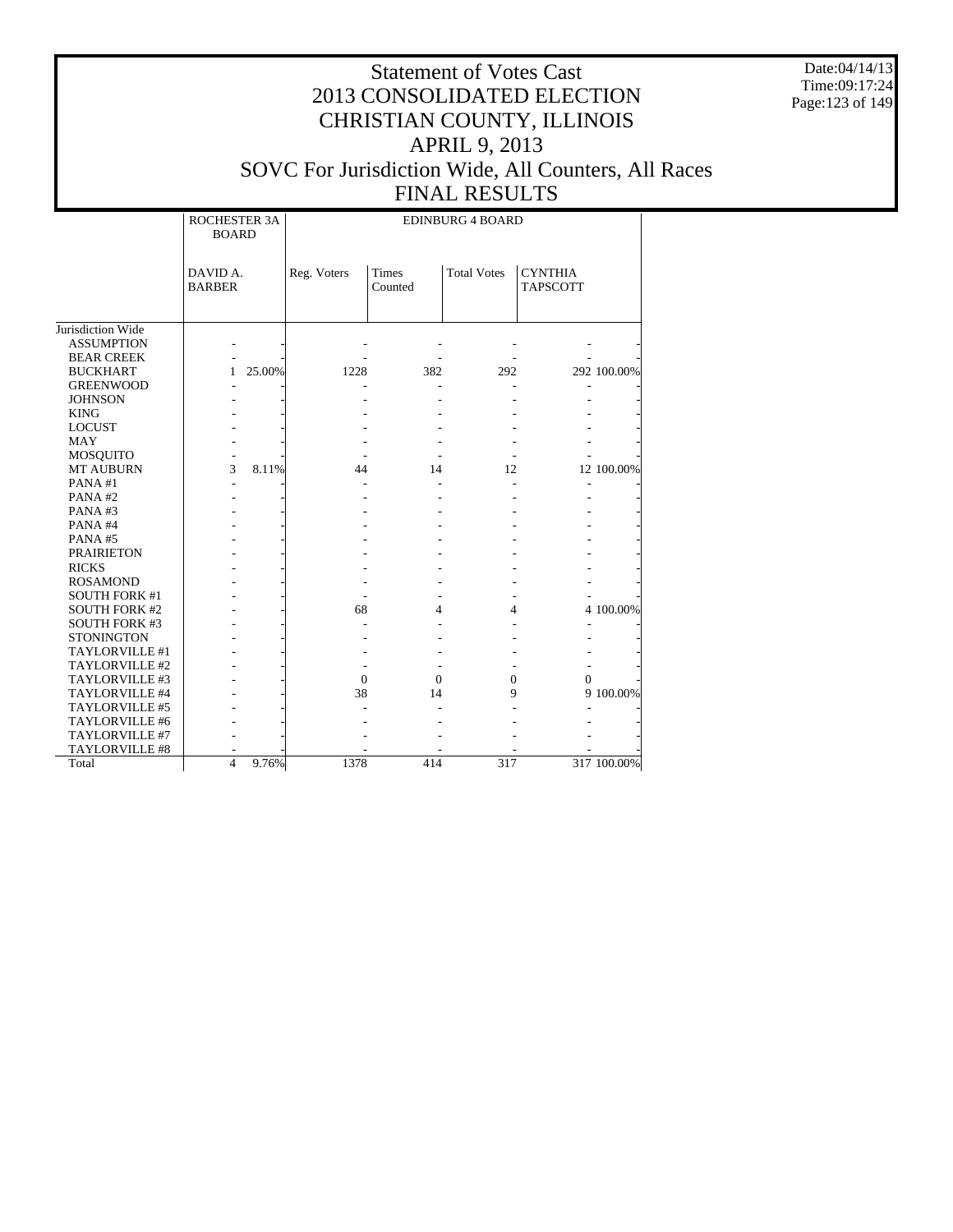Date:04/14/13 Time:09:17:24 Page:124 of 149

## Statement of Votes Cast 2013 CONSOLIDATED ELECTION CHRISTIAN COUNTY, ILLINOIS APRIL 9, 2013 SOVC For Jurisdiction Wide, All Counters, All Races FINAL RESULTS

#### PANA 8 BOARD

|                      | Reg. Voters              | <b>Times</b>     | <b>Total Votes</b> | <b>AARON SCHAFER</b> |        | <b>WILFRED C. BEYERS</b> |        | <b>CLINTON FOOR</b> |        |
|----------------------|--------------------------|------------------|--------------------|----------------------|--------|--------------------------|--------|---------------------|--------|
|                      |                          | Counted          |                    |                      |        | $\mathbf{I}$             |        |                     |        |
|                      |                          |                  |                    |                      |        |                          |        |                     |        |
|                      |                          |                  |                    |                      |        |                          |        |                     |        |
| Jurisdiction Wide    |                          |                  |                    |                      |        |                          |        |                     |        |
| <b>ASSUMPTION</b>    | $\overline{c}$           | $\boldsymbol{0}$ | $\boldsymbol{0}$   | $\boldsymbol{0}$     |        | $\mathbf{0}$             |        | $\boldsymbol{0}$    |        |
| <b>BEAR CREEK</b>    |                          |                  |                    |                      |        |                          |        |                     |        |
| <b>BUCKHART</b>      |                          |                  |                    |                      |        |                          |        |                     |        |
| <b>GREENWOOD</b>     | 21                       | 13               | 24                 | 8                    | 33.33% | 9                        | 37.50% | 7                   | 29.17% |
| <b>JOHNSON</b>       | $\overline{a}$           | ٠                |                    |                      |        |                          |        |                     |        |
| <b>KING</b>          |                          |                  |                    |                      |        |                          |        |                     |        |
| <b>LOCUST</b>        | 45                       | 17               | 40                 | 15                   | 37.50% | 14                       | 35.00% | 11                  | 27.50% |
| <b>MAY</b>           |                          |                  |                    |                      |        |                          |        |                     |        |
| <b>MOSQUITO</b>      |                          |                  |                    |                      |        |                          |        |                     |        |
| <b>MT AUBURN</b>     |                          |                  |                    |                      |        |                          |        |                     |        |
| PANA#1               | 676                      | 317              | 735                | 251                  | 34.15% | 256                      | 34.83% | 228                 | 31.02% |
| PANA#2               | 1351                     | 643              | 1421               | 469                  | 33.00% | 506                      | 35.61% | 446                 | 31.39% |
| PANA#3               | 782                      | 388              | 907                | 306                  | 33.74% | 323                      | 35.61% | 278                 | 30.65% |
| PANA#4               | 668                      | 270              | 601                | 204                  | 33.94% | 209                      | 34.78% | 188                 | 31.28% |
| PANA#5               | 516                      | 168              | 385                | 132                  | 34.29% | 129                      | 33.51% | 124                 | 32.21% |
| <b>PRAIRIETON</b>    | $\overline{\phantom{a}}$ | ٠                |                    |                      |        |                          |        |                     |        |
| <b>RICKS</b>         |                          |                  |                    |                      |        |                          |        |                     |        |
| <b>ROSAMOND</b>      | 234                      | 54               | 146                | 47                   | 32.19% | 51                       | 34.93% | 48                  | 32.88% |
| <b>SOUTH FORK #1</b> |                          |                  |                    |                      |        |                          |        |                     |        |
| <b>SOUTH FORK #2</b> |                          |                  |                    |                      |        |                          |        |                     |        |
| <b>SOUTH FORK #3</b> |                          |                  |                    |                      |        |                          |        |                     |        |
| <b>STONINGTON</b>    |                          |                  |                    |                      |        |                          |        |                     |        |
| TAYLORVILLE #1       |                          |                  |                    |                      |        |                          |        |                     |        |
| TAYLORVILLE #2       |                          |                  |                    |                      |        |                          |        |                     |        |
| TAYLORVILLE #3       |                          |                  |                    |                      |        |                          |        |                     |        |
| TAYLORVILLE #4       |                          |                  |                    |                      |        |                          |        |                     |        |
| TAYLORVILLE #5       |                          |                  |                    |                      |        |                          |        |                     |        |
| TAYLORVILLE #6       |                          |                  |                    |                      |        |                          |        |                     |        |
| TAYLORVILLE #7       |                          |                  |                    |                      |        |                          |        |                     |        |
| TAYLORVILLE #8       |                          |                  |                    |                      |        |                          |        |                     |        |
| Total                | 4295                     | 1870             | 4259               | 1432                 | 33.62% | 1497                     | 35.15% | 1330                | 31.23% |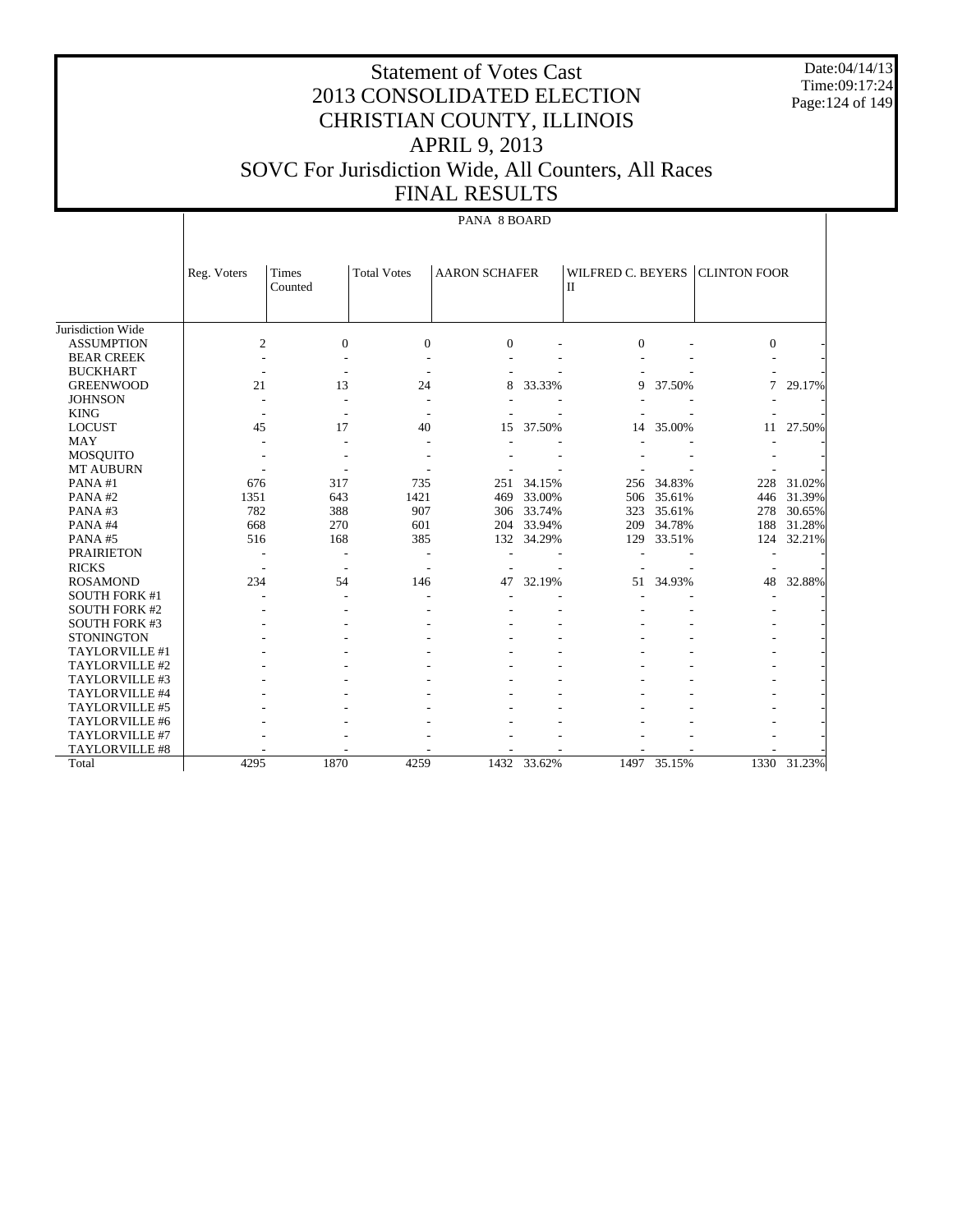Date:04/14/13 Time:09:17:24 Page:125 of 149

|                      |                |                       |                    |                               |       | <b>SANGAMON VALLEY 9 BOARD</b>   |        |                               |        |                                 |        |
|----------------------|----------------|-----------------------|--------------------|-------------------------------|-------|----------------------------------|--------|-------------------------------|--------|---------------------------------|--------|
|                      | Reg.<br>Voters | Times<br>Counted      | <b>Total Votes</b> | <b>TRENDA</b><br><b>MYERS</b> |       | <b>BRADLEY</b><br><b>CENTOLA</b> |        | LEONARD A.<br><b>WILLIAMS</b> |        | <b>MICHAEL</b><br><b>OAKLEY</b> |        |
| Jurisdiction Wide    |                |                       |                    |                               |       |                                  |        |                               |        |                                 |        |
| <b>ASSUMPTION</b>    |                |                       |                    |                               |       |                                  |        |                               |        |                                 |        |
| <b>BEAR CREEK</b>    |                |                       |                    |                               |       |                                  |        |                               |        |                                 |        |
| <b>BUCKHART</b>      |                |                       |                    |                               |       |                                  |        |                               |        |                                 |        |
| <b>GREENWOOD</b>     |                |                       |                    |                               |       |                                  |        |                               |        |                                 |        |
| <b>JOHNSON</b>       |                |                       |                    |                               |       |                                  |        |                               |        |                                 |        |
| <b>KING</b>          |                |                       |                    |                               |       |                                  |        |                               |        |                                 |        |
| <b>LOCUST</b>        |                |                       |                    |                               |       |                                  |        |                               |        |                                 |        |
| <b>MAY</b>           |                |                       | ÷                  |                               |       |                                  |        |                               |        |                                 |        |
| <b>MOSQUITO</b>      |                | 28<br>53              | 108                | 6                             | 5.56% | 20                               | 18.52% | 11                            | 10.19% | 11                              | 10.19% |
| MT AUBURN            |                | ÷                     | ÷<br>÷.            |                               |       | $\overline{a}$                   |        |                               |        |                                 |        |
| PANA#1               |                |                       |                    |                               |       |                                  |        |                               |        |                                 |        |
| PANA#2               |                |                       |                    |                               |       |                                  |        |                               |        |                                 |        |
| PANA#3               |                |                       |                    |                               |       |                                  |        |                               |        |                                 |        |
| PANA#4               |                |                       |                    |                               |       |                                  |        |                               |        |                                 |        |
| PANA#5               |                |                       |                    |                               |       |                                  |        |                               |        |                                 |        |
| <b>PRAIRIETON</b>    |                |                       |                    |                               |       |                                  |        |                               |        |                                 |        |
| <b>RICKS</b>         |                |                       |                    |                               |       |                                  |        |                               |        |                                 |        |
| <b>ROSAMOND</b>      |                |                       |                    |                               |       |                                  |        |                               |        |                                 |        |
| <b>SOUTH FORK #1</b> |                |                       |                    |                               |       |                                  |        |                               |        |                                 |        |
| <b>SOUTH FORK #2</b> |                |                       |                    |                               |       |                                  |        |                               |        |                                 |        |
| <b>SOUTH FORK #3</b> |                |                       |                    |                               |       |                                  |        |                               |        |                                 |        |
| <b>STONINGTON</b>    |                |                       |                    |                               |       |                                  |        |                               |        |                                 |        |
| TAYLORVILLE #1       |                |                       |                    |                               |       |                                  |        |                               |        |                                 |        |
| TAYLORVILLE #2       |                |                       |                    |                               |       |                                  |        |                               |        |                                 |        |
| TAYLORVILLE #3       |                |                       |                    |                               |       |                                  |        |                               |        |                                 |        |
| TAYLORVILLE #4       |                |                       |                    |                               |       |                                  |        |                               |        |                                 |        |
| TAYLORVILLE #5       |                |                       |                    |                               |       |                                  |        |                               |        |                                 |        |
| TAYLORVILLE #6       |                |                       |                    |                               |       |                                  |        |                               |        |                                 |        |
| TAYLORVILLE #7       |                |                       |                    |                               |       |                                  |        |                               |        |                                 |        |
| TAYLORVILLE #8       |                |                       |                    |                               |       |                                  |        |                               |        |                                 |        |
| Total                |                | $\overline{53}$<br>28 | 108                | 6                             | 5.56% | $\overline{20}$                  | 18.52% | 11                            | 10.19% | 11                              | 10.19% |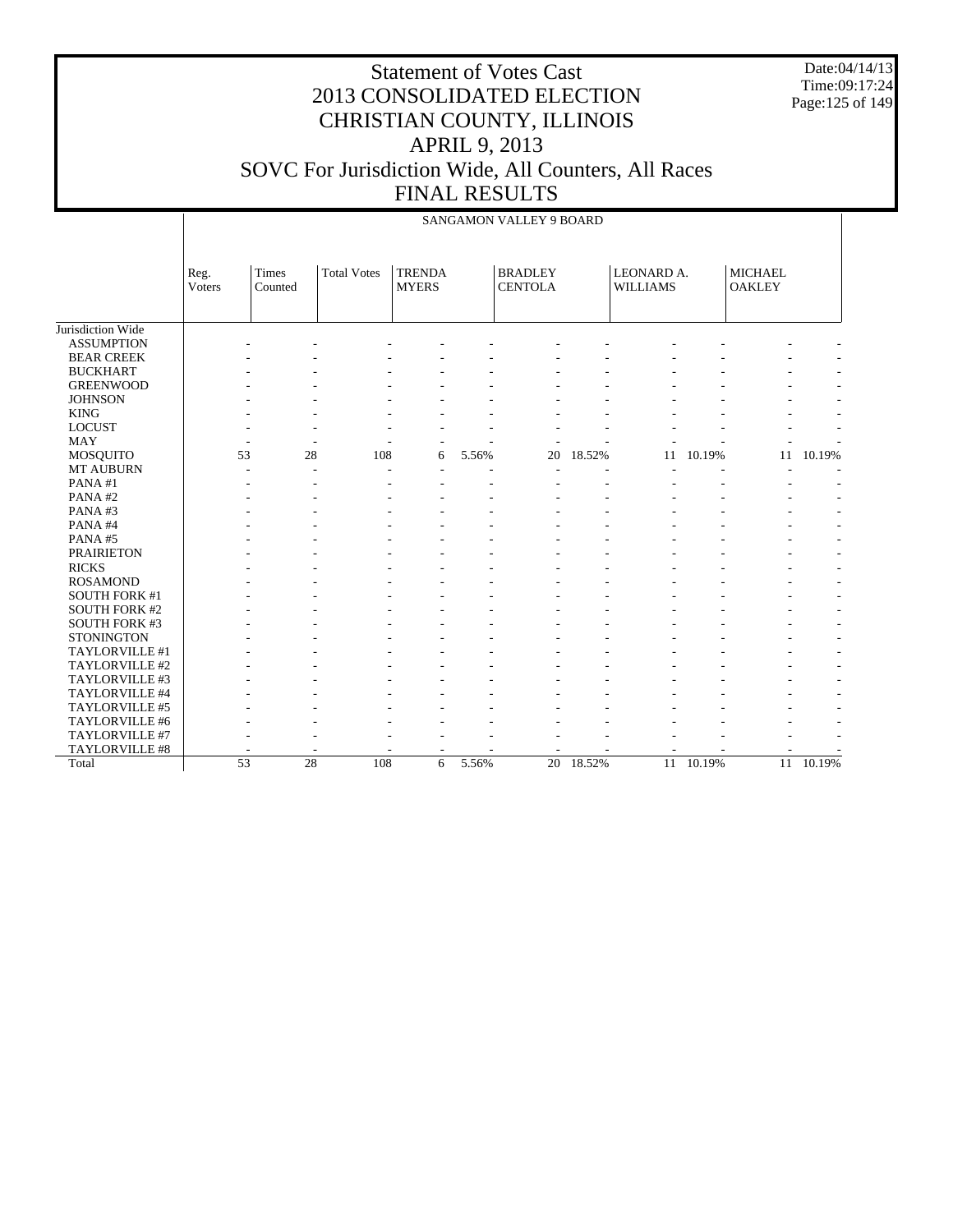Date:04/14/13 Time:09:17:24 Page:126 of 149

|                      |                                    | <b>SANGAMON VALLEY 9 BOARD</b> |                            |        |                           |                |                       |        |                                 |       |  |  |
|----------------------|------------------------------------|--------------------------------|----------------------------|--------|---------------------------|----------------|-----------------------|--------|---------------------------------|-------|--|--|
|                      | <b>SALLY</b><br><b>POCKLINGTON</b> |                                | MICHAEL J.<br><b>STAAB</b> |        | CHAD H.<br><b>HARTWIG</b> |                | <b>BILLIE WILHELM</b> |        | <b>JOSHUA</b><br><b>HILBERT</b> |       |  |  |
| Jurisdiction Wide    |                                    |                                |                            |        |                           |                |                       |        |                                 |       |  |  |
| <b>ASSUMPTION</b>    |                                    |                                |                            |        |                           |                |                       |        |                                 |       |  |  |
| <b>BEAR CREEK</b>    |                                    |                                |                            |        |                           |                |                       |        |                                 |       |  |  |
| <b>BUCKHART</b>      |                                    |                                |                            |        |                           |                |                       |        |                                 |       |  |  |
| <b>GREENWOOD</b>     |                                    |                                |                            |        |                           |                |                       |        |                                 |       |  |  |
| <b>JOHNSON</b>       |                                    |                                |                            |        |                           |                |                       |        |                                 |       |  |  |
| <b>KING</b>          |                                    |                                |                            |        |                           |                |                       |        |                                 |       |  |  |
| <b>LOCUST</b>        |                                    |                                |                            |        |                           |                |                       |        |                                 |       |  |  |
| <b>MAY</b>           |                                    |                                |                            |        |                           |                |                       |        |                                 |       |  |  |
| <b>MOSQUITO</b>      | 5                                  | 4.63%                          | 21                         | 19.44% | 18                        | 16.67%         | 13                    | 12.04% | 3                               | 2.78% |  |  |
| <b>MT AUBURN</b>     | L.                                 |                                |                            |        |                           |                |                       |        | $\overline{\phantom{a}}$        |       |  |  |
| PANA#1               |                                    |                                |                            |        |                           |                |                       |        |                                 |       |  |  |
| PANA#2               |                                    |                                |                            |        |                           |                |                       |        |                                 |       |  |  |
| PANA#3               |                                    |                                |                            |        |                           |                |                       |        |                                 |       |  |  |
| PANA#4               |                                    |                                |                            |        |                           |                |                       |        |                                 |       |  |  |
| PANA#5               |                                    |                                |                            |        |                           |                |                       |        |                                 |       |  |  |
| <b>PRAIRIETON</b>    |                                    |                                |                            |        |                           |                |                       |        |                                 |       |  |  |
| <b>RICKS</b>         |                                    |                                |                            |        |                           |                |                       |        |                                 |       |  |  |
| <b>ROSAMOND</b>      |                                    |                                |                            |        |                           |                |                       |        |                                 |       |  |  |
| <b>SOUTH FORK #1</b> |                                    |                                |                            |        |                           |                |                       |        |                                 |       |  |  |
| <b>SOUTH FORK #2</b> |                                    |                                |                            |        |                           |                |                       |        |                                 |       |  |  |
| <b>SOUTH FORK #3</b> |                                    |                                |                            |        |                           |                |                       |        |                                 |       |  |  |
| <b>STONINGTON</b>    |                                    |                                |                            |        |                           |                |                       |        |                                 |       |  |  |
| TAYLORVILLE #1       |                                    |                                |                            |        |                           | $\overline{a}$ |                       |        |                                 |       |  |  |
| TAYLORVILLE #2       |                                    |                                |                            |        |                           |                |                       |        |                                 |       |  |  |
| TAYLORVILLE #3       |                                    |                                |                            |        |                           |                |                       |        |                                 |       |  |  |
| TAYLORVILLE #4       |                                    |                                |                            |        |                           |                |                       |        |                                 |       |  |  |
| TAYLORVILLE #5       |                                    |                                |                            |        |                           |                |                       |        |                                 |       |  |  |
| TAYLORVILLE #6       |                                    |                                |                            |        |                           |                |                       |        |                                 |       |  |  |
| TAYLORVILLE #7       |                                    |                                |                            |        |                           |                |                       |        |                                 |       |  |  |
| TAYLORVILLE #8       |                                    |                                |                            |        |                           |                |                       |        |                                 |       |  |  |
| Total                | 5                                  | 4.63%                          | $\overline{21}$            | 19.44% | 18                        | 16.67%         | $\overline{13}$       | 12.04% | $\overline{3}$                  | 2.78% |  |  |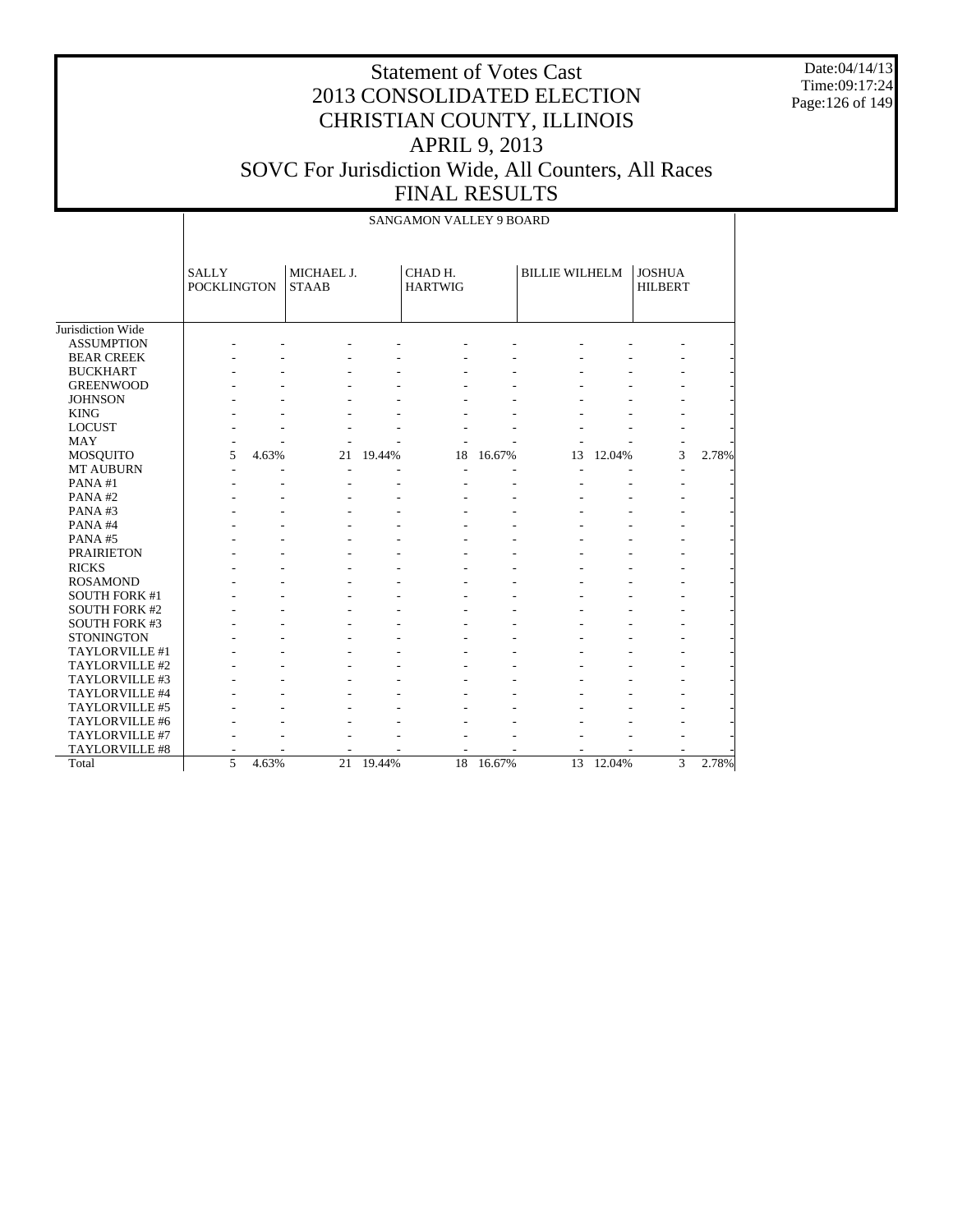#### Statement of Votes Cast 2013 CONSOLIDATED ELECTION CHRISTIAN COUNTY, ILLINOIS APRIL 9, 2013 SOVC For Jurisdiction Wide, All Counters, All Races FINAL RESULTS

Date:04/14/13 Time:09:17:25 Page:127 of 149

|                      |                |                      |                 |                                 |       | PAWNEE 11 BOARD          |       |                                 |       |                                   |       |                               |                          |
|----------------------|----------------|----------------------|-----------------|---------------------------------|-------|--------------------------|-------|---------------------------------|-------|-----------------------------------|-------|-------------------------------|--------------------------|
|                      | Reg.<br>Voters | Times<br>Counted     | Total Votes     | <b>STEVEN F.</b><br><b>KERN</b> |       | DONALD G.<br><b>KERN</b> |       | <b>DON</b><br><b>SMARGIASSI</b> |       | <b>LAHNI FRY</b><br><b>CLARKE</b> |       | <b>NICKI</b><br><b>HOWARD</b> |                          |
|                      |                |                      |                 |                                 |       |                          |       |                                 |       |                                   |       |                               |                          |
| Jurisdiction Wide    |                |                      |                 |                                 |       |                          |       |                                 |       |                                   |       |                               |                          |
| <b>ASSUMPTION</b>    |                |                      |                 |                                 |       |                          |       |                                 |       |                                   |       |                               |                          |
| <b>BEAR CREEK</b>    |                |                      |                 |                                 |       |                          |       |                                 |       |                                   |       |                               |                          |
| <b>BUCKHART</b>      |                |                      |                 |                                 |       |                          |       |                                 |       |                                   |       |                               |                          |
| <b>GREENWOOD</b>     |                |                      |                 |                                 |       |                          |       |                                 |       |                                   |       |                               |                          |
| <b>JOHNSON</b>       |                |                      |                 |                                 |       |                          |       |                                 |       |                                   |       |                               |                          |
| <b>KING</b>          |                | $\theta$<br>$\Omega$ | $\Omega$        | $\overline{0}$                  |       | $\Omega$                 |       | $\Omega$                        |       | $\Omega$                          |       | $\overline{0}$                | $\overline{a}$           |
| <b>LOCUST</b>        |                |                      |                 |                                 |       |                          |       |                                 |       |                                   |       | ٠                             | $\overline{a}$           |
| <b>MAY</b>           |                |                      |                 |                                 |       |                          |       |                                 |       |                                   |       |                               | $\overline{a}$           |
| MOSQUITO             |                |                      |                 |                                 |       |                          |       |                                 |       |                                   |       |                               | $\overline{a}$           |
| <b>MT AUBURN</b>     |                |                      |                 |                                 |       |                          |       |                                 |       |                                   |       |                               | $\overline{a}$           |
| PANA#1               |                |                      |                 |                                 |       |                          |       |                                 |       |                                   |       |                               | $\overline{a}$           |
| PANA#2               |                |                      |                 |                                 |       |                          |       |                                 |       |                                   |       |                               | $\overline{\phantom{0}}$ |
| PANA#3               |                |                      |                 |                                 |       |                          |       |                                 |       |                                   |       |                               | $\overline{\phantom{a}}$ |
| PANA#4               |                |                      |                 |                                 |       |                          |       |                                 |       |                                   |       |                               |                          |
| PANA#5               |                |                      |                 |                                 |       |                          |       |                                 |       |                                   |       |                               |                          |
| <b>PRAIRIETON</b>    |                |                      |                 |                                 |       |                          |       |                                 |       |                                   |       |                               |                          |
| <b>RICKS</b>         |                |                      |                 |                                 |       |                          |       |                                 |       |                                   |       |                               |                          |
| <b>ROSAMOND</b>      |                |                      |                 |                                 |       |                          |       |                                 |       |                                   |       |                               | $\overline{a}$           |
| <b>SOUTH FORK #1</b> |                |                      |                 |                                 |       |                          |       |                                 |       |                                   |       |                               |                          |
| <b>SOUTH FORK #2</b> | 63             | 17                   | 57              | $\overline{4}$                  | 7.02% | 3                        | 5.26% | 5                               | 8.77% | $\overline{2}$                    | 3.51% | $\mathbf{0}$                  | 0.00%                    |
| <b>SOUTH FORK #3</b> |                |                      |                 |                                 |       |                          |       |                                 |       |                                   |       |                               |                          |
| <b>STONINGTON</b>    |                |                      |                 |                                 |       |                          |       |                                 |       |                                   |       |                               |                          |
| TAYLORVILLE #1       |                |                      |                 |                                 |       |                          |       |                                 |       |                                   |       |                               |                          |
| TAYLORVILLE #2       |                |                      |                 |                                 |       |                          |       |                                 |       |                                   |       |                               |                          |
| TAYLORVILLE #3       |                |                      |                 |                                 |       |                          |       |                                 |       |                                   |       |                               | ٠                        |
| TAYLORVILLE #4       |                |                      |                 |                                 |       |                          |       |                                 |       |                                   |       |                               |                          |
| TAYLORVILLE #5       |                |                      |                 |                                 |       |                          |       |                                 |       |                                   |       |                               |                          |
| TAYLORVILLE #6       |                |                      |                 |                                 |       |                          |       |                                 |       |                                   |       |                               |                          |
| TAYLORVILLE #7       |                |                      |                 |                                 |       |                          |       |                                 |       |                                   |       |                               | $\overline{\phantom{a}}$ |
| TAYLORVILLE #8       |                |                      |                 |                                 |       |                          |       |                                 |       |                                   |       |                               |                          |
| Total                | 63             | 17                   | $\overline{57}$ | $\overline{4}$                  | 7.02% | 3                        | 5.26% | 5                               | 8.77% | $\overline{2}$                    | 3.51% | $\boldsymbol{0}$              | 0.00%                    |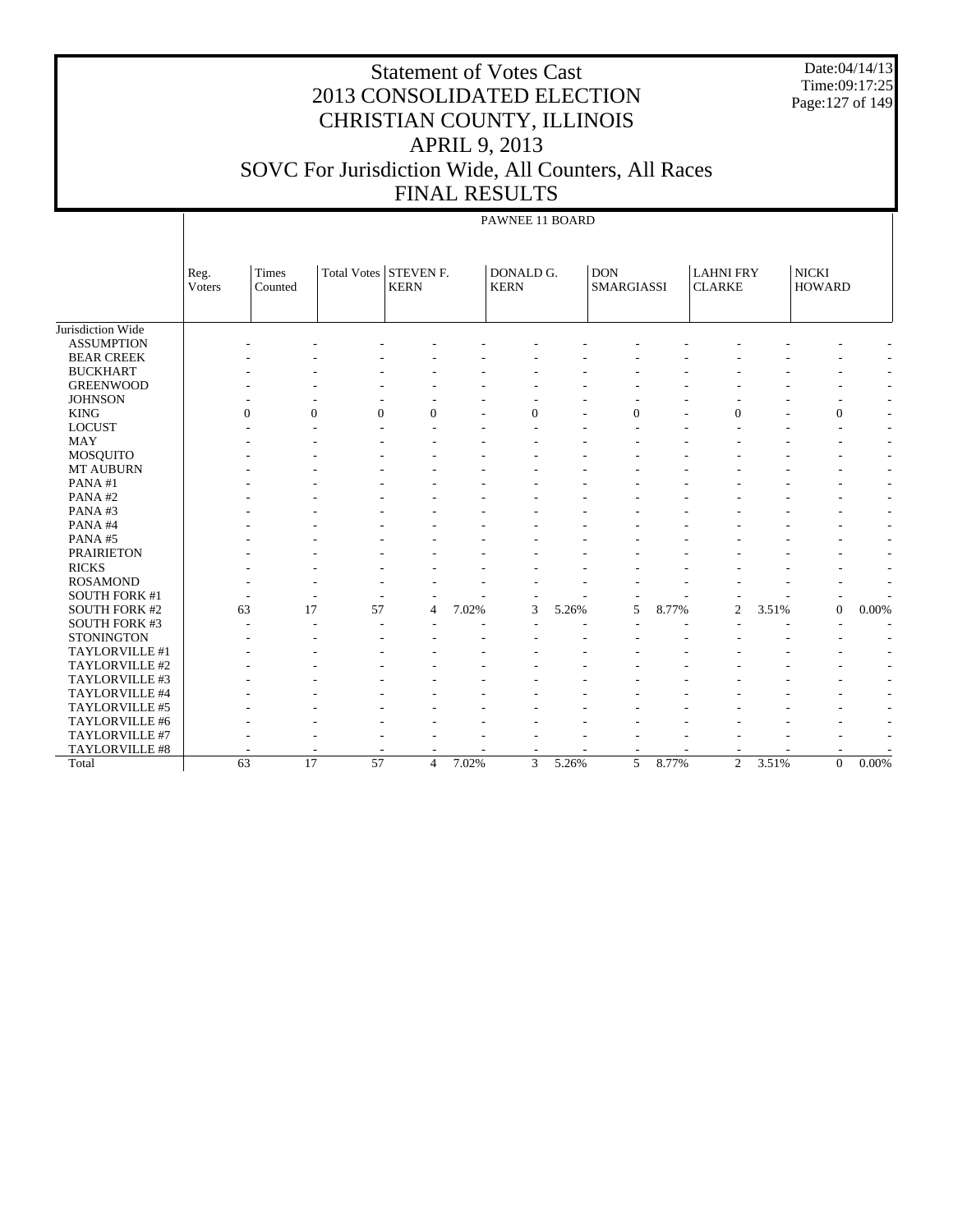|                                        |                    |       |          | <b>Statement of Votes Cast</b><br>2013 CONSOLIDATED ELECTION<br>CHRISTIAN COUNTY, ILLINOIS |       | <b>APRIL 9, 2013</b>              |          |          |       |                                 |       | Date:04/14/13<br>Time:09:17:25<br>Page: 128 of 149 |       |
|----------------------------------------|--------------------|-------|----------|--------------------------------------------------------------------------------------------|-------|-----------------------------------|----------|----------|-------|---------------------------------|-------|----------------------------------------------------|-------|
|                                        |                    |       |          | SOVC For Jurisdiction Wide, All Counters, All Races                                        |       | <b>FINAL RESULTS</b>              |          |          |       |                                 |       |                                                    |       |
|                                        |                    |       |          |                                                                                            |       | PAWNEE 11 BOARD                   |          |          |       |                                 |       |                                                    |       |
|                                        | <b>JOSH ADCOCK</b> |       |          | <b>GARY P. STARR DAVE JONES</b>                                                            |       | <b>KRISTINA</b><br><b>SHELTON</b> |          |          |       | SARAH MALEY   PAT LANGHEIM LYNN |       | <b>BENTLEY</b>                                     |       |
| Jurisdiction Wide                      |                    |       |          |                                                                                            |       |                                   |          |          |       |                                 |       |                                                    |       |
| <b>ASSUMPTION</b><br><b>BEAR CREEK</b> |                    |       |          |                                                                                            |       |                                   |          |          |       |                                 |       |                                                    |       |
| <b>BUCKHART</b>                        |                    |       |          |                                                                                            |       |                                   |          |          |       |                                 |       |                                                    |       |
| <b>GREENWOOD</b>                       |                    |       |          |                                                                                            |       |                                   |          |          |       |                                 |       |                                                    |       |
| <b>JOHNSON</b>                         |                    |       |          |                                                                                            |       |                                   |          |          |       |                                 |       |                                                    |       |
| <b>KING</b>                            | $\Omega$           |       |          |                                                                                            |       |                                   |          | $\Omega$ |       | $\Omega$                        |       | $\theta$                                           |       |
| <b>LOCUST</b>                          |                    |       |          |                                                                                            |       |                                   |          |          |       |                                 |       |                                                    |       |
| MAY                                    |                    |       |          |                                                                                            |       |                                   |          |          |       |                                 |       |                                                    |       |
| <b>MOSQUITO</b>                        |                    |       |          |                                                                                            |       |                                   |          |          |       |                                 |       |                                                    |       |
| <b>MT AUBURN</b>                       |                    |       |          |                                                                                            |       |                                   |          |          |       |                                 |       |                                                    |       |
| PANA#1                                 |                    |       |          |                                                                                            |       |                                   |          |          |       |                                 |       |                                                    |       |
| PANA#2                                 |                    |       |          |                                                                                            |       |                                   |          |          |       |                                 |       |                                                    |       |
| PANA#3                                 |                    |       |          |                                                                                            |       |                                   |          |          |       |                                 |       |                                                    |       |
| PANA#4                                 |                    |       |          |                                                                                            |       |                                   |          |          |       |                                 |       |                                                    |       |
| PANA#5                                 |                    |       |          |                                                                                            |       |                                   |          |          |       |                                 |       |                                                    |       |
| <b>PRAIRIETON</b>                      |                    |       |          |                                                                                            |       |                                   |          |          |       |                                 |       |                                                    |       |
| <b>RICKS</b>                           |                    |       |          |                                                                                            |       |                                   |          |          |       |                                 |       |                                                    |       |
| <b>ROSAMOND</b>                        |                    |       |          |                                                                                            |       |                                   |          |          |       |                                 |       |                                                    |       |
| <b>SOUTH FORK #1</b>                   |                    |       |          |                                                                                            |       |                                   |          |          |       |                                 |       |                                                    |       |
| <b>SOUTH FORK #2</b>                   | 5                  | 8.77% | 14.04%   | $\overline{0}$                                                                             | 0.00% |                                   | 9 15.79% | 2        | 3.51% | 5                               | 8.77% | 5                                                  | 8.77% |
| <b>SOUTH FORK #3</b>                   |                    |       |          |                                                                                            |       |                                   |          |          |       |                                 |       |                                                    |       |
| <b>STONINGTON</b>                      |                    |       |          |                                                                                            |       |                                   |          |          |       |                                 |       |                                                    |       |
| TAYLORVILLE #1                         |                    |       |          |                                                                                            |       |                                   |          |          |       |                                 |       |                                                    |       |
| TAYLORVILLE #2                         |                    |       |          |                                                                                            |       |                                   |          |          |       |                                 |       |                                                    |       |
| TAYLORVILLE #3                         |                    |       |          |                                                                                            |       |                                   |          |          |       |                                 |       |                                                    |       |
| TAYLORVILLE #4                         |                    |       |          |                                                                                            |       |                                   |          |          |       |                                 |       |                                                    |       |
| TAYLORVILLE #5                         |                    |       |          |                                                                                            |       |                                   |          |          |       |                                 |       |                                                    |       |
| TAYLORVILLE #6                         |                    |       |          |                                                                                            |       |                                   |          |          |       |                                 |       |                                                    |       |
| TAYLORVILLE #7                         |                    |       |          |                                                                                            |       |                                   |          |          |       |                                 |       |                                                    |       |
| TAYLORVILLE #8                         |                    |       |          |                                                                                            |       |                                   |          |          |       |                                 |       |                                                    |       |
| Total                                  | 5                  | 8.77% | 8 14.04% | $\Omega$                                                                                   | 0.00% |                                   | 9 15.79% | 2        | 3.51% | 5                               | 8.77% | 5                                                  | 8.77% |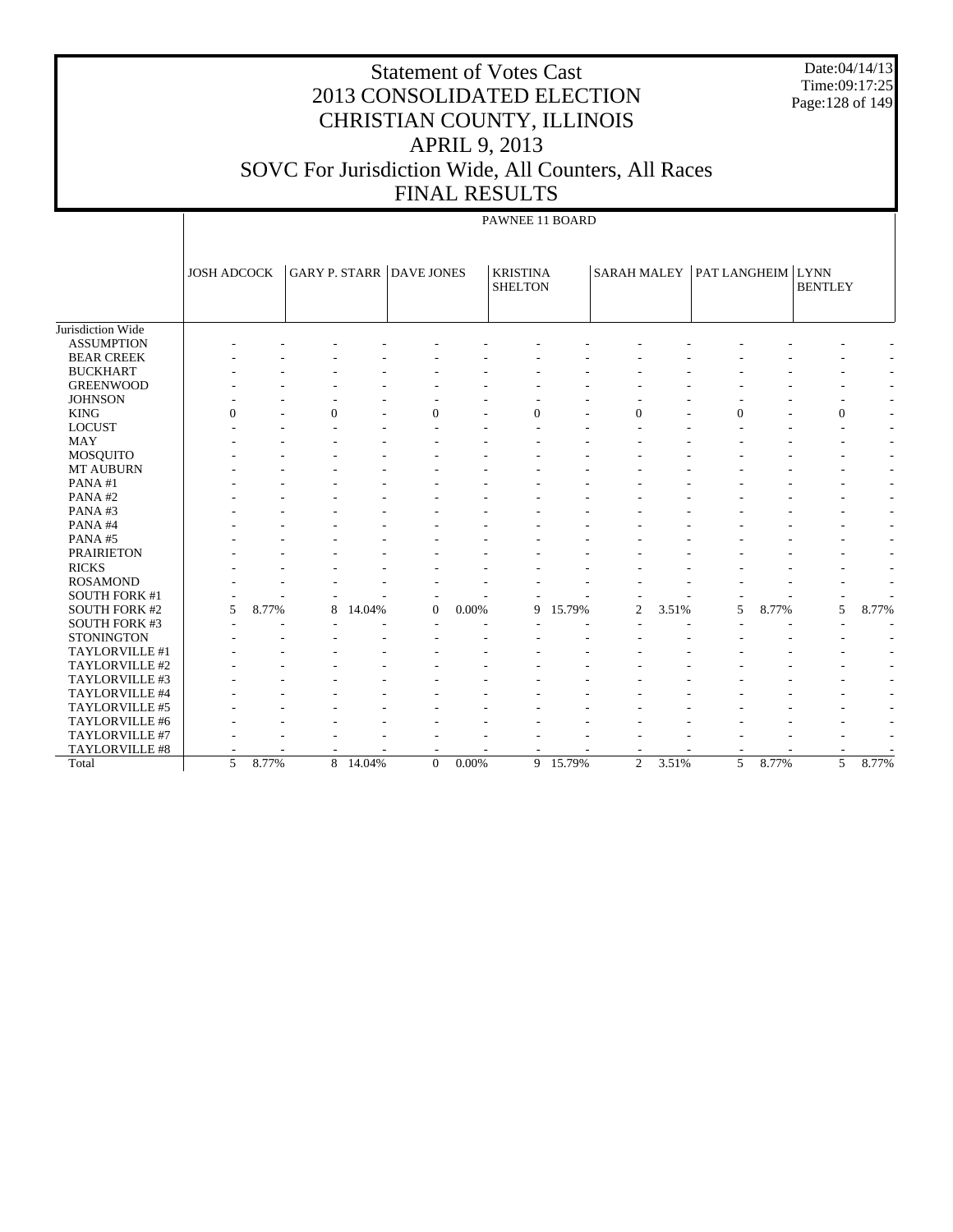Date:04/14/13 Time:09:17:25 Page:129 of 149

|                      | PAWNEE 11<br><b>BOARD</b>          |             |                              |                    | <b>SOUTH FORK 14 BOARD</b> |            |                    |            |
|----------------------|------------------------------------|-------------|------------------------------|--------------------|----------------------------|------------|--------------------|------------|
|                      | <b>SHELLY</b><br><b>CRAIGMILES</b> | Reg. Voters | Times<br>Counted             | <b>Total Votes</b> | <b>THOMAS WATSON</b>       |            | <b>JACK HANLON</b> |            |
| Jurisdiction Wide    |                                    |             |                              |                    |                            |            |                    |            |
| <b>ASSUMPTION</b>    |                                    |             |                              |                    |                            |            |                    |            |
| <b>BEAR CREEK</b>    |                                    |             |                              |                    |                            |            |                    |            |
| <b>BUCKHART</b>      |                                    |             |                              |                    |                            |            |                    |            |
| <b>GREENWOOD</b>     |                                    |             |                              |                    |                            |            |                    |            |
| <b>JOHNSON</b>       |                                    |             |                              |                    |                            |            |                    |            |
| <b>KING</b>          | 0                                  |             |                              |                    |                            |            |                    |            |
| <b>LOCUST</b>        |                                    |             |                              |                    |                            |            |                    |            |
| <b>MAY</b>           |                                    |             |                              |                    |                            |            |                    |            |
| <b>MOSQUITO</b>      |                                    |             |                              |                    |                            |            |                    |            |
| <b>MT AUBURN</b>     |                                    |             |                              |                    |                            |            |                    |            |
| PANA#1               |                                    |             |                              |                    |                            |            |                    |            |
| PANA#2               |                                    |             |                              |                    |                            |            |                    |            |
| PANA#3               |                                    |             |                              |                    |                            |            |                    |            |
| PANA#4               |                                    |             |                              |                    |                            |            |                    |            |
| PANA#5               |                                    |             |                              |                    |                            |            |                    |            |
| <b>PRAIRIETON</b>    |                                    |             |                              |                    |                            |            |                    |            |
| <b>RICKS</b>         |                                    |             |                              |                    |                            |            |                    |            |
| <b>ROSAMOND</b>      |                                    |             |                              |                    |                            |            |                    |            |
| <b>SOUTH FORK #1</b> |                                    | 895         | 333                          | 459                |                            | 237 51.63% |                    | 222 48.37% |
| <b>SOUTH FORK #2</b> | 15.79%<br>9                        | 325         | 131                          | 181                |                            | 86 47.51%  | 95                 | 52.49%     |
| <b>SOUTH FORK #3</b> |                                    | 372         | 125                          | 157                |                            | 82 52.23%  | 75                 | 47.77%     |
| <b>STONINGTON</b>    |                                    |             |                              |                    |                            |            |                    |            |
| TAYLORVILLE #1       |                                    |             |                              |                    |                            |            |                    |            |
| TAYLORVILLE #2       |                                    |             |                              |                    |                            |            |                    |            |
| TAYLORVILLE #3       |                                    |             |                              |                    |                            |            |                    |            |
| TAYLORVILLE #4       |                                    |             | $\mathbf{0}$<br>$\mathbf{0}$ | $\mathbf{0}$       | $\theta$                   |            | $\mathbf{0}$       |            |
| TAYLORVILLE #5       |                                    |             |                              |                    |                            |            |                    |            |
| TAYLORVILLE #6       |                                    |             |                              |                    |                            |            |                    |            |
| TAYLORVILLE #7       |                                    |             |                              |                    |                            |            |                    |            |
| TAYLORVILLE #8       |                                    |             |                              |                    |                            |            |                    |            |
| Total                | 9 15.79%                           | 1592        | 589                          | 797                |                            | 405 50.82% |                    | 392 49.18% |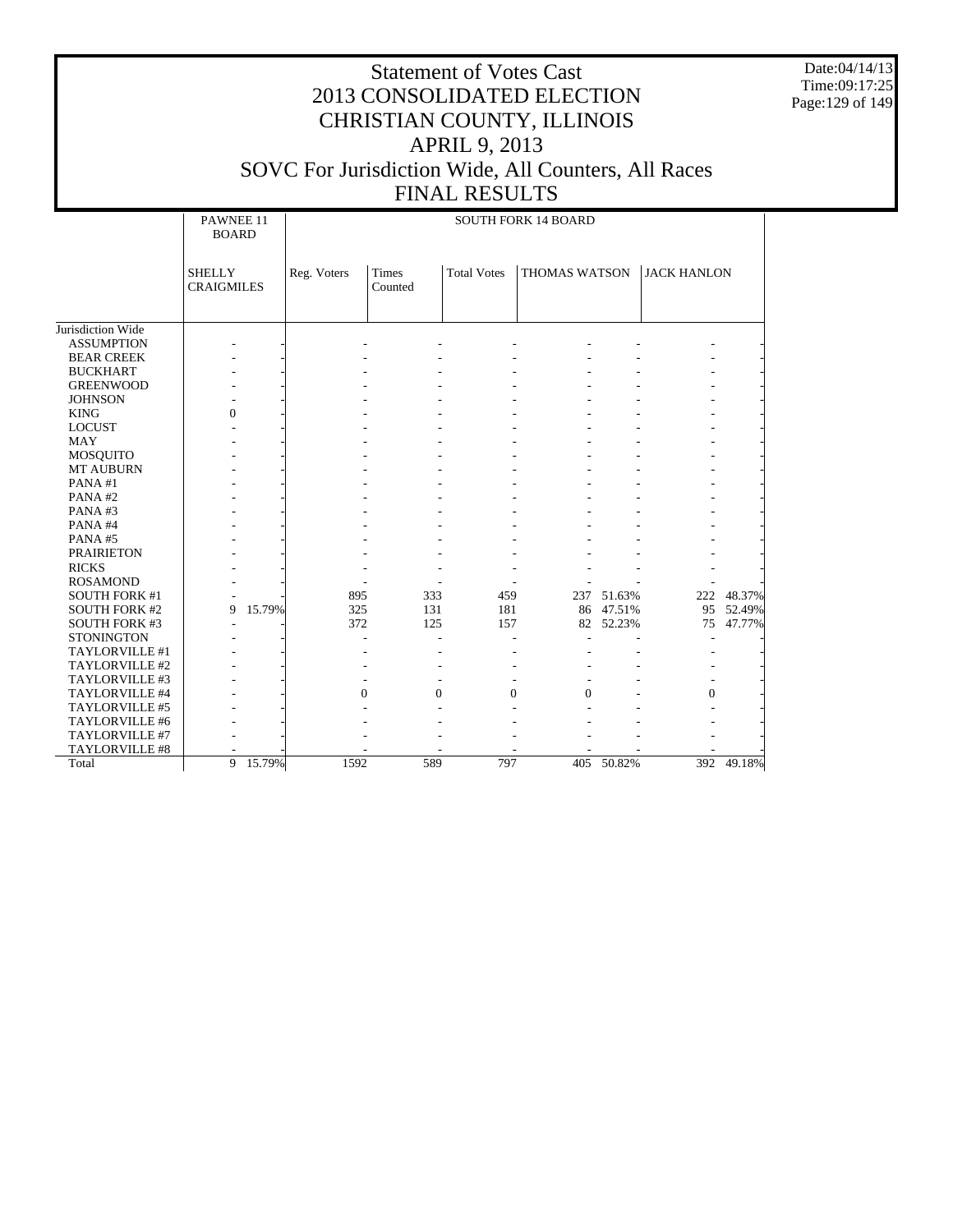Date:04/14/13 Time:09:17:25 Page:130 of 149

|                      |                       |                  |          |          |        | <b>MERIDIAN 15 BOARD</b>                                  |        |                          |       |                           |        |
|----------------------|-----------------------|------------------|----------|----------|--------|-----------------------------------------------------------|--------|--------------------------|-------|---------------------------|--------|
|                      | Reg.<br><b>Voters</b> | Times<br>Counted |          |          |        | Total Votes   MONTE R. HOGAN   ANGELA L.<br><b>DAWSON</b> |        | RITA R. HOGAN            |       | ADAM R.<br><b>HERBERT</b> |        |
| Jurisdiction Wide    |                       |                  |          |          |        |                                                           |        |                          |       |                           |        |
| <b>ASSUMPTION</b>    |                       |                  |          |          |        |                                                           |        |                          |       |                           |        |
| <b>BEAR CREEK</b>    |                       |                  |          |          |        |                                                           |        |                          |       |                           |        |
| <b>BUCKHART</b>      |                       |                  |          |          |        |                                                           |        |                          |       |                           |        |
| <b>GREENWOOD</b>     |                       |                  |          |          |        |                                                           |        |                          |       |                           |        |
| <b>JOHNSON</b>       |                       |                  |          |          |        |                                                           |        |                          |       |                           |        |
| <b>KING</b>          |                       |                  |          |          |        |                                                           |        |                          |       |                           |        |
| <b>LOCUST</b>        |                       |                  |          |          |        |                                                           |        |                          |       |                           |        |
| <b>MAY</b>           | ÷                     |                  | ÷,       |          |        |                                                           |        |                          |       |                           |        |
| <b>MOSQUITO</b>      | 82                    | 35               | 93       | 19       | 20.43% | 21                                                        | 22.58% | 9                        | 9.68% | 22                        | 23.66% |
| <b>MT AUBURN</b>     |                       |                  | L,       |          |        |                                                           |        |                          |       |                           |        |
| PANA#1               |                       |                  |          |          |        |                                                           |        |                          |       |                           |        |
| PANA#2               |                       |                  |          |          |        |                                                           |        |                          |       |                           |        |
| PANA#3               |                       |                  |          |          |        |                                                           |        |                          |       |                           |        |
| PANA#4               |                       |                  |          |          |        |                                                           |        |                          |       |                           |        |
| PANA#5               |                       |                  |          |          |        |                                                           |        |                          |       |                           |        |
| <b>PRAIRIETON</b>    | $\overline{c}$        |                  | 3        | 1        | 33.33% | $\mathbf{0}$                                              | 0.00%  | $\mathbf{0}$             | 0.00% |                           | 33.33% |
| <b>RICKS</b>         |                       |                  |          |          |        |                                                           |        |                          |       |                           |        |
| <b>ROSAMOND</b>      |                       |                  |          |          |        |                                                           |        |                          |       |                           |        |
| <b>SOUTH FORK #1</b> |                       |                  |          |          |        |                                                           |        |                          |       |                           |        |
| <b>SOUTH FORK #2</b> |                       |                  |          |          |        |                                                           |        |                          |       |                           |        |
| SOUTH FORK #3        |                       |                  |          |          |        |                                                           |        |                          |       |                           |        |
| <b>STONINGTON</b>    | 4                     | 1                | $\Omega$ | $\Omega$ |        | $\Omega$                                                  |        | $\Omega$                 |       | $\Omega$                  |        |
| TAYLORVILLE #1       |                       |                  |          |          |        |                                                           |        |                          |       |                           |        |
| TAYLORVILLE #2       |                       |                  |          |          |        |                                                           |        |                          |       |                           |        |
| TAYLORVILLE #3       |                       |                  |          |          |        |                                                           |        |                          |       |                           |        |
| TAYLORVILLE #4       |                       |                  |          |          |        |                                                           |        |                          |       |                           |        |
| TAYLORVILLE #5       |                       |                  |          |          |        |                                                           |        |                          |       |                           |        |
| TAYLORVILLE #6       |                       |                  |          |          |        |                                                           |        |                          |       |                           |        |
| TAYLORVILLE #7       |                       |                  |          |          |        |                                                           |        |                          |       |                           |        |
| TAYLORVILLE #8       |                       |                  |          |          |        |                                                           |        | $\overline{\phantom{a}}$ |       |                           |        |
| Total                | 88                    | 37               | 96       | 20       | 20.83% | 21                                                        | 21.88% | 9                        | 9.38% | $\overline{23}$           | 23.96% |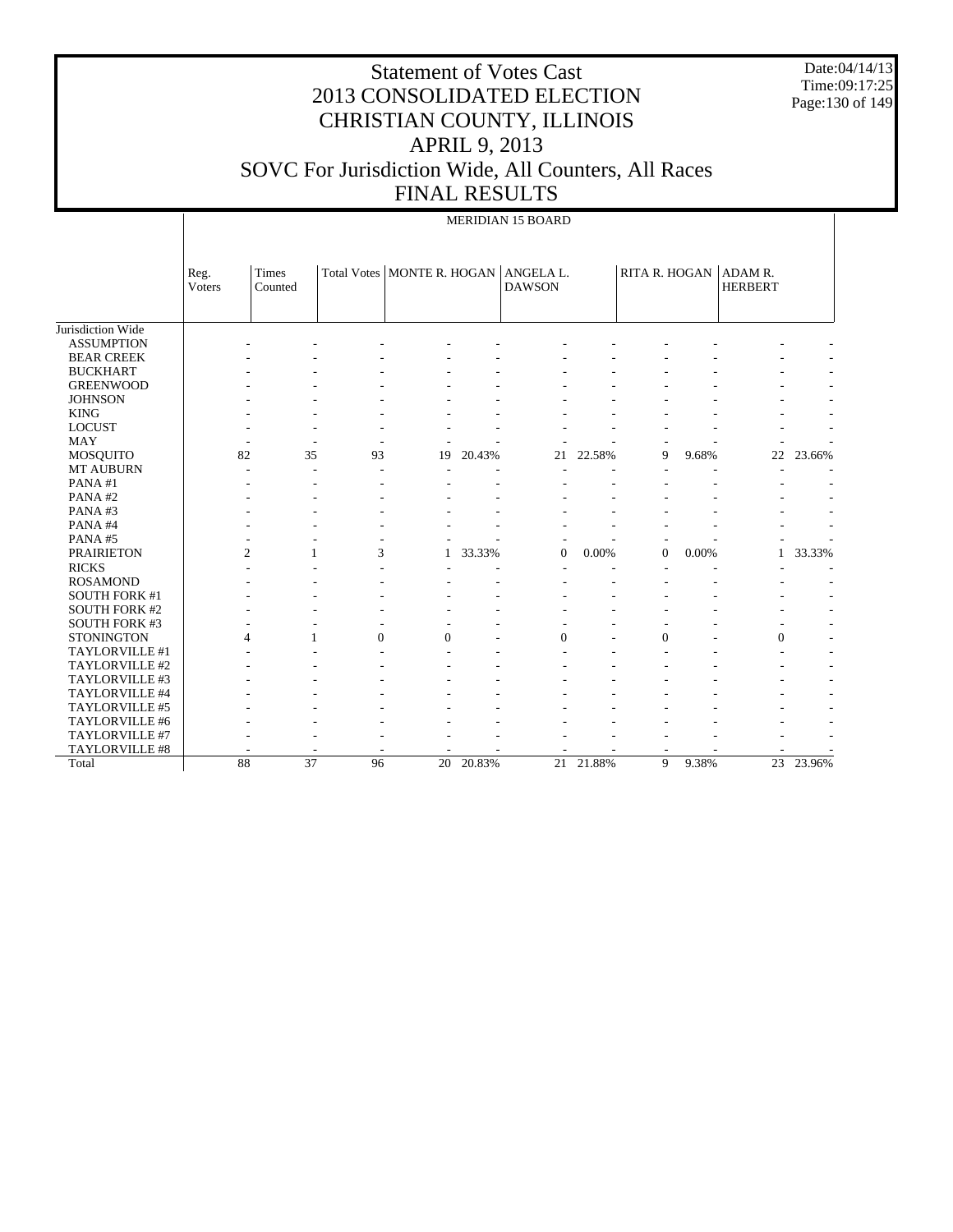Date:04/14/13 Time:09:17:25 Page:131 of 149

|                      |                                |       | <b>MERIDIAN 15 BOARD</b> |           |             | CEN A M 21 BOARD 2 YR   |              |                                                 |        |
|----------------------|--------------------------------|-------|--------------------------|-----------|-------------|-------------------------|--------------|-------------------------------------------------|--------|
|                      | <b>CHRISTOPHER</b><br>M. MERRI |       | <b>DREW JOHNSON</b>      |           | Reg. Voters | <b>Times</b><br>Counted | Total Votes  | <b>TRAVIS</b><br><b>WILLIAM</b><br><b>KERBY</b> |        |
| Jurisdiction Wide    |                                |       |                          |           |             |                         |              |                                                 |        |
| <b>ASSUMPTION</b>    |                                |       |                          |           | 893         | 269                     | 33           | 2                                               | 6.06%  |
| <b>BEAR CREEK</b>    |                                |       |                          |           |             |                         |              |                                                 |        |
| <b>BUCKHART</b>      |                                |       |                          |           |             |                         |              |                                                 |        |
| <b>GREENWOOD</b>     |                                |       |                          |           |             |                         |              |                                                 |        |
| <b>JOHNSON</b>       |                                |       |                          |           |             |                         |              |                                                 |        |
| <b>KING</b>          |                                |       |                          |           |             |                         |              |                                                 |        |
| <b>LOCUST</b>        |                                |       |                          |           | 12          | 5                       | $\Omega$     | $\mathbf{0}$                                    |        |
| <b>MAY</b>           |                                |       |                          |           | 13          | 8                       | $\Omega$     | $\mathbf{0}$                                    |        |
| <b>MOSQUITO</b>      | 8                              | 8.60% | 14                       | 15.05%    |             |                         |              |                                                 |        |
| <b>MT AUBURN</b>     |                                |       |                          |           |             |                         |              |                                                 |        |
| PANA#1               |                                |       |                          |           |             |                         |              |                                                 |        |
| PANA#2               |                                |       |                          |           |             |                         |              |                                                 |        |
| PANA#3               |                                |       |                          |           |             |                         |              |                                                 |        |
| PANA#4               |                                |       |                          |           | 11          | $\overline{0}$          | $\mathbf{0}$ | $\mathbf{0}$                                    |        |
| PANA#5               |                                |       |                          |           | 11          | $\overline{c}$          | $\Omega$     | $\mathbf{0}$                                    |        |
| <b>PRAIRIETON</b>    | $\overline{0}$                 | 0.00% | 1                        | 33.33%    | 283         | 86                      | 11           | 7                                               | 63.64% |
| <b>RICKS</b>         |                                |       |                          |           |             |                         |              |                                                 |        |
| <b>ROSAMOND</b>      |                                |       |                          |           |             |                         |              |                                                 |        |
| <b>SOUTH FORK #1</b> |                                |       |                          |           |             |                         |              |                                                 |        |
| <b>SOUTH FORK #2</b> |                                |       |                          |           |             |                         |              |                                                 |        |
| <b>SOUTH FORK #3</b> |                                |       |                          |           |             |                         |              |                                                 |        |
| <b>STONINGTON</b>    | $\theta$                       |       | $\theta$                 |           |             |                         |              |                                                 |        |
| TAYLORVILLE #1       |                                |       |                          |           |             |                         |              |                                                 |        |
| TAYLORVILLE #2       |                                |       |                          |           |             |                         |              |                                                 |        |
| TAYLORVILLE #3       |                                |       |                          |           |             |                         |              |                                                 |        |
| TAYLORVILLE #4       |                                |       |                          |           |             |                         |              |                                                 |        |
| TAYLORVILLE #5       |                                |       |                          |           |             |                         |              |                                                 |        |
| TAYLORVILLE #6       |                                |       |                          |           |             |                         |              |                                                 |        |
| TAYLORVILLE #7       |                                |       |                          |           |             |                         |              |                                                 |        |
| TAYLORVILLE #8       |                                |       |                          |           |             |                         |              |                                                 |        |
| Total                | 8                              | 8.33% |                          | 15 15.63% | 1223        | 370                     | 44           | 9                                               | 20.45% |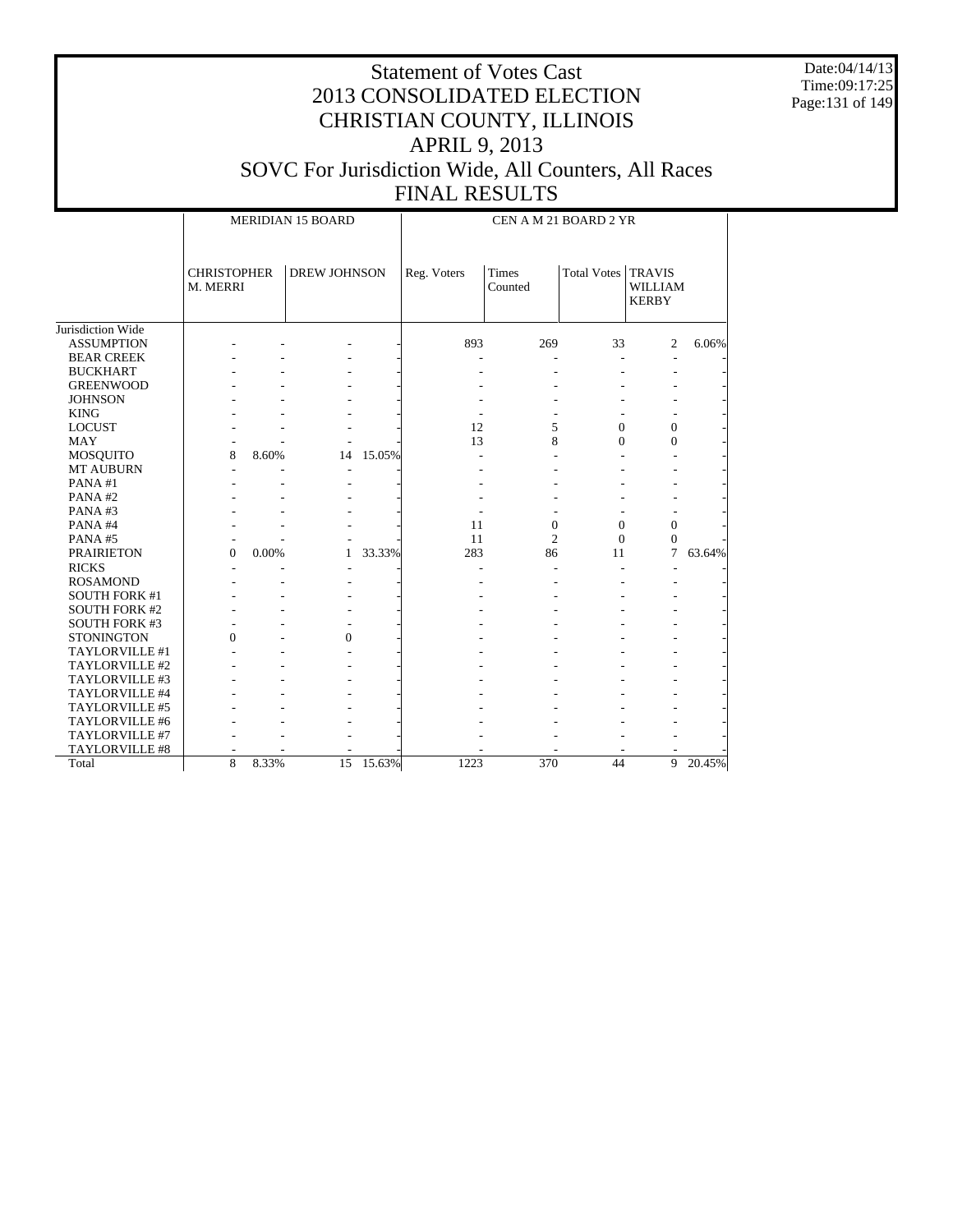Date:04/14/13 Time:09:17:25 Page:132 of 149

|                       |             |                  |                    | CEN A M 21 BOARD 4 YR |            |                             |       |                     |        |
|-----------------------|-------------|------------------|--------------------|-----------------------|------------|-----------------------------|-------|---------------------|--------|
|                       | Reg. Voters | Times<br>Counted | <b>Total Votes</b> | TAPPI E. McLEOD       |            | COREY L.<br><b>STEILING</b> |       | <b>HOLLY TAYLOR</b> |        |
| Jurisdiction Wide     |             |                  |                    |                       |            |                             |       |                     |        |
| <b>ASSUMPTION</b>     | 893         | 269              | 911                |                       | 181 19.87% | 68                          | 7.46% | 99                  | 10.87% |
| <b>BEAR CREEK</b>     |             |                  |                    |                       |            |                             |       |                     |        |
| <b>BUCKHART</b>       |             | ٠                | ٠                  |                       |            |                             |       |                     |        |
| <b>GREENWOOD</b>      |             |                  |                    |                       |            |                             |       |                     |        |
| <b>JOHNSON</b>        |             |                  |                    |                       |            |                             |       |                     |        |
| <b>KING</b>           |             |                  |                    |                       |            |                             |       |                     |        |
| <b>LOCUST</b>         | 12          | 5                | 20                 | 4                     | 20.00%     | $\mathbf{0}$                | 0.00% | $\overline{2}$      | 10.00% |
| <b>MAY</b>            | 13          | 8                | 27                 | 6                     | 22.22%     | $\mathbf{1}$                | 3.70% | $\Omega$            | 0.00%  |
| MOSQUITO              |             |                  |                    |                       |            |                             |       |                     |        |
| <b>MT AUBURN</b>      |             |                  |                    |                       |            |                             |       |                     |        |
| PANA#1                |             |                  |                    |                       |            |                             |       |                     |        |
| PANA#2                |             |                  |                    |                       |            |                             |       |                     |        |
| PANA#3                |             |                  |                    |                       |            |                             |       |                     |        |
| PANA#4                | 11          | $\boldsymbol{0}$ | $\mathbf{0}$       | $\Omega$              |            | $\boldsymbol{0}$            |       | $\boldsymbol{0}$    |        |
| PANA#5                | 11          | $\overline{2}$   | 6                  | $\overline{c}$        | 33.33%     | $\mathbf{0}$                | 0.00% | $\overline{0}$      | 0.00%  |
| <b>PRAIRIETON</b>     | 283         | 86               | 303                | 62                    | 20.46%     | 29                          | 9.57% | 27                  | 8.91%  |
| <b>RICKS</b>          |             |                  |                    |                       |            |                             |       |                     |        |
| <b>ROSAMOND</b>       |             |                  |                    |                       |            |                             |       |                     |        |
| <b>SOUTH FORK #1</b>  |             |                  |                    |                       |            |                             |       |                     |        |
| <b>SOUTH FORK #2</b>  |             |                  |                    |                       |            |                             |       |                     |        |
| <b>SOUTH FORK #3</b>  |             |                  |                    |                       |            |                             |       |                     |        |
| <b>STONINGTON</b>     |             |                  |                    |                       |            |                             |       |                     |        |
| TAYLORVILLE #1        |             |                  |                    |                       |            |                             |       |                     |        |
| TAYLORVILLE #2        |             |                  |                    |                       |            |                             |       |                     |        |
| TAYLORVILLE #3        |             |                  |                    |                       |            |                             |       |                     |        |
| TAYLORVILLE #4        |             |                  |                    |                       |            |                             |       |                     |        |
| TAYLORVILLE #5        |             |                  |                    |                       |            |                             |       |                     |        |
| TAYLORVILLE #6        |             |                  |                    |                       |            |                             |       |                     |        |
| TAYLORVILLE #7        |             |                  |                    |                       |            |                             |       |                     |        |
| <b>TAYLORVILLE #8</b> |             |                  |                    |                       |            |                             |       |                     |        |
| Total                 | 1223        | 370              | 1267               | 255                   | 20.13%     | 98                          | 7.73% | 128                 | 10.10% |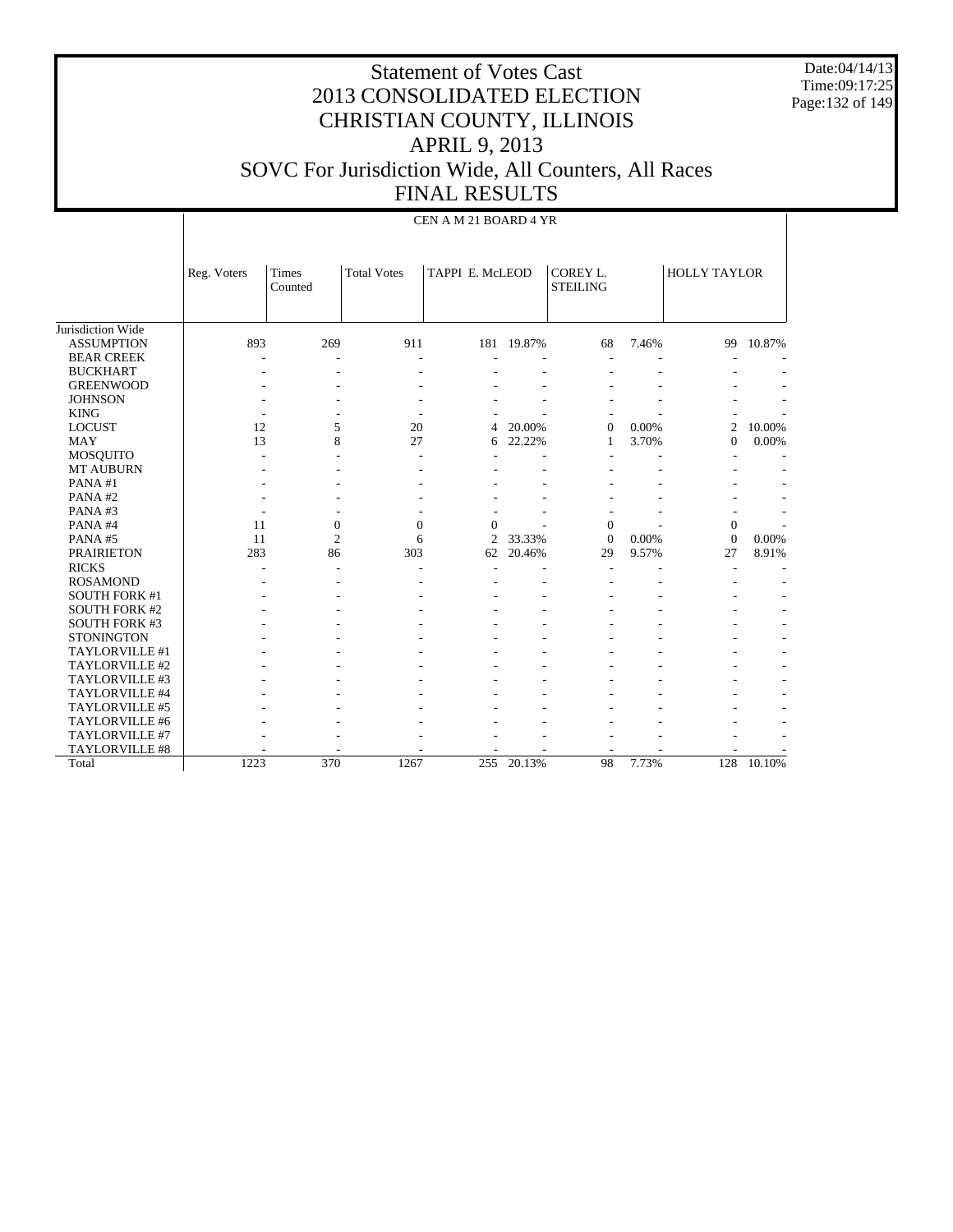Date:04/14/13 Time:09:17:25 Page:133 of 149

|                       |                    |            |                              |            | CEN A M 21 BOARD 4 YR |        |                     |            |
|-----------------------|--------------------|------------|------------------------------|------------|-----------------------|--------|---------------------|------------|
|                       | <b>BROCK BOLTZ</b> |            | LINDSAY K.<br><b>PARADEE</b> |            | <b>RONALD BOND</b>    |        | <b>BETH A. SAMS</b> |            |
| Jurisdiction Wide     |                    |            |                              |            |                       |        |                     |            |
| <b>ASSUMPTION</b>     |                    | 158 17.34% |                              | 176 19.32% | 70                    | 7.68%  |                     | 159 17.45% |
| <b>BEAR CREEK</b>     |                    |            |                              |            |                       |        |                     |            |
| <b>BUCKHART</b>       |                    |            |                              |            |                       |        |                     |            |
| <b>GREENWOOD</b>      |                    |            |                              |            |                       |        |                     |            |
| <b>JOHNSON</b>        |                    |            |                              |            |                       |        |                     |            |
| <b>KING</b>           |                    |            |                              |            |                       |        |                     |            |
| <b>LOCUST</b>         | 3                  | 15.00%     | 4                            | 20.00%     | 2                     | 10.00% |                     | 5 25.00%   |
| <b>MAY</b>            | 5                  | 18.52%     | 6                            | 22.22%     | $\overline{2}$        | 7.41%  | 7                   | 25.93%     |
| <b>MOSQUITO</b>       |                    |            |                              |            | $\overline{a}$        |        |                     |            |
| <b>MT AUBURN</b>      |                    |            |                              |            |                       |        |                     |            |
| PANA#1                |                    |            |                              |            |                       |        |                     |            |
| PANA#2                |                    |            |                              |            |                       |        |                     |            |
| PANA#3                |                    |            |                              |            |                       |        |                     |            |
| PANA#4                | $\Omega$           |            | $\overline{0}$               |            | $\Omega$              |        | $\Omega$            |            |
| PANA#5                | 2                  | 33.33%     | $\Omega$                     | 0.00%      | $\Omega$              | 0.00%  | $\overline{c}$      | 33.33%     |
| <b>PRAIRIETON</b>     | 48                 | 15.84%     | 44                           | 14.52%     | 45                    | 14.85% | 48                  | 15.84%     |
| <b>RICKS</b>          |                    |            |                              |            |                       |        |                     |            |
| <b>ROSAMOND</b>       |                    |            |                              |            |                       |        |                     |            |
| <b>SOUTH FORK #1</b>  |                    |            |                              |            |                       |        |                     |            |
| <b>SOUTH FORK #2</b>  |                    |            |                              |            |                       |        |                     |            |
| <b>SOUTH FORK #3</b>  |                    |            |                              |            |                       |        |                     |            |
| <b>STONINGTON</b>     |                    |            |                              |            |                       |        |                     |            |
| TAYLORVILLE #1        |                    |            |                              |            |                       |        |                     |            |
| TAYLORVILLE #2        |                    |            |                              |            |                       |        |                     |            |
| TAYLORVILLE #3        |                    |            |                              |            |                       |        |                     |            |
| TAYLORVILLE #4        |                    |            |                              |            |                       |        |                     |            |
| TAYLORVILLE #5        |                    |            |                              |            |                       |        |                     |            |
| TAYLORVILLE #6        |                    |            |                              |            |                       |        |                     |            |
| TAYLORVILLE #7        |                    |            |                              |            |                       |        |                     |            |
| <b>TAYLORVILLE #8</b> |                    |            |                              |            |                       |        |                     |            |
| Total                 | 216                | 17.05%     | 230                          | 18.15%     | 119                   | 9.39%  | 221                 | 17.44%     |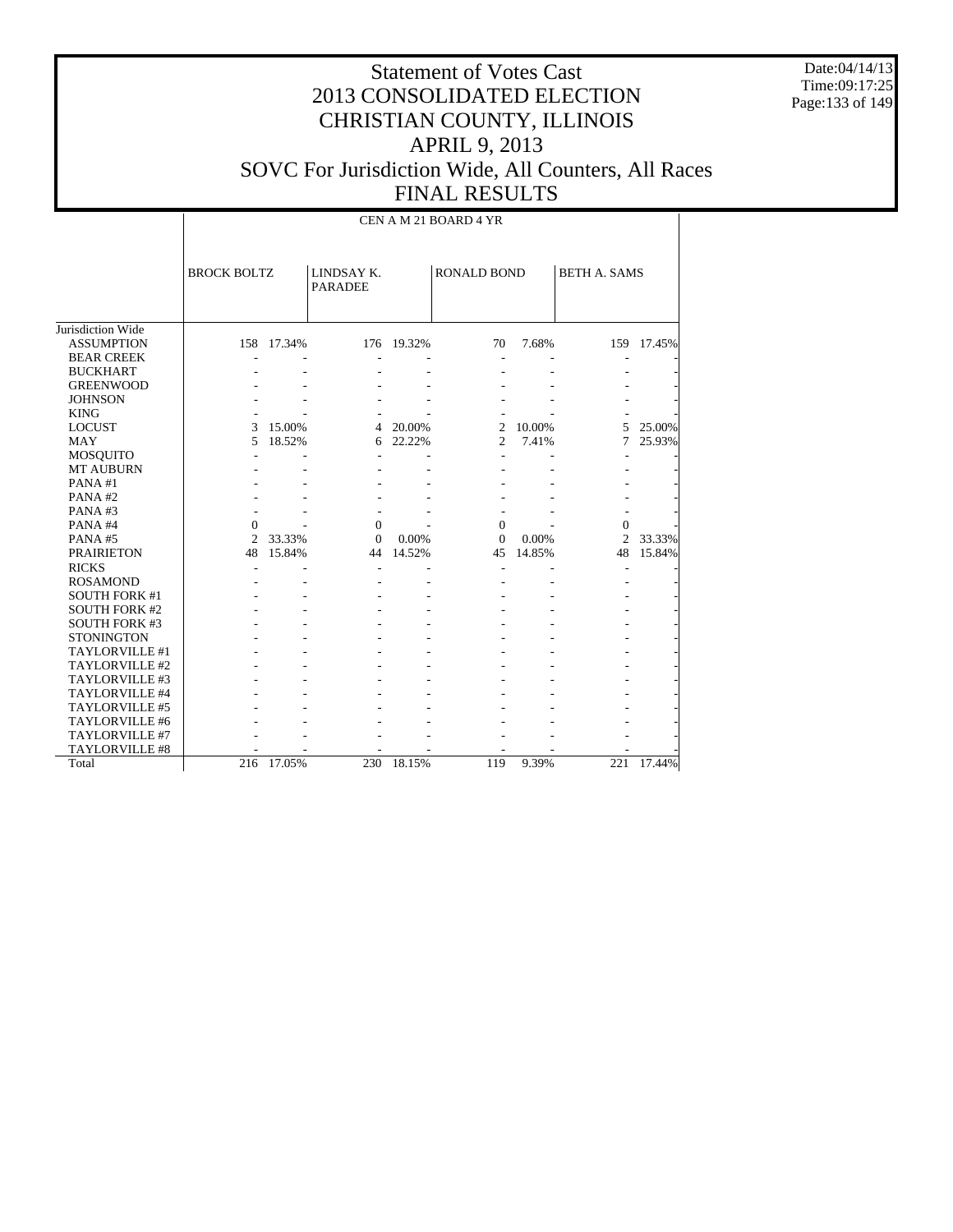# Statement of Votes Cast 2013 CONSOLIDATED ELECTION CHRISTIAN COUNTY, ILLINOIS APRIL 9, 2013 SOVC For Jurisdiction Wide, All Counters, All Races

Date:04/14/13 Time:09:17:25 Page:134 of 149

|                                                                   |                |                  |                    | <b>FINAL RESULTS</b>  |        |                       |        |                      |           |                                            |       |
|-------------------------------------------------------------------|----------------|------------------|--------------------|-----------------------|--------|-----------------------|--------|----------------------|-----------|--------------------------------------------|-------|
|                                                                   |                |                  |                    |                       |        | NOKOMIS 22 BOARD 4 YR |        |                      |           |                                            |       |
|                                                                   | Reg.<br>Voters | Times<br>Counted | <b>Total Votes</b> | <b>JIM EISENBARTH</b> |        | <b>DENNY BAUMAN</b>   |        | <b>BRIAN CHAUSSE</b> |           | MICHAEL R.<br><b>GLENN</b>                 |       |
| Jurisdiction Wide<br><b>ASSUMPTION</b><br><b>BEAR CREEK</b>       |                |                  |                    |                       |        |                       |        |                      |           |                                            |       |
| <b>BUCKHART</b><br><b>GREENWOOD</b><br><b>JOHNSON</b>             | 74             | ٠<br>36          | 114                | 30                    | 26.32% | 27                    | 23.68% | 19                   | 16.67%    | 11                                         | 9.65% |
| <b>KING</b><br><b>LOCUST</b>                                      |                |                  |                    |                       |        |                       |        |                      |           |                                            |       |
| <b>MAY</b><br><b>MOSQUITO</b>                                     |                |                  |                    |                       |        |                       |        |                      |           |                                            |       |
| MT AUBURN<br>PANA#1<br>PANA#2                                     |                |                  |                    |                       |        |                       |        |                      |           |                                            |       |
| PANA#3<br>PANA#4                                                  |                |                  |                    |                       |        |                       |        |                      |           |                                            |       |
| PANA#5<br><b>PRAIRIETON</b><br><b>RICKS</b>                       |                | 1                | $\overline{c}$     | $\overline{0}$        | 0.00%  |                       | 50.00% | $\mathbf{0}$         | 0.00%     | $\overline{\phantom{a}}$<br>$\overline{0}$ | 0.00% |
| <b>ROSAMOND</b><br><b>SOUTH FORK #1</b>                           |                |                  |                    |                       |        |                       |        |                      |           | $\overline{\phantom{a}}$                   |       |
| <b>SOUTH FORK #2</b><br><b>SOUTH FORK #3</b><br><b>STONINGTON</b> |                |                  |                    |                       |        |                       |        |                      |           |                                            |       |
| TAYLORVILLE #1<br>TAYLORVILLE #2                                  |                |                  |                    |                       |        |                       |        |                      |           |                                            |       |
| TAYLORVILLE #3<br>TAYLORVILLE #4<br>TAYLORVILLE #5                |                |                  |                    |                       |        |                       |        |                      |           |                                            |       |
| TAYLORVILLE #6<br>TAYLORVILLE #7                                  |                |                  |                    |                       |        |                       |        |                      |           |                                            |       |
| TAYLORVILLE #8<br>Total                                           |                | 75<br>37         | 116                | 30                    | 25.86% | 28                    | 24.14% |                      | 19 16.38% | $\overline{a}$<br>11                       | 9.48% |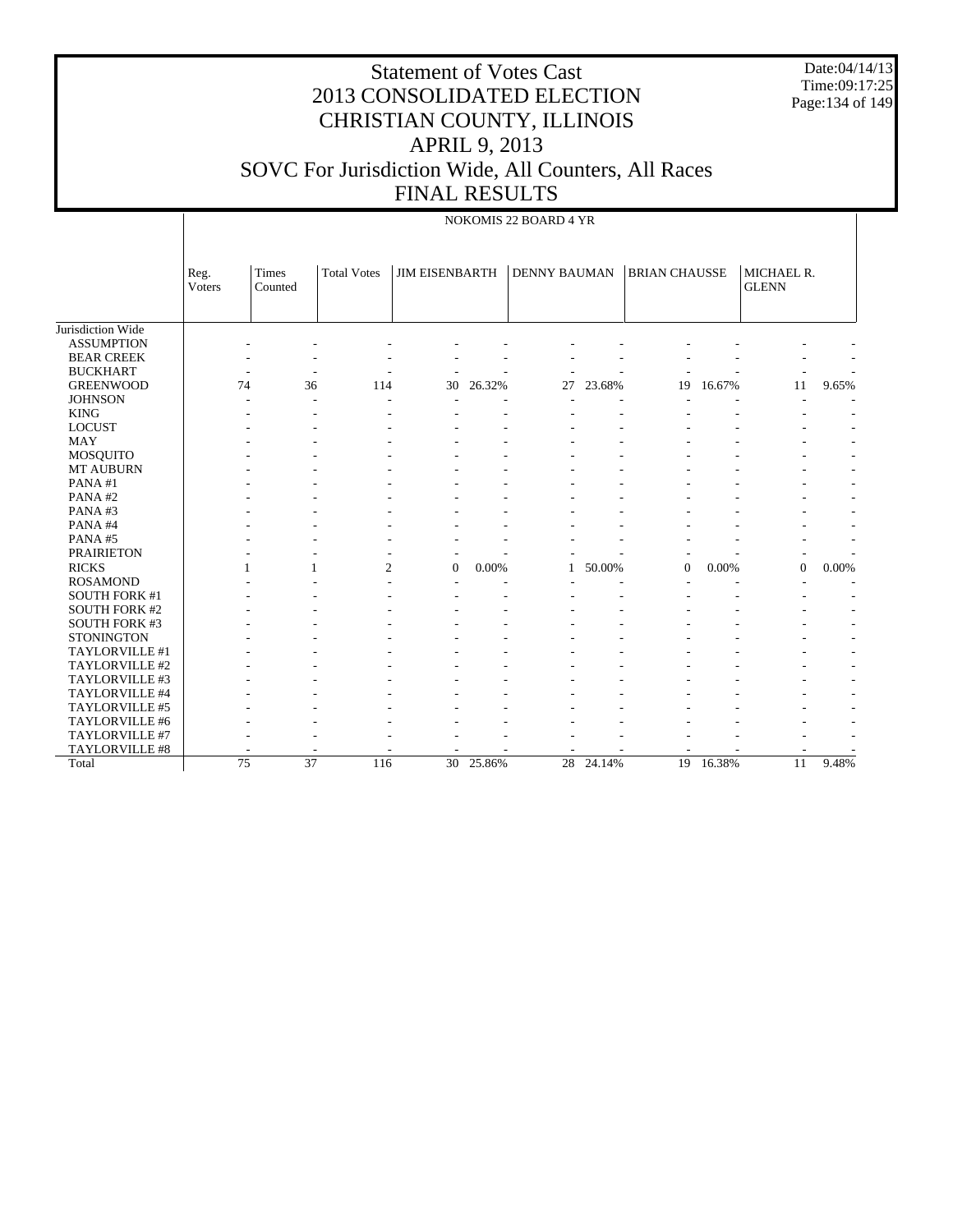Date:04/14/13 Time:09:17:25 Page:135 of 149

|                       | <b>NOKOMIS 22</b><br><b>BOARD 4 YR</b> |        |              | LAKE LAND 517-4 TRUSTEE  |                    |                    |             |                   |        |  |  |
|-----------------------|----------------------------------------|--------|--------------|--------------------------|--------------------|--------------------|-------------|-------------------|--------|--|--|
|                       | <b>STEVEN JANSSEN</b>                  |        | Reg. Voters  | Times<br>Counted         | <b>Total Votes</b> | <b>DAVID STORM</b> |             | <b>BRUCE OWEN</b> |        |  |  |
| Jurisdiction Wide     |                                        |        |              |                          |                    |                    |             |                   |        |  |  |
| <b>ASSUMPTION</b>     |                                        |        | $\mathbf{2}$ | $\boldsymbol{0}$         | $\boldsymbol{0}$   | $\mathbf{0}$       |             | $\boldsymbol{0}$  |        |  |  |
| <b>BEAR CREEK</b>     |                                        |        |              |                          |                    |                    |             |                   |        |  |  |
| <b>BUCKHART</b>       |                                        |        |              |                          |                    |                    |             |                   |        |  |  |
| <b>GREENWOOD</b>      | 27                                     | 23.68% | 21           | 13                       | 9                  | 5                  | 55.56%      | 4                 | 44.44% |  |  |
| <b>JOHNSON</b>        |                                        |        |              |                          |                    |                    |             |                   |        |  |  |
| <b>KING</b>           |                                        |        |              |                          |                    |                    |             |                   |        |  |  |
| <b>LOCUST</b>         |                                        |        | 45           | 17                       | 21                 | 11                 | 52.38%      | 10                | 47.62% |  |  |
| <b>MAY</b>            |                                        |        |              |                          |                    |                    |             |                   |        |  |  |
| <b>MOSQUITO</b>       |                                        |        |              |                          |                    |                    |             |                   |        |  |  |
| <b>MT AUBURN</b>      |                                        |        |              |                          |                    |                    |             |                   |        |  |  |
| PANA#1                |                                        |        | 676          | 317                      | 372                | 201                | 54.03%      | 171               | 45.97% |  |  |
| PANA#2                |                                        |        | 1351         | 643                      | 759                |                    | 411 54.15%  | 348               | 45.85% |  |  |
| PANA#3                |                                        |        | 782          | 388                      | 478                |                    | 251 52.51%  | 227               | 47.49% |  |  |
| PANA#4                |                                        |        | 668          | 270                      | 337                |                    | 180 53.41%  | 157               | 46.59% |  |  |
| PANA#5                |                                        |        | 516          | 168                      | 209                |                    | 117 55.98%  | 92                | 44.02% |  |  |
| <b>PRAIRIETON</b>     |                                        |        |              | $\overline{\phantom{a}}$ |                    |                    |             |                   |        |  |  |
| <b>RICKS</b>          | $\mathbf{1}$                           | 50.00% |              |                          |                    |                    |             |                   |        |  |  |
| <b>ROSAMOND</b>       |                                        |        | 234          | 54                       | 80                 | 40                 | 50.00%      | 40                | 50.00% |  |  |
| <b>SOUTH FORK #1</b>  |                                        |        |              |                          |                    |                    |             |                   |        |  |  |
| <b>SOUTH FORK #2</b>  |                                        |        |              |                          |                    |                    |             |                   |        |  |  |
| <b>SOUTH FORK #3</b>  |                                        |        |              |                          |                    |                    |             |                   |        |  |  |
| <b>STONINGTON</b>     |                                        |        |              |                          |                    |                    |             |                   |        |  |  |
| TAYLORVILLE #1        |                                        |        |              |                          |                    |                    |             |                   |        |  |  |
| TAYLORVILLE #2        |                                        |        |              |                          |                    |                    |             |                   |        |  |  |
| TAYLORVILLE #3        |                                        |        |              |                          |                    |                    |             |                   |        |  |  |
| TAYLORVILLE #4        |                                        |        |              |                          |                    |                    |             |                   |        |  |  |
| TAYLORVILLE #5        |                                        |        |              |                          |                    |                    |             |                   |        |  |  |
| TAYLORVILLE #6        |                                        |        |              |                          |                    |                    |             |                   |        |  |  |
| TAYLORVILLE #7        |                                        |        |              |                          |                    |                    |             |                   |        |  |  |
| <b>TAYLORVILLE #8</b> |                                        |        |              |                          |                    |                    |             |                   |        |  |  |
| Total                 | 28 24.14%                              |        | 4295         | 1870                     | 2265               |                    | 1216 53.69% | 1049              | 46.31% |  |  |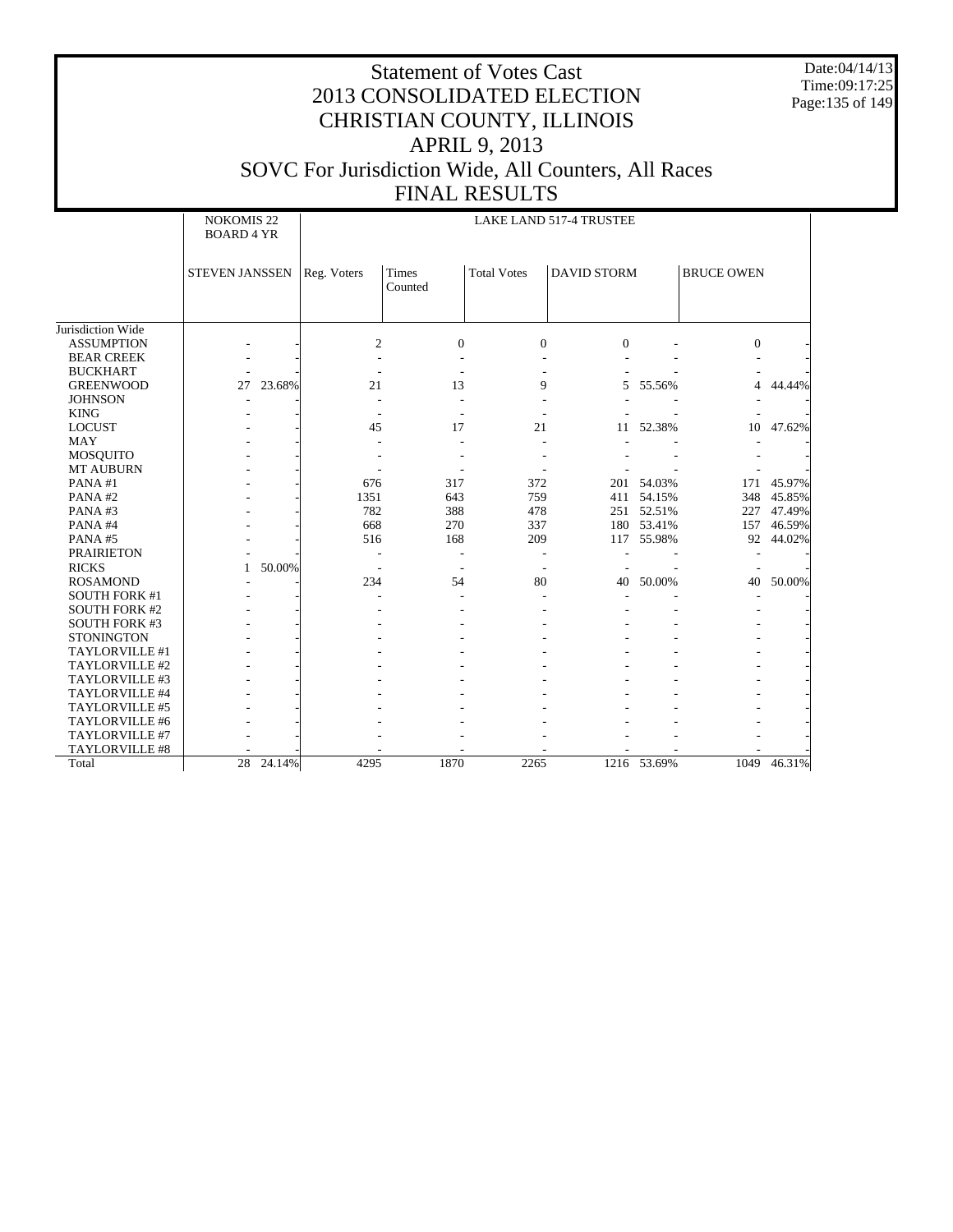Date:04/14/13 Time:09:17:25 Page:136 of 149

|                       |             |                  | RICHLAND 537 TRUSTEE |                   |            |                |        |                                 |           |  |  |  |  |
|-----------------------|-------------|------------------|----------------------|-------------------|------------|----------------|--------|---------------------------------|-----------|--|--|--|--|
|                       | Reg. Voters | Times<br>Counted | <b>Total Votes</b>   | <b>DALE COLEE</b> |            |                |        | DAVID COOPRIDER JOSH ROHRSCHEIB |           |  |  |  |  |
| Jurisdiction Wide     |             |                  |                      |                   |            |                |        |                                 |           |  |  |  |  |
| <b>ASSUMPTION</b>     | 893         | 269              | 343                  |                   | 145 42.27% | 103            | 30.03% |                                 | 95 27.70% |  |  |  |  |
| <b>BEAR CREEK</b>     |             |                  |                      |                   |            |                |        |                                 |           |  |  |  |  |
| <b>BUCKHART</b>       | 60          | 23               | 22                   | 9                 | 40.91%     | 8              | 36.36% | 5                               | 22.73%    |  |  |  |  |
| <b>GREENWOOD</b>      |             |                  |                      |                   |            |                |        |                                 |           |  |  |  |  |
| <b>JOHNSON</b>        |             |                  |                      |                   |            |                |        |                                 |           |  |  |  |  |
| <b>KING</b>           |             |                  |                      |                   |            |                |        |                                 |           |  |  |  |  |
| <b>LOCUST</b>         | 12          | 5                | 8                    | $\mathfrak{D}$    | 25.00%     | 3              | 37.50% | 3                               | 37.50%    |  |  |  |  |
| <b>MAY</b>            | 121         | 77               | 86                   | 26                | 30.23%     | 37             | 43.02% | 23                              | 26.74%    |  |  |  |  |
| <b>MOSQUITO</b>       | 135         | 63               | 100                  | 43                | 43.00%     | 39             | 39.00% | 18                              | 18.00%    |  |  |  |  |
| <b>MT AUBURN</b>      |             |                  | ٠                    |                   |            |                |        |                                 |           |  |  |  |  |
| PANA#1                |             |                  |                      |                   |            |                |        |                                 |           |  |  |  |  |
| PANA#2                |             |                  |                      |                   |            |                |        |                                 |           |  |  |  |  |
| PANA#3                |             |                  |                      |                   |            |                |        |                                 |           |  |  |  |  |
| PANA#4                | 11          | $\mathbf{0}$     | $\mathbf{0}$         | $\Omega$          |            | $\Omega$       |        | $\Omega$                        |           |  |  |  |  |
| PANA#5                | 11          | $\overline{2}$   | 4                    | 1                 | 25.00%     | $\mathfrak{D}$ | 50.00% | 1                               | 25.00%    |  |  |  |  |
| <b>PRAIRIETON</b>     | 326         | 92               | 120                  | 64                | 53.33%     | 33             | 27.50% | 23                              | 19.17%    |  |  |  |  |
| <b>RICKS</b>          |             |                  |                      |                   |            |                |        |                                 |           |  |  |  |  |
| <b>ROSAMOND</b>       |             |                  |                      |                   |            |                |        |                                 |           |  |  |  |  |
| <b>SOUTH FORK #1</b>  |             |                  |                      |                   |            |                |        |                                 |           |  |  |  |  |
| <b>SOUTH FORK #2</b>  |             |                  |                      |                   |            |                |        |                                 |           |  |  |  |  |
| <b>SOUTH FORK #3</b>  |             |                  |                      |                   |            |                |        |                                 |           |  |  |  |  |
| <b>STONINGTON</b>     | 739         | 307              | 373                  | 130               | 34.85%     | 146            | 39.14% | 97                              | 26.01%    |  |  |  |  |
| TAYLORVILLE #1        |             |                  |                      |                   |            |                |        |                                 |           |  |  |  |  |
| TAYLORVILLE #2        |             |                  |                      |                   |            |                |        |                                 |           |  |  |  |  |
| TAYLORVILLE #3        |             |                  |                      |                   |            |                |        |                                 |           |  |  |  |  |
| TAYLORVILLE #4        |             |                  |                      |                   |            |                |        |                                 |           |  |  |  |  |
| TAYLORVILLE #5        |             |                  |                      |                   |            |                |        |                                 |           |  |  |  |  |
| TAYLORVILLE #6        |             |                  |                      |                   |            |                |        |                                 |           |  |  |  |  |
| TAYLORVILLE #7        |             |                  |                      |                   |            |                |        |                                 |           |  |  |  |  |
| <b>TAYLORVILLE #8</b> |             |                  |                      |                   |            |                |        |                                 |           |  |  |  |  |
| Total                 | 2308        | 838              | 1056                 | 420               | 39.77%     | 371            | 35.13% | 265                             | 25.09%    |  |  |  |  |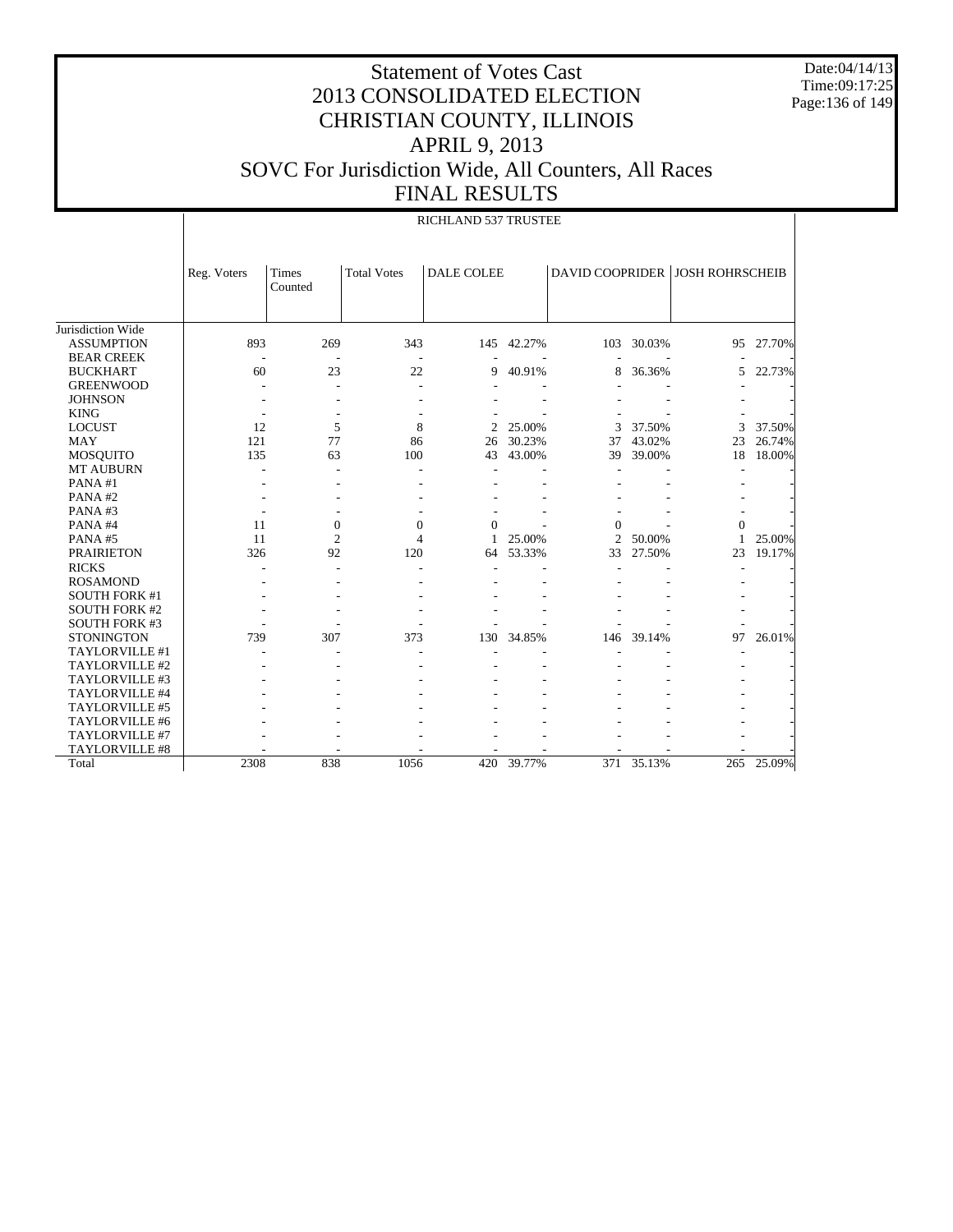Date:04/14/13 Time:09:17:25 Page:137 of 149

|                       |              |                  | <b>LINCOLN LAND 526 TRUSTEE</b> |                              |
|-----------------------|--------------|------------------|---------------------------------|------------------------------|
|                       | Reg. Voters  | Times<br>Counted | <b>Total Votes</b>              | WAYNE A.<br><b>ROSENTHAL</b> |
| Jurisdiction Wide     |              |                  |                                 |                              |
| <b>ASSUMPTION</b>     |              |                  |                                 |                              |
| <b>BEAR CREEK</b>     | 359          | 195              | 176                             | 176 100.00%                  |
| <b>BUCKHART</b>       | 1237         | 388              | 325                             | 325 100.00%                  |
| <b>GREENWOOD</b>      | 134          | 69               | 66                              | 66 100.00%                   |
| <b>JOHNSON</b>        | 516          | 163              | 147                             | 147 100.00%                  |
| <b>KING</b>           | 138          | 88               | 77                              | 77 100.00%                   |
| <b>LOCUST</b>         | 387          | 149              | 126                             | 126 100.00%                  |
| <b>MAY</b>            | 1096         | 517              | 450                             | 450 100.00%                  |
| MOSQUITO              | 157          | 87               | 69                              | 69 100.00%                   |
| <b>MT AUBURN</b>      | 714          | 179              | 135                             | 135 100.00%                  |
| PANA#1                |              |                  |                                 |                              |
| PANA#2                |              |                  |                                 |                              |
| PANA#3                |              |                  |                                 |                              |
| PANA#4                |              |                  |                                 |                              |
| PANA#5                |              |                  |                                 |                              |
| <b>PRAIRIETON</b>     |              |                  |                                 |                              |
| <b>RICKS</b>          | 802          | 272              | 231                             | 231 100.00%                  |
| <b>ROSAMOND</b>       | 8            | $\mathbf{0}$     | $\mathbf{0}$                    | $\overline{0}$               |
| <b>SOUTH FORK #1</b>  | 895          | 333              | 263                             | 263 100.00%                  |
| <b>SOUTH FORK #2</b>  | 456          | 152              | 117                             | 117 100.00%                  |
| <b>SOUTH FORK #3</b>  | 470          | 144              | 104                             | 104 100.00%                  |
| <b>STONINGTON</b>     | $\mathbf{0}$ | $\mathbf{0}$     | $\mathbf{0}$                    | $\theta$                     |
| TAYLORVILLE #1        | 927          | 267              | 222                             | 222 100.00%                  |
| TAYLORVILLE #2        | 867          | 284              | 222                             | 222 100.00%                  |
| TAYLORVILLE #3        | 880          | 278              | 223                             | 223 100.00%                  |
| TAYLORVILLE #4        | 1333         | 414              | 334                             | 334 100.00%                  |
| TAYLORVILLE #5        | 1332         | 348              | 291                             | 291 100.00%                  |
| TAYLORVILLE #6        | 887          | 243              | 207                             | 207 100.00%                  |
| TAYLORVILLE #7        | 843          | 252              | 205                             | 205 100.00%                  |
| <b>TAYLORVILLE #8</b> | 982          | 292              | 250                             | 250 100.00%                  |
| Total                 | 15420        | 5114             | 4240                            | 4240 100.00%                 |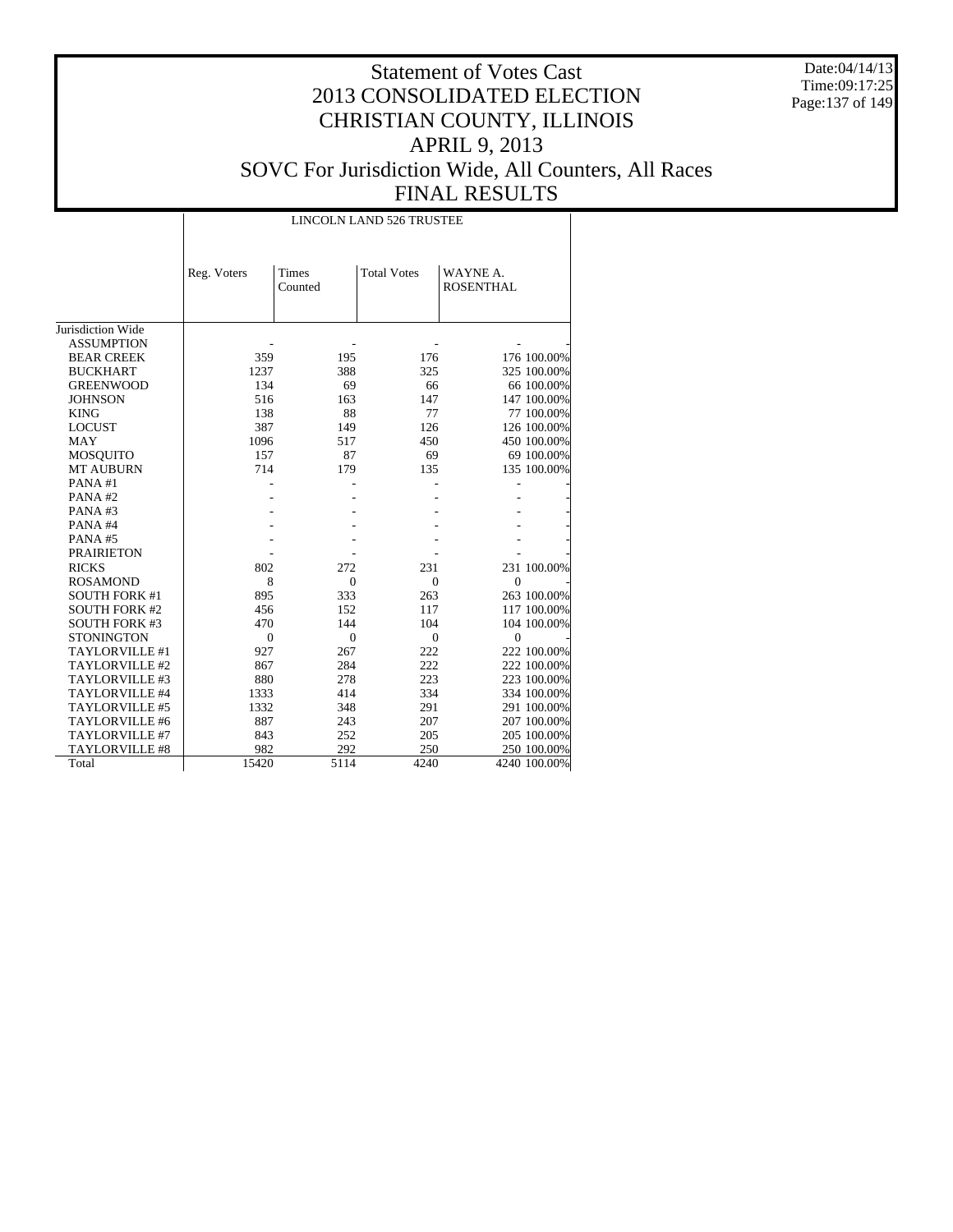Date:04/14/13 Time:09:17:25 Page:138 of 149

|                       |                |                  | ESR(CHR-MONT) TRUSTEE 6 YR |                                    |             |                                |       |
|-----------------------|----------------|------------------|----------------------------|------------------------------------|-------------|--------------------------------|-------|
|                       | Reg. Voters    | Times<br>Counted | <b>Total Votes</b>         | <b>BARBARA A.</b><br><b>DUNCAN</b> |             | <b>DON</b><br><b>FARRIMOND</b> |       |
| Jurisdiction Wide     |                |                  |                            |                                    |             |                                |       |
| <b>ASSUMPTION</b>     | $\overline{2}$ | $\overline{0}$   | $\theta$                   | $\overline{0}$                     |             | $\mathbf{0}$                   |       |
| <b>BEAR CREEK</b>     | 359            | 195              | 137                        |                                    | 136 99.27%  | 1                              | 0.73% |
| <b>BUCKHART</b>       | 1294           | 409              | 306                        | 304                                | 99.35%      | $\overline{0}$                 | 0.00% |
| <b>GREENWOOD</b>      | 155            | 82               | 59                         |                                    | 59 100.00%  | $\boldsymbol{0}$               | 0.00% |
| <b>JOHNSON</b>        | 516            | 163              | 124                        |                                    | 122 98.39%  | 1                              | 0.81% |
| <b>KING</b>           | 138            | 88               | 64                         |                                    | 64 100.00%  | $\mathbf{0}$                   | 0.00% |
| <b>LOCUST</b>         | 432            | 166              | 124                        |                                    | 124 100.00% | $\mathbf{0}$                   | 0.00% |
| MAY                   | 1204           | 586              | 440                        |                                    | 434 98.64%  | $\overline{c}$                 | 0.45% |
| <b>MOSQUITO</b>       | 157            | 87               | 66                         | 65                                 | 98.48%      | $\mathbf{0}$                   | 0.00% |
| <b>MT AUBURN</b>      | 592            | 163              | 109                        |                                    | 109 100.00% | $\mathbf{0}$                   | 0.00% |
| PANA#1                | 676            | 317              | 237                        |                                    | 234 98.73%  | $\boldsymbol{0}$               | 0.00% |
| PANA#2                | 1351           | 643              | 477                        | 475                                | 99.58%      | $\boldsymbol{0}$               | 0.00% |
| PANA#3                | 782            | 388              | 281                        | 278                                | 98.93%      | $\boldsymbol{0}$               | 0.00% |
| PANA#4                | 668            | 270              | 214                        | 210                                | 98.13%      | $\mathbf{0}$                   | 0.00% |
| PANA#5                | 516            | 168              | 138                        | 133                                | 96.38%      | $\boldsymbol{0}$               | 0.00% |
| <b>PRAIRIETON</b>     | 41             | 5                | 5                          |                                    | 5 100.00%   | $\boldsymbol{0}$               | 0.00% |
| <b>RICKS</b>          | 802            | 272              | 209                        |                                    | 206 98.56%  | 1                              | 0.48% |
| <b>ROSAMOND</b>       | 242            | 54               | 46                         |                                    | 45 97.83%   | $\boldsymbol{0}$               | 0.00% |
| <b>SOUTH FORK #1</b>  | 895            | 333              | 232                        | 231                                | 99.57%      | $\boldsymbol{0}$               | 0.00% |
| <b>SOUTH FORK #2</b>  | 393            | 135              | 91                         |                                    | 89 97.80%   | $\boldsymbol{0}$               | 0.00% |
| <b>SOUTH FORK #3</b>  | 470            | 144              | 91                         |                                    | 91 100.00%  | $\Omega$                       | 0.00% |
| <b>STONINGTON</b>     | 735            | 306              | 209                        |                                    | 209 100.00% | $\mathbf{0}$                   | 0.00% |
| TAYLORVILLE #1        | 927            | 267              | 208                        |                                    | 204 98.08%  | $\mathbf{0}$                   | 0.00% |
| TAYLORVILLE #2        | 867            | 284              | 209                        | 207                                | 99.04%      | $\mathbf{0}$                   | 0.00% |
| TAYLORVILLE #3        | 880            | 278              | 192                        | 189                                | 98.44%      | $\mathbf{0}$                   | 0.00% |
| TAYLORVILLE #4        | 1333           | 414              | 297                        | 295                                | 99.33%      | $\boldsymbol{0}$               | 0.00% |
| TAYLORVILLE #5        | 1332           | 348              | 263                        | 262                                | 99.62%      | $\boldsymbol{0}$               | 0.00% |
| TAYLORVILLE #6        | 887            | 243              | 169                        | 164                                | 97.04%      | 1                              | 0.59% |
| TAYLORVILLE #7        | 843            | 252              | 190                        |                                    | 186 97.89%  | $\boldsymbol{0}$               | 0.00% |
| <b>TAYLORVILLE #8</b> | 982            | 292              | 205                        |                                    | 205 100.00% | $\overline{0}$                 | 0.00% |
| Total                 | 20471          | 7352             | 5392                       | 5335                               | 98.94%      | 6                              | 0.11% |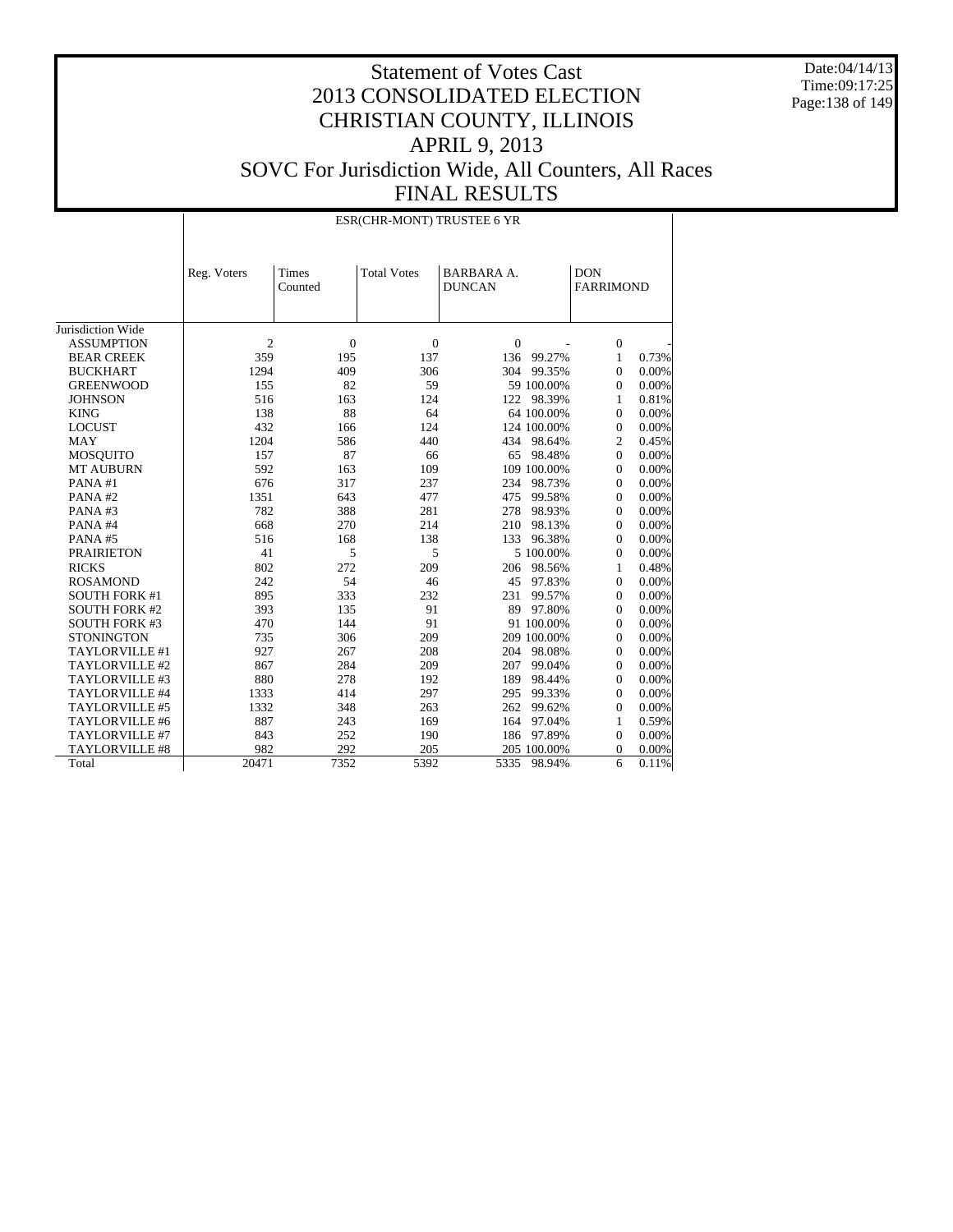Date:04/14/13 Time:09:17:25 Page:139 of 149

# Statement of Votes Cast 2013 CONSOLIDATED ELECTION CHRISTIAN COUNTY, ILLINOIS APRIL 9, 2013 SOVC For Jurisdiction Wide, All Counters, All Races

 $\top$ 

FINAL RESULTS

ESR(CHR-MONT) TRUSTEE 2 YR

|                       | Reg. Voters    | Times<br>Counted | <b>Total Votes</b> | <b>KENNETH NIMMONS</b> |
|-----------------------|----------------|------------------|--------------------|------------------------|
|                       |                |                  |                    |                        |
| Jurisdiction Wide     |                |                  |                    |                        |
| <b>ASSUMPTION</b>     | $\overline{c}$ | $\overline{0}$   | $\mathbf{0}$       | $\mathbf{0}$           |
| <b>BEAR CREEK</b>     | 359            | 195              | 130                | 130 100.00%            |
| <b>BUCKHART</b>       | 1294           | 409              | 275                | 275 100.00%            |
| <b>GREENWOOD</b>      | 155            | 82               | 55                 | 55 100,00%             |
| <b>JOHNSON</b>        | 516            | 163              | 103                | 103 100.00%            |
| <b>KING</b>           | 138            | 88               | 64                 | 64 100.00%             |
| <b>LOCUST</b>         | 432            | 166              | 114                | 114 100.00%            |
| <b>MAY</b>            | 1204           | 586              | 407                | 407 100.00%            |
| <b>MOSQUITO</b>       | 157            | 87               | 57                 | 57 100.00%             |
| <b>MT AUBURN</b>      | 592            | 163              | 93                 | 93 100.00%             |
| PANA#1                | 676            | 317              | 224                | 224 100.00%            |
| PANA#2                | 1351           | 643              | 454                | 454 100.00%            |
| PANA#3                | 782            | 388              | 270                | 270 100.00%            |
| PANA#4                | 668            | 270              | 205                | 205 100.00%            |
| PANA#5                | 516            | 168              | 128                | 128 100.00%            |
| <b>PRAIRIETON</b>     | 41             | 5                | 3                  | 3 100.00%              |
| <b>RICKS</b>          | 802            | 272              | 192                | 192 100.00%            |
| <b>ROSAMOND</b>       | 242            | 54               | 43                 | 43 100.00%             |
| <b>SOUTH FORK #1</b>  | 895            | 333              | 211                | 211 100.00%            |
| <b>SOUTH FORK #2</b>  | 393            | 135              | 85                 | 85 100.00%             |
| <b>SOUTH FORK #3</b>  | 470            | 144              | 78                 | 78 100.00%             |
| <b>STONINGTON</b>     | 735            | 306              | 189                | 189 100.00%            |
| TAYLORVILLE #1        | 927            | 267              | 185                | 185 100.00%            |
| TAYLORVILLE #2        | 867            | 284              | 181                | 181 100.00%            |
| TAYLORVILLE #3        | 880            | 278              | 166                | 166 100.00%            |
| TAYLORVILLE #4        | 1333           | 414              | 261                | 261 100.00%            |
| TAYLORVILLE #5        | 1332           | 348              | 224                | 224 100.00%            |
| TAYLORVILLE #6        | 887            | 243              | 146                | 146 100.00%            |
| TAYLORVILLE #7        | 843            | 252              | 169                | 169 100.00%            |
| <b>TAYLORVILLE #8</b> | 982            | 292              | 187                | 187 100.00%            |
| Total                 | 20471          | 7352             | 4899               | 4899 100.00%           |

 $\overline{\phantom{a}}$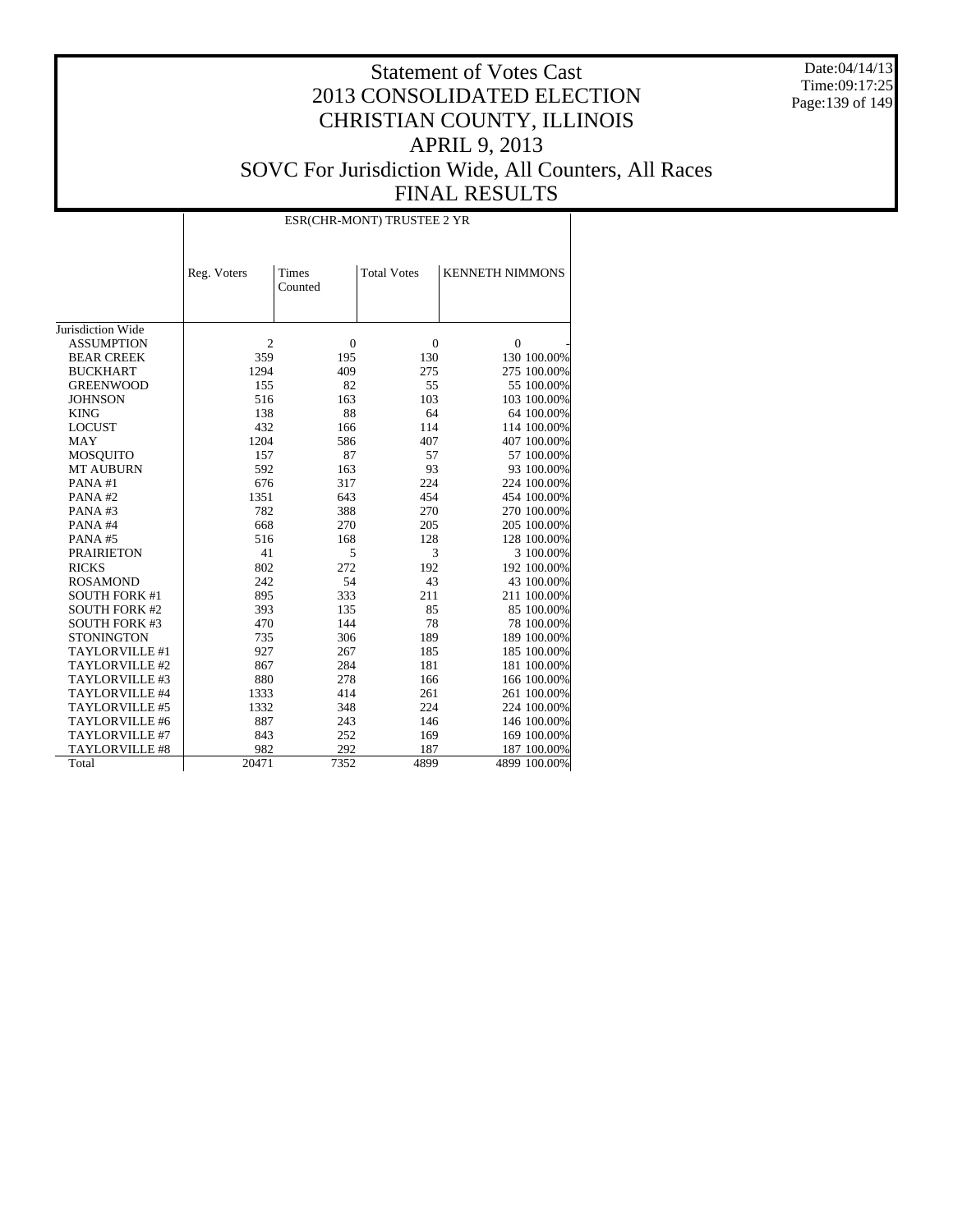Date:04/14/13 Time:09:17:25 Page:140 of 149

|                      |                | ESR(MAC-PIA) TRUSTEE 6YR |          |                                         |        |                              |        |  |  |  |
|----------------------|----------------|--------------------------|----------|-----------------------------------------|--------|------------------------------|--------|--|--|--|
|                      | Reg. Voters    | Times<br>Counted         |          | Total Votes   JOSEPH N.<br><b>BROWN</b> |        | WILLIAM E.<br><b>DIELMAN</b> |        |  |  |  |
| Jurisdiction Wide    |                |                          |          |                                         |        |                              |        |  |  |  |
| <b>ASSUMPTION</b>    |                |                          |          |                                         |        |                              |        |  |  |  |
| <b>BEAR CREEK</b>    |                |                          |          |                                         |        |                              |        |  |  |  |
| <b>BUCKHART</b>      |                |                          |          |                                         |        |                              |        |  |  |  |
| <b>GREENWOOD</b>     |                |                          |          |                                         |        |                              |        |  |  |  |
| <b>JOHNSON</b>       |                |                          |          |                                         |        |                              |        |  |  |  |
| <b>KING</b>          |                |                          |          |                                         |        |                              |        |  |  |  |
| <b>LOCUST</b>        |                |                          |          |                                         |        |                              |        |  |  |  |
| <b>MAY</b>           |                |                          |          |                                         |        |                              |        |  |  |  |
| <b>MOSQUITO</b>      | 135            | 63                       | 85       | 51                                      | 60.00% | 34                           | 40.00% |  |  |  |
| <b>MT AUBURN</b>     |                |                          |          |                                         |        |                              |        |  |  |  |
| PANA#1               |                |                          |          |                                         |        |                              |        |  |  |  |
| PANA#2               |                |                          |          |                                         |        |                              |        |  |  |  |
| PANA#3               |                |                          |          |                                         |        |                              |        |  |  |  |
| PANA#4               |                |                          |          |                                         |        |                              |        |  |  |  |
| PANA#5               |                |                          |          |                                         |        |                              |        |  |  |  |
| <b>PRAIRIETON</b>    | $\overline{c}$ | 1                        | $\Omega$ | $\overline{0}$                          |        | $\overline{0}$               |        |  |  |  |
| <b>RICKS</b>         |                |                          |          |                                         |        |                              |        |  |  |  |
| <b>ROSAMOND</b>      |                |                          |          |                                         |        |                              |        |  |  |  |
| <b>SOUTH FORK #1</b> |                |                          |          |                                         |        |                              |        |  |  |  |
| <b>SOUTH FORK #2</b> |                |                          |          |                                         |        |                              |        |  |  |  |
| <b>SOUTH FORK #3</b> |                |                          |          |                                         |        |                              |        |  |  |  |
| <b>STONINGTON</b>    | 4              | 1                        | $\Omega$ | $\theta$                                |        | $\theta$                     |        |  |  |  |
| TAYLORVILLE #1       |                |                          |          |                                         |        |                              |        |  |  |  |
| TAYLORVILLE #2       |                |                          |          |                                         |        |                              |        |  |  |  |
| TAYLORVILLE #3       |                |                          |          |                                         |        |                              |        |  |  |  |
| TAYLORVILLE #4       |                |                          |          |                                         |        |                              |        |  |  |  |
| TAYLORVILLE #5       |                |                          |          |                                         |        |                              |        |  |  |  |
| TAYLORVILLE #6       |                |                          |          |                                         |        |                              |        |  |  |  |
| TAYLORVILLE #7       |                |                          |          |                                         |        |                              |        |  |  |  |
| TAYLORVILLE #8       |                |                          |          |                                         |        |                              |        |  |  |  |
| Total                | 141            | 65                       | 85       | 51                                      | 60.00% | 34                           | 40.00% |  |  |  |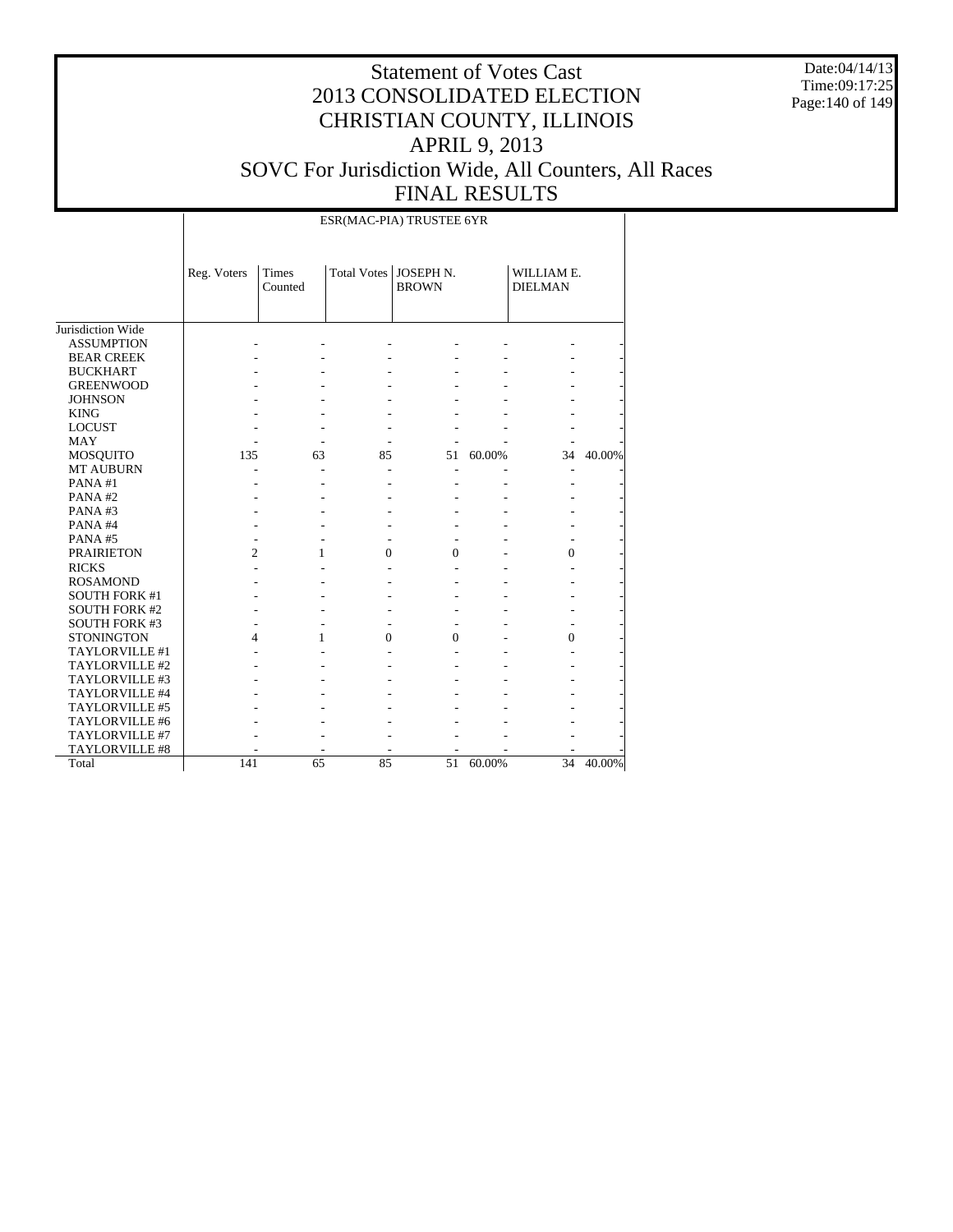Date:04/14/13 Time:09:17:25 Page:141 of 149

## Statement of Votes Cast 2013 CONSOLIDATED ELECTION CHRISTIAN COUNTY, ILLINOIS APRIL 9, 2013 SOVC For Jurisdiction Wide, All Counters, All Races FINAL RESULTS

ESR(SANGAMON) TRUSTEE

|                      | Reg. Voters | <b>Times</b><br>Counted |              | Total Votes   RICHARD M.<br><b>HADFIELD</b> |           | ROBERT L. PLUNK |        |
|----------------------|-------------|-------------------------|--------------|---------------------------------------------|-----------|-----------------|--------|
| Jurisdiction Wide    |             |                         |              |                                             |           |                 |        |
| <b>ASSUMPTION</b>    |             |                         |              |                                             |           |                 |        |
| <b>BEAR CREEK</b>    |             |                         |              |                                             |           |                 |        |
| <b>BUCKHART</b>      | 3           | 2                       | 1            |                                             | 1 100.00% | $\Omega$        | 0.00%  |
| <b>GREENWOOD</b>     |             |                         |              |                                             |           |                 |        |
| <b>JOHNSON</b>       |             |                         |              |                                             |           |                 |        |
| <b>KING</b>          | 0           | $\Omega$                | $\mathbf{0}$ | $\overline{0}$                              |           | $\Omega$        |        |
| <b>LOCUST</b>        |             |                         |              |                                             |           |                 |        |
| <b>MAY</b>           |             |                         |              |                                             |           |                 |        |
| <b>MOSQUITO</b>      |             |                         |              |                                             |           |                 |        |
| <b>MT AUBURN</b>     | 122         | 16                      | 19           | 11                                          | 57.89%    | 8               | 42.11% |
| PANA#1               |             |                         |              |                                             |           |                 |        |
| PANA#2               |             |                         |              |                                             |           |                 |        |
| PANA#3               |             |                         |              |                                             |           |                 |        |
| PANA#4               |             |                         |              |                                             |           |                 |        |
| PANA#5               |             |                         |              |                                             |           |                 |        |
| <b>PRAIRIETON</b>    |             |                         |              |                                             |           |                 |        |
| <b>RICKS</b>         |             |                         |              |                                             |           |                 |        |
| <b>ROSAMOND</b>      |             |                         |              |                                             |           |                 |        |
| <b>SOUTH FORK #1</b> |             |                         |              |                                             |           |                 |        |
| <b>SOUTH FORK #2</b> | 63          | 17                      | 20           | 10                                          | 50.00%    | 10              | 50.00% |
| <b>SOUTH FORK #3</b> |             |                         |              |                                             |           | ٠               |        |
| <b>STONINGTON</b>    |             |                         |              |                                             |           |                 |        |
| TAYLORVILLE #1       |             |                         |              |                                             |           |                 |        |
| TAYLORVILLE #2       |             |                         |              |                                             |           |                 |        |
| TAYLORVILLE #3       |             |                         |              |                                             |           |                 |        |
| TAYLORVILLE #4       |             |                         |              |                                             |           |                 |        |
| TAYLORVILLE #5       |             |                         |              |                                             |           |                 |        |
| TAYLORVILLE #6       |             |                         |              |                                             |           |                 |        |
| TAYLORVILLE #7       |             |                         |              |                                             |           |                 |        |
| TAYLORVILLE #8       |             |                         |              |                                             |           |                 |        |
| Total                | 188         | 35                      | 40           | 22                                          | 55.00%    | 18              | 45.00% |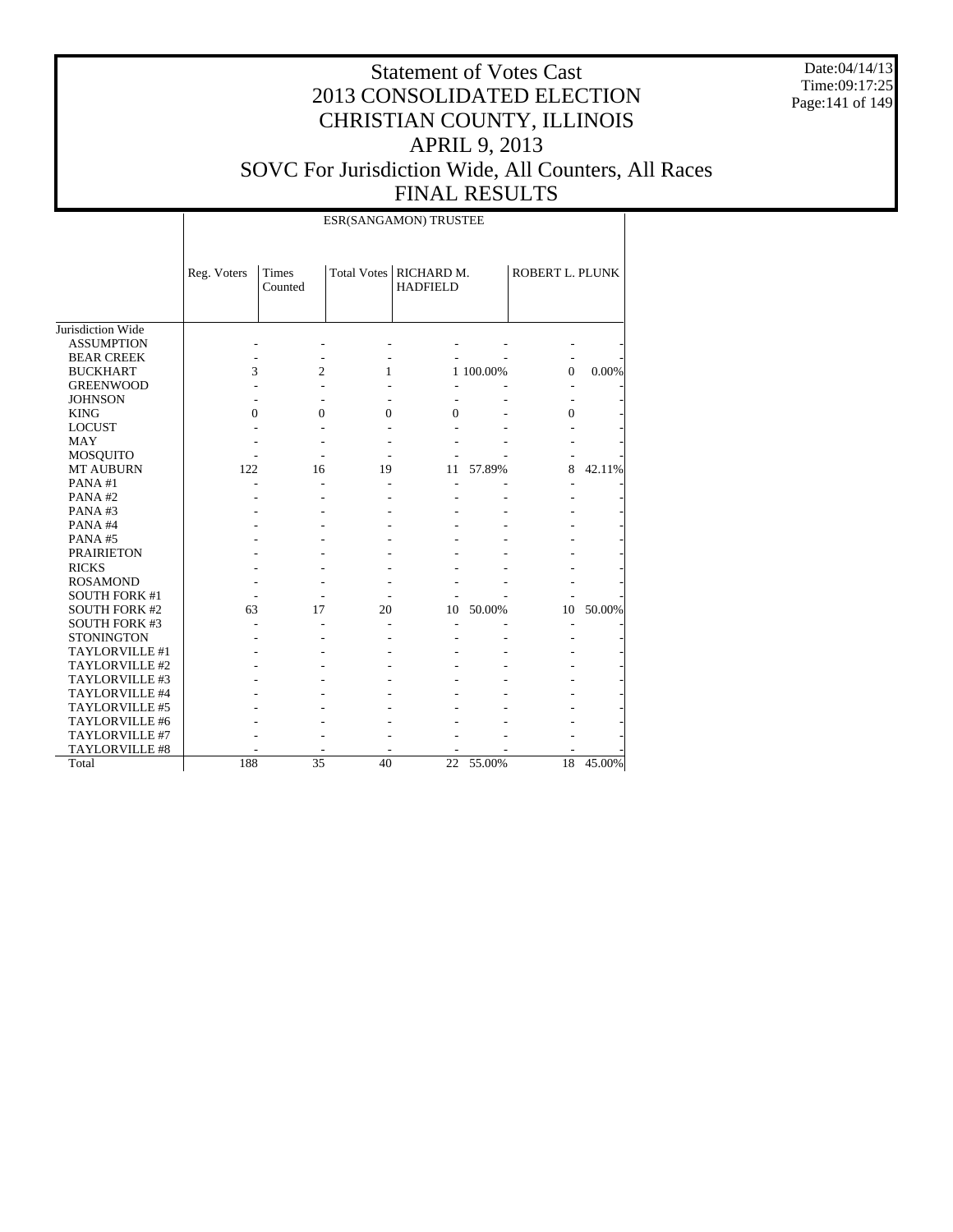Date:04/14/13 Time:09:17:25 Page:142 of 149

|                      |             | ESR(CCCDEMS) TRUSTEE 6 YR |                    |                                    |            |                     |            |                    |            |  |  |  |
|----------------------|-------------|---------------------------|--------------------|------------------------------------|------------|---------------------|------------|--------------------|------------|--|--|--|
|                      | Reg. Voters | Times<br>Counted          | <b>Total Votes</b> | <b>ELIZABETH</b><br><b>HUBBERT</b> |            | <b>MAX L. JONES</b> |            | <b>JAMES LOOFT</b> |            |  |  |  |
| Jurisdiction Wide    |             |                           |                    |                                    |            |                     |            |                    |            |  |  |  |
| <b>ASSUMPTION</b>    | 893         | 269                       | 397                |                                    | 127 31.99% |                     | 125 31.49% |                    | 145 36.52% |  |  |  |
| <b>BEAR CREEK</b>    |             |                           |                    |                                    |            |                     |            |                    |            |  |  |  |
| <b>BUCKHART</b>      |             |                           |                    |                                    |            |                     |            |                    |            |  |  |  |
| <b>GREENWOOD</b>     |             |                           |                    |                                    |            |                     |            |                    |            |  |  |  |
| <b>JOHNSON</b>       |             |                           |                    |                                    |            |                     |            |                    |            |  |  |  |
| <b>KING</b>          |             |                           |                    |                                    |            |                     |            |                    |            |  |  |  |
| <b>LOCUST</b>        | 12          | 5                         | 12                 | $\overline{4}$                     | 33.33%     | 4                   | 33.33%     | $\overline{4}$     | 33.33%     |  |  |  |
| <b>MAY</b>           | 13          | 8                         | 18                 | 6                                  | 33.33%     | 6                   | 33.33%     | 6                  | 33.33%     |  |  |  |
| <b>MOSQUITO</b>      |             |                           |                    |                                    |            |                     |            |                    |            |  |  |  |
| <b>MT AUBURN</b>     |             |                           |                    |                                    |            |                     |            |                    |            |  |  |  |
| PANA#1               |             |                           |                    |                                    |            |                     |            |                    |            |  |  |  |
| PANA#2               |             |                           |                    |                                    |            |                     |            |                    |            |  |  |  |
| PANA#3               |             |                           |                    |                                    |            |                     |            |                    |            |  |  |  |
| PANA#4               | 11          | $\boldsymbol{0}$          | $\mathbf{0}$       | $\Omega$                           |            | $\Omega$            |            | $\Omega$           |            |  |  |  |
| PANA#5               | 11          | $\overline{c}$            | 1                  | $\Omega$                           | 0.00%      | $\Omega$            | 0.00%      |                    | 1 100.00%  |  |  |  |
| <b>PRAIRIETON</b>    | 283         | 86                        | 131                | 38                                 | 29.01%     | 38                  | 29.01%     | 55                 | 41.98%     |  |  |  |
| <b>RICKS</b>         |             |                           |                    |                                    |            |                     |            |                    |            |  |  |  |
| <b>ROSAMOND</b>      |             |                           |                    |                                    |            |                     |            |                    |            |  |  |  |
| <b>SOUTH FORK #1</b> |             |                           |                    |                                    |            |                     |            |                    |            |  |  |  |
| <b>SOUTH FORK #2</b> |             |                           |                    |                                    |            |                     |            |                    |            |  |  |  |
| <b>SOUTH FORK #3</b> |             |                           |                    |                                    |            |                     |            |                    |            |  |  |  |
| <b>STONINGTON</b>    |             |                           |                    |                                    |            |                     |            |                    |            |  |  |  |
| TAYLORVILLE #1       |             |                           |                    |                                    |            |                     |            |                    |            |  |  |  |
| TAYLORVILLE #2       |             |                           |                    |                                    |            |                     |            |                    |            |  |  |  |
| TAYLORVILLE #3       |             |                           |                    |                                    |            |                     |            |                    |            |  |  |  |
| TAYLORVILLE #4       |             |                           |                    |                                    |            |                     |            |                    |            |  |  |  |
| TAYLORVILLE #5       |             |                           |                    |                                    |            |                     |            |                    |            |  |  |  |
| TAYLORVILLE #6       |             |                           |                    |                                    |            |                     |            |                    |            |  |  |  |
| TAYLORVILLE #7       |             |                           |                    |                                    |            |                     |            |                    |            |  |  |  |
| TAYLORVILLE #8       |             |                           |                    |                                    |            |                     |            |                    |            |  |  |  |
| Total                | 1223        | 370                       | 559                | 175                                | 31.31%     | 173                 | 30.95%     | 211                | 37.75%     |  |  |  |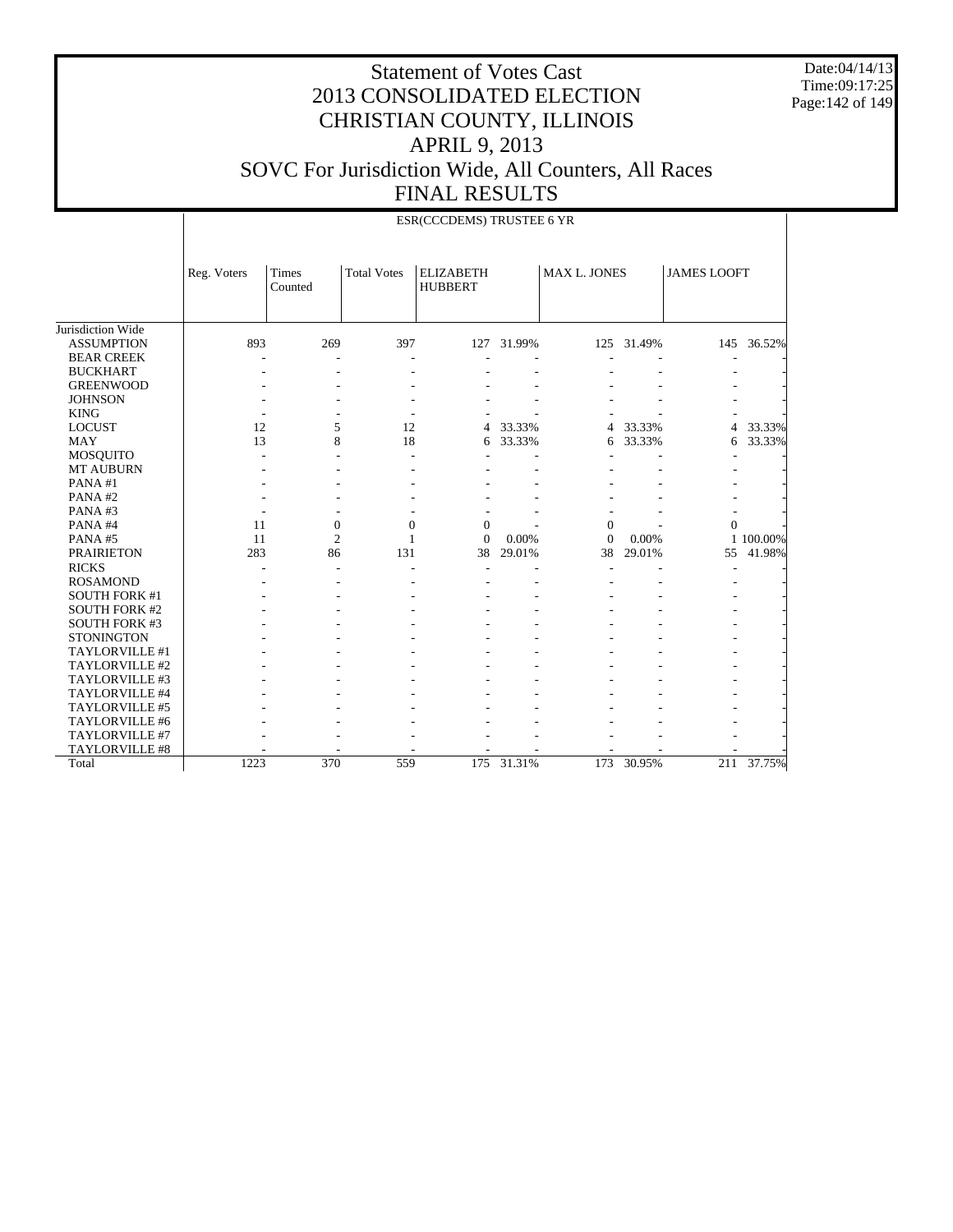Date:04/14/13 Time:09:17:25 Page:143 of 149

|                      |             | ESR(CCCDEMS) TRUSTEE 2 YR |                    |                                     |             |  |  |  |  |  |  |
|----------------------|-------------|---------------------------|--------------------|-------------------------------------|-------------|--|--|--|--|--|--|
|                      | Reg. Voters | Times<br>Counted          | <b>Total Votes</b> | <b>STEVEN</b><br><b>BRINKERHOFF</b> |             |  |  |  |  |  |  |
| Jurisdiction Wide    |             |                           |                    |                                     |             |  |  |  |  |  |  |
| <b>ASSUMPTION</b>    | 893         | 269                       | 146                |                                     | 146 100.00% |  |  |  |  |  |  |
| <b>BEAR CREEK</b>    |             |                           |                    |                                     |             |  |  |  |  |  |  |
| <b>BUCKHART</b>      |             |                           |                    |                                     |             |  |  |  |  |  |  |
| <b>GREENWOOD</b>     |             |                           |                    |                                     |             |  |  |  |  |  |  |
| <b>JOHNSON</b>       |             |                           |                    |                                     |             |  |  |  |  |  |  |
| <b>KING</b>          |             |                           |                    |                                     |             |  |  |  |  |  |  |
| <b>LOCUST</b>        | 12          | 5                         | $\overline{4}$     |                                     | 4 100.00%   |  |  |  |  |  |  |
| <b>MAY</b>           | 13          | 8                         | 6                  |                                     | 6 100.00%   |  |  |  |  |  |  |
| <b>MOSQUITO</b>      |             |                           |                    | ٠                                   |             |  |  |  |  |  |  |
| <b>MT AUBURN</b>     |             |                           |                    |                                     |             |  |  |  |  |  |  |
| PANA#1               |             |                           |                    |                                     |             |  |  |  |  |  |  |
| PANA#2               |             |                           |                    |                                     |             |  |  |  |  |  |  |
| PANA#3               |             |                           |                    |                                     |             |  |  |  |  |  |  |
| PANA#4               | 11          | $\overline{0}$            | $\mathbf{0}$       | $\overline{0}$                      |             |  |  |  |  |  |  |
| PANA#5               | 11          | $\overline{c}$            | 0                  | $\Omega$                            |             |  |  |  |  |  |  |
| <b>PRAIRIETON</b>    | 283         | 86                        | 59                 |                                     | 59 100.00%  |  |  |  |  |  |  |
| <b>RICKS</b>         |             |                           |                    |                                     |             |  |  |  |  |  |  |
| <b>ROSAMOND</b>      |             |                           |                    |                                     |             |  |  |  |  |  |  |
| <b>SOUTH FORK #1</b> |             |                           |                    |                                     |             |  |  |  |  |  |  |
| <b>SOUTH FORK #2</b> |             |                           |                    |                                     |             |  |  |  |  |  |  |
| <b>SOUTH FORK #3</b> |             |                           |                    |                                     |             |  |  |  |  |  |  |
| <b>STONINGTON</b>    |             |                           |                    |                                     |             |  |  |  |  |  |  |
| TAYLORVILLE #1       |             |                           |                    |                                     |             |  |  |  |  |  |  |
| TAYLORVILLE #2       |             |                           |                    |                                     |             |  |  |  |  |  |  |
| TAYLORVILLE #3       |             |                           |                    |                                     |             |  |  |  |  |  |  |
| TAYLORVILLE #4       |             |                           |                    |                                     |             |  |  |  |  |  |  |
| TAYLORVILLE #5       |             |                           |                    |                                     |             |  |  |  |  |  |  |
| TAYLORVILLE #6       |             |                           |                    |                                     |             |  |  |  |  |  |  |
| TAYLORVILLE #7       |             |                           |                    |                                     |             |  |  |  |  |  |  |
| TAYLORVILLE #8       |             |                           |                    |                                     |             |  |  |  |  |  |  |
| Total                | 1223        | 370                       | 215                |                                     | 215 100.00% |  |  |  |  |  |  |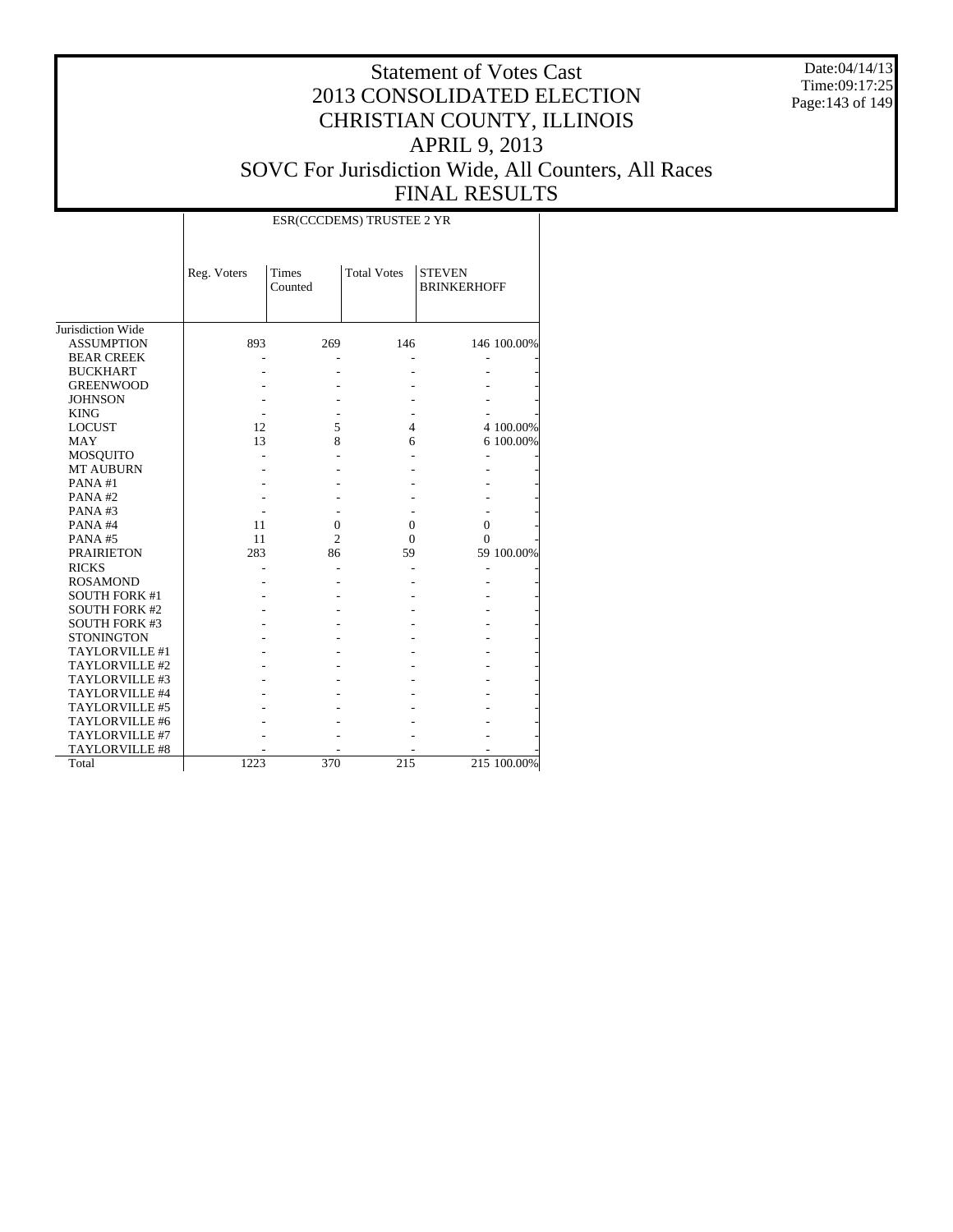Date:04/14/13 Time:09:17:25 Page:144 of 149

#### Statement of Votes Cast 2013 CONSOLIDATED ELECTION CHRISTIAN COUNTY, ILLINOIS APRIL 9, 2013 SOVC For Jurisdiction Wide, All Counters, All Races FINAL RESULTS

MT AUBURN FIRE TRUSTEE 6YR

|                      | Reg. Voters | <b>Times</b><br>Counted | <b>Total Votes</b> | <b>MARK COCHRAN</b> |        | <b>LARRY ALLISON</b> |        |
|----------------------|-------------|-------------------------|--------------------|---------------------|--------|----------------------|--------|
| Jurisdiction Wide    |             |                         |                    |                     |        |                      |        |
| <b>ASSUMPTION</b>    |             |                         |                    |                     |        |                      |        |
| <b>BEAR CREEK</b>    |             |                         |                    |                     |        |                      |        |
| <b>BUCKHART</b>      |             |                         |                    |                     |        |                      |        |
| <b>GREENWOOD</b>     |             |                         |                    |                     |        |                      |        |
| <b>JOHNSON</b>       |             |                         |                    |                     |        |                      |        |
| <b>KING</b>          |             |                         |                    |                     |        |                      |        |
| <b>LOCUST</b>        |             |                         |                    |                     |        |                      |        |
| <b>MAY</b>           |             |                         |                    |                     |        |                      |        |
| <b>MOSQUITO</b>      | 141         | 78                      | 119                | 58                  | 48.74% | 61                   | 51.26% |
| MT AUBURN            | 703         | 178                     | 276                | 130                 | 47.10% | 146                  | 52.90% |
| PANA#1               |             |                         |                    |                     |        |                      |        |
| PANA#2               |             |                         |                    |                     |        |                      |        |
| PANA#3               |             |                         |                    |                     |        |                      |        |
| PANA#4               |             |                         |                    |                     |        |                      |        |
| PANA#5               |             |                         |                    |                     |        |                      |        |
| <b>PRAIRIETON</b>    |             |                         |                    |                     |        |                      |        |
| <b>RICKS</b>         |             |                         |                    |                     |        |                      |        |
| <b>ROSAMOND</b>      |             |                         |                    |                     |        |                      |        |
| <b>SOUTH FORK #1</b> |             |                         |                    |                     |        |                      |        |
| <b>SOUTH FORK #2</b> |             |                         |                    |                     |        |                      |        |
| <b>SOUTH FORK #3</b> |             |                         |                    |                     |        |                      |        |
| <b>STONINGTON</b>    |             |                         |                    |                     |        |                      |        |
| TAYLORVILLE #1       |             |                         |                    |                     |        |                      |        |
| TAYLORVILLE #2       |             |                         |                    |                     |        |                      |        |
| TAYLORVILLE #3       |             |                         |                    |                     |        |                      |        |
| TAYLORVILLE #4       |             |                         |                    |                     |        |                      |        |
| TAYLORVILLE #5       |             |                         |                    |                     |        |                      |        |
| TAYLORVILLE #6       |             |                         |                    |                     |        |                      |        |
| TAYLORVILLE #7       |             |                         |                    |                     |        |                      |        |
| TAYLORVILLE #8       |             |                         |                    |                     |        |                      |        |
| Total                | 844         | 256                     | 395                | 188                 | 47.59% | 207                  | 52.41% |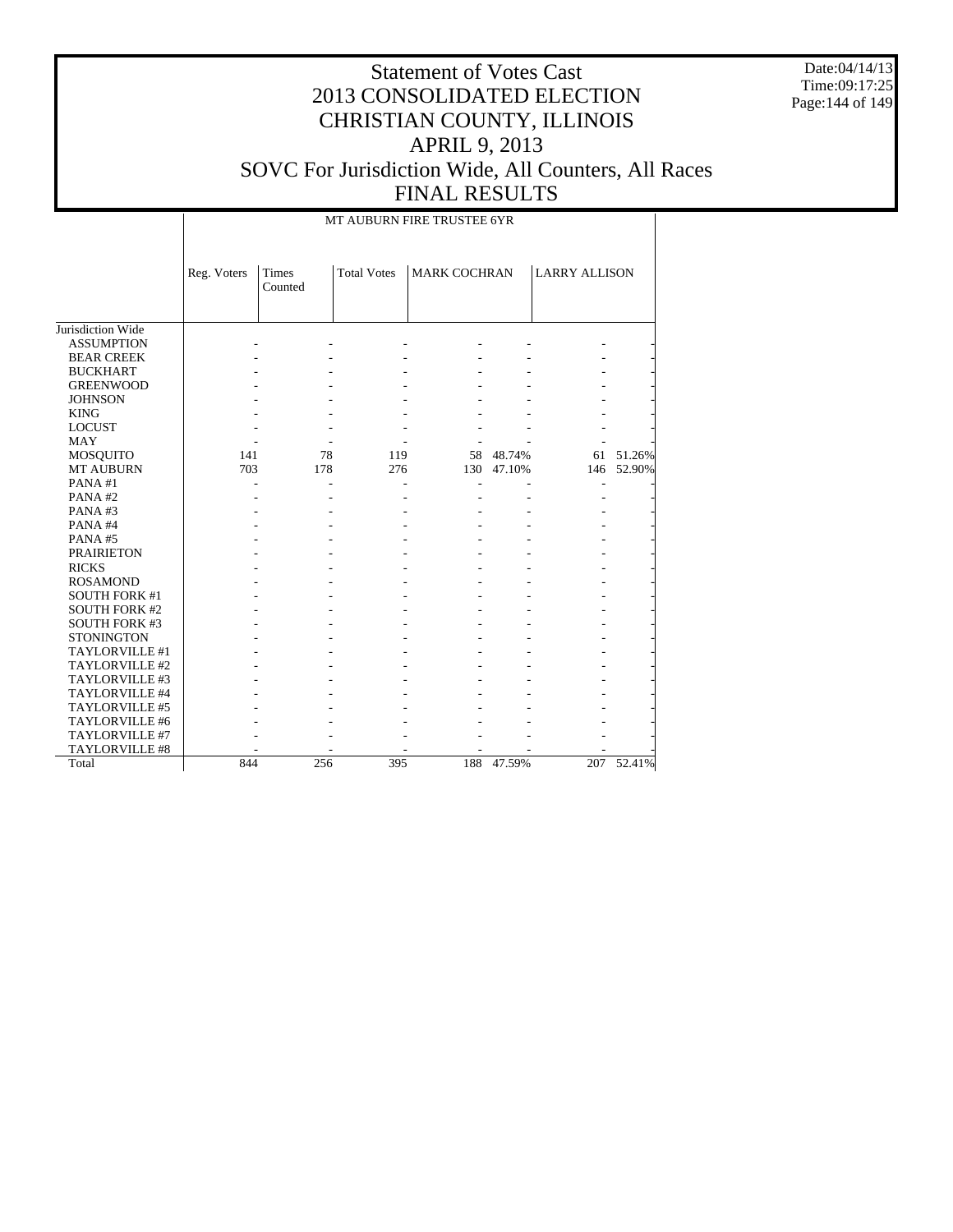Date:04/14/13 Time:09:17:25 Page:145 of 149

### Statement of Votes Cast 2013 CONSOLIDATED ELECTION CHRISTIAN COUNTY, ILLINOIS APRIL 9, 2013 SOVC For Jurisdiction Wide, All Counters, All Races FINAL RESULTS

Jurisdiction Wide ASSUMPTION BEAR CREEK BUCKHART GREENWOOD **JOHNSON**  KING LOCUST MAY MOSQUITO MT AUBURN PANA #1 PANA #2 PANA #3 PANA #4 PANA #5 PRAIRIETON RICKS ROSAMOND SOUTH FORK #1 SOUTH FORK #2 SOUTH FORK #3 **STONINGTON**  TAYLORVILLE #1 TAYLORVILLE #2 TAYLORVILLE #3 TAYLORVILLE #4 TAYLORVILLE #5 TAYLORVILLE #6 TAYLORVILLE #7 TAYLORVILLE #8 Total Reg. Voters Times Counted Total Votes | LARRY D. PROSE | MICHAEL PARKIN MORRISONVILLE FIRE TRUSTEE - - - - - - - 315 178 151 141 93.38% 0 0.00% - - - - - - - 49 26 20 20 100.00% 0 0.00%<br>35 7 6 6 100.00% 0 0.00%  $6 \t 6 \t 100.00\%$ 86 65 50 47 94.00% 0 0.00% - - - - - - - - - - - - - - - - - - - - - - - - - - - - - - - - - - - - - - - - - - - - - - - - - - - - - - - - - - - - - - - - - - - - - - 793 269 268 205 76.49% 59 22.01% - - - - - - - - - - - - - - - - - - - - - - - - - - - - - - - - - - - - - - - - - - - - - - - - - - - - - - - - - - - - - - - - - - - - - - - - - - - - - - - - - - - - - - - - - - - 1278 545 495 419 84.65% 59 11.92%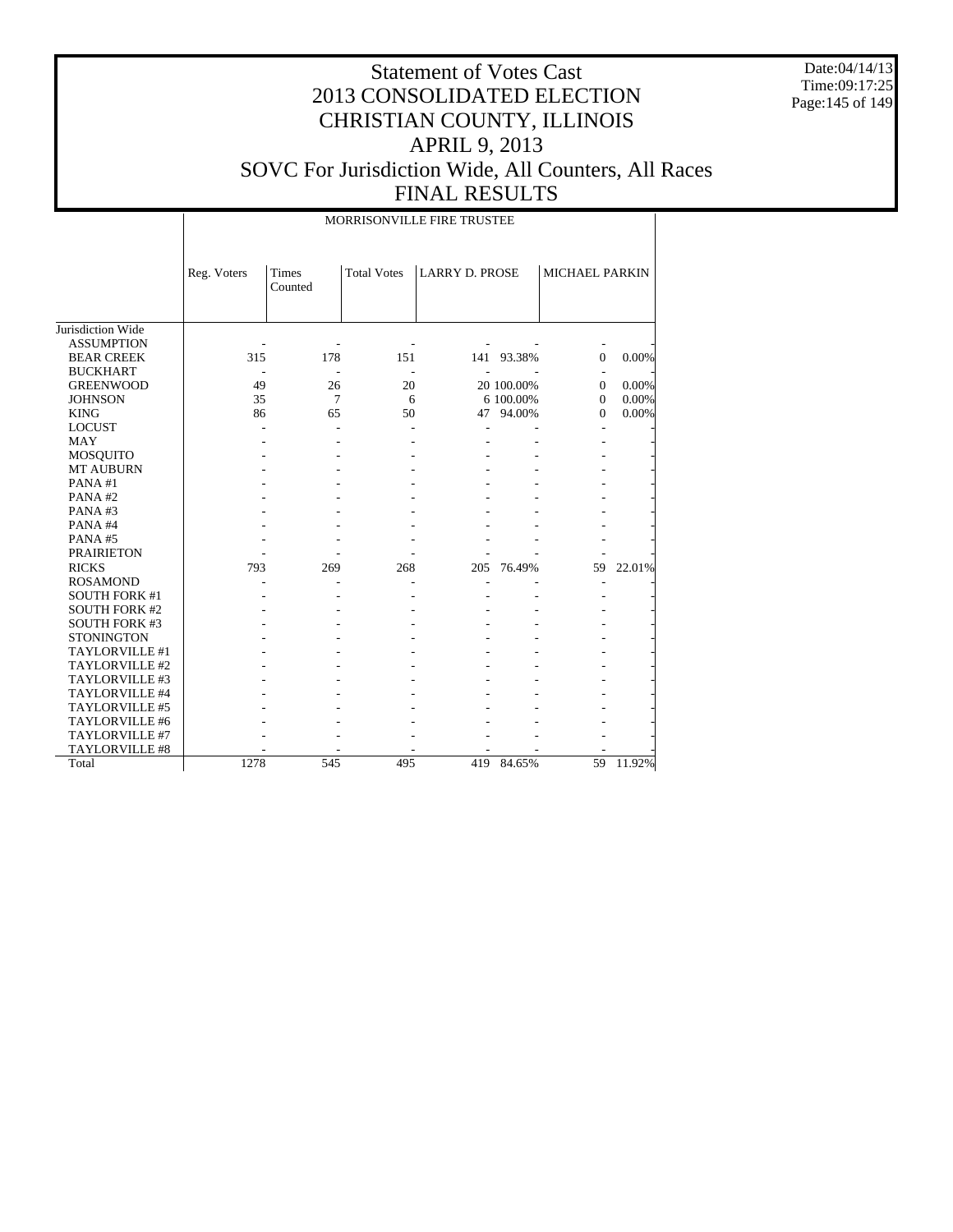Date:04/14/13 Time:09:17:25 Page:146 of 149

# Statement of Votes Cast 2013 CONSOLIDATED ELECTION CHRISTIAN COUNTY, ILLINOIS APRIL 9, 2013 SOVC For Jurisdiction Wide, All Counters, All Races FINAL RESULTS

ROCHESTER FIRE

|                       | Reg.   | <b>Times</b>             | Total          | <b>TIM CRAVENS</b> |           | <b>MARTIN R.</b> |       | <b>ANDREW BECK</b> |          |
|-----------------------|--------|--------------------------|----------------|--------------------|-----------|------------------|-------|--------------------|----------|
|                       | Voters | Counted                  | Votes          |                    |           | <b>FAIRCHILD</b> |       |                    |          |
|                       |        |                          |                |                    |           |                  |       |                    |          |
|                       |        |                          |                |                    |           |                  |       |                    |          |
| Jurisdiction Wide     |        |                          |                |                    |           |                  |       |                    |          |
| <b>ASSUMPTION</b>     |        |                          |                |                    |           |                  |       |                    |          |
| <b>BEAR CREEK</b>     |        | $\overline{a}$           |                |                    |           | $\overline{a}$   |       | $\overline{a}$     |          |
| <b>BUCKHART</b>       | 3      | $\overline{c}$           | $\overline{c}$ |                    | 2 100.00% | $\theta$         | 0.00% | $\Omega$           | 0.00%    |
| <b>GREENWOOD</b>      |        | $\overline{a}$           |                | ٠                  |           |                  |       |                    |          |
| <b>JOHNSON</b>        |        | $\overline{\phantom{a}}$ |                |                    |           |                  |       |                    |          |
| <b>KING</b>           |        |                          |                |                    |           |                  |       |                    |          |
| <b>LOCUST</b>         |        |                          |                |                    |           |                  |       |                    |          |
| <b>MAY</b>            |        |                          |                |                    |           |                  |       |                    |          |
| <b>MOSQUITO</b>       |        |                          |                |                    |           |                  |       |                    |          |
| <b>MT AUBURN</b>      |        |                          |                |                    |           |                  |       |                    |          |
| PANA#1                |        |                          |                |                    |           |                  |       |                    |          |
| PANA#2                |        |                          |                |                    |           |                  |       |                    |          |
| PANA#3                |        |                          |                |                    |           |                  |       |                    |          |
| PANA#4                |        |                          |                |                    |           |                  |       |                    |          |
| PANA#5                |        |                          |                |                    |           |                  |       |                    |          |
| <b>PRAIRIETON</b>     |        |                          |                |                    |           |                  |       |                    |          |
| <b>RICKS</b>          |        |                          |                |                    |           |                  |       |                    |          |
| <b>ROSAMOND</b>       |        |                          |                |                    |           |                  |       |                    |          |
| <b>SOUTH FORK #1</b>  |        |                          |                |                    |           |                  |       |                    |          |
| <b>SOUTH FORK #2</b>  |        |                          |                |                    |           |                  |       |                    |          |
| <b>SOUTH FORK #3</b>  |        |                          |                |                    |           |                  |       |                    |          |
| <b>STONINGTON</b>     |        |                          |                |                    |           |                  |       |                    |          |
| TAYLORVILLE #1        |        |                          |                |                    |           |                  |       |                    |          |
| TAYLORVILLE #2        |        |                          |                |                    |           |                  |       |                    |          |
| TAYLORVILLE #3        |        |                          |                |                    |           |                  |       |                    |          |
| TAYLORVILLE #4        |        |                          |                |                    |           |                  |       |                    |          |
| <b>TAYLORVILLE #5</b> |        |                          |                |                    |           |                  |       |                    |          |
| TAYLORVILLE #6        |        |                          |                |                    |           |                  |       |                    |          |
| TAYLORVILLE #7        |        |                          |                |                    |           |                  |       |                    |          |
| TAYLORVILLE #8        |        |                          |                |                    |           |                  |       |                    |          |
| Total                 | 3      | $\mathfrak{D}$           | $\mathfrak{D}$ |                    | 2 100.00% | $\theta$         | 0.00% | $\mathbf{0}$       | $0.00\%$ |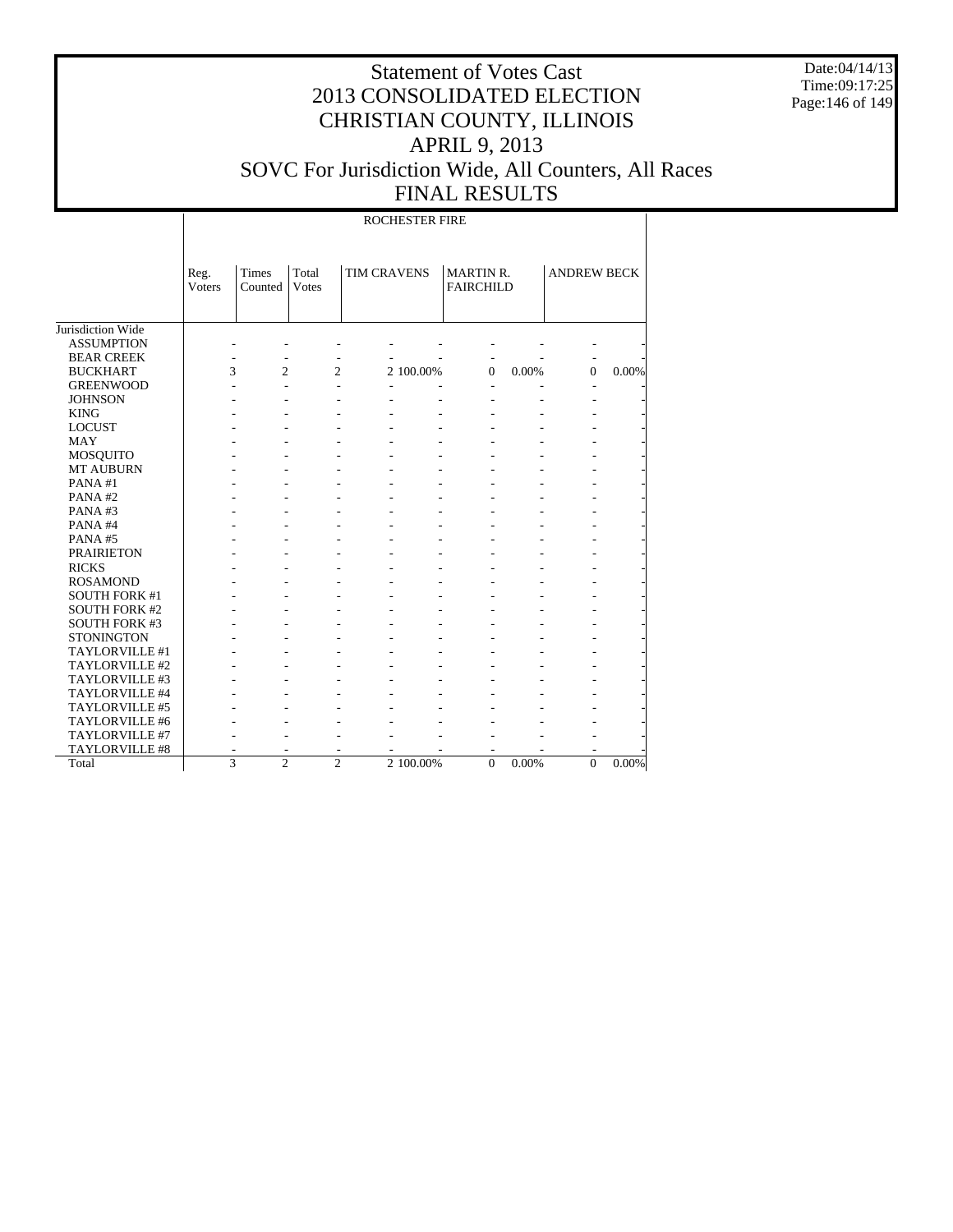Date:04/14/13 Time:09:17:25 Page:147 of 149

# Statement of Votes Cast 2013 CONSOLIDATED ELECTION CHRISTIAN COUNTY, ILLINOIS APRIL 9, 2013 SOVC For Jurisdiction Wide, All Counters, All Races FINAL RESULTS

|                      | STONINGTON FIRE TRUSTEE |                  |                    |                   |           |                   |           |  |
|----------------------|-------------------------|------------------|--------------------|-------------------|-----------|-------------------|-----------|--|
|                      | Reg. Voters             | Times<br>Counted | <b>Total Votes</b> | <b>KYLE PARKS</b> |           | <b>JOHN MYERS</b> |           |  |
| Jurisdiction Wide    |                         |                  |                    |                   |           |                   |           |  |
| <b>ASSUMPTION</b>    |                         |                  |                    |                   |           |                   |           |  |
| <b>BEAR CREEK</b>    |                         |                  |                    |                   |           |                   |           |  |
| <b>BUCKHART</b>      | 60                      | 23               | 34                 |                   | 19 55.88% |                   | 15 44.12% |  |
| <b>GREENWOOD</b>     |                         |                  |                    |                   |           |                   |           |  |
| <b>JOHNSON</b>       |                         |                  |                    |                   |           |                   |           |  |
| <b>KING</b>          |                         |                  |                    |                   |           |                   |           |  |
| <b>LOCUST</b>        |                         |                  |                    |                   |           |                   |           |  |
| MAY                  | 197                     | 114              | 156                | 82                | 52.56%    | 74                | 47.44%    |  |
| <b>MOSQUITO</b>      |                         |                  |                    |                   |           | ٠                 |           |  |
| <b>MT AUBURN</b>     |                         |                  |                    |                   |           |                   |           |  |
| PANA#1               |                         |                  |                    |                   |           |                   |           |  |
| PANA#2               |                         |                  |                    |                   |           |                   |           |  |
| PANA#3               |                         |                  |                    |                   |           |                   |           |  |
| PANA#4               |                         |                  |                    |                   |           |                   |           |  |
| PANA#5               |                         |                  |                    |                   |           |                   |           |  |
| <b>PRAIRIETON</b>    | 63                      | 14               | 22                 | 12                | 54.55%    | 10                | 45.45%    |  |
| <b>RICKS</b>         |                         |                  | L.                 |                   |           |                   |           |  |
| <b>ROSAMOND</b>      |                         |                  |                    |                   |           |                   |           |  |
| <b>SOUTH FORK #1</b> |                         |                  |                    |                   |           |                   |           |  |
| <b>SOUTH FORK #2</b> |                         |                  |                    |                   |           |                   |           |  |
| <b>SOUTH FORK #3</b> |                         |                  |                    |                   |           |                   |           |  |
| <b>STONINGTON</b>    | 720                     | 304              | 463                | 232               | 50.11%    | 231               | 49.89%    |  |
| TAYLORVILLE #1       | $\overline{a}$          |                  |                    | $\overline{a}$    |           |                   |           |  |
| TAYLORVILLE #2       | 3                       | $\theta$         | $\theta$           | $\theta$          |           | $\Omega$          |           |  |
| TAYLORVILLE #3       |                         |                  |                    |                   |           |                   |           |  |
| TAYLORVILLE #4       |                         |                  |                    |                   |           |                   |           |  |
| TAYLORVILLE #5       |                         |                  |                    |                   |           |                   |           |  |
| TAYLORVILLE #6       |                         |                  |                    |                   |           |                   |           |  |
| TAYLORVILLE #7       |                         |                  |                    |                   |           |                   |           |  |
| TAYLORVILLE #8       |                         |                  |                    |                   |           |                   |           |  |
| Total                | 1043                    | 455              | 675                | 345               | 51.11%    | 330               | 48.89%    |  |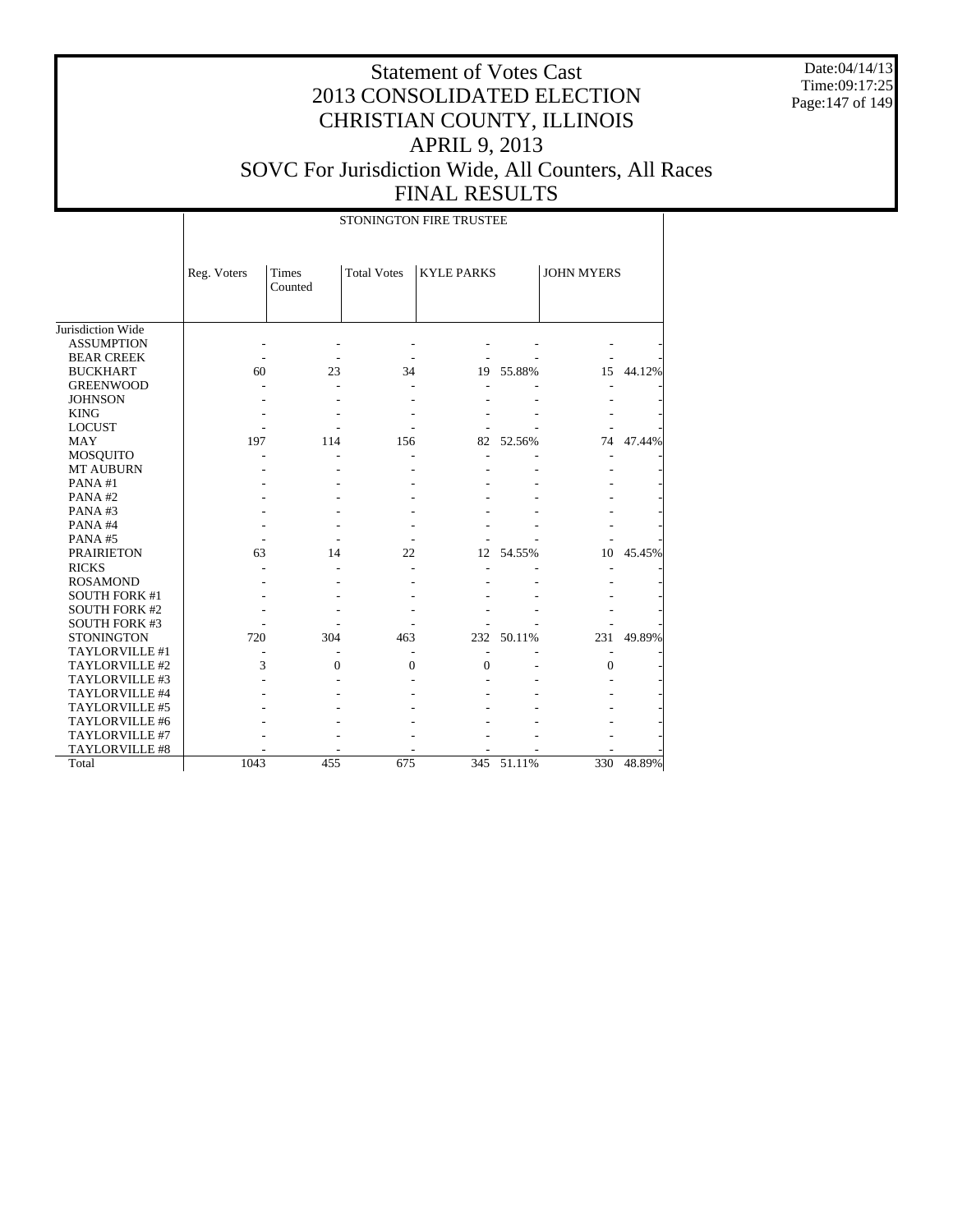Date:04/14/13 Time:09:17:25 Page:148 of 149

### Statement of Votes Cast 2013 CONSOLIDATED ELECTION CHRISTIAN COUNTY, ILLINOIS APRIL 9, 2013 SOVC For Jurisdiction Wide, All Counters, All Races FINAL RESULTS

Jurisdiction Wide ASSUMPTION BEAR CREEK BUCKHART GREENWOOD JOHNSON KING LOCUST MAY MOSQUITO MT AUBURN PANA #1 PANA #2 PANA #3 PANA #4 PANA #5 PRAIRIETON RICKS ROSAMOND SOUTH FORK #1 SOUTH FORK #2 SOUTH FORK #3 **STONINGTON**  TAYLORVILLE #1 TAYLORVILLE #2 TAYLORVILLE #3 TAYLORVILLE #4 TAYLORVILLE #5 TAYLORVILLE #6 TAYLORVILLE #7 TAYLORVILLE #8 Total Reg. Voters | Times Counted Total Votes | YES | NO ASSUMPTION CITY ENERGY PROPOSITION 767 225 202 138 68.32% 64 31.68% - - - - - - - - - - - - - - - - - - - - - - - - - - - - - - - - - - - - - - - - - - - - - - - - - - - - - - - - - - - - - - - - - - - - - - - - - - - - - - - - - - - - - - - - - - - - - - - - - - - - - - - - - - - - - - - - - - - - - - - - - - - - - - - - - - - - - - - - - - - - - - - - - - - - - - - - - - - - - - - - - - - - - - - - - - - - - - - - - - - - - - - - - - - - - - - - - - - - - - - - - - - 767 225 202 138 68.32% 64 31.68%